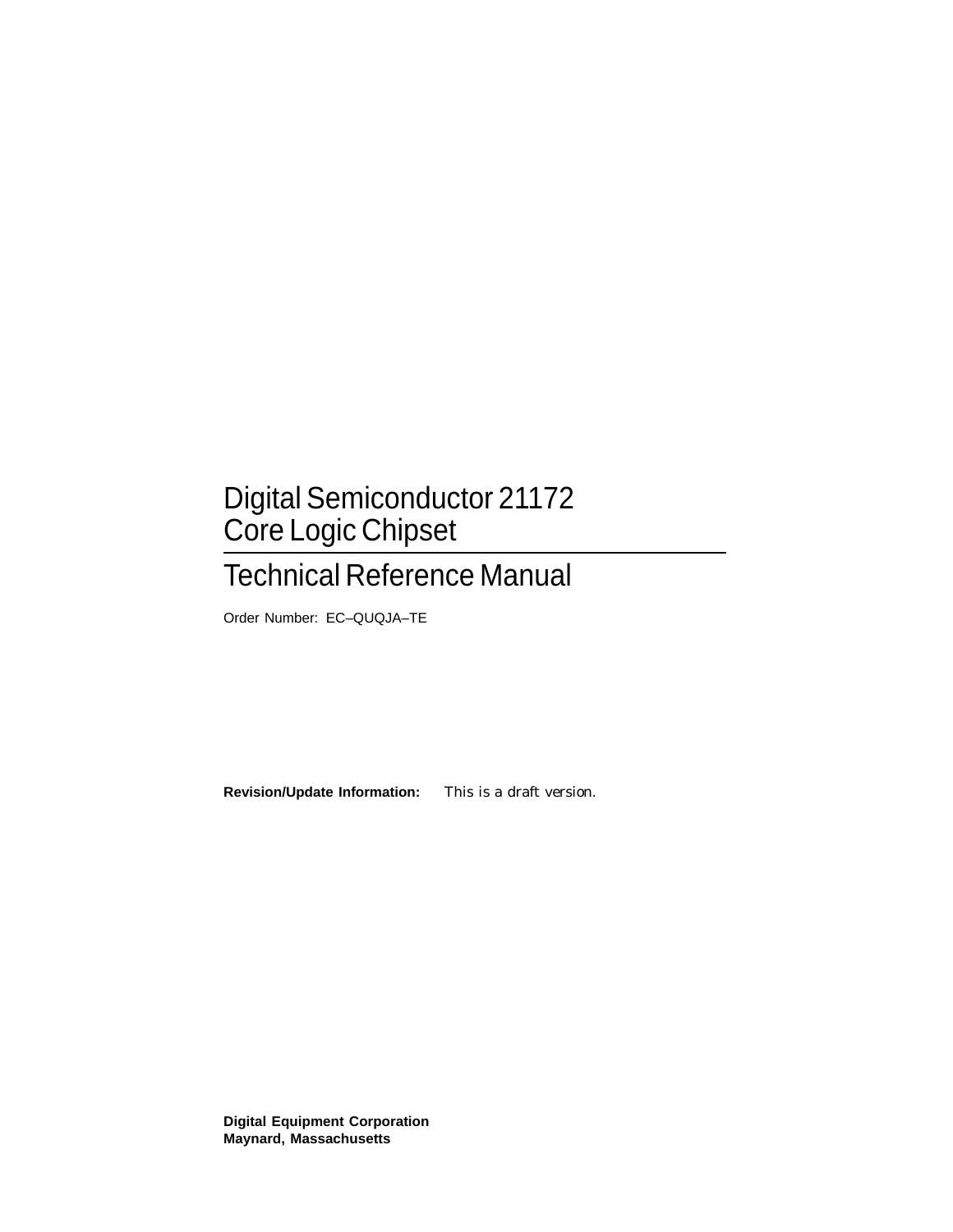#### **April 1996**

While Digital believes the information in this publication is correct as of the date of publication, it is subject to change without notice.

Digital Equipment Corporation makes no representations that the use of its products in the manner described in this publication will not infringe on existing or future patent rights, nor do the descriptions contained in this publication imply granting of licenses to make, use, or sell equipment or software in accordance with the description.

© Digital Equipment Corporation 1996. All rights reserved. Printed in U.S.A.

DEC, DECchip, Digital, Digital Semiconductor, OpenVMS, VAX DOCUMENT, and the DIGITAL logo are trademarks of Digital Equipment Corporation.

Digital Semiconductor is a Digital Equipment Corporation business.

Intel is a trademark of Intel Corporation. Windows NT is a trademark of Microsoft Corporation.

All other trademarks and registered trademarks are the property of their respective owners.

This document was prepared using VAX DOCUMENT Version 2.1.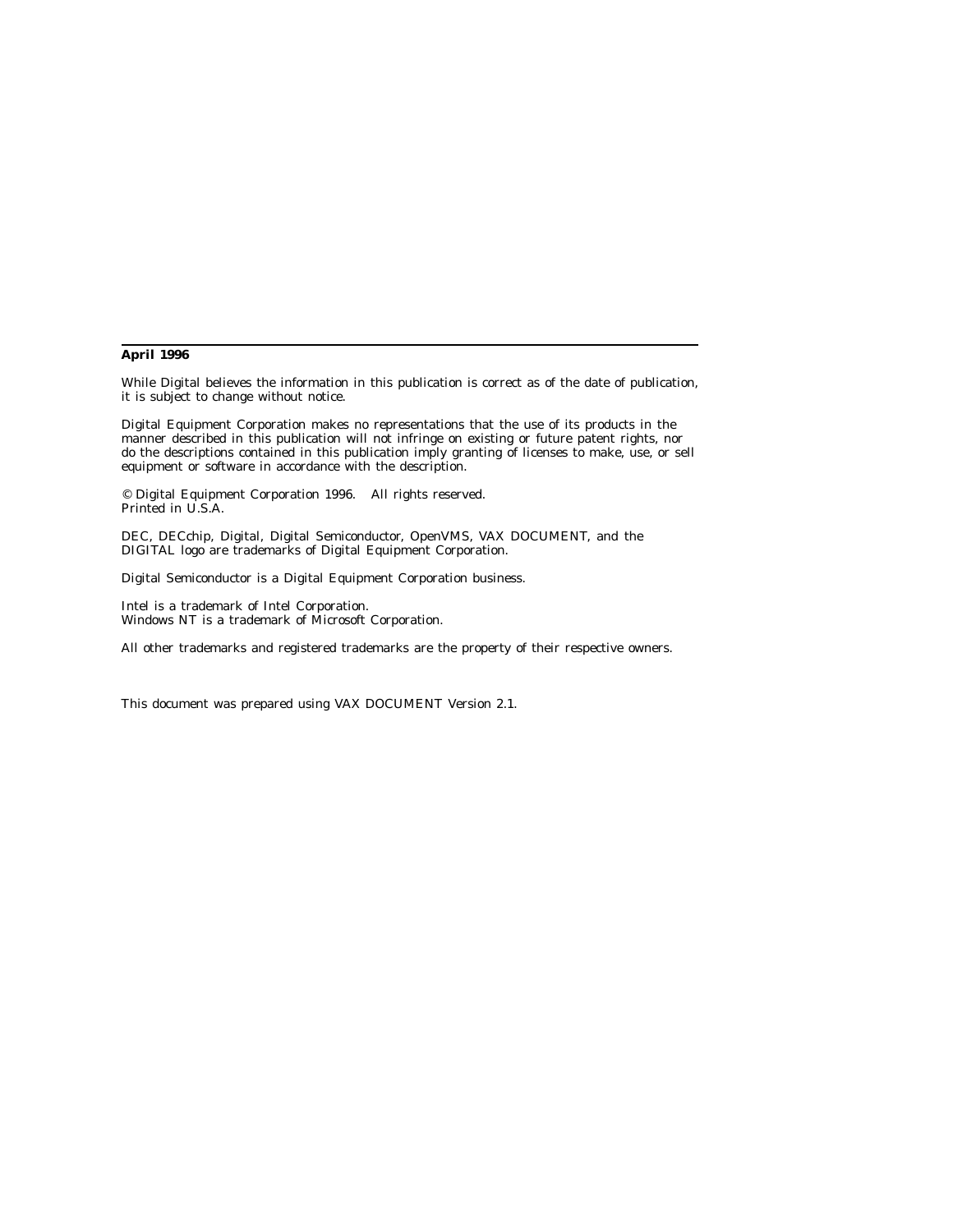# **Contents**

|       | 1 21172 Core Logic Chipset Overview        |         |
|-------|--------------------------------------------|---------|
| 11    |                                            | $1 - 1$ |
| 1.2   |                                            | $1 - 2$ |
| 1.3   | 21172 Core Logic Chipset Microarchitecture | $1 - 4$ |
| 1.3.1 | CIA Microarchitecture                      | $1 - 4$ |
| 1.3.2 | DSW Microarchitecture                      | $1 - 6$ |
| 1.4   |                                            | $1 - 7$ |
| 1.5   | 21172 Core Logic Chipset Characteristics   | $1 - 8$ |

# **Part I 21172–CA (CIA) Information**

# **2 21172–CA Pin Descriptions**

| 21      |                                             | $2 - 1$  |
|---------|---------------------------------------------|----------|
| 2.2     |                                             | $2 - 4$  |
| 2.2.1   |                                             | $2 - 4$  |
| 2.2.2   | PCI Local Bus Signals                       | $2 - 4$  |
| 2.2.3   |                                             | $2 - 8$  |
| 2.2.4   | Memory Control Signals                      | $2 - 11$ |
| 2.2.4.1 | Set Select/Alternate Memory Modes           | $2 - 11$ |
| 2.2.4.2 | Memory Control Signal Definitions           | $2 - 12$ |
| 2.2.5   | Phase-Locked Loop Signals                   | $2 - 14$ |
| 2.2.6   | Miscellaneous Power Signals                 | $2 - 15$ |
| 2.2.7   | Miscellaneous Signals                       | $2 - 15$ |
| 2.2.8   |                                             | $2 - 16$ |
| 2.2.9   | 21172–CA Pin Name List (Alphabetic)         | $2 - 17$ |
| 2.2.10  | 21172-CA Pin Assignment List (Alphanumeric) | $2 - 23$ |
| 2.3     | 21172-CA Mechanical Specifications          | $2 - 30$ |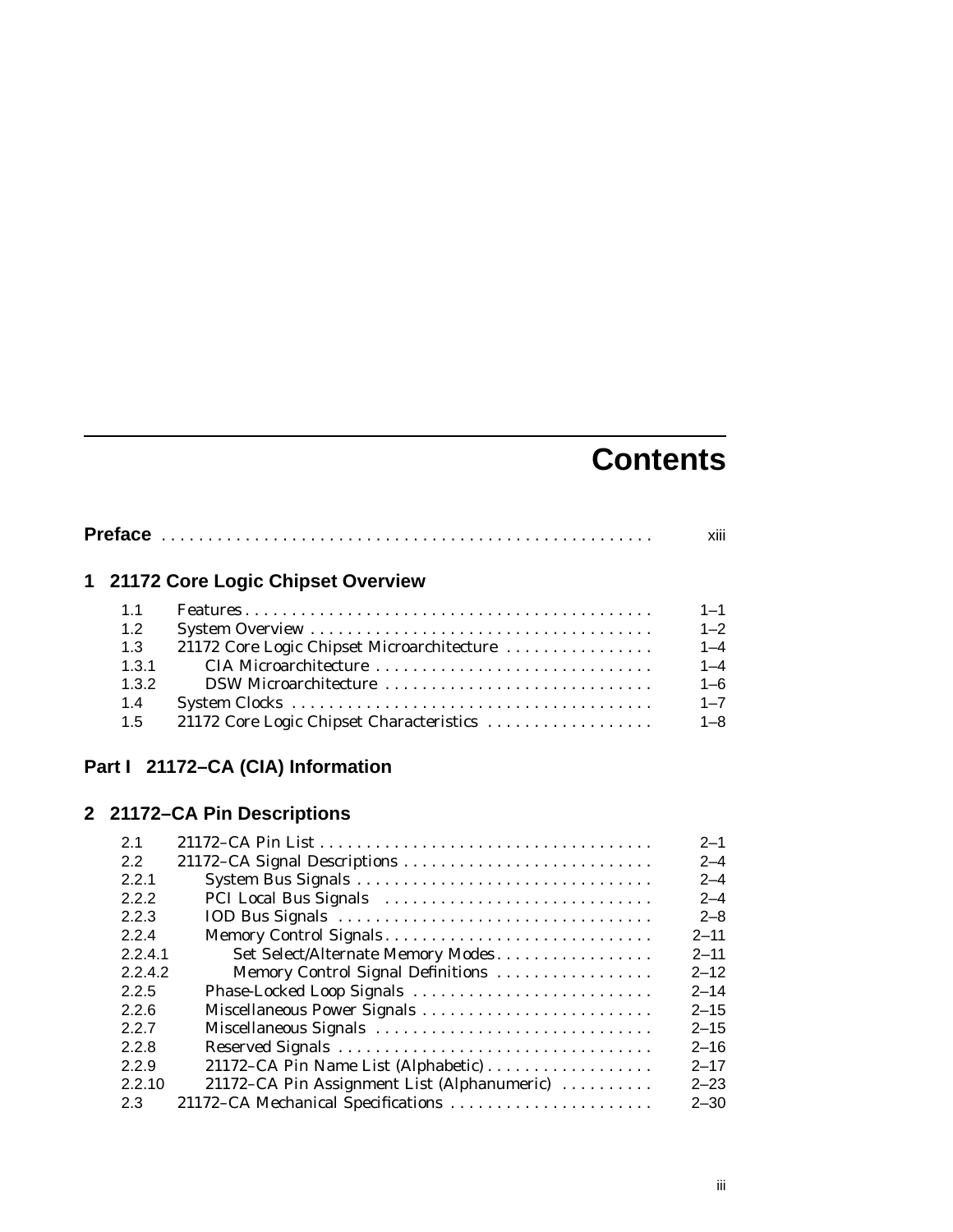# **3 21172–CA Architecture Overview**

| 3.1     | CIA Data Paths with Functional Units Description | $3 - 1$  |
|---------|--------------------------------------------------|----------|
| 3.1.1   | System Functional Units                          | $3 - 1$  |
| 3.1.2   |                                                  | $3 - 3$  |
| 3.1.2.1 | 21164 Instruction and Address Logic              | $3 - 4$  |
| 3.1.2.2 | PCI Data Path Logic                              | $3 - 4$  |
| 3.1.2.3 | Memory Logic                                     | $3 - 6$  |
| 3.1.2.4 |                                                  | $3 - 6$  |
| 3.1.2.5 |                                                  | $3 - 7$  |
| 3.2     |                                                  | $3 - 7$  |
| 3.2.1   | 21164 Read Miss Transaction                      | $3 - 8$  |
| 3.2.2   | 21164 Read Miss with Victim Transaction          | $3 - 8$  |
| 3.2.3   | 21164 Read Transaction to Noncacheable Space     | $3 - 9$  |
| 3.2.4   | 21164 Write Transaction to Noncacheable Space    | $3 - 10$ |
| 3.2.5   |                                                  | $3 - 11$ |
| 3.2.6   | DMA Read Transaction                             | $3 - 13$ |
| 3.2.7   | DMA Read Transaction (Prefetch)                  | $3 - 14$ |
| 3.2.8   |                                                  | $3 - 14$ |
| 3.3     | System Data Coherency Issues                     | $3 - 15$ |
| 3.3.1   | Basic Properties of the System                   | $3 - 16$ |
| 3.3.2   | Post and Run I/O Write Data Coherency            | $3 - 17$ |
| 3.4     | CIA Memory ras, cas, and Address Operation       | $3 - 17$ |
| 3.4.1   | Traditional Mapping of 21164 Address to Memory   |          |
|         |                                                  | $3 - 17$ |
| 3.4.2   | CIA Mapping of 21164 Address to Memory Address   | $3 - 20$ |
| 3.5     |                                                  | $3 - 26$ |
| 3.5.1   |                                                  | $3 - 26$ |
| 3.5.2   | LOCK Instruction                                 | $3 - 26$ |
| 3.5.3   | Locks to Uncached Space                          | $3 - 28$ |
|         |                                                  |          |

# **4 21172–CA Control and Status Registers**

| 4.1   |                                                   | $4 - 1$ |
|-------|---------------------------------------------------|---------|
| 4.1.1 | 21172-CA General Registers                        | $4 - 2$ |
| 4.1.2 | 21172–CA Diagnostic Registers                     | $4 - 2$ |
| 4.1.3 | 21172–CA Performance Monitor Registers            | $4 - 3$ |
| 4.1.4 |                                                   | $4 - 3$ |
| 4.1.5 | 21172-CA System Configuration Registers           | $4 - 4$ |
| 4.1.6 | 21172–CA PCI Address and Scatter-Gather Registers | $4 - 5$ |
| 4.1.7 | 21172-CA Address Translation Registers            | $4 - 6$ |
| 4.2   | 21172–CA General Registers                        | $4 - 8$ |
| 4.2.1 | CIA Revision Register                             | $4 - 8$ |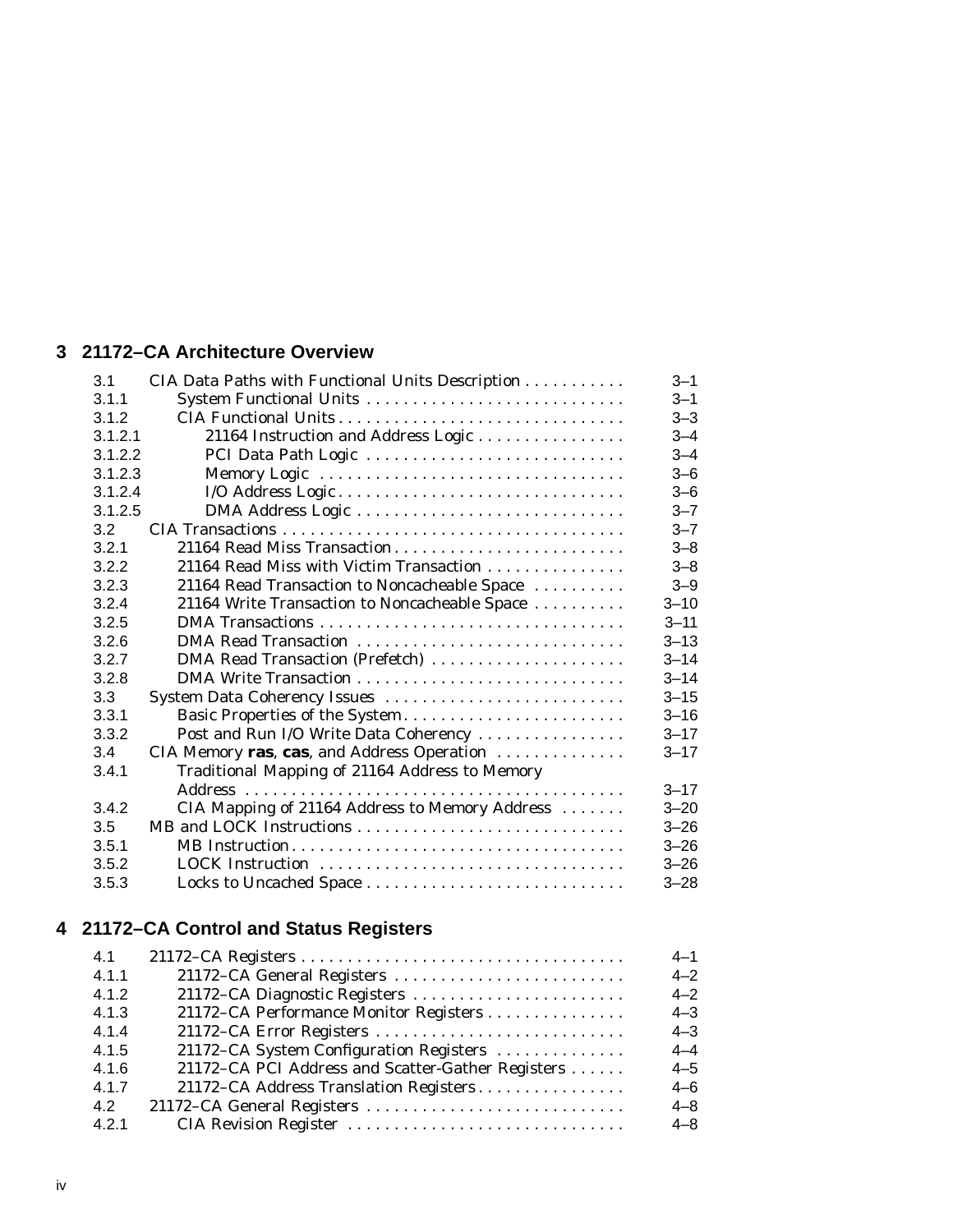| 4.2.2  |                                                       | $4 - 9$  |
|--------|-------------------------------------------------------|----------|
| 4.2.3  | CIA Control Register                                  | $4 - 11$ |
| 4.2.4  | CIA Configuration Register                            | $4 - 15$ |
| 4.2.5  | Hardware Address Extension Register                   | $4 - 16$ |
| 4.2.6  | Hardware Address Extension I/O Register               | $4 - 18$ |
| 4.2.7  |                                                       | $4 - 19$ |
| 4.2.8  | CIA Acknowledgment Enable Register                    | $4 - 20$ |
| 4.3    | 21172-CA Diagnostic Registers                         | $4 - 21$ |
| 4.3.1  | CIA Diagnostic Control Register                       | $4 - 21$ |
| 4.3.2  | Diagnostic Check Register                             | $4 - 23$ |
| 4.4    | 21172-CA Performance Monitor Registers                | $4 - 24$ |
| 4.4.1  | Performance Monitor Register                          | $4 - 24$ |
| 4.4.2  | Performance Control Register                          | $4 - 25$ |
| 4.5    | 21172-CA Error Registers                              | $4 - 28$ |
| 4.5.1  | CPU Error Information Register 0                      | $4 - 28$ |
| 4.5.2  | CPU Error Information Register 1                      | $4 - 29$ |
| 4.5.3  |                                                       | $4 - 30$ |
| 4.5.4  |                                                       | $4 - 34$ |
| 4.5.5  |                                                       | $4 - 36$ |
| 4.5.6  | CIA Syndrome Register                                 | $4 - 38$ |
| 4.5.7  |                                                       | $4 - 40$ |
| 4.5.8  |                                                       | $4 - 41$ |
| 4.5.9  |                                                       | $4 - 44$ |
| 4.5.10 |                                                       | $4 - 47$ |
| 4.5.11 |                                                       | $4 - 48$ |
| 4.6    | 21172-CA System Configuration Registers               | $4 - 49$ |
| 4.6.1  | Memory Configuration Register                         | $4 - 49$ |
| 4.6.2  | Memory Base Address Register n                        | $4 - 52$ |
| 4.6.3  | Memory Timing Information Register n                  | $4 - 55$ |
| 4.7    | 21172-CA PCI Address and Scatter-Gather Registers     | $4 - 63$ |
| 4.7.1  | Scatter-Gather Translation Buffer Invalidate Register | $4 - 63$ |
| 4.7.2  | Window Base Register                                  | $4 - 64$ |
| 4.7.3  |                                                       | $4 - 66$ |
| 4.7.4  | Translated Base Register n                            | $4 - 68$ |
| 4.7.5  | Window Base DAC Register                              | $4 - 71$ |
| 4.8    | 21172-CA Address Translation Registers                | $4 - 72$ |
| 4.8.1  | Lockable Translation Buffer Tag n Registers           | $4 - 72$ |
| 4.8.2  | Translation Buffer Tag n Register                     | $4 - 74$ |
| 4.8.3  | Translation Buffer m Page n Registers                 | $4 - 76$ |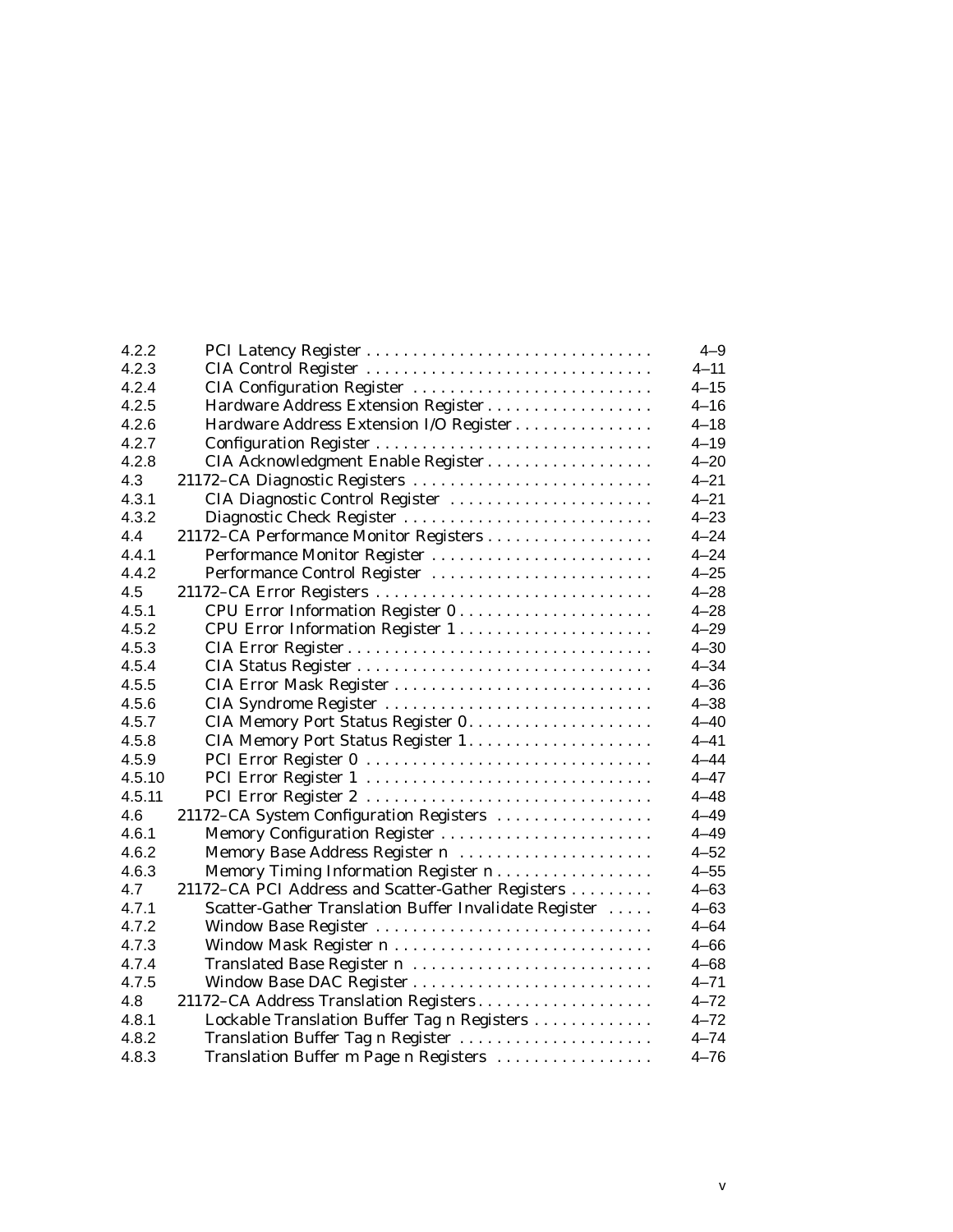# **5 21172–CA Power-Up and Initialization**

|     | $5 - 1$ |
|-----|---------|
|     | $5 - 1$ |
|     | $5 - 2$ |
| 5.4 | $5 - 3$ |

# **6 21172–CA Address Mapping**

| 61        | Address Mapping Overview                               | $6 - 1$  |
|-----------|--------------------------------------------------------|----------|
| 6.2       | 21164 Address Space Configuration Supported by the CIA | $6 - 2$  |
| 6.2.1     | 21164 Access to Address Space                          | $6 - 4$  |
| 6.2.2     | PCI Access to Address Space                            | $6 - 4$  |
| 6.3       |                                                        | $6 - 8$  |
| 6.3.1     | PCI Dense Memory Space                                 | $6 - 9$  |
| 6.3.2     |                                                        | $6 - 12$ |
| 6.3.3     |                                                        | $6 - 17$ |
| 6.3.4     | PCI Configuration Space                                | $6 - 21$ |
| 6.3.4.1   | Device Select (IDSEL)                                  | $6 - 24$ |
| 6.3.4.2   | PCI Special/Interrupt Acknowledge Cycles               | $6 - 26$ |
| 6.3.4.3   | Hardware-Specific and Miscellaneous Register Space     | $6 - 27$ |
| 6.3.5     |                                                        | $6 - 27$ |
| 6.4       | PCI to Physical Memory Addressing                      | $6 - 30$ |
| 6.4.1     | Address Mapping Windows                                | $6 - 30$ |
| 6.4.1.1   | PCI Device Address Space                               | $6 - 32$ |
| 6.4.1.2   | Address Mapping Example                                | $6 - 32$ |
| 6.4.2     |                                                        | $6 - 35$ |
| 6.4.3     |                                                        | $6 - 36$ |
| 6.4.3.1   | Scatter-Gather Translation Lookaside Buffer (TLB)      | $6 - 38$ |
| 6.4.3.1.1 | Scatter-Gather TLB Hit Process                         | $6 - 40$ |
| 6.4.3.1.2 | Scatter-Gather TLB Miss Process                        | $6 - 40$ |
| 6.4.4     | Suggested Use of a PCI Window                          | $6 - 42$ |
| 6.4.4.1   | Peripheral Component Architecture Compatibility        |          |
|           | Addressing and Holes                                   | $6 - 43$ |
| 6.4.4.2   | Memory Chip Select Signal mem_cs_1                     | $6 - 43$ |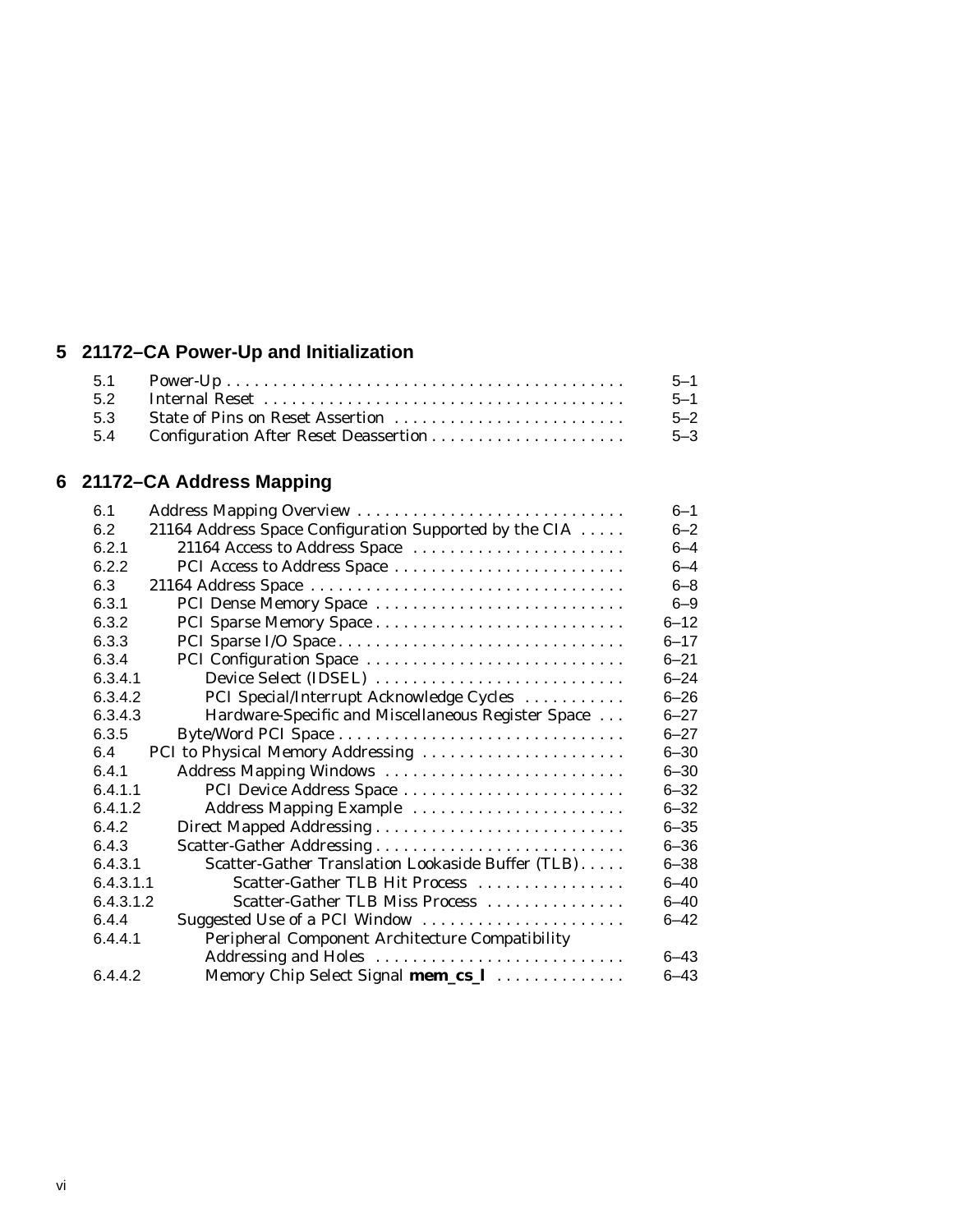# **Part II 21172–BA (DSW) Information**

# **7 21172–BA Pin Descriptions**

| 7.1   |                                        | $7 - 1$  |
|-------|----------------------------------------|----------|
| 7.2   |                                        | $7 - 3$  |
| 7.2.1 |                                        | $7 - 3$  |
| 7.2.2 |                                        | $7 - 3$  |
| 7.2.3 |                                        | $7 - 6$  |
| 7.2.4 | Miscellaneous Signals                  | $7 - 7$  |
| 7.2.5 | Phase-Locked Loop Signals              | $7 - 7$  |
| 7.2.6 |                                        | $7 - 8$  |
| 7.2.7 |                                        | $7 - 8$  |
| 7.2.8 |                                        | $7 - 10$ |
| 7.2.9 | 21172–BA Pin Assignment List (Numeric) | $7 - 13$ |
| 7.3   | 21172-BA Mechanical Specifications     | $7 - 17$ |

#### **8 21172–BA Architecture Overview**

| 8.1     |                                        | $8 - 1$ |
|---------|----------------------------------------|---------|
| 8.1.1   |                                        | $8 - 3$ |
| 8.1.2   |                                        | $8 - 3$ |
| 8.1.3   | I/O Write (IOW) Buffers—4 $*$ 32 Bytes | $8 - 4$ |
| 814     |                                        | $8 - 4$ |
| 8.1.4.1 |                                        | $8 - 5$ |
| 8.1.4.2 |                                        | $8 - 5$ |

# **A Technical Support and Ordering Information**

| A.1 |                                            | A—1     |
|-----|--------------------------------------------|---------|
| A.2 | Ordering Digital Semiconductor Products    | A-1     |
| A.3 | Ordering Digital Semiconductor Literature  | $A - 2$ |
| A.4 | Ordering Associated Third-Party Literature | A–3     |

### **Index**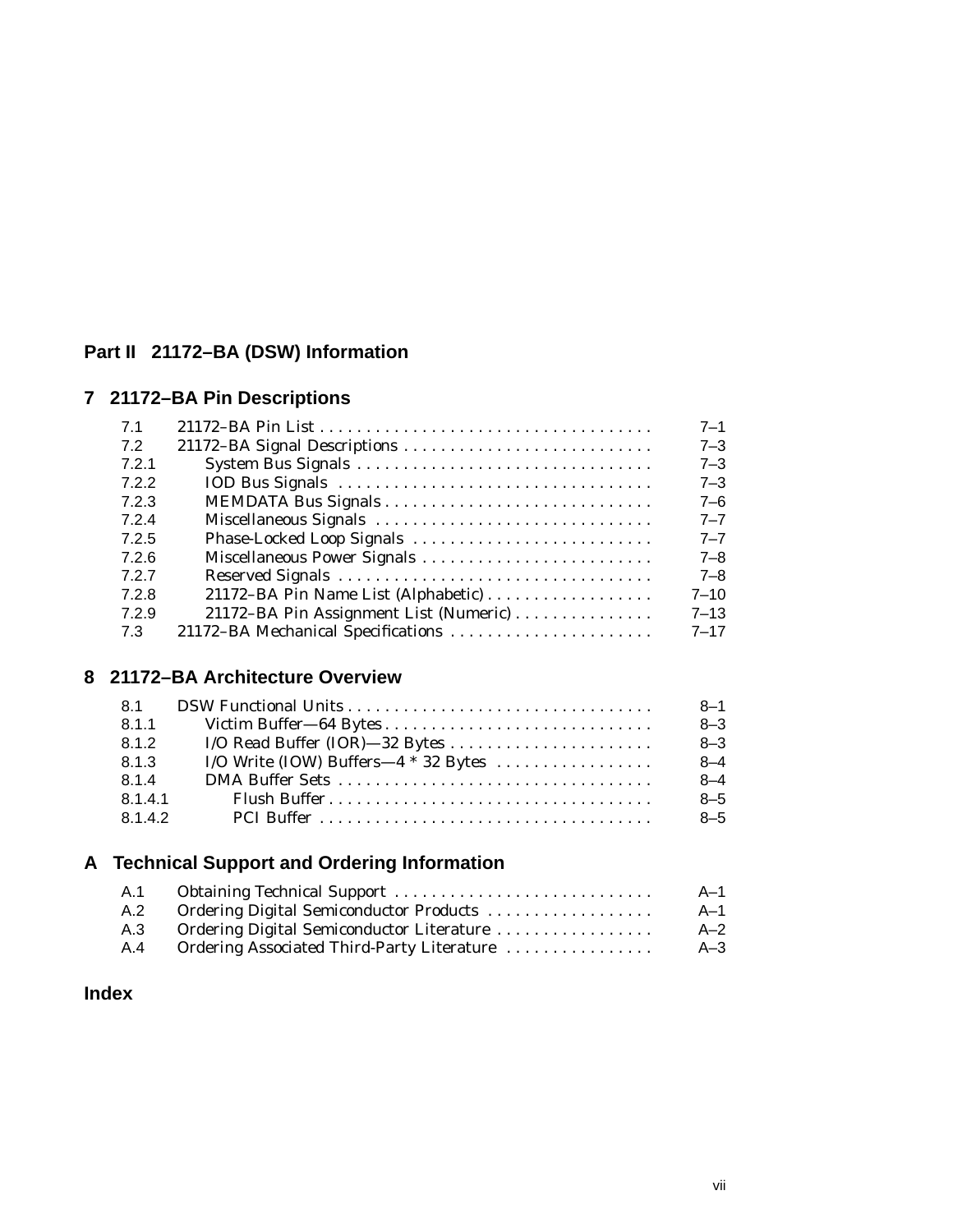#### **Examples**

| $3 - 1$        | 21164 and PCI Device Lock Contention              | $3 - 27$ |
|----------------|---------------------------------------------------|----------|
| <b>Figures</b> |                                                   |          |
| $1 - 1$        | 21172 Core Logic Chipset System Block Diagram     | $1 - 3$  |
| $1 - 2$        | CIA Block Diagram                                 | $1 - 5$  |
| $1 - 3$        | DSW Block Diagram                                 | $1 - 7$  |
| $2 - 1$        |                                                   | $2 - 14$ |
| $2 - 2$        | 21172–CA 388-Pin EPBGA Package Dimensions         | $2 - 31$ |
| $3 - 1$        |                                                   | $3 - 2$  |
| $3 - 2$        | CIA Functional Block Diagram                      | $3 - 3$  |
| $3 - 3$        | Address Space Overview                            | $3 - 13$ |
| $3 - 4$        | Traditional Mapping to a Memory Address           | $3 - 18$ |
| $3 - 5$        | Traditional Victim Cache to Memory Correspondence | $3 - 19$ |
| $3 - 6$        | Modified Mapping to a Memory Address              | $3 - 20$ |
| $3 - 7$        | CIA Victim Cache to Memory Correspondence         | $3 - 21$ |
| $3 - 8$        |                                                   | $3 - 22$ |
| $3 - 9$        | Memory Address Maps for 128-Bit Data Path         | $3 - 24$ |
| $3 - 10$       | Memory Address Maps for 256-Bit Data Path         | $3 - 25$ |
| $4 - 1$        | Memory Read Timing Sample                         | $4 - 58$ |
| $4 - 2$        | Memory Write Timing Sample                        | $4 - 59$ |
| $4 - 3$        | CIA Signal Timing Limits                          | $4 - 60$ |
| $4 - 4$        | DSW Signal Timing Limits                          | $4 - 62$ |
| $6 - 1$        | 21164 Address Space                               | $6 - 2$  |
| $6 - 2$        | 21164 Address Space Configuration                 | $6 - 3$  |
| $6 - 3$        | Address Space Overview                            | $6 - 4$  |
| $6 - 4$        | Address Mapping Overview                          | $6 - 5$  |
| $6 - 5$        | 21164 and DMA Read and Write Transactions         | $6 - 7$  |
| $6 - 6$        |                                                   | $6 - 11$ |

(Region 1) ........................................ 6–15

(Region 2) ........................................ 6–16

 $(Region 3) . . . . . . . . . . . . . . . . . . . . . . . . . . . . . . . . . 6-17$ 

6–10 PCI Sparse I/O Space Address Translation (Region A) ...... 6–18

6–7 PCI Memory Sparse Space Address Generation

6–8 PCI Memory Sparse Space Address Generation

6–9 PCI Memory Sparse Space Address Generation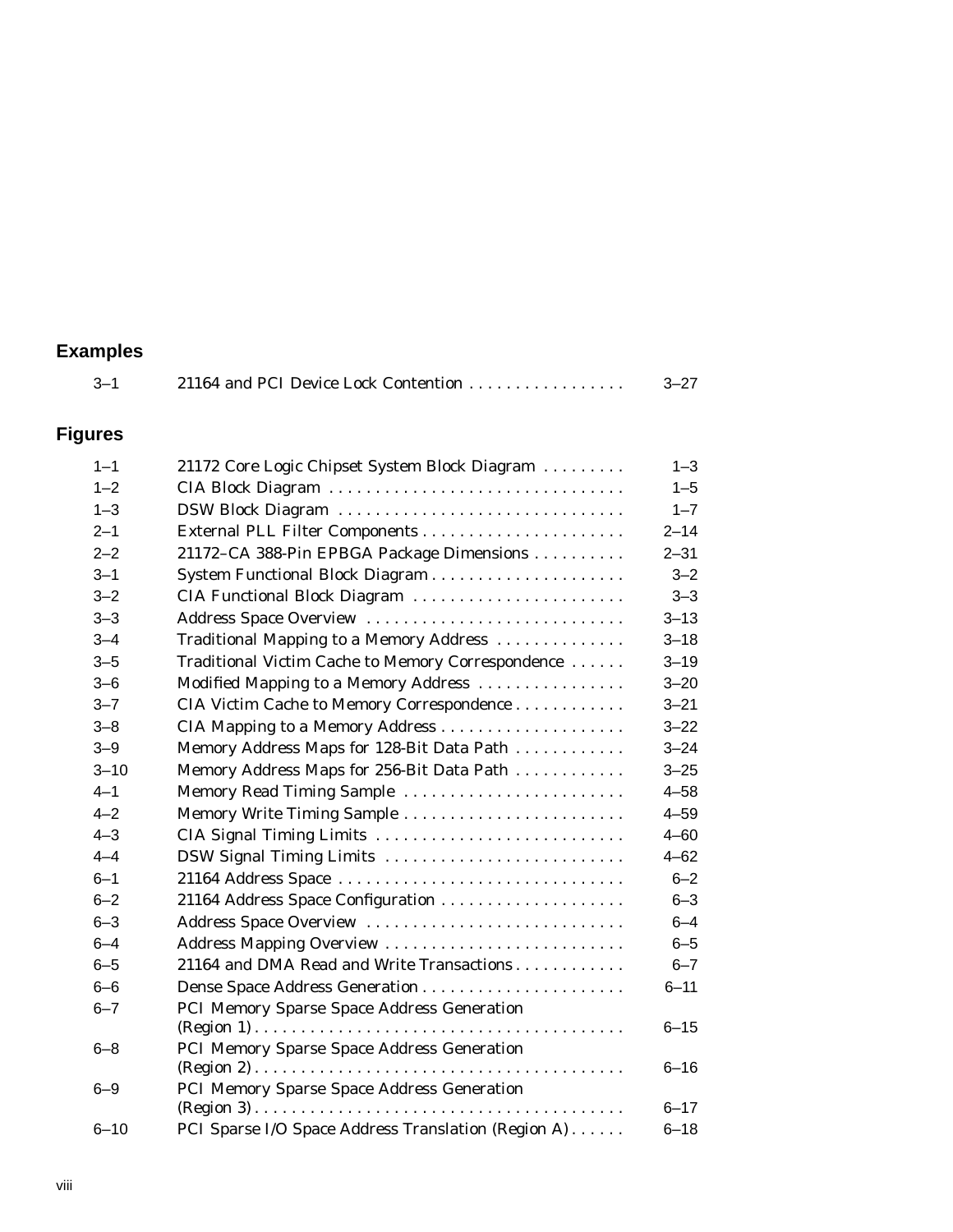| $6 - 11$ | PCI Sparse I/O Space Address Translation (Region B) | $6 - 19$ |
|----------|-----------------------------------------------------|----------|
| $6 - 12$ |                                                     | $6 - 22$ |
| $6 - 13$ | 21164 System PCI Bus Hierarchy Example              | $6 - 26$ |
| $6 - 14$ |                                                     | $6 - 28$ |
| $6 - 15$ | PCI DMA Addressing Example                          | $6 - 33$ |
| $6 - 16$ | PCI Target Window Compare                           | $6 - 34$ |
| $6 - 17$ | Direct Mapped Translation                           | $6 - 35$ |
| $6 - 18$ |                                                     | $6 - 37$ |
| $6 - 19$ |                                                     | $6 - 39$ |
| $6 - 20$ | Scatter-Gather Map Translation                      | $6 - 41$ |
| $6 - 21$ | Default PCI Window Allocation                       | $6 - 42$ |
| $6 - 22$ | Memory Chip Select Signal (mem_cs_l) Decode Area    | $6 - 45$ |
| $6 - 23$ | Memory Chip Select Signal (mem_cs_l) Logic          | $6 - 46$ |
| $7 - 1$  | 21172-BA 208-Pin PQFP Package Dimensions            | $7 - 17$ |
| $8 - 1$  | DSW Functional Block Diagram                        | $8 - 2$  |
|          |                                                     |          |

# **Tables**

| $\mathbf{1}$ | Register Field Notation                                      | XV       |
|--------------|--------------------------------------------------------------|----------|
| 2            | Unnamed Register Field Notation                              | xvi      |
| 3            |                                                              | xvii     |
| $1 - 1$      | 21172-CA (CIA) and 21172-BA (DSW) Chip                       | $1 - 8$  |
| $2 - 1$      |                                                              | $2 - 1$  |
| $2 - 2$      | ioc<6:0> Control Functions                                   | $2 - 8$  |
| $2 - 3$      |                                                              | $2 - 9$  |
| $2 - 4$      |                                                              | $2 - 10$ |
| $2 - 5$      | Var Encodings for CMC Commands 0, 8, A, and B $\dots \dots$  | $2 - 10$ |
| $2 - 6$      | Var Encodings for CMC Commands 2, 3, 4, 5, 6, and $7 \ldots$ | $2 - 10$ |
| $2 - 7$      | Alternate Memory Mode Memory Control Signal                  |          |
|              |                                                              | $2 - 11$ |
| $2 - 8$      | DSW Operating Modes                                          | $2 - 15$ |
| $2 - 9$      | 21172–CA Pin Names (Alphabetic)                              | $2 - 17$ |
| $2 - 10$     | 21172–CA Pin Assignment (Alphanumeric)                       | $2 - 23$ |
| $2 - 11$     | 21172-CA 388-Pin EPBGA Package Dimensions                    | $2 - 32$ |
| $3 - 1$      | PCI Commands Recognized by the CIA                           | $3 - 5$  |
| $3 - 2$      | CIA Prefetch Strategy                                        | $3 - 14$ |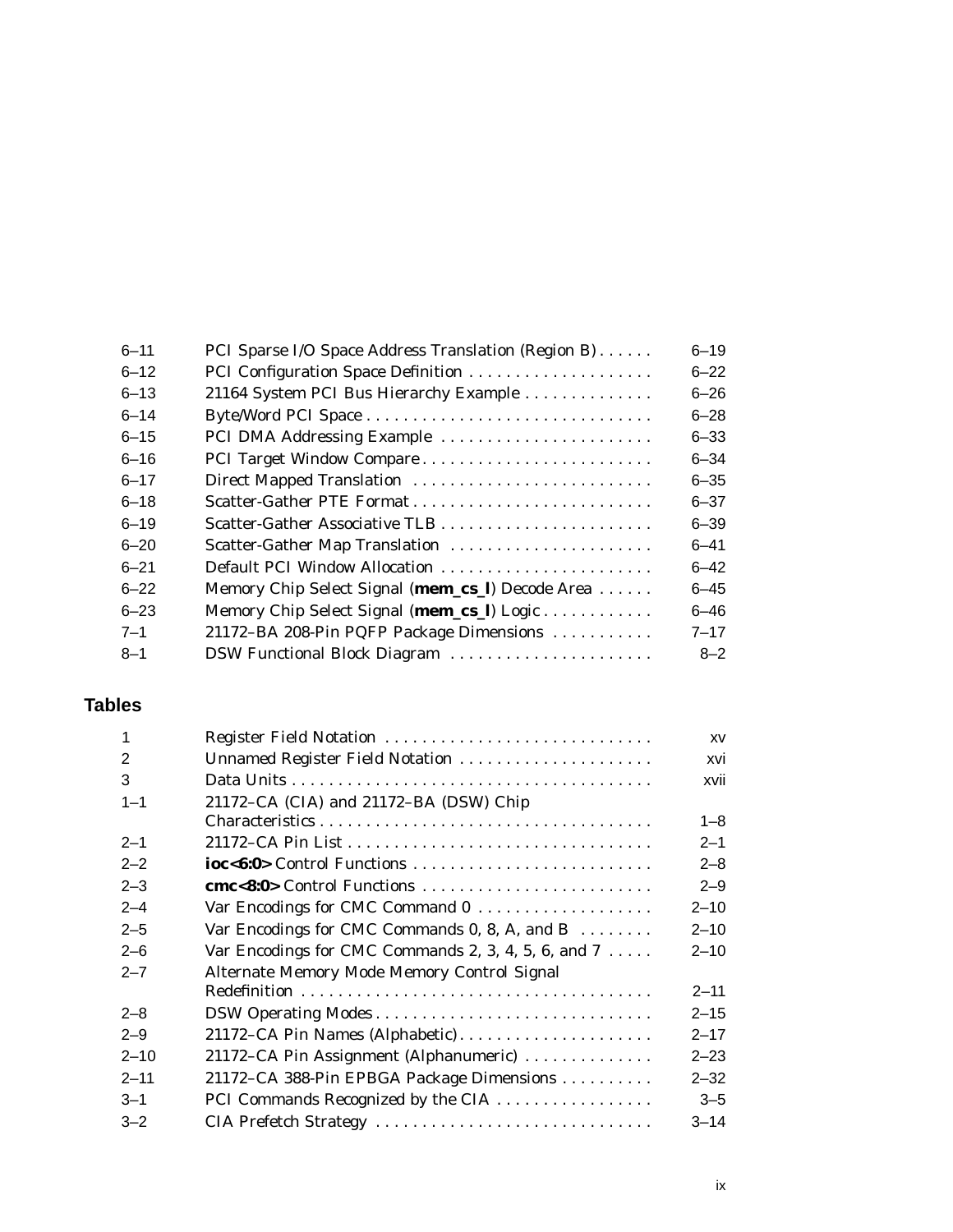| $3 - 3$  |                                                                                                 | $3 - 23$ |
|----------|-------------------------------------------------------------------------------------------------|----------|
| $4 - 1$  | 21172–CA General Registers                                                                      | $4 - 2$  |
| $4 - 2$  | 21172–CA Diagnostic Registers                                                                   | $4 - 2$  |
| $4 - 3$  | 21172–CA Performance Monitor Registers                                                          | $4 - 3$  |
| $4 - 4$  | 21172-CA Error Registers                                                                        | $4 - 3$  |
| $4 - 5$  | 21172-CA System Configuration Registers                                                         | $4 - 4$  |
| $4 - 6$  | 21172–CA PCI Address and Scatter-Gather Registers                                               | $4 - 5$  |
| $4 - 7$  | 21172–CA Address Translation Registers                                                          | $4 - 6$  |
| $4 - 8$  | CPU and I/O Flush Request                                                                       | $4 - 14$ |
| $4 - 9$  | PCI READ Prefetch Algorithm                                                                     | $4 - 14$ |
| $4 - 10$ | HAE_MEM High-Order Sparse-Space Bits                                                            | $4 - 17$ |
| $4 - 11$ | Hardware Address Extension Memory Register                                                      | $4 - 17$ |
| $4 - 12$ | PERF_CONTROL Low/High Select Encodings                                                          | $4 - 26$ |
| $4 - 13$ | CPU Error Information Register 1                                                                | $4 - 30$ |
| $4 - 14$ | ECC Syndromes for Single-Bit Errors                                                             | $4 - 39$ |
| $4 - 15$ | Memory Port Command Field (MEM_PORT_CMD)                                                        | $4 - 42$ |
| $4 - 16$ | Memory Sequencer State Field (SEQ_ST)                                                           | $4 - 43$ |
| $4 - 17$ | Encoded Set Select Field (SET_SEL_ENC)                                                          | $4 - 43$ |
| $4 - 18$ | Memory Timing Parameters, Encoded Values                                                        | $4 - 57$ |
| $4 - 19$ | PCI Address Translation-Scatter-Gather Mapping                                                  |          |
|          |                                                                                                 | 4–69     |
| $4 - 20$ | PCI Address Translation-Scatter-Gather Mapping                                                  |          |
|          | $Disable d \ldots \ldots \ldots \ldots \ldots \ldots \ldots \ldots \ldots \ldots \ldots \ldots$ | $4 - 70$ |
| $5 - 1$  | CIA Pin State During Reset                                                                      | $5 - 2$  |
| $5 - 2$  | CIA Pin State After Reset                                                                       | $5 - 3$  |
| $5 - 3$  | Registers Initialized by SROM Code                                                              | $5 - 4$  |
| $6 - 1$  | 21164 Physical Address Space                                                                    | $6 - 8$  |
| $6 - 2$  | int4_valid_h<3:0> and addr<4:3> for Sparse Space Write                                          |          |
|          |                                                                                                 | $6 - 13$ |
| $6 - 3$  | PCI Memory Sparse Space Read/Write Encodings                                                    | $6 - 14$ |
| $6 - 4$  | HAE_MEM High Order Sparse Space Bits                                                            | $6 - 15$ |
| $6 - 5$  | PCI I/O Sparse Space Read/Write Encodings                                                       | $6 - 20$ |
| $6 - 6$  | CIA PCI and (E)ISA I/O Map                                                                      | $6 - 21$ |
| $6 - 7$  | PCI Configuration Space Read/Write Encodings                                                    | $6 - 23$ |
| $6 - 8$  | Generating IDSEL Pin Signals                                                                    | $6 - 24$ |
| $6 - 9$  | Hardware-Specific Register Address Space                                                        | $6 - 27$ |
| $6 - 10$ | 21164 Byte/Word Addressing                                                                      | $6 - 29$ |
|          |                                                                                                 |          |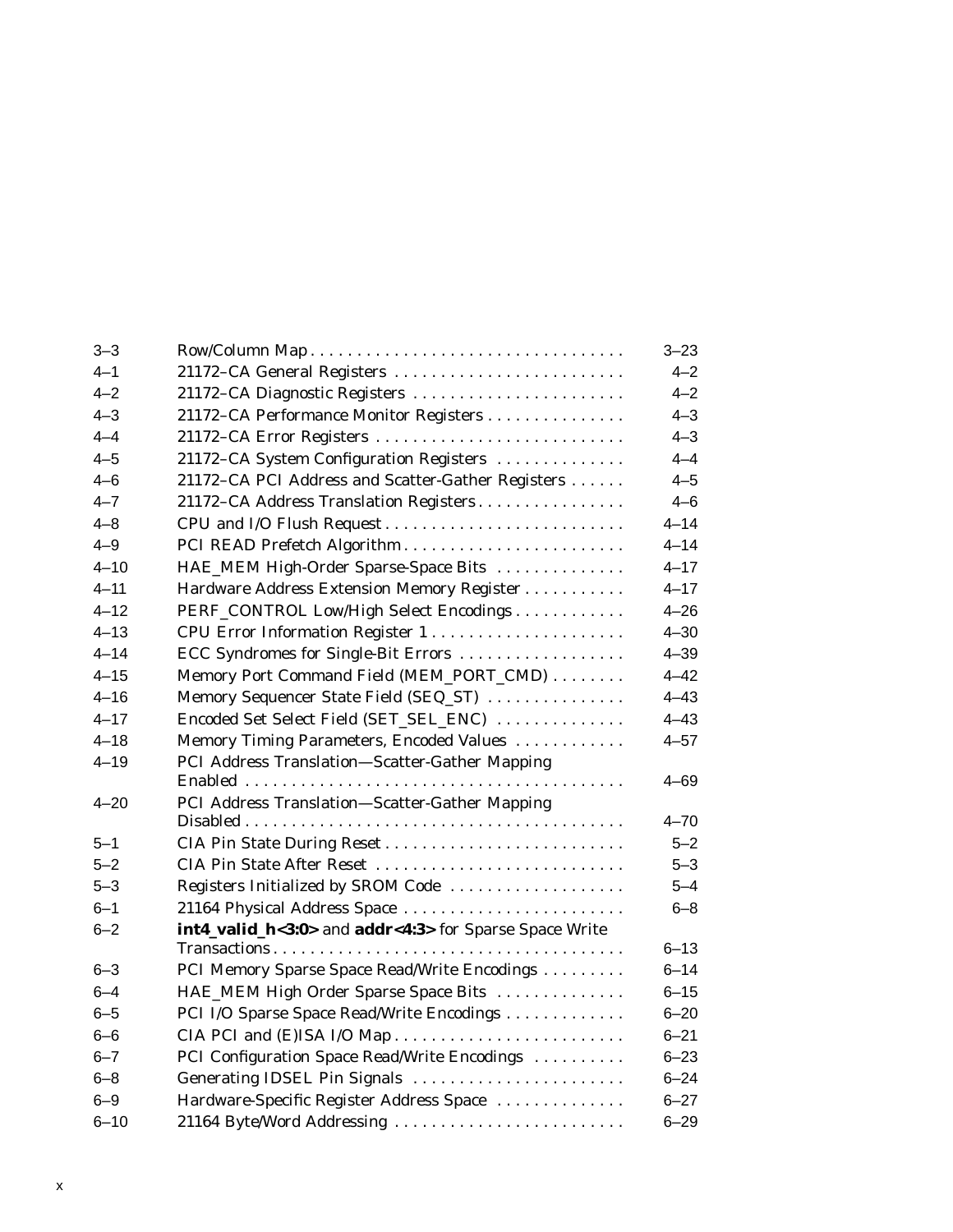| $6 - 11$ | PCI Target Window MASK Register (Wn_MASK)                      | $6 - 31$ |
|----------|----------------------------------------------------------------|----------|
| $6 - 12$ | Direct-Mapped PCI Target Address Translation                   | $6 - 36$ |
| $6 - 13$ | Scatter-Gather Mapped PCI Target Address Translation           | $6 - 38$ |
| $6 - 14$ | PCI Window Power-Up Configuration                              | $6 - 43$ |
| $7 - 1$  |                                                                | $7 - 1$  |
| $7 - 2$  | ioc<6:0> Control Functions                                     | 7–4      |
| $7 - 3$  | cmc<8:0> Control Functions                                     | $7 - 5$  |
| $7 - 4$  |                                                                | $7 - 5$  |
| $7 - 5$  | Var Encodings for CMC Commands 0, 8, A, and B                  | $7 - 5$  |
| $7 - 6$  | Var Encodings for CMC Commands 2, 3, 4, 5, 6, and $7 \ldots$ . | 7–6      |
| $7 - 7$  | IOD Bus and MEMDATA Bus Data Width Selection                   | $7 - 7$  |
| $7 - 8$  | DSW Operating Modes                                            | $7 - 7$  |
| $7 - 9$  | 21172-BA Pin Assignment List (Alphabetic)                      | 7–10     |
| $7 - 10$ | 21172–BA Pin Assignment (Numeric)                              | $7 - 13$ |
| $7 - 11$ | 208-Pin PQFP Package Dimensions                                | $7 - 18$ |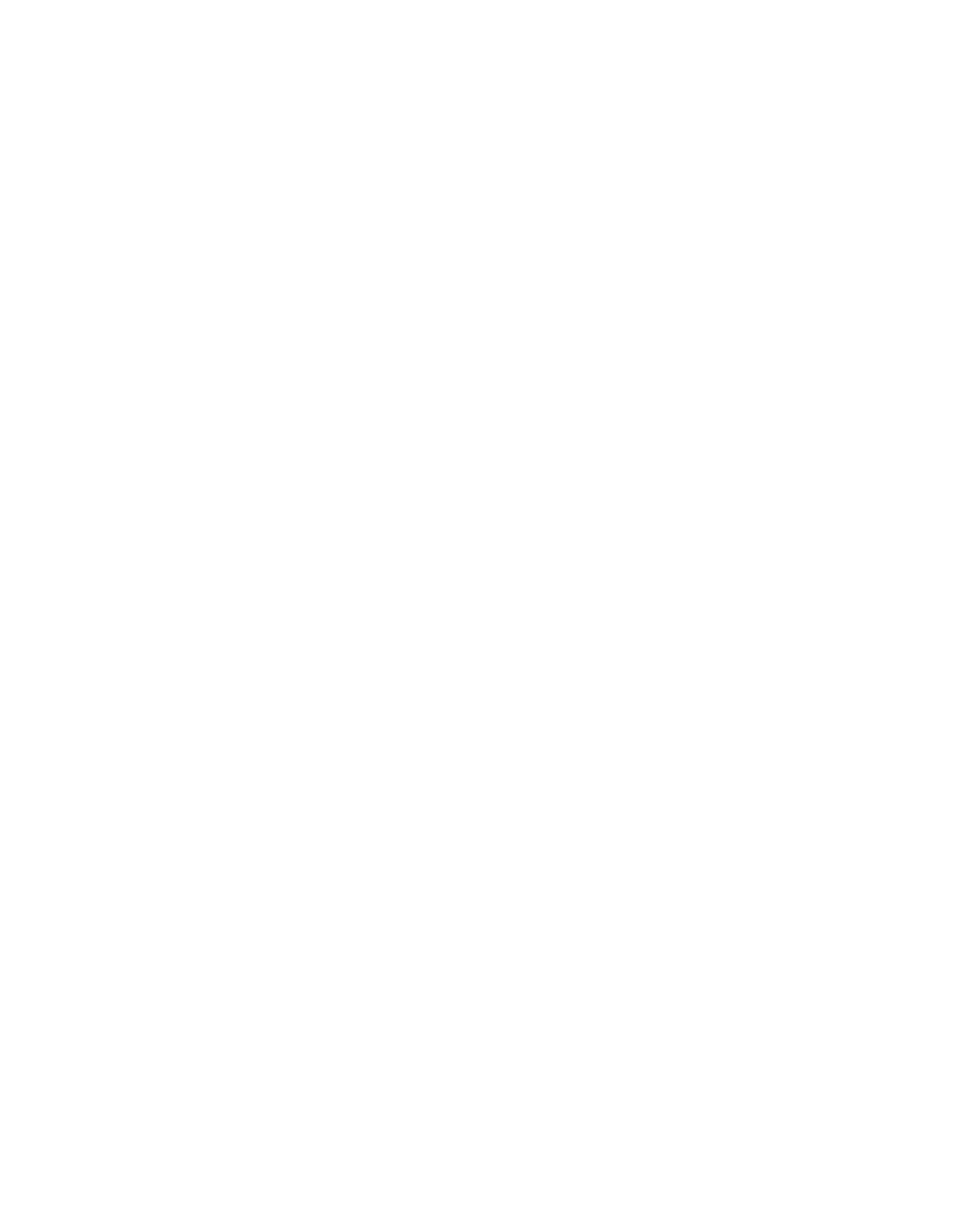# **Preface**

### **Purpose and Audience**

This document is a support and reference document for engineers using the 21164 Alpha microprocessor to design uniprocessor systems.

### **Organization**

This document contains the following parts, chapters, and appendix:

• Chapter 1, 21172 Core Logic Chipset Overview, provides an overview of the 21172 core logic chipset features.

#### **Part I—21172–CA (CIA) Information**

- Chapter 2, 21172–CA Pin Descriptions, provides control, I/O interface, and address chip (CIA) pin descriptions.
- Chapter 3, 21172–CA Architecture Overview, provides the CIA architecture overview.
- Chapter 4, 21172–CA Control and Status Registers, provides a programmer's reference for control and status registers (CSRs).
- Chapter 5, 21172–CA Power-Up and Initialization, provides information on the behavior of CIA during power-up and initialization.
- Chapter 6, 21172–CA Address Mapping, provides information on system address mapping.

#### **Part II—21172–BA (DSW) Information**

- Chapter 7, 21172–BA Pin Descriptions, provides data switch chip (DSW) pin descriptions.
- Chapter 8, 21172–BA Architecture Overview, provides an overview of the DSW architecture.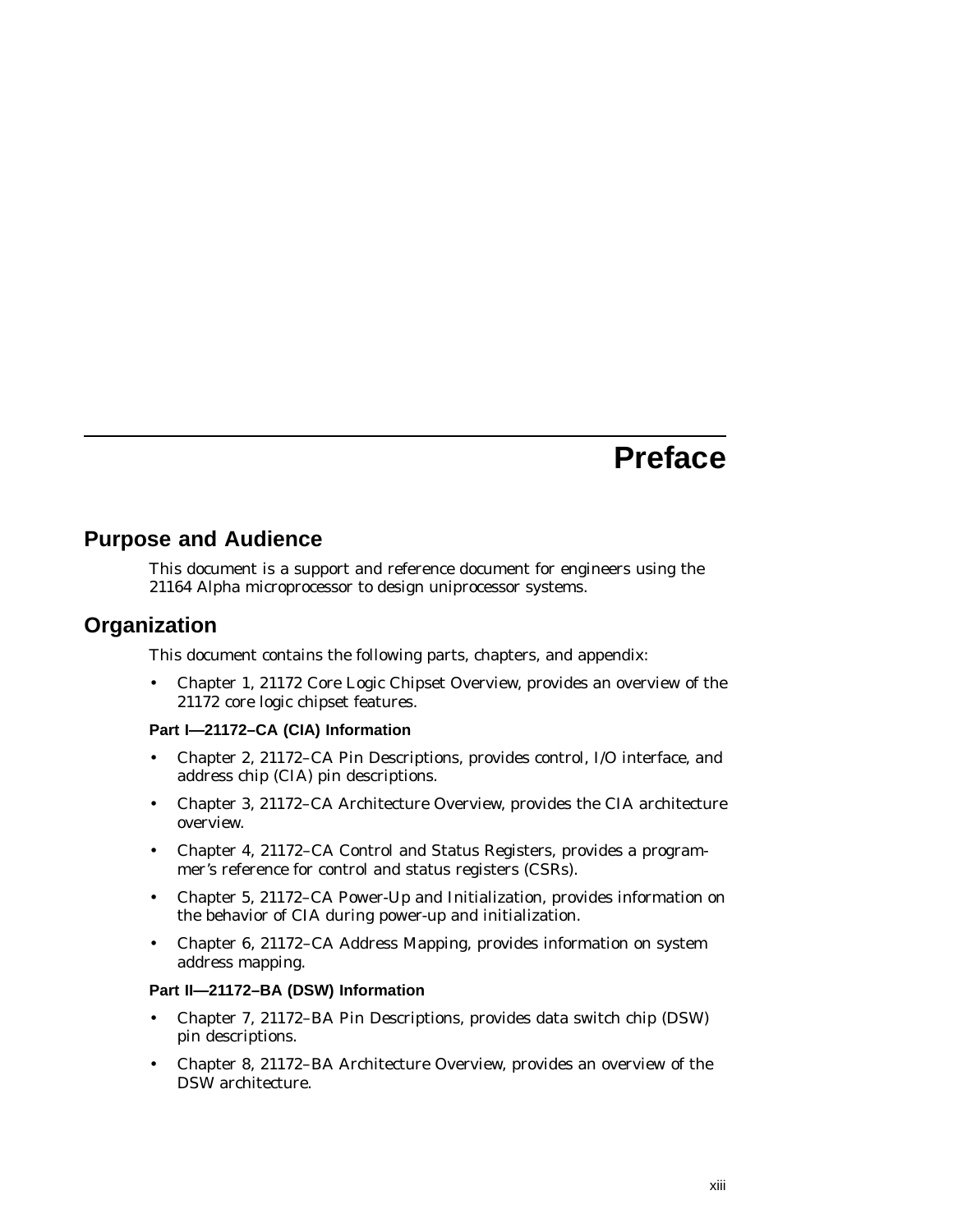• Appendix A, Technical Support and Ordering Information, provides information on how to obtain technical support and how to order products and documentation.

# **Document Conventions**

This section describes the abbreviation and notation conventions used throughout this guide.

#### **Processor Chip Type**

All references to the 21164 microprocessor specifically refer to the version of the Digital Semiconductor 21164 in 0.35-µm CMOS. For the original version of the 21164 (0.5-µm CMOS), please refer to the companion Digital Semiconductor 21171 core logic chipset documentation.

#### **Numbering**

All numbers are decimal or hexadecimal unless otherwise specified. In cases of ambiguity, a subscript indicates the radix of nondecimal numbers. For example, 19 is decimal, but  $19_{16}$  and 19A are hexadecimal.

#### **UNPREDICTABLE and UNDEFINED Definitions**

Results specified as UNPREDICTABLE may vary from moment to moment, implementation to implementation, and instruction to instruction within implementations. Software can never depend on results specified as UNPREDICTABLE.

Operations specified as UNDEFINED may vary from moment to moment, implementation to implementation, and instruction to instruction within implementations. The operation may vary from nothing to stopping system operation. UNDEFINED operations must not cause the processor to hang, that is, reach a state from which there is no transition to a normal state where the machine can execute instructions.

Note the distinction between results and operations. Nonprivileged software cannot invoke UNDEFINED operations.

#### **Ranges**

Ranges are specified by a pair of numbers separated by two periods (..) and are inclusive. For example, a range of integers 0..4 includes the integers 0, 1, 2, 3, and 4.

#### **Extents**

Extents are specified by a pair of numbers in angle brackets (<>) separated by a colon  $($ :) and are inclusive. For example, bits <7:3> specifies an extent including bits 7, 6, 5, 4, and 3.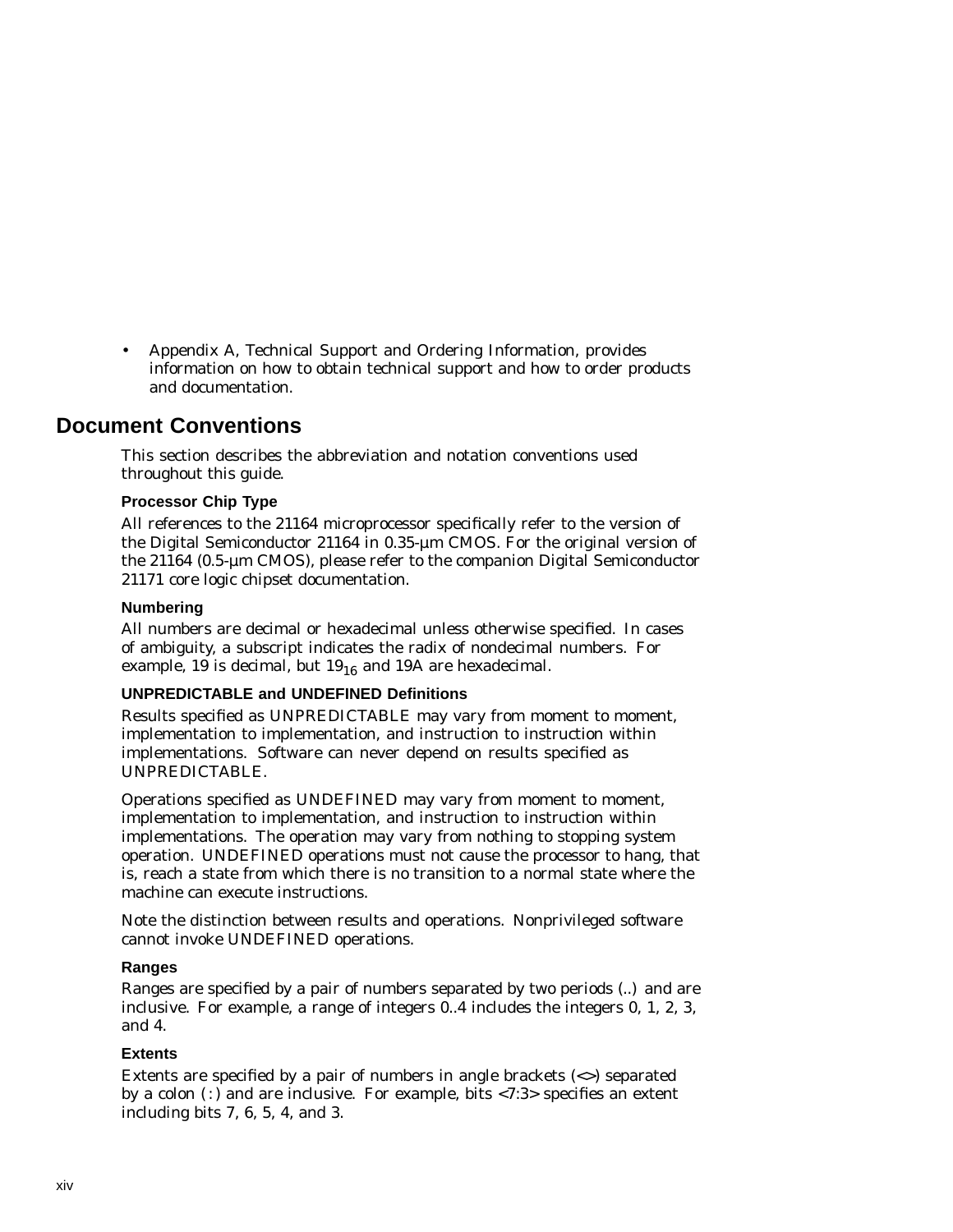#### **Must Be Zero**

Fields specified as must be zero (MBZ) must never be filled by software with a nonzero value. If the processor encounters a nonzero value in a field specified as MBZ, a reserved operand exception occurs.

#### **Should Be Zero**

Fields specified as should be zero (SBZ) should be filled by software with a zero value. These fields may be used at some future time. Nonzero values in SBZ fields produce UNPREDICTABLE results.

#### **Register and Memory Figures**

Register figures have bit and field position numbering starting at the right (low-order) and increasing to the left (high-order). Memory figures have addresses starting at the top and increasing toward the bottom.

#### **Register Field Notation**

Register figures and tabulated descriptions have a mnemonic that indicates the bit or field characteristic as described in Table 1.

| <b>Notation</b> | <b>Description</b>                                                                                                                                                                                                                                                                  |
|-----------------|-------------------------------------------------------------------------------------------------------------------------------------------------------------------------------------------------------------------------------------------------------------------------------------|
| <b>RW</b>       | A read-write bit or field. The value can be read and written by software,<br>microcode, or hardware.                                                                                                                                                                                |
| RO.             | A read-only bit or field. The value can be read by software, microcode,<br>or hardware. The bit is written by hardware. Software or microcode<br>write operations to this bit are ignored.                                                                                          |
| <b>WO</b>       | A write-only bit. The value can be written by software and microcode.<br>The bit is read by hardware. Read operations to this bit by software or<br>microcode return an UNPREDICTABLE result.                                                                                       |
| WZ.             | A write-only bit or field. The value can be written by software or<br>microcode. The bit is read by hardware. Read operations to this bit by<br>software or microcode return a zero.                                                                                                |
| <b>WC</b>       | A write-to-clear bit. The value can be read by software or microcode.<br>Software or microcode write operations with a 1 to this bit cause the bit<br>to be cleared by hardware. Software or microcode write operations with<br>a 0 to this bit do not modify the state of the bit. |
| RC              | A read-to-clear field. The bit is written by hardware and remains<br>unchanged until the bit is read. The bit can be read by software or<br>microcode, at which point hardware can write a new value into the<br>field.                                                             |

**Table 1 Register Field Notation**

Other register fields that are unnamed may be labeled as specified in Table 2.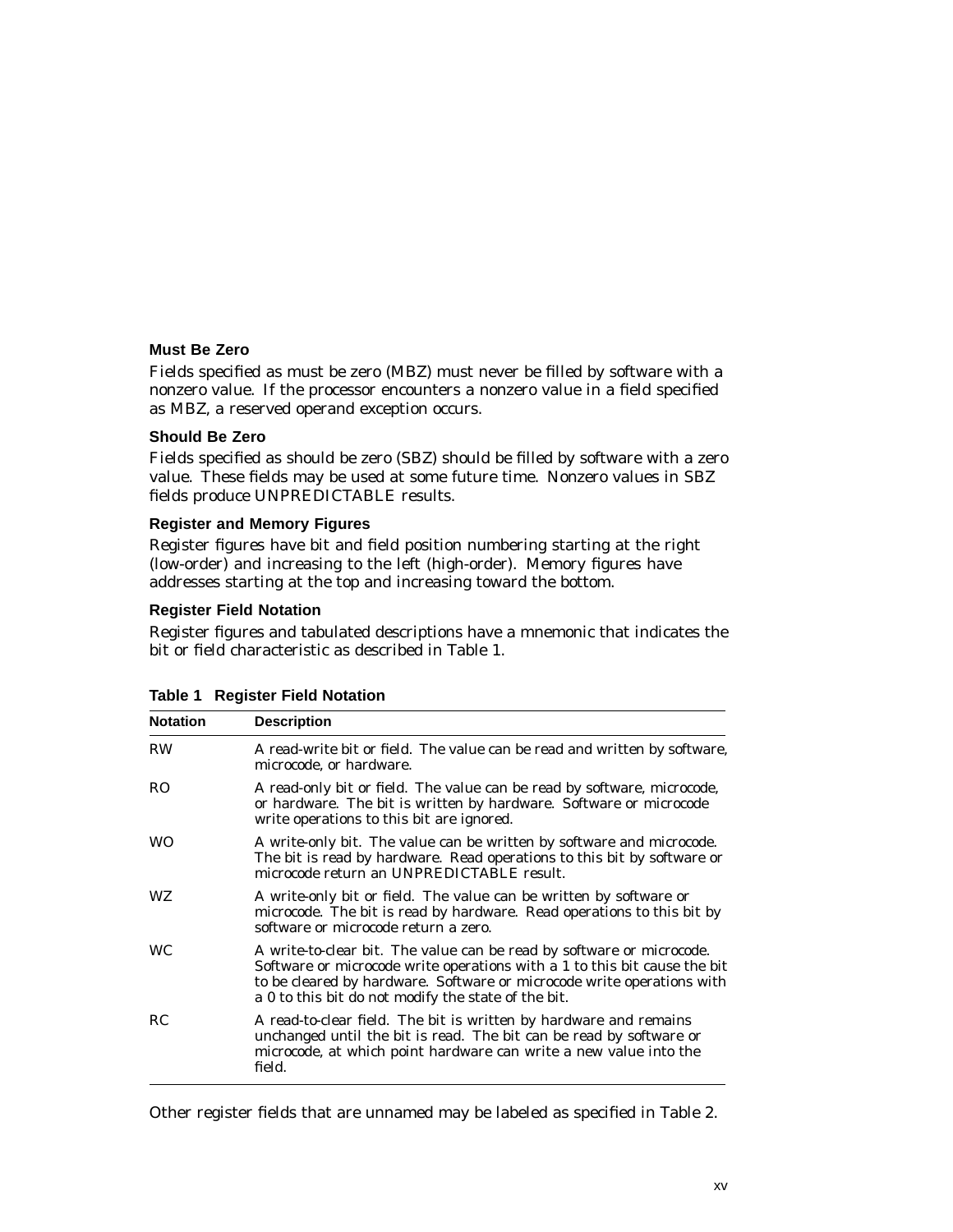| <b>Notation</b> | <b>Description</b>                                                                                                                                               |  |  |  |  |
|-----------------|------------------------------------------------------------------------------------------------------------------------------------------------------------------|--|--|--|--|
| $\bf{0}$        | A 0 in a bit position indicates a register bit that is read as a 0 and is<br>ignored on a write operation.                                                       |  |  |  |  |
| $\overline{1}$  | A 1 in a bit position indicates a register bit that is read as a 1 and is<br>ignored on a write operation.                                                       |  |  |  |  |
| $\mathbf{x}$    | An x in a bit position indicates a register bit that does not exist in<br>hardware. The value is UNPREDICTABLE when read and is ignored<br>on a write operation. |  |  |  |  |

#### **Table 2 Unnamed Register Field Notation**

#### **Bit Notation**

Multiple bit fields are shown as extents (see Extents).

#### **Warning**

Warning provides information to prevent personal injury.

#### **Caution**

Caution indicates potential damage to equipment or data.

#### **Note**

Note provides general information that could be helpful.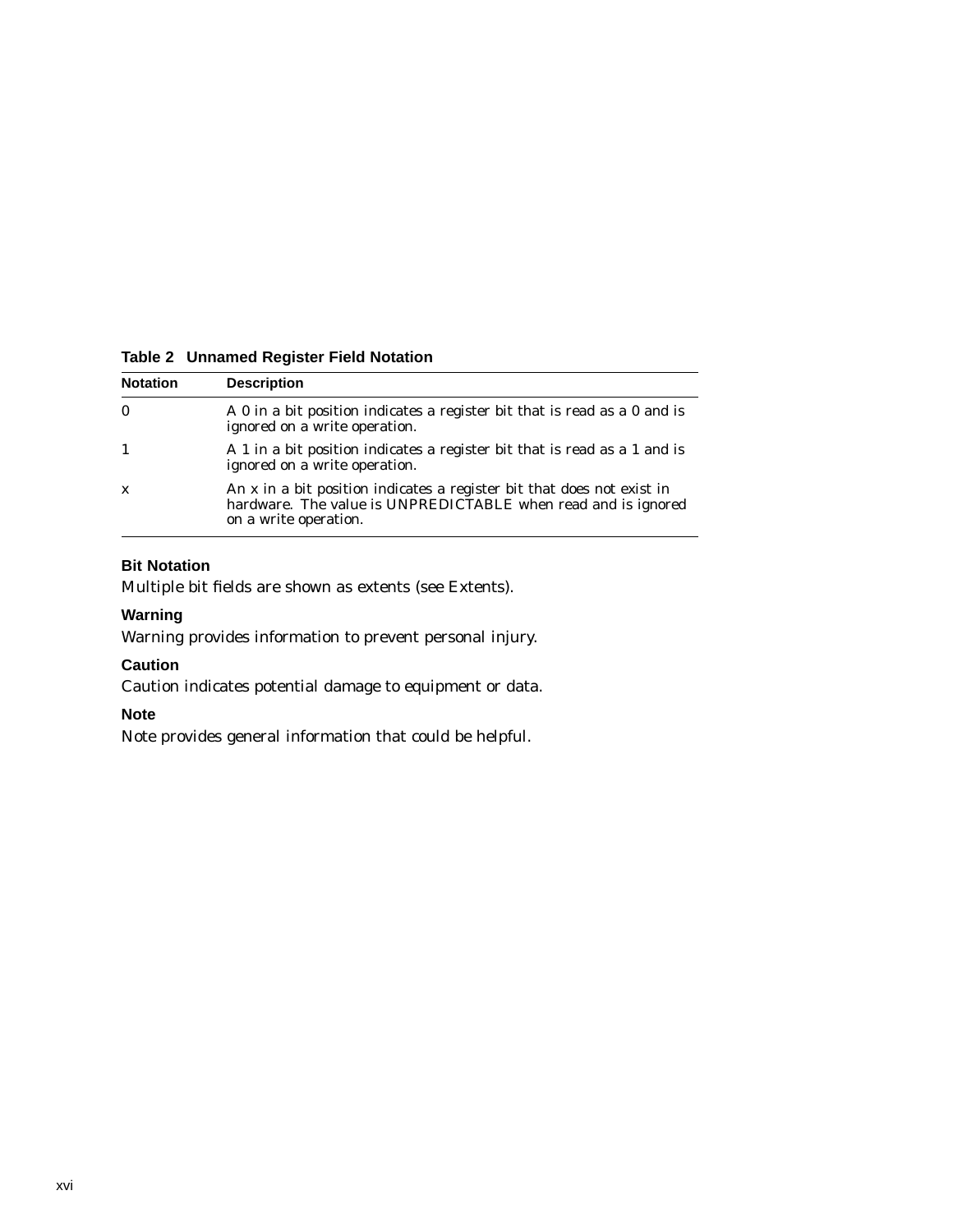#### **Data Units**

Table 3 defines the data unit terminology used throughout this manual.

| Term        | Words            | <b>Bytes</b> | <b>Bits</b> | Other                                                                                                                                                             |
|-------------|------------------|--------------|-------------|-------------------------------------------------------------------------------------------------------------------------------------------------------------------|
| <b>Byte</b> | 1                |              | 8           |                                                                                                                                                                   |
| Word        | 1                | 2            | 16          |                                                                                                                                                                   |
| Tribyte     |                  | 3            | 24          |                                                                                                                                                                   |
| Longword    | $\boldsymbol{2}$ | 4            | 32          |                                                                                                                                                                   |
| Quadword    | 4                | 8            | 64          |                                                                                                                                                                   |
| Octaword    | 8                | 16           | 128         | Single read fill; that is, the cache space<br>that can be filled in a single read access.<br>It takes two read accesses to fill one<br>Bcache line (see Hexword). |
| Hexword     | 16               | 32           | 256         | Cache block, cache line. The space<br>allocated to a single cache block.                                                                                          |

| Table 3 Data Units |
|--------------------|
|--------------------|

#### **Signal Name References**

Signal names in text are printed in boldface lowercase. Mixed-case and uppercase signal naming conventions are ignored. These two examples illustrate the conventions used in this document:

- **MEM\_WE\_L[1]** is shown as **mem\_we\_l<1>**.
- **TEST\_MODE[1]** is shown as **test\_mode<1>**.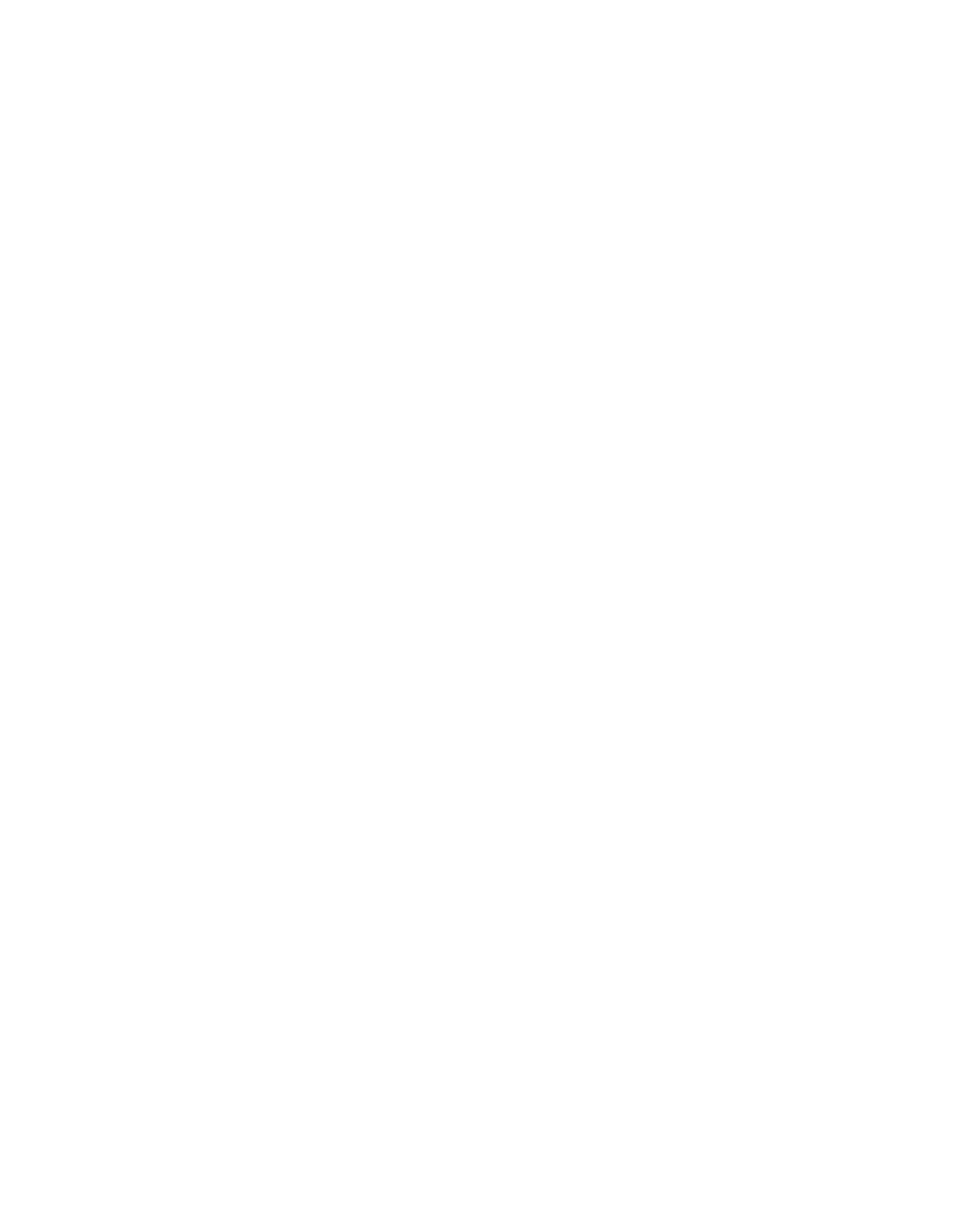# **1**

# **21172 Core Logic Chipset Overview**

The Digital Semiconductor 21172-AA core logic chipset, hereafter referred to as the 21172 chipset, is used to support the Digital Semiconductor 21164 Alpha microprocessor (21164) in high-performance uniprocessor systems. The chipset includes an interface to the 64-bit peripheral component interconnect (PCI) bus, and associated control and data paths for the 21164, memory, and L3 backup cache (Bcache). Little discrete logic is needed on the module.

**Note**

All references to the 21164 microprocessor specifically refer to the version of the Digital Semiconductor 21164 Alpha microprocessor in 0.35-µm CMOS. For the original version of the 21164 (0.5-µm CMOS) please refer to the companion Digital Semiconductor 21171 core logic chipset documentation.

#### **1.1 Features**

The 21172 core logic chipset has the following features.

- Central processing unit—Supports the Digital Semiconductor 21164 Alpha microprocessor
- **Components** 
	- One 21172–CA chip—The control, I/O interface, and address chip (CIA) has 388 pins and is housed in a plastic ball grid array (PBGA) package.
	- Four 21172–BA chips—The data switch chip (DSW) has 208 pins and is housed in a plastic quad flat pack (PQFP) package.
- Data paths
	- 64-bit, ECC-protected data path between CIA and DSW
	- 128-bit ECC-protected data path between the 21164 and DSW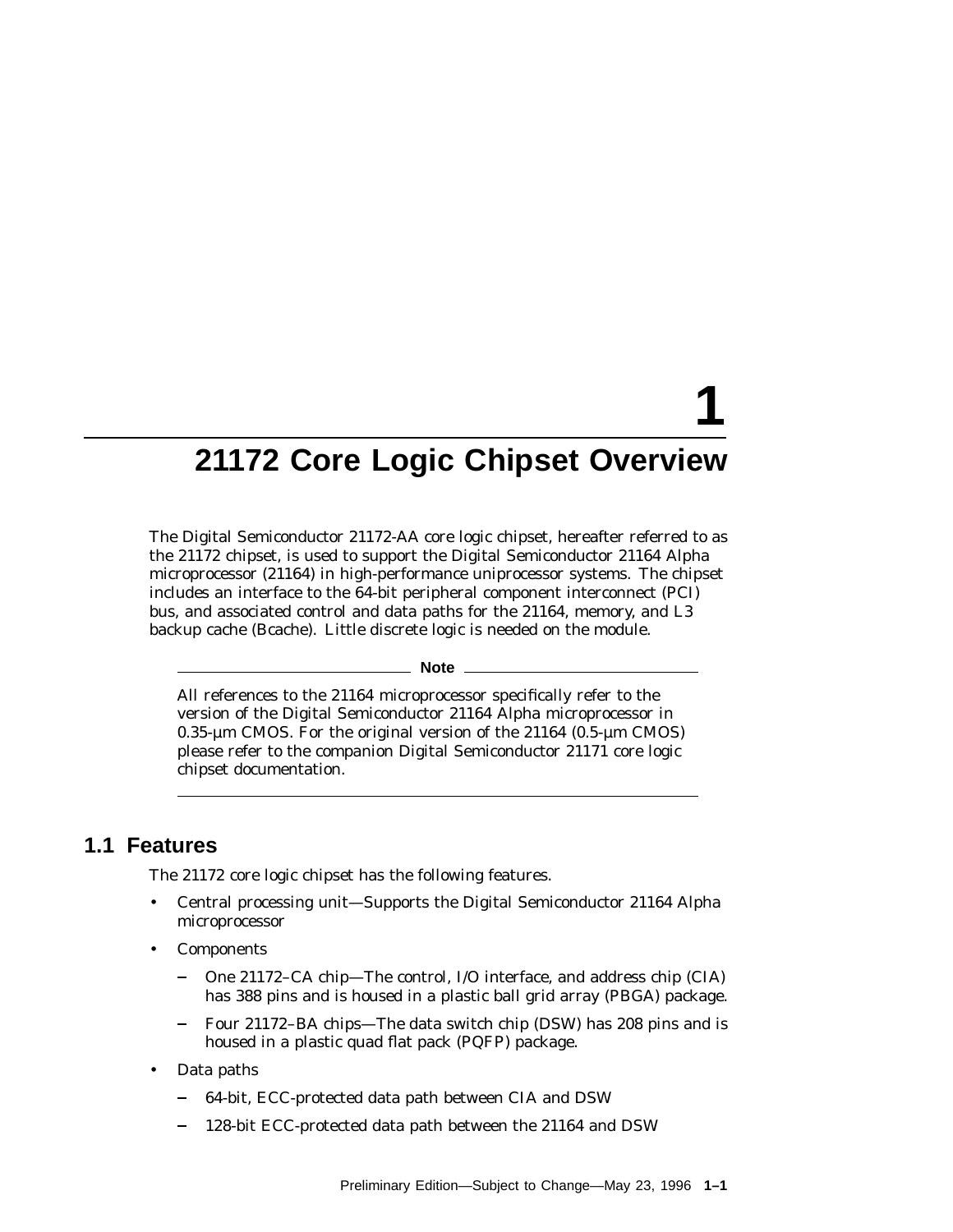#### **21172 Core Logic Chipset Overview 1.1 Features**

- $\equiv$ 256-bit ECC-protected memory data path between DSW and memory
- **Timing** 
	- $\frac{1}{2}$ Supports all 21164 clock frequencies
	- Supports system clock frequencies up to 33 MHz (PCI clock)
	- PCI clock, cache, and memory clock period are an integer multiple of  $\blacksquare$ the 21164 clock period
- Bcache
	- Third-level cache for the 21164  $\overline{\phantom{0}}$
	- Cache sizes include 0MB, 1MB, and 2MB to 64MB  $\overline{\phantom{0}}$
	- Write-back, ECC-protected cache — 1
- Memory
	- $\frac{1}{2}$ Supports up to 8GB of ECC-protected physical memory
	- Industry-standard memory array configurations
- High-performance PCI
	- 64-bit multiplexed address and data
	- $\frac{1}{2}$ 64-bit PCI address handling
	- Scatter-gather map support
	- No glue logic required to connect PCI-compliant devices

#### **1.2 System Overview**

To build a system, such as that shown in Figure 1–1, with the 21172 core logic chipset, the following additional components are required:

- Digital Semiconductor 21164 Alpha microprocessor
- Bcache
- Memory arrays
- Serial ROM (SROM) (for 21164)
- Circuit to generate input clock for 21164
- Circuit to generate input clock for 21172
- Support logic
	- PCI interrupt controller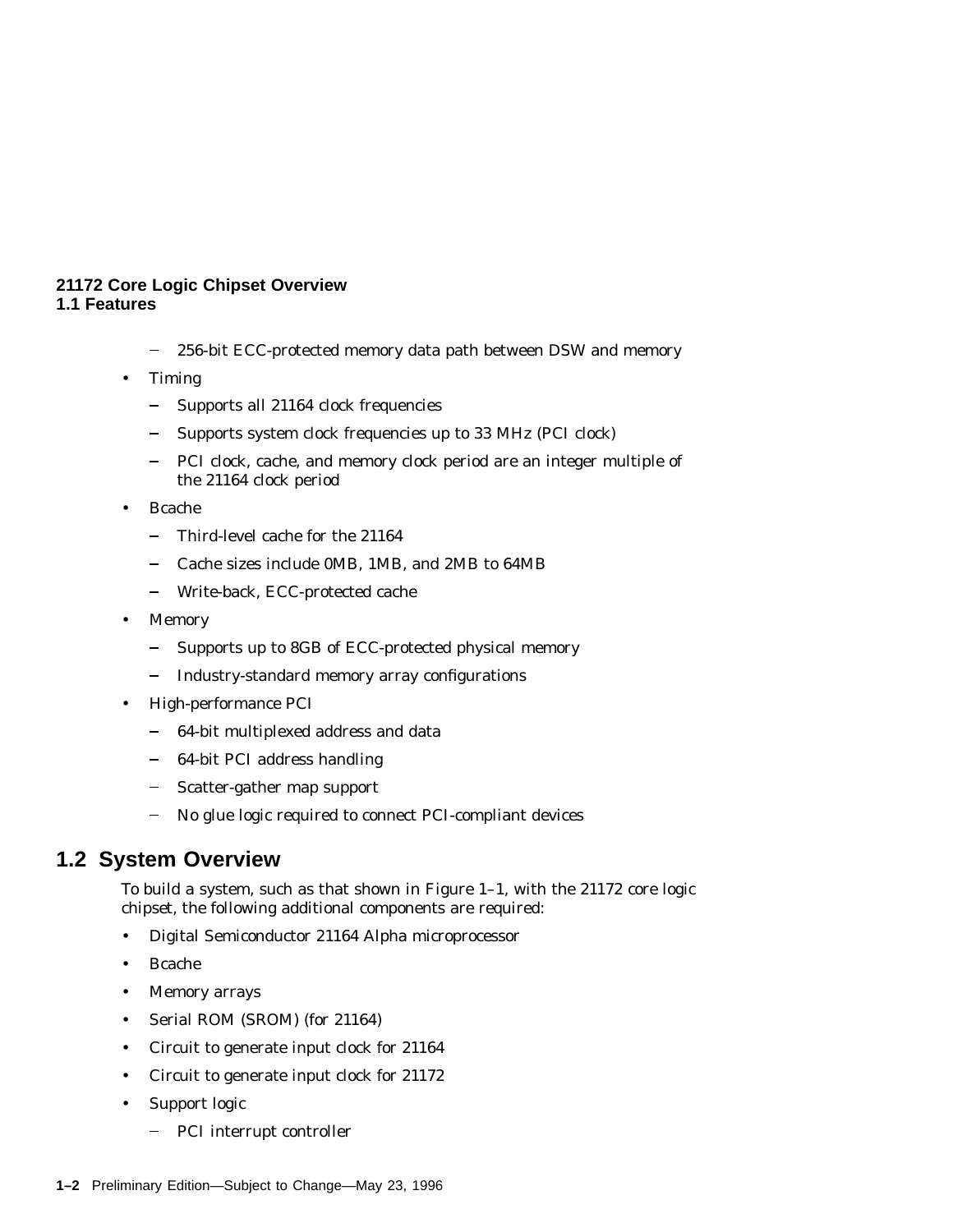**21172 Core Logic Chipset Overview 1.2 System Overview**

- PCI arbiter
- Reset logic
- Console ROM logic and flash ROM
- PCI peripheral devices





The MEMDATA bus provides a 128-bit/256-bit, ECC-protected data path between the four data path slices (DSWs) and the memory arrays. Each bit slice (DSW) connects to 64 bits of the MEMDATA bus.

The input/output data (IOD) bus provides a 64-bit, ECC-protected data path between the CIA and DSW chips.

The 21164 is connected to the CIA and DSW by the system bus. The system bus contains address, data, and command signal lines. The system bus is the 21164 interface bus with several additional signals to handle direct memory access (DMA) transactions through the CIA and DSW.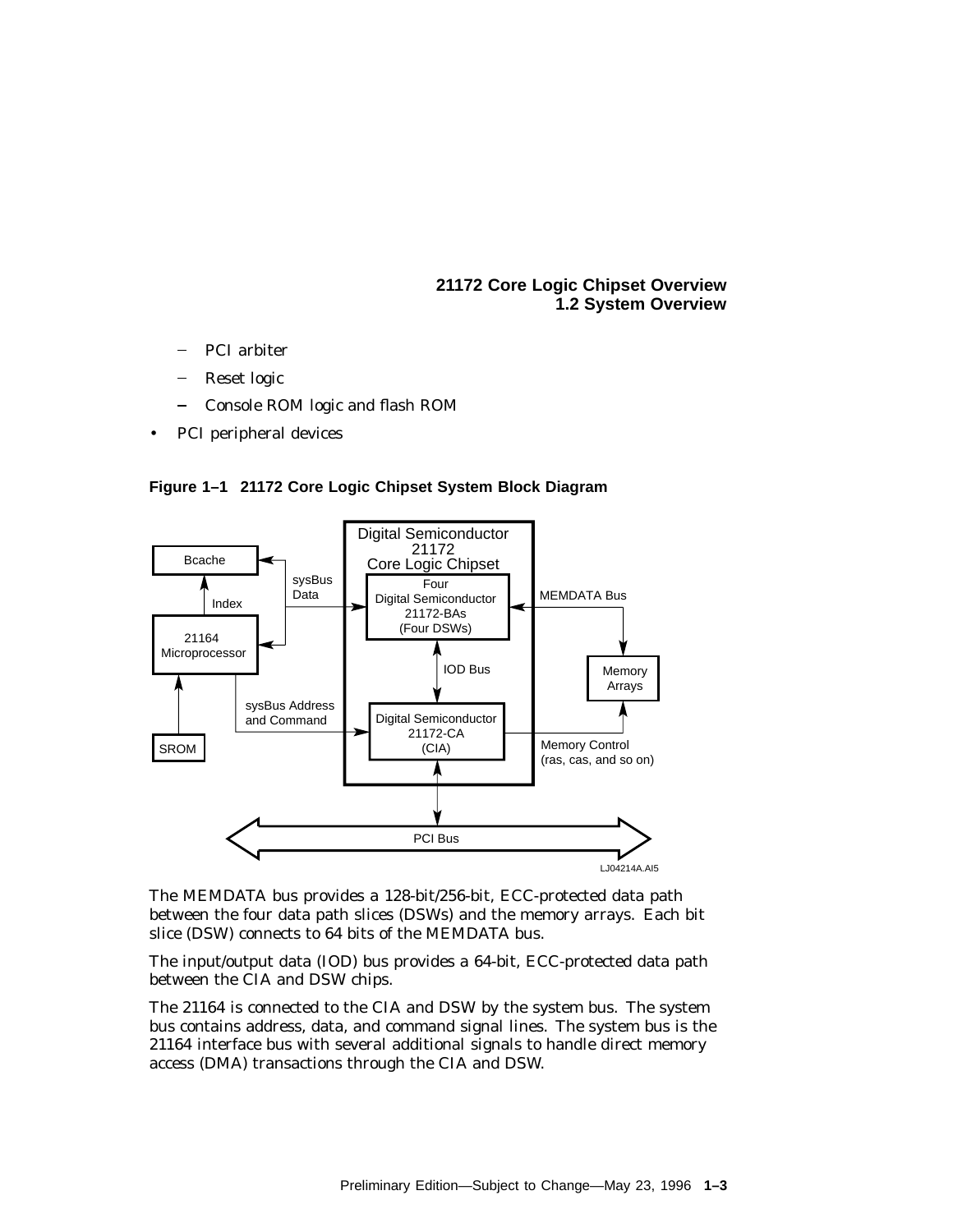#### **21172 Core Logic Chipset Overview 1.2 System Overview**

Systems built with the 21172 core logic chipset have the capability to support up to 8GB of memory. The chipset supports the following industry standard DRAM SIMMs in the memory arrays:

 $1MB \times 36$  $2MB \times 36$  $4MB \times 36$  $8MB \times 36$  $16MB \times 36$ 

# **1.3 21172 Core Logic Chipset Microarchitecture**

As shown in Figure 1–1, the 21172 core logic chipset consists of the CIA and four DSW application-specific integrated circuits (ASICs).

- 21172–CA (CIA), 388-pin PBGA: Provides control functions to main memory, and a bridge to the 64-bit PCI bus. In addition, the CIA provides all control functions for the DSW and part of the I/O data path.
- 21172–BA (DSW), 208-pin PQFP: A bit slice ASIC (four required), provides the data path between the 21164, main memory, Bcache, the CIA, and part of the I/O data path.

#### **1.3.1 CIA Microarchitecture**

The CIA provides control functions to main memory and the PCI interface. As shown in Figure 1–2, the CIA is divided into the following major functional logic blocks.

The instruction and address logic accepts commands from the 21164 and directs instructions to either the memory port or the I/O port. A 3-entry 21164 instruction queue provides buffering in the event that the memory and I/O ports are busy. A flush address register is also provided to allow DMA read and write operations to interrogate a supported Bcache for the most recent data.

The memory logic provides the row and column addresses for the supported memory banks and all memory control functions (row address select [**ras**], column address select [**cas**], write-enable, and so on). In addition, the memory logic provides control signals to the DSW to initiate data transactions to and from memory.

The I/O address logic handles I/O read and write addresses. The decode logic extracts the PCI address from the dense or sparse space 21164 address encoding, generates PCI I/O read or write addresses, and passes them to the PCI data path logic. The I/O logic can also increment the current address each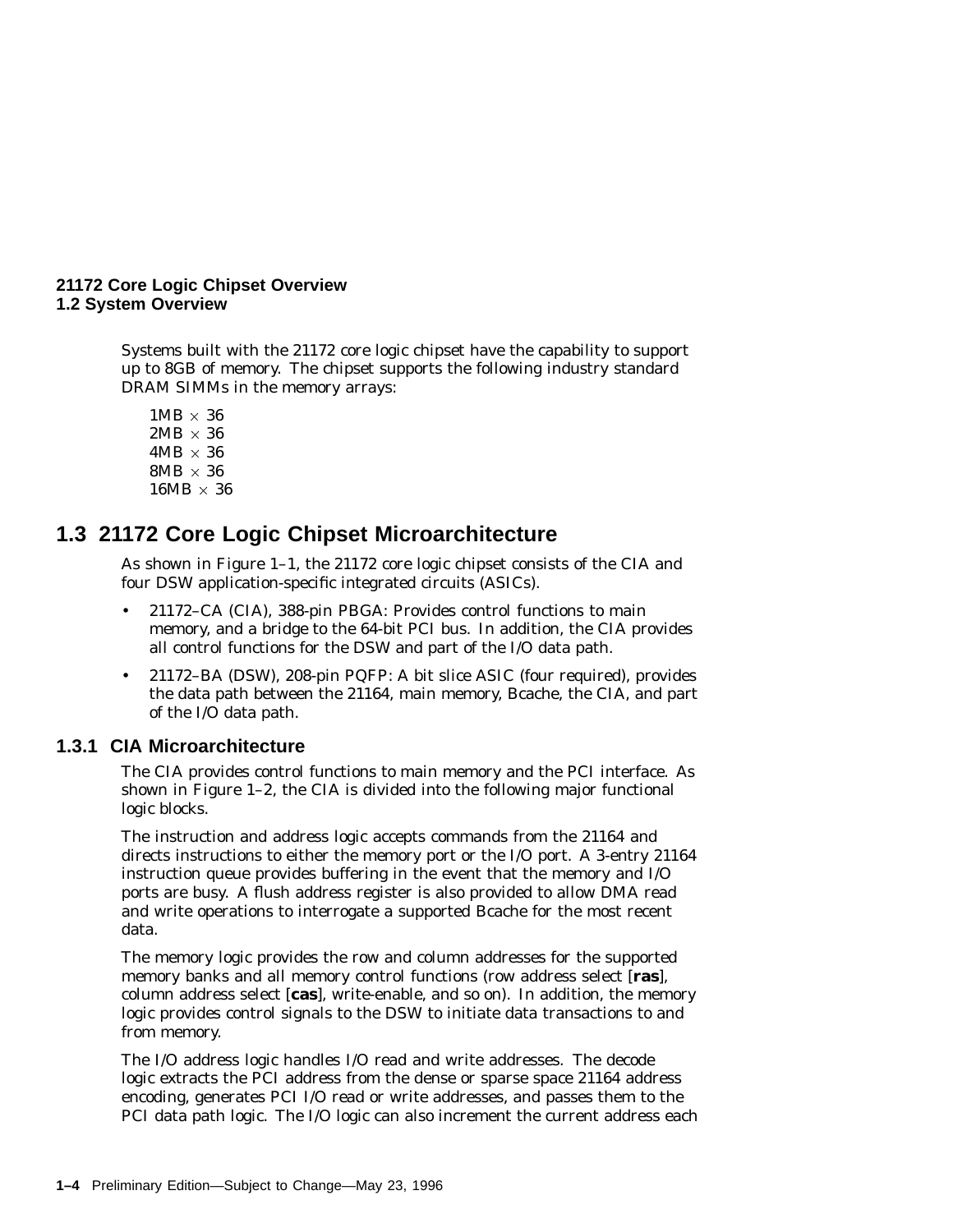#### **21172 Core Logic Chipset Overview 1.3 21172 Core Logic Chipset Microarchitecture**

data cycle. The incremented address provides a pointer to the next data item to be transferred to or from the I/O read/write buffers.

A 3-entry I/O address queue is provided together with a single-entry current address register. These components allow four I/O write operations to be outstanding. The DSW chip provides four corresponding I/O write data buffers.





LJ04215A.AI5

In addition, a bypass path is provided for the special case of a dense space I/O write transaction with all 32 data bytes valid.

The PCI data path logic provides the interface to the 64-bit PCI, and contains a portion of the data path control logic. Its major functions are to provide:

- ECC code generation on data transactions to the DSW
- ECC code check and correction on data transactions from the DSW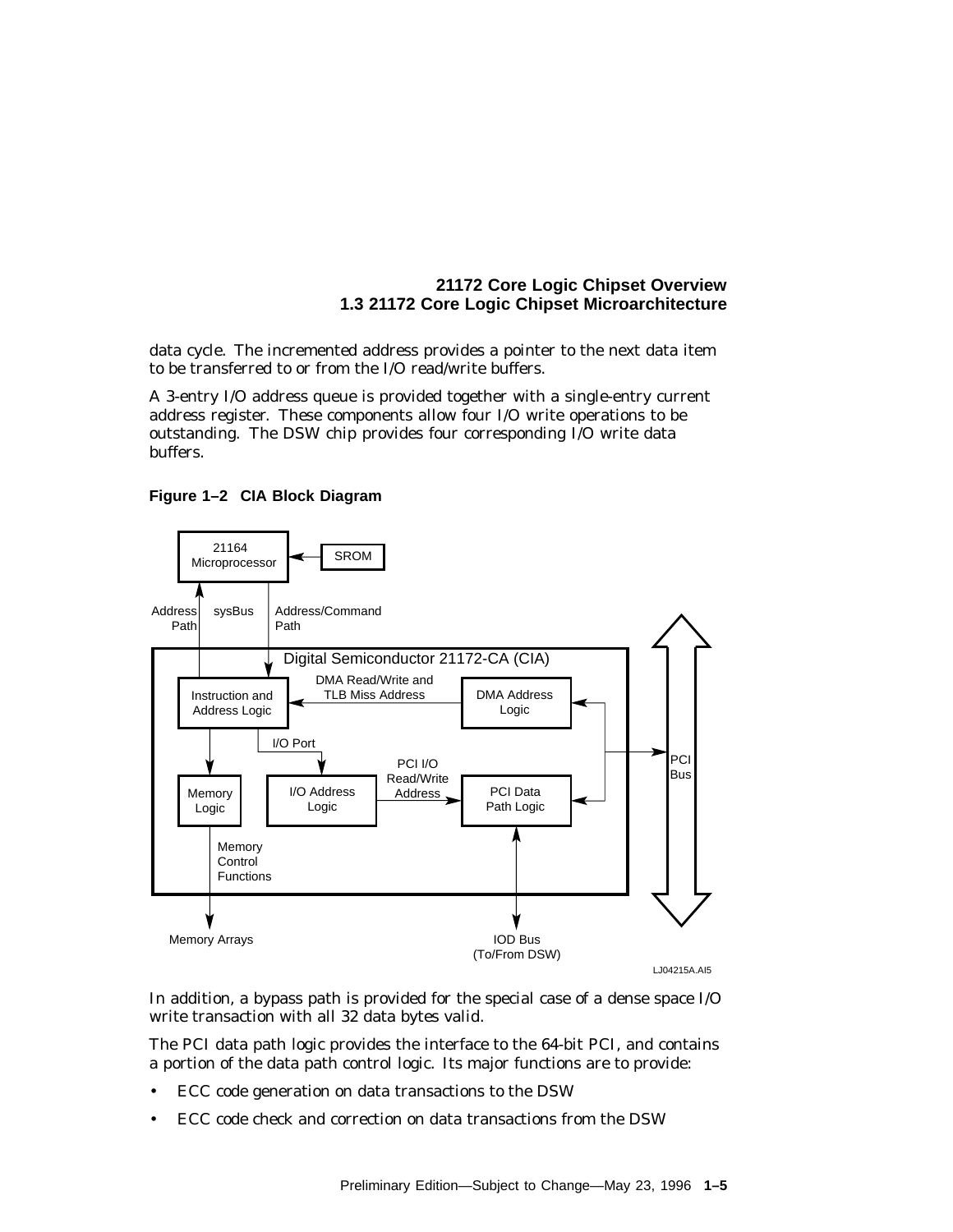#### **21172 Core Logic Chipset Overview 1.3 21172 Core Logic Chipset Microarchitecture**

- I/O read/write addresses to the PCI
- Buffers for all I/O and DMA read and write data transactions

The DMA address logic converts PCI addresses to 21164 memory address space. Two address conversion methods are provided:

- A direct path where a base offset is concatenated with the PCI address
- A scatter-gather map, which maps any 8KB PCI page to any 8KB memory space page

The scatter-gather map translation lookaside buffer (TLB) has eight entries, with each entry containing four consecutive page table entries (PTEs).

#### **1.3.2 DSW Microarchitecture**

The DSW provides bidirectional data paths between the 21164, the memory arrays, and the CIA, as shown in Figure 1–3. Four DSW chips, using a bit slice design, provide the complete data path.

The majority of the DSW logic is comprised of data buffers and multiplexers. The CIA, using two encoded control fields, directs data flow to and from the DSW.

The victim buffer has a 64-byte single-entry buffer to contain victim data during a 21164 memory read transaction that generates a victim. Victim data is saved in the buffer, allowing the read transaction to fetch read data from memory and send it to the 21164. Later the victim data is written to memory.

The memory interface contains the data-out register and the data-in register. The data-out register buffers either 21164 victim data to memory, or DMA write data to memory. The data-in register accepts 21164 memory read data. The DSW clocks the register on optimum 15-ns clocks to minimize memory latency.

The I/O write buffer consists of four 32-byte buffers. The four buffers allow the chipset to sustain maximum bandwidth on a large copy operation from memory, through the 21164, to I/O space.

The 32-byte I/O read buffer is provided to assemble the 128-bit data required by the 21164 from the 64-bit data transfers from the IOD bus (CIA-DSW interface).

The DMA read/write buffers consist of two identical buffers (DMA buffer 0 and DMA buffer 1). Each buffer consists of three, 64-byte, single-entry data buffers used to hold data from memory, Bcache, and the PCI. When a buffer is written, its data valid bits are asserted, along with data, to the buffer. The valid bits are used to select appropriate read/write data.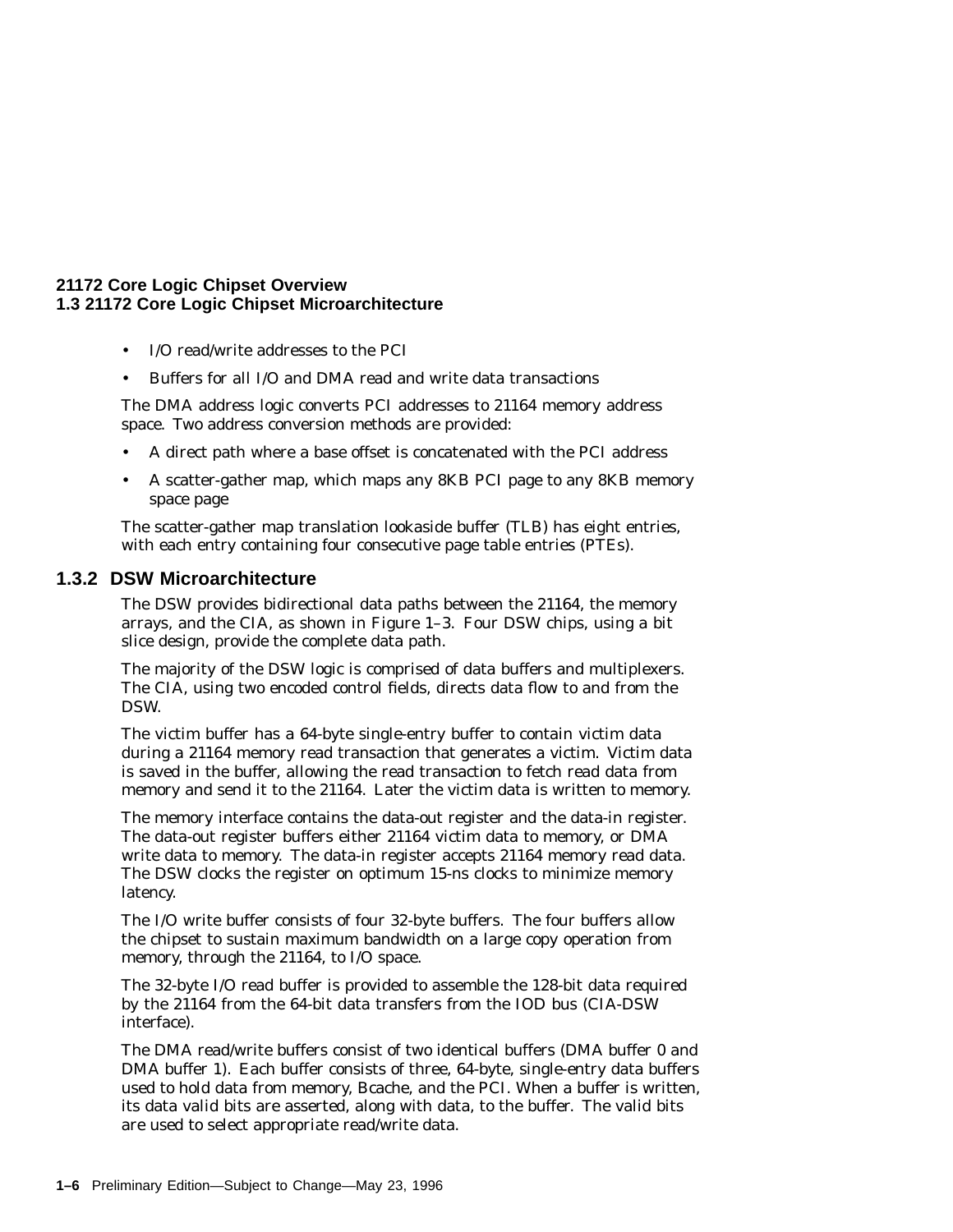#### **21172 Core Logic Chipset Overview 1.3 21172 Core Logic Chipset Microarchitecture**



#### **Figure 1–3 DSW Block Diagram**

# **1.4 System Clocks**

The 21164 internal clock is divided by a programmable value to create an output clock, **sys\_clk\_out1\_h**, which is used as the system clock. The divisor must produce a clock between 25 MHz and 33 MHz.

The system designer must supply a circuit to maintain stability of the system clock and distribute it to PCI devices.

The system clock can be used as a source for a circuit that generates a clock for (E)ISA devices.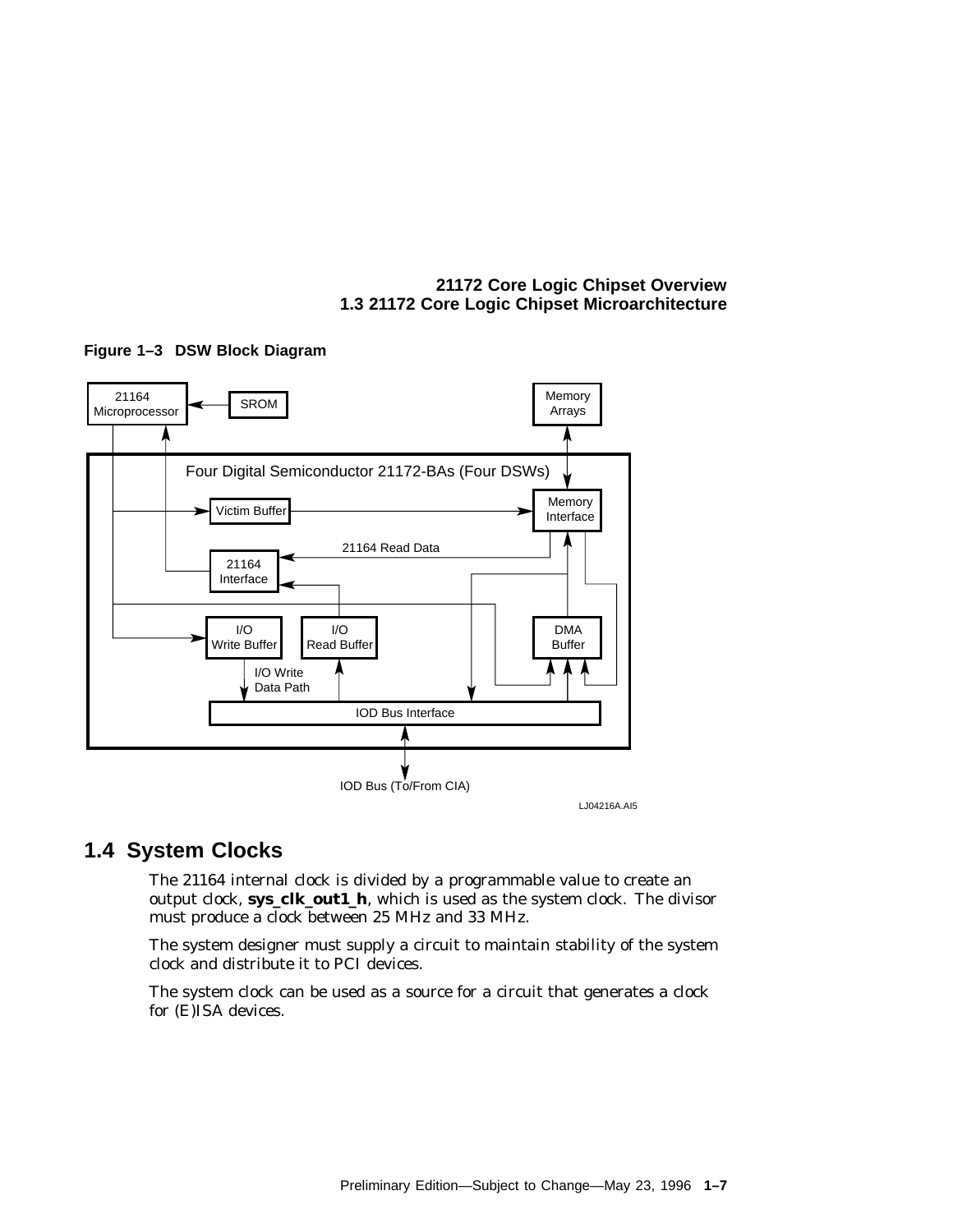#### **21172 Core Logic Chipset Overview 1.5 21172 Core Logic Chipset Characteristics**

# **1.5 21172 Core Logic Chipset Characteristics**

Table 1–1 lists the characteristics of the CIA and DSW chips.

| <b>Characteristic</b>                                  | <b>Specification</b>                            |  |  |
|--------------------------------------------------------|-------------------------------------------------|--|--|
| 21172-CA (CIA) Chip Characteristics                    |                                                 |  |  |
| <b>Operating temperature</b>                           | Tj maximum = $125^{\circ}$ C (257 $^{\circ}$ F) |  |  |
| Power dissipation<br>@Vdd max = 3.465 V, Freq = 33 MHz | 3.5 W maximum                                   |  |  |
| 21172-BA (DSW) Chip Characteristics                    |                                                 |  |  |
| <b>Operating temperature</b>                           | Tj maximum = $125^{\circ}$ C (257 $^{\circ}$ F) |  |  |
| Power dissipation<br>@Vdd max = 3.465 V, Freq = 33 MHz | 1.5 W maximum                                   |  |  |
| <b>Absolute Maximum Ratings</b>                        |                                                 |  |  |
| dc supply voltage                                      | $Vss$ 0.0 V<br>Vdd 3.3 V $\pm 5\%$              |  |  |
| Vin min $(3.3-V \text{ pins})$                         | $-1.0$ V                                        |  |  |
| Vin max $(3.3-V \text{ pins})$                         | $Vdd+0.3$ V                                     |  |  |
| Vin min (5V-tolerant pins)                             | $-1.0$ V                                        |  |  |
| Vin max (5V-tolerant pins)                             | 6.5 V                                           |  |  |
| Storage temperature range                              | $-40^{\circ}$ C (-40°F) to 125°C (257°F)        |  |  |
| dc Characteristics                                     |                                                 |  |  |
| Vil max (except pci_clk)                               | 0.8 <sub>V</sub>                                |  |  |
| Vih min (except pci_clk)                               | 2.0V                                            |  |  |
| Vil max (pci_clk)                                      | $0.3*Vdd$                                       |  |  |
| Vih min (pci_clk)                                      | $0.7*Vdd$                                       |  |  |
| Vol max                                                | 0.4V                                            |  |  |
| Voh min                                                | 2.4V                                            |  |  |

### **Table 1–1 21172–CA (CIA) and 21172–BA (DSW) Chip Characteristics**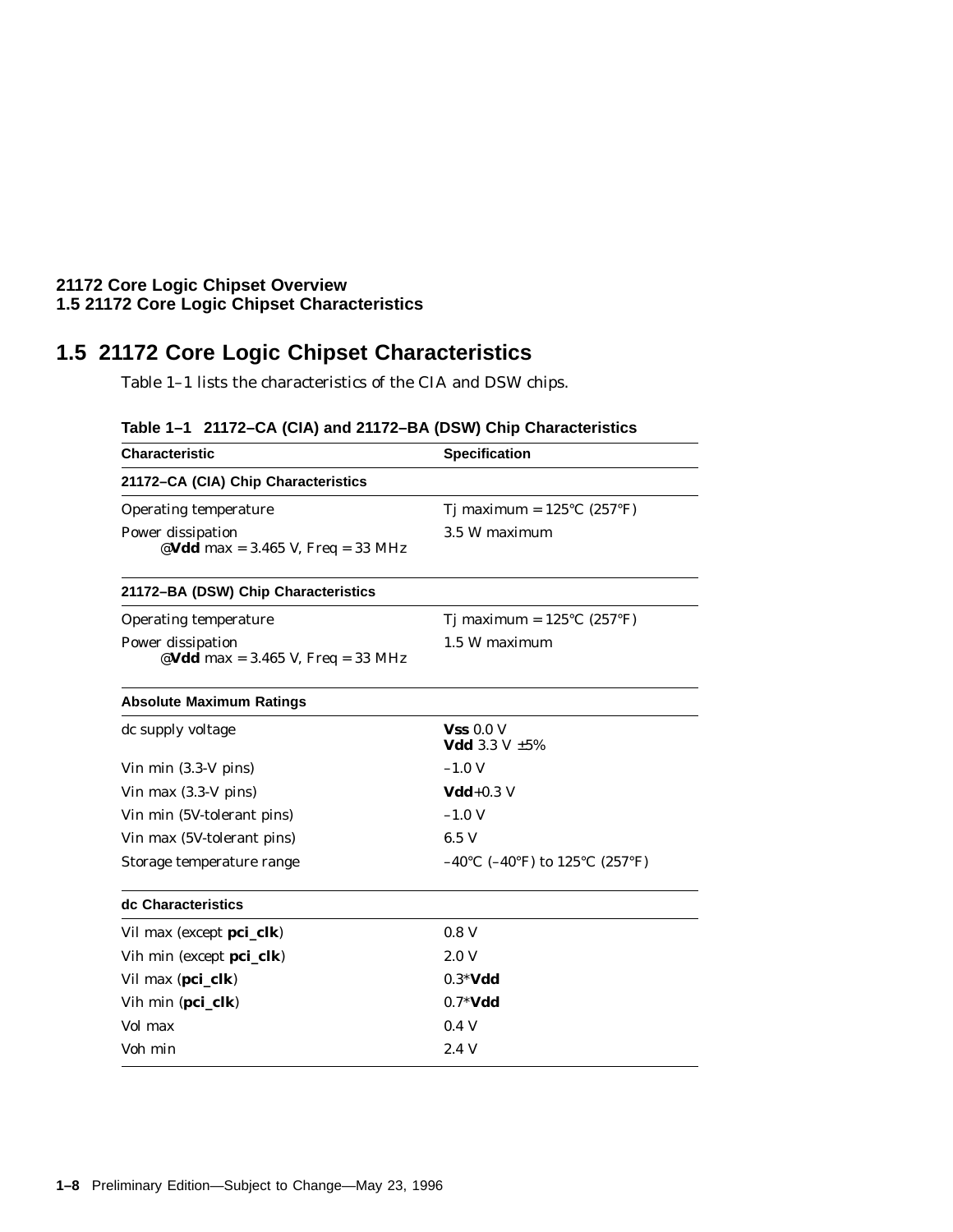#### **21172 Core Logic Chipset Overview 1.5 21172 Core Logic Chipset Characteristics**

**Note** 

To prevent latchup due to the power differences between the gate array's PLL block and its core logic, the following rule must be strictly observed for both the CIA and DSW chips:

*Board Vdd on and off ramp time must be slower than 100 ms as measured from 10% to 90% points.*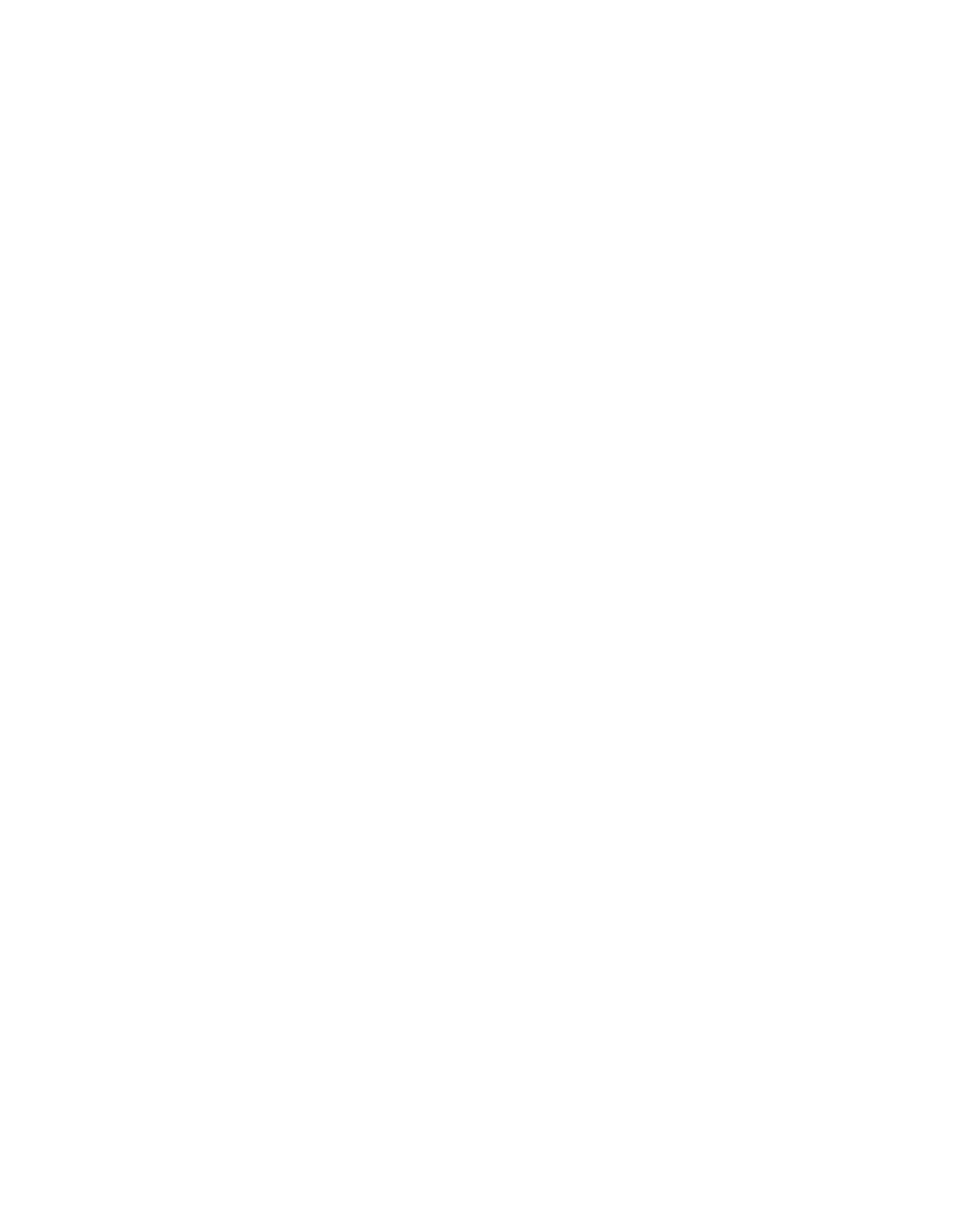# **Part I 21172–CA (CIA) Information**

Part I contains five chapters that provide information about the 21172–CA (CIA) chip. The following table lists the topics described in each chapter:

| <b>Chapter</b>   | <b>Description</b>           |
|------------------|------------------------------|
| $\boldsymbol{2}$ | Pin signals                  |
| 3                | Architecture                 |
| $\overline{4}$   | Control and status registers |
| $\mathbf{5}$     | Power-up and initialization  |
| 6                | System address mapping       |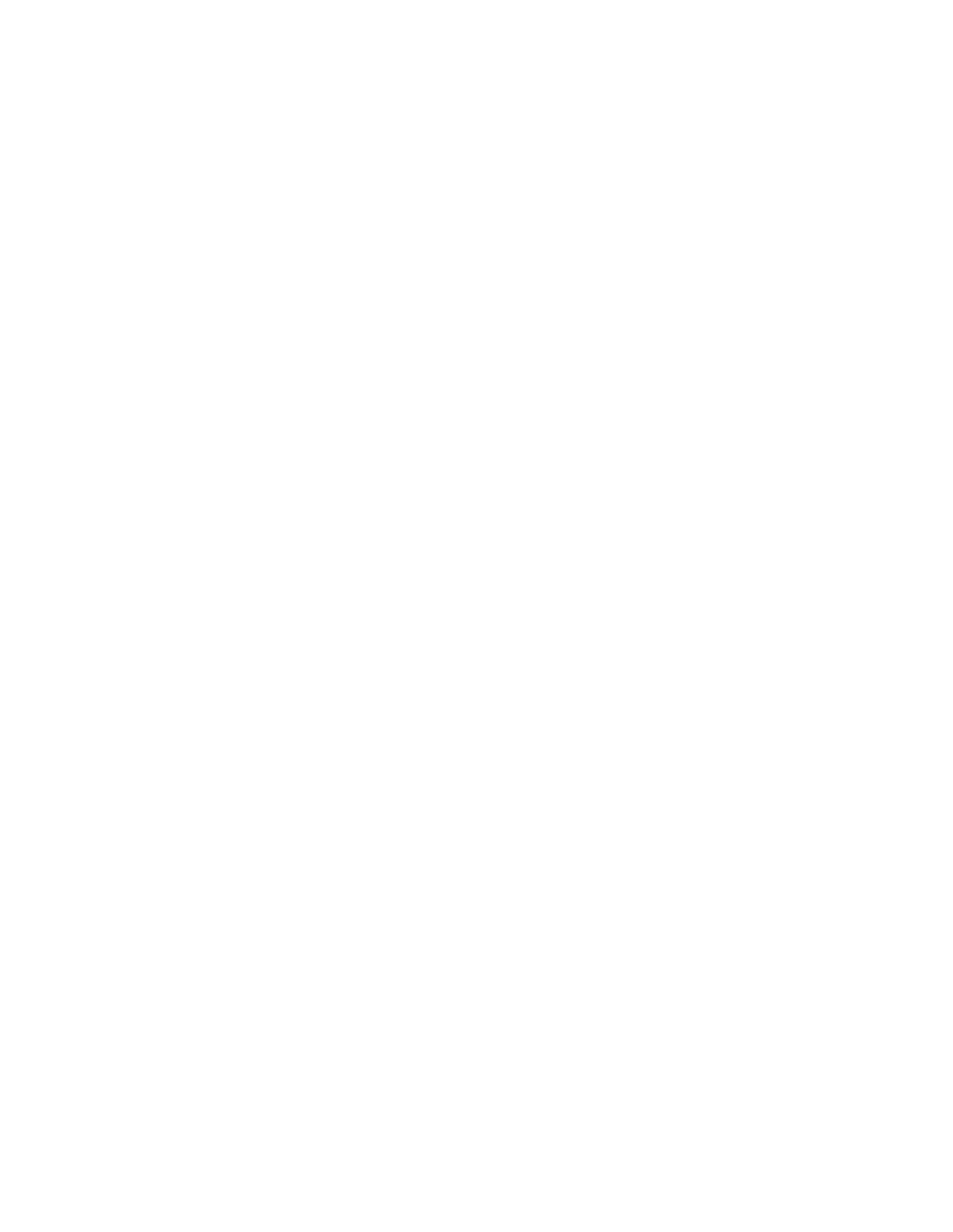# **2 21172–CA Pin Descriptions**

This chapter provides a description of the 21172–CA pin signals.

# **2.1 21172–CA Pin List**

Table 2–1 lists the pin signals grouped by function. The following abbreviations are used in the Type column of the table:

- $\bullet$  I = Input
- $\bullet$  O = Output
- B = Bidirectional
- $A =$  Analog
- $P = Power$

| <b>Signal Name</b> | Quantity | Type     | <b>Signal Name</b>            | Quantity | Type     |
|--------------------|----------|----------|-------------------------------|----------|----------|
|                    |          |          | System Bus Signals (59 Total) |          |          |
| addr<39:4>         | 36       | B        | addr_bus_req                  |          | B        |
| addr_cmd_par       |          | в        | cack                          |          | Ω        |
| cmd<3:0>           | 4        | в        | dack                          |          | O        |
| error <sup>1</sup> |          | O        | fill                          |          | Ω        |
| fill error         |          | $\Omega$ | fill id                       |          | Ω        |
| idle bc            |          | $\Omega$ | int <sup>1</sup>              |          | O        |
| int4_valid<3:0>    | 4        |          | res<1:0>                      | 2        |          |
| tag_ctl_par        |          | O        | tag_dirty                     |          | $\Omega$ |
| victim_pending     |          |          |                               |          |          |

#### **Table 2–1 21172–CA Pin List**

<sup>1</sup>See Section 2.2.1.

(continued on next page)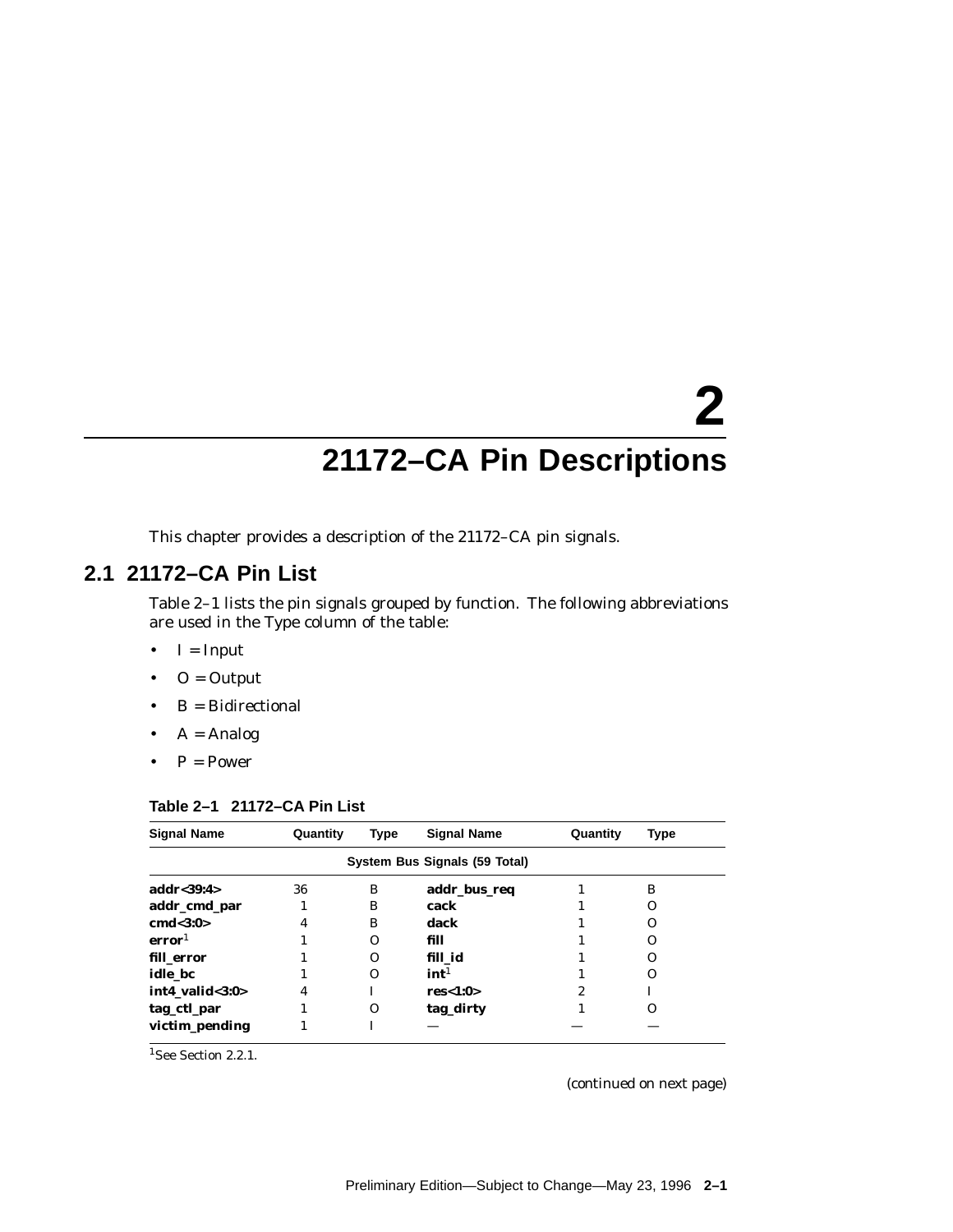#### **21172–CA Pin Descriptions 2.1 21172–CA Pin List**

| <b>Signal Name</b>                       | Quantity         | <b>Type</b>  | <b>Signal Name</b>                           | Quantity     | <b>Type</b>  |
|------------------------------------------|------------------|--------------|----------------------------------------------|--------------|--------------|
|                                          |                  |              | IOD Bus Signals (88 Total)                   |              |              |
| cmc < 8:0>                               | 9                | $\mathbf{O}$ | ioc<6:0>                                     | 7            | $\mathbf{O}$ |
| iod<63:0>                                | 64               | B            | iod_e<7:0>                                   | 8            | B            |
|                                          |                  |              | <b>Memory Control Signals (43 Total)</b>     |              |              |
| cas<3:0> $^2$ or<br>cas_ $1 < 3:0 > 3$   | 4                | $\mathbf 0$  | mem_ack_l                                    | $\mathbf{1}$ | 0            |
| mem_addr<12:0>                           | 13               | 0            | mem_b0                                       | $\mathbf{1}$ | 0            |
| mem_en                                   | $\mathbf{1}$     | $\Omega$     | mem_req_l                                    | 1            | $\mathbf{I}$ |
| mem_we_l<1:0>                            | $\boldsymbol{2}$ | O            |                                              |              |              |
| ras<3:0> $^{2}$ or<br>cas_ $1 < 7:4 > 3$ | 4                | 0            | set_sel<15:0> $^2$ or<br>rasx_ $1 < 7:0 > 3$ | 16           | $\Omega$     |
|                                          |                  |              | PCI Local Bus Signals (88 Total)             |              |              |
| ack64_l                                  | $\mathbf{1}$     | B            | ad<63:0>                                     | 64           | B            |
| cbe_l<7:0>                               | 8                | B            | devsel_l                                     | 1            | B            |
| frame 1                                  | 1                | B            | gnt_l                                        | 1            | I            |
| irdy_l                                   | $\mathbf{1}$     | B            | lock_l                                       | 1            | $\mathbf{I}$ |
| mem_cs_l                                 | 1                | I            | par                                          | 1            | B            |
| par64                                    | $\mathbf{1}$     | B            | perr_l                                       | 1            | B            |
| req_l                                    | 1                | 0            | req64_l                                      | 1            | B            |
| rst_l                                    | 1                | 0            | serr_l                                       | 1            | I            |
| stop_l                                   | 1                | B            | trdy_l                                       | 1            | B            |
|                                          |                  |              | Miscellaneous Signals (8 Total)              |              |              |
| pll_test_h<3:0>                          | 4                | $\mathbf I$  | sys_rst_l                                    | $\mathbf{1}$ | Ι.           |
| test_mode<1:0>                           | 2                | I            | test_out                                     | 1            | $\mathbf{O}$ |
|                                          |                  |              | Phase-Locked Loop Signals (3 Total)          |              |              |
| pll_agnd                                 | $\mathbf{1}$     | A            | pll_clk                                      | $\mathbf{1}$ | I            |
| pll_lp2                                  | $\mathbf{1}$     | A            |                                              |              |              |

#### **Table 2–1 (Cont.) 21172–CA Pin List**

<sup>2</sup>Signal name in set select memory mode (see Section 2.2.4.1).

3Signal name in alternate memory mode (see Section 2.2.4.1).

(continued on next page)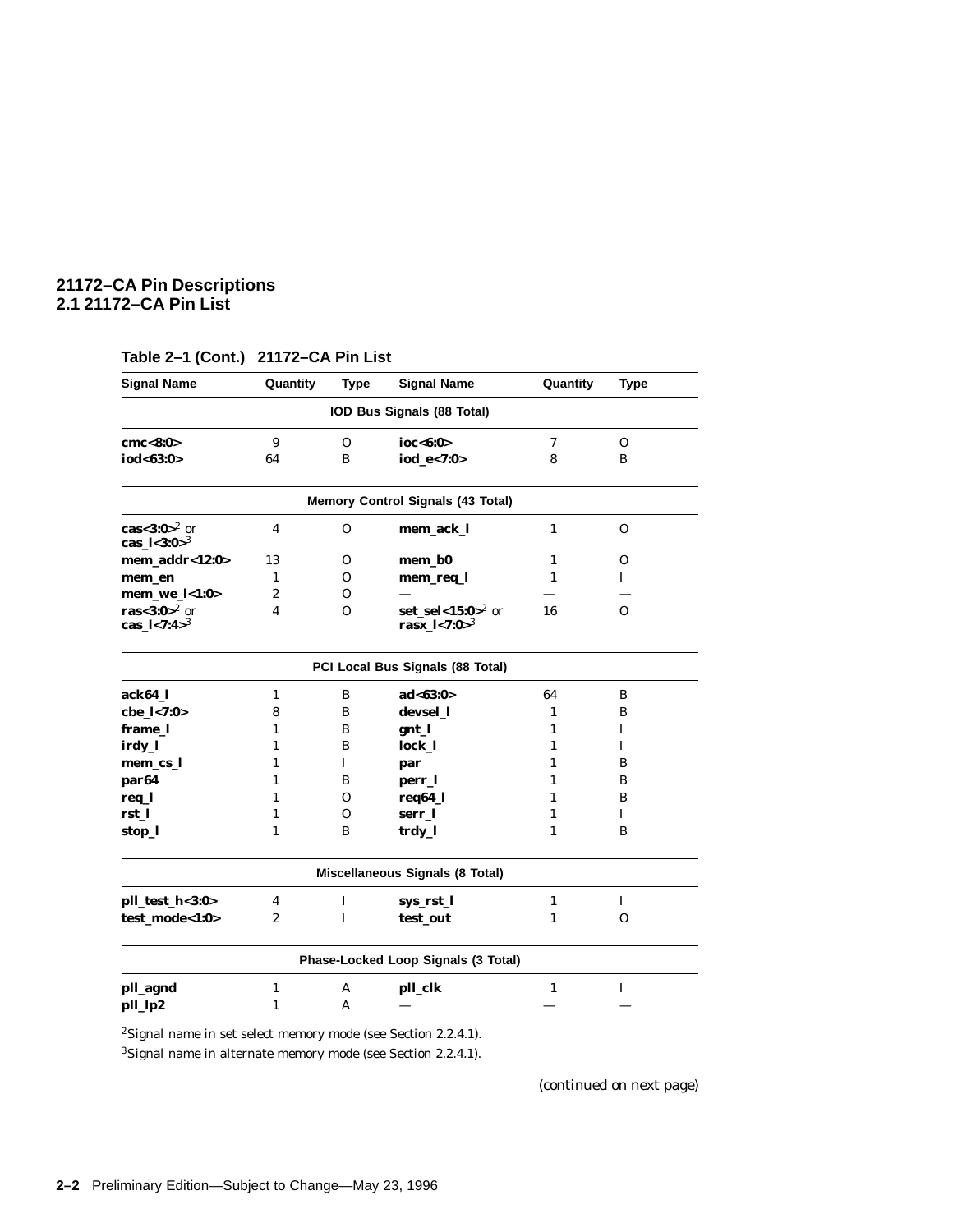#### **21172–CA Pin Descriptions 2.1 21172–CA Pin List**

| <b>Signal Name</b>              | Quantity | <b>Type</b> | <b>Signal Name</b>                           | Quantity     | <b>Type</b>  |
|---------------------------------|----------|-------------|----------------------------------------------|--------------|--------------|
|                                 |          |             | <b>Miscellaneous Power Signals (4 Total)</b> |              |              |
| aux vdd                         | 1        | P           | aux_vss                                      | $\mathbf{1}$ | $\mathbf{P}$ |
| pll_vdd                         | 1        | P           | pll_vss                                      | 1            | P            |
|                                 |          |             | <b>Reserved Signals (5 Total)</b>            |              |              |
| debug                           | 1        | $\mathbf 0$ | gru_ack                                      | 1            | I            |
| gru_sel                         | 1        | $\Omega$    | iddt                                         | 1            | I            |
| td                              | 1        | T           |                                              |              |              |
| <b>Pin Totals</b>               |          |             |                                              |              |              |
| Total input pins:               |          |             | 23                                           |              |              |
| Total output pins:              |          |             | 73                                           |              |              |
| Total bidirectional pins:       |          |             | 196                                          |              |              |
| Total analog pins:              |          |             | $\overline{2}$                               |              |              |
|                                 |          |             |                                              |              |              |
| Total signal pins:              |          |             | 294                                          |              |              |
|                                 |          |             |                                              |              |              |
| Total signal pins:              |          |             | 294                                          |              |              |
| Total <b>Vdd</b> pins:          |          |             | 23                                           |              |              |
| Total Ground pins:              |          |             | 65                                           |              |              |
| Total miscellaneous power pins: |          |             | 4                                            |              |              |
| Total spare pins:               |          |             | $\overline{2}$                               |              |              |
|                                 |          |             |                                              |              |              |
| Total pins:                     |          |             | 388                                          |              |              |

### **Table 2–1 (Cont.) 21172–CA Pin List**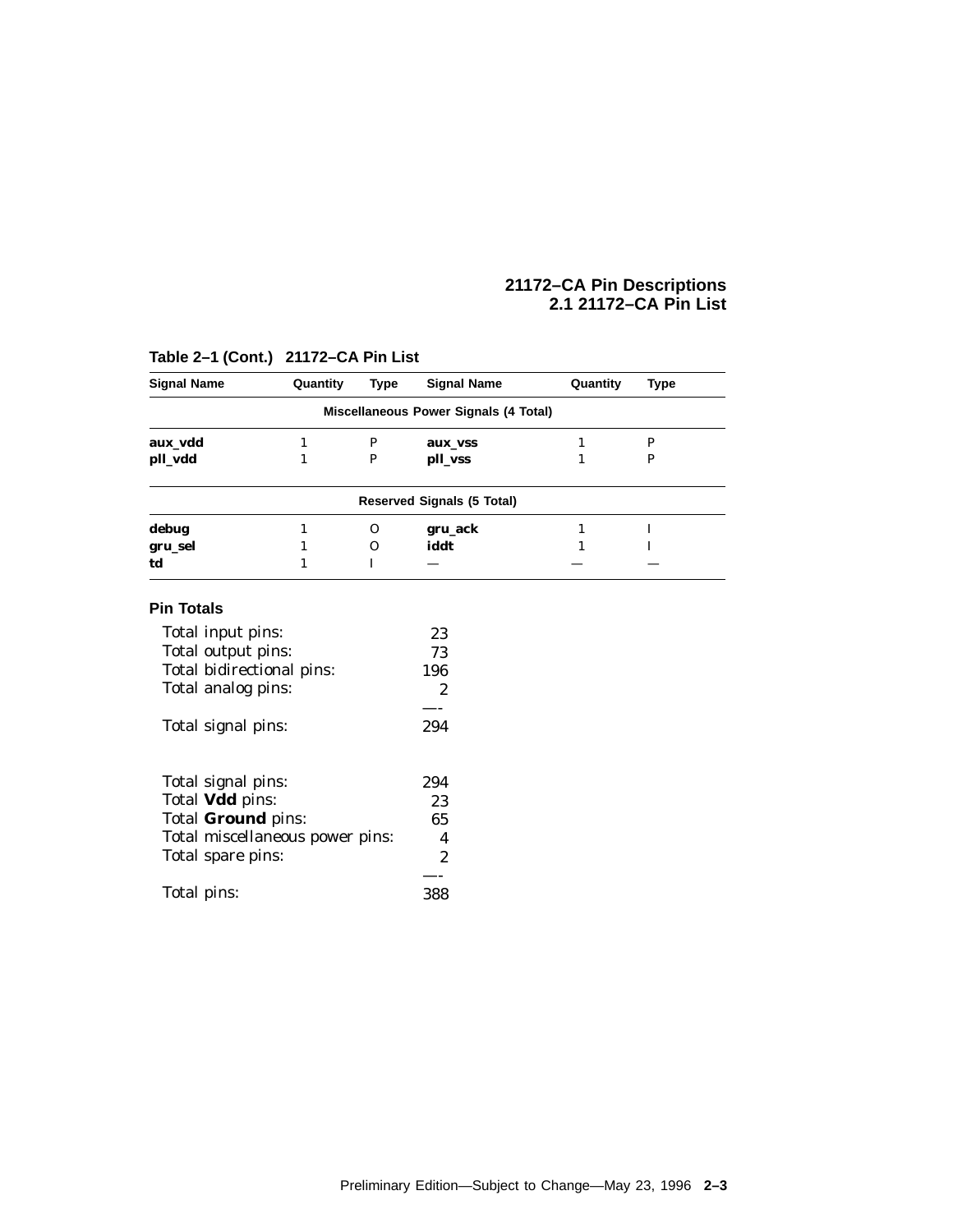**21172–CA Pin Descriptions 2.2 21172–CA Signal Descriptions**

# **2.2 21172–CA Signal Descriptions**

This section provides a description of the pin function. Signal descriptions are grouped by function and correspond to the pin list (see Table 2–1).

**Notes**

- The 21164 microprocessor uses the rising edge of **sys\_clk\_out1\_h** as a reference when generating and sampling the system interface signals.
- In all cases, the term **Vdd** refers to 3.3-V CIA chip power rather than other board power levels such as 5.0 V.

#### **2.2.1 System Bus Signals**

The *Digital Semiconductor 21164 (366 MHz Through 433 MHz) Alpha Microprocessor Hardware Reference Manual* defines and describes all system bus signals in detail, except for **error** and **int**. Those two signals are described here.

#### **error**

The CIA asserts **error** to notify the 21164 that the CIA has detected an error other than a corrected ECC error. The **error** pin should be connected to one of the 21164  $\text{irq}_h$   $\lt$ *n* $>$  pins.

#### **int**

The CIA asserts **int** to notify the 21164 that the CIA has detected a corrected ECC error. The **int** pin should be connected to one of the 21164 **irq\_h<***n***>** pins.

#### **2.2.2 PCI Local Bus Signals**

This section provides information on the PCI local bus signals.

#### **ack64\_l**

Acknowledge 64-bit transfer—Asserted by the device that has decoded its address as the target of the current access, indicating that the target device is willing to transfer 64-bit data.

#### **ad<63:0>**

The 64-bit address and 64 bits of data are multiplexed on these pins. The upper 32 bits (<63:32>) are reserved except for those transfers where **req\_64\_l** is asserted.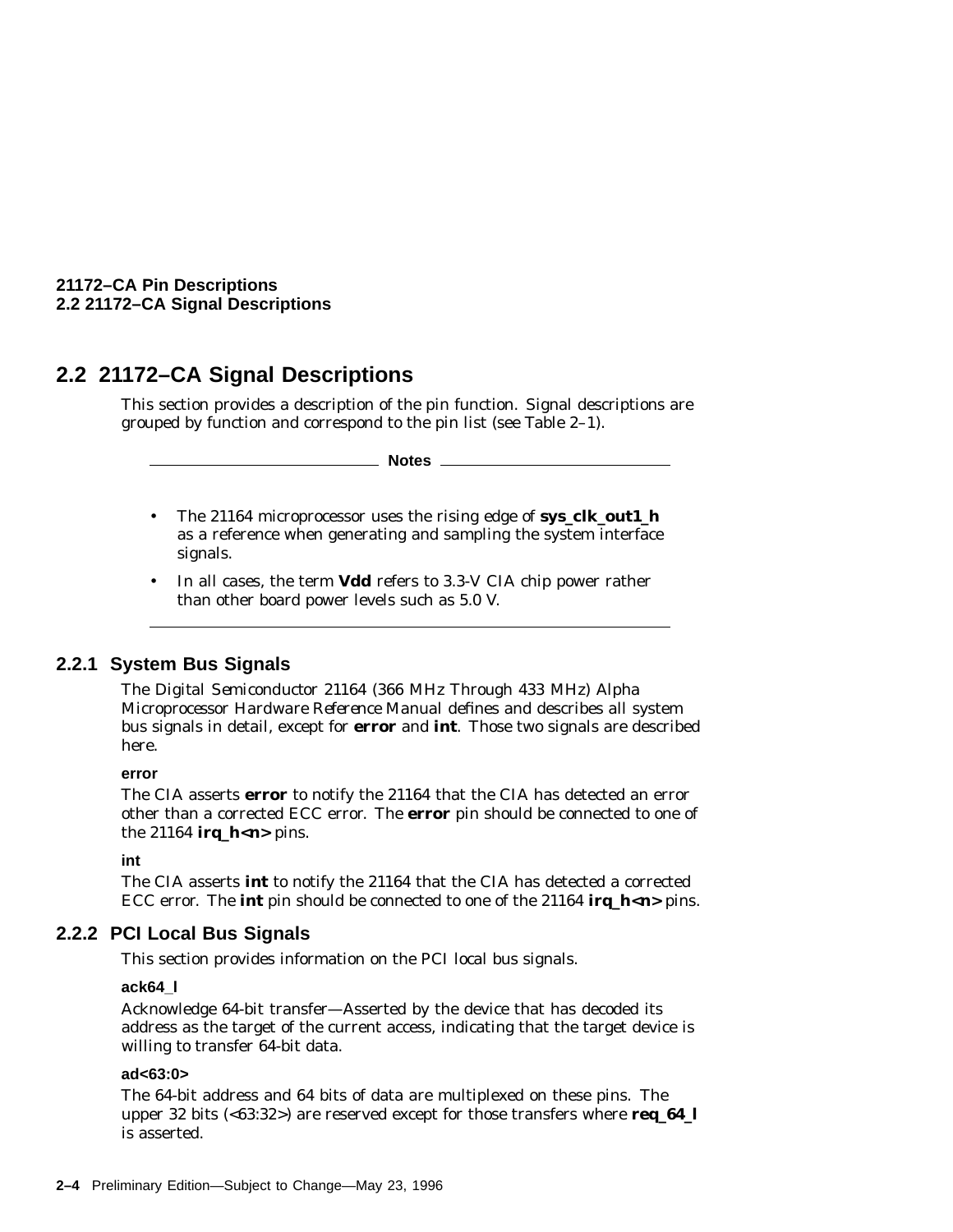#### **21172–CA Pin Descriptions 2.2 21172–CA Signal Descriptions**

#### **cbe\_l<7:0>**

Bus command and byte enable are multiplexed on the same pins. During an address phase (when using the DAC command and when **req\_64\_l** is asserted) the bus command is transferred on **cbe\_l<7:0>**. During a data phase these signals carry the byte enable bits, indicating which bytes have meaningful data.

#### **devsel\_l**

When asserted, indicates that the asserting device has decoded its address as the target of the current access. As an input, **devsel\_l** indicates whether any device on the bus has been selected.

#### **frame\_l**

The cycle frame signal is asserted by the current master to indicate the beginning and duration of an access. When **frame\_l** is deasserted, the final phase of the access has started.

#### **gnt\_l**

Assertion of **gnt\_l** indicates that access to the bus has been granted. This is a point-to-point signal. Every master has its own grant line.

#### **irdy\_l**

Assertion of **irdy\_l** (initiator ready) indicates that the bus master is ready to complete the current phase of the transaction. Signal **irdy\_l** is used in conjunction with **trdy\_l**. A data phase is completed on any clock where both signals are sampled asserted.

#### **lock\_l**

Assertion of **lock\_l** indicates an atomic operation that may require multiple transactions to complete. When **lock\_l** is asserted, nonexclusive transactions may proceed to an address that is not currently locked.

#### **mem\_cs\_l**

The *PCI Local Bus Specification* does not preclude product-specific function or performance enhancements by way of sideband signals. A sideband signal is loosely defined as any signal that is not part of the PCI specification and connects two or more PCI nodes and has meaning only to these nodes. Sideband signals must not violate PCI local bus specifications.

Signal **mem\_cs\_l** is a sideband signal. It is used by the PCI-to-EISA bridge to help manage the EISA memory map and peripheral component architecture (PCA) compatibility holes (see Section 6.4.4.2).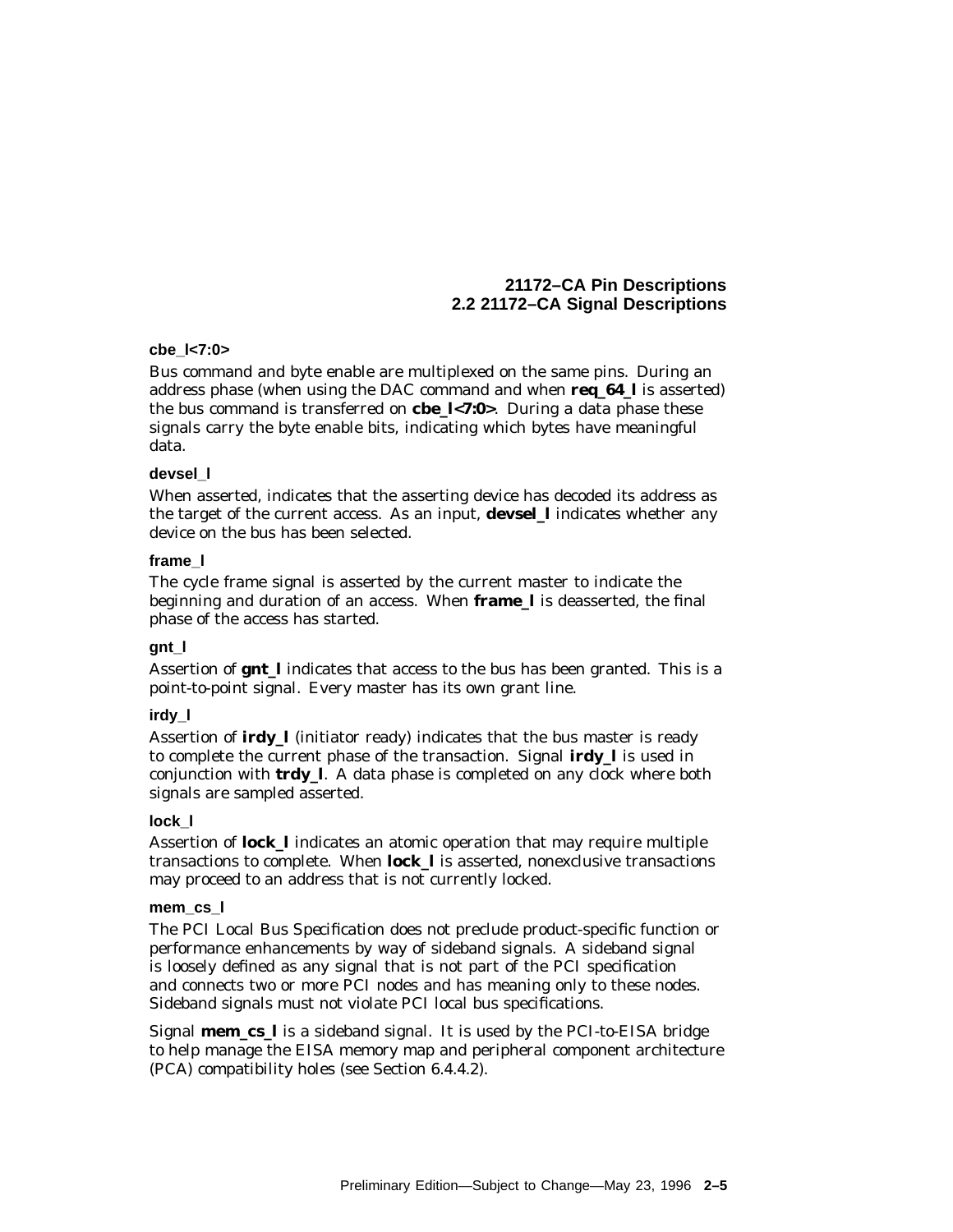#### **21172–CA Pin Descriptions 2.2 21172–CA Signal Descriptions**

#### **par**

The **par** signal is used to create even parity across **ad<31:0>** and **cbe\_l<3:0>**. Signal **par** is stable and valid one clock cycle after the address phase. Signal **par** remains valid until one clock cycle after the completion of the current data phase. The master asserts **par** for address and write data phases; the target asserts **par** for read data phases.

#### **par64**

The **par64** signal is used to create even parity across **ad<63:32>** and **cbe\_l<7:4>**. Signal **par64** is stable and valid one clock cycle after the address phase. Signal **par64** remains valid until one clock cycle after the completion of the current data phase. The master asserts **par64** for address and write data phases; the target asserts **par64** for read data phases.

#### **perr\_l**

The **perr\_l** signal (parity error) is used to report data parity errors that occur during all PCI transactions except a special cycle. Signal **perr\_l** is a tristate signal that must be asserted by the data-receiving node two cycles after data with bad parity is detected. Signal **perr 1** must be asserted for a minimum of one clock cycle for each phase during which bad data parity is detected. Signal **perr 1.** like all sustained tristate signals, must be asserted high for at least one cycle before being returned from asserted to the tristate condition.

#### **req\_l**

Assertion of the **req\_l** signal (request) indicates to the arbiter that this node wants to use the PCI bus. Every master node has its own **req\_l** pin.

#### **req64\_l**

The current bus master asserts **req64\_l** (request 64-bit transfer), indicating that it wants to transfer data by using 64 bits. Signal **req64\_l** has the same timing as **frame\_l**. Signal **req64\_l** is asserted low while signal **rst\_l** is asserted. Nodes connected to the 64-bit PCI bus extension will see the signal asserted low. Those nodes not connected to the 64-bit PCI bus extension will see the signal asserted high by a pull-up device.

#### **rst\_l**

The **rst** I signal (reset) is used to bring PCI-specific registers, sequencers, and signals to a consistent state. When **rst\_l** is asserted, all PCI output pins must be driven to their benign state, usually tristated. Although the signal is asynchronous, deassertion must be a clean, bounce-free edge.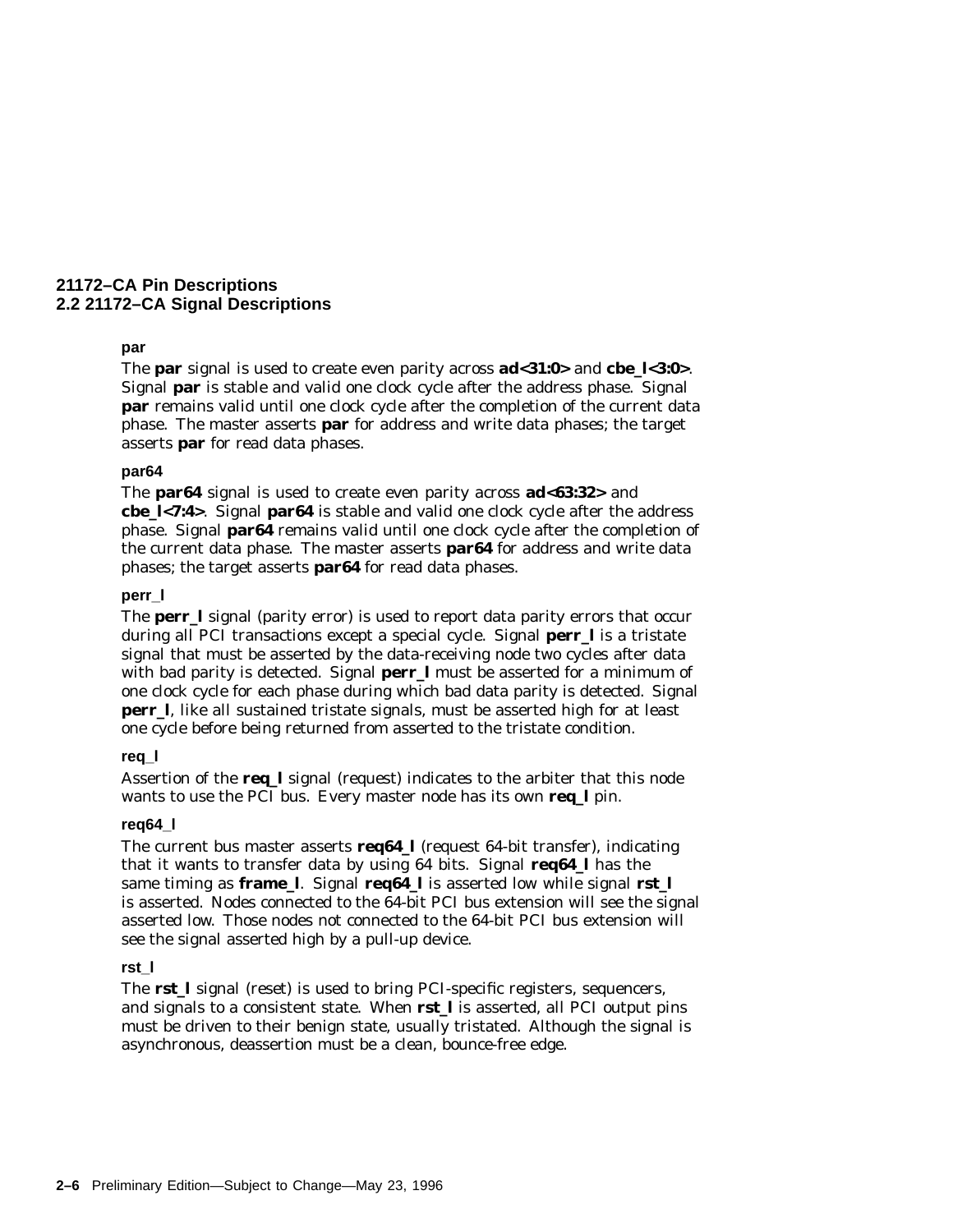### **serr\_l**

The **serr\_l** pin (system error) is used to report address parity errors, data parity errors on the special cycles command, or any other system error where the result will be catastrophic. If a node does not want a nonexistent memory error to be generated, a different reporting mechanism is required. Signal **serr\_l** is an open-drain output and is asserted for a minimum of one clock cycle by the node reporting the error.

#### **stop\_l**

The **stop\_l** pin indicates that the current target is requesting that the master stop the current transaction.

#### **trdy\_l**

When asserted, the **trdy\_l** (target ready) pin indicates the target node's ability to complete the current phase of the transaction. Signal **trdy\_l** is used in conjunction with **irdy\_l**. A data phase is completed on any clock assertion where both **trdy\_l** and **irdy\_l** are sampled asserted. During a read transaction, **trdy\_l** indicates that valid data is present on **ad<31:0>**. During a write transaction, **trdy\_l** indicates that the target is ready to accept data. Wait cycles are inserted until both **trdy\_l** and **irdy\_l** are asserted together.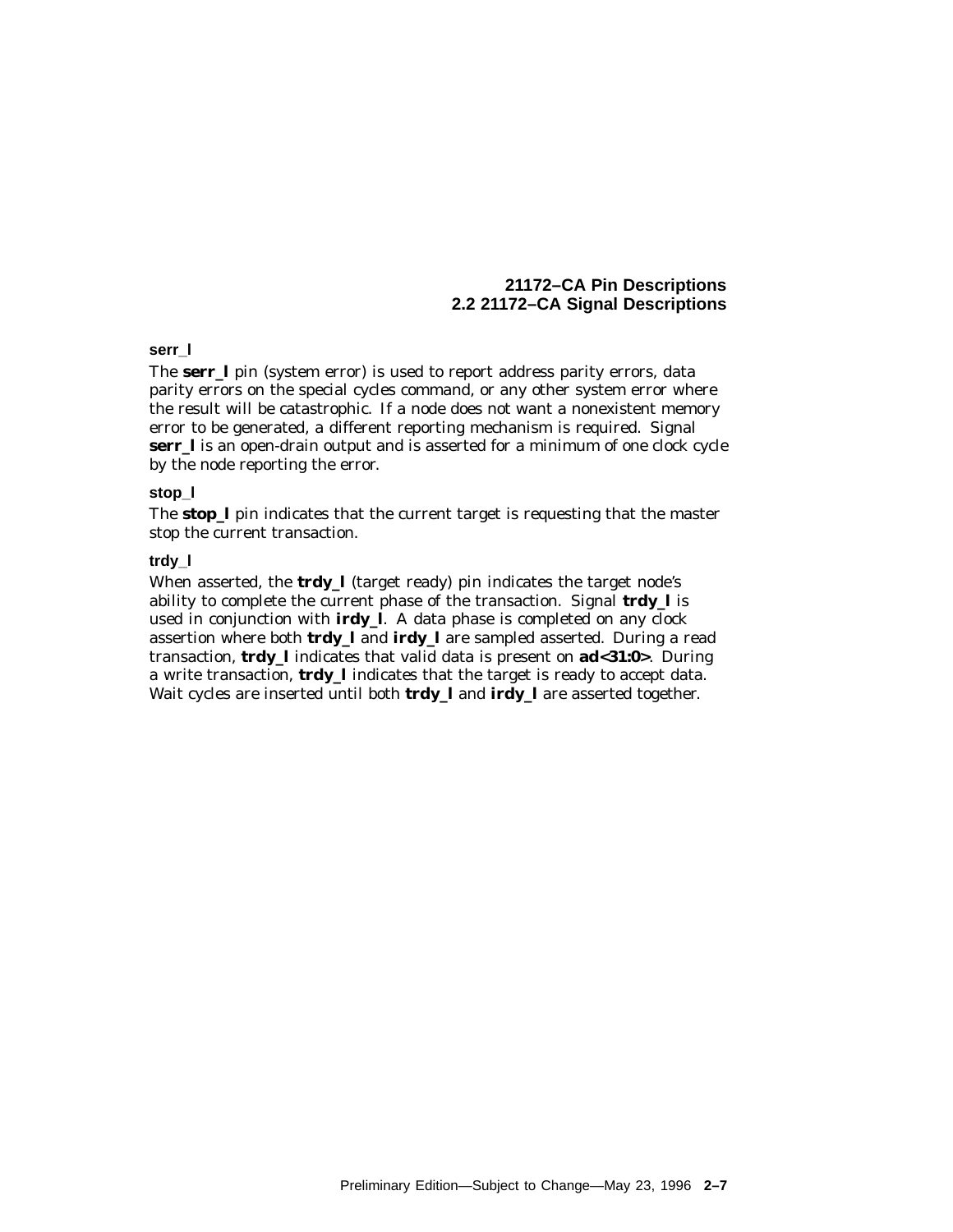# **2.2.3 IOD Bus Signals**

This section provides a description of the IOD bus signals.

### **iod<63:0>**

The **iod<63:0>** signals carry data between the CIA and DSW on the IOD bus.

#### **iod\_e<7:0>**

The **iod\_e<7:0>** signals carry ECC between the CIA and DSW on the IOD bus. All ECC generation and detection is performed in the 21164 and CIA.

### **ioc<6:0>**

The **ioc<6:0>** signals allow the CIA to control data flow on the IOD bus. The data transfers are between memory and the PCI bus. CIA control is encoded as shown in Table 2–2.

| Table 2-2 ioc<6:0> Control Functions |  |
|--------------------------------------|--|
|--------------------------------------|--|

| ioc < 6:4 | $i$ oc $<$ 3 $>$             | $i$ oc $<$ 2 $>$                        | $i$ oc<1>    | $i$ oc<0>    | <b>Function</b>                           |
|-----------|------------------------------|-----------------------------------------|--------------|--------------|-------------------------------------------|
| 000       | Buffer n                     | $\mathbf x$                             | $\mathbf{x}$ | $\mathbf{x}$ | Clear valid bits in PCI buffer <i>n</i> . |
| 001       | X                            | X                                       | X            | $\mathbf{x}$ | Load the LW register (Reserved).          |
| 010       | Buffer n                     | Adr m <sub>2</sub>                      | Adr m1       | Adr m0       | Write PCI buffer <i>n</i> . adr m.        |
| 011       | Mask3                        | Mask2                                   | Mask1        | Mask0        | Write IOR (QW mask).                      |
| 100       | Buffer n                     | Adr m <sub>2</sub>                      | Adr m1       | Adr m0       | Read DMA buffer <i>n</i> . adr m.         |
| 101       | Buffer n1                    | Buffer <i>n</i> 0                       | Adr m1       | Adr m0       | Read IOW buffer <i>n</i> . adr m.         |
| 110       | Buffer n1<br>Buffer <i>n</i> | Buffer <i>n</i> 0<br>Adr m <sub>2</sub> | Adr m1       | Adr m0       | Read buffer (IOW or DMA) low<br>longword. |
| 111       | Mask3                        | Mask2                                   | Mask1        | Mask0        | Start IOW (buffer mask).                  |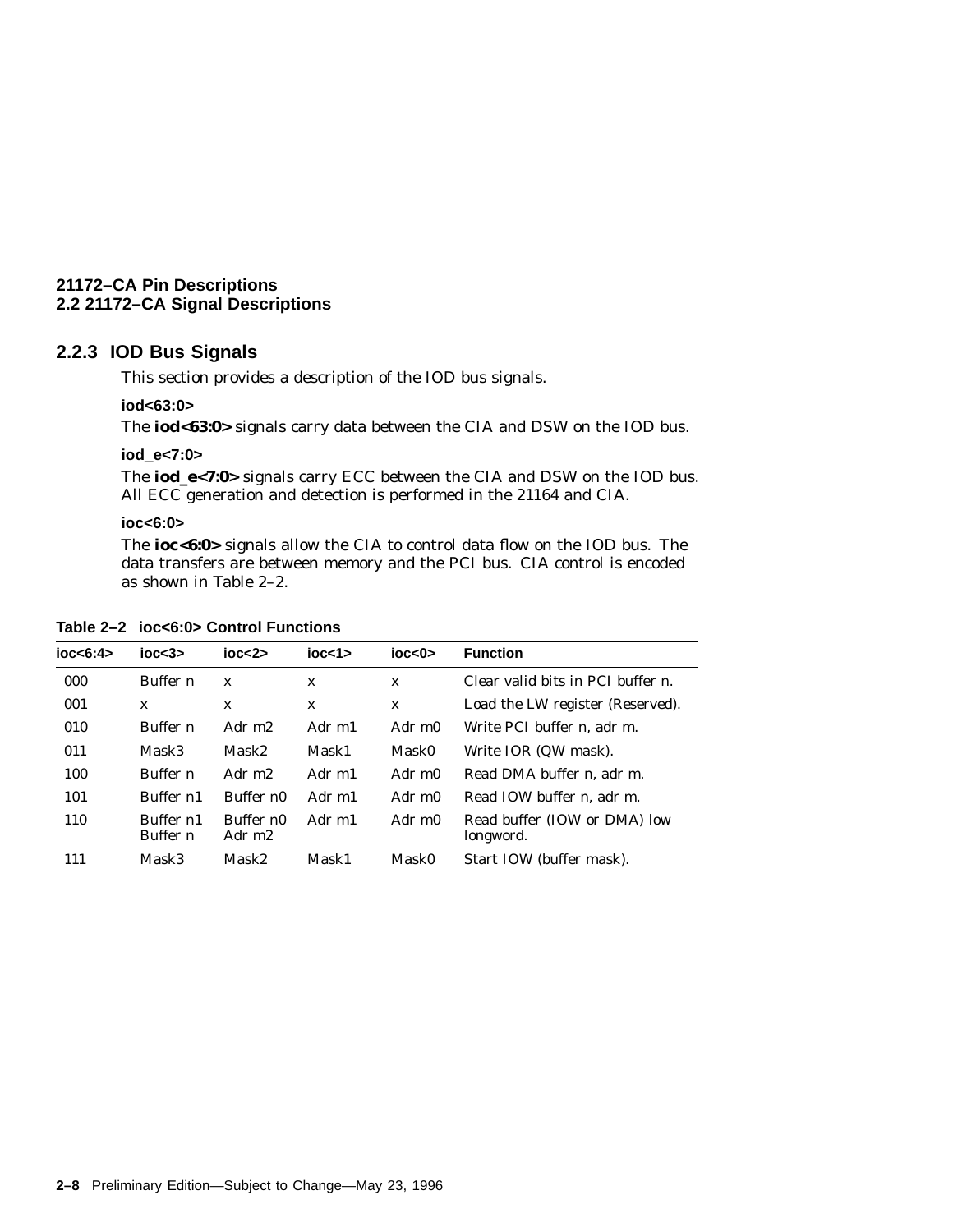### **cmc<8:0>**

The **cmc<8:0>** signals control flow of data between the 21164 and the memory arrays. They also start and stop loading of the free-running buffers (victim, flush, IOW buffers) in the DSW. In Table 2–3, A5 and A4 are address bits. The Var field encodes the transaction being performed as shown in Table 2–4, Table 2–5, and Table 2–6.

**Table 2–3 cmc<8:0> Control Functions**

| cmc<8:5>     | cmc <sub>4</sub>         | cm <3>          | cmc < 2        | cm < 1               | cm < 0               | <b>Function</b>                                                   |
|--------------|--------------------------|-----------------|----------------|----------------------|----------------------|-------------------------------------------------------------------|
| 0000<br>0010 | Var $41$<br>$\mathbf{x}$ | Var 3<br>$A4^2$ | Var 2<br>Delay | Var 1<br>Var 1       | Var 0<br>Var 0       | Start/stop the buffer.<br>Move fill data from<br>memory to 21164. |
| 0011         | $\mathbf{x}$             | A4              | $\mathbf{x}$   | Var 1                | Var 0                | Move IOR buffer data to<br>21164.                                 |
| 0100         | $A5^2$                   | A <sub>4</sub>  | Delay          | Var 1                | Var 0                | Move memory data to<br>memory buffer 0.                           |
| 0101         | A <sub>5</sub>           | A <sub>4</sub>  | Delay          | Var 1                | Var 0                | Move memory data to<br>memory buffer 1.                           |
| 0110         | A <sub>5</sub>           | A4              | Delay          | <b>Stop</b><br>IOWn1 | <b>Stop</b><br>IOWn0 | Move memory data to<br>memory buffer 0, stop<br>IOW buffer $n$ .  |
| 0111         | A5                       | A <sub>4</sub>  | Delay          | Stop<br>IOWn1        | Stop<br>IOWn0        | Move memory data to<br>memory buffer 1, stop<br>IOW buffer $n$ .  |
| 1000         | A5                       | A <sub>4</sub>  | Var 2          | Var 1                | Var 0                | Write victim buffer to<br>memory.                                 |
| 1010         | A <sub>5</sub>           | A <sub>4</sub>  | Var 2          | Var 1                | Var 0                | Write DMA0 buffer to<br>memory.                                   |
| 1011         | A5                       | A <sub>4</sub>  | Var 2          | Var 1                | Var 0                | Write DMA1 buffer to<br>memory.                                   |

1The variable field encodes the transaction being performed. See Table 2–4, Table 2–5, and Table 2–6. 2A5 and A4 are address bits.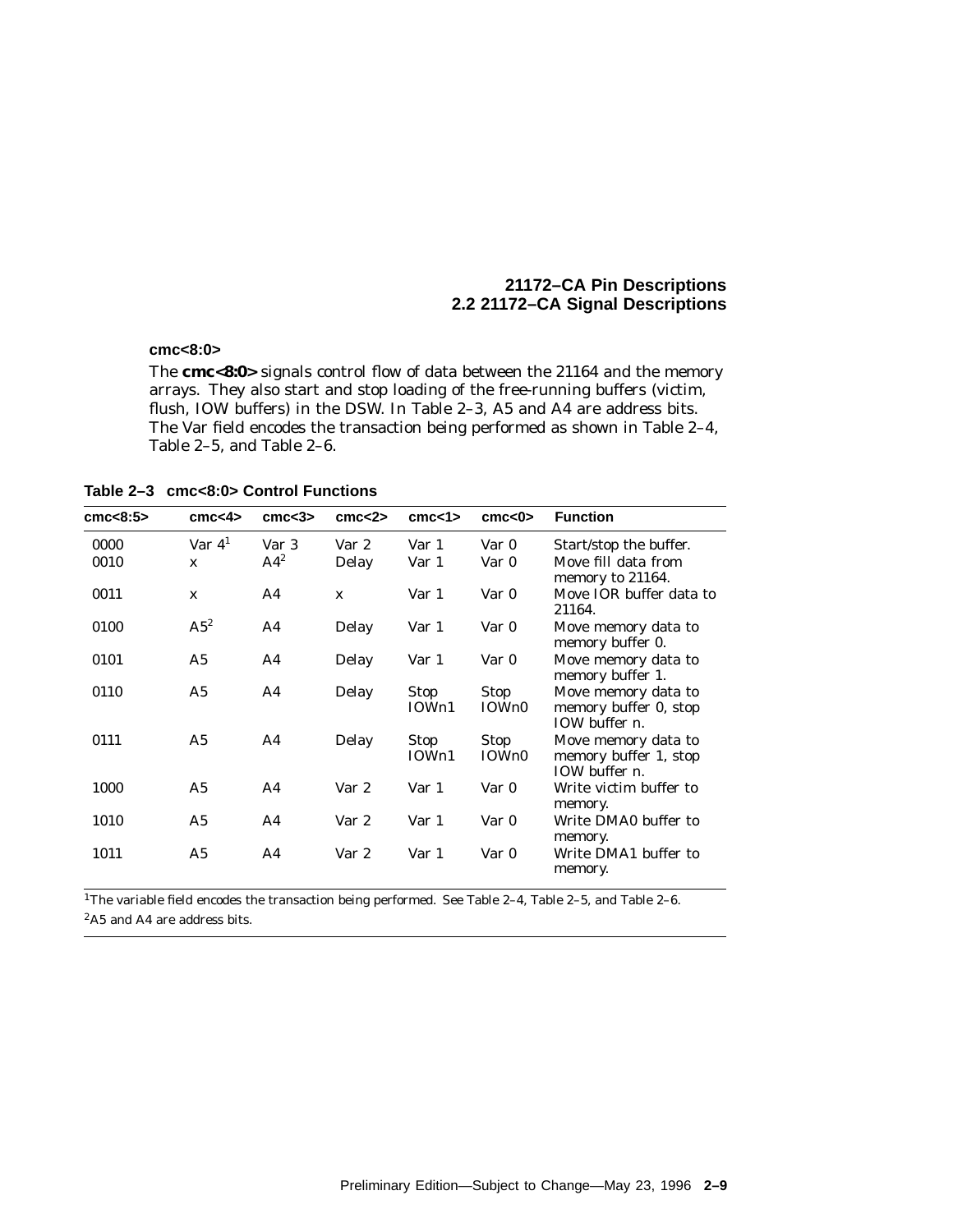| Var<4:3> | <b>Function</b>                                  |
|----------|--------------------------------------------------|
| - 00     | None.                                            |
| -01      | Start victim.                                    |
| -10      | Start flush buffer 0 and clear PCI 0 valid bits. |
|          | Start flush buffer 1 and clear PCI 0 valid bits. |

**Table 2–5 Var Encodings for CMC Commands 0, 8, A, and B**

| Var<2:0> | <b>Function</b>      |
|----------|----------------------|
| 000      | None.                |
| 001      | Stop victim.         |
| 010      | Stop flush buffer 0. |
| 011      | Stop flush buffer 1. |
| 100      | Stop IOW 0.          |
| 101      | Stop IOW 1.          |
| 110      | Stop IOW 2.          |
| 111      | Stop IOW 3.          |

|  | Table 2–6 Var Encodings for CMC Commands 2, 3, 4, 5, 6, and 7 |  |
|--|---------------------------------------------------------------|--|
|--|---------------------------------------------------------------|--|

| <b>Function</b>      |
|----------------------|
| None.                |
| Stop victim.         |
| Stop flush buffer 0. |
| Stop flush buffer 1. |
|                      |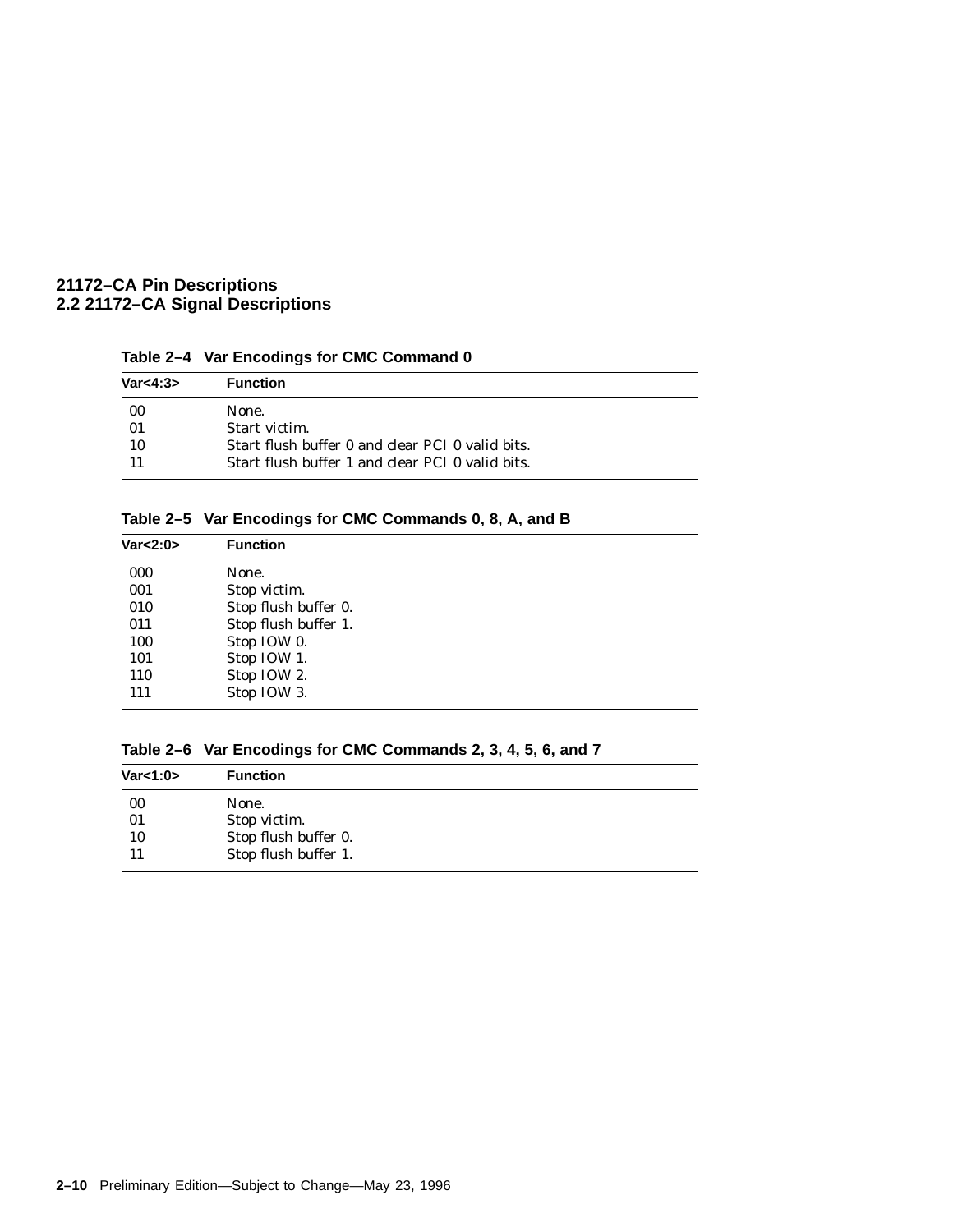## **2.2.4 Memory Control Signals**

This section provides a description of the memory control signals.

### **2.2.4.1 Set Select/Alternate Memory Modes**

Certain memory control signals can be defined in one of two modes, set select mode or alternate mode. The following paragraphs define the two modes.

### **Set Select Memory Mode**

In set select mode, the **ras**, **cas**, and **set\_sel** pins are defined normally and are high-asserted. In this mode, the board must ''AND'' the **set\_sel** and **ras** signals external to the CIA.

When signal **pll\_test<0>** is deasserted (0) during reset, the CIA is put into set select memory mode. Status bit ALT\_MEM reset in the CIA revision register (CIA\_REV<8>=0) indicates this mode.

### **Alternate Memory Mode**

In alternate mode, the **ras**, **cas**, and **set\_sel** pins are redefined and are lowasserted. In this mode, there are no **set\_sel** signals, only **ras** and **cas**.

When signal **pll\_test<0>** is asserted (1) during reset, the CIA is put into alternate memory mode. Status bit ALT\_MEM set in the CIA revision register (CIA\_REV<8>=1) indicates this mode. In alternate memory mode, bits MBA*x*<15> (S1\_VALID) must be zero.

Alternate memory mode redefines the memory control signals as listed in Table 2–7.

| <b>Set Select</b><br><b>Mode Signal</b> | Is redefined as | <b>Alternate</b><br><b>Mode Signal</b> |  |
|-----------------------------------------|-----------------|----------------------------------------|--|
| cas < 0                                 |                 | cas_ $l < 0$                           |  |
| cas < 1>                                |                 | cas $\vert$ <1>                        |  |
| cas < 2>                                |                 | cas $\frac{1}{2}$                      |  |
| cas < 3                                 |                 | cas $\frac{1}{3}$                      |  |
| ras<0>                                  |                 | cas $\frac{1}{4}$                      |  |
| ras $<$ 1>                              |                 | cas $\frac{1}{5}$                      |  |
| ras $<\,>2$                             |                 | cas $1 < 6$                            |  |
| ras $<$ 3>                              |                 | cas $\frac{1}{7}$                      |  |
| set sel<0>                              |                 | rasa_ $\frac{1}{0}$                    |  |
| set sel<1>                              |                 | rasa $\bf k$ 1>                        |  |

**Table 2–7 Alternate Memory Mode Memory Control Signal Redefinition**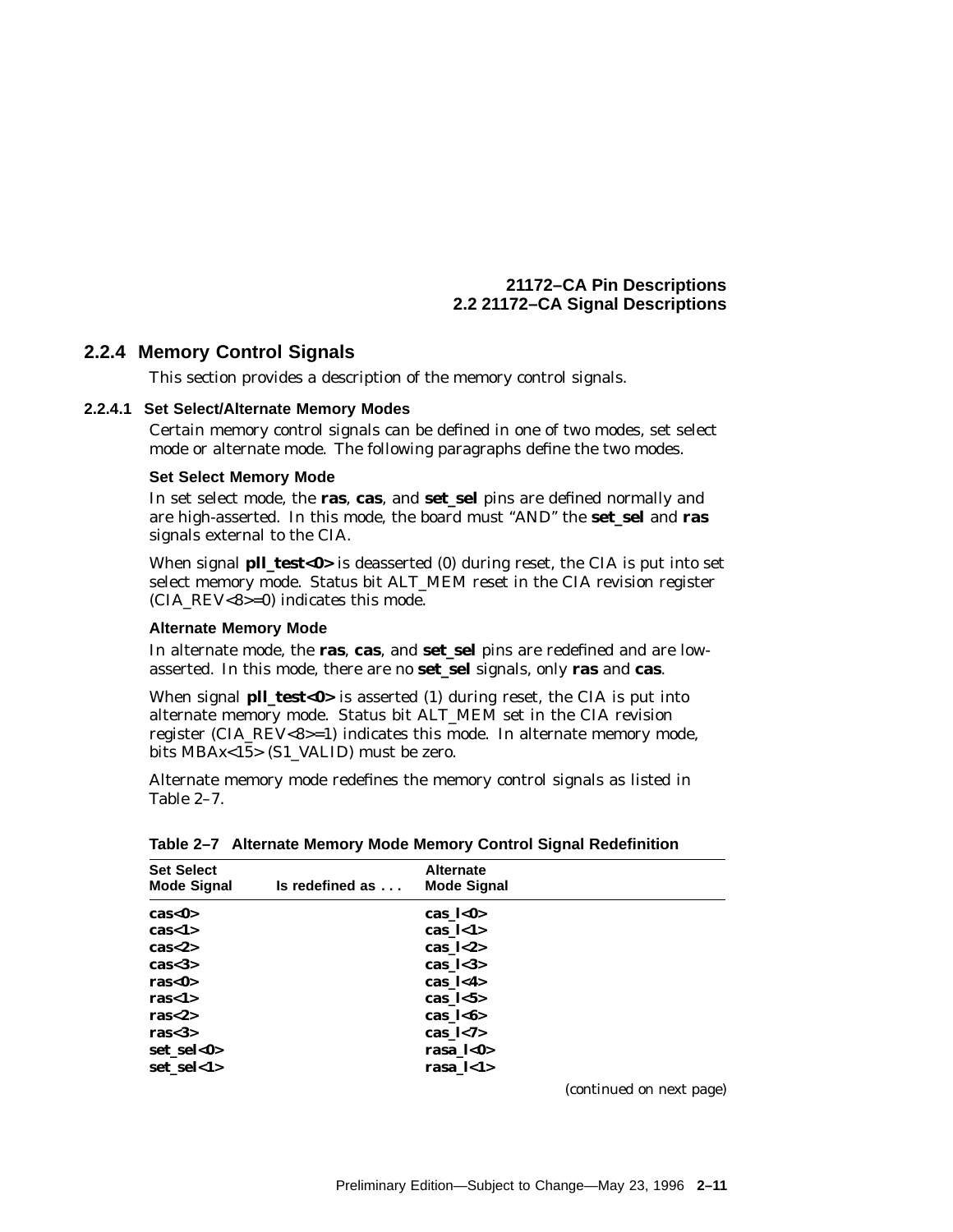| <b>Set Select</b><br><b>Mode Signal</b> | Is redefined as | <b>Alternate</b><br><b>Mode Signal</b> |  |
|-----------------------------------------|-----------------|----------------------------------------|--|
| set sel<2>                              |                 | rasa $\frac{1}{2}$                     |  |
| set sel<3>                              |                 | rasa $\bf{1}$ < 3>                     |  |
| set_sel<4>                              |                 | rasa $\bf{1}$ < 4>                     |  |
| set sel<5>                              |                 | rasa $\bf k$ 5>                        |  |
| set sel<6>                              |                 | rasa $1 < 6$                           |  |
| set sel<7>                              |                 | rasa $\bf k$ 7>                        |  |
| set sel<8>                              |                 | rasb $\bf k=0$                         |  |
| set sel<9>                              |                 | rasb $\bf k$ 1>                        |  |
| set sel<10>                             |                 | rasb $\bf k$ -2>                       |  |
| set sel<11>                             |                 | rasb $\bf k$ -3>                       |  |
| set sel<12>                             |                 | rasb $\bf k$ -4>                       |  |
| set sel<13>                             |                 | rasb $\bf k$ -5>                       |  |
| set sel<14>                             |                 | rasb $\bf k=6$                         |  |
| set sel<15>                             |                 | rasb_ $\frac{1}{7}$                    |  |

**Table 2–7 (Cont.) Alternate Memory Mode Memory Control Signal Redefinition**

Signals **rasa\_l** and **rasb\_l** are actually two copies of eight unique **ras** signals. Signals  $\text{rasa}\_\text{l} = \text{signals } \text{rasb}\_\text{l}$ . Each  $\text{rasx}\_\text{l}$  pair is controlled by a memory base address register (see Section 4.6.2).

Memory base address register 0 (MBA0) controls **ras***x***\_l<0>**. Memory base address register 2 (MBA2) controls **ras***x***\_l<1>**. Memory base address register 4 (MBA4) controls **ras***x***\_l<2>**. Memory base address register 6 (MBA6) controls **ras***x***\_l<3>**. Memory base address register 8 (MBA8) controls **ras***x***\_l<4>**. Memory base address register 10 (MBAA) controls **ras***x***\_l<5>**. Memory base address register 12 (MBAC) controls **ras***x***\_l<6>**. Memory base address register 14 (MBAE) controls **ras***x***\_l<7>**.

MBA*x* registers can be configured to the same address ranges. This produces additional copies of **ras**. A system could have two copies of eight **ras** signals, four copies of four **ras** signals, eight copies of two **ras** signals, and so forth. Signals **cas\_l<***x***>** are eight copies of a single **cas**.

#### **2.2.4.2 Memory Control Signal Definitions**

This section describes the memory control signals.

### **cas<3:0> or cas\_l<7:0>**

The **cas<3:0>** (set select mode) or **cas\_l<7:0>** (alternate mode) signals select the column address in the memory arrays.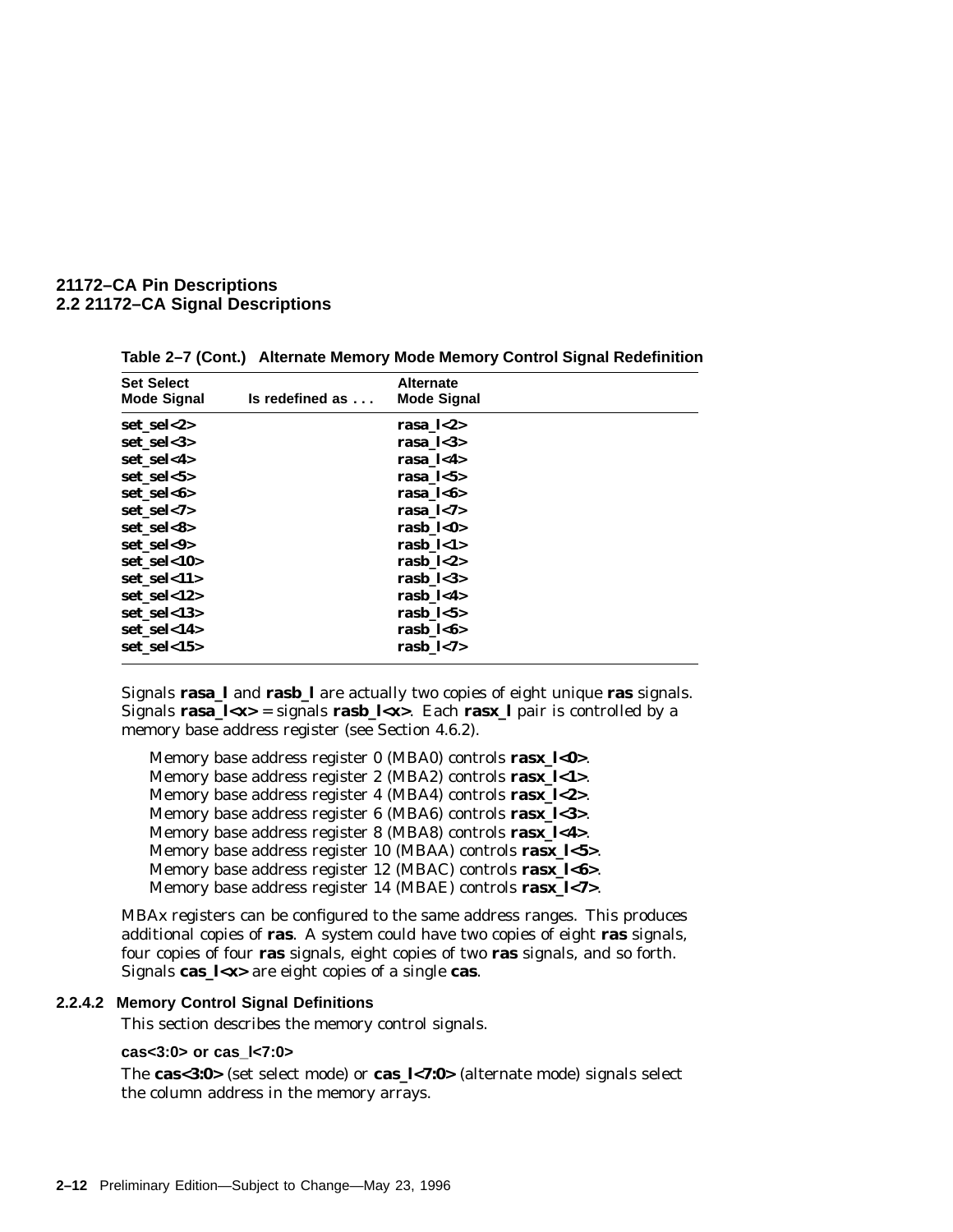### **mem\_ack\_l**

The **mem\_ack\_l** PCI sideband signal is asserted by the CIA when it has cleared the transaction path in preparation to receive a transaction from the PCI-to-EISA bridge. See **mem\_req\_l**.

### **mem\_addr<12:0>**

The **mem\_addr<12:0>** signals carry the memory array address.

### **mem\_b0**

Signal **mem\_b0** is a copy of signal **mem\_addr<0>**. It is provided for use by some DIMMs that require extra drive due to loading. Signal **mem\_b0** can be used to equalize the load, and unlike **mem\_addr<0>** is output only.

#### **mem\_en**

The **mem** en signal enables operation of the memory arrays.

### **mem\_req\_l**

Signal **mem\_req\_l** is asserted by the PCI-to-EISA bridge to notify the CIA that it has a transaction pending. The CIA completes all transactions in progress and then asserts **mem\_ack\_l** to the PCI-to-EISA bridge. The PCI-to-EISA bridge then starts the transaction. See **mem\_ack\_l**.

The PCI-to-EISA bridge set can be made using these two chips:

- Intel 82374EB EISA System Component (ESC)
- Intel 82375EB PCI-to-EISA Bridge (PCEB)

The PCEB allows a certain time period for a PCI transaction to complete. The **mem\_req\_l** and **mem\_ack\_l** PCI sideband signals are used to ensure that that the CIA performs transactions from the PCI-to-EISA bridge immediately.

### **mem\_we\_l<1:0>**

The **mem\_we\_l<1:0>** signals carry the write-enable signal to the memory arrays.

### **ras<3:0>**

The **ras<3:0>** (set select mode) signals select the row address in the memory arrays.

### **set\_sel<15:0> or rasx\_l<7:0>**

In set select memory mode, the **set\_sel<15:0>** signals select a memory array. In alternate memory mode, the **ras***x***\_l<7:0>** signals select the row address in the memory arrays.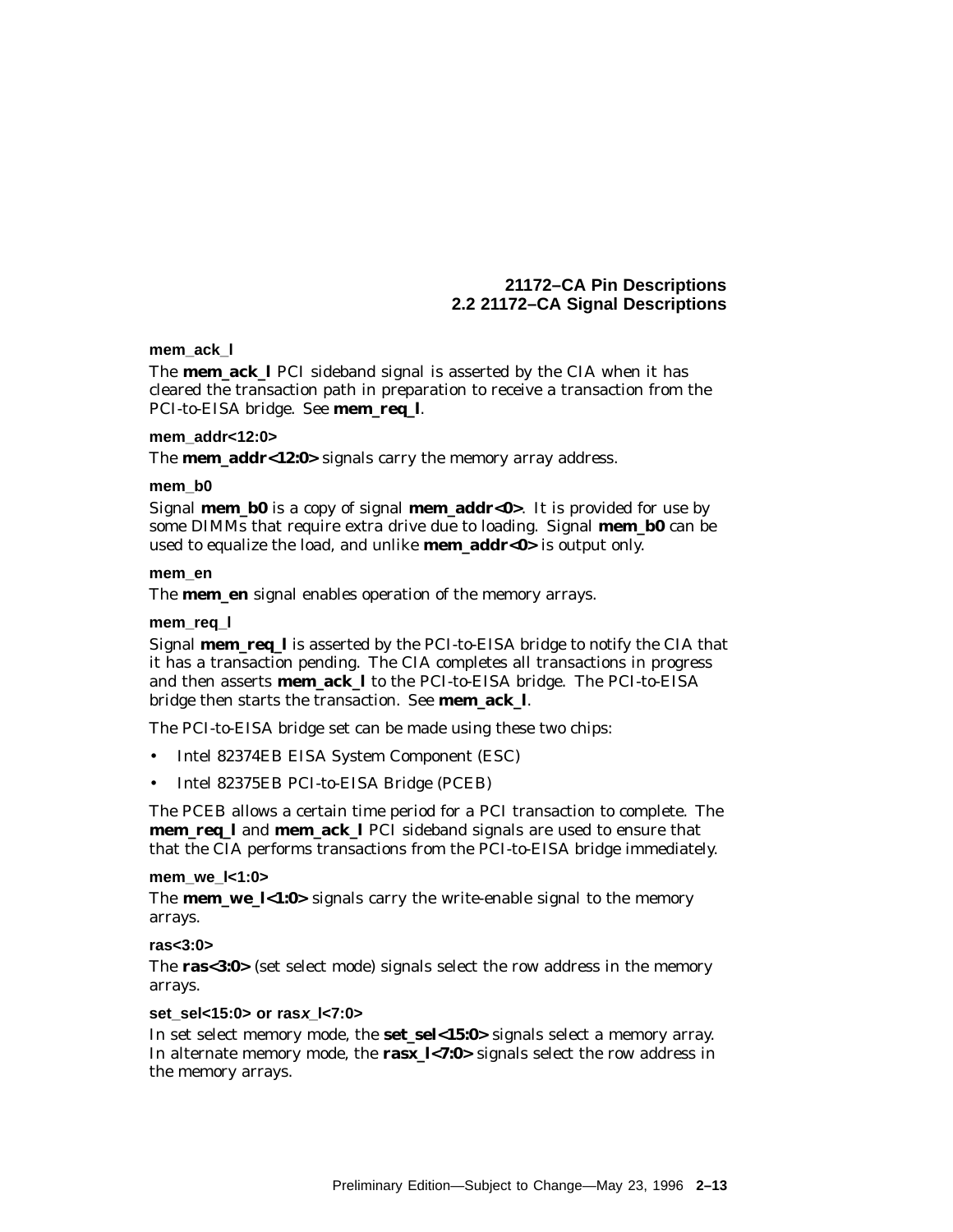# **2.2.5 Phase-Locked Loop Signals**

This section describes the phase-locked loop signals. See Figure 2–1 for required external filter components.





MK−1455−28

## **pll\_agnd**

Signal **pll\_agnd** is an analog ground output from the PLL used for the lowpass filter connected to **pll\_lp2**. It *must not* be connected to system ground (**Vss**).

# **pll\_clk**

The **pll\_clk** signal is the system clock (or reference signal) input to the phaselocked loop (PLL) circuit. The **pll\_clk** signal is the source for CIA timing. It supplies a clock with the same frequency as that supplied to the PCI.

## **pll\_lp2**

Signal **pll\_lp2** is the PLL VCO loop filter input.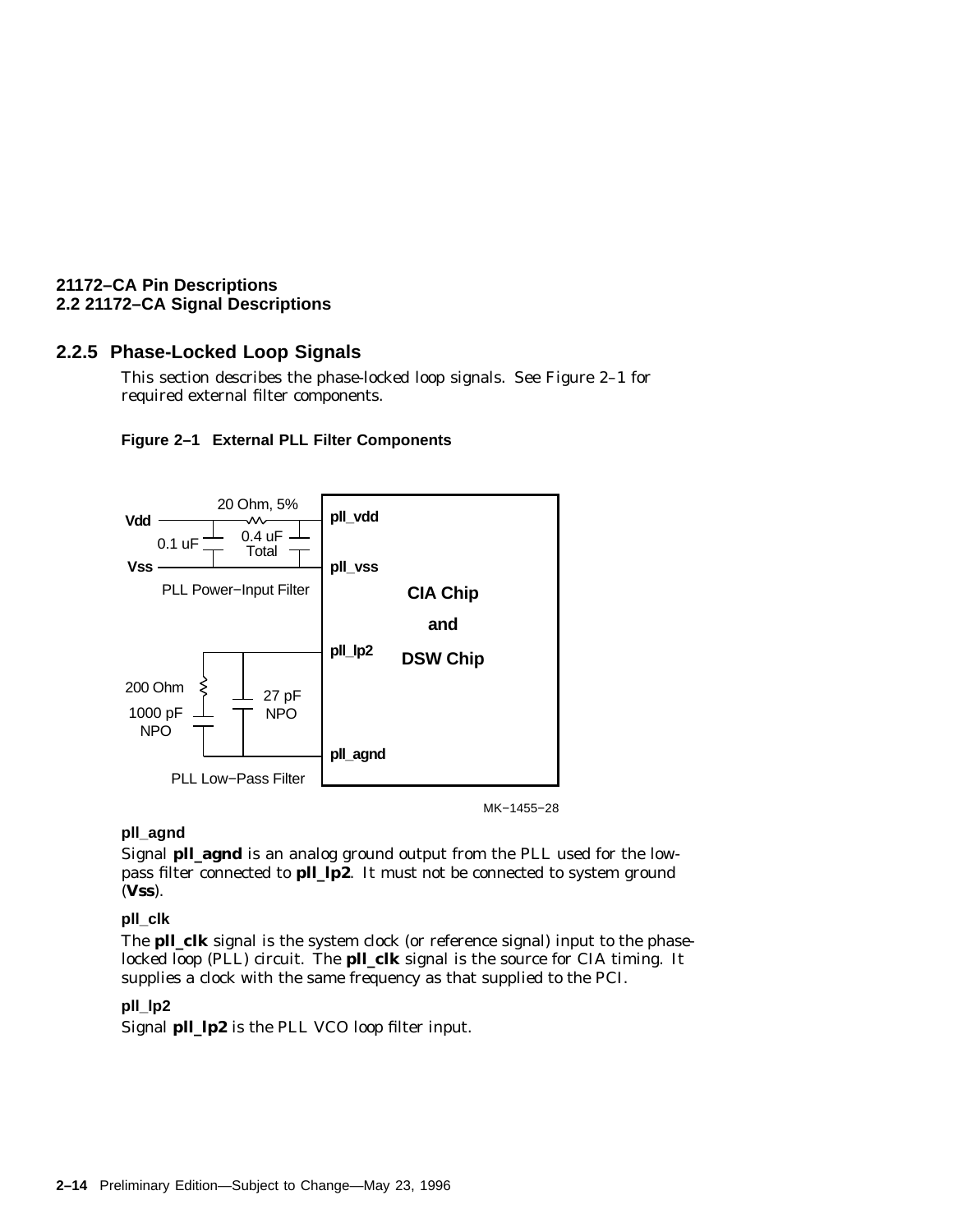# **2.2.6 Miscellaneous Power Signals**

This section describes the miscellaneous power signals. See Figure 2–1 for required external filter components.

**aux\_vdd**

Signal **aux\_vdd** is an isolated **Vdd** pin for the PLL section of the CIA.

**aux\_vss**

Signal **aux\_vss** is an isolated **Vss** pin for the PLL section of the CIA.

**pll\_vdd**

Signal **pll\_vdd** is the power input to the PLL. It is connected to **Vdd**.

**pll\_vss**

Signal **pll\_vss** is the ground input to the PLL. It is connected to the system ground (**Vss**).

# **2.2.7 Miscellaneous Signals**

This section provides a description of the miscellaneous signals.

### **pll\_test<3:0>**

Signals **pll\_test<3:0>** select which internal chip information is presented at output pin **debug**. Signals **pll\_test\_h<3:1>** are test pins reserved for use by Digital. They should be tied to ground. Signal **pll\_test\_h<0>** selects the memory mode: 0=set select mode and 1=alternate mode (see Section 2.2.4.1).

**sys\_rst\_l**

Signal **sys\_rst\_l** is the system reset input signal to the CIA. When **sys\_rst\_l** is asserted, the CIA resets its internal state.

### **test\_mode<1:0>**

Signals **test\_mode<1:0>** define the four operating modes of the CIA as listed in Table 2–8.

| <b>DSW Operating Mode</b> |  |
|---------------------------|--|
| Tristate mode             |  |
| Normal mode               |  |
| Scan mode                 |  |
| PLL test mode             |  |
|                           |  |

**Table 2–8 DSW Operating Modes**

### **test\_out**

Signal **test\_out** is the end output of the parametric NAND tree.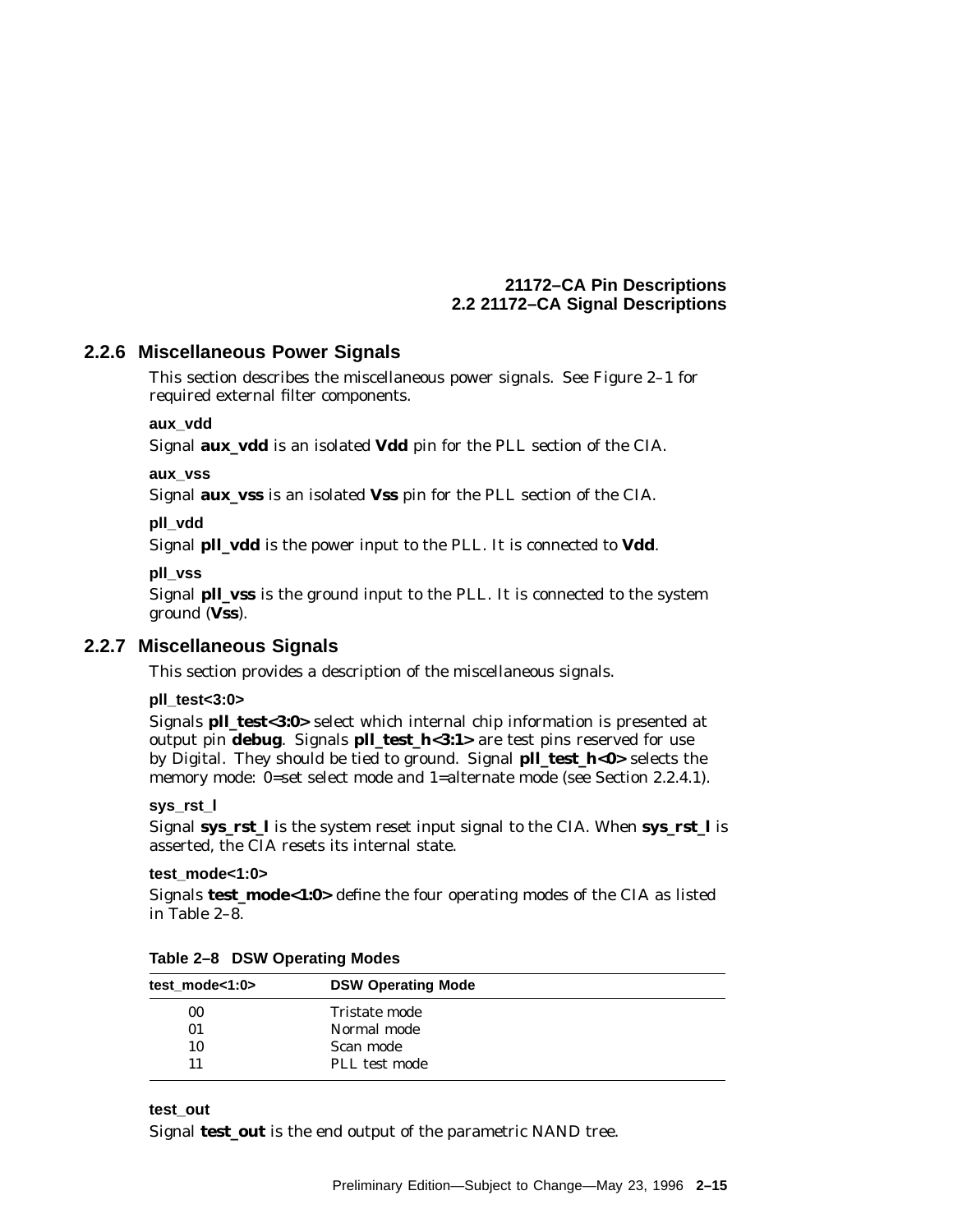# **2.2.8 Reserved Signals**

This section provides a description of the reserved signals.

### **debug**

Signal **debug** presents internal CIA information selected by signals **pll\_test\_h<3:0>**. This signal is reserved to Digital.

**gru\_ack**

Signal **gru\_ack** is reserved for use by Digital.

**gru\_sel**

Signal **gru\_sel** is reserved for use by Digital.

**iddt**

Signal **iddt** is a test pin reserved for use by Digital. It should be tied to ground.

**td**

Signal **td** is a test pin reserved for use by Digital. It should be tied to ground.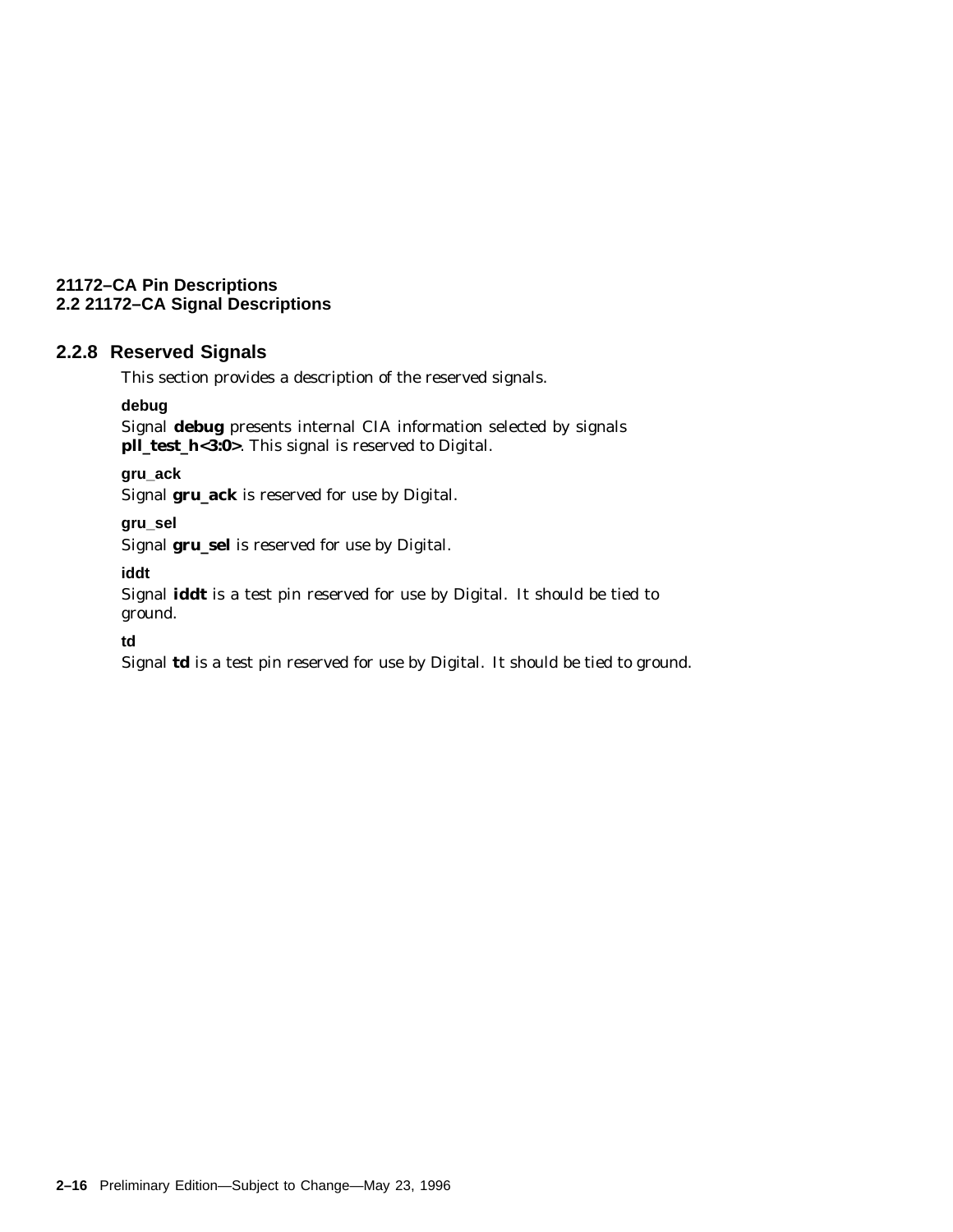# **2.2.9 21172–CA Pin Name List (Alphabetic)**

Table 2–9 lists the 21172–CA (CIA) pins by name in alphabetical order. The following abbreviations are used in the Type column of the table:

- $\bullet$  I = Input
- $\bullet$  O = Output
- $B = Bidirectional$
- $A =$  Analog
- $P = Power$

### **Table 2–9 21172–CA Pin Names (Alphabetic)**

| <b>Pin Name</b>      | Pin<br>Number Type |   | 5-V Tolerant | <b>Pin Name</b>  | Pin<br>Number Type |              | 5-V Tolerant |
|----------------------|--------------------|---|--------------|------------------|--------------------|--------------|--------------|
| ack64 l              | C10                | B | <b>Yes</b>   | ad<0>            | AA4                | B            | <b>Yes</b>   |
| ad<1>                | Y3                 | B | <b>Yes</b>   | ad < 2>          | V <sub>2</sub>     | B            | <b>Yes</b>   |
| ad < 3>              | U <sub>2</sub>     | B | <b>Yes</b>   | ad<4>            | T <sub>2</sub>     | B            | <b>Yes</b>   |
| ad < 5               | R2                 | B | <b>Yes</b>   | ad <sub>6</sub>  | M1                 | B            | Yes          |
| ad < 7>              | M4                 | B | <b>Yes</b>   | ad<8>            | L4                 | B            | <b>Yes</b>   |
| ad <sub>9</sub>      | K4                 | B | <b>Yes</b>   | ad<10>           | J4                 | B            | <b>Yes</b>   |
| ad<11>               | H4                 | B | <b>Yes</b>   | ad<12>           | E2                 | B            | <b>Yes</b>   |
| ad<13>               | E3                 | B | <b>Yes</b>   | ad<14>           | E4                 | B            | <b>Yes</b>   |
| ad<15>               | C4                 | B | <b>Yes</b>   | ad<16>           | C18                | B            | Yes          |
| ad<17>               | D <sub>19</sub>    | B | <b>Yes</b>   | ad<18>           | C21                | B            | <b>Yes</b>   |
| ad<19>               | <b>B23</b>         | B | <b>Yes</b>   | ad < 20          | C <sub>25</sub>    | B            | <b>Yes</b>   |
| ad<21>               | D <sub>26</sub>    | B | <b>Yes</b>   | ad<22>           | F <sub>24</sub>    | B            | <b>Yes</b>   |
| ad < 23              | G <sub>25</sub>    | B | <b>Yes</b>   | ad<24>           | <b>J26</b>         | B            | <b>Yes</b>   |
| ad<25                | K23                | B | <b>Yes</b>   | ad < 26          | L23                | B            | <b>Yes</b>   |
| ad<27>               | M24                | B | <b>Yes</b>   | ad < 28          | <b>T26</b>         | B            | <b>Yes</b>   |
| ad < 29              | U26                | B | <b>Yes</b>   | ad <sub>30</sub> | U <sub>25</sub>    | B            | <b>Yes</b>   |
| ad < 31              | V <sub>24</sub>    | B | <b>Yes</b>   | ad < 32          | AA1                | B            | <b>Yes</b>   |
| ad<33>               | W4                 | B | <b>Yes</b>   | ad <sub>34</sub> | V <sub>4</sub>     | B            | <b>Yes</b>   |
| ad <sub>35&gt;</sub> | T1                 | B | Yes          | ad<36>           | T4                 | B            | <b>Yes</b>   |
| ad < 37              | R3                 | B | <b>Yes</b>   | ad < 38          | L1                 | B            | <b>Yes</b>   |
| ad < 39              | L2                 | B | <b>Yes</b>   | ad <sub>40</sub> | K3<br>$\epsilon$   | B<br>$\cdot$ | <b>Yes</b>   |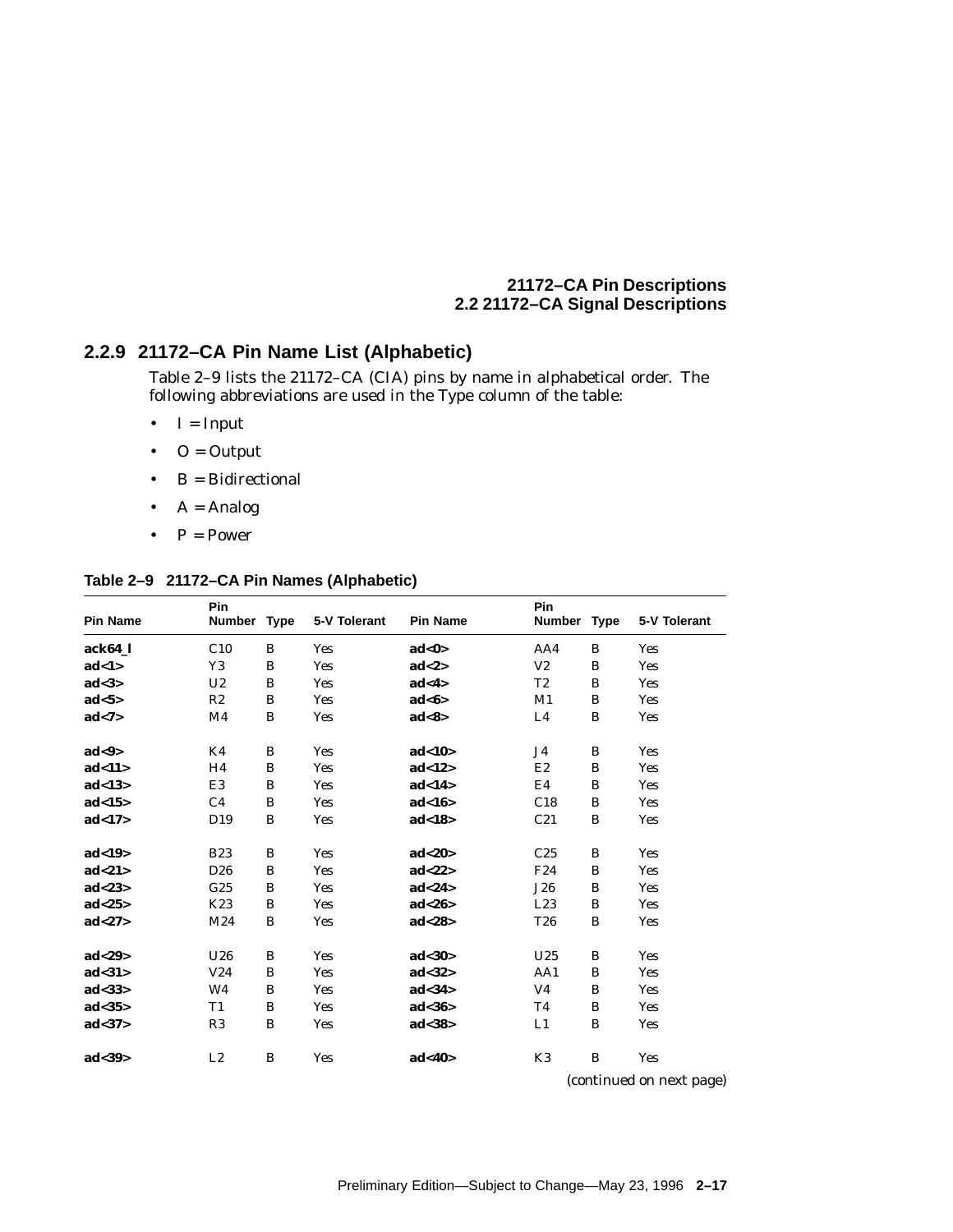| <b>Pin Name</b>        | Pin<br>Number Type |              | 5-V Tolerant | <b>Pin Name</b>      | Pin<br>Number Type |          | 5-V Tolerant           |
|------------------------|--------------------|--------------|--------------|----------------------|--------------------|----------|------------------------|
| ad<41>                 | J2                 | B            | <b>Yes</b>   | ad<42>               | F1                 | B        | <b>Yes</b>             |
| ad<43>                 | E1                 | B            | Yes          | ad<44>               | D1                 | B        | <b>Yes</b>             |
| ad<45>                 | C <sub>1</sub>     | B            | <b>Yes</b>   | ad<46                | B <sub>3</sub>     | B        | <b>Yes</b>             |
| ad <sub>47</sub>       | B2                 | B            | <b>Yes</b>   | ad<48>               | C19                | B        | <b>Yes</b>             |
| ad<49>                 | A22                | B            | <b>Yes</b>   | ad <sub>50</sub>     | D <sub>21</sub>    | B        | <b>Yes</b>             |
| ad <sub>51</sub>       | D22                | B            | <b>Yes</b>   | ad <sub>52</sub>     | D <sub>24</sub>    | $\bf{B}$ | <b>Yes</b>             |
| ad < 53                | E25                | $\, {\bf B}$ | <b>Yes</b>   | ad <sub>54</sub>     | F <sub>26</sub>    | B        | <b>Yes</b>             |
| ad <sub>55&gt;</sub>   | H <sub>23</sub>    | B            | <b>Yes</b>   | ad <sub>56</sub>     | J24                | B        | <b>Yes</b>             |
| ad < 57                | L26                | B            | <b>Yes</b>   | ad < 58              | M25                | $\bf{B}$ | <b>Yes</b>             |
| ad < 59                | <b>R26</b>         | B            | <b>Yes</b>   | ad <sub>60</sub>     | R25                | B        | <b>Yes</b>             |
| ad<61>                 | T <sub>23</sub>    | B            | Yes          | ad <sub>62</sub>     | U23                | B        | <b>Yes</b>             |
| ad<63>                 | Y25                | B            | Yes          | $\mathbf{addr} < 4>$ | $\rm K2$           | B        | $\mathbf{N}\mathbf{o}$ |
| addr < 5>              | J3                 | B            | No           | $\mathbf{addr} < 6$  | H <sub>3</sub>     | B        | No                     |
| addr < 7>              | F2                 | B            | No           | addr<8>              | G <sub>4</sub>     | B        | No                     |
| addr<9>                | F3                 | B            | No           | addr<10>             | D <sub>2</sub>     | B        | No                     |
| addr < 11>             | C2                 | B            | No           | addr<12>             | D <sub>3</sub>     | $\bf{B}$ | No                     |
| addr<13>               | F4                 | $\, {\bf B}$ | No           | addr<14>             | A3                 | B        | $\mathbf{N}\mathbf{o}$ |
| addr<15>               | B4                 | B            | No           | addr<16>             | A4                 | $\bf{B}$ | No                     |
| addr<17>               | D <sub>5</sub>     | $\bf{B}$     | No           | addr<18>             | B <sub>5</sub>     | B        | No                     |
| addr<19 $>$            | D <sub>6</sub>     | B            | No           | addr<20>             | C <sub>6</sub>     | В        | No                     |
| addr<21>               | A <sub>6</sub>     | B            | No           | addr<22 $>$          | D7                 | B        | $\mathbf{N}\mathbf{o}$ |
| addr < 23              | B7                 | B            | No           | $\mathbf{addr} < 24$ | A18                | $\bf{B}$ | No                     |
| $\mathbf{addr} < 25$   | C17                | B            | No           | $\mathbf{addr} < 26$ | D <sub>17</sub>    | B        | No                     |
| addr < 27              | <b>B19</b>         | B            | No           | addr < 28            | D <sub>18</sub>    | B        | No                     |
| addr<29>               | <b>B20</b>         | B            | No           | addr<30              | A21                | B        | No                     |
| $\mathbf{addr} < 31$   | C20                | B            | No           | addr < 32>           | <b>B21</b>         | B        | No                     |
| $\mathbf{addr} < 33>$  | D <sub>20</sub>    | $\, {\bf B}$ | No           | addr < 34            | <b>B22</b>         | B        | No                     |
| $\mathbf{addr} < 35$ > | A23                | B            | No           | addr<36              | C22                | B        | No                     |
| $\mathbf{addr} < 37$   | A24                | B            | No           | addr < 38            | C23                | В        | No                     |
| $\mathbf{addr} < 39$ > | <b>B24</b>         | B            | No           | addr_bus_req         | C12                | В        | No                     |
| addr_cmd_par           | A16                | B            | No           | aux_vdd              | AD25               | P        | $\mathbf{N}\mathbf{o}$ |
| aux_vss                | AC24               | P            | No           | cack                 | K1                 | $\Omega$ | No                     |

# **Table 2–9 (Cont.) 21172–CA Pin Names (Alphabetic)**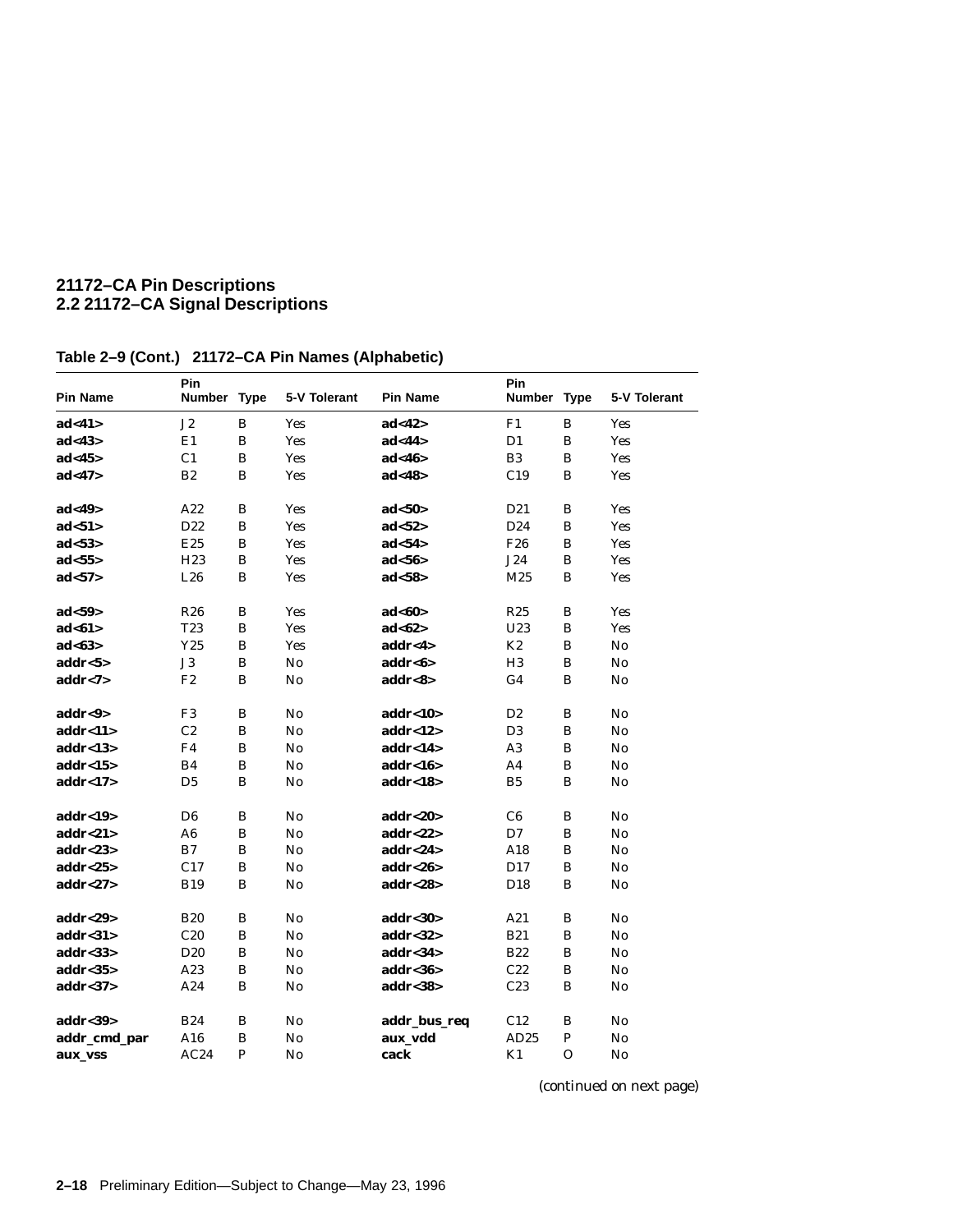| <b>Pin Name</b>                        | Pin<br>Number Type |              | 5-V Tolerant   | <b>Pin Name</b>                     | Pin<br><b>Number</b> | <b>Type</b>  | 5-V Tolerant              |
|----------------------------------------|--------------------|--------------|----------------|-------------------------------------|----------------------|--------------|---------------------------|
| cas<0> $^{-1}$                         | AD2                | $\Omega$     | No             | $\text{cas-1}$ <sup>1</sup>         | AD1                  | $\Omega$     | $\mathbf{N}$ <sub>0</sub> |
| $\text{cas}\textless 2$ > <sup>1</sup> | AC3                | $\mathbf{O}$ | No             | $\text{cas}$ <3> $^1$               | AC2                  | $\mathbf{O}$ | No                        |
| $\text{cas}\_l < \text{0} > 2$         | AD2                | $\mathbf{O}$ | No             | cas $\frac{1}{2}$                   | AD1                  | $\Omega$     | No                        |
| cas_ $1 < 2 > 2$                       | AC <sub>3</sub>    | $\mathbf{O}$ | N <sub>0</sub> | cas_ $\frac{1}{3}$ > $\frac{2}{3}$  | AC2                  | $\mathbf{O}$ | No                        |
| cas_ $1 < 4 > 2$                       | AC1                | $\mathbf{O}$ | No             | cas_ $1 < 5 > 2$                    | AB4                  | O            | No                        |
| cas_ $1 < 6 > 2$                       | AB2                | $\mathbf{O}$ | N <sub>0</sub> | cas_ $\frac{1}{7}$ <7> <sup>2</sup> | AB1                  | 0            | No                        |
| cbe_l<0>                               | D <sub>12</sub>    | $\bf{B}$     | Yes            | $che_l < 1>$                        | C14                  | B            | Yes                       |
| $che_l <2>$                            | <b>B16</b>         | $\, {\bf B}$ | Yes            | $che_l <3>$                         | <b>B17</b>           | B            | Yes                       |
| cbe_l<4>                               | A15                | $\bf{B}$     | Yes            | $che_l < 5>$                        | C15                  | $\, {\bf B}$ | <b>Yes</b>                |
| $che$ $1 < 6$                          | C16                | B            | Yes            | cbe $1 < 7$                         | <b>B18</b>           | B            | <b>Yes</b>                |
| cmc<0>                                 | <b>AE10</b>        | $\mathbf{O}$ | No             | cmc < 1>                            | AD10                 | $\mathbf{O}$ | No                        |
| cmc < 2>                               | AC10               | $\mathbf{O}$ | No             | cmc <sub>3</sub>                    | AE9                  | 0            | No                        |
| cmc < 4>                               | AE8                | $\mathbf{O}$ | No             | cmc < 5                             | AD <sub>9</sub>      | $\mathbf{O}$ | No                        |
| cmc<6>                                 | AC9                | $\mathbf{O}$ | No             | cmc < 7                             | AE7                  | 0            | $\mathbf{N}$ <sub>0</sub> |
| cmc <sub>8</sub>                       | AD <sub>8</sub>    | $\mathbf 0$  | N <sub>0</sub> | cmd<0>                              | <b>B15</b>           | $\, {\bf B}$ | $\mathbf{N}\mathbf{o}$    |
| cmd<1>                                 | D <sub>15</sub>    | B            | No             | cmd < 2>                            | A17                  | B            | No                        |
| cmd <sub>3</sub>                       | D <sub>16</sub>    | B            | No             | dack                                | L <sub>3</sub>       | 0            | No                        |
| debug                                  | W <sub>23</sub>    | $\mathbf{O}$ | No             | devsel 1                            | D <sub>8</sub>       | B            | <b>Yes</b>                |
| error                                  | AF9                | O            | Yes            | fill                                | A12                  | $\mathbf{O}$ | $\mathbf{No}$             |
| fill_error                             | <b>B11</b>         | $\mathbf{O}$ | No             | fill id                             | A11                  | $\mathbf{O}$ | $\mathbf{N}\mathbf{o}$    |
| frame 1                                | B <sub>6</sub>     | $\bf{B}$     | <b>Yes</b>     | gnt_l                               | C11                  | $\mathbf I$  | <b>Yes</b>                |
| gru_ack                                | AC11               | $\bf I$      | Yes            | gru_sel                             | AD11                 | $\mathbf{O}$ | <b>Yes</b>                |
| iddt                                   | AE25               | I            | No             | idle_bc                             | D <sub>10</sub>      | $\mathbf 0$  | No                        |
| int                                    | <b>AE11</b>        | $\mathbf{O}$ | Yes            | int4_valid<0>                       | J1                   | $\bf I$      | No                        |
| int4 valid<1>                          | H <sub>2</sub>     | $\bf I$      | No             | int4 valid<2>                       | G2                   | $\bf I$      | No                        |
| int4_valid<3>                          | G <sub>3</sub>     | $\bf I$      | N <sub>0</sub> | ioc<0>                              | AF10                 | 0            | No                        |
| ioc<1>                                 | AC12               | $\mathbf{O}$ | N <sub>0</sub> | ioc $<$ 2>                          | AD12                 | 0            | No                        |
| ioc $<$ 3>                             | AE12               | $\mathbf{O}$ | No             | ioc < 4>                            | AF11                 | 0            | No                        |
| ioc $<$ 5>                             | AD13               | 0            | No             | ioc<6>                              | <b>AE13</b>          | 0            | $\mathbf{N}\mathbf{0}$    |
| iod<0>                                 | AF12               | B            | Yes            | iod<1>                              | AD14                 | B            | Yes                       |
| iod<2>                                 | AE14               | B            | Yes            | iod<3>                              | AD15                 | B            | Yes                       |

# **Table 2–9 (Cont.) 21172–CA Pin Names (Alphabetic)**

1Signal name in set select memory mode.

2Signal name in alternate memory mode.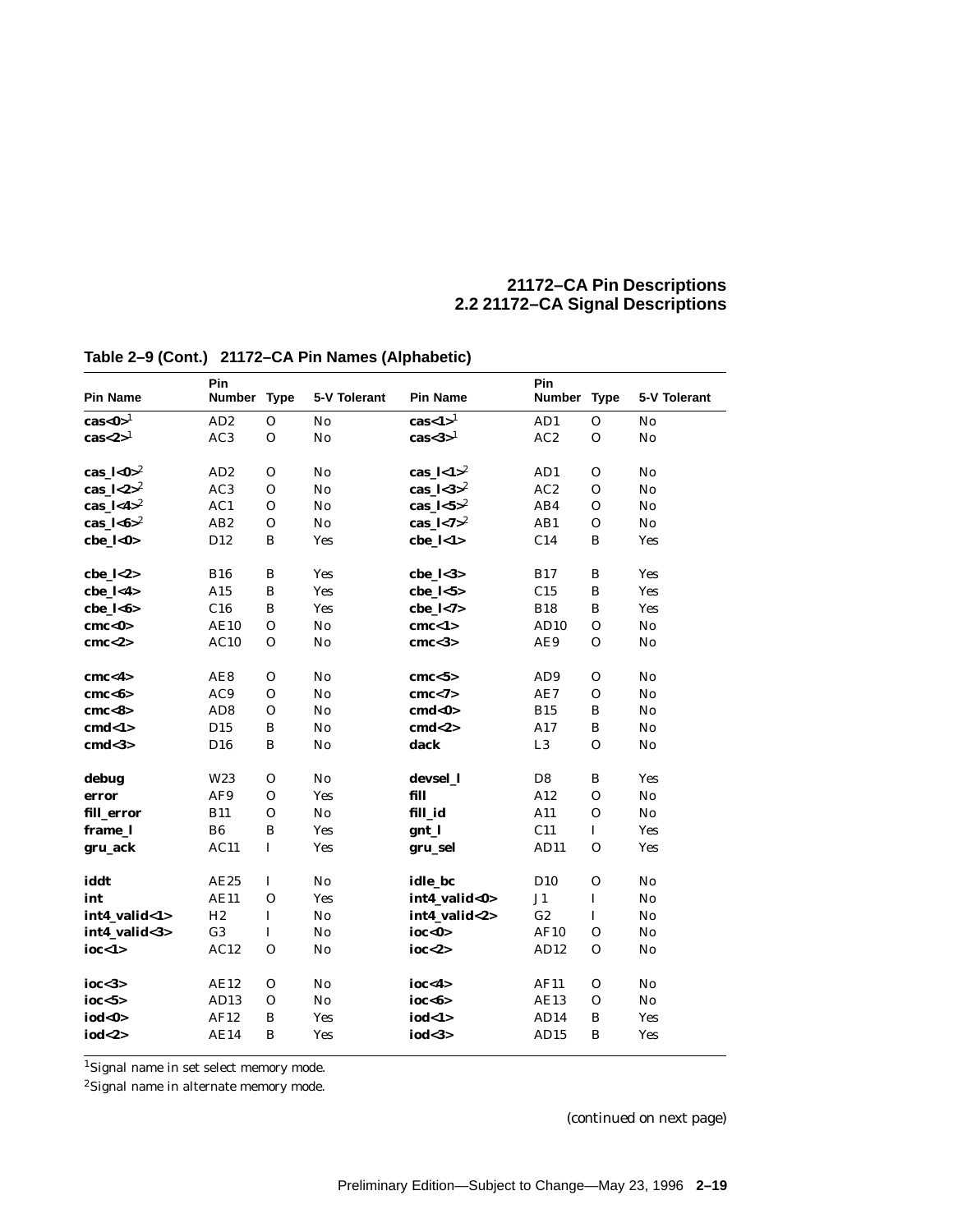| <b>Pin Name</b> | Pin<br>Number Type |              | 5-V Tolerant | <b>Pin Name</b> | Pin<br>Number Type |              | 5-V Tolerant |
|-----------------|--------------------|--------------|--------------|-----------------|--------------------|--------------|--------------|
| iod<4>          |                    | В            |              | iod < 5         | <b>AE15</b>        | B            |              |
|                 | AC15               |              | Yes          |                 |                    |              | Yes          |
| iod<6>          | AF15               | B            | Yes          | iod $<7>$       | AD16               | B            | <b>Yes</b>   |
| iod<8>          | AC16               | B            | <b>Yes</b>   | iod<9>          | <b>AE16</b>        | B            | <b>Yes</b>   |
| iod<10>         | AF16               | $\, {\bf B}$ | Yes          | iod<11>         | AD17               | B            | Yes          |
| iod<12>         | AC17               | B            | Yes          | iod<13>         | AE17               | B            | <b>Yes</b>   |
| iod<14>         | AF17               | B            | Yes          | iod<15>         | AD18               | B            | <b>Yes</b>   |
|                 |                    |              |              |                 |                    |              |              |
| iod<16>         | AC18               | B            | Yes          | iod<17>         | <b>AE18</b>        | B            | <b>Yes</b>   |
| iod<18>         | AF18               | B            | Yes          | iod<19>         | AD19               | B            | <b>Yes</b>   |
| iod<20>         | AC19               | В            | Yes          | iod<21>         | <b>AE19</b>        | B            | Yes          |
| iod<22>         | AE20               | В            | Yes          | iod<23>         | AD20               | В            | <b>Yes</b>   |
| iod<24>         | AC20               | B            | Yes          | iod<25>         | AF21               | B            | Yes          |
|                 |                    |              |              |                 |                    |              |              |
| iod<26>         | AE21               | B            | Yes          | iod<27>         | AD21               | B            | <b>Yes</b>   |
| iod<28>         | AC21               | B            | <b>Yes</b>   | iod<29>         | AF22               | B            | <b>Yes</b>   |
| iod<30>         | AE22               | B            | Yes          | iod<31>         | AD22               | B            | <b>Yes</b>   |
| iod<32>         | AA26               | B            | Yes          | iod<33>         | W24                | $\bf{B}$     | <b>Yes</b>   |
| iod<34>         | V23                | B            | Yes          | iod<35>         | W <sub>25</sub>    | В            | Yes          |
|                 |                    |              |              |                 |                    |              |              |
| iod<36>         | V <sub>25</sub>    | B            | Yes          | iod<37>         | U24                | B            | <b>Yes</b>   |
| iod<38>         | V26                | B            | <b>Yes</b>   | iod<39>         | T24                | B            | <b>Yes</b>   |
| iod<40>         | T25                | В            | Yes          | iod<41>         | R23                | B            | Yes          |
| iod<42>         | R <sub>24</sub>    | B            | Yes          | iod<43>         | P <sub>24</sub>    | $\bf{B}$     | Yes          |
| iod<44>         | P <sub>25</sub>    | B            | Yes          | iod<45>         | N24                | B            | <b>Yes</b>   |
|                 |                    |              |              |                 |                    |              |              |
| iod<46>         | N <sub>25</sub>    | B            | Yes          | iod<47>         | M23                | B            | Yes          |
| iod<48>         | M26                | B            | <b>Yes</b>   | iod<49>         | L24                | B            | <b>Yes</b>   |
| iod<50>         | L25                | В            | Yes          | iod<51>         | K24                | B            | <b>Yes</b>   |
| iod<52>         | K25                | B            | Yes          | iod $53>$       | K26                | В            | <b>Yes</b>   |
| iod<54>         | J23                | B            | Yes          | iod<55>         | ${\bf J25}$        | B            | <b>Yes</b>   |
|                 |                    |              |              |                 |                    |              |              |
| iod<56>         | H <sub>24</sub>    | B            | Yes          | iod $57$        | H <sub>25</sub>    | В            | Yes          |
| iod<58>         | G24                | B            | Yes          | iod<59>         | G23                | B            | <b>Yes</b>   |
| iod<60>         | F25                | В            | Yes          | iod<61>         | F <sub>23</sub>    | $\, {\bf B}$ | Yes          |
| iod<62>         | E26                | B            | Yes          | iod<63>         | E24                | В            | <b>Yes</b>   |
| iod_e<0>        | AC22               | B            | Yes          | iod $e<1>$      | AF23               | B            | <b>Yes</b>   |
|                 |                    |              |              |                 |                    |              |              |
| iod_e<2>        | AE23               | B            | Yes          | iod_e<3>        | AD23               | B            | Yes          |

# **Table 2–9 (Cont.) 21172–CA Pin Names (Alphabetic)**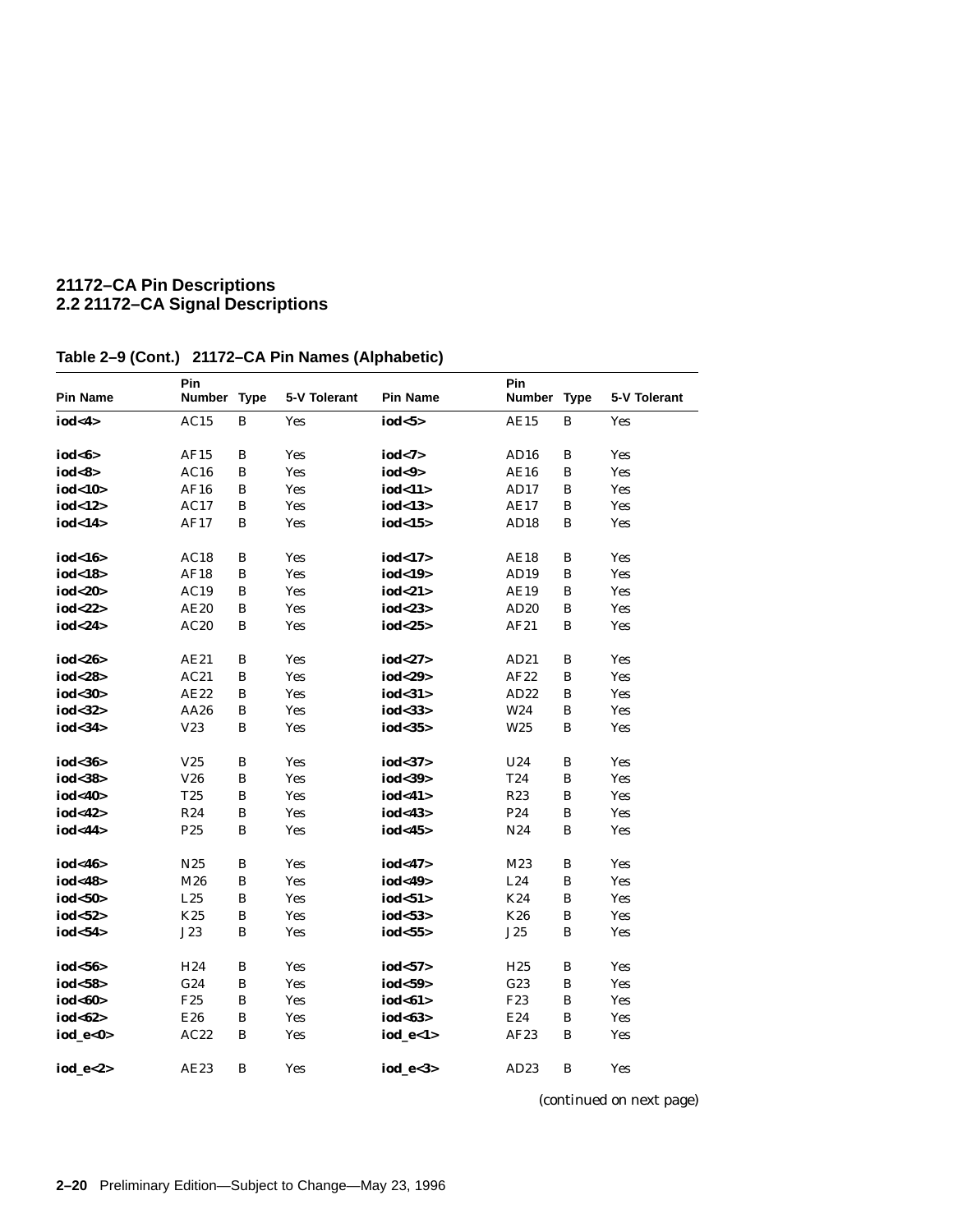| <b>Pin Name</b>                    | Pin<br>Number Type |              | 5-V Tolerant   | <b>Pin Name</b>              | Pin<br><b>Number</b> | <b>Type</b>  | 5-V Tolerant           |
|------------------------------------|--------------------|--------------|----------------|------------------------------|----------------------|--------------|------------------------|
| iod_e<4>                           | E23                | $\, {\bf B}$ | Yes            | $iod_e < 5>$                 | D <sub>25</sub>      | $\bf{B}$     | <b>Yes</b>             |
| iod $e < 6$                        | C26                | B            | <b>Yes</b>     | iod $e < 7$                  | <b>B25</b>           | B            | <b>Yes</b>             |
| irdy_l                             | <b>B10</b>         | B            | <b>Yes</b>     | lock 1                       | C9                   | $\mathbf I$  | <b>Yes</b>             |
| mem ack l                          | W <sub>2</sub>     | $\mathbf{O}$ | Yes            | mem addr<0>                  | V1                   | $\Omega$     | No                     |
| mem addr<1>                        | V3                 | $\mathbf{O}$ | No             | mem addr<2>                  | U <sub>1</sub>       | O            | No                     |
| mem_addr<3>                        | U <sub>4</sub>     | $\mathbf{O}$ | No             | mem addr<4>                  | ${\bf U}3$           | 0            | No                     |
| mem_addr<5>                        | T <sub>3</sub>     | $\mathbf{O}$ | No             | mem_addr<6>                  | R1                   | 0            | No                     |
| mem_addr<7>                        | R4                 | $\mathbf{O}$ | No             | mem addr<8>                  | P2                   | $\Omega$     | No                     |
| mem_addr<9>                        | N <sub>2</sub>     | $\mathbf{O}$ | No             | mem_addr<10>                 | N3                   | 0            | No                     |
| mem_addr<11>                       | M <sub>2</sub>     | $\mathbf{O}$ | N <sub>0</sub> | mem_addr<12>                 | M3                   | $\mathbf 0$  | No                     |
| mem b0                             | W <sub>3</sub>     | $\mathbf{O}$ | No             | mem cs l                     | AA3                  | $\mathbf I$  | <b>Yes</b>             |
| mem_en                             | AE2                | $\mathbf O$  | N <sub>0</sub> | mem_req_l                    | $\mathbf{Y2}$        | $\mathbf I$  | <b>Yes</b>             |
| mem we $l<0>$                      | AA <sub>2</sub>    | $\mathbf{O}$ | No             | mem we $\mathbf{l}$ < 1>     | Y4                   | $\mathbf{O}$ | No                     |
| par                                | A5                 | $\, {\bf B}$ | <b>Yes</b>     | par <sub>64</sub>            | $\rm{C}5$            | $\bf{B}$     | <b>Yes</b>             |
| perr_l                             | C7                 | $\, {\bf B}$ | <b>Yes</b>     | pll_agnd                     | AD26                 | A            | No                     |
| pll_clk                            | AC26               | $\mathbf{I}$ | No             | pll_lp2                      | AB23                 | A            | No                     |
| pll_test<0>                        | Y23                | I            | <b>Yes</b>     | pll_test<1>                  | AB26                 | $\mathbf I$  | <b>Yes</b>             |
| pll_test<2>                        | AA25               | $\mathbf I$  | <b>Yes</b>     | pll_test<3>                  | Y24                  | $\mathbf I$  | <b>Yes</b>             |
| pll_vdd                            | AB24               | ${\bf P}$    | N <sub>0</sub> | pll_vss                      | AC25                 | P            | $\mathbf{N}\mathbf{o}$ |
| $\mathbf{ras} < \mathbf{0} >^1$    | AC1                | $\mathbf{O}$ | N <sub>0</sub> | ras $<1>^{1}$                | AB4                  | $\Omega$     | No                     |
| ras $<$ 2> $1$                     | AB <sub>2</sub>    | $\mathbf{O}$ | N <sub>0</sub> | ras $<$ 3 $>$ <sup>1</sup>   | AB1                  | $\mathbf{O}$ | No                     |
| rasa_ $1 < 0$ <sup>2</sup>         | AF <sub>6</sub>    | $\mathbf{O}$ | N <sub>0</sub> | rasa_ $\frac{1}{2}$          | AC8                  | $\mathbf O$  | No                     |
| rasa_ $1 < 2 > 2$                  | AD7                | $\mathbf{O}$ | No             | rasa_ $1 < 3 > 2$            | AE6                  | 0            | No                     |
| rasa_ $1 < 4$ <sup>2</sup>         | AF5                | $\mathbf O$  | N <sub>0</sub> | rasa_ $1 < 5 > 2$            | AC7                  | $\Omega$     | No                     |
| rasa_ $1 < 6 > 2$                  | AD <sub>6</sub>    | $\mathbf{O}$ | No             | rasa_ $1 < 7 >$ <sup>2</sup> | AE5                  | $\Omega$     | No                     |
| $\mathbf{rash}\_l < \mathbf{0}>^2$ | AF4                | $\mathbf{O}$ | N <sub>0</sub> | $\mathbf{rash}\_l$ <1>2      | AC6                  | $\mathbf{O}$ | No                     |
| rasb $1 < 2 > 2$                   | AD <sub>5</sub>    | $\mathbf{O}$ | N <sub>0</sub> | rasb $1 < 3 > 2$             | AE4                  | O            | $\mathbf{N}\mathbf{o}$ |
| rasb_ $1 < 4$ <sup>2</sup>         | AF3                | $\mathbf{O}$ | N <sub>0</sub> | rasb_ $1 < 5 > 2$            | AC5                  | 0            | No                     |
| rasb_ $1 < 6$ <sup>2</sup>         | AD4                | $\mathbf{O}$ | No             | rasb_ $1 < 7 > 2$            | AE3                  | O            | No                     |
| req_l                              | <b>B12</b>         | $\mathbf{O}$ | Yes            | $req64_l$                    | D <sub>11</sub>      | B            | <b>Yes</b>             |
| res<0>                             | <b>B13</b>         | $\mathbf I$  | N <sub>0</sub> | res<1>                       | <b>B14</b>           | $\mathbf I$  | No                     |

# **Table 2–9 (Cont.) 21172–CA Pin Names (Alphabetic)**

1Signal name in set select memory mode.

2Signal name in alternate memory mode.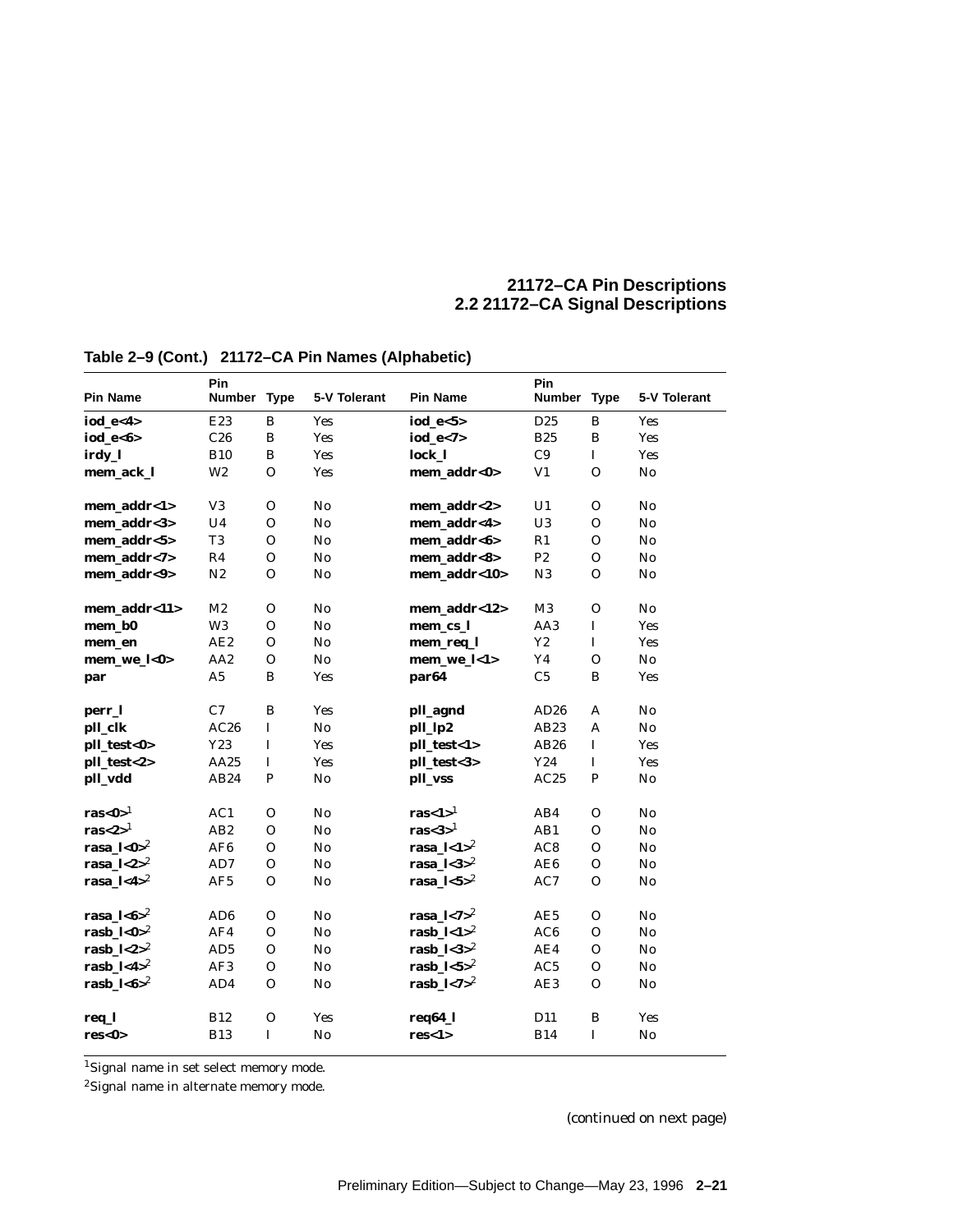| <b>Pin Name</b>                                     | Pin<br>Number Type                                                                                                                                                                                                                                                                                                                              |              | 5-V Tolerant      | <b>Pin Name</b>                                                                                                     | Pin<br><b>Number</b> | <b>Type</b>  | 5-V Tolerant           |  |
|-----------------------------------------------------|-------------------------------------------------------------------------------------------------------------------------------------------------------------------------------------------------------------------------------------------------------------------------------------------------------------------------------------------------|--------------|-------------------|---------------------------------------------------------------------------------------------------------------------|----------------------|--------------|------------------------|--|
| rst_l                                               | AB <sub>3</sub>                                                                                                                                                                                                                                                                                                                                 | $\mathbf{O}$ | <b>Yes</b>        | serr_l                                                                                                              | A10                  | $\bf{I}$     | <b>Yes</b>             |  |
| $set\_sel < 0 >^1$                                  | AF <sub>6</sub>                                                                                                                                                                                                                                                                                                                                 | $\mathbf{O}$ | No                | $set\_sel < 1 >^1$                                                                                                  | AC <sub>8</sub>      | $\mathbf{O}$ | $\mathbf{N}\mathbf{o}$ |  |
| $set\_sel < 2>^1$                                   | AD7                                                                                                                                                                                                                                                                                                                                             | $\mathbf{O}$ | No                | $set\_sel < 3>^1$                                                                                                   | AE6                  | $\Omega$     | $\mathbf{N}\mathbf{o}$ |  |
| $set\_sel < 4>1$                                    | AF5                                                                                                                                                                                                                                                                                                                                             | $\mathbf 0$  | N <sub>0</sub>    | $set\_sel < 5>^1$                                                                                                   | AC7                  | $\mathbf{O}$ | N <sub>0</sub>         |  |
| $set\_sel < 6>^1$                                   | AD <sub>6</sub>                                                                                                                                                                                                                                                                                                                                 | $\mathbf{O}$ | No                | $set\_sel < 7 > 1$                                                                                                  | AE5                  | $\Omega$     | $\mathbf{N}\mathbf{o}$ |  |
| $set\_sel < 8>^1$                                   | AF4                                                                                                                                                                                                                                                                                                                                             | $\mathbf{O}$ | No                | $set\_sel < 9>^1$                                                                                                   | AC <sub>6</sub>      | $\Omega$     | No                     |  |
| $set\_sel < 10>^1$                                  | AD5                                                                                                                                                                                                                                                                                                                                             | $\mathbf{O}$ | N <sub>0</sub>    | set sel<11> $1$                                                                                                     | AE4                  | $\Omega$     | $\mathbf{N}\mathbf{o}$ |  |
| $set\_sel < 12 >^1$                                 | AF3                                                                                                                                                                                                                                                                                                                                             | $\mathbf 0$  | No                | set sel<13 $>1$                                                                                                     | AC5                  | $\Omega$     | No                     |  |
| set_sel<14> $1$                                     | AD4                                                                                                                                                                                                                                                                                                                                             | $\mathbf 0$  | No                | set sel<15 $>1$                                                                                                     | AE3                  | $\Omega$     | No                     |  |
| stop_l                                              | C8                                                                                                                                                                                                                                                                                                                                              | B            | Yes               | sys rst 1                                                                                                           | AE24                 | $\bf{I}$     | <b>Yes</b>             |  |
| tag_ctl_par                                         | <b>B9</b>                                                                                                                                                                                                                                                                                                                                       | $\mathbf{O}$ | <b>Yes</b>        | tag_dirty                                                                                                           | A <sub>9</sub>       | $\mathbf 0$  | <b>Yes</b>             |  |
| td                                                  | AA24                                                                                                                                                                                                                                                                                                                                            | $\bf{I}$     | <b>Yes</b>        | test_mode<0>                                                                                                        | AB25                 | $\bf{I}$     | <b>Yes</b>             |  |
| test_mode<1>                                        | AA23                                                                                                                                                                                                                                                                                                                                            | $\bf{I}$     | <b>Yes</b>        | test_out                                                                                                            | AF24                 | $\Omega$     | $\mathbf{N}\mathbf{o}$ |  |
| trdy_l                                              | D <sub>9</sub>                                                                                                                                                                                                                                                                                                                                  | B            | <b>Yes</b>        | victim_pending                                                                                                      | B <sub>8</sub>       | $\mathbf I$  | $\mathbf{N}\mathbf{0}$ |  |
| Pin Name                                            |                                                                                                                                                                                                                                                                                                                                                 |              | <b>Pin Number</b> |                                                                                                                     |                      | <b>Type</b>  | 5-V Tolerant           |  |
| Vdd                                                 |                                                                                                                                                                                                                                                                                                                                                 |              |                   | A7, A14, A20, A26, D4, D13, D23, G1, G26, N1, N23, P4, P26,<br>Y1, Y26, AC4, AC14, AC23, AF1, AF7, AF13, AF20, AF26 |                      | P            |                        |  |
| <b>Ground</b>                                       | A1, A2, A8, A13, A19, A25, B1, B26, C3, C24, D14, H1, H26,<br>L11, L12, L13, L14, L15, L16, M11, M12, M13, M14, M15,<br>M16, N4, N11, N12, N13, N14, N15, N16, N26, P1, P11, P12,<br>P13, P14, P15, P16, P23, R11, R12, R13, R14, R15, R16, T11,<br>T12, T13, T14, T15, T16, W1, W26, AC13, AD3, AD24, AE1,<br>AE26, AF2, AF8, AF14, AF19, AF25 | $\mathbf{P}$ |                   |                                                                                                                     |                      |              |                        |  |
| Spare                                               | C13, P3                                                                                                                                                                                                                                                                                                                                         |              |                   |                                                                                                                     |                      |              |                        |  |
| <sup>1</sup> Signal name in set select memory mode. |                                                                                                                                                                                                                                                                                                                                                 |              |                   |                                                                                                                     |                      |              |                        |  |

# **Table 2–9 (Cont.) 21172–CA Pin Names (Alphabetic)**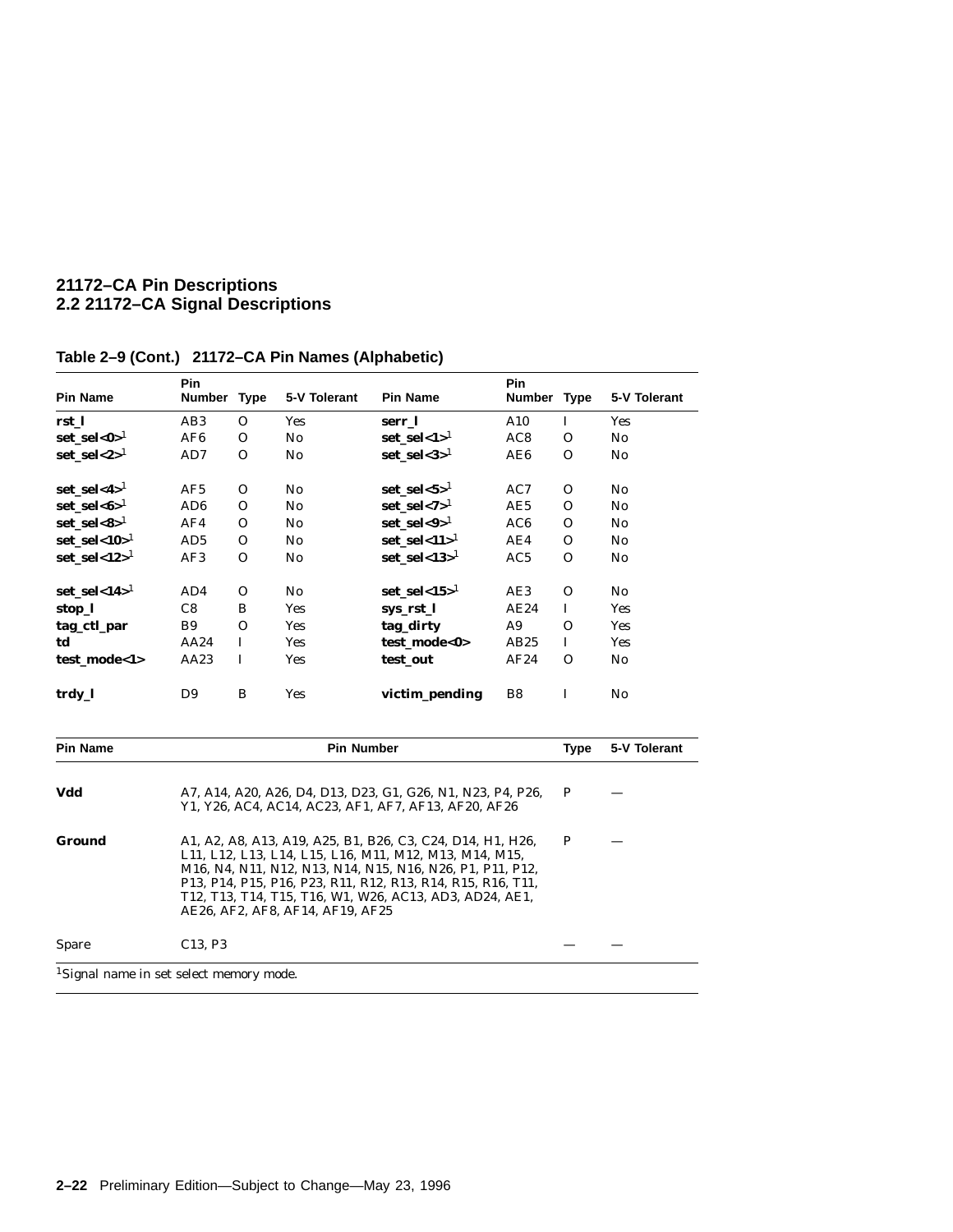# **2.2.10 21172–CA Pin Assignment List (Alphanumeric)**

Table 2–10 lists the 21172–CA pins in alphanumeric order. The following abbreviations are used in the Type column of the table:

- $\bullet$  I = Input
- $\bullet$  O = Output
- $B = Bidirectional$
- $A = Analog$
- $P = Power$

### **Table 2–10 21172–CA Pin Assignment (Alphanumeric)**

| Pin            | Number Pin Name                    | <b>Type</b>  | 5-V Tolerant                   | Pin            | Number Pin Name      | <b>Type</b>  | 5-V Tolerant           |
|----------------|------------------------------------|--------------|--------------------------------|----------------|----------------------|--------------|------------------------|
| $\mathbf{A1}$  | <b>Ground</b>                      | $\mathbf{P}$ |                                | A2             | <b>Ground</b>        | P            |                        |
| A3             | $\mathbf{addr}\text{-}\mathbf{14}$ | B            | No                             | A <sub>4</sub> | $\mathbf{addr} < 16$ | B            | No                     |
| A5             | par                                | B            | <b>Yes</b>                     | A6             | addr < 21            | B            | $\mathbf{N}\mathbf{o}$ |
| A7             | Vdd                                | P            |                                | A8             | Ground               | P            |                        |
| A9             | tag_dirty                          | $\mathbf{O}$ | <b>Yes</b>                     | A10            | serr 1               | $\mathbf I$  | <b>Yes</b>             |
| A11            | fill id                            | $\mathbf 0$  | $\mathbf{N}\mathbf{o}$         | A12            | fill                 | $\Omega$     | No                     |
| A13            | <b>Ground</b>                      | P            | $\qquad \qquad \longleftarrow$ | A14            | Vdd                  | P            |                        |
| A15            | cbe $1 < 4$                        | B            | <b>Yes</b>                     | A16            | addr_cmd_par         | B            | $\rm No$               |
| A17            | cmd <sub>2</sub>                   | B            | No                             | A18            | addr < 24            | B            | $\rm No$               |
| A19            | <b>Ground</b>                      | P            |                                | A20            | Vdd                  | P            |                        |
| A21            | $\mathbf{addr} < 30$               | B            | No                             | A22            | ad <sub>49</sub>     | B            | <b>Yes</b>             |
| A23            | $\mathbf{addr} < 35$               | B            | No                             | A24            | $\mathbf{addr} < 37$ | B            | No                     |
| A25            | Ground                             | $\mathbf P$  |                                | A26            | Vdd                  | P            |                        |
| B1             | <b>Ground</b>                      | $\mathbf{P}$ |                                | B2             | ad <sub>47</sub>     | B            | <b>Yes</b>             |
| B <sub>3</sub> | ad<46>                             | B            | <b>Yes</b>                     | B4             | addr<15>             | B            | $\mathbf{N}\mathbf{0}$ |
| B <sub>5</sub> | addr<18>                           | B            | No                             | B <sub>6</sub> | frame 1              | B            | <b>Yes</b>             |
| B7             | addr < 23                          | B            | No                             | B8             | victim_pending       | $\mathbf I$  | $\mathbf{N}\mathbf{o}$ |
| <b>B9</b>      | tag_ctl_par                        | $\mathbf{O}$ | <b>Yes</b>                     | <b>B10</b>     | irdy_l               | B            | Yes                    |
| <b>B11</b>     | fill error                         | $\mathbf 0$  | No                             | <b>B12</b>     | req_l                | $\Omega$     | <b>Yes</b>             |
| <b>B13</b>     | res<0>                             | I            | No                             | <b>B14</b>     | res<1>               | $\mathbf{I}$ | $\mathbf{N}\mathbf{0}$ |
| <b>B15</b>     | cmd<0>                             | B            | No                             | <b>B16</b>     | $che$ $1<2>$         | B            | <b>Yes</b>             |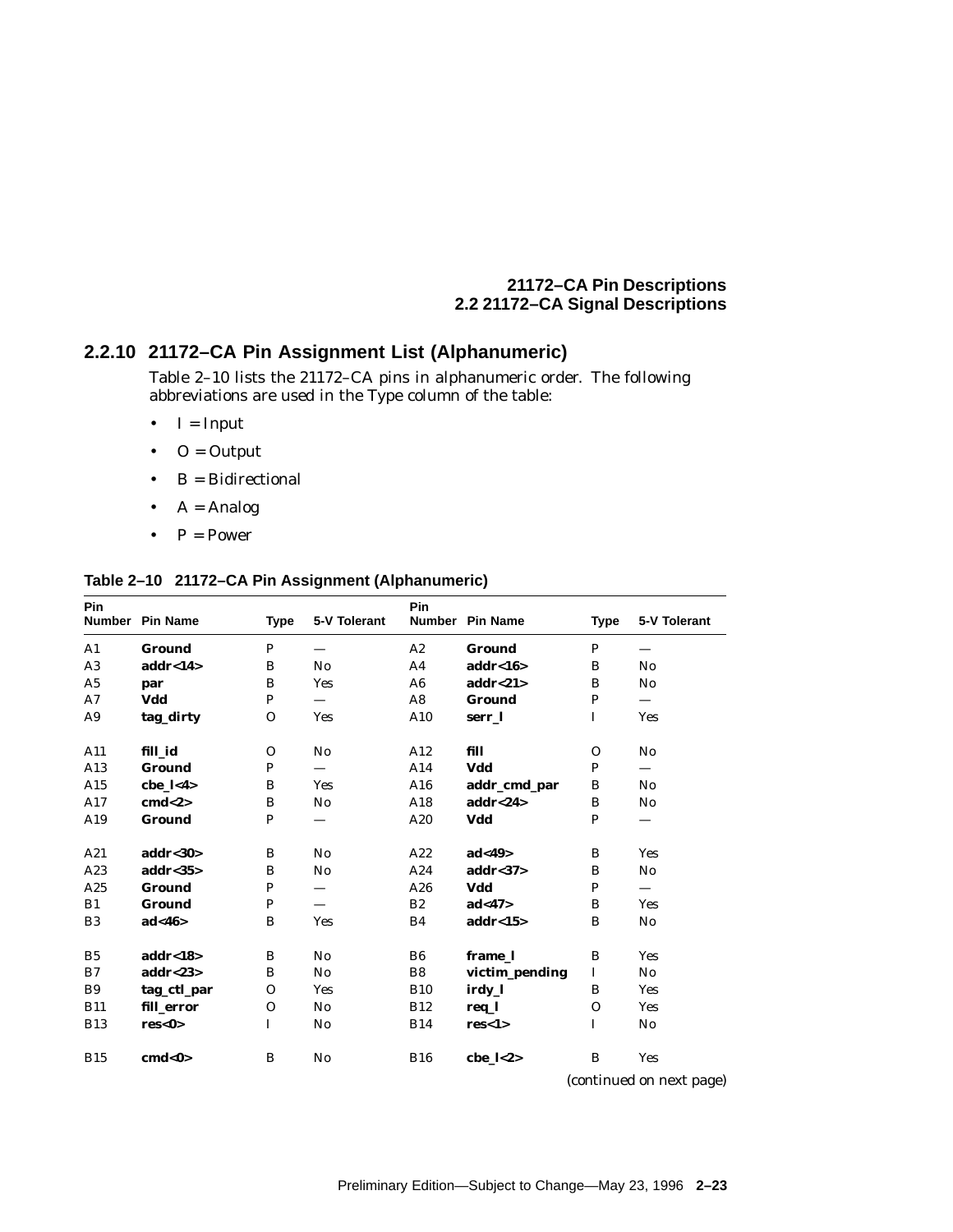| Pin             | Number Pin Name      | <b>Type</b>  | 5-V Tolerant | Pin             | Number Pin Name      | <b>Type</b>  | 5-V Tolerant             |
|-----------------|----------------------|--------------|--------------|-----------------|----------------------|--------------|--------------------------|
| <b>B17</b>      | cbe $1 < 3>$         | B            | <b>Yes</b>   | <b>B18</b>      | cbe $1 < 7$          | B            | <b>Yes</b>               |
| <b>B19</b>      | addr < 27            | B            | No           | <b>B20</b>      | addr < 29            | $\bf{B}$     | No                       |
| <b>B21</b>      | $\mathbf{addr} < 32$ | B            | No           | <b>B22</b>      | addr<34              | B            | No                       |
| <b>B23</b>      | ad<19>               | B            | Yes          | <b>B24</b>      | $\mathbf{addr} < 39$ | $\bf{B}$     | $\mathbf{N}\mathbf{o}$   |
| <b>B25</b>      | $iod_e < 7>$         | B            | Yes          | <b>B26</b>      | <b>Ground</b>        | P            |                          |
| C <sub>1</sub>  | ad <sub>45</sub>     | B            | Yes          | C2              | addr<11>             | $\bf{B}$     | No                       |
| C <sub>3</sub>  | Ground               | P            |              | C <sub>4</sub>  | ad<15>               | B            | <b>Yes</b>               |
| C5              | par <sub>64</sub>    | B            | <b>Yes</b>   | C6              | $\mathbf{addr} < 20$ | B            | $\mathbf{N}\mathbf{o}$   |
| C7              | perr_l               | B            | Yes          | C8              | stop_l               | $\bf{B}$     | Yes                      |
| C9              | lock_l               | $\bf I$      | Yes          | C10             | ack64_l              | $\bf{B}$     | Yes                      |
| C11             | gnt_l                | $\mathbf I$  | <b>Yes</b>   | C12             | addr bus req         | B            | No                       |
| C13             | Spare                |              | $\equiv$     | C14             | cbe $l<1>$           | $\bf{B}$     | <b>Yes</b>               |
| C15             | $che_l < 5>$         | B            | Yes          | C16             | $che_l 6$            | $\bf{B}$     | Yes                      |
| C17             | addr<25 $>$          | B            | No           | C18             | ad<16                | B            | Yes                      |
| C19             | ad<48>               | B            | Yes          | C20             | addr<31              | $\bf{B}$     | No                       |
| C21             | ad<18>               | B            | Yes          | C22             | $\mathbf{addr} < 36$ | B            | No                       |
| C23             | addr<38>             | B            | No           | C <sub>24</sub> | Ground               | P            | $\overline{\phantom{m}}$ |
| C <sub>25</sub> | ad <sub>20</sub>     | B            | Yes          | C26             | iod $e < 6$          | B            | <b>Yes</b>               |
| D1              | ad<44>               | B            | <b>Yes</b>   | D <sub>2</sub>  | addr<10>             | B            | No                       |
| D <sub>3</sub>  | addr<12>             | B            | No           | D <sub>4</sub>  | Vdd                  | $\mathbf{P}$ |                          |
| D <sub>5</sub>  | addr<17>             | B            | No           | D <sub>6</sub>  | addr<19>             | $\bf{B}$     | $\mathbf{N}\mathbf{o}$   |
| D7              | addr<22 $>$          | B            | No           | D <sub>8</sub>  | devsel 1             | B            | <b>Yes</b>               |
| D <sub>9</sub>  | trdy_l               | B            | Yes          | D <sub>10</sub> | idle bc              | $\mathbf{O}$ | $\mathbf{N}\mathbf{o}$   |
| D11             | req64_l              | B            | Yes          | D <sub>12</sub> | $che$ $0$            | B            | <b>Yes</b>               |
| D <sub>13</sub> | Vdd                  | $\mathbf{P}$ |              | D <sub>14</sub> | Ground               | $\mathbf{P}$ |                          |
| D <sub>15</sub> | cmd<1>               | B            | No           | D16             | cmd <sub>3</sub>     | B            | No                       |
| D17             | $\mathbf{addr} < 26$ | B            | No           | D18             | addr<28>             | $\bf{B}$     | No                       |
| D19             | ad<17>               | B            | Yes          | D <sub>20</sub> | addr<33>             | $\bf{B}$     | $\mathbf{N}\mathbf{o}$   |
| D21             | ad <sub>50</sub>     | B            | Yes          | D22             | ad < 51              | B            | Yes                      |
| D <sub>23</sub> | Vdd                  | $\mathbf{P}$ |              | D <sub>24</sub> | ad <sub>52</sub>     | B            | <b>Yes</b>               |
| D <sub>25</sub> | iod $e<5>$           | B            | Yes          | D <sub>26</sub> | ad<21>               | $\bf{B}$     | Yes                      |
| E1              | ad<43>               | B            | Yes          | E2              | ad<12>               | B            | Yes                      |

**Table 2–10 (Cont.) 21172–CA Pin Assignment (Alphanumeric)**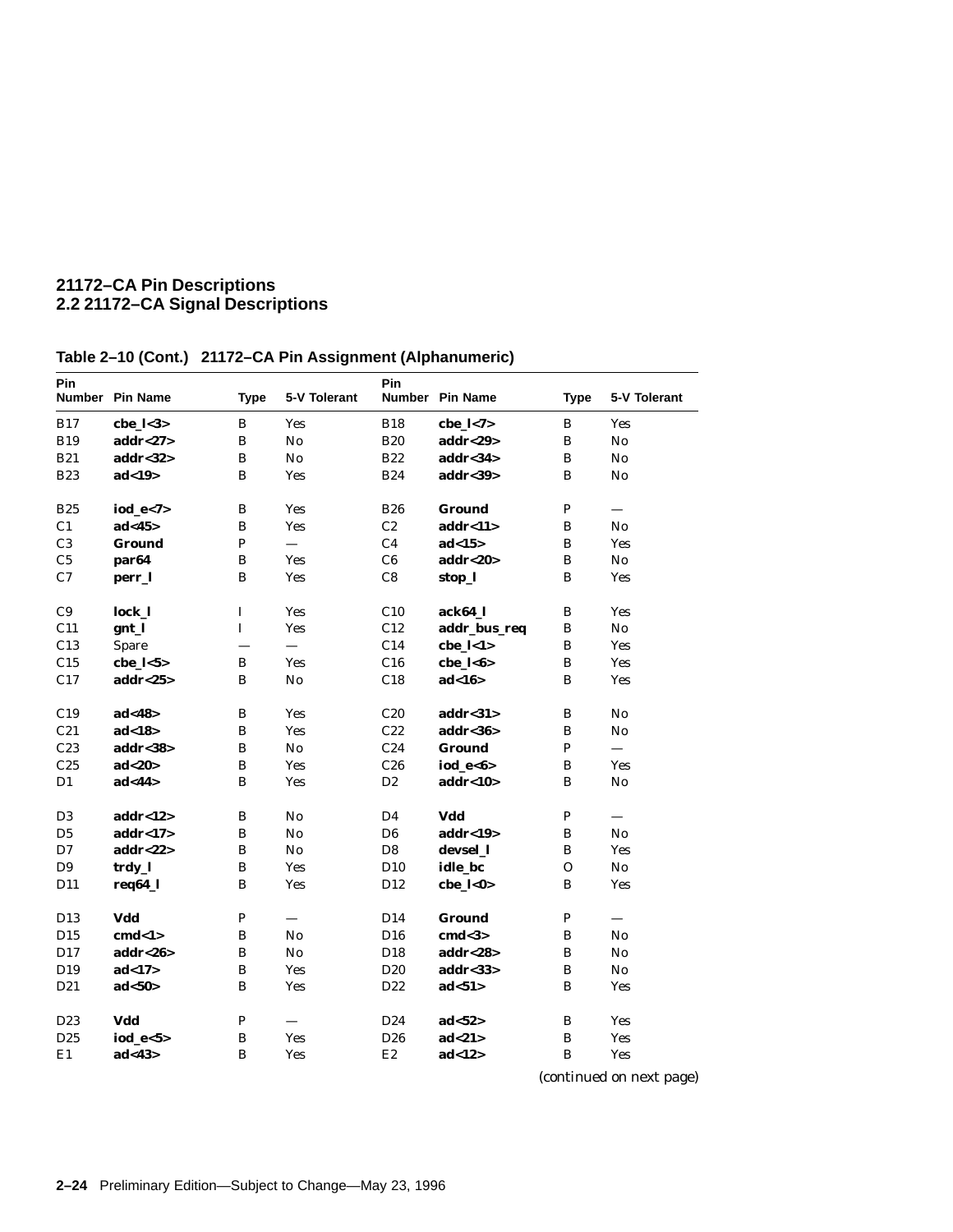| Pin             | Number Pin Name      | <b>Type</b>  | 5-V Tolerant             | Pin             | Number Pin Name                | <b>Type</b>  | 5-V Tolerant             |
|-----------------|----------------------|--------------|--------------------------|-----------------|--------------------------------|--------------|--------------------------|
| E <sub>3</sub>  | ad<13>               | $\bf{B}$     | Yes                      | E <sub>4</sub>  | ad<14>                         | B            | <b>Yes</b>               |
| E23             | iod $e<4>$           | B            | <b>Yes</b>               | E24             | iod<63>                        | B            | <b>Yes</b>               |
|                 |                      |              |                          |                 |                                |              |                          |
| E25             | ad <sub>53&gt;</sub> | B            | Yes                      | E26             | iod<62>                        | B            | <b>Yes</b>               |
| F1              | ad<42>               | $\mathbf{B}$ | Yes                      | F2              | addr < 7>                      | B            | No                       |
| F <sub>3</sub>  | $\mathbf{addr} < 9$  | $\, {\bf B}$ | $\mathbf{No}$            | F <sub>4</sub>  | addr<13                        | B            | $\mathbf{N}\mathbf{0}$   |
| F23             | iod<61>              | B            | <b>Yes</b>               | F <sub>24</sub> | ad<22>                         | B            | <b>Yes</b>               |
| F <sub>25</sub> | iod<60>              | B            | <b>Yes</b>               | F <sub>26</sub> | ad <sub>54</sub>               | B            | <b>Yes</b>               |
|                 |                      |              |                          |                 |                                |              |                          |
| G <sub>1</sub>  | Vdd                  | P            | $\overline{\phantom{0}}$ | G2              | int4_valid<2>                  | <b>I</b>     | No                       |
| G <sub>3</sub>  | int4_valid<3>        | 1            | No                       | G <sub>4</sub>  | $\mathbf{addr} < \mathbf{8} >$ | B            | $\mathbf{N}\mathbf{o}$   |
| G23             | iod<59>              | $\bf{B}$     | Yes                      | G24             | iod<58>                        | B            | <b>Yes</b>               |
| G <sub>25</sub> | ad < 23              | $\bf{B}$     | Yes                      | G26             | Vdd                            | $\mathbf{P}$ | $\overline{\phantom{0}}$ |
| H1              | <b>Ground</b>        | $\mathbf{P}$ | $\overline{\phantom{0}}$ | H2              | int4_valid<1>                  | $\mathbf I$  | No                       |
|                 |                      |              |                          |                 |                                |              |                          |
| H <sub>3</sub>  | addr<6>              | B            | No                       | H4              | ad<11>                         | B            | <b>Yes</b>               |
| H <sub>23</sub> | ad < 55              | B            | <b>Yes</b>               | H <sub>24</sub> | iod<56>                        | $\bf{B}$     | Yes                      |
| H <sub>25</sub> | iod<br><br>57>       | B            | <b>Yes</b>               | H <sub>26</sub> | Ground                         | P            | $\equiv$                 |
| J1              | int4_valid<0>        | $\mathbf I$  | No                       | J2              | ad< 41                         | B            | <b>Yes</b>               |
| $_{\rm J3}$     | addr < 5>            | B            | No                       | J <sub>4</sub>  | ad<10>                         | B            | <b>Yes</b>               |
|                 |                      |              |                          |                 |                                |              |                          |
| J23             | iod<54>              | B            | Yes                      | J24             | ad < 56                        | $\bf{B}$     | <b>Yes</b>               |
| J25             | iod<55>              | $\, {\bf B}$ | Yes                      | J26             | ad <sub>24</sub>               | B            | <b>Yes</b>               |
| K1              | cack                 | $\mathbf 0$  | No                       | K2              | addr<4>                        | B            | $\mathbf{N}\mathbf{o}$   |
| K <sub>3</sub>  | ad <sub>40</sub>     | B            | Yes                      | K4              | ad <sub>9</sub>                | B            | <b>Yes</b>               |
| K23             | ad < 25              | B            | Yes                      | K24             | iod<51>                        | B            | <b>Yes</b>               |
|                 |                      |              |                          |                 |                                |              |                          |
| K25             | iod<52>              | $\, {\bf B}$ | Yes                      | <b>K26</b>      | iod<53>                        | $\bf{B}$     | <b>Yes</b>               |
| L1              | ad < 38              | $\, {\bf B}$ | Yes                      | $\rm L2$        | ad < 39                        | B            | <b>Yes</b>               |
| L3              | dack                 | $\mathbf{O}$ | No                       | L4              | ad<8>                          | B            | <b>Yes</b>               |
| L11             | <b>Ground</b>        | $\mathbf P$  |                          | L12             | Ground                         | P            |                          |
| L13             | <b>Ground</b>        | P            |                          | L14             | Ground                         | P            | $\overline{\phantom{0}}$ |
|                 |                      |              |                          |                 |                                |              |                          |
| L15             | <b>Ground</b>        | $\mathbf P$  |                          | L16             | <b>Ground</b>                  | $\mathbf{P}$ |                          |
| L23             | ad < 26              | $\bf{B}$     | Yes                      | L24             | iod<49>                        | B            | <b>Yes</b>               |
| L25             | iod<50>              | $\, {\bf B}$ | Yes                      | L26             | ad < 57                        | B            | <b>Yes</b>               |
| M1              | ad <sub>6</sub>      | B            | Yes                      | M <sub>2</sub>  | mem_addr<11>                   | $\mathbf 0$  | No                       |
| M3              | mem_addr<12>         | 0            | No                       | M4              | ad < 7>                        | $\bf{B}$     | <b>Yes</b>               |

**Table 2–10 (Cont.) 21172–CA Pin Assignment (Alphanumeric)**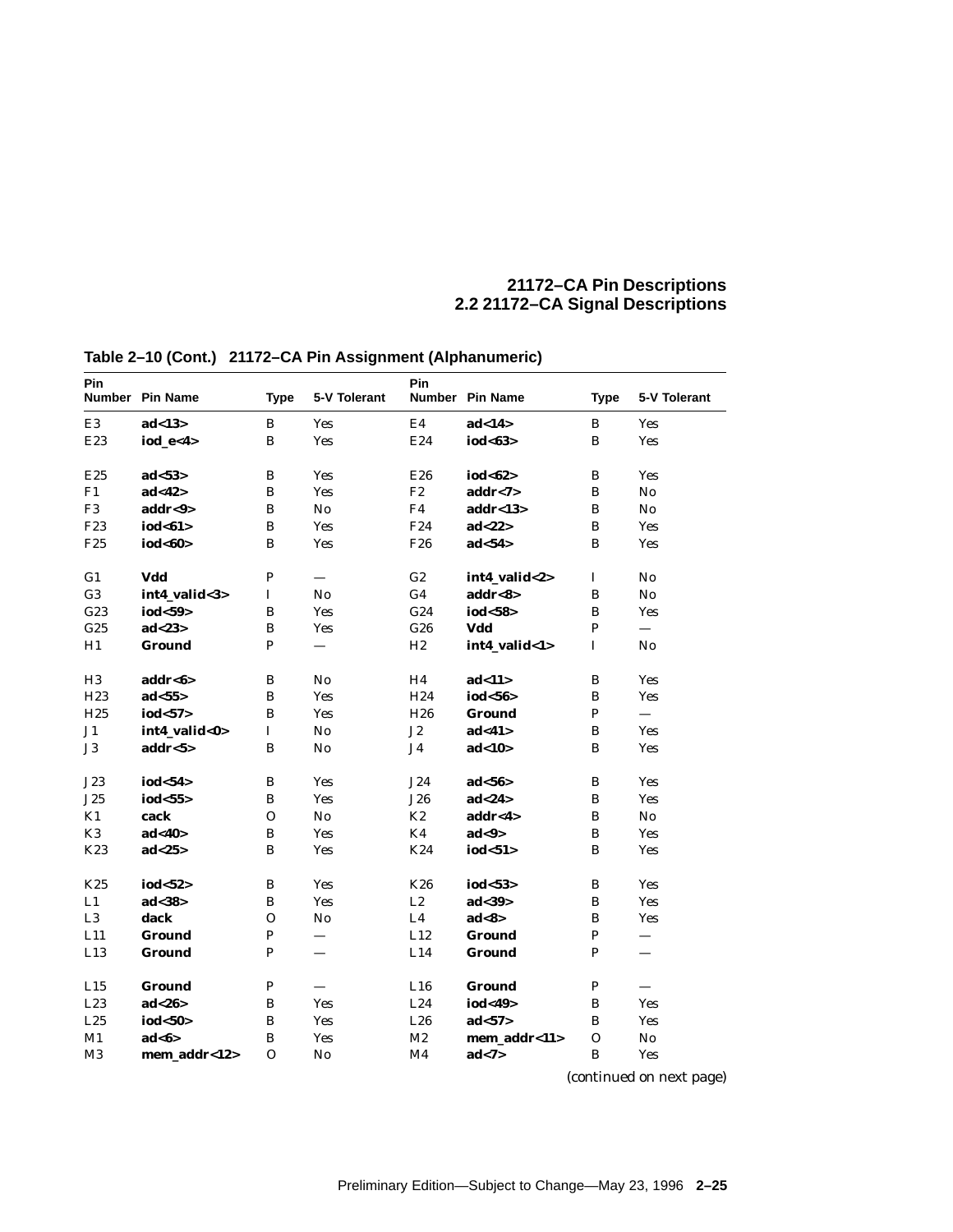| Pin             | Number Pin Name  | <b>Type</b>  | 5-V Tolerant             | Pin             | Number Pin Name  | <b>Type</b>  | 5-V Tolerant             |
|-----------------|------------------|--------------|--------------------------|-----------------|------------------|--------------|--------------------------|
| M11             | Ground           | P            | $\overline{\phantom{0}}$ | M12             | Ground           | P            |                          |
| M13             | <b>Ground</b>    | P            | $\overline{\phantom{0}}$ | M14             | Ground           | P            | $\overline{\phantom{0}}$ |
| M15             | Ground           | $\mathbf{P}$ | $\equiv$                 | M16             | Ground           | $\mathbf{P}$ | $\equiv$                 |
| M23             | iod<47>          | B            | Yes                      | M24             | ad<27>           | B            | <b>Yes</b>               |
| M25             | ad <sub>58</sub> | B            | <b>Yes</b>               | M26             | iod<48>          | B            | <b>Yes</b>               |
|                 |                  |              |                          |                 |                  |              |                          |
| N1              | Vdd              | $\mathbf{P}$ | $\equiv$                 | N2              | mem_addr<9>      | 0            | $\mathbf{N}\mathbf{o}$   |
| N3              | mem_addr<10>     | 0            | No                       | N <sub>4</sub>  | <b>Ground</b>    | P            | $\overline{\phantom{0}}$ |
| N11             | <b>Ground</b>    | P            | —                        | N12             | <b>Ground</b>    | P            | $\overline{\phantom{0}}$ |
| N13             | Ground           | P            |                          | N14             | Ground           | P            |                          |
| N <sub>15</sub> | Ground           | P            |                          | N <sub>16</sub> | Ground           | P            |                          |
| N23             | Vdd              | $\, {\bf P}$ |                          | N <sub>24</sub> | iod<45>          | B            | <b>Yes</b>               |
| N <sub>25</sub> | iod<46>          | B            | <b>Yes</b>               | N <sub>26</sub> | Ground           | P            | $\qquad \qquad -$        |
| P1              | Ground           | P            |                          | P2              | mem_addr<8>      | 0            | No                       |
| P <sub>3</sub>  | Spare            |              | $\equiv$                 | P4              | Vdd              | P            | $\overline{\phantom{0}}$ |
| P11             | Ground           | P            |                          | P12             | Ground           | $\mathbf{P}$ |                          |
| P <sub>13</sub> | Ground           | $\, {\bf P}$ | $\overline{\phantom{0}}$ | P <sub>14</sub> | Ground           | ${\bf P}$    | $\equiv$                 |
| P <sub>15</sub> | Ground           | P            |                          | P <sub>16</sub> | Ground           | P            | $\overline{\phantom{0}}$ |
| P23             | Ground           | P            | $\equiv$                 | P <sub>24</sub> | iod<43>          | $\bf{B}$     | <b>Yes</b>               |
| P <sub>25</sub> | iod<44>          | B            | <b>Yes</b>               | P <sub>26</sub> | Vdd              | P            | $\equiv$                 |
| R1              | mem addr<6>      | 0            | No                       | R <sub>2</sub>  | ad < 5           | B            | <b>Yes</b>               |
| R3              | ad < 37          | B            | Yes                      | R4              | mem_addr<7>      | 0            | $\mathbf{N}\mathbf{o}$   |
| R11             | Ground           | P            |                          | R12             | Ground           | P            | $\qquad \qquad$          |
| R13             | Ground           | P            | $\qquad \qquad$          | R14             | Ground           | P            |                          |
| R15             | Ground           | $\mathbf{P}$ | $\frac{1}{2}$            | R16             | Ground           | P            | $\overline{\phantom{0}}$ |
| R23             | iod<41>          | B            | Yes                      | R <sub>24</sub> | iod<42>          | B            | Yes                      |
| R25             | ad <sub>60</sub> | B            | Yes                      | <b>R26</b>      | ad < 59          | B            | <b>Yes</b>               |
| T1              | ad < 35          | B            | <b>Yes</b>               | T <sub>2</sub>  | ad<4>            | B            | <b>Yes</b>               |
| T <sub>3</sub>  | mem_addr<5>      | 0            | No                       | T <sub>4</sub>  | ad <sub>36</sub> | B            | <b>Yes</b>               |
| T <sub>11</sub> | Ground           | $\, {\bf P}$ | $\overline{\phantom{0}}$ | T <sub>12</sub> | Ground           | P            | $\overline{\phantom{0}}$ |
| T <sub>13</sub> | Ground           | P            |                          | T14             | Ground           | P            |                          |
| T <sub>15</sub> | Ground           | P            |                          | T <sub>16</sub> | Ground           | P            |                          |

# **Table 2–10 (Cont.) 21172–CA Pin Assignment (Alphanumeric)**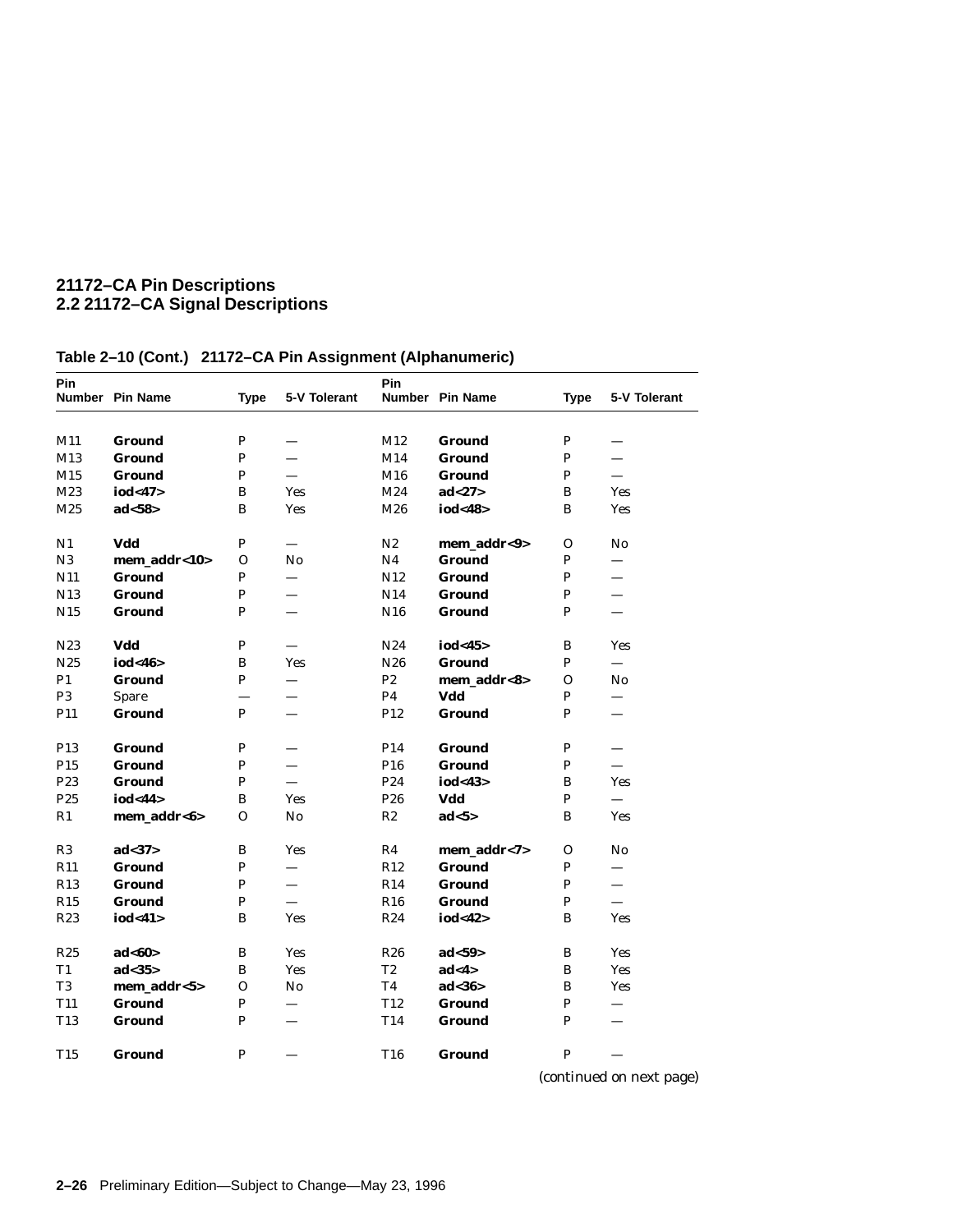| Pin             | Number Pin Name                                               | <b>Type</b>  | 5-V Tolerant           | Pin             | Number Pin Name                                              | <b>Type</b>  | 5-V Tolerant             |
|-----------------|---------------------------------------------------------------|--------------|------------------------|-----------------|--------------------------------------------------------------|--------------|--------------------------|
| T23             | ad<61>                                                        | B            | <b>Yes</b>             | T24             | iod<39>                                                      | B            | Yes                      |
| T25             | iod<40>                                                       | $\, {\bf B}$ | Yes                    | <b>T26</b>      | ad < 28                                                      | B            | Yes                      |
| U1              | mem addr<2>                                                   | $\Omega$     | No                     | $\mathbf{U}2$   | ad < 3>                                                      | B            | Yes                      |
| U3              | mem_addr<4>                                                   | $\mathbf{O}$ | No                     | U <sub>4</sub>  | mem addr<3>                                                  | $\Omega$     | No                       |
| U23             | ad <sub>62</sub>                                              | $\, {\bf B}$ | <b>Yes</b>             | U24             | iod<37>                                                      | B            | Yes                      |
| U25             | ad < 30                                                       | B            | Yes                    | U26             | ad < 29                                                      | $\bf{B}$     | Yes                      |
| V1              | mem addr<0>                                                   | $\Omega$     | No                     | V <sub>2</sub>  | ad < 2>                                                      | B            | Yes                      |
| V <sub>3</sub>  | mem addr<1>                                                   | $\mathbf{O}$ | $\mathbf{N}\mathbf{o}$ | V <sub>4</sub>  | ad <sub>34</sub>                                             | B            | <b>Yes</b>               |
| V23             | iod<34>                                                       | $\, {\bf B}$ | <b>Yes</b>             | V24             | ad < 31                                                      | $\bf{B}$     | <b>Yes</b>               |
| V25             | iod<36>                                                       | $\, {\bf B}$ | <b>Yes</b>             | V26             | iod<38>                                                      | B            | Yes                      |
| W1              | <b>Ground</b>                                                 | $\, {\bf P}$ | $\qquad \qquad -$      | W <sub>2</sub>  | mem ack l                                                    | $\mathbf{O}$ | Yes                      |
| W <sub>3</sub>  | mem_b0                                                        | $\mathbf{O}$ | No                     | W <sub>4</sub>  | ad < 33                                                      | B            | Yes                      |
| W23             | debug                                                         | $\mathbf{O}$ | No                     | W24             | iod<33 $>$                                                   | B            | Yes                      |
| W <sub>25</sub> | iod<35 $>$                                                    | B            | Yes                    | W <sub>26</sub> | <b>Ground</b>                                                | P            |                          |
| $\mathbf{Y1}$   | Vdd                                                           | ${\bf P}$    |                        | $\mathbf{Y2}$   | mem_req_l                                                    | $\bf I$      | Yes                      |
| Y3              | ad<1>                                                         | B            | Yes                    | Y4              | mem_we_l<1>                                                  | $\Omega$     | No                       |
| Y23             | pll_test<0>                                                   | $\mathbf I$  | <b>Yes</b>             | Y24             | pll_test<3>                                                  | $\mathbf{I}$ | <b>Yes</b>               |
| Y25             | ad <sub>63</sub>                                              | $\bf{B}$     | <b>Yes</b>             | Y26             | Vdd                                                          | $\mathbf{P}$ | $\overline{\phantom{0}}$ |
| AA1             | ad < 32                                                       | $\, {\bf B}$ | Yes                    | AA <sub>2</sub> | mem_we_l<0>                                                  | $\Omega$     | $\mathbf{N}\mathbf{o}$   |
| AA3             | mem cs l                                                      | $\mathbf I$  | Yes                    | AA4             | ad<0>                                                        | B            | Yes                      |
| AA23            | test mode<1>                                                  | $\bf I$      | <b>Yes</b>             | AA24            | td                                                           | $\mathbf{I}$ | Yes                      |
| AA25            | pll_test<2>                                                   | $\bf{I}$     | Yes                    | AA26            | iod<32>                                                      | B            | Yes                      |
| AB1             | ras $<$ 3> $1$ or<br>cas_ $\frac{1}{7}$ <7> <sup>2</sup>      | $\Omega$     | No                     | AB2             | ras $< 2$ <sup>1</sup> or<br>cas_ $1 < 6 > 2$                | $\Omega$     | No                       |
| AB <sub>3</sub> | rst 1                                                         | $\mathbf{O}$ | Yes                    | AB4             | ras<1> $1$ or<br>cas_ $1 < 5 > 2$                            | $\Omega$     | No                       |
| AB23            | pll_lp2                                                       | A            | No                     | AB24            | pll_vdd                                                      | $\, {\bf P}$ | $\mathbf{N}\mathbf{o}$   |
| AB25            | test mode<0>                                                  | $\mathbf I$  | <b>Yes</b>             | AB26            | pll_test<1>                                                  | $\mathbf I$  | Yes                      |
| AC1             | ras<0> $1$ or<br>cas $\frac{1}{4}$                            | $\Omega$     | No                     | AC2             | $\textbf{cas}\textbf{<}3\textbf{>}^1$ or<br>cas_ $1 < 3 > 2$ | $\Omega$     | $\mathbf{N}\mathbf{o}$   |
| AC <sub>3</sub> | $\text{cas}\textless 2$ <sup>1</sup> or<br>cas_ $\frac{1}{2}$ | $\Omega$     | No                     | AC4             | Vdd                                                          | $\mathbf{P}$ |                          |

# **Table 2–10 (Cont.) 21172–CA Pin Assignment (Alphanumeric)**

1Signal name in set select memory mode.

2Signal name in alternate memory mode.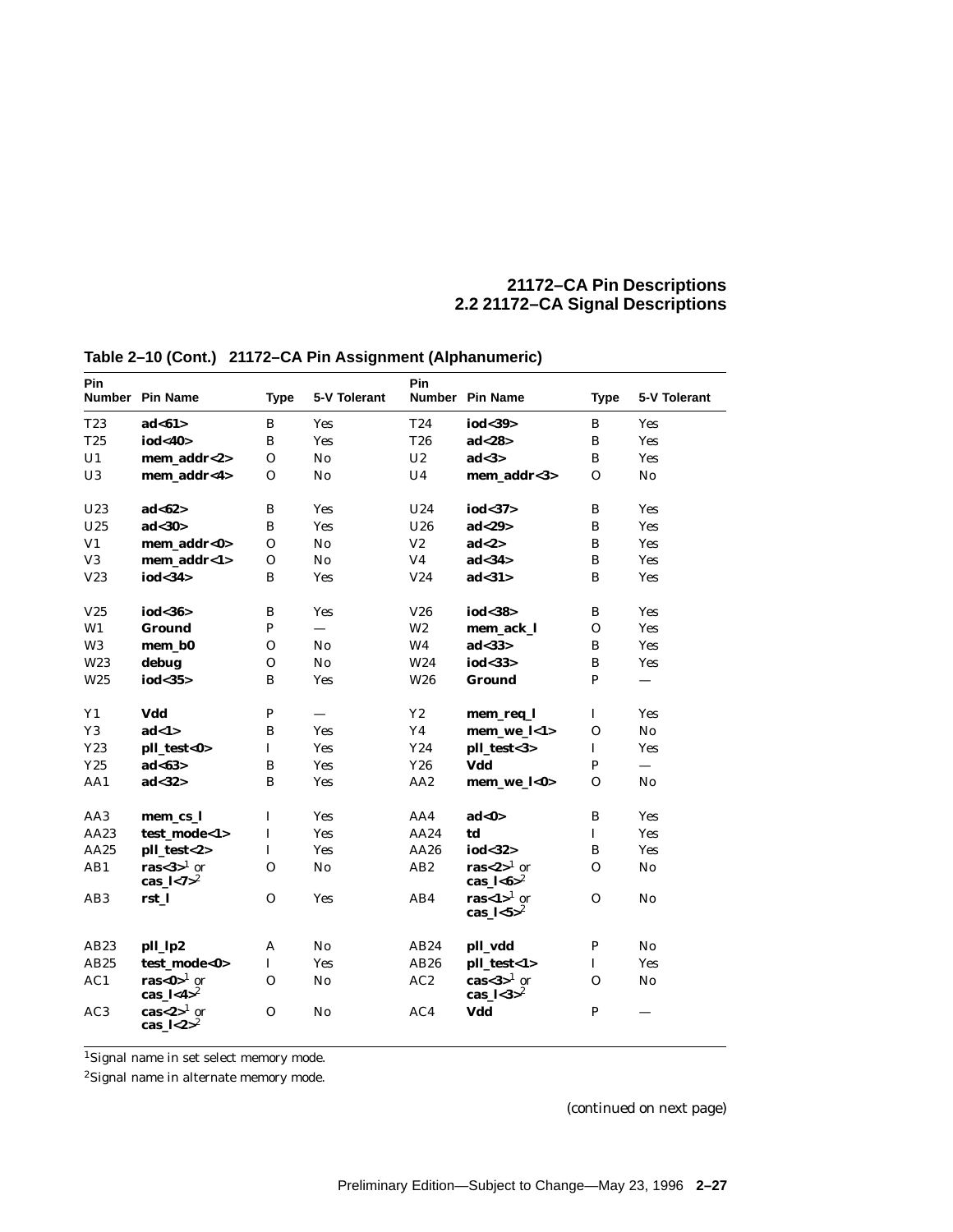| <b>Pin</b>       | Number Pin Name                            | <b>Type</b>  | 5-V Tolerant    | Pin              | Number Pin Name                                               | <b>Type</b>    | 5-V Tolerant              |
|------------------|--------------------------------------------|--------------|-----------------|------------------|---------------------------------------------------------------|----------------|---------------------------|
| AC5              | set_sel<13 $>1$ or<br>rasb $1 < 5 > 2$     | $\Omega$     | No              | AC6              | $set\_sel < 9>^{1}$ or<br>rasb $\frac{1}{2}$                  | $\Omega$       | No                        |
| AC7              | set sel<5> $1$ or<br>rasa_ $1 < 5 > 2$     | $\Omega$     | No              | AC8              | set sel<1> $^1$ or<br>rasa_ $l < 1$ <sup>2</sup>              | $\Omega$       | $\mathbf{N}$ <sub>0</sub> |
| AC9              | cmc < 6                                    | $\Omega$     | No              | AC10             | cmc < 2>                                                      | $\Omega$       | No                        |
| AC11             | gru_ack                                    | $\mathbf{I}$ | Yes             | AC12             | ioc < 1>                                                      | $\Omega$       | No                        |
| AC13             | <b>Ground</b>                              | $\mathbf{P}$ |                 | AC14             | Vdd                                                           | $\mathbf{P}$   | $\equiv$                  |
| AC15             | iod < 4>                                   | B            | Yes             | AC16             | iod<8>                                                        | B              | Yes                       |
| AC17             | iod<12>                                    | B            | Yes             | AC18             | iod<16>                                                       | B              | Yes                       |
| AC19             | iod<20>                                    | B            | Yes             | AC20             | iod<24>                                                       | B              | Yes                       |
| AC21             | iod<28>                                    | B            | Yes             | AC22             | iod $e<0>$                                                    | B              | Yes                       |
| AC23             | Vdd                                        | $\mathbf{P}$ | $\equiv$        | AC24             | aux vdd                                                       | $\mathbf{P}$   |                           |
| AC25             | pll_vss                                    | $\mathbf{P}$ | No              | AC26             | pll_clk                                                       | $\mathbf I$    | No                        |
| AD1              | cas<1> $^{1}$ or<br>cas_ $\frac{1}{2}$     | $\Omega$     | No              | AD <sub>2</sub>  | $\textbf{cas}\textbf{<}0\textbf{>}^{1}$ or<br>cas $1 < 0 > 2$ | $\Omega$       | $\mathbf{N}$ <sub>0</sub> |
| AD <sub>3</sub>  | <b>Ground</b>                              | $\mathbf{P}$ |                 | AD4              | $set\_sel < 14$ <sup>1</sup> or<br>rasb_ $1 < 6 > 2$          | $\Omega$       | No                        |
| AD5              | set_sel<10 $>1$ or<br>rasb_ $\frac{1}{2}$  | $\mathbf{O}$ | No              | AD <sub>6</sub>  | $set\_sel < 6>^1$ or<br>rasa_ $1 < 6$ $>$ <sup>2</sup>        | $\mathbf{O}$   | No                        |
| AD7              | $set\_sel < 2>^{1}$ or<br>rasa $1 < 2 > 2$ | $\Omega$     | No              | AD <sub>8</sub>  | cmc <sub>8</sub>                                              | $\Omega$       | $\mathbf{N}\mathbf{o}$    |
| AD <sub>9</sub>  | cmc < 5                                    | $\Omega$     | No              | AD <sub>10</sub> | cmc < 1>                                                      | $\Omega$       | No                        |
| AD11             | gru_sel                                    | $\mathbf{O}$ | <b>Yes</b>      | AD12             | ioc $<$ 2>                                                    | $\Omega$       | $\mathbf{N}\mathbf{o}$    |
| AD13             | ioc $<$ 5>                                 | $\mathbf{O}$ | No              | AD14             | iod<1>                                                        | B              | Yes                       |
| AD15             | iod<3>                                     | $\, {\bf B}$ | Yes             | AD16             | iod < 7                                                       | B              | <b>Yes</b>                |
| AD17             | iod<11>                                    | B            | Yes             | AD <sub>18</sub> | iod<15 $>$                                                    | B              | <b>Yes</b>                |
| AD19             | iod<19>                                    | $\bf{B}$     | Yes             | AD20             | iod<23>                                                       | B              | Yes                       |
| AD21             | iod<27>                                    | B            | Yes             | AD22             | iod<31>                                                       | B              | Yes                       |
| AD <sub>23</sub> | iod_e<3>                                   | B            | <b>Yes</b>      | AD24             | <b>Ground</b>                                                 | $\mathbf{P}$   | $\equiv$                  |
| AD <sub>25</sub> | aux_vss                                    | $\mathbf{P}$ |                 | AD26             | pll_agnd                                                      | A              | No                        |
| AE1              | <b>Ground</b>                              | $\mathbf{P}$ | $\qquad \qquad$ | AE2              | mem_en                                                        | 0              | $\bf No$                  |
| AE3              | set_sel<15> $^1$ or<br>rasb_ $1 < 7 > 2$   | $\mathbf O$  | $\mathbf{No}$   | AE4              | $set\_sel < 11$ <sup>1</sup> or<br>$\mathbf{rash}\_$ l<3>2    | $\overline{O}$ | $\mathbf{N}\mathbf{o}$    |

# **Table 2–10 (Cont.) 21172–CA Pin Assignment (Alphanumeric)**

1Signal name in set select memory mode.

2Signal name in alternate memory mode.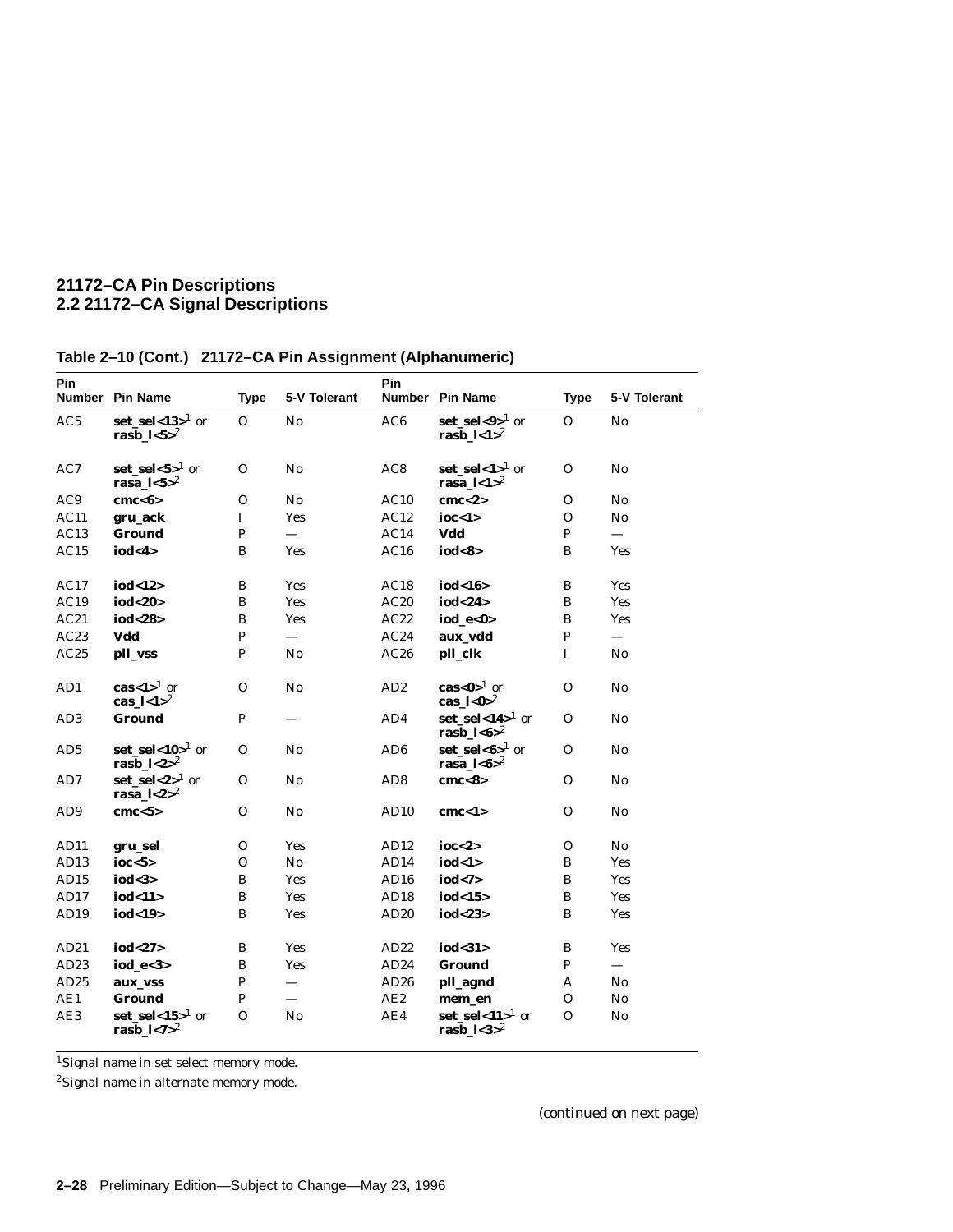| Pin         |                                                      |              |                   | Pin             |                                                              |              |                          |
|-------------|------------------------------------------------------|--------------|-------------------|-----------------|--------------------------------------------------------------|--------------|--------------------------|
|             | Number Pin Name                                      | <b>Type</b>  | 5-V Tolerant      |                 | Number Pin Name                                              | <b>Type</b>  | 5-V Tolerant             |
| AE5         | $set\_sel < 7>^1$ or<br>rasa $1 < 7$ <sup>2</sup>    | $\Omega$     | No                | AE6             | $set\_sel < 3 >^1$ or<br>rasa_ $1 < 3 > 2$                   | $\Omega$     | No                       |
| AE7         | cmc < 7                                              | $\Omega$     | No                | AE8             | cmc < 4                                                      | $\Omega$     | No                       |
| AE9         | cmc <sub>3</sub>                                     | $\Omega$     | No                | <b>AE10</b>     | cmc < 0                                                      | $\Omega$     | No                       |
| <b>AE11</b> | int                                                  | $\mathbf{O}$ | <b>Yes</b>        | AE12            | ioc $<$ 3>                                                   | $\Omega$     | $\mathbf{N}\mathbf{0}$   |
| <b>AE13</b> | ioc <sub>6</sub>                                     | $\Omega$     | No                | AE14            | iod<2>                                                       | B            | Yes                      |
| AE15        | iod $5$                                              | B            | <b>Yes</b>        | AE16            | iod<9>                                                       | B            | Yes                      |
| <b>AE17</b> | iod<13>                                              | $\, {\bf B}$ | Yes               | <b>AE18</b>     | iod<17>                                                      | B            | Yes                      |
| <b>AE19</b> | iod<21>                                              | $\, {\bf B}$ | Yes               | AE20            | iod<22>                                                      | B            | Yes                      |
| AE21        | iod<26>                                              | B            | <b>Yes</b>        | AE22            | iod<30>                                                      | B            | Yes                      |
| AE23        | iod $e < 2>$                                         | $\, {\bf B}$ | Yes               | AE24            | sys_rst_l                                                    | $\mathbf I$  | Yes                      |
| AE25        | iddt                                                 | $\mathbf I$  | No                | AE26            | <b>Ground</b>                                                | P            |                          |
| AF1         | Vdd                                                  | $\mathbf{P}$ | $\equiv$          | AF2             | Ground                                                       | $\mathbf{P}$ |                          |
| AF3         | $set\_sel < 12$ <sup>1</sup> or<br>rasb_ $1 < 4 > 2$ | $\Omega$     | No                | AF4             | $set\_sel < 8$ <sup>1</sup> or<br>rasb_ $1 < 0$ <sup>2</sup> | $\Omega$     | No                       |
| AF5         | $set\_sel < 4>^{1}$ or<br>rasa_ $\frac{1}{4}$        | $\Omega$     | No                | AF6             | $set\_sel < 0 >^1$ or<br>rasa_ $1 < 0$ <sup>2</sup>          | $\Omega$     | No                       |
| AF7         | Vdd                                                  | P            |                   | AF <sub>8</sub> | Ground                                                       | $\mathbf{P}$ |                          |
| AF9         | error                                                | $\mathbf{O}$ | <b>Yes</b>        | AF10            | ioc < 0>                                                     | $\Omega$     | No                       |
| AF11        | ioc < 4>                                             | $\mathbf{O}$ | No                | AF12            | iod<0>                                                       | B            | Yes                      |
| AF13        | Vdd                                                  | $\mathbf P$  | $\qquad \qquad =$ | AF14            | <b>Ground</b>                                                | $\mathbf{P}$ | $\overline{\phantom{0}}$ |
| AF15        | iod<6>                                               | B            | <b>Yes</b>        | AF16            | iod<10 $>$                                                   | B            | Yes                      |
| AF17        | iod<14>                                              | B            | Yes               | AF18            | iod<18>                                                      | B            | Yes                      |
| AF19        | <b>Ground</b>                                        | $\mathbf{P}$ |                   | AF20            | Vdd                                                          | P            |                          |
| AF21        | iod<25>                                              | $\bf{B}$     | <b>Yes</b>        | AF22            | iod<29>                                                      | B            | Yes                      |
| AF23        | $iod_e < 1>$                                         | B            | Yes               | AF24            | test_out                                                     | $\Omega$     | No                       |
| AF25        | <b>Ground</b>                                        | $\mathbf{P}$ |                   | AF26            | Vdd                                                          | $\mathbf{P}$ |                          |

**Table 2–10 (Cont.) 21172–CA Pin Assignment (Alphanumeric)**

1Signal name in set select memory mode.

 ${\rm ^2}S$ ignal name in alternate memory mode.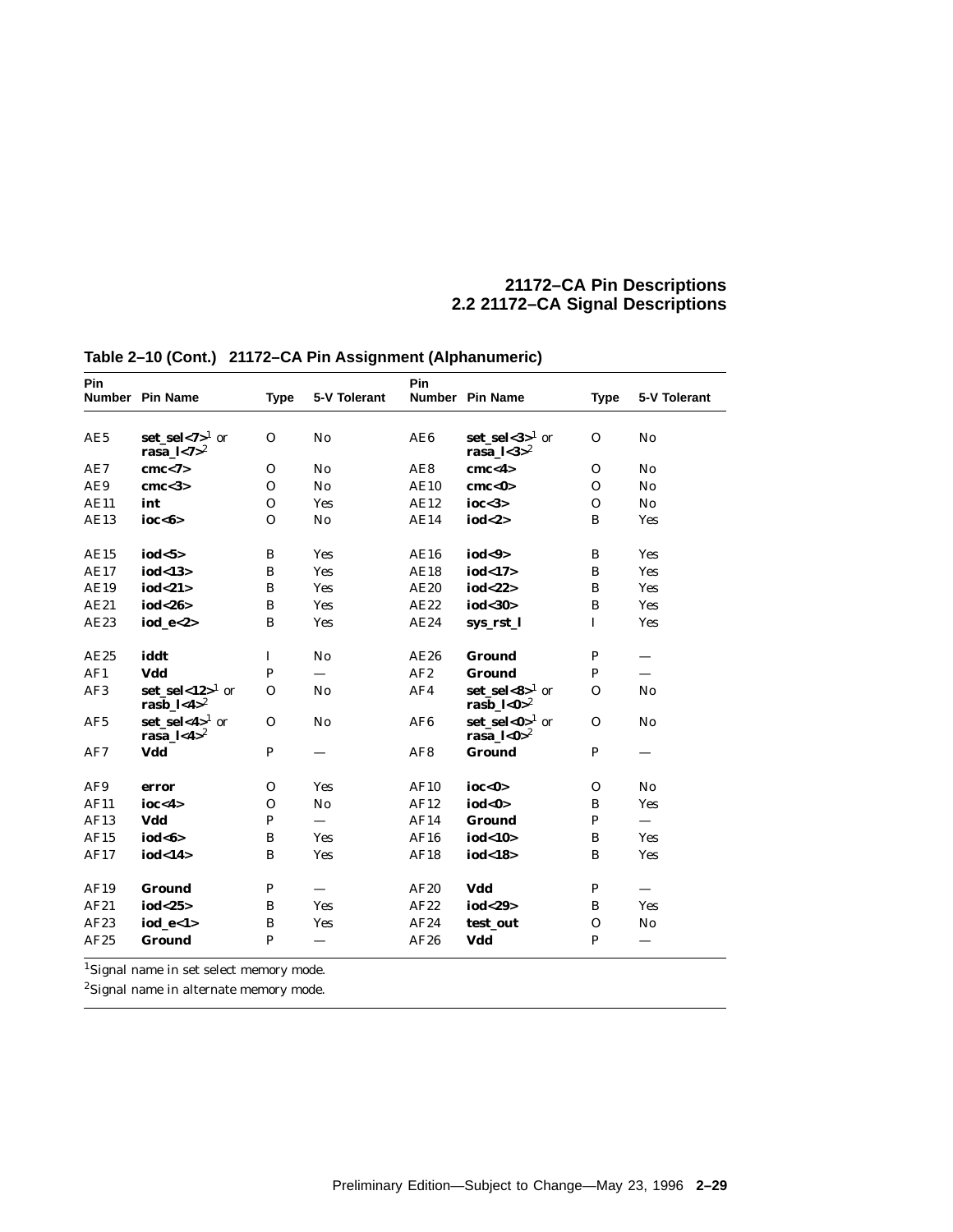# **21172–CA Pin Descriptions 2.3 21172–CA Mechanical Specifications**

# **2.3 21172–CA Mechanical Specifications**

The 21172–CA is contained in a custom 388-pin encapsulated plastic ball grid array (EPBGA) package, shown in Figure 2–2.

Table 2–11 lists the 388-pin 21172–CA package dimensions in millimeters.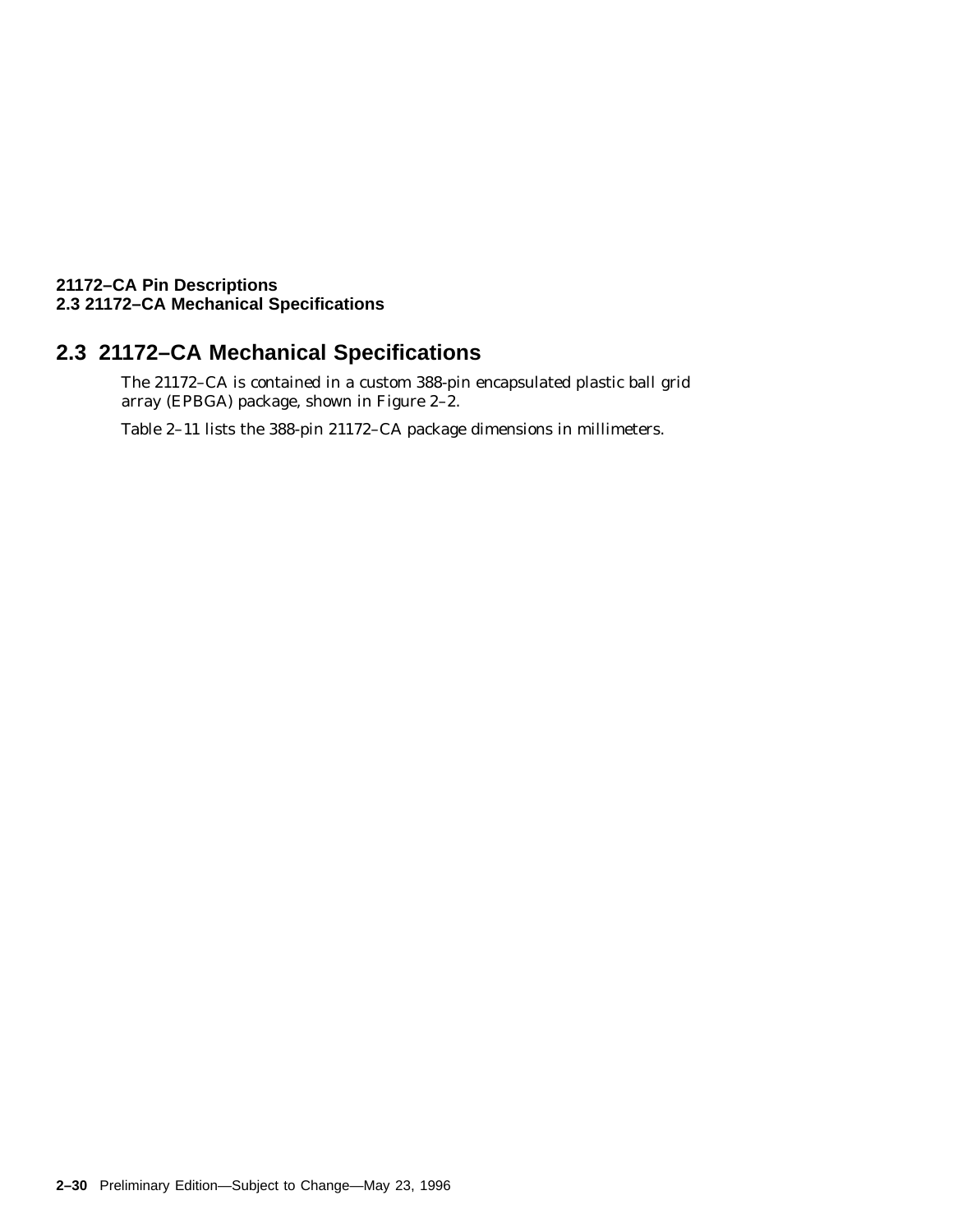

**Figure 2–2 21172–CA 388-Pin EPBGA Package Dimensions**

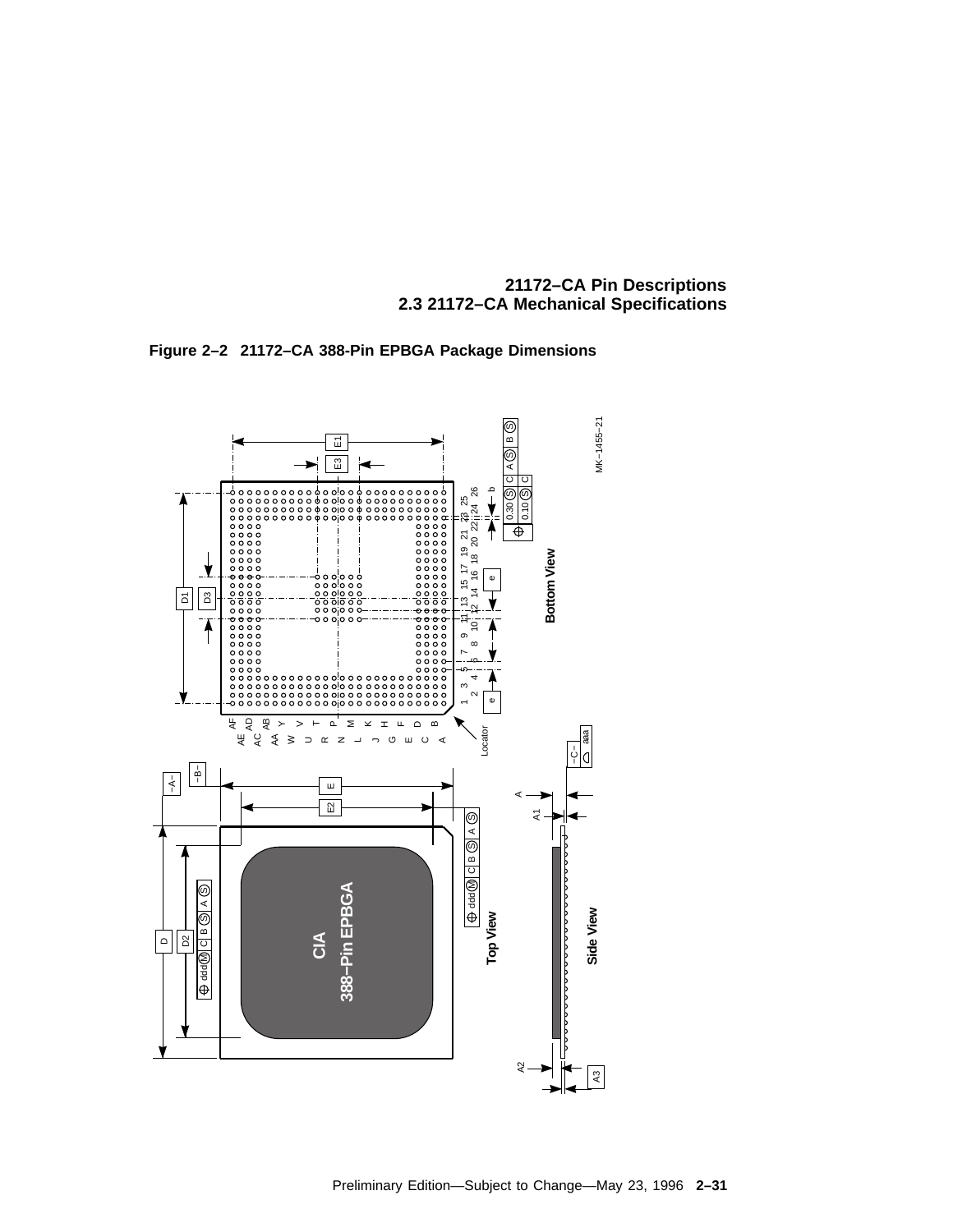### **21172–CA Pin Descriptions 2.3 21172–CA Mechanical Specifications**

| <b>Symbol</b>  | <b>Dimension</b>                             | Value (mm)                                                  |  |
|----------------|----------------------------------------------|-------------------------------------------------------------|--|
| A              | Package overall height                       | 2.30 minimum to 2.90 maximum<br>$(2.64$ nominal)            |  |
| A <sub>1</sub> | Package standoff height                      | 0.50 minimum to 0.70 maximum<br>$(0.60$ nominal)            |  |
| A2             | <b>Encapsulated package</b><br>thickness     | 1.00 minimum to 1.40 maximum<br>$(1.20 \text{ nominal})$    |  |
| A <sub>3</sub> | Printed circuit board<br>thickness           | $0.54$ ref <sup>1</sup>                                     |  |
| b              | Solder ball width                            | $0.6$ minimum to $0.9$ maximum<br>$(0.75$ nominal)          |  |
| D              | Package overall width                        | 34.80 minimum to 35.20 maximum<br>$(35.00 \text{ nominal})$ |  |
| D <sub>1</sub> | Package width                                | $31.75$ BSC <sup>2</sup>                                    |  |
| D2             | <b>Encapsulation width</b>                   | $30.00$ BSC <sup>2</sup>                                    |  |
| D <sub>3</sub> | Thermal ball/Vss location                    | $6.35$ BSC <sup>2</sup>                                     |  |
| Е              | Package overall length                       | 34.80 minimum to 35.20 maximum<br>$(35.00 \text{ nominal})$ |  |
| E1             | Package length                               | $31.75$ BSC <sup>2</sup>                                    |  |
| E2             | <b>Encapsulation length</b>                  | $30.00$ BSC <sup>2</sup>                                    |  |
| E3             | Thermal ball/Vss location                    | $6.35$ BSC <sup>2</sup>                                     |  |
| e              | Solder ball pitch                            | $1.27$ BSC <sup>2</sup>                                     |  |
| aaa            | Surface planarity                            | $0.15$ maximum                                              |  |
| ddd            | <b>Encapsulation positional</b><br>tolerance | 0.30 maximum                                                |  |

**Table 2–11 21172–CA 388-Pin EPBGA Package Dimensions**

 $^1\!$  The value for this measurement is for reference only.

2ANSI Y14.5M-1982 American National Standard Dimensioning and Tolerancing, Section 1.3.2, defines Basic Dimension (BSC) as: A numerical value used to describe the theoretically exact size, profile, orientation, or location of a feature or datum target. It is the basis from which permissible variations are established by tolerances on other dimensions, in notes, or in feature control frames.

#### **Note**

The drawing/dimensions are for reference only. Examples of board layout, including detailed engineering drawings and plot files, are available from Digital Semiconductor.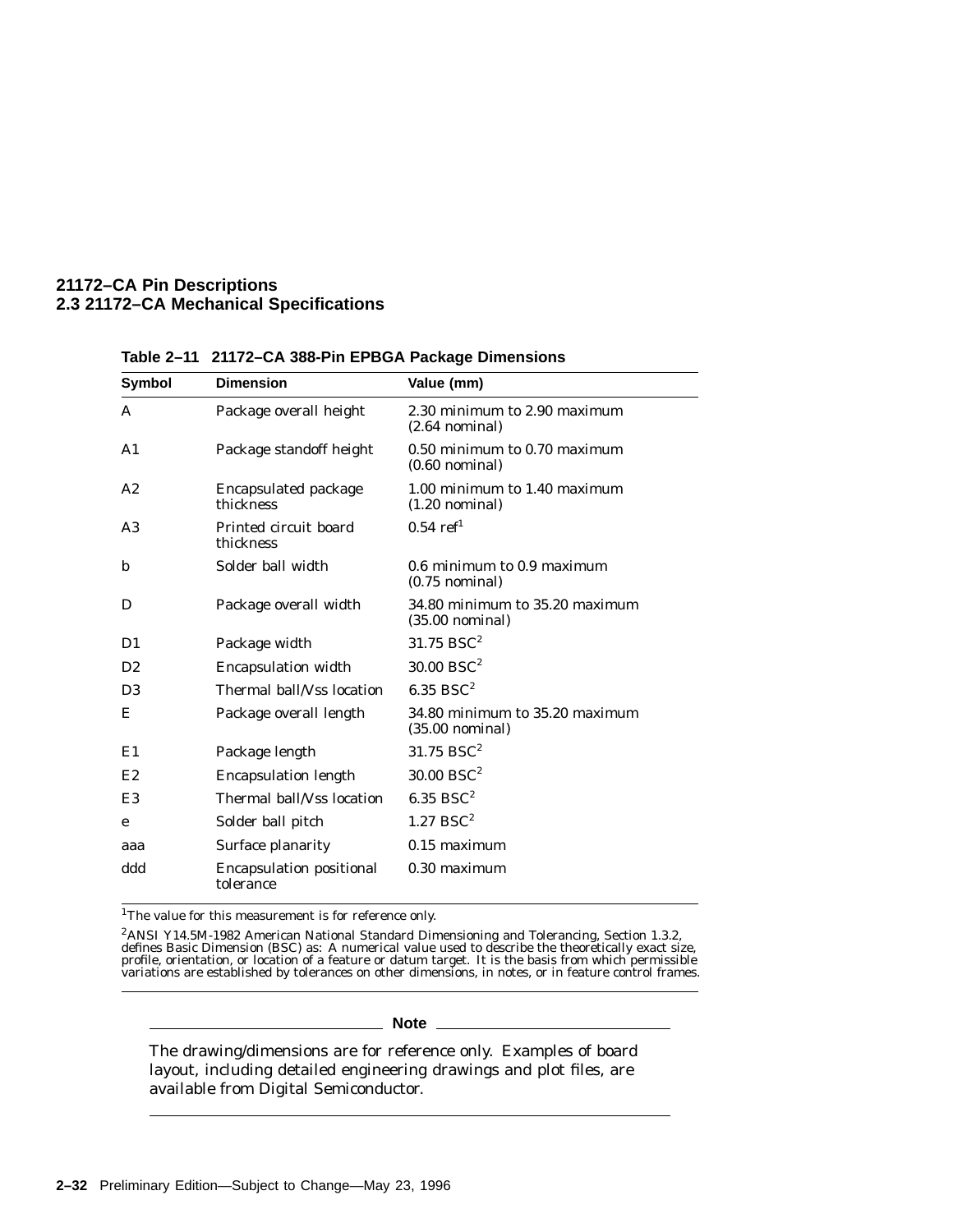# **21172–CA Architecture Overview**

**3**

This chapter describes the 21172–CA (CIA) data paths with functional units, transactions, and architecture.

# **3.1 CIA Data Paths with Functional Units Description**

This section shows the CIA data path functional units and describes operation of the functional units.

# **3.1.1 System Functional Units**

The CIA operates as the host bridge on a PCI-based system along with the 21164, four DSWs, Bcache, memory arrays, and support logic. A simplified description of the system data paths and functional units is presented here to show where the CIA operates within the system.

The CIA performs control, I/O, and address tasks within the 21172 Core Logic Chipset, as shown in Figure 3–1. The host bridge module/chip is shown connected to the 64-bit PCI bus.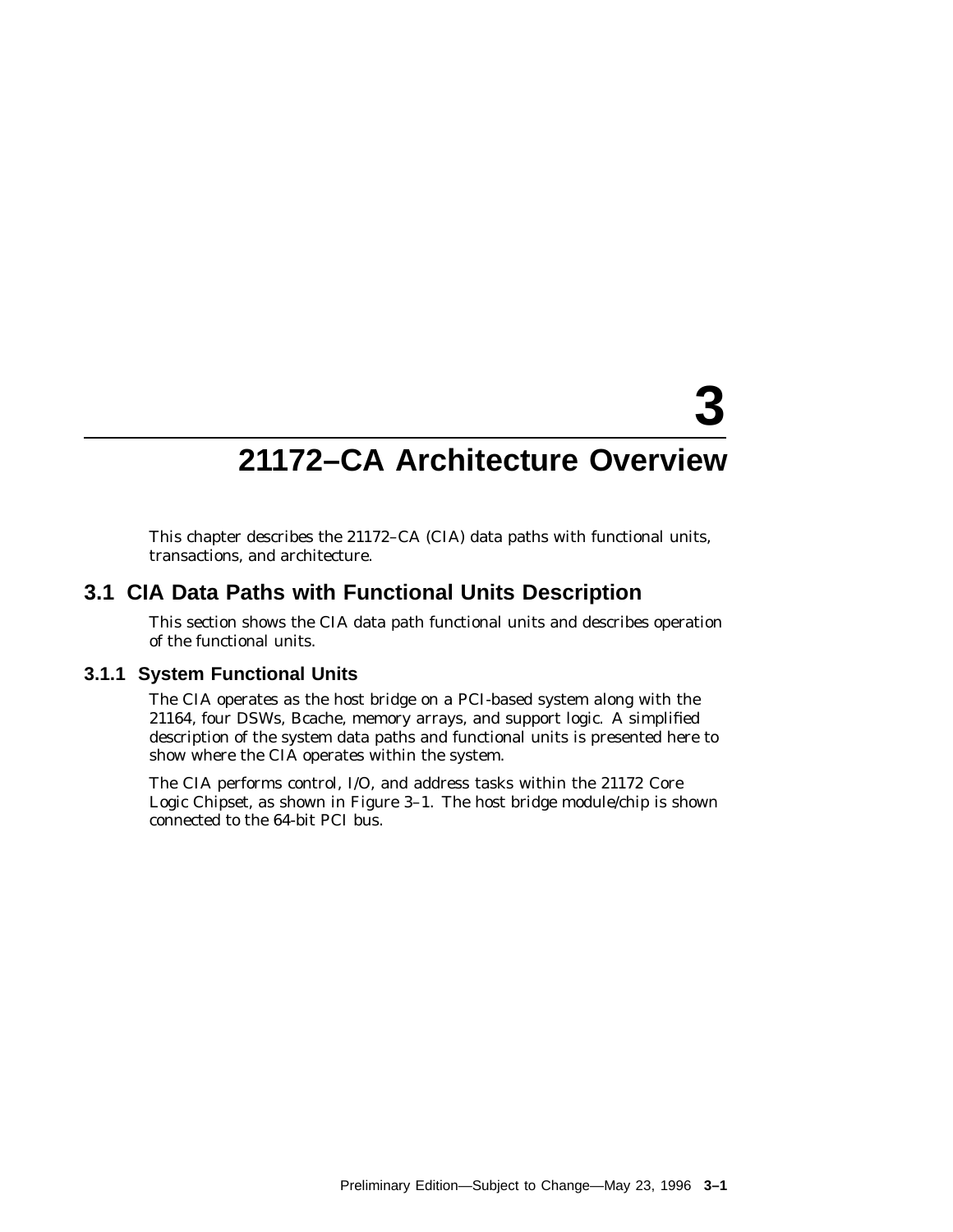



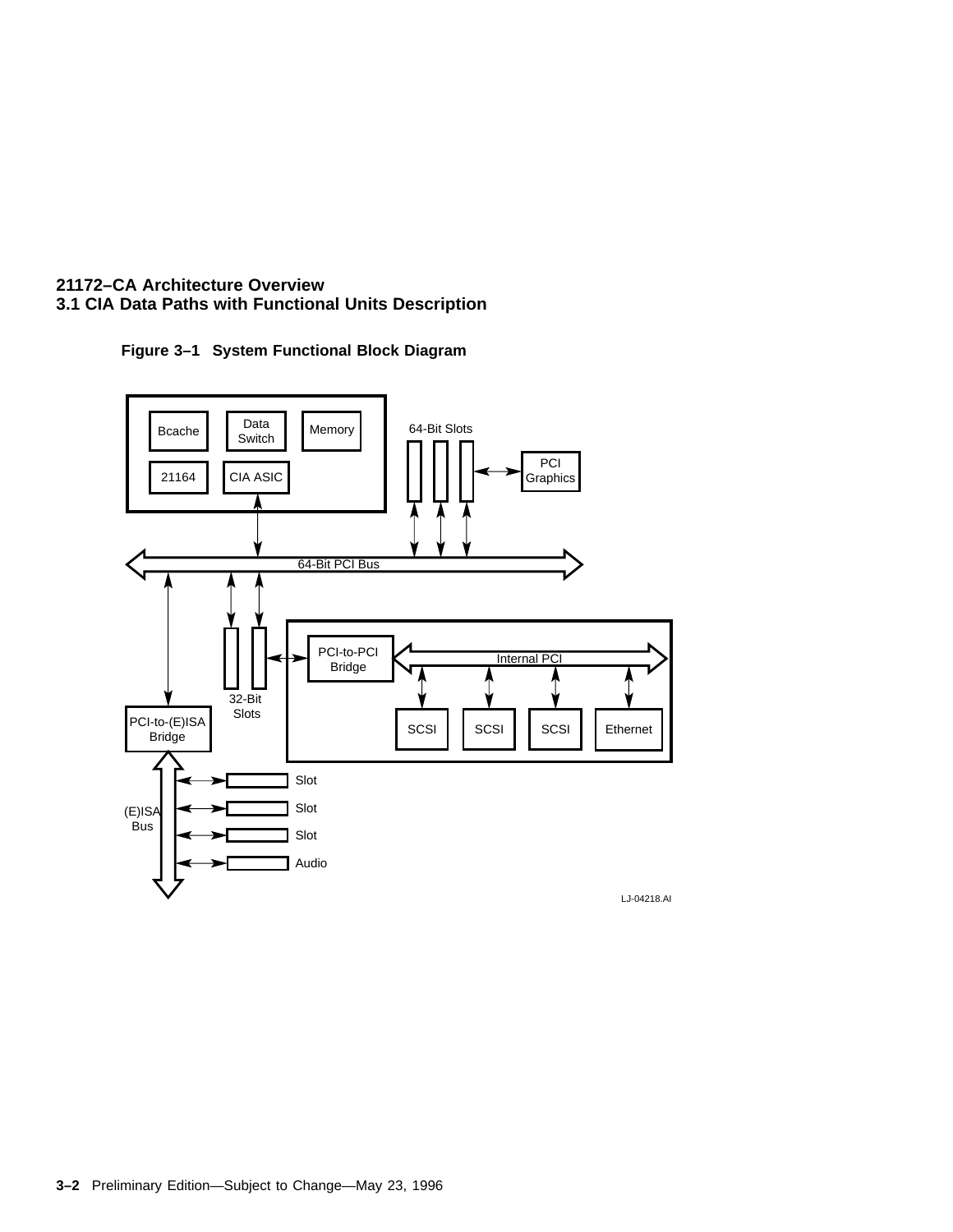# **3.1.2 CIA Functional Units**

Figure 3–2 shows the CIA data paths and functional units.





LJ-04219.AI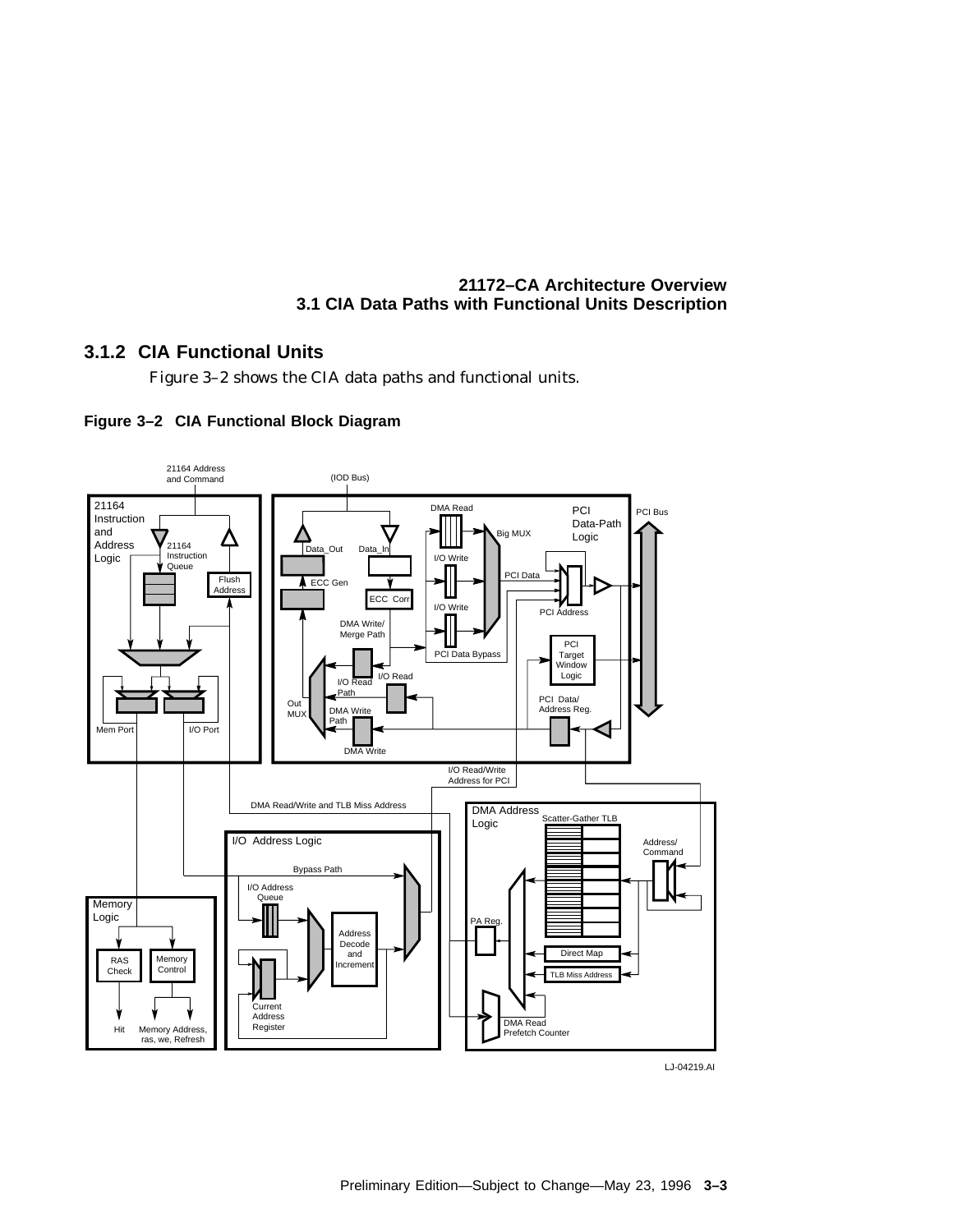The CIA functional units are listed here and are described in Section 3.1.2.1 through Section 3.1.2.5:

- 21164 instruction and address logic
- PCI data path logic
- Memory logic
- I/O address logic
- DMA address logic

### **3.1.2.1 21164 Instruction and Address Logic**

The 21164 instruction and address logic accepts commands from the 21164 and directs the instruction to the memory port or the I/O port. The DMA read/write address (or the scatter-gather TLB miss servicing address) also has access to the memory port through a multiplexer.

The 21164 instruction queue is provided to capture 21164 commands should the memory or I/O port be busy. The 21164 can issue, at most, two read miss transactions—with one having a victim. This maximum condition would require holding three addresses and commands, so a 3-entry buffer is needed.

The flush address register is used during DMA read or write transactions to the Bcache for the latest data. The Bcache is implemented as a write invalidate cache and so might have the only valid copy of the required data.

### **3.1.2.2 PCI Data Path Logic**

Because the CIA is the PCI host bridge it generates and decodes PCI addresses and also supplies and receives data. The data path to and from the PCI goes through the CIA and the DSW. The ECC generation and check logic is excluded from the DSW because of the bit slice nature of the DSW and so is performed by the CIA.

Separate buffers are provided in the CIA for DMA and I/O read/write transactions. These buffers are either 32 bytes or 64 bytes in size, and are shown partitioned into 16-byte units, which matches the width of the 21164 data bus.

Later, when the DSW is examined, it will be seen that the DSW also has buffers for the DMA and I/O paths. Control logic simplification is the reason for this duplication.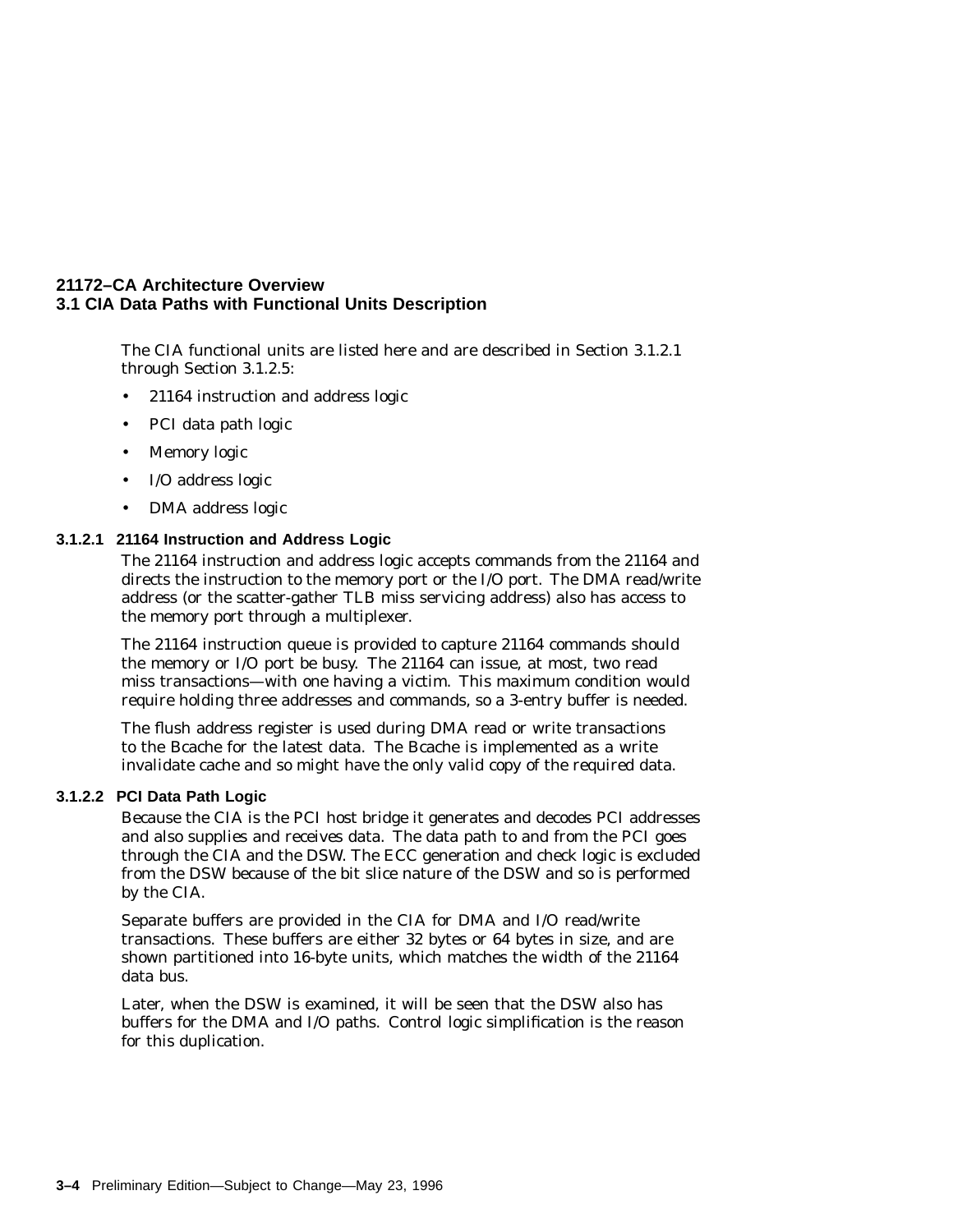Table 3–1 lists the PCI commands that the CIA responds to and sends.

| PCI $che$ $3:0$ | Command                     | <b>CIA Slave</b>       | <b>CIA Master</b> |
|-----------------|-----------------------------|------------------------|-------------------|
| 0000            | Interrupt acknowledge       | N <sub>0</sub>         | <b>Yes</b>        |
| 0001            | Special cycle               | N <sub>0</sub>         | <b>Yes</b>        |
| 0010            | I/O read                    | N <sub>0</sub>         | <b>Yes</b>        |
| 0011            | I/O write                   | $\mathbf{N}\mathbf{0}$ | <b>Yes</b>        |
| 0100            | <b>Reserved</b>             |                        |                   |
| 0101            | <b>Reserved</b>             |                        |                   |
| 0110            | Memory read                 | <b>Yes</b>             | Yes               |
| 0111            | Memory write                | <b>Yes</b>             | Yes               |
| 1000            | Reserved                    |                        |                   |
| 1001            | <b>Reserved</b>             |                        |                   |
| 1010            | Configuration read          | No.                    | Yes               |
| 1011            | <b>Configuration write</b>  | N <sub>0</sub>         | Yes               |
| 1100            | Memory read multiple        | <b>Yes</b>             | No                |
| 1101            | Dual address cycle          | <b>Yes</b>             | No.               |
| 1110            | Memory read line            | <b>Yes</b>             | No.               |
| 1111            | Memory write and invalidate | Yes <sup>1</sup>       | No.               |

**Table 3–1 PCI Commands Recognized by the CIA**

1Accepted as memory write

The CIA has these PCI features:

- Supports 64-bit PCI bus width
- Supports 64-bit PCI addressing (DAC cycles)
- Accepts PCI fast back-to-back cycles
- Issues PCI fast back-to-back cycles in dense address space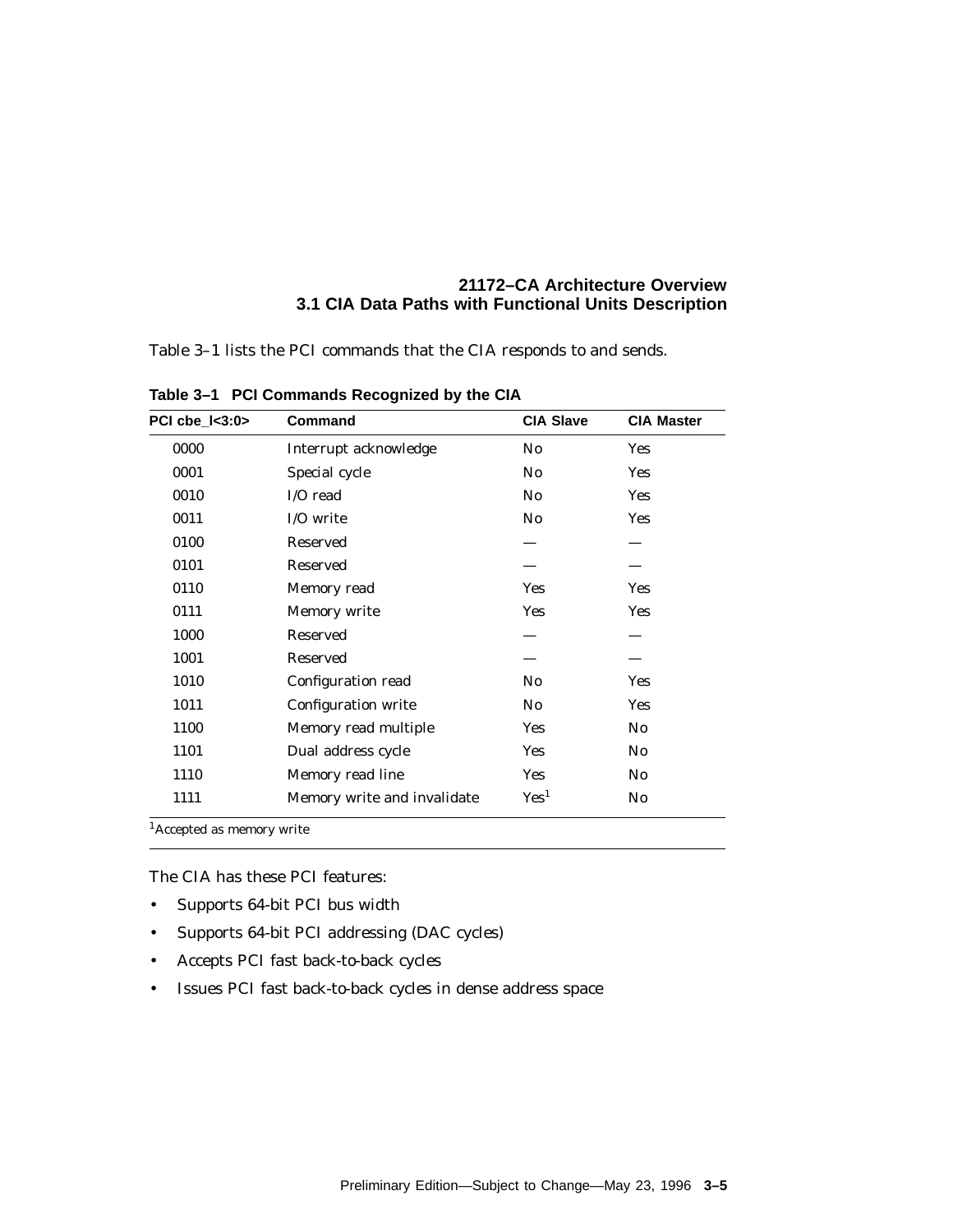### **3.1.2.3 Memory Logic**

Memory logic provides the row and column address for the memory banks and all the control signals (**cas<3:0>**, **cas\_l<7:4>**, **ras<3:0>**, **ras***x***\_l<7:0>**, **mem\_we\_l<1:0>**, and **mem\_en**). The memory logic provides control signals to the DSW to inform it when to send/strobe the data to/from memory. The CIA also controls memory refresh.

### **3.1.2.4 I/O Address Logic**

The I/O address logic handles the I/O read and write addresses. The address decode logic extracts the PCI address from the dense/sparse space 21164 address encodings (see Chapter 6 for more details).

This logic also increments the current address of each data cycle for two reasons:

- In case of a PCI retry, which will require the transaction to be resumed later, we need to start with the address of the aborted data.
- We need to provide a pointer to the next data item to be loaded/sent from the I/O read/write buffers.

The CIA can queue up to six I/O write transactions. Two of the I/O write transactions can be waiting in the 21164 queue and four I/O write transactions can be sitting in the I/O address queue (a 3-entry I/O address queue is provided together with a single-entry current address register). This allows six I/O write transactions to be outstanding (the DSW provides four corresponding I/O write data buffers). The bypass path is enabled/disabled by CIA\_CTRL[CSR\_IOA\_BYPASS] (CSR\_CTRL<15>) being equal to 0/1 respectively.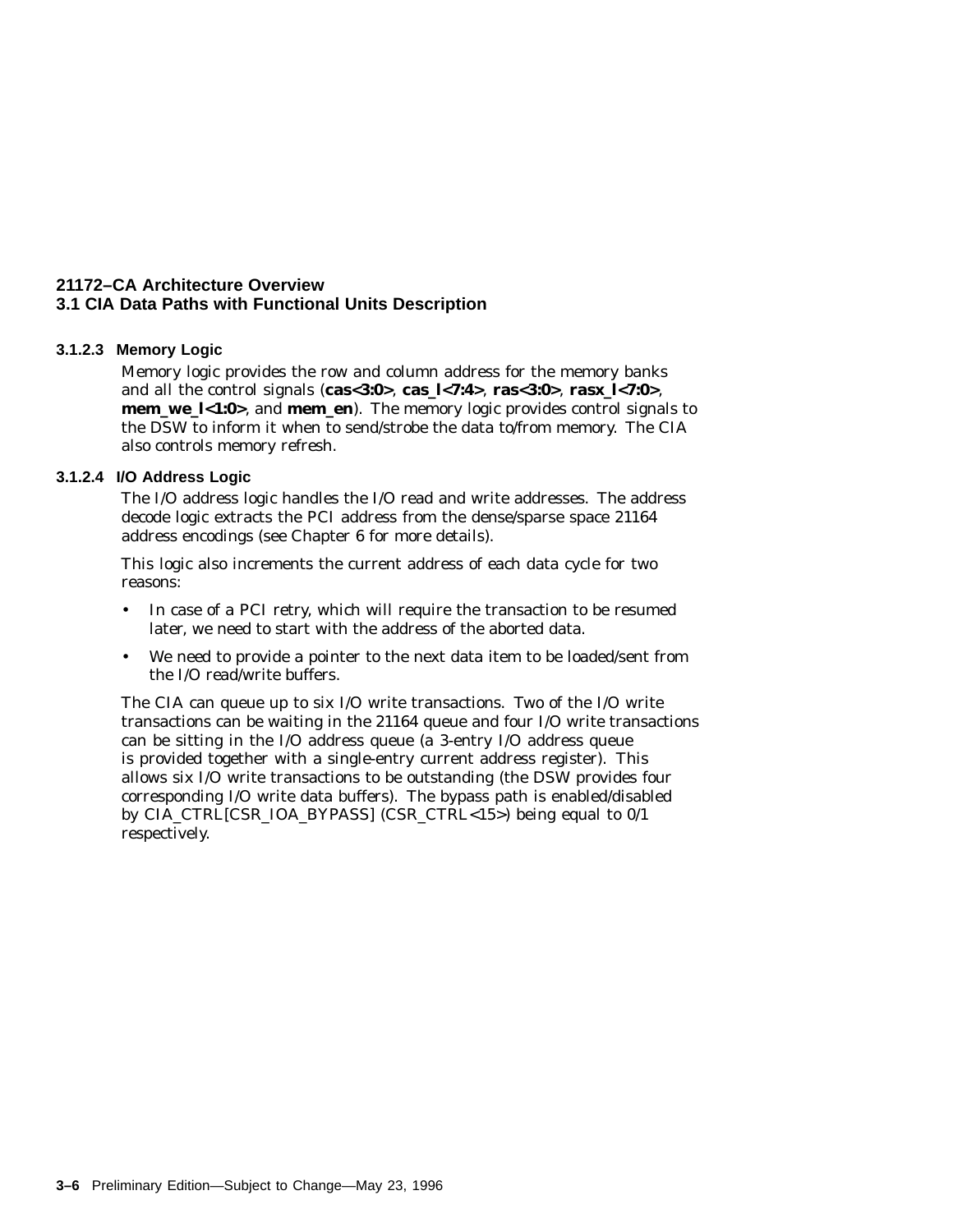The CIA provides two more buffers that are needed to sustain maximum bandwidth for memory copy to I/O space. A bypass path is provided for certain dense-space I/O write transactions; that is, the valid bits for the first 16 bytes of data are *xxx*1.

### **3.1.2.5 DMA Address Logic**

The DMA address logic converts PCI addresses to CPU memory addresses. Two conversion methods are provided:

- A direct path where a base offset is concatenated with the PCI address
- A scatter-gather map, which maps any 8KB PCI page to any 8KB memory space page

The scatter-gather TLB is eight entries deep with each entry holding four consecutive PTEs. A TLB miss is handled by hardware but software is required to invalidate stale entries by writing to the translation buffer invalidate register (TBIA). See Chapter 6 for more information on address mapping.

The output of the physical address register (PA) has a counter that generates the prefetch address for certain DMA read miss transactions. An 8KB detector prevents prefetching across page boundaries.

# **3.2 CIA Transactions**

The CIA performs the transactions listed here:

- 21164 memory read miss
- 21164 memory read miss with victim
- 21164 I/O read
- 21164 I/O write
- DMA read
- DMA read (prefetch)
- DMA write

These transactions are described in detail in Section 3.2.1 through Section 3.2.8.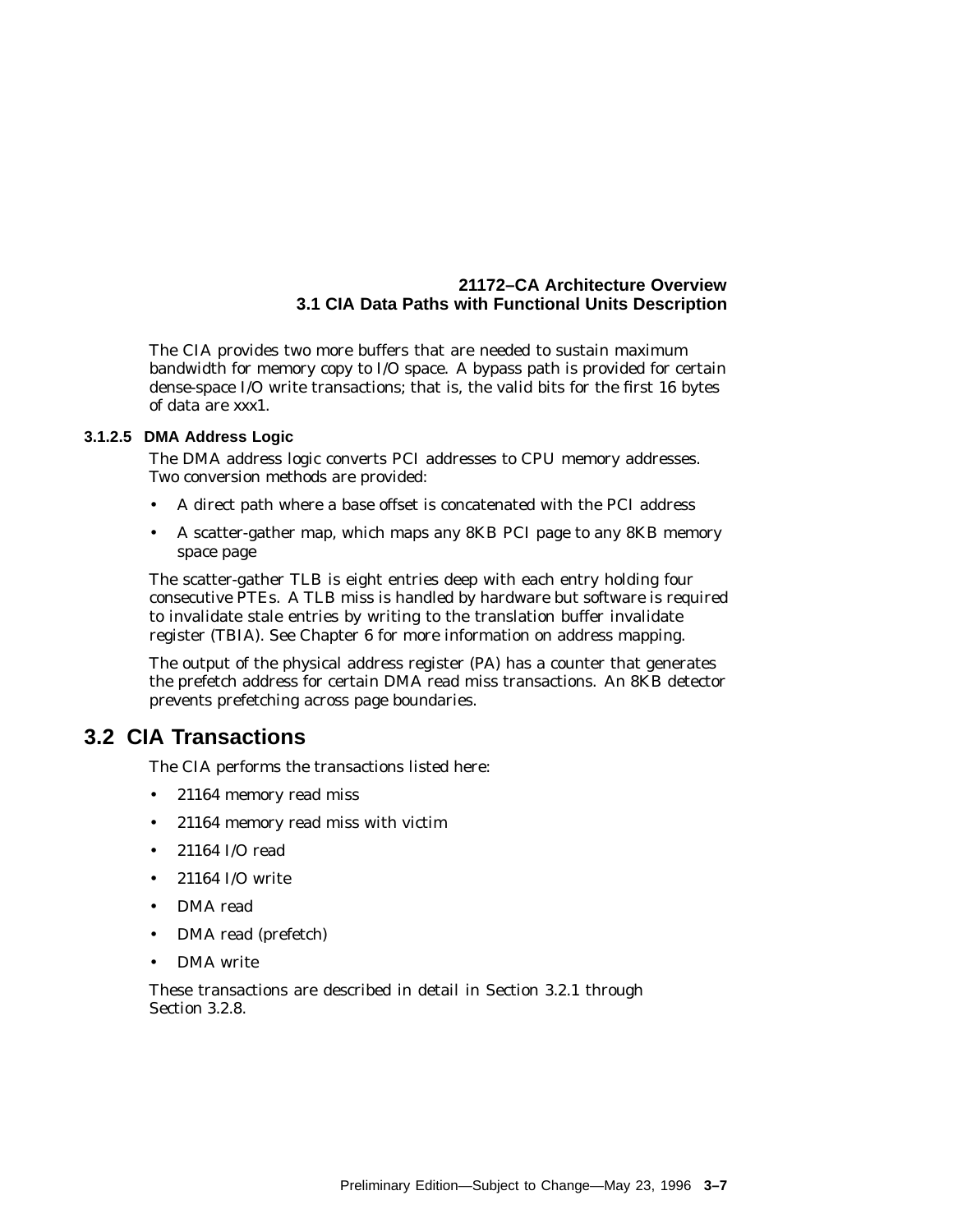### **21172–CA Architecture Overview 3.2 CIA Transactions**

# **3.2.1 21164 Read Miss Transaction**

The 21164 read miss command and address are sent to the CIA. If the CIA is idle, the command will be stored directly in the memory port register; otherwise, the command enters the 3-deep CPU instruction queue and remains there until the memory port is free. The CIA can accept another subsequent read miss command from the 21164 and store it in the 21164 instruction queue.

The three data paths to the memory port have to arbitrate for use of the memory port: (1) the direct path and (2) the 21164 instruction queue previously mentioned and (3) the DMA read/write address path. The DMA read/write address path is also the path for scatter-gather TLB miss addresses. Upstream of the multiplexer all instruction ordering from the 21164 is preserved. Downstream of the multiplexer ordering between I/O write transactions and 21164 memory transactions is lost. This ''post and run'' I/O write coherency issue is discussed in Section 3.3.2.

When the 21164 read miss command enters the memory logic, the memory controller generates the appropriate address signals for the memory array. The memory controller then waits for the memory access delay before instructing the DSW to accept the memory data. The MEMDATA bus width is 128 or 256 bits (16 or 32 bytes), and so two or four memory cycles are required to access the 64-byte block.

The DSW synchronizes the data to the 21164 clock. The fixed 64-byte block size read data is returned to the 21164 in wrapped-order.

# **3.2.2 21164 Read Miss with Victim Transaction**

The read miss with victim transaction is similar to the read miss transaction described in Section 3.2.1, except the 21164 will also use a Bcache victim command to send out the victim block. The victim block is the modified (dirty) block that is to be replaced in the Bcache by the read miss transaction data.

The read miss command is followed by the Bcache victim command and address. The read miss command will get to the memory port first and so the Bcache victim command and address are always written into the 21164 instruction queue. The victim block data is saved in the victim buffer in the DSW.

The CIA arbiter ensures that a read miss transaction and a victim write transaction are an atomic operation. The victim data is written to memory after the read data has been fetched from memory. The row address portion of the victim address is compared to the row address of the current read miss transaction. If they match, then no memory **ras** cycle is required; instead, only a **cas** cycle is needed. The address bits for the memory have been carefully interspersed to maximize the chance of a victim row address ''hitting'' the read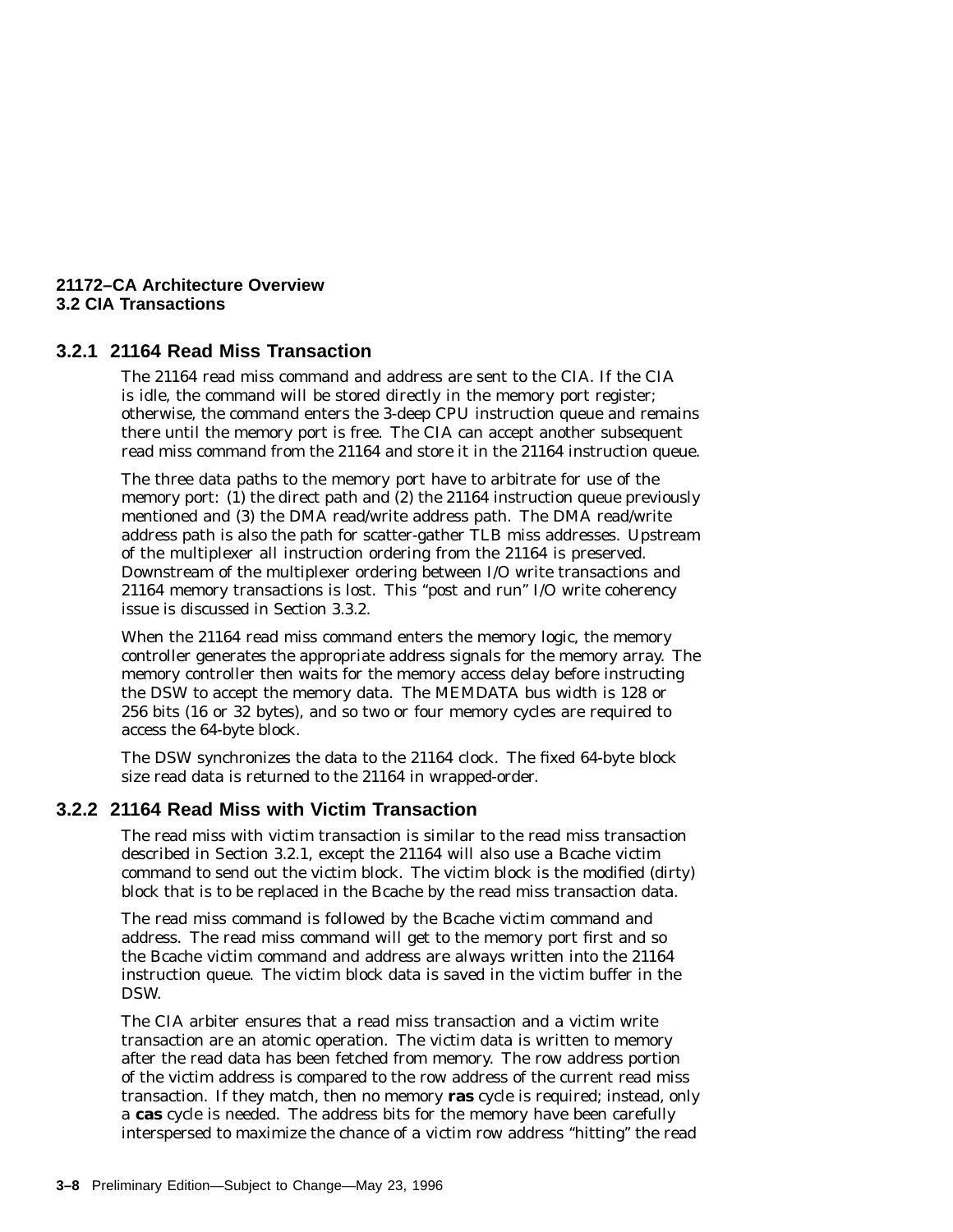### **21172–CA Architecture Overview 3.2 CIA Transactions**

address—this performance feature is transparent to software. The memory controller in the CIA generates the memory write pulses and instructs the DSW to send the victim data to memory.

The DSW victim buffer is invalidated if a DMA write transaction (or DMA read with lock transaction) ''hits'' in the victim buffer. Until the 21164 has its read miss transaction data returned, the victim block is still in the Bcache and is still ''owned'' by the 21164. It is possible for the read miss with victim transaction from the 21164 to be stalled behind a DMA write transaction. The DMA write transaction could ''hit'' the victim block – in this case, the DMA write transaction will cause a flush command to be issued to the 21164, which will result in the 21164 providing the victim data to the DSW and then the 21164 will invalidate the victim block in Bcache. Thus, the victim data waiting in the victim buffer is no longer valid and is marked invalid by logic in the CIA.

# **3.2.3 21164 Read Transaction to Noncacheable Space**

A read transaction by the 21164 to noncacheable space can be to one of four address spaces:

- PCI memory dense or sparse space
- PCI I/O dense or sparse space
- PCI configuration space
- CIA control and status register (CSR) space

The read command to noncacheable space is accepted by the CIA like the read miss command, except the instruction goes to the I/O port. All read commands to noncacheable space go to the I/O address queue. There is no bypass path for dense space I/O read transactions.

Decode logic is provided on the output of the I/O address queue to extract the byte address for the PCI from the 21164's sparse space encoding, and to decode the address for the correct region (PCI memory, I/O, configuration, or CSR).

A read command to noncacheable space destined for the PCI is described here because it is the more interesting case. Logic increments the current longword/quadword address stored in the current address register each data cycle. This is needed in case of a PCI retry and is also used to index the next data item in the I/O write/read data buffers. The value in the current address register corresponds to the address of the data item on the PCI bus (it has the same canonical time as the PCI data-out register).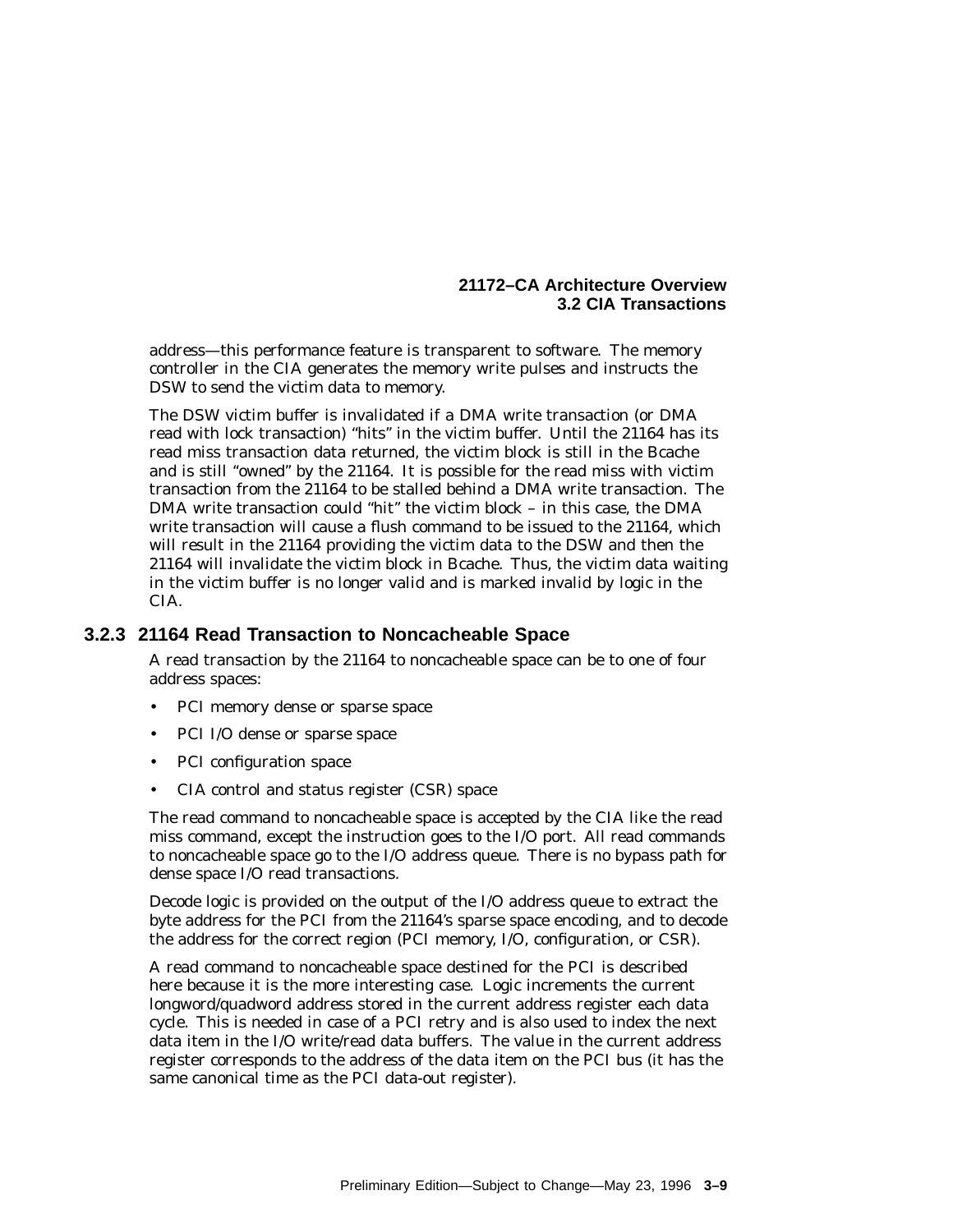### **21172–CA Architecture Overview 3.2 CIA Transactions**

The I/O read command address is sent to the PCI after any prior I/O write transactions have completed (strict ordering is maintained). The PCI returns the requested data and places it in the I/O read buffer. The contents of this I/O read buffer are next copied to the I/O read buffer in the DSW and then are sent to the 21164. The I/O read buffers are replicated in the CIA for the following reasons:

- The path to the DSW might be busy with the end of a prior DMA write transaction (especially if the data has to be merged with memory data to build it up to the ECC width).
- At least 64 bits of storage are required for ECC because the PCI can return 32 bits of data at a time.
- It is convenient to handle transaction retries forced by the PCI protocol. The I/O read buffer in the DSW was provided to build the data up from 64 bits (IOD bus data lines between the CIA and DSW) to the 128 bits required by the 21164.

I/O read transactions from the 21164 have 8-byte resolution and the CIA always returns 32 bytes. If smaller resolution is required, sparse space addressing must be used. Sparse space addressing is described in Chapter 6.

Data is returned in the appropriate byte lanes.

## **3.2.4 21164 Write Transaction to Noncacheable Space**

The 21164 issues write transactions to noncacheable space with longword resolution. For smaller granularity, sparse space addressing must be used (see Chapter 6).

Data for I/O write transactions is captured in the I/O write buffer in the DSW. Four 32-byte buffers are available in the DSW and a further two in the CIA. This number of entries allows the CIA to sustain maximum bandwidth on a large copy operation from memory through the 21164-to-I/O space.

The data from these I/O write buffers is sent to the two I/O write buffers in the CIA: two buffers are provided, allowing one to be emptied to the PCI bus while the other is being filled. Each 32-byte buffer in the CIA requires a separate PCI transaction (no merging of the write buffers occurs).

Another benefit of the CIA's I/O write buffers is simpler data-flow management when a target PCI device stalls the I/O write transactions.

The address for an I/O write transaction is sent to the CIA I/O port. For a 32-byte aligned dense space write transaction, the I/O write command is either sent directly to the PCI bus via the bypass path, or queued up in the I/O address queue. The direct (bypass) path is used if: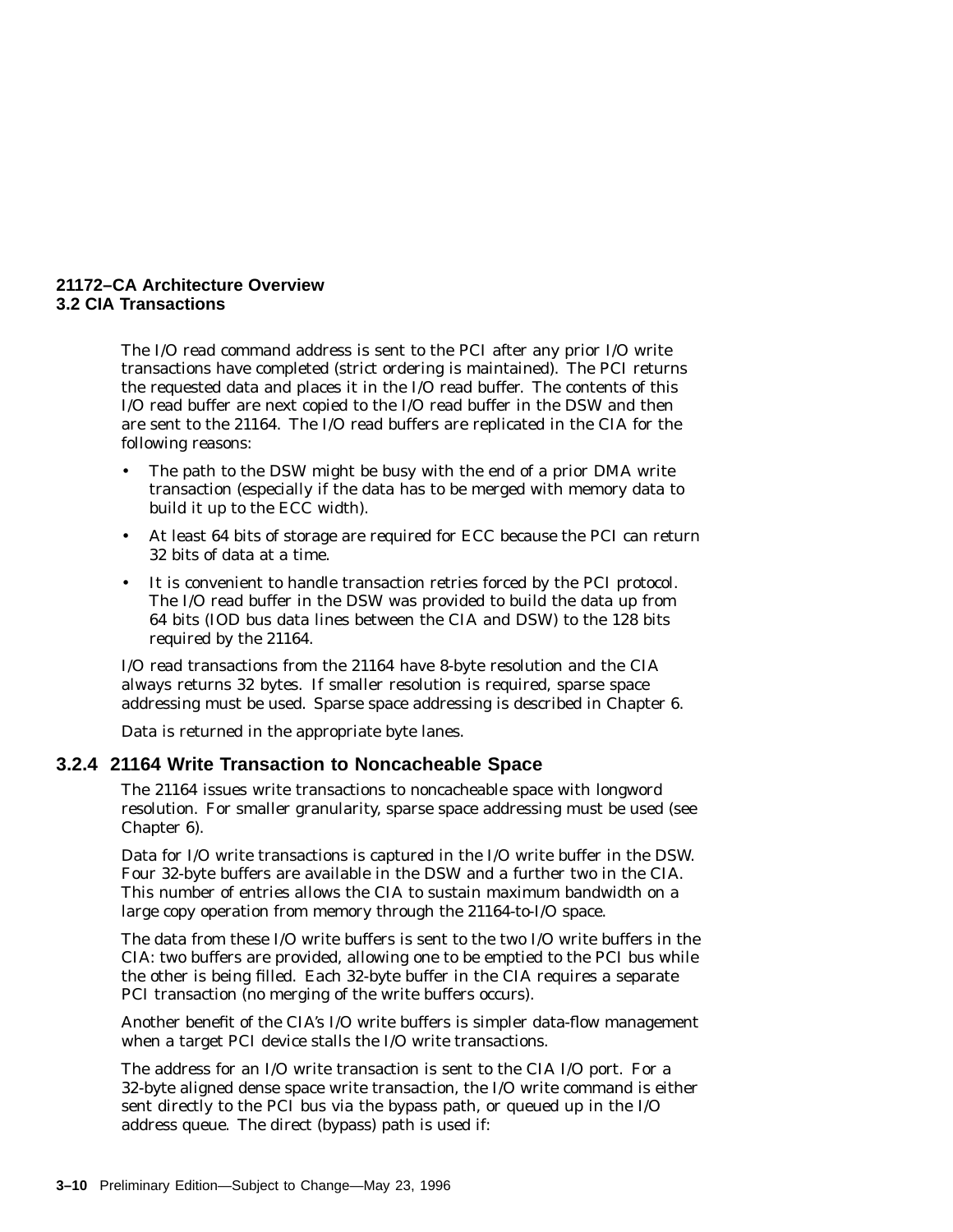- There are no outstanding I/O commands.
- The command is an I/O write command to dense space and the first 16 bytes are *xxx*1.

This command also goes into the I/O address queue, but only as a convenient path in the I/O addressing logic section, to get the address into the current address register.

A total of six I/O write addresses can be queued: the first in the current address register, two in the 21164 queue, and three in the I/O address queue. The I/O address queue maintains strict ordering for I/O transactions but does not maintain strict ordering of I/O write transactions relative to any memory read or write transactions (see Section 3.3).

#### **3.2.5 DMA Transactions**

The PCI address and command are captured in the address/command register and the data/address register. The address is compared against four address windows to determine if this PCI command should be accepted or ignored by the CIA.

Address windows are a requirement of the PCI specification and are software programmable—they are described in detail in Chapter 6. All PCI commands destined for memory are accepted by the CIA.

**Note**

Two registers capture incoming samples from the PCI bus.

- The address register captures the address and command, holding them for the duration of the transaction.
- The data-in register captures the data, but also captures the address.

The target window logic is attached to the data-in register. It is located there to capture a buffer of data (64 bytes) for use with a DMA write transaction scatter-gather TLB ''miss.'' The target window logic retries the master PCI device in case it has more data.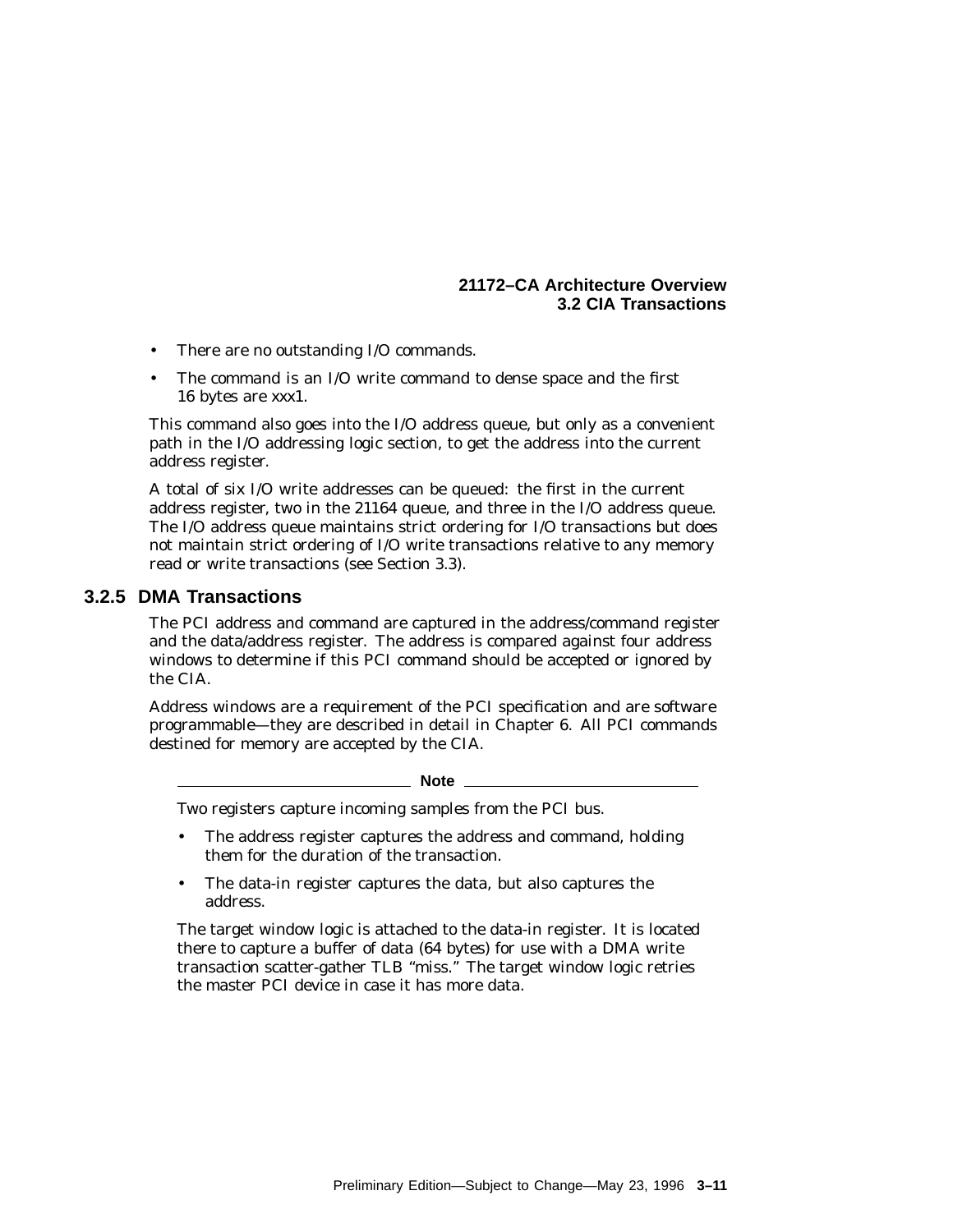The CIA has released the PCI for further transactions but is busy servicing the TLB "miss" so must hold the virtual address in the address register. Should another PCI transaction occur while the CIA is servicing the TLB ''miss,'' the CIA will accept that address and compare it to the target window.

There are three registers associated with each of the four PCI windows:

- Window base register 0–3 (W*n*\_BASE)—defines the start of the target window. W*n*\_BASE[W*n*\_BASE\_SG] determines if the scatter-gather map is used for the translation.
- Window mask register 0–3 (W*n*\_MASK)—defines the size of the window.
- Translated base register (T*n*\_BASE)—holds the base address used to relocate the PCI address in the 21164's memory space (for direct mapping) and is also used to hold the scatter-gather map base address for scattergather mapping.

W<sub>n</sub> BASE[W<sub>n</sub> BASE SG] determines how the PCI address is translated as follows:

- If W*n*\_BASE[W*n*\_BASE\_SG] is clear, the address is mapped directly.
- If W*n*\_BASE[W*n*\_BASE\_SG] is set, the address is mapped through the scatter-gather table, allowing any 8KB PCI address to map to any 8KB memory address.

Figure 3–3 illustrates the mapping. This scatter-gather table is located in memory, but the CIA provides an 8-entry TLB that caches the most recent scatter-gather table entries. Each TLB entry holds four consecutive scattergather table entries, mapping a contiguous 32KB of virtual PCI addresses to any four 8KB memory pages.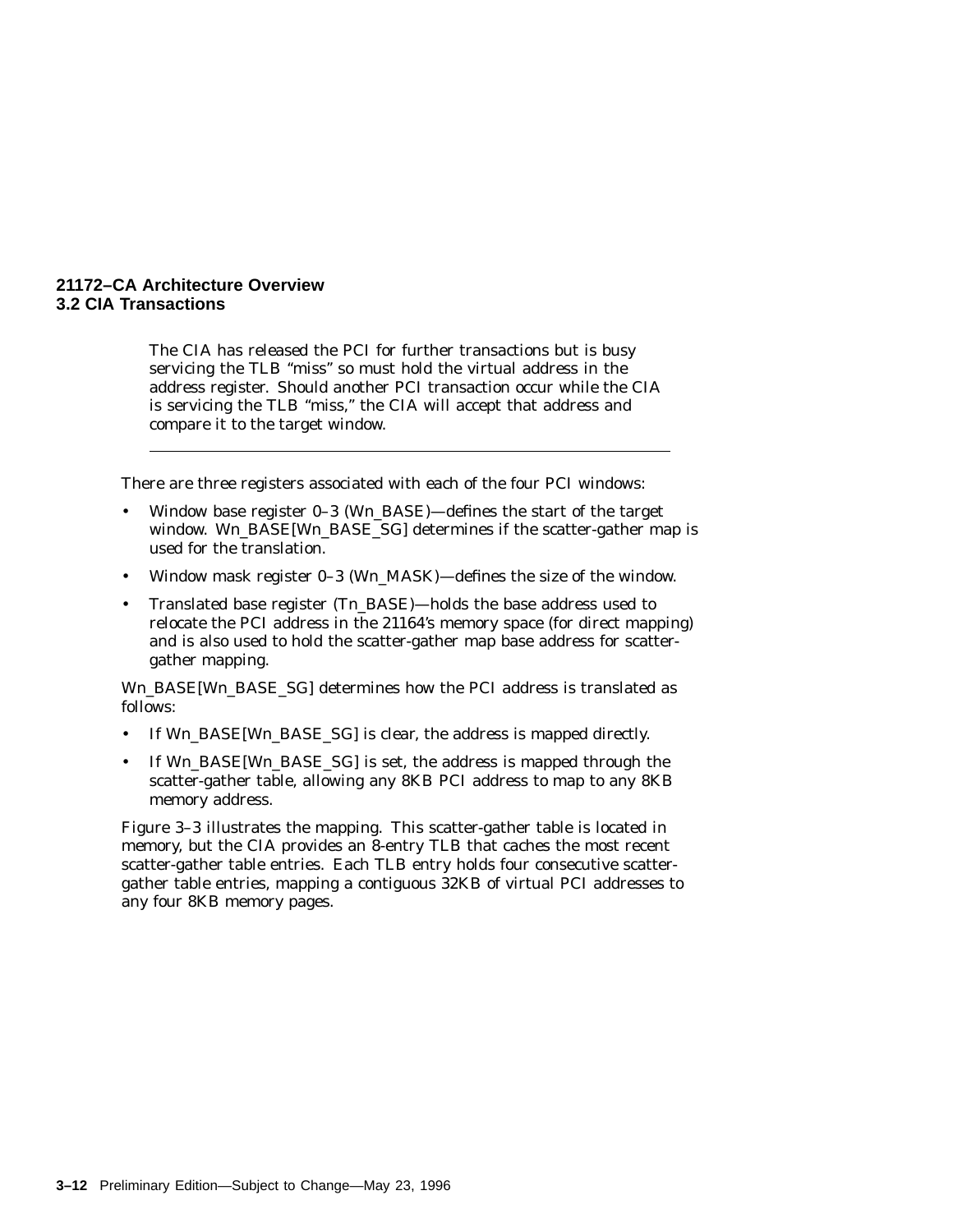LJ04220A.AI5 21164 CPU Cached Memory Space (8GB) example a matrix of the PCI Memory Space Scatter-Gather Map Direct Map PCI Window PCI Window 8KB Page

#### **Figure 3–3 Address Space Overview**

#### **3.2.6 DMA Read Transaction**

The translated address stored in the PA register is sent to the 21164 through the flush/read address register and to memory through the memory port. If the 21164 data cache contains valid modified data, then a copy is sent to the Bcache-buffer part of one of the two DMA buffers in the DSW and the valid bit is set. Memory data is always fetched and put in the memory buffer of the DMA buffer. The PCI-buffer part of the DMA buffer is not used for DMA read transactions.

When the first valid QW is available in the DSW's DMA buffer, it is sent to the DMA read buffer in the CIA through the multiplexers. Any ECC correction is done in the CIA. From the DMA buffer in the CIA, the data goes from a register onto the PCI a cycle later. The DMA read data also takes the bypass path around the multiplexer for as long as the PCI can accept this stream of data. Once the PCI stalls, then the buffers are used.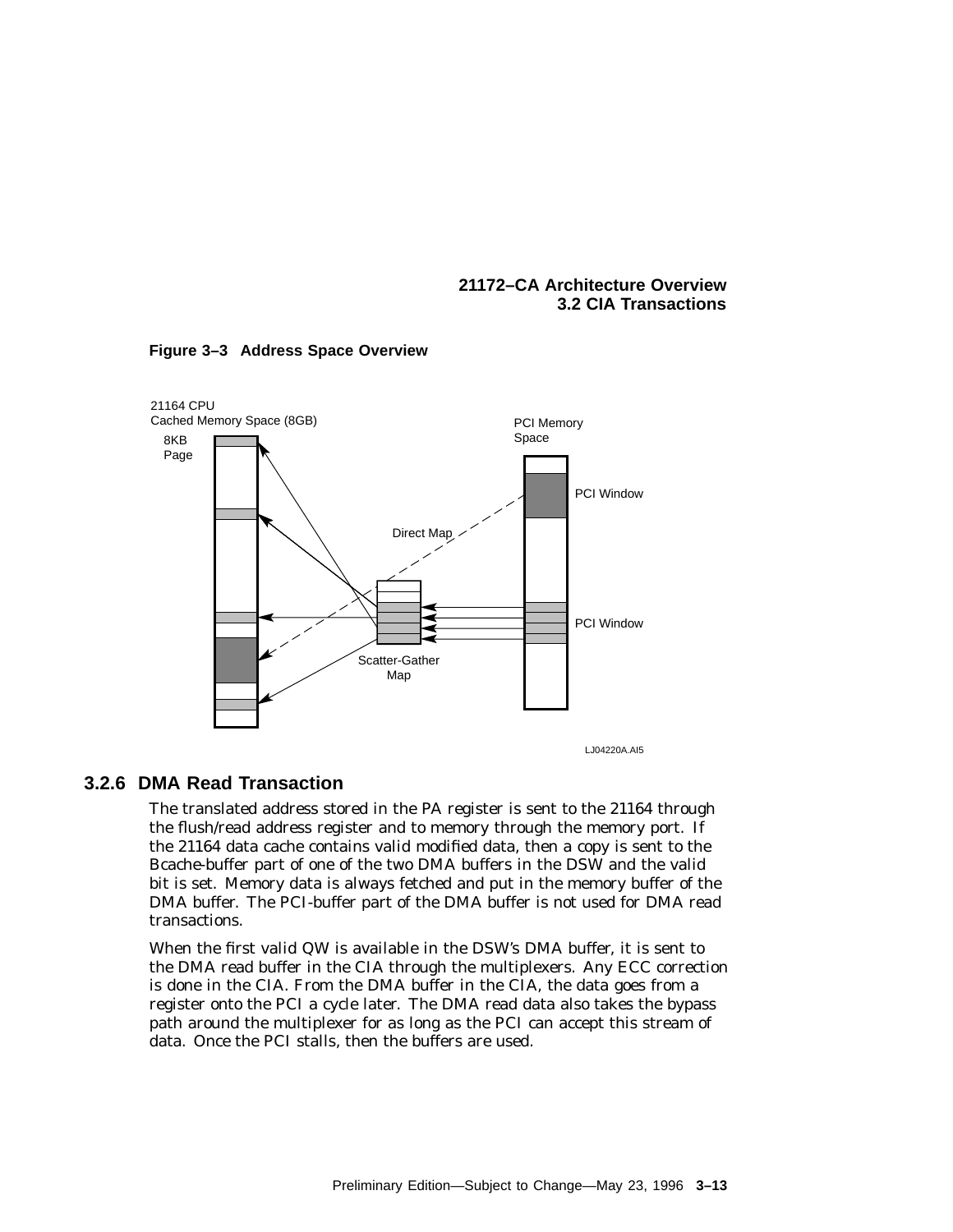# **3.2.7 DMA Read Transaction (Prefetch)**

The PCI supports three types of memory read commands, which are used as specified in the *PCI Local Bus Specification*:

- Read—used for small transfers (up to 1/2 a cache line)
- Read line—used for medium transfers (1/2 to 3 cache lines)
- Read multiple—used for large transfers (more than 3 cache lines)

In the PCI environment, most devices assume a processor cache of 32 bytes (compared to the CIA cache line of 64 bytes). The CIA prefetch strategy is shown in Table 3–2.

| <b>PCI Memory Read Command</b> | <b>Prefetch Operation</b>          |
|--------------------------------|------------------------------------|
| Read                           | None.                              |
| Read line                      | Prefetch one block.                |
| Read multiple                  | Prefetch until end of transaction. |

#### **Table 3–2 CIA Prefetch Strategy**

A counter is used to increment the memory block address for prefetching. The output of this counter goes to the Bcache and memory like a normal DMA read command address. The returned data is sent to the next free DMA buffer in the DSW. So as one buffer is being copied down to the CIA, the other is free to accept DMA prefetched data.

At the end of a transaction, all prefetched data in the DMA read buffers is ignored (that is, no prefetch caching is performed). Prefetching does not continue over 8KB page boundaries.

The 64-byte DMA read buffer in the CIA acts like two 32-byte halves during DMA commands—as one half is emptying to the PCI bus, the other half is being filled.

#### **3.2.8 DMA Write Transaction**

The translated address stored in the PA register is sent to the Bcache through the flush/read address register and also to memory via the memory port. If the Bcache contains valid (modified) data, the data is sent to the Bcache-buffer portion of the DMA buffer in the DSW and the Bcache data is invalidated. Memory data is always fetched and is put in the memory-buffer part of the DMA buffer.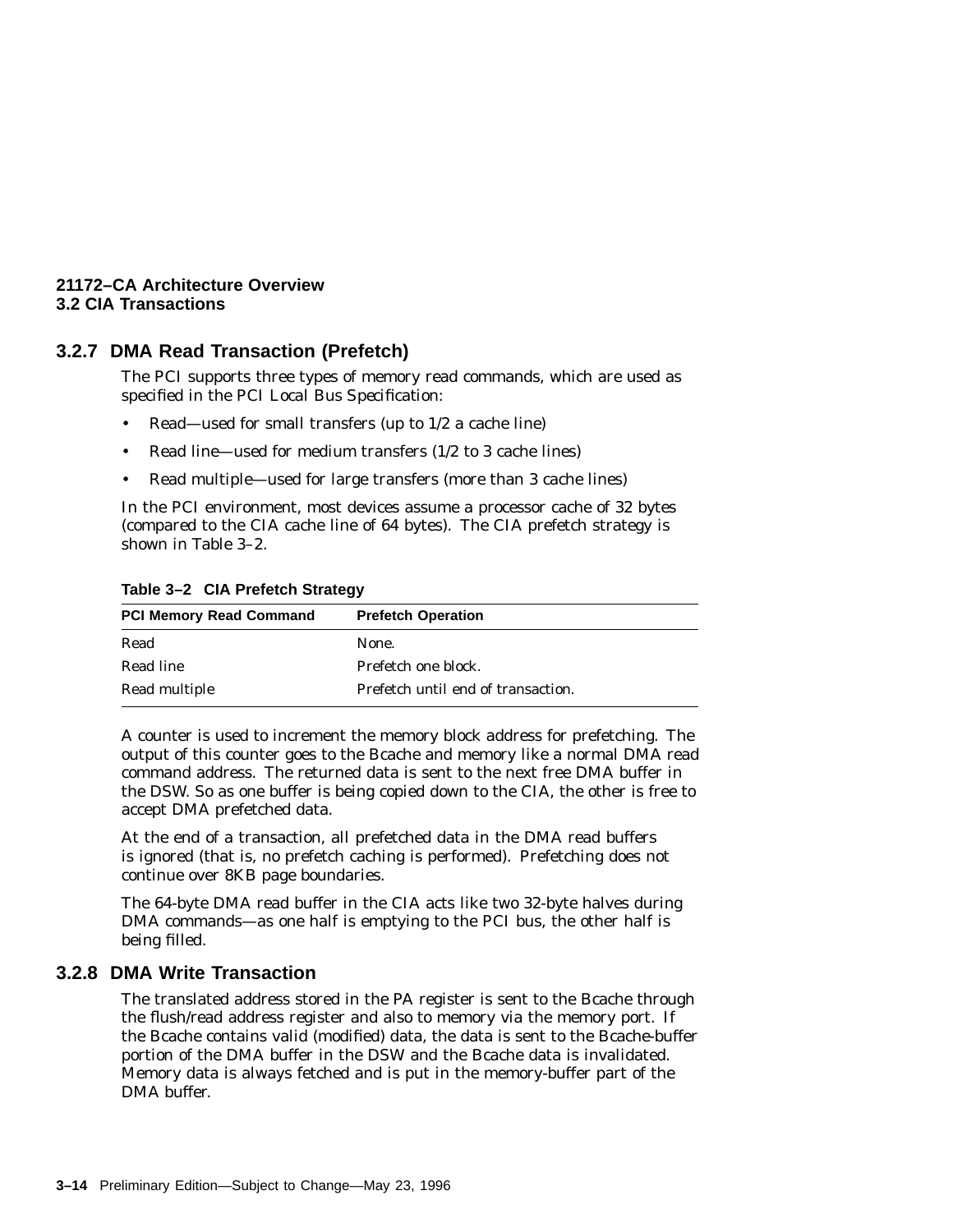The DMA write data is taken from the PCI bus and is placed in the DMA write buffer. If the data is a complete quadword, then ECC is generated and the data is sent to the PCI-write part of the DMA buffer in the DSW. If the data is an incomplete quadword, then a merge operation has to be performed. The valid Bcache or memory quadword is sent to the CIA from the DMA buffer in the DSW, and the valid bytes of the DMA write data are merged. This merged quadword then has ECC generated and is sent to the PCI-write buffer portion of the DMA buffer in the DSW.

The DMA buffer in the DSW builds the data up to 64 bytes (the block size) before sending the data to memory. The memory logic generates the memory write pulses. The memory address is read from the PA register by way of a multiplexer.

**Note**

If the I/O port is busy with an I/O write/read transaction, the memory port will be available for DMA write commands.

One reason for providing a copy of the DMA write buffer in the CIA is that the data path to the DSW may not be available at the start of a DMA write transaction It could be busy transferring I/O write transaction data from the DSW to the I/O write buffers if a 21164 I/O write command had been received concurrently with a PCI DMA write command.

DMA write transaction data is always written to memory, and is never stored (cached) in the DMA write buffers across transactions.

# **3.3 System Data Coherency Issues**

The 21164 is the microprocessor in systems using the 21172 core logic chipset. The data coherency requirements of the 21164 dominate CIA data coherency issues. The CIA supports the flush-based data coherency protocol with a Bcache but with no duplicate tag stores for either the Scache or the Bcache. Therefore, the CIA uses the read and flush transactions to probe the 21164 cache.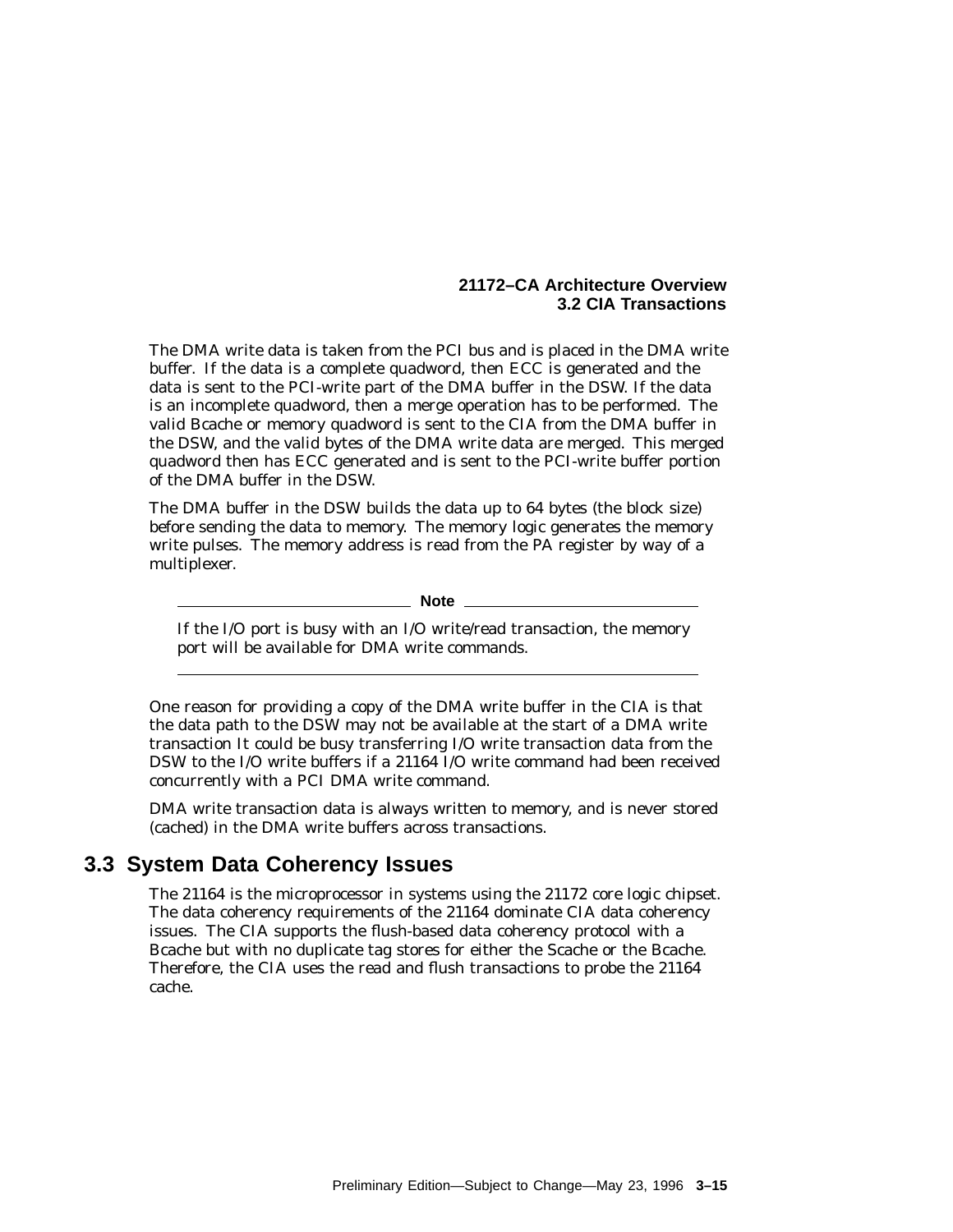#### **21172–CA Architecture Overview 3.3 System Data Coherency Issues**

#### **3.3.1 Basic Properties of the System**

The system has these basic properties:

- 1. The memory arrays do only one thing at a time.
- 2. A read or write transaction to memory is atomic. No operation of the memory arrays can occur between the read and write parts of a readmodify-write sequence.
- 3. The memory array sequence for a 21164 cache ''miss'' with victim transaction is atomic in the memory array. A cache miss with victim transaction causes the 21164 to perform a read miss transaction for the block required for the cache miss transaction and then a Bcache victim transaction to write the victim data to memory. No other memory access can come between the read miss transaction and the Bcache victim transaction.
- 4. When "transaction A" gains access to memory it is said to "own" memory. Once "transaction A" "owns" memory there will be no access for any other transaction until ''transaction A'' has completed all of its memory activity.
- 5. When an I/O TLB ''miss'' occurs, the CIA issues a read command to the 21164 for the TLB entry and a memory access is also made for this data. The read command is not issued to the 21164 until memory is owned for this access.
- 6. The CIA processes a PCI device read transaction to memory by issuing a read command to the 21164 for the data and making a memory access for the required data. The read command is not issued until memory is "owned" for the memory cycle.
- 7. A device write transaction to memory causes the CIA to issue a flush transaction to the 21164 for the data and to start a memory access for the data. The memory access serves to write data obtained from the 21164 and also serves to write the data from the PCI device to memory. The CIA does not issue the flush command until memory is ''owned'' for the memory write transaction.
- 8. To conclude, the 2-step sequences described in 5, 6, and 7 are all mutually atomic. In each case, the 2-step sequence is a probe of 21164 and a memory cycle. For any pair of sequences of the types describe in 5, 6, and 7, both steps of one of the sequences happened entirely before either of the two steps of the other sequences.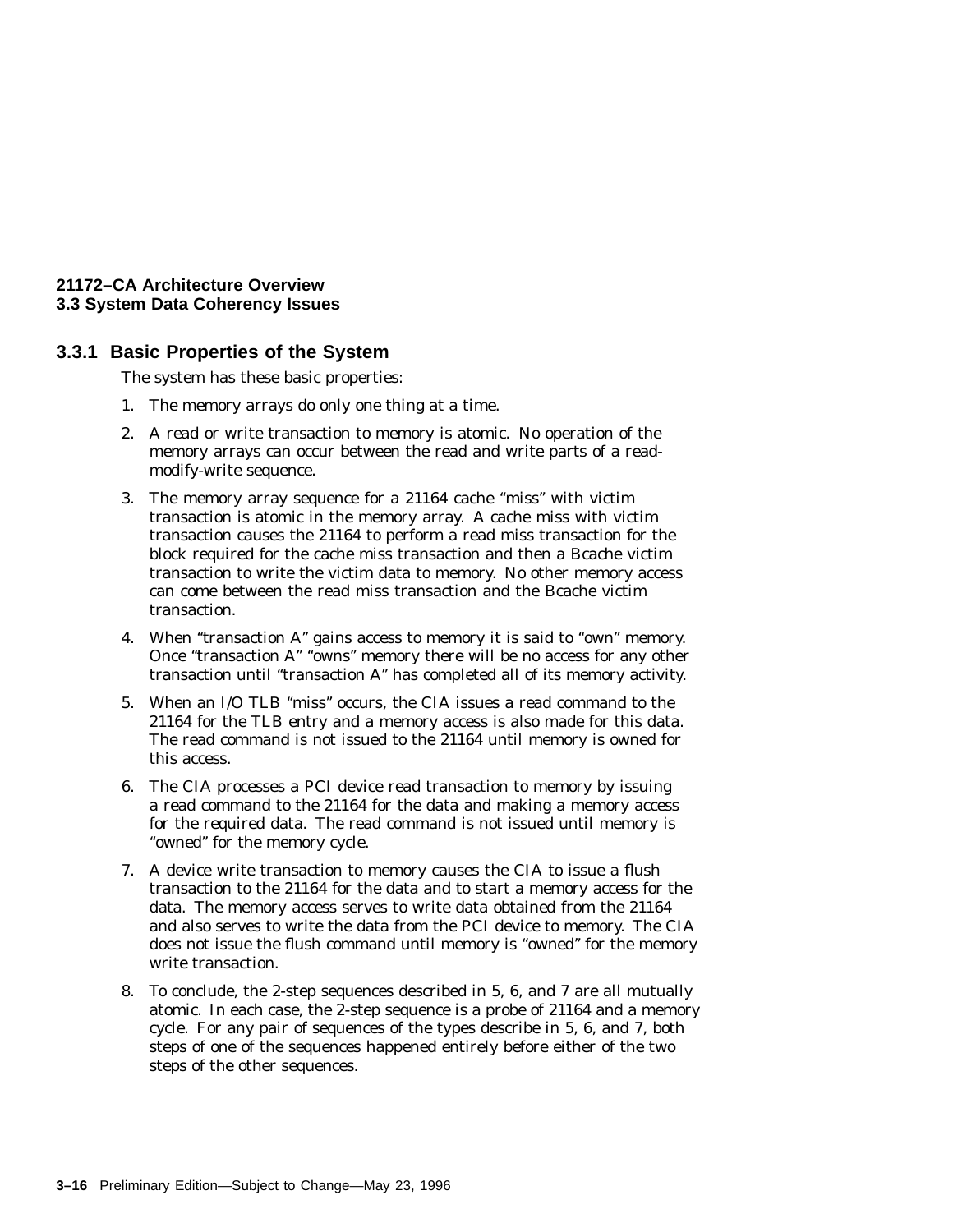#### **21172–CA Architecture Overview 3.3 System Data Coherency Issues**

# **3.3.2 Post and Run I/O Write Data Coherency**

The Alpha architecture allows ''posted'' or ''buffered'' write transactions to I/O devices, allowing the CIA to buffer write transactions from the 21164 to a PCI device. Several read transactions from a PCI device to main memory might be completed while write transactions to the same PCI device are buffered. The usual way for a software programmer to ensure that the write data has reached the device is to read a register on the same device.

The CIA performs the following operations to implement the Alpha architecture post and run feature.

- Before a read transaction to an I/O location is processed, all preceding 21164 write transactions to devices are flushed out of the buffers.
- Before a read transaction from a PCI device to main memory is processed, all preceding write transactions by the PCI device to main memory are flushed out of the write buffers.

# **3.4 CIA Memory ras, cas, and Address Operation**

The technique used by the CIA to eliminate **ras** cycles for victim write transactions is described here. The method is transparent to software.

# **3.4.1 Traditional Mapping of 21164 Address to Memory Address**

Figure 3–4 shows the traditional approach of mapping the 21164 address bit for bit to the memory address.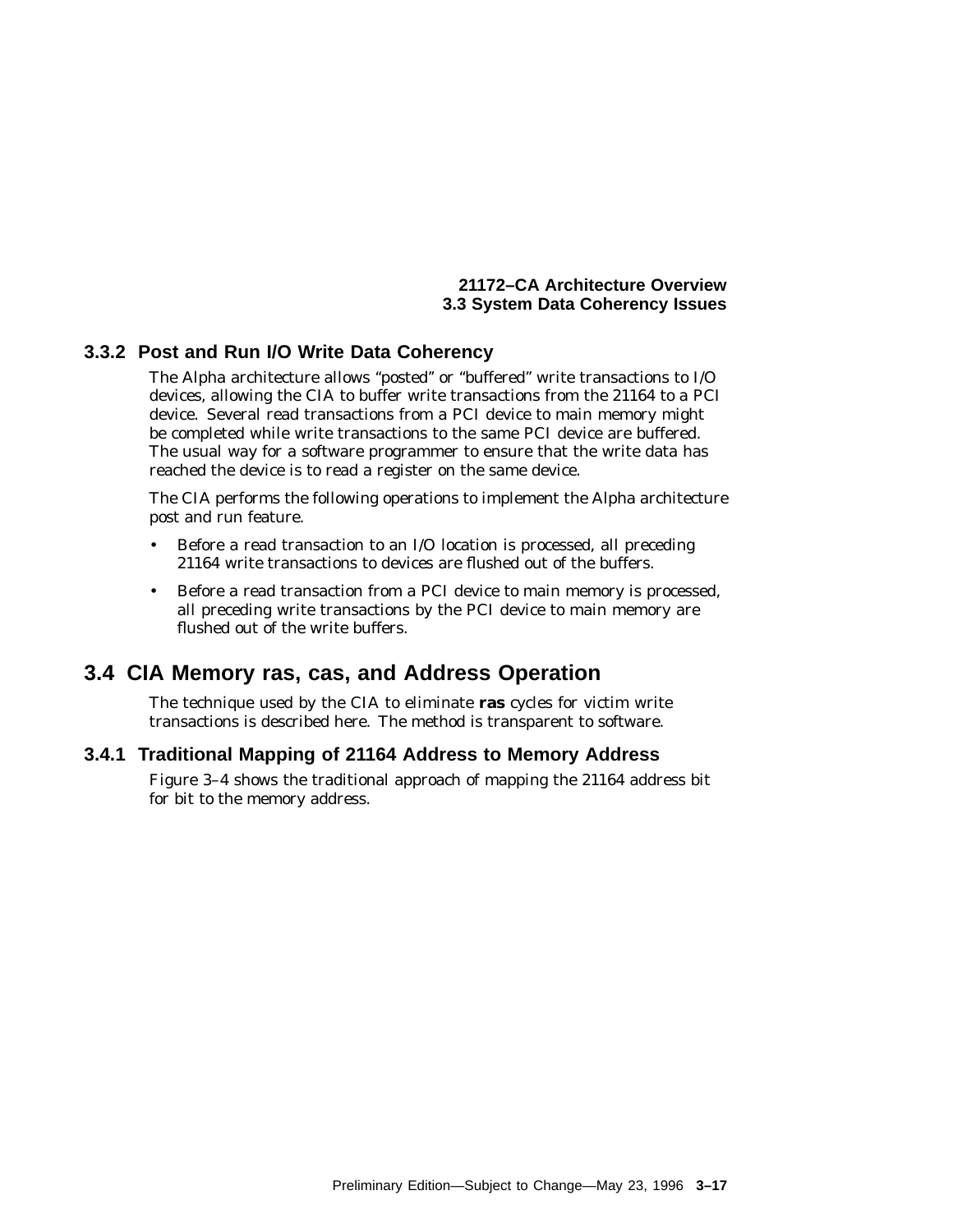



Because a cache is much smaller than available memory, multiple memory locations will correspond to the same cache location. This correspondence is shown in the left-hand side of Figure 3–5 where data A1, data B1, and data C1 all map to the same cache location (A1B1C1).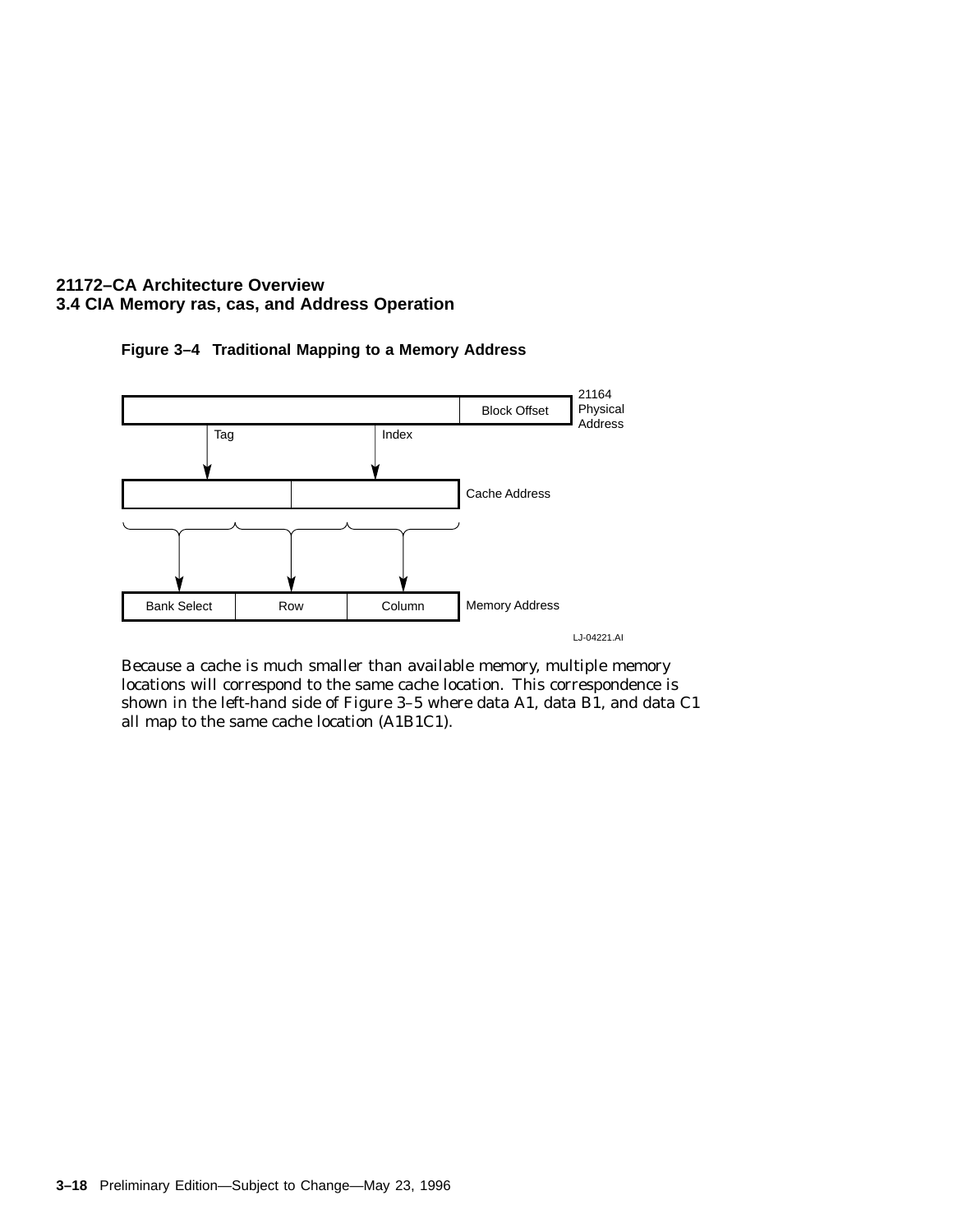**Figure 3–5 Traditional Victim Cache to Memory Correspondence**



LJ-04222.AI

Suppose that data A1 currently resides in the Bcache, but the 21164 wants to access data C1. A cache miss will occur that will fetch data C1 and overwrite A1 in the cache. If A1 is the only valid copy of the data (for example, a 21164 write transaction had previously updated A1), then A1 has to be written to memory before data C1 can be written over data A1. The displaced data A1 is referred to as a victim.

Look again at Figure 3–5 and notice that in the traditional memory addressing scheme, data C1 and the potential victim (data A1) are well separated in memory. They are separated by a multiple of *n* times the cache size. This sparse distribution of potential victim locations means a read fill block and its victim may not reside in the same memory page.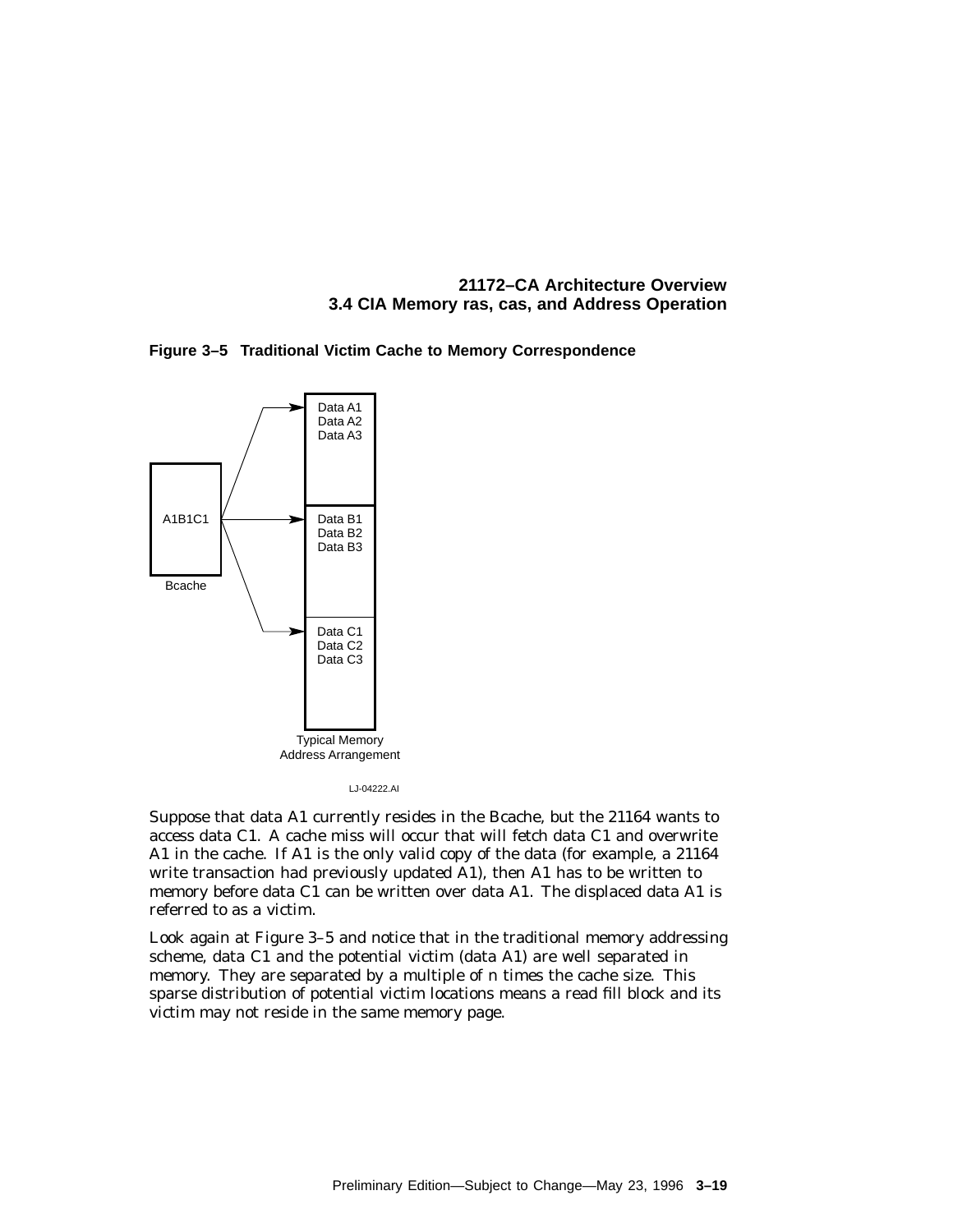#### **3.4.2 CIA Mapping of 21164 Address to Memory Address**

The highest tag bits are used for memory bank selection in both the traditional and CIA address mapping schemes.

The CIA shuffles the memory address bits so that some of the high-order 21164 address bits (part of the Bcache tag) become the memory column address and the low-order CPU address bits (part of the cache index) become the memory row address, as shown in Figure 3–6.



#### **Figure 3–6 Modified Mapping to a Memory Address**

Interchanging the memory row and column address bits, the write transaction target and the potential victim locations reside in the same SIMMs, even within the same row within the SIMMs, as shown in Figure 3–7. The chance of a cache block and its victim residing in the same memory page is greatly increased. This technique will remove all **ras** cycles from victim write transactions. In fact, all victims will be able to share a **ras** signal with the read miss transaction.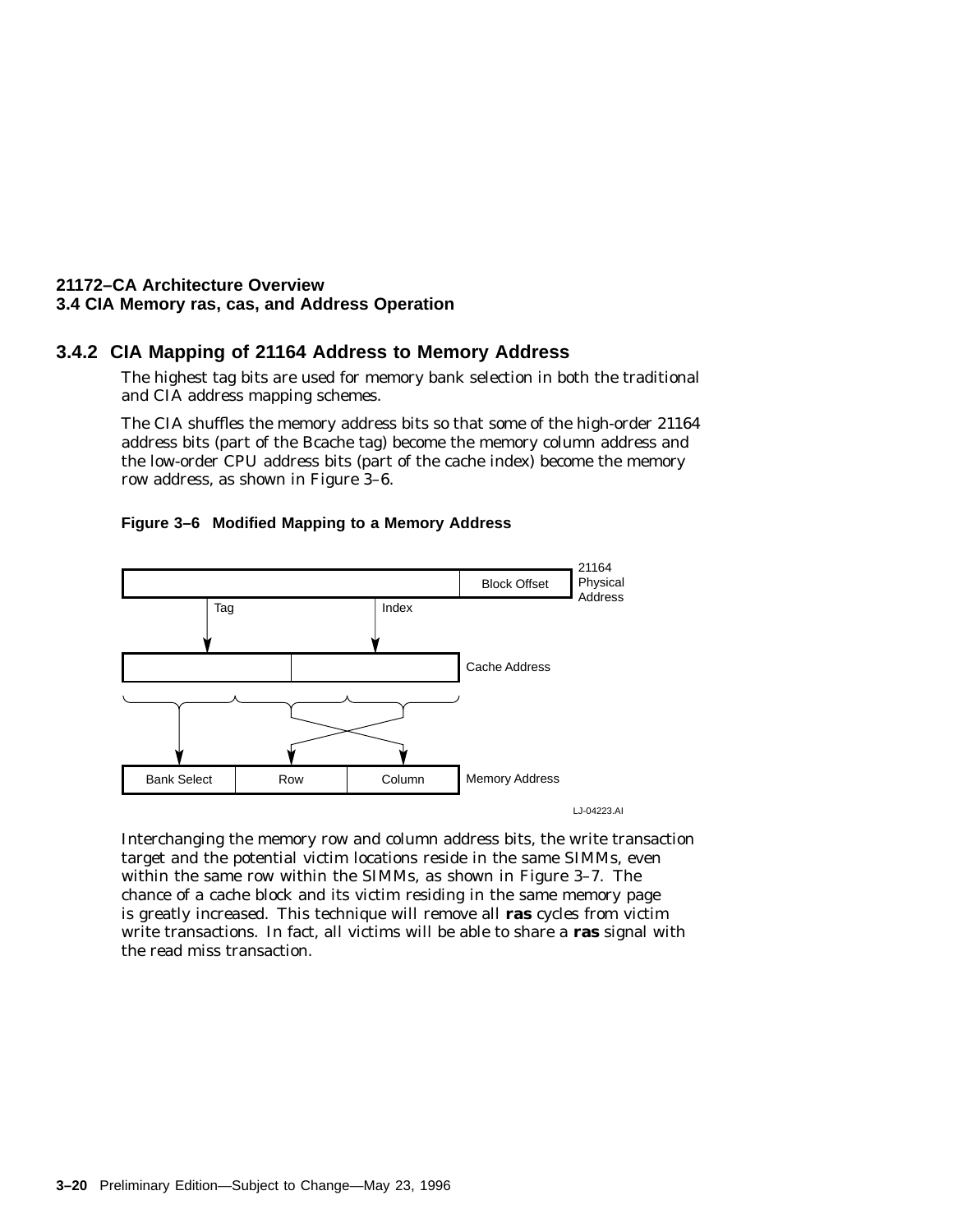



LJ-04224.AI

However, this approach hinders DMA transactions. Consecutive blocks (data A1, data A2, and data A3), as shown in Figure 3–7, are scattered a page apart by using this memory addressing scheme. This implies that consecutive DMA read/write transaction blocks will require a **ras** cycle, reducing possible bandwidth. The traditional scheme does not suffer this problem.

A compromise between the two schemes, as shown in Figure 3–8, is used by the CIA. The 4 low-order bits of the index map straight to the low-order bits of the column address (just like in a traditional scheme). The remaining high-order index bits go to the memory row-address. The remainder of the column address uses the tag portion of the physical address.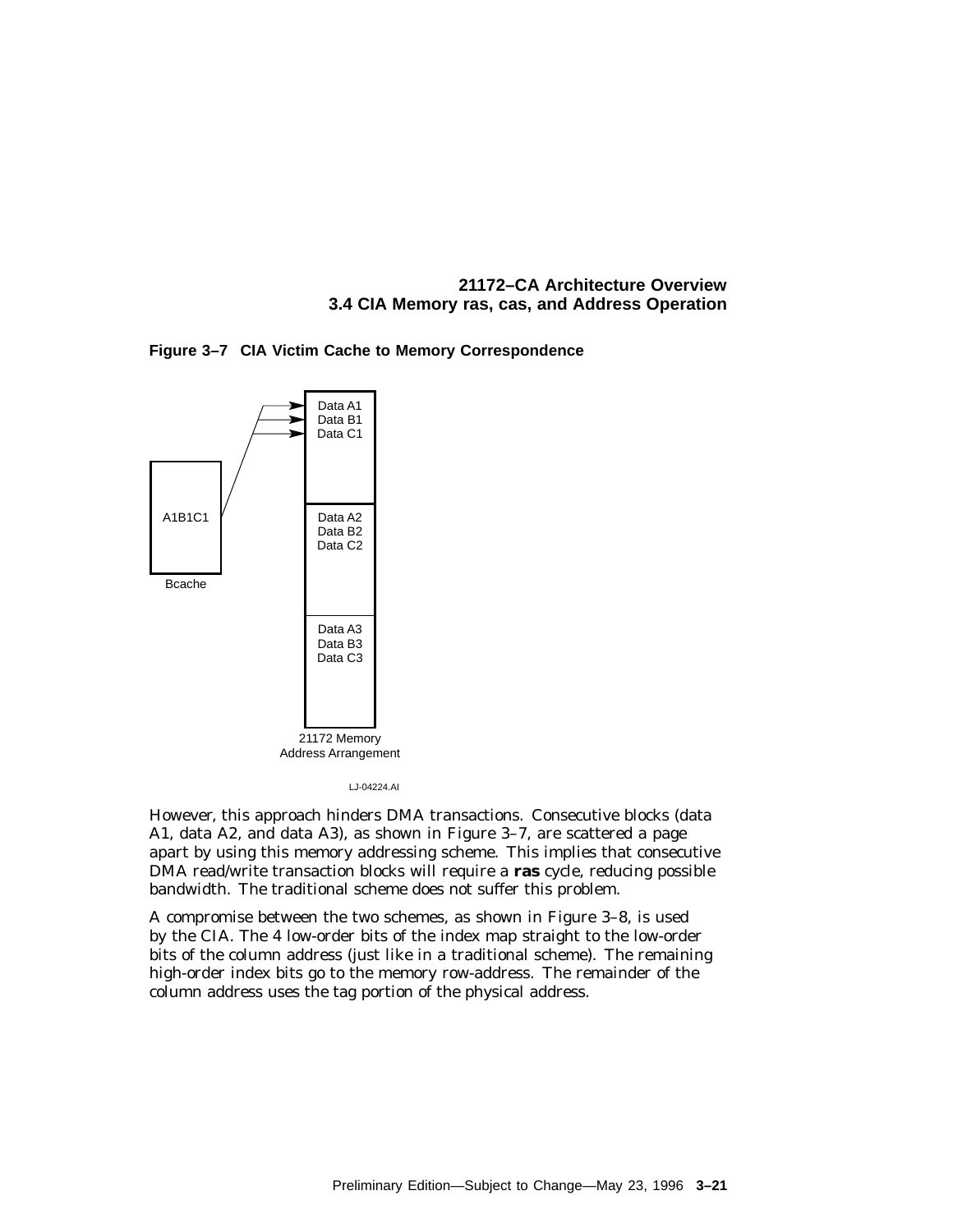

**Figure 3–8 CIA Mapping to a Memory Address**

LJ-04225.AI

Using this compromise scheme, a DMA transaction will march through four 64-byte blocks (64 longwords), on average, before requiring a **ras** cycle. This constitutes a large DMA transfer, minimizing the **ras** penalty.

The logic that determines if a **ras** cycle is required is located in the memory logic block of Figure 3–2.

Figures 3–9 and 3–10 show the relationship between CPU/DMA address bits <28:04> and column and row address bits to memory. The memory address maps for the 128-bit data path and the 256-bit data path are shown in Tables 3–9 and 3–10, respectively. The user specifies row type in MBA*n*[ROW\_TYPE] (MBA*n*<3:1>) as described in Section 4.6.2.

Table 3–3 lists the row and column map for 128-bit and 256-bit banks.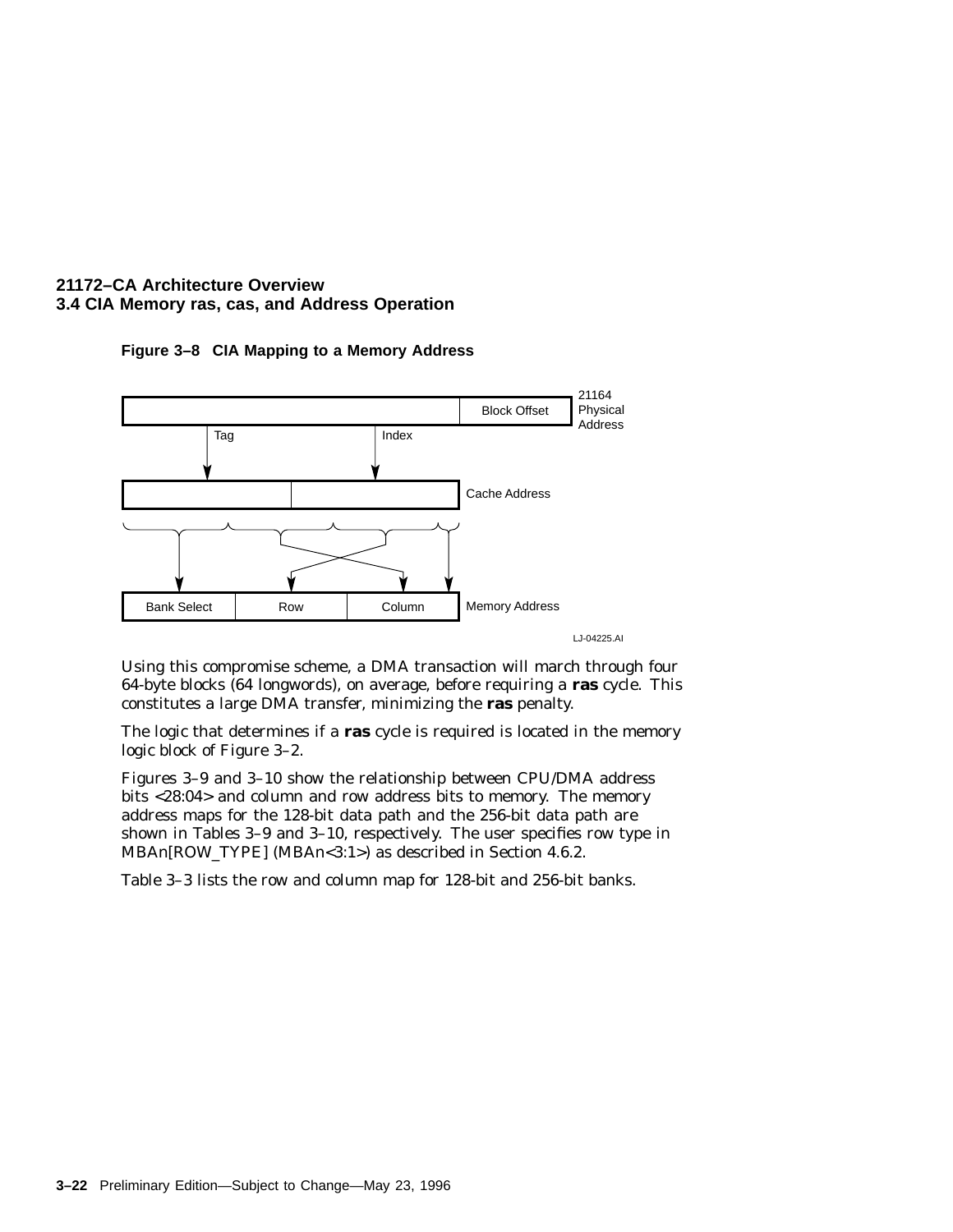|                                                | 21172–CA Architecture Overview |  |
|------------------------------------------------|--------------------------------|--|
| 3.4 CIA Memory ras, cas, and Address Operation |                                |  |

|               |                                                   |         | <b>Bank Size</b> |
|---------------|---------------------------------------------------|---------|------------------|
| ROW_TYPE<2:0> | Row $\times$ Column                               | 128-Bit | <b>256-Bit</b>   |
| $0\,0\,0$     | $10 \times 10$                                    | 16MB    | 32MB             |
| $0 \t0 \t1$   | $11 \times 11$ or $12 \times 10$                  | 64MB    | 128MB            |
| 010           | $12 \times 12$ or $13 \times 11$                  | 256MB   | 512MB            |
| $0 \; 1 \; 1$ | $10 \times 10$ , $11 \times 9$ , or $12 \times 8$ | 16MB    | 32MB             |
| $1\,0\,0$     | $10 \times 9$                                     | NA.     | 16MB             |
| $1 \t0 \t1$   | $11 \times 10$                                    | 32MB    | 64MB             |
| $1 \; 1 \; 0$ | $12 \times 11$                                    | 128MB   | 256MB            |
|               | $13 \times 12$                                    | 512MB   | <b>NA</b>        |
|               |                                                   |         |                  |

**Table 3–3 Row/Column Map**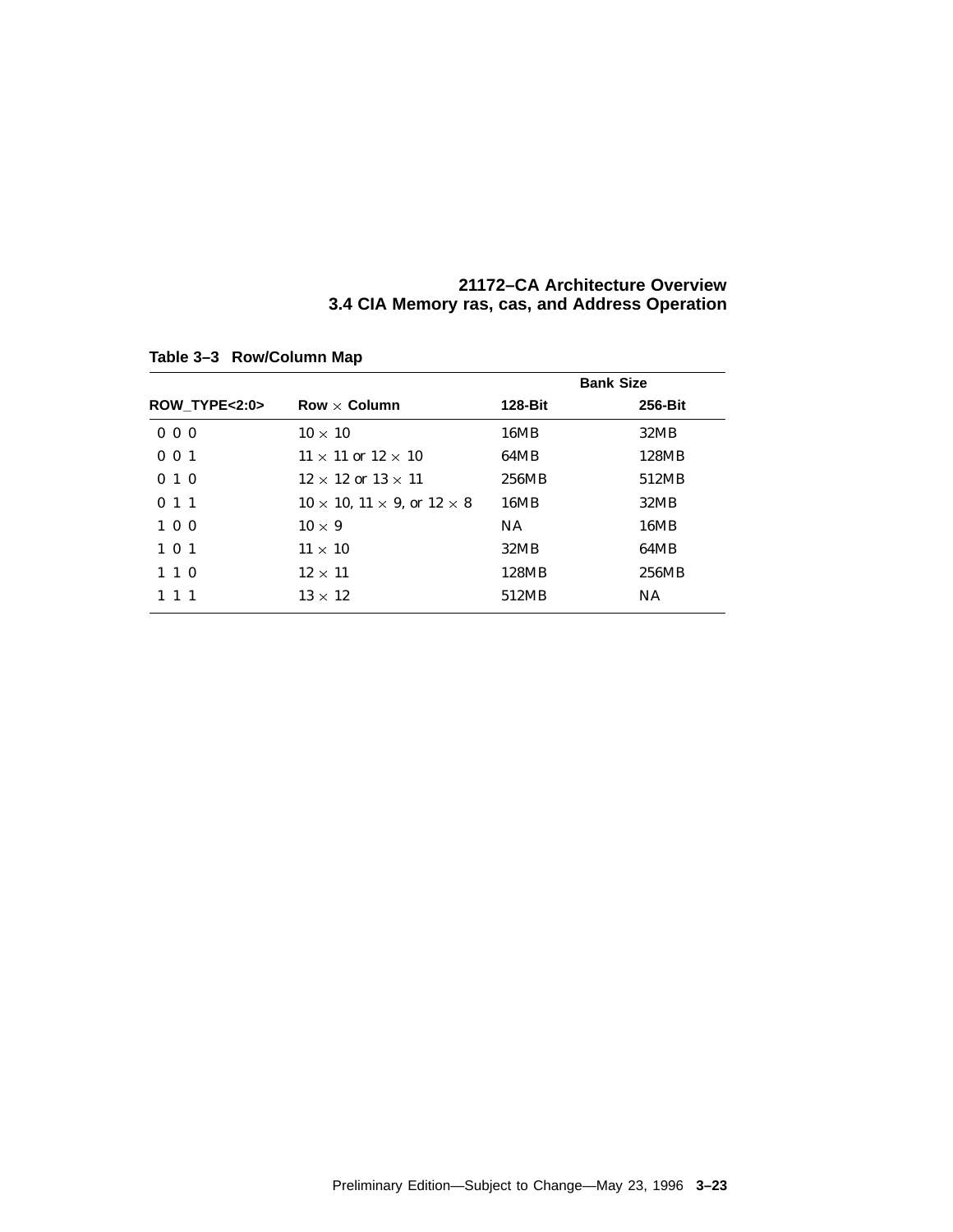# **Figure 3–9 Memory Address Maps for 128-Bit Data Path**

|                                                                           |                 | 4                       | I                       | C9                      | ı              | C5                      | I               | 3                        | $\mathbf{I}$         | C <sub>4</sub>          | I.             | $\overline{c}$ 8        | I.              | C5                      | I              | C <sub>4</sub>           | I               |                          |           |
|---------------------------------------------------------------------------|-----------------|-------------------------|-------------------------|-------------------------|----------------|-------------------------|-----------------|--------------------------|----------------------|-------------------------|----------------|-------------------------|-----------------|-------------------------|----------------|--------------------------|-----------------|--------------------------|-----------|
|                                                                           |                 | 5                       | Ĺ                       | 8                       | Ï              | $\overline{c}$          | Ţ               | 8                        | $\mathbf{I}$         | $\overline{8}$          | I.             | $\overline{8}$          | Ĺ               | $\overline{c}$          | I.             | $\overline{5}$           | Ï               | $ \cos  \mathcal{C}4$    | MK1455-22 |
|                                                                           |                 | ဖ                       |                         | δ                       | I              | δ                       | I               | 5                        | $\mathbf{I}$         | 5                       | I              | 5                       |                 | 5                       | I              | 5                        |                 | 5                        |           |
|                                                                           |                 | r                       |                         | $\overline{\mathbb{S}}$ | I              | $\overline{\mathbb{S}}$ | I               | $\overline{\mathrm{S}}$  | $\mathbf{I}$         | $\overline{\mathbb{S}}$ | I              | $\overline{\mathbb{S}}$ |                 | $\overline{\mathbb{S}}$ | I              | $\overline{\mathbb{S}}$  |                 | $\overline{\mathbb{S}}$  |           |
|                                                                           |                 | $\infty$                | L                       | යි                      | I              | පි                      | RC              | ළ                        | Ï                    | සි                      | I              | පි                      | L               | පී                      | Ï              | පි                       | RC              | I.                       |           |
|                                                                           |                 | თ                       | ı                       | J                       | æ              | $\overline{5}$          | æ               | Ī                        | æ                    | ဗိ                      | I              | $\overline{3}$          | I               | ჯ                       | æ              | I                        | æ               | I                        |           |
|                                                                           |                 |                         | R                       | Ī                       | R0             | $\overline{1}$          | RO              | I                        | R <sub>0</sub>       | I.                      | RO             | $\mathbf{I}$            | RO              | $\mathbf{I}$            | 50             | I                        | RO              | I                        |           |
|                                                                           |                 |                         | $\overline{\mathbf{r}}$ | ı                       | 균              | ı                       | R               | ı                        | $\tilde{\mathbf{r}}$ | I.                      | R              | ı                       | R1              | L                       | M              | I.                       | ř               | ı                        |           |
|                                                                           |                 |                         | R2                      | ı                       | R2             | $\mathbf{I}$            | R               | I                        | R                    | L                       | R              | ı                       | R               | I                       | R              | ı                        | $\overline{2}$  | I                        |           |
|                                                                           |                 |                         | R3                      | ı                       | R3             | I                       | $\overline{R3}$ | I                        | R3                   | I.                      | R3             | I                       | $\overline{R3}$ | Ĺ                       | R3             | I                        | R3              | Ĺ                        |           |
|                                                                           |                 |                         | $\overline{R}$          | ı                       | R4             | ı                       | R4              | ı                        | $\overline{R4}$      | L                       | $\overline{R}$ | ı                       | R4              | L                       | R4             | I.                       | R <sub>4</sub>  | I.                       |           |
|                                                                           |                 |                         | $\overline{R}$          | I                       | $\overline{R}$ | I                       | R5              | I                        | R5                   | I.                      | $\overline{5}$ | I                       | R5              | I                       | $\overline{R}$ | I.                       | R5              | I                        |           |
| CPU Tag Index of Minimum Cache Size of 2MB<br>(15 Address Lines Required) |                 | 17 16 15 14 13 12 11 10 | R6                      | ı                       | R6             | ı                       | R6              | ı                        | R6                   | I.                      | R6             | ı                       | R6              | Ĺ                       | R6             | I.                       | R6              | I                        |           |
|                                                                           |                 |                         | R                       | ı                       | Ŋ              | $\mathbf{I}$            | R7              | ı                        | R7                   | I.                      | R7             | ı                       | R               | L                       | R7             | I.                       | R7              | I.                       |           |
|                                                                           |                 | $\frac{8}{2}$           | R8                      | ı                       | R8             | ı                       | R8              | I                        | R8                   | I.                      | R8             | L                       | R8              | I                       | R8             | I.                       | R8              | I.                       |           |
|                                                                           |                 | é,                      | R9                      | ı                       | R9             | $\mathbf{I}$            | R9              | I                        | R9                   | I.                      | R9             | I                       | R9              | I                       | R9             | I.                       | $\overline{R9}$ | I.                       |           |
|                                                                           |                 | <u>ສ</u>                | I                       | පි                      | RÁ             | I.                      | RA              | $\mathbf{I}$             | RA                   | පි                      | I              | පි                      | RA              | ı                       | RÃ             | I.                       | RA              | I                        |           |
|                                                                           |                 | ົລ                      | I                       | ပြ                      | I              | පි                      | I               | රි                       | $\overline{1}$       | පි                      | Ţ              | පි                      | I.              | රි                      | ı              | රි                       | ı               | රි                       |           |
|                                                                           |                 | $\approx$               | Ï                       | S                       | Ï              | S                       | Ī               | S                        | $\mathbf{I}$         | S                       | Ţ              | ρ,                      | Ï               | S                       | I              | S                        | $\mathbf{I}$    |                          |           |
|                                                                           |                 | R3                      | ı                       | පී                      | ı              | $\overline{\text{c}}$ 8 | I               | පී                       | $\mathbf{I}$         | පි                      | I              | $\mathbf{I}$            | ı               | පී                      | I              | $\overline{\text{c}}$ 8  | ı               | 5                        |           |
|                                                                           |                 | 24                      | ı                       | Ï                       | I              | ඉ                       | Ī               | ී                        | I                    | ı                       | ı              | I                       |                 | ී                       | ı              | စ္ပ                      | I               | C9 C8                    |           |
|                                                                           |                 | 25                      | L                       | Ï                       | I              | $\overline{3}$          | I               | $\overline{\mathcal{E}}$ | Ĭ.                   | I.                      | Ï              | ı                       | Ï               | I                       | Ï              | $\overline{\mathcal{E}}$ | I               | $\overline{\mathcal{E}}$ |           |
|                                                                           | CPU/DMA Address | 26                      |                         |                         |                |                         |                 | $\overline{5}$           |                      |                         |                |                         |                 |                         |                | 55                       |                 |                          |           |
|                                                                           | Bits $< 28:4>$  |                         | I                       | ı                       | ı              | $\mathbf{I}$            | I               |                          | $\mathbf{I}$         | ı                       | I              | ı                       | ı               | I                       | I              |                          | I               | $rac{1}{2}$              |           |
|                                                                           |                 | 27                      | ı                       | ı                       | ı              | ı                       | I               | සි                       | I                    | I                       | I              | L                       | I.              | I                       | I              | ı                        | I               | පි                       |           |
|                                                                           |                 | 8                       | I                       | ı                       | I              | $\mathbf{I}$            | Ï               | Ï                        | $\mathbf{I}$         | I.                      | I              | L                       | I.              | L                       | Ĺ              | Ĺ                        | Ï               | ළ                        |           |
|                                                                           | <b>DRAM</b>     | Configuration           | 10R X 10C               |                         | 11R X 11C      | 12R X 10C               | 12R X 12C       | 13R X 11C                | 10R X 10C            | 12R X 8C                | 10R X 9C       |                         | 11R X 10C       |                         | 12R X 11C      |                          | 13R X 12C       |                          |           |
| 128-Bit Memory Bus Width                                                  | DRAM            | $\frac{1}{2}$           | 1M $\times$ 4           | X <sub>16</sub>         | 4M X 4         | $\times 16$             | 16M X 4         | $\times$ 16              | 1M $\times$ 4        | X <sub>16</sub>         | 512KX8         |                         | $2M \times 8$   |                         | 8M X 8         |                          | 32M X 8         |                          |           |
|                                                                           | Row             | Type                    |                         | 80                      |                | $\overline{8}$          |                 | <b>DLO</b>               |                      | $\overline{5}$          |                | $\overline{00}$         |                 | $\overline{C}$          |                | 110                      |                 | $\frac{1}{11}$           |           |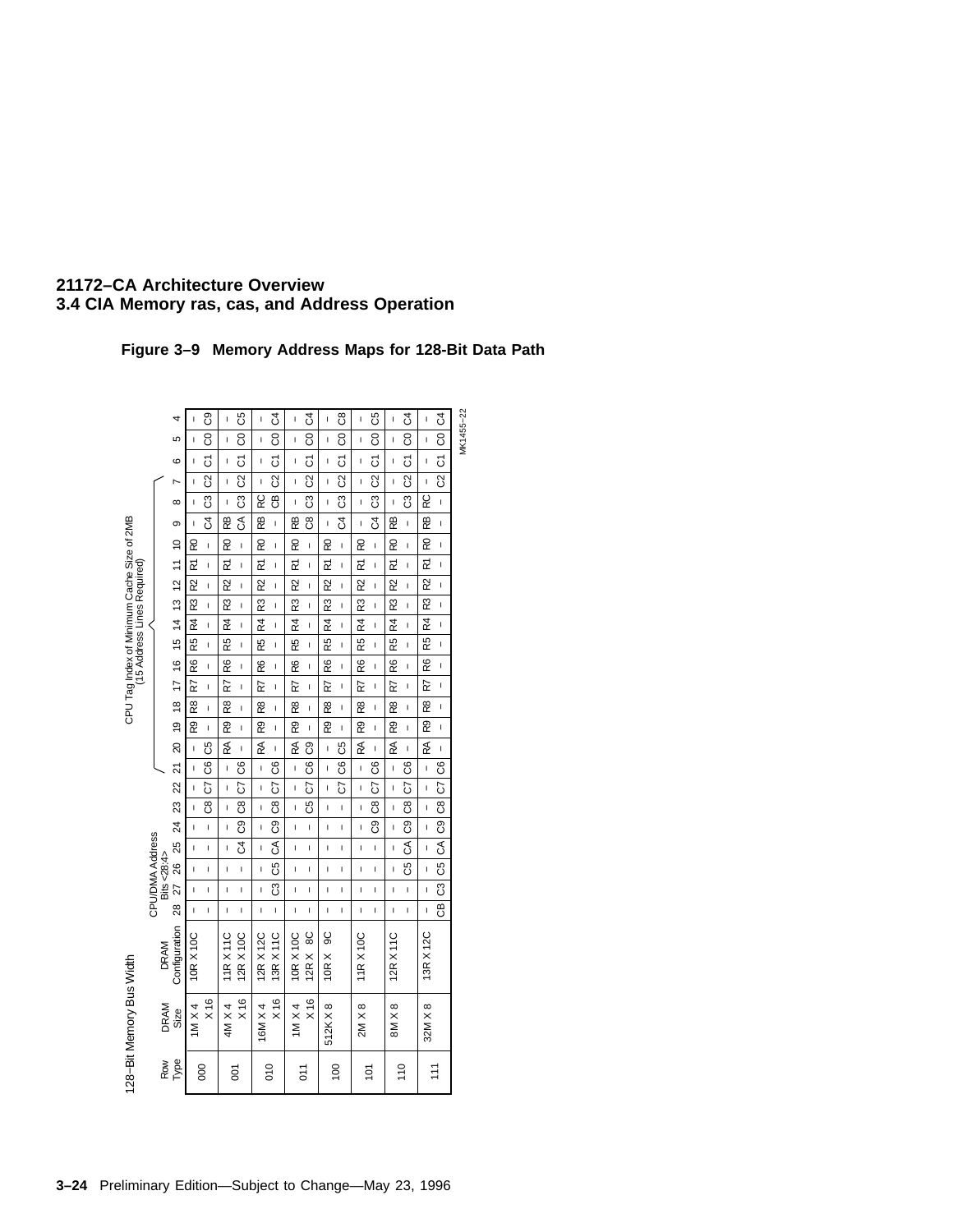# **Figure 3–10 Memory Address Maps for 256-Bit Data Path**

|                                                                           |                 |                | 4                             | I                               | I                       | $\mathbf{I}$   | I                       | I                    | I                        | I                    | I                       | I                       | $\mathbf{I}$             | Ï                       | $\mathbf{I}$            | L                | I                        | I                       | I                        |           |
|---------------------------------------------------------------------------|-----------------|----------------|-------------------------------|---------------------------------|-------------------------|----------------|-------------------------|----------------------|--------------------------|----------------------|-------------------------|-------------------------|--------------------------|-------------------------|-------------------------|------------------|--------------------------|-------------------------|--------------------------|-----------|
|                                                                           |                 |                | 5                             |                                 | 8                       | I              | 8                       | I                    | 8                        | I                    | 8                       | Ī                       | 8                        | I                       | 8                       | I                | 8                        | ı                       | 8                        | MK1455-23 |
|                                                                           |                 |                |                               |                                 |                         |                |                         |                      |                          |                      |                         |                         |                          |                         |                         |                  |                          |                         |                          |           |
|                                                                           |                 |                | ဖ                             |                                 | δ                       | I              | 5                       | I                    | 5                        | I                    | 5                       | I                       | 5                        | ı                       | 5                       | I                | 5                        | ı                       | 5                        |           |
| CPU Tag Index of Minimum Cache Size of 2MB<br>(15 Address Lines Required) |                 |                |                               |                                 | $\overline{\mathbb{S}}$ | I              | $\overline{\mathbb{S}}$ | I                    | $\overline{\mathrm{S}}$  | I                    | $\overline{\mathbb{S}}$ | I                       | $\overline{\mathbb{S}}$  | Ï                       | $\overline{\mathrm{S}}$ | Ï                | $\overline{\mathbf{S}}$  | ı                       | $\overline{\mathbb{S}}$  |           |
|                                                                           |                 |                | ∞                             |                                 | ಔ                       | $\mathbf{I}$   | සි                      | RC                   | ළ                        | I                    | ಔ                       | I                       | ී                        | I                       | සි                      | ı                | ි                        | RC                      | $\mathbf{I}$             |           |
|                                                                           |                 |                | თ                             | $\overline{1}$                  | J                       | æ              | ड                       | $\overline{z}$       | $\overline{1}$           | æ                    | පී                      | Ī                       | $\overline{3}$           | I                       | ჯ                       | æ                | $\mathbf{I}$             | æ                       | $\mathbf{I}$             |           |
|                                                                           |                 |                |                               | RO                              | I.                      | R0             | I                       | R <sub>0</sub>       | I                        | RO                   | ı                       | R0                      | $\mathbf{I}$             | RO                      | $\mathbf{I}$            | R <sub>0</sub>   | I                        | R0                      | I.                       |           |
|                                                                           |                 |                |                               | $\overline{\widetilde{\kappa}}$ | I                       | R              | I.                      | $\tilde{\mathbf{r}}$ | I                        | $\tilde{\mathbf{r}}$ | ı                       | $\tilde{\mathbf{r}}$    | $\mathbf{I}$             | $\tilde{\mathbf{r}}$    | $\mathbf{I}$            | $\tilde{\kappa}$ | I                        | M                       | I                        |           |
|                                                                           |                 |                |                               | $\overline{R}$                  | Ĭ.                      | R)             | I                       | R)                   | Ī                        | R)                   | Ĺ                       | R)                      | $\overline{1}$           | R)                      | $\mathbf{I}$            | R)               | Ĭ.                       | R2                      | I.                       |           |
|                                                                           |                 |                |                               | $\overline{\mathbb{R}}$         | Ī                       | R3             | Ī                       | $\overline{R3}$      | I                        | $\overline{R3}$      | I                       | $\overline{\mathbb{R}}$ | $\overline{1}$           | $\overline{\mathbb{R}}$ | I                       | R3               | Ī                        | $\overline{\mathbb{R}}$ | Ĭ.                       |           |
|                                                                           |                 |                |                               | $\frac{1}{4}$                   | I.                      | R4             | I                       | R4                   | I                        | R4                   | I                       | R4                      | I                        | R4                      | ı                       | R4               | I                        | $R_{4}$                 | I                        |           |
|                                                                           |                 |                |                               | $\overline{\mathbb{R}}$         | I                       | R5             | I                       | R5                   | Ī                        | $\overline{R}$       | I                       | RS<br>RS                | I                        | $\overline{R}$          | I                       | RS<br>RS         | $\mathbf{I}$             | $\overline{5}$          | Ī                        |           |
|                                                                           |                 |                |                               | æ                               | I.                      | R6             | I.                      | R6                   | I                        | R6                   | I                       | R6                      | I                        | R6                      | $\mathbf{I}$            | R6               | Ī                        | R6                      | I                        |           |
|                                                                           |                 |                |                               | R7                              | I.                      | R7             | I                       | R7                   | I                        | R7                   | ı                       | R7                      | $\mathbf{I}$             | R                       | ı                       | Ŋ                | I                        | R7                      | I                        |           |
|                                                                           |                 |                | 19 18 17 16 15 14 13 12 11 10 | R8                              | I.                      | R8             | I                       | œ                    | I                        | R8                   | ı                       | R8                      | $\mathbf{I}$             | R8                      | ı                       | R8               | I                        | R8                      | Ī                        |           |
|                                                                           |                 |                |                               | R9 I                            | ı                       | R9             | I                       | R9                   | I                        | R9                   | ı                       | R9                      | $\mathbf{I}$             | R9                      | $\mathbf{I}$            | R9               | Ī                        | R9                      | Ī                        |           |
|                                                                           |                 |                | <u>ន</u>                      |                                 | රි                      | RA             | Ï                       | R                    | $\mathbf{I}$             | RÃ                   | ပြီ                     | I                       | පි                       | RÃ                      | $\mathbf{I}$            | ≵                | Ţ                        | RÃ                      | Ţ                        |           |
|                                                                           |                 |                | ភ                             | I.                              | පි                      | $\mathsf{I}$   | රි                      | Ī                    | රි                       | $\overline{1}$       | පි                      | Ţ                       | $\overline{\mathcal{S}}$ | Ī                       | රි                      | Ï                | රි                       | I                       | රි                       |           |
|                                                                           |                 |                | 22                            |                                 | S                       | $\mathbf{I}$   | 5                       | Ī                    | 5                        | $\overline{1}$       | 5                       | I                       | 5                        | I                       | 5                       | ı                | 5                        | I                       | S                        |           |
|                                                                           |                 |                | 23                            |                                 | පී                      | $\mathbf{I}$   | පී                      | I                    | පී                       | I                    | පි                      | I                       | පී                       | Ï                       | ඊ                       | I                |                          | $\mathbf{I}$            | $\frac{8}{2}$            |           |
|                                                                           |                 |                | 24                            |                                 | စ္ပ                     | Ï              | ී                       | Ţ                    | $\overline{3}$           | I                    | $\overline{5}$          | ı                       | $\mathbf{I}$             | Ï                       | ි                       | Ï                | $C9$ $C8$                | $\mathbf{I}$            | $rac{1}{\sqrt{2}}$       |           |
|                                                                           |                 |                | 25                            |                                 | I                       | I              | $\overline{a}$          | I                    | $\overline{\mathcal{E}}$ | I                    | ı                       | I                       | I                        | ı                       | පි                      | I                | $\overline{\mathcal{E}}$ | I                       | $\overline{\mathcal{E}}$ |           |
|                                                                           |                 |                | 8                             | Ï                               | Ĭ.                      | I              | C5                      | Ţ                    | C5                       | Ï                    | Ï                       | Ï                       | Ĭ.                       | Ï                       | I                       | Ĺ                | $\overline{c}$           | I                       | $\overline{c}$           |           |
|                                                                           |                 | Bits $< 28:4>$ | 27                            | $\mathsf{I}$                    | ı                       | $\mathsf{I}$   | I                       | I                    | ී                        | I                    | I                       | Ţ                       | I                        | Ï                       | ı                       | ı                | $\overline{a}$           | $\mathbf{I}$            | පි                       |           |
|                                                                           | CPU/DMA Address |                | 8                             | $\mathsf{I}$                    | ı                       | I              | ı                       | I                    | $\overline{3}$           | I                    | I                       | ı                       | ı                        | I                       | ı                       | ı                | ı                        | ı                       | $\overline{3}$           |           |
|                                                                           |                 | <b>DRAM</b>    | Configuration                 | 10R X 10C                       |                         | <b>11RX11C</b> | 12R X 10C               | 12R X 12C            | 13R X 11C                | 10R X 10C            | 12R X 8C                | 10R X 9C                |                          | 11R X 10C               |                         | 12R X 11C        |                          | 13R X 12C               |                          |           |
| 256-Bit Memory Bus Width                                                  |                 | DRAM           | Size                          | $1M \times 4$                   | X <sub>16</sub>         | 4M X 4         | $\times 16$             | 16M X 4              | X <sub>16</sub>          | $1M \times 4$        | $\times 16$             | 512KX8                  |                          | $2M \times 8$           |                         | $8M \times 8$    |                          | 32M X 8                 |                          |           |
|                                                                           |                 | Row            | Гуре                          |                                 | 80                      |                | δ                       |                      | <b>OLO</b>               |                      | <u>ρ1</u>               |                         | 100                      |                         | $\frac{1}{2}$           |                  | 110                      |                         | $\frac{1}{11}$           |           |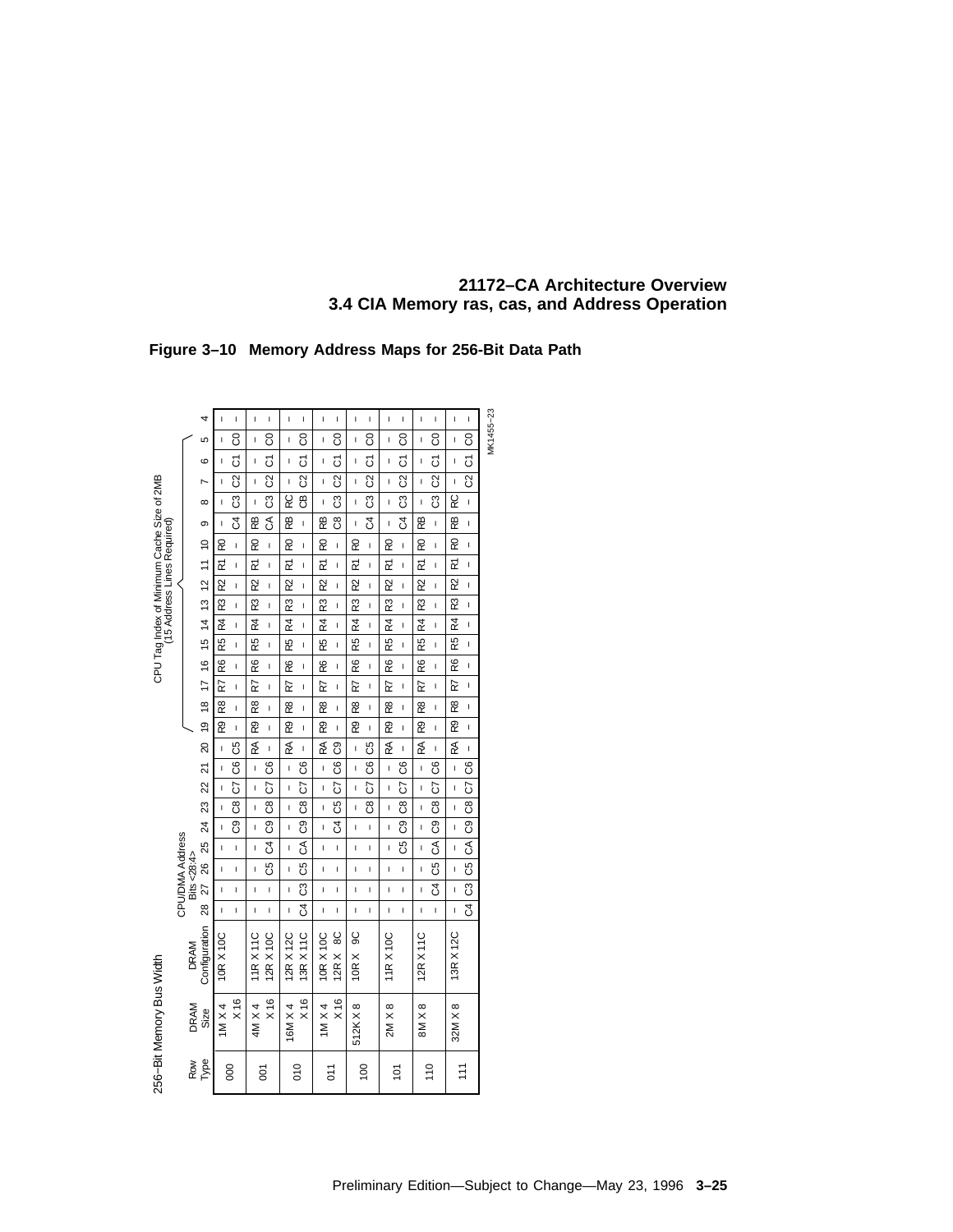**21172–CA Architecture Overview 3.5 MB and LOCK Instructions**

# **3.5 MB and LOCK Instructions**

This section describes the MB (memory barrier) and LOCK instructions.

#### **3.5.1 MB Instruction**

The MB instruction may or may not be disabled from leaving the 21164 by clearing BC\_CONTROL[EI\_CMD\_GRP3]. If BC\_CONTROL[EI\_CMD\_GRP3] is clear, the CIA should never acknowledge receipt of an MB instruction.

CACK\_EN[MB\_ENABLE], in the CIA, enables or disables the CIA from acknowledging receipt of an MB instruction from the 21164. If CACK\_EN [MB\_ENABLE] is clear, the CIA will treat an MB instruction as a NOP. See Section 3.3.2.

#### **3.5.2 LOCK Instruction**

The CIA has to contend with locks originating on either the 21164 or the PCI. There are two cases that require that the 21164 internal lock state on a block be cleared (from a system point of view). The first is during a DMA write transaction to the locked block and the second is when a PCI device has established a lock.

The things to consider for system lock behavior are:

- DMA write transaction case—The 21164 maintains its lock flag and lock address in its bus interface unit (BIU). This lock status is correctly maintained, even if the locked block is displaced from the Scache, as long as the system sends all DMA write FLUSH commands to the 21164 (no duplicate cache tag).
- PCI lock established—A PCI device can only establish a lock on a 16-byte block of data during a DMA read transaction. Once the lock is established by the successful DMA read transaction, the PCI device has exclusive access to that 16-byte block (the PCI target may lock a larger block). This PCI lock allows the device to do an atomic read-modify-write on a 16-byte data unit.

The Alpha and PCI architectures have different mechanisms for establishing a lock:

- For PCI architecture, it is a successful read transaction (with the PCI LOCK signal asserted) that establishes a lock.
- For Alpha architecture, it is a successful write transaction (ST*n*\_C) that establishes a lock.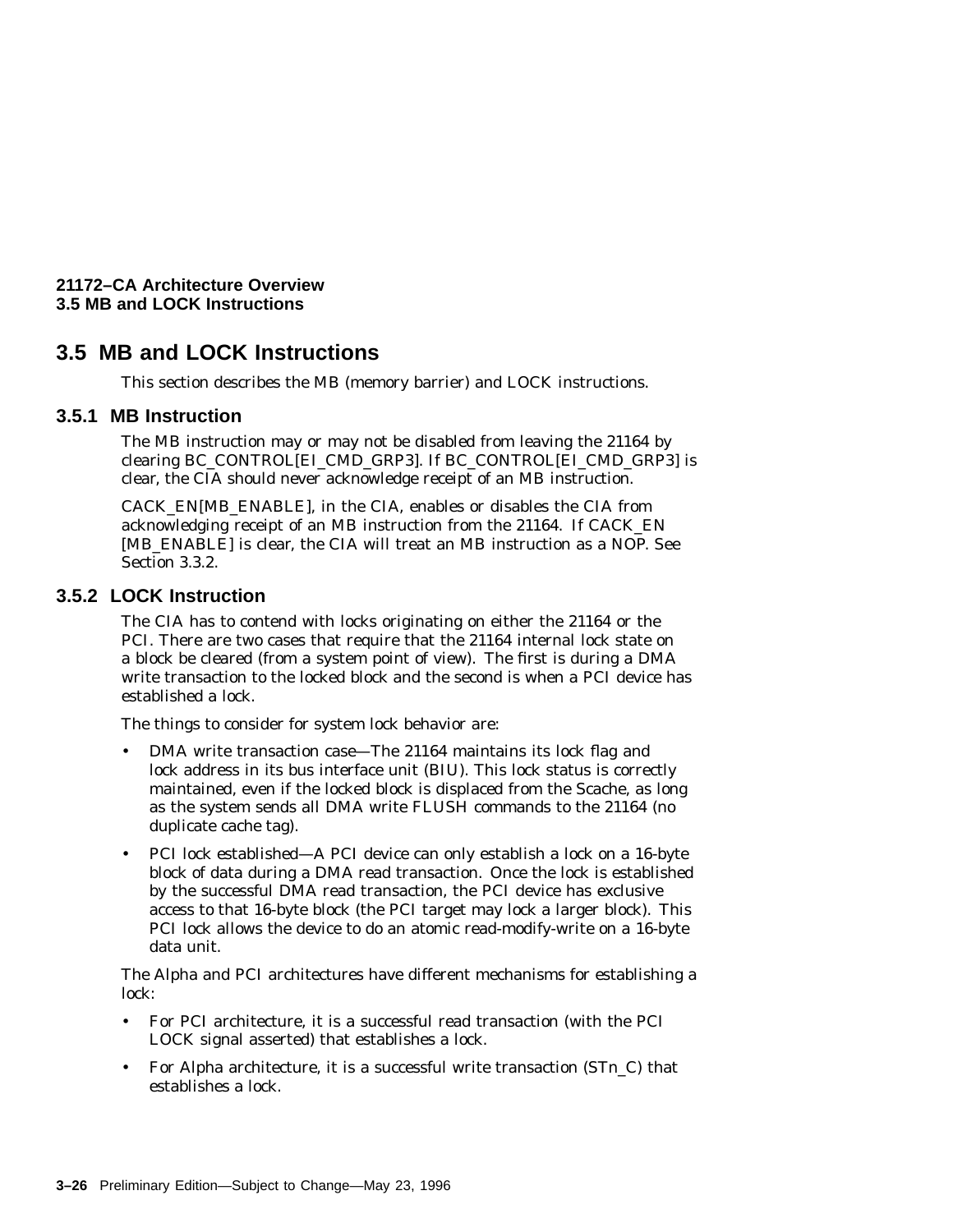#### **21172–CA Architecture Overview 3.5 MB and LOCK Instructions**

So, a PCI read transaction with the PCI LOCK signal asserted must be treated by the 21164 as a write transaction (that is, for the Alpha architecture, it must have the same effect as a write transaction from some other processor). Example 3–1 shows an example of the 21164 and PCI competing for a memory flag.

#### **Example 3–1 21164 and PCI Device Lock Contention**

| 21164 Atomic Update                                                              | PCI Device Atomic Update                        |
|----------------------------------------------------------------------------------|-------------------------------------------------|
| try again:<br>LDO L R1, mem flag<br>{ modify memory flag }<br>STO C R1, mem flag | READ/LOCK mem flag<br>$\{$ modify mem flag $\}$ |
| BEO<br>R, no store                                                               | WRITE/UNLOCK mem flag                           |
| no store:<br>check for excessive iterations}<br>BR try again                     |                                                 |

Both the 21164 and the PCI device are attempting to perform an atomic readmodify-write operation on a memory flag (a semaphore). The 21164 begins with a LDQ\_L instruction but will not know if the update is successful until the companion STQ\_C instruction completes successfully.

Assume that the PCI device performs a PCI read transaction with the PCI LOCK signal asserted, and obtains the lock to the memory flag before the 21164 STQ\_C instruction is executed. The 21164's STQ\_C instruction must fail, otherwise, the 21164 and the PCI device will both believe they have successfully modified the flag.

Before a PCI device establishes the PCI lock, the 21164 must clear its lock flag. The CIA must perform a flush transaction to the locked block, causing the 21164 to clear its lock flag. Unfortunately, the system must not only perform a DMA read transaction, but must also write the flushed block to memory. Once the CIA successfully sends the data to the PCI device, the PCI lock is established.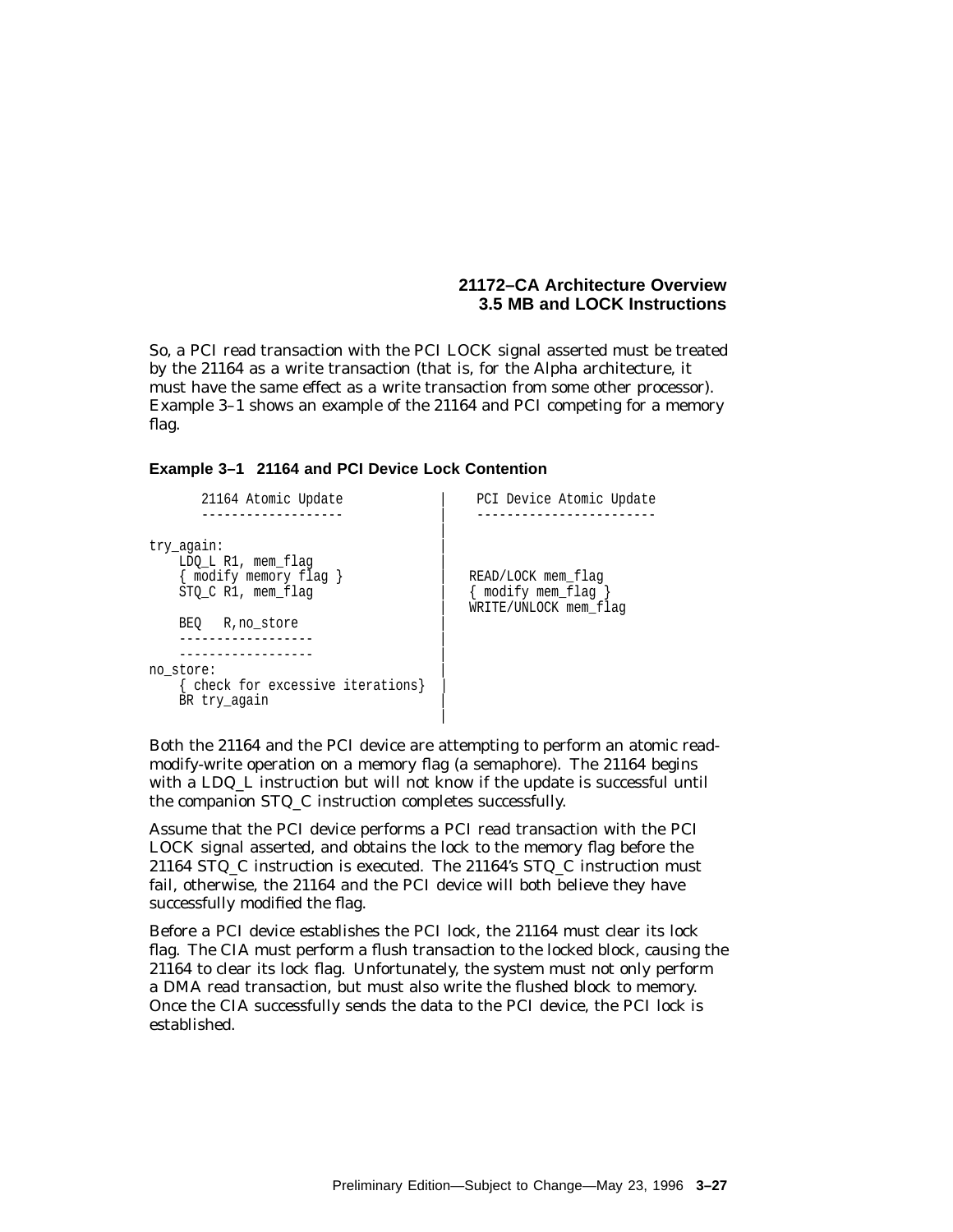#### **21172–CA Architecture Overview 3.5 MB and LOCK Instructions**

While the PCI lock is in effect, the 21164 may attempt to refill the flushed block. This will happen if a loop, as shown in Example 3–1, is repeatedly executing an LD*x*\_L instruction. The requested block cannot be provided until the PCI lock has completed because once the block is in the 21164 internal cache, the CIA loses control of the block.

Initially, the CIA could prevent the 21164 from setting its internal lock flag for the block by using the 21164 input signal line **system\_lock\_flag\_h**. The next time the LD*x*\_L/ST*n*\_C loop, the 21164 will have a cache hit on the block and will be unaware of the system lock state, so the loop will succeed this second time.

The CIA lock rules are:

- The 21164 **system\_lock\_flag\_h** input signal line is not connected to the CIA and is always tied true.
- All DMA write transactions will result in the CIA performing a flush transaction to the 21164.
- All DMA read transactions with the PCI LOCK signal asserted will result in the CIA performing a flush transaction to the 21164. The CIA must write the flushed block to memory. The internal CIA lock address register will be set with the locking address.
- If the 21164 requests a fill that hits the CIA lock address register, then the fill is stalled until the PCI lock state is relinquished by the PCI device.
- The 21164 lock transaction will be treated as a NOP for systems with duplicate tag stores.
- The 21164 write transaction with lock will be treated as a write transaction.

#### **3.5.3 Locks to Uncached Space**

The CIA does not support LD*x*\_L and ST*n*\_C to noncacheable space. They are converted to LD*x* and ST*n*.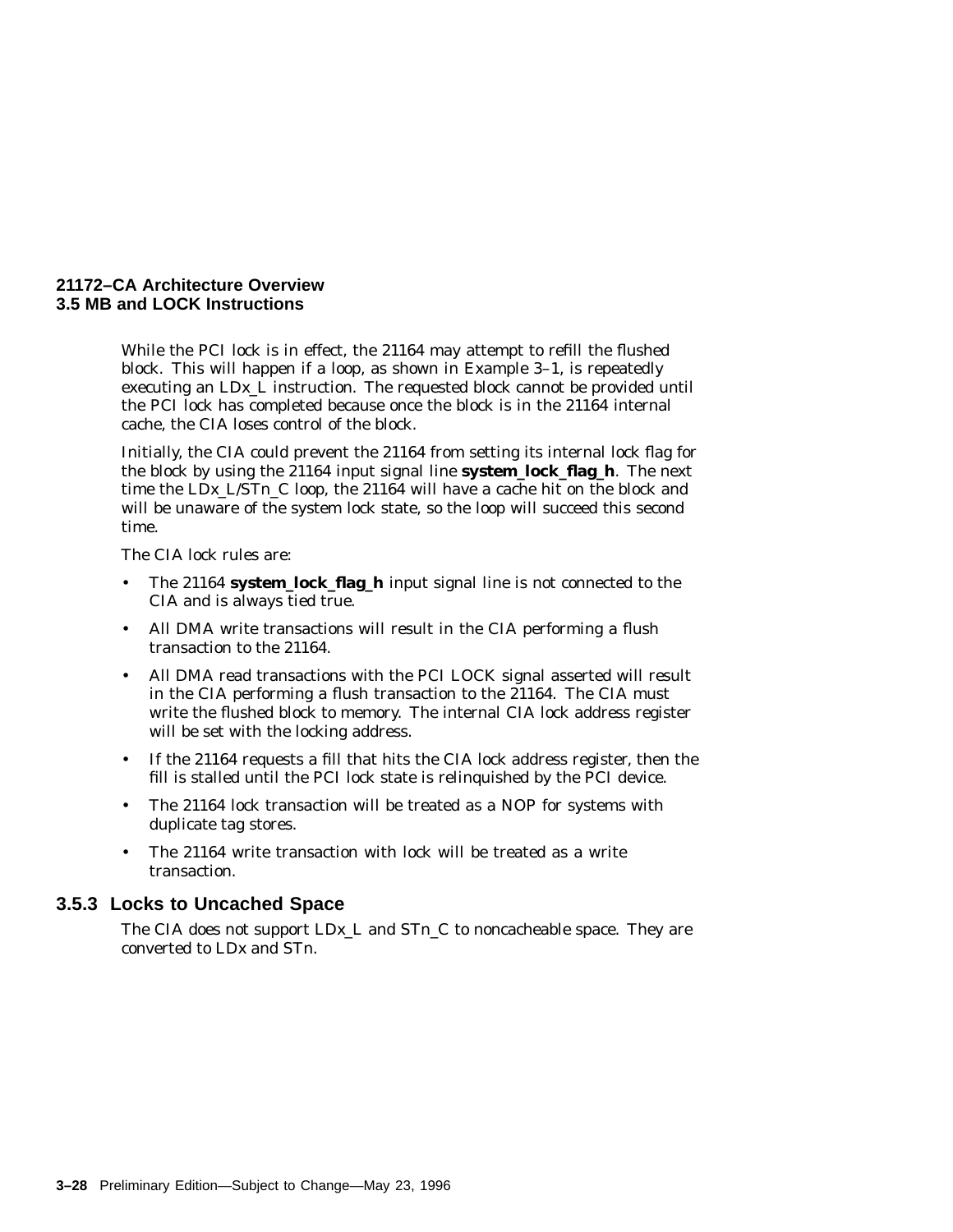# **4**

# **21172–CA Control and Status Registers**

This chapter describes the 21172–CA (CIA) control and status registers (CSRs). It also provides information about programming memory timing, configuring memory, and initializing the backup cache (Bcache).

#### **Note**

Programmers must write only zeros to register fields defined as reserved.

# **4.1 21172–CA Registers**

The 21172–CA CSRs are 32 bits wide and are located on NATURALLY ALIGNED 64-byte addresses. Write transactions to read-only registers could result in UNPREDICTABLE behavior while read transactions are nondestructive. Only zeros should be written to reserved bits. The register descriptions contain the initialized states.

The 21172–CA CSRs are presented here in seven groups:

- General registers
- Diagnostic registers
- Performance monitor registers
- Error registers
- System configuration registers
- PCI address and scatter-gather registers
- Address translation registers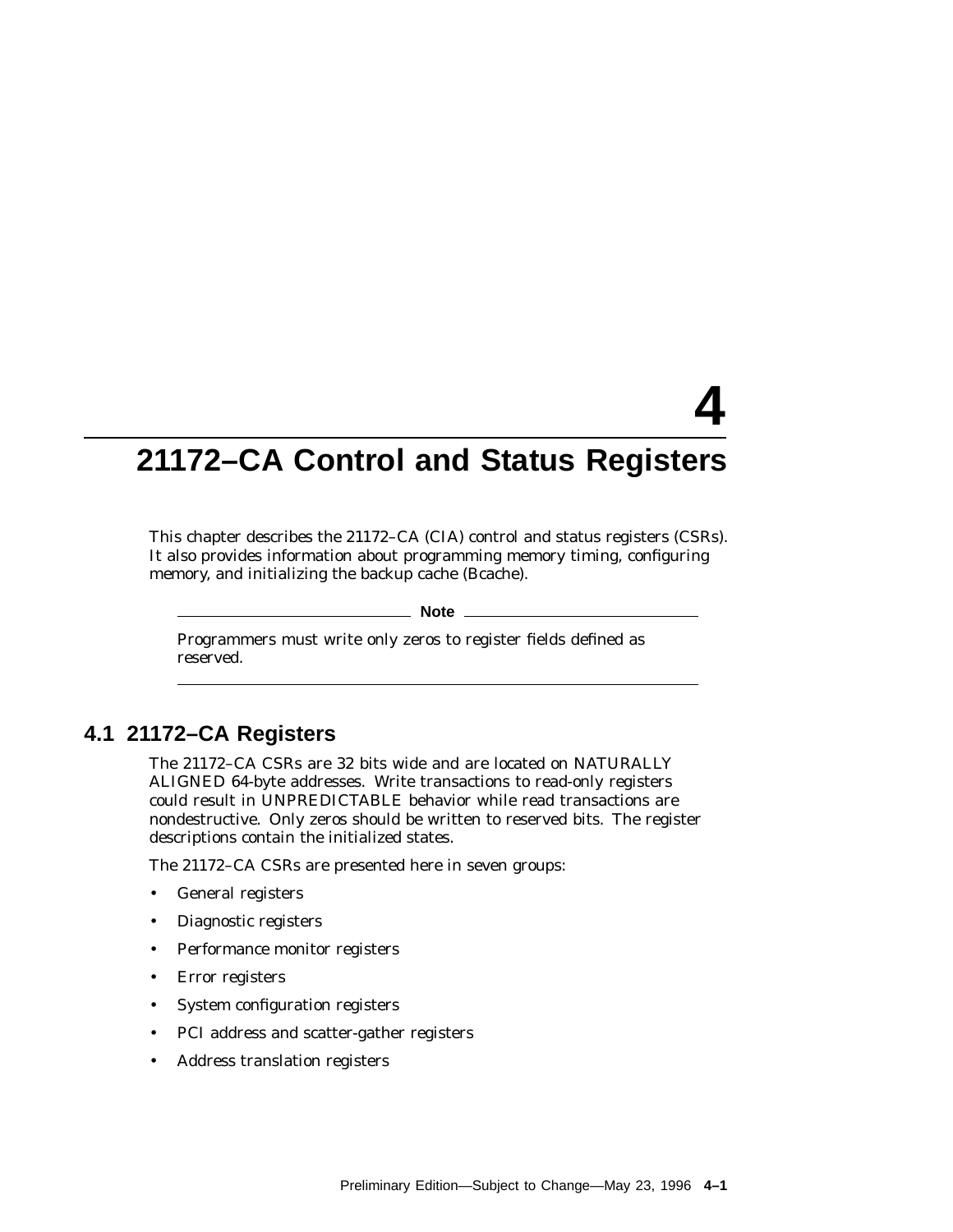The 64-bit wide 21164 Alpha microprocessor CSRs are described in the *Digital Semiconductor 21164 (366 MHz Through 433 MHz) Alpha Microprocessor Hardware Reference Manual*. The CSRs of most interest to uniprocessor system designers are:

- Scache control register (SC\_CTL)
- Bcache control register (BC\_CONTROL)
- Bcache configuration register (BC\_CONFIG)

#### **4.1.1 21172–CA General Registers**

Table 4–1 lists the 21172–CA (CIA) general registers and Section 4.2 shows and describes the individual registers.

| <b>Address</b> | <b>Mnemonic</b> | <b>Name</b>                             |
|----------------|-----------------|-----------------------------------------|
| 87.4000.0080   | <b>CIA REV</b>  | CIA revision register                   |
| 87.4000.00C0   | PCI LAT         | PCI latency register                    |
| 87.4000.0100   | CIA CTRL        | CIA control register                    |
| 87.4000.0140   | CIA CNFG        | CIA configuration register              |
| 87.4000.0400   | <b>HAE MEM</b>  | Hardware address extension register     |
| 87.4000.0440   | HAE IO          | Hardware address extension I/O register |
| 87.4000.0480   | CFG             | Configuration register                  |
| 87.4000.0600   | <b>CACK_EN</b>  | CIA acknowledgment enable register      |
|                |                 |                                         |

#### **Table 4–1 21172–CA General Registers**

# **4.1.2 21172–CA Diagnostic Registers**

Table 4–2 lists the 21172–CA (CIA) diagnostic registers and Section 4.3 shows and describes the individual registers.

| <b>Address</b> | <b>Mnemonic</b> | Name                            |  |  |  |  |  |  |  |
|----------------|-----------------|---------------------------------|--|--|--|--|--|--|--|
| 87.4000.2000   | CIA DIAG        | CIA diagnostic control register |  |  |  |  |  |  |  |
| 87.4000.3000   | DIAG CHECK      | Diagnostic check register       |  |  |  |  |  |  |  |

**Table 4–2 21172–CA Diagnostic Registers**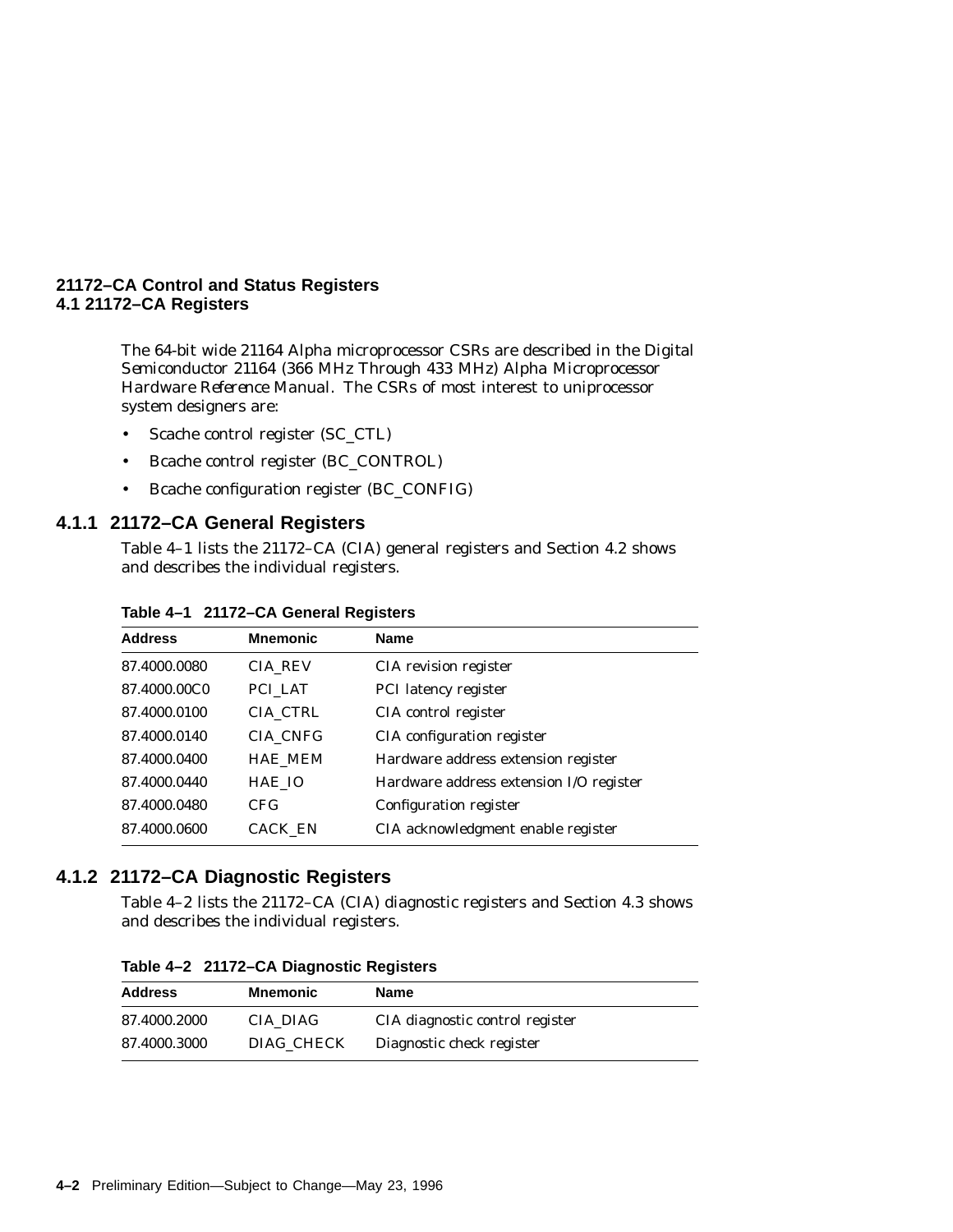# **4.1.3 21172–CA Performance Monitor Registers**

Table 4–3 lists the 21172–CA (CIA) performance monitor registers and Section 4.4 shows and describes the individual registers.

**Table 4–3 21172–CA Performance Monitor Registers**

| <b>Address</b> | Mnemonic     | Name                         |
|----------------|--------------|------------------------------|
| 87.4000.4000   | PERF MONITOR | Performance monitor register |
| 87.4000.4040   | PERF CONTROL | Performance control register |

# **4.1.4 21172–CA Error Registers**

Table 4–4 lists the 21172–CA (CIA) error registers and Section 4.5 shows and describes the individual registers.

| <b>Address</b> | <b>Mnemonic</b> | <b>Name</b>                       |
|----------------|-----------------|-----------------------------------|
| 87.4000.8000   | CPU_ERR0        | CPU error information register 0  |
| 87.4000.8040   | CPU ERR1        | CPU error information register 1  |
| 87.4000.8200   | <b>CIA_ERR</b>  | CIA error register                |
| 87.4000.8240   | <b>CIA STAT</b> | CIA status register               |
| 87.4000.8280   | <b>ERR MASK</b> | CIA error mask register           |
| 87.4000.8300   | CIA SYN         | CIA syndrome register             |
| 87.4000.8400   | <b>MEM ERRO</b> | CIA memory port status register 0 |
| 87.4000.8440   | <b>MEM ERR1</b> | CIA memory port status register 1 |
| 87.4000.8800   | PCI ERRO        | PCI error register 0              |
| 87.4000.8840   | PCI ERR1        | PCI error register 1              |
| 87.4000.8880   | PCI ERR2        | PCI error register 2              |

**Table 4–4 21172–CA Error Registers**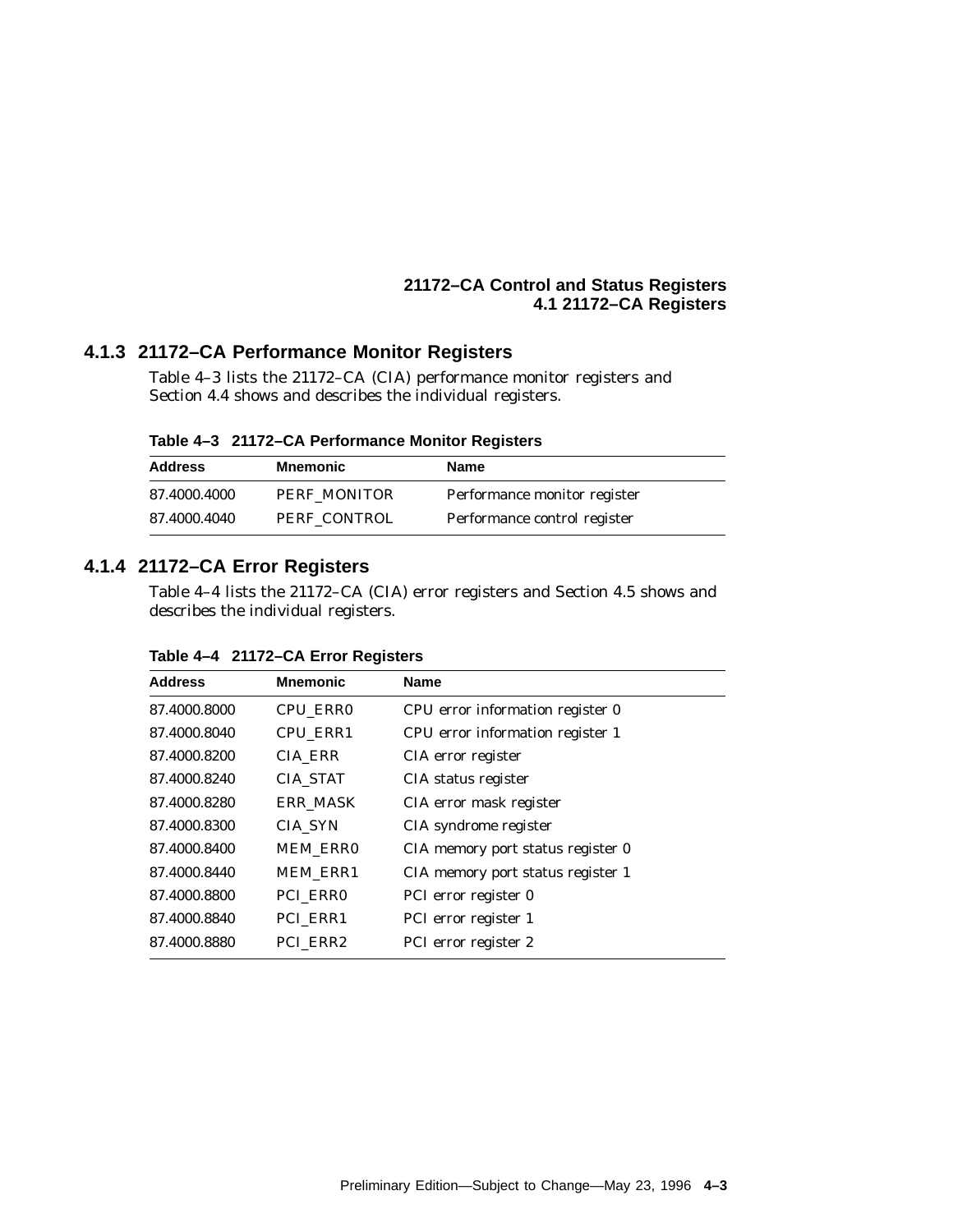# **4.1.5 21172–CA System Configuration Registers**

Table 4–5 lists the 21172–CA (CIA) system configuration registers and Section 4.6 shows and describes the individual registers.

| <b>Address</b> | <b>Mnemonic</b>  | <b>Name</b>                          |
|----------------|------------------|--------------------------------------|
| 87.5000.0000   | <b>MCR</b>       | Memory configuration register        |
| 87.5000.0600   | MBA0             | Memory base address register 0       |
| 87.5000.0680   | MBA <sub>2</sub> | Memory base address register 2       |
| 87.5000.0700   | MBA4             | Memory base address register 4       |
| 87.5000.0780   | MBA6             | Memory base address register 6       |
| 87.5000.0800   | MBA8             | Memory base address register 8       |
| 87.5000.0880   | <b>MBAA</b>      | Memory base address register 10      |
| 87.5000.0900   | <b>MBAC</b>      | Memory base address register 12      |
| 87.5000.0980   | <b>MBAE</b>      | Memory base address register 14      |
| 87.5000.0B00   | TMG0             | Memory timing information register 0 |
| 87.5000.0B40   | TMG1             | Memory timing information register 1 |
| 87.5000.0B80   | TMG2             | Memory timing information register 2 |
|                |                  |                                      |

**Table 4–5 21172–CA System Configuration Registers**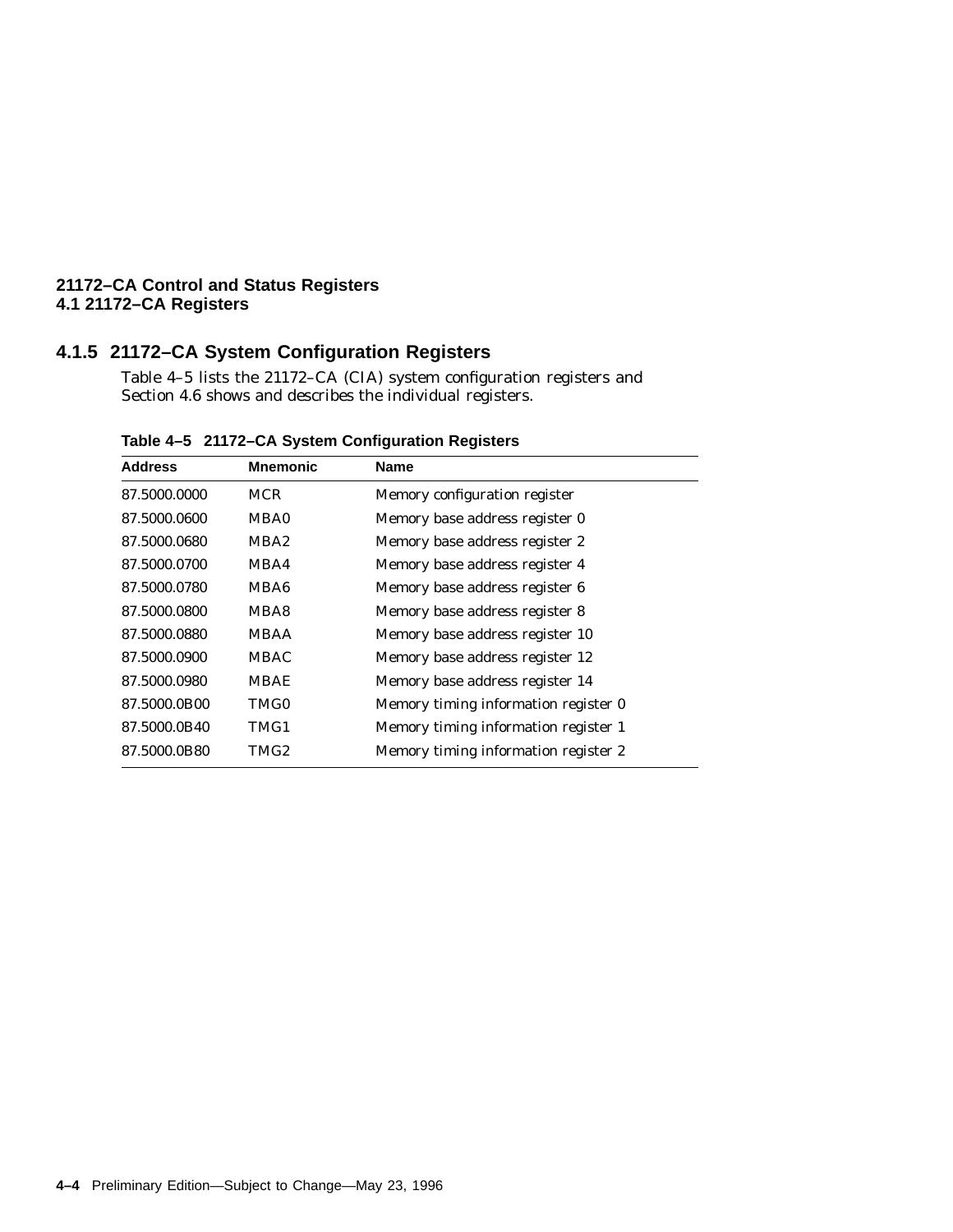# **4.1.6 21172–CA PCI Address and Scatter-Gather Registers**

Table 4–6 lists the 21172–CA (CIA) PCI address and scatter-gather registers, and Section 4.7 describes the individual registers.

| Address      | <b>Mnemonic</b> | <b>Name</b>                                              |
|--------------|-----------------|----------------------------------------------------------|
| 87.6000.0100 | <b>TBIA</b>     | Scatter-gather translation buffer invalidate<br>register |
| 87.6000.0400 | WO_BASE         | Window base register 0                                   |
| 87.6000.0440 | WO_MASK         | Window mask register 0                                   |
| 87.6000.0480 | <b>TO_BASE</b>  | Translated base register 0                               |
| 87.6000.0500 | W1_BASE         | Window base register 1                                   |
| 87.6000.0540 | W1 MASK         | Window mask register 1                                   |
| 87.6000.0580 | T1_BASE         | Translated base register 1                               |
| 87.6000.0600 | W2 BASE         | Window base register 2                                   |
| 87.6000.0640 | W2_MASK         | Window mask register 2                                   |
| 87.6000.0680 | T2_BASE         | Translated base register 2                               |
| 87.6000.0700 | W3 BASE         | Window base register 3                                   |
| 87.6000.0740 | W3_MASK         | Window mask register 3                                   |
| 87.6000.0780 | T3 BASE         | Translated base register 3                               |
| 87.6000.07C0 | W_DAC           | Window base dual address control register                |
|              |                 |                                                          |

**Table 4–6 21172–CA PCI Address and Scatter-Gather Registers**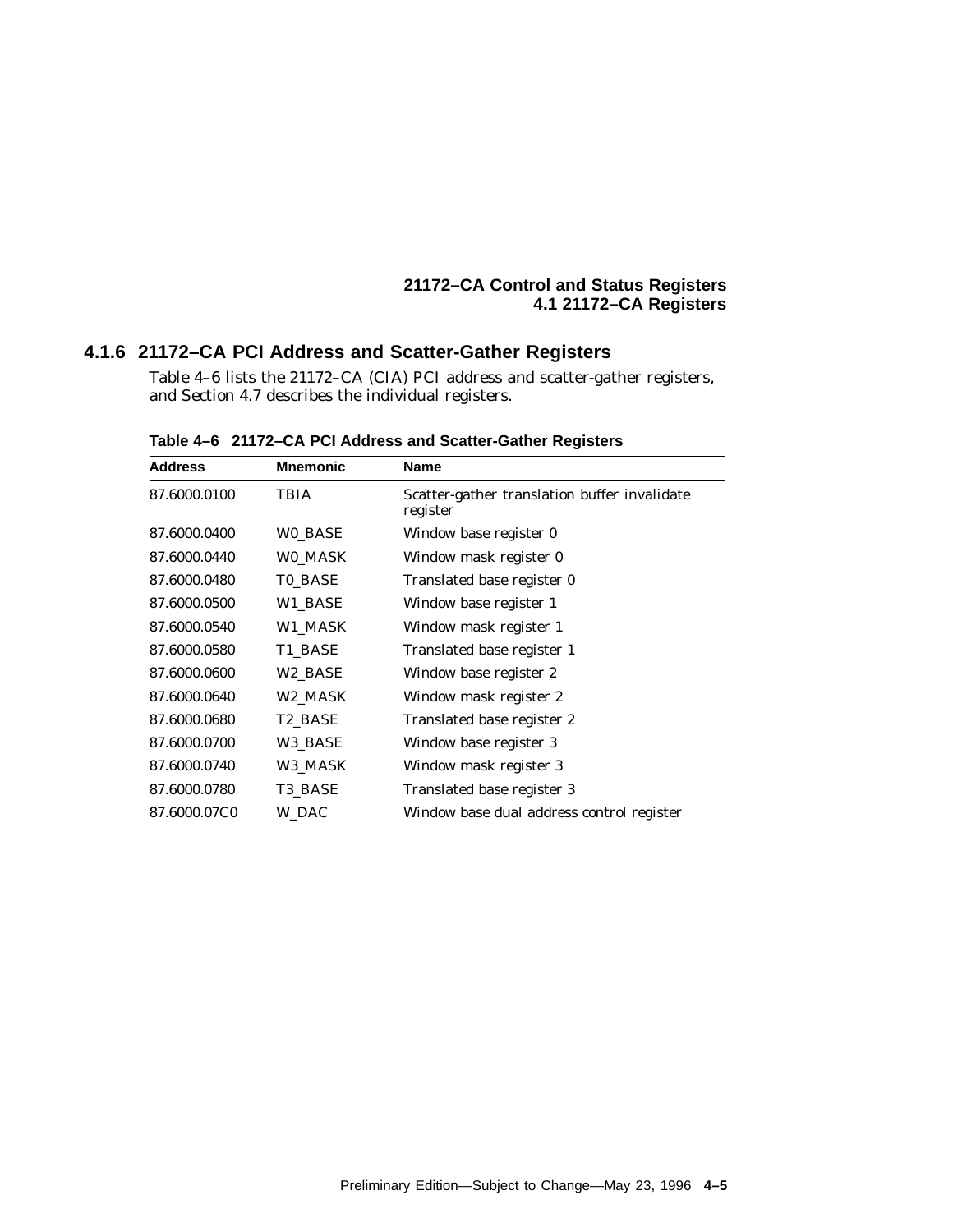# **4.1.7 21172–CA Address Translation Registers**

Table 4–7 lists the 21172–CA (CIA) address translation registers and Section 4.8 describes the individual registers.

| <b>Address</b> | <b>Mnemonic</b> | <b>Name</b>                       |
|----------------|-----------------|-----------------------------------|
| 87.6000.0800   | LTB_TAG0        | Lockable translation buffer tag 0 |
| 87.6000.0840   | LTB_TAG1        | Lockable translation buffer tag 1 |
| 87.6000.0880   | LTB_TAG2        | Lockable translation buffer tag 2 |
| 87.6000.08C0   | LTB_TAG3        | Lockable translation buffer tag 3 |
| 87.6000.0900   | TB_TAG0         | Translation buffer tag 0          |
| 87.6000.0940   | TB_TAG1         | Translation buffer tag 1          |
| 87.6000.0980   | TB_TAG2         | Translation buffer tag 2          |
| 87.6000.09C0   | TB_TAG3         | Translation buffer tag 3          |
| 87.6000.1000   | TB0 PAGE0       | Translation buffer 0 page 0       |
| 87.6000.1040   | TB0 PAGE1       | Translation buffer 0 page 1       |
| 87.6000.1080   | TB0_PAGE2       | Translation buffer 0 page 2       |
| 87.6000.10C0   | TB0_PAGE3       | Translation buffer 0 page 3       |
| 87.6000.1100   | TB1 PAGE0       | Translation buffer 1 page 0       |
| 87.6000.1140   | TB1_PAGE1       | Translation buffer 1 page 1       |
| 87.6000.1180   | TB1 PAGE2       | Translation buffer 1 page 2       |
| 87.6000.11C0   | TB1_PAGE3       | Translation buffer 1 page 3       |
| 87.6000.1200   | TB2 PAGE0       | Translation buffer 2 page 0       |
| 87.6000.1240   | TB2_PAGE1       | Translation buffer 2 page 1       |
| 87.6000.1280   | TB2_PAGE2       | Translation buffer 2 page 2       |
| 87.6000.12C0   | TB2_PAGE3       | Translation buffer 2 page 3       |

**Table 4–7 21172–CA Address Translation Registers**

(continued on next page)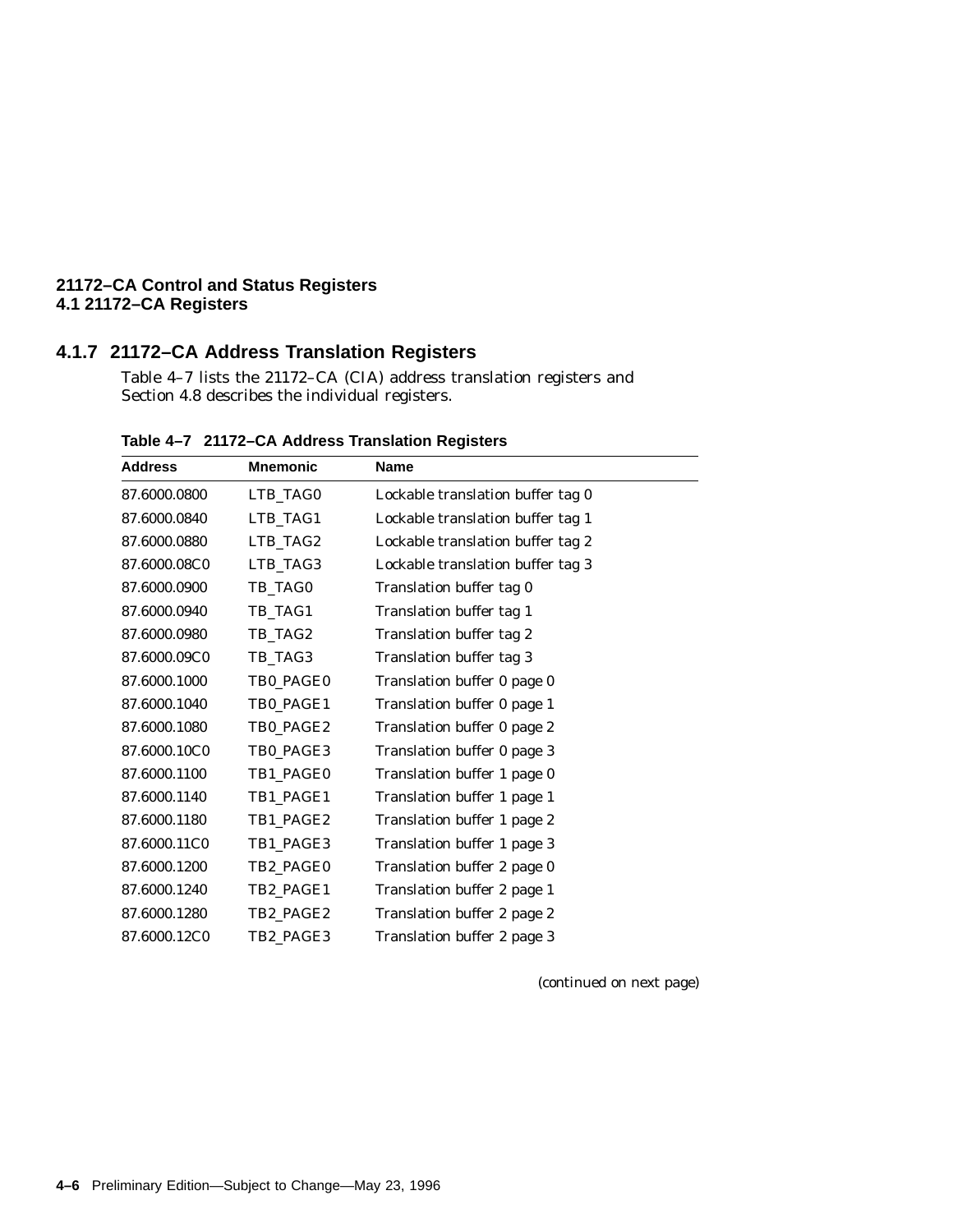| <b>Address</b> | <b>Mnemonic</b> | <b>Name</b>                 |
|----------------|-----------------|-----------------------------|
| 87.6000.1300   | TB3 PAGE0       | Translation buffer 3 page 0 |
| 87.6000.1340   | TB3_PAGE1       | Translation buffer 3 page 1 |
| 87.6000.1380   | TB3 PAGE2       | Translation buffer 3 page 2 |
| 87.6000.13C0   | TB3 PAGE3       | Translation buffer 3 page 3 |
| 87.6000.1400   | TB4 PAGE0       | Translation buffer 4 page 0 |
| 87.6000.1440   | TB4 PAGE1       | Translation buffer 4 page 1 |
| 87.6000.1480   | TB4_PAGE2       | Translation buffer 4 page 2 |
| 87.6000.14C0   | TB4_PAGE3       | Translation buffer 4 page 3 |
| 87.6000.1500   | TB5 PAGE0       | Translation buffer 5 page 0 |
| 87.6000.1540   | TB5 PAGE1       | Translation buffer 5 page 1 |
| 87.6000.1580   | TB5_PAGE2       | Translation buffer 5 page 2 |
| 87.6000.15C0   | TB5_PAGE3       | Translation buffer 5 page 3 |
| 87.6000.1600   | TB6 PAGE0       | Translation buffer 6 page 0 |
| 87.6000.1640   | TB6_PAGE1       | Translation buffer 6 page 1 |
| 87.6000.1680   | TB6 PAGE2       | Translation buffer 6 page 2 |
| 87.6000.16C0   | TB6_PAGE3       | Translation buffer 6 page 3 |
| 87.6000.1700   | TB7_PAGE0       | Translation buffer 7 page 0 |
| 87.6000.1740   | TB7_PAGE1       | Translation buffer 7 page 1 |
| 87.6000.1780   | TB7_PAGE2       | Translation buffer 7 page 2 |
| 87.6000.17C0   | TB7 PAGE3       | Translation buffer 7 page 3 |

**Table 4–7 (Cont.) 21172–CA Address Translation Registers**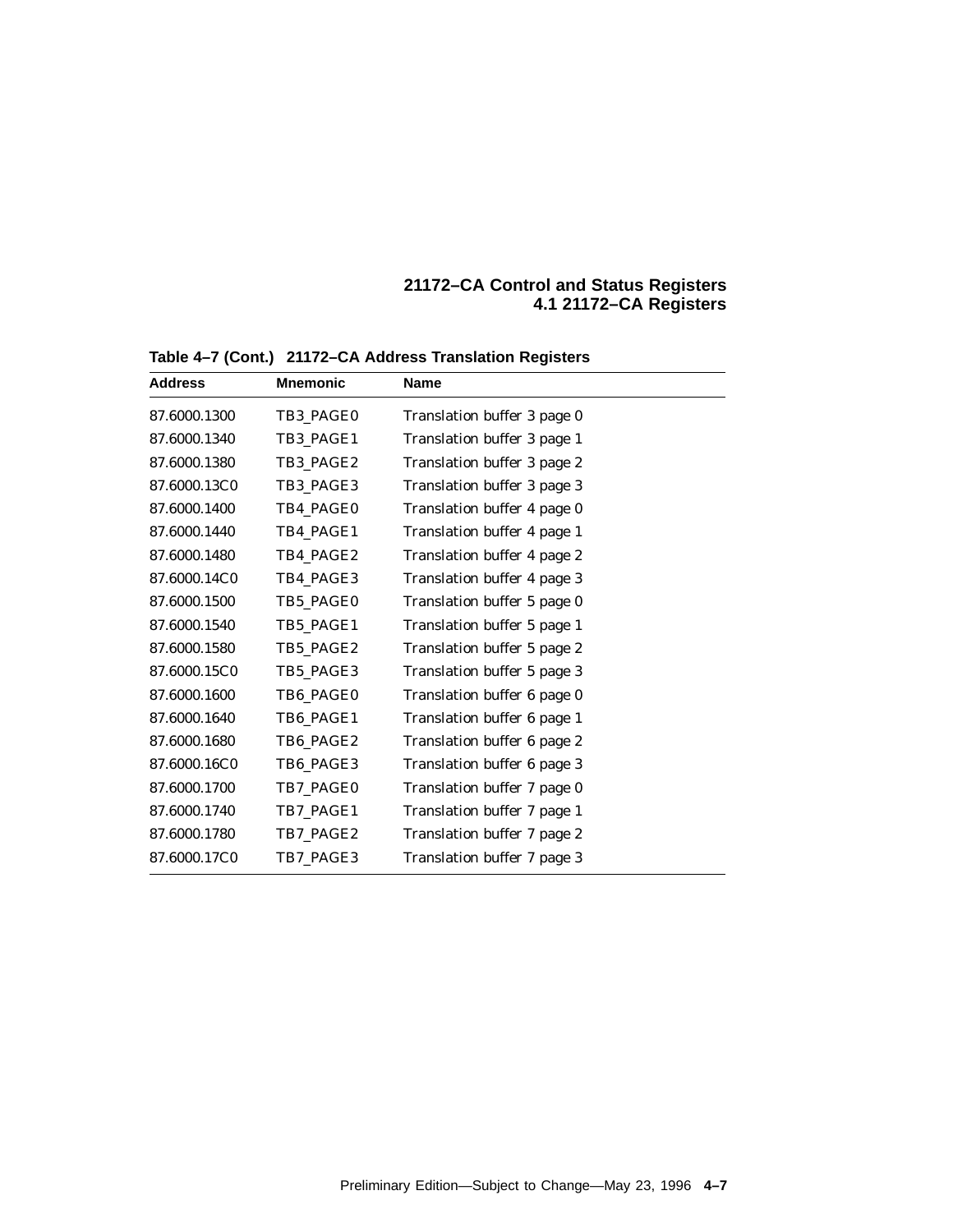# **4.2 21172–CA General Registers**

Sections 4.2.1 through 4.2.8 define and describe the 21172–CA general registers.

# **4.2.1 CIA Revision Register**

Register mnemonic: Register address: CIA\_REV 87.4000.0080



LJ04226A.AI5

| <b>Field</b> | <b>Name</b>    | Type       | <b>Description</b>                                                                                                                                           |
|--------------|----------------|------------|--------------------------------------------------------------------------------------------------------------------------------------------------------------|
| < 07:00>     | CIA REV        | RO.CIA Rev | CIA revision field.<br>2—Pass 3 CIA chip present.<br>Note: Values 0 and 1, for Pass 1 and 2 CIA<br>chips respectively, do not apply to the<br>$21172 - CA$ . |
| < 08         | <b>ALT MEM</b> | RO.0       | Alternate memory mode<br>0-High-asserted ras and cas, SET SELECTS.<br>$1$ —Low-asserted ras and cas.                                                         |
| $<$ 31:09>   | Reserved       | RO.0       |                                                                                                                                                              |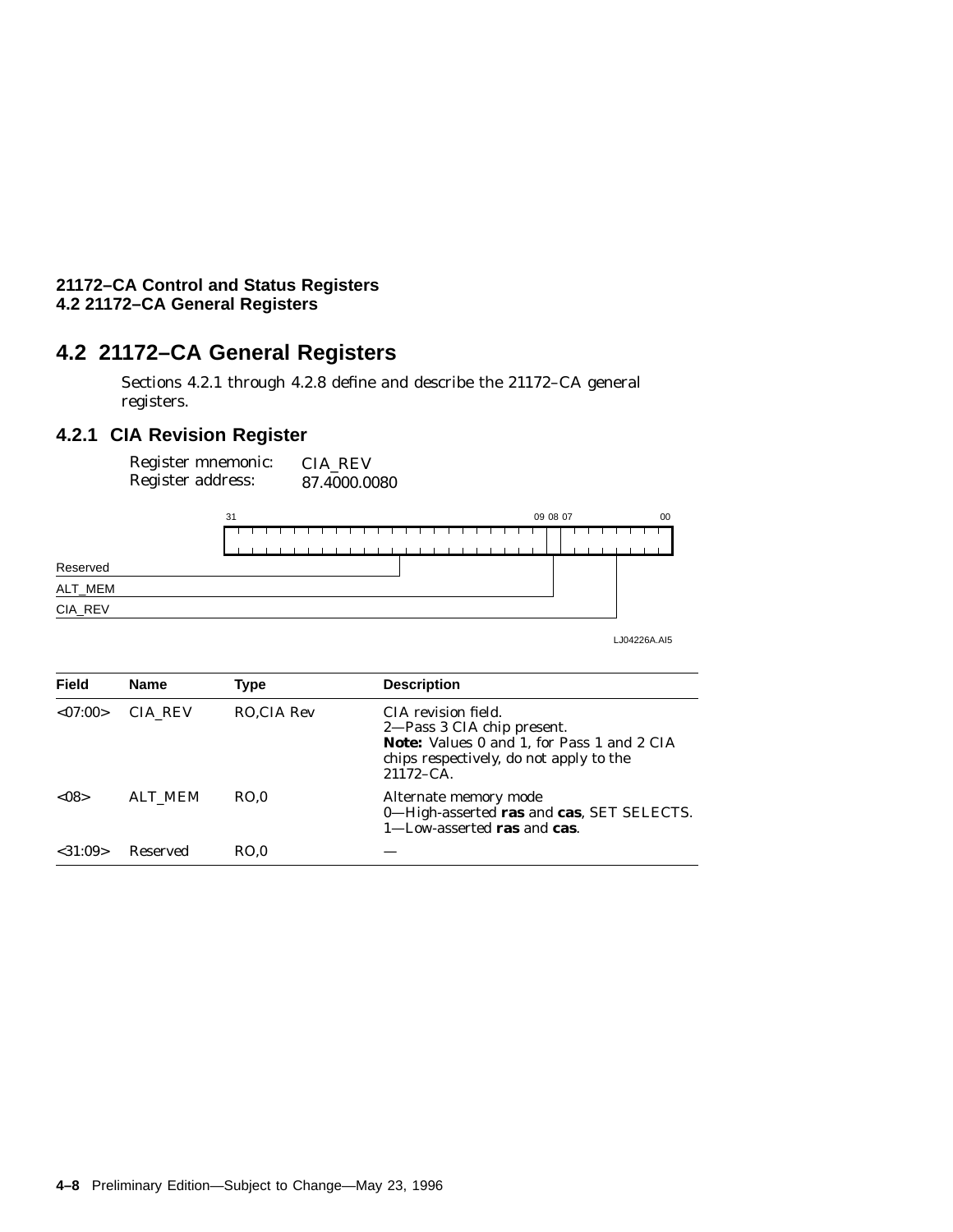# **4.2.2 PCI Latency Register**

| Register mnemonic: | PCI LAT      |
|--------------------|--------------|
| Register address:  | 87.4000.00C0 |



LJ04227A.AI5

| <b>Field</b> | <b>Name</b> | <b>Type</b> | <b>Description</b> |                                                                                                                                                                                 |
|--------------|-------------|-------------|--------------------|---------------------------------------------------------------------------------------------------------------------------------------------------------------------------------|
| < 03:00>     | TRGT RET    | RW.0        | performance.       | PCI target retry count in PCI clock cycles. This is the<br>number of cycles that the CIA will wait when a resource<br>is busy until it will stop. The value should be tuned for |
|              |             |             | TRGT_RET<3:0>      | <b>Cycles</b>                                                                                                                                                                   |
|              |             |             | 0000               | 0                                                                                                                                                                               |
|              |             |             | 0001               | 1                                                                                                                                                                               |
|              |             |             | ٠                  | ٠                                                                                                                                                                               |
|              |             |             | ٠                  | ٠                                                                                                                                                                               |
|              |             |             | ٠<br>1110          | ٠<br>15                                                                                                                                                                         |
|              |             |             | 1111               | Indefinite                                                                                                                                                                      |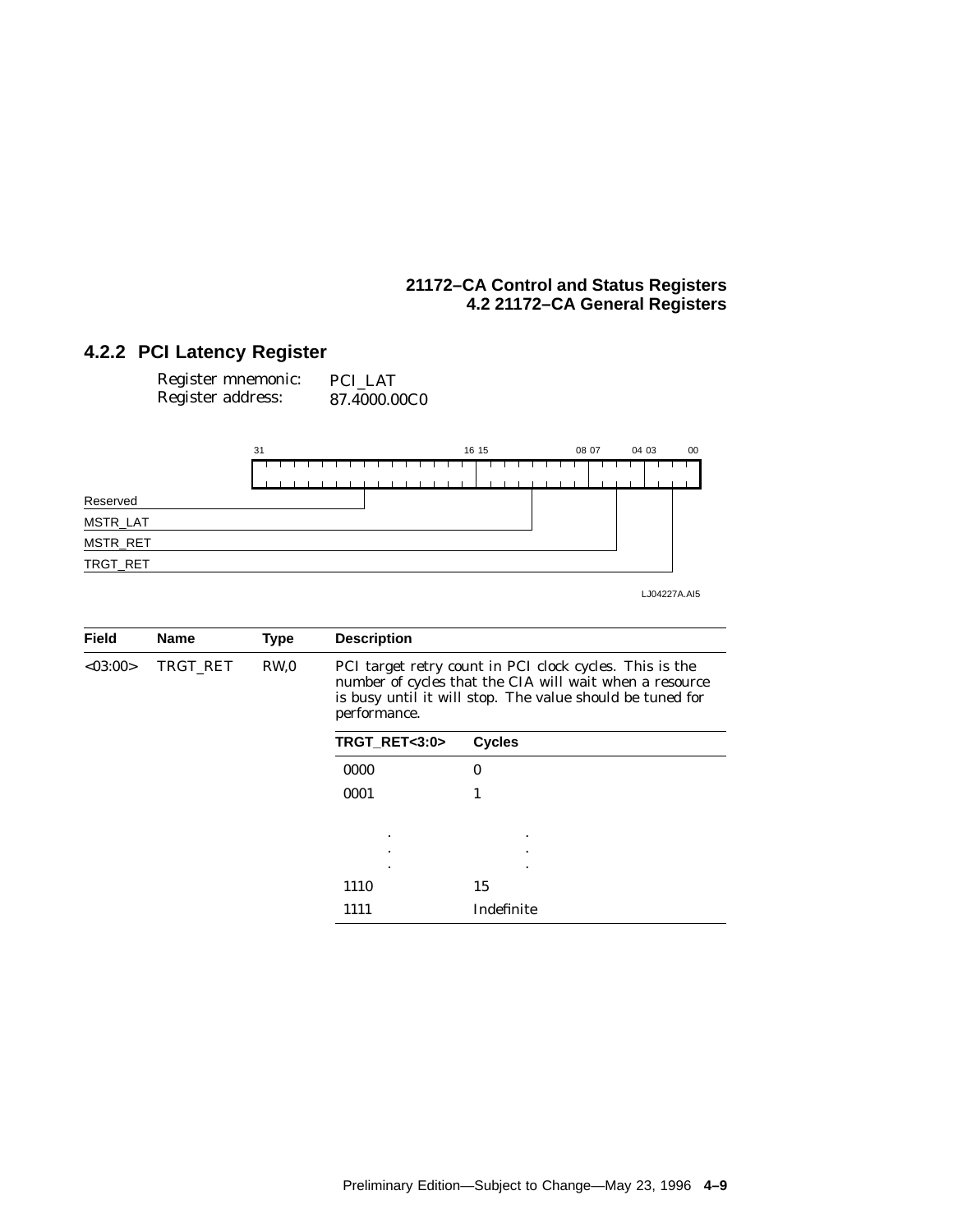| <b>Field</b>  | <b>Name</b>     | <b>Type</b>     | <b>Description</b> |                                                                                                                                                                                     |
|---------------|-----------------|-----------------|--------------------|-------------------------------------------------------------------------------------------------------------------------------------------------------------------------------------|
| <07:04>       | MSTR RET        | RW <sub>0</sub> | $\mathbf{0}$ .     | PCI master retry count in multiples of 4 PCI clock cycles.<br>This is the number of cycles that the CIA will wait until it<br>retries when it has been stopped. Recommended value = |
|               |                 |                 | MSTR_RET<3:0>      | <b>Cycles</b>                                                                                                                                                                       |
|               |                 |                 | 0000               | $\boldsymbol{2}$                                                                                                                                                                    |
|               |                 |                 | 0001               | 6                                                                                                                                                                                   |
|               |                 |                 |                    |                                                                                                                                                                                     |
|               |                 |                 |                    |                                                                                                                                                                                     |
|               |                 |                 | 1110               | 62                                                                                                                                                                                  |
|               |                 |                 | 1111               | $2-66$ (random)                                                                                                                                                                     |
| <15:08>       | <b>MSTR_LAT</b> | RW <sub>0</sub> |                    | PCI master latency timer in PCI clock cycles.                                                                                                                                       |
| $<$ 31:16 $>$ | Reserved        | RO,0            |                    |                                                                                                                                                                                     |

#### **21172–CA Control and Status Registers 4.2 21172–CA General Registers**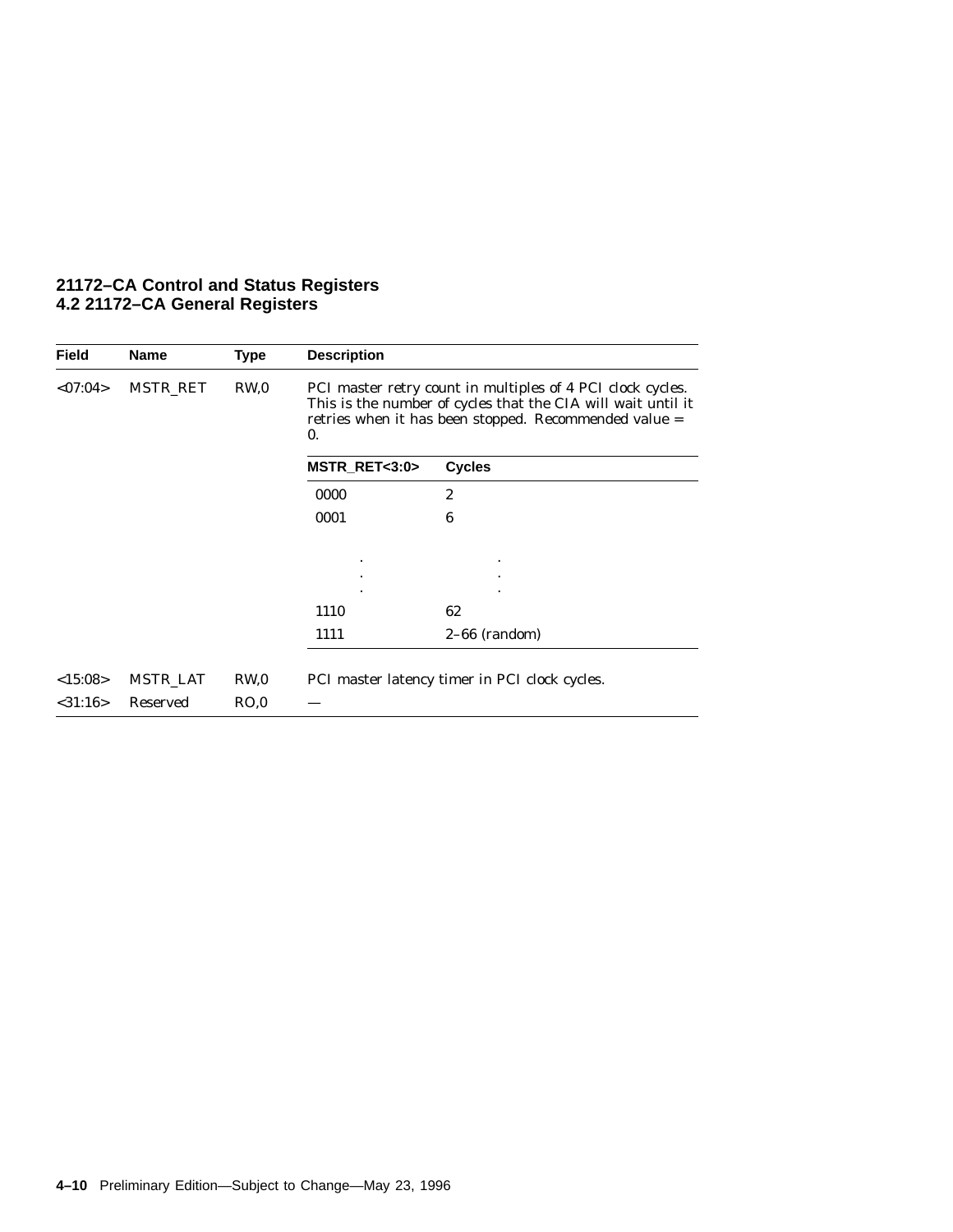# **4.2.3 CIA Control Register**

| Register mnemonic: | CIA CTRL     |
|--------------------|--------------|
| Register address:  | 87.4000.0100 |

|                 |  |  |  |  |  |  |  |  |  |  |  |  |  |  |  | 31 30 29 28 27 26 25 24 23 22 21 20 19 18 17 16 15 14 13 12 11 10 09 08 07 06 05 04 03 02 01 00 |  |  |  |
|-----------------|--|--|--|--|--|--|--|--|--|--|--|--|--|--|--|-------------------------------------------------------------------------------------------------|--|--|--|
|                 |  |  |  |  |  |  |  |  |  |  |  |  |  |  |  |                                                                                                 |  |  |  |
| EN_DMA_RD_PERF  |  |  |  |  |  |  |  |  |  |  |  |  |  |  |  |                                                                                                 |  |  |  |
| Reserved        |  |  |  |  |  |  |  |  |  |  |  |  |  |  |  |                                                                                                 |  |  |  |
| RM_TYPE         |  |  |  |  |  |  |  |  |  |  |  |  |  |  |  |                                                                                                 |  |  |  |
| Reserved        |  |  |  |  |  |  |  |  |  |  |  |  |  |  |  |                                                                                                 |  |  |  |
| RL_TYPE         |  |  |  |  |  |  |  |  |  |  |  |  |  |  |  |                                                                                                 |  |  |  |
| Reserved        |  |  |  |  |  |  |  |  |  |  |  |  |  |  |  |                                                                                                 |  |  |  |
| RD_TYPE         |  |  |  |  |  |  |  |  |  |  |  |  |  |  |  |                                                                                                 |  |  |  |
| EN_ARB_LINK     |  |  |  |  |  |  |  |  |  |  |  |  |  |  |  |                                                                                                 |  |  |  |
| ARB_CPU_EN      |  |  |  |  |  |  |  |  |  |  |  |  |  |  |  |                                                                                                 |  |  |  |
| CPU_FLUSHREQ_EN |  |  |  |  |  |  |  |  |  |  |  |  |  |  |  |                                                                                                 |  |  |  |
| IO_FLUSHREQ_EN  |  |  |  |  |  |  |  |  |  |  |  |  |  |  |  |                                                                                                 |  |  |  |
| CSR_IOA_BYPASS  |  |  |  |  |  |  |  |  |  |  |  |  |  |  |  |                                                                                                 |  |  |  |
| CON_IDLE_BC     |  |  |  |  |  |  |  |  |  |  |  |  |  |  |  |                                                                                                 |  |  |  |
| ASSERT_IDLE_BC  |  |  |  |  |  |  |  |  |  |  |  |  |  |  |  |                                                                                                 |  |  |  |
| ECC_CHK_EN      |  |  |  |  |  |  |  |  |  |  |  |  |  |  |  |                                                                                                 |  |  |  |
| MCHK_ERR_EN     |  |  |  |  |  |  |  |  |  |  |  |  |  |  |  |                                                                                                 |  |  |  |
| FILL_ERR_EN     |  |  |  |  |  |  |  |  |  |  |  |  |  |  |  |                                                                                                 |  |  |  |
| PERR_EN         |  |  |  |  |  |  |  |  |  |  |  |  |  |  |  |                                                                                                 |  |  |  |
| ADDR_PE_EN      |  |  |  |  |  |  |  |  |  |  |  |  |  |  |  |                                                                                                 |  |  |  |
| PCI_ACK64_EN    |  |  |  |  |  |  |  |  |  |  |  |  |  |  |  |                                                                                                 |  |  |  |
| PCI_REQ64_EN    |  |  |  |  |  |  |  |  |  |  |  |  |  |  |  |                                                                                                 |  |  |  |
| PCI_MEM_EN      |  |  |  |  |  |  |  |  |  |  |  |  |  |  |  |                                                                                                 |  |  |  |
| PCI_MST_EN      |  |  |  |  |  |  |  |  |  |  |  |  |  |  |  |                                                                                                 |  |  |  |
| FST_BB_EN       |  |  |  |  |  |  |  |  |  |  |  |  |  |  |  |                                                                                                 |  |  |  |
| PCI_LOOP_EN     |  |  |  |  |  |  |  |  |  |  |  |  |  |  |  |                                                                                                 |  |  |  |
| PCI_LOCK_EN     |  |  |  |  |  |  |  |  |  |  |  |  |  |  |  |                                                                                                 |  |  |  |
| PCI_EN          |  |  |  |  |  |  |  |  |  |  |  |  |  |  |  |                                                                                                 |  |  |  |

LJ-04228.AI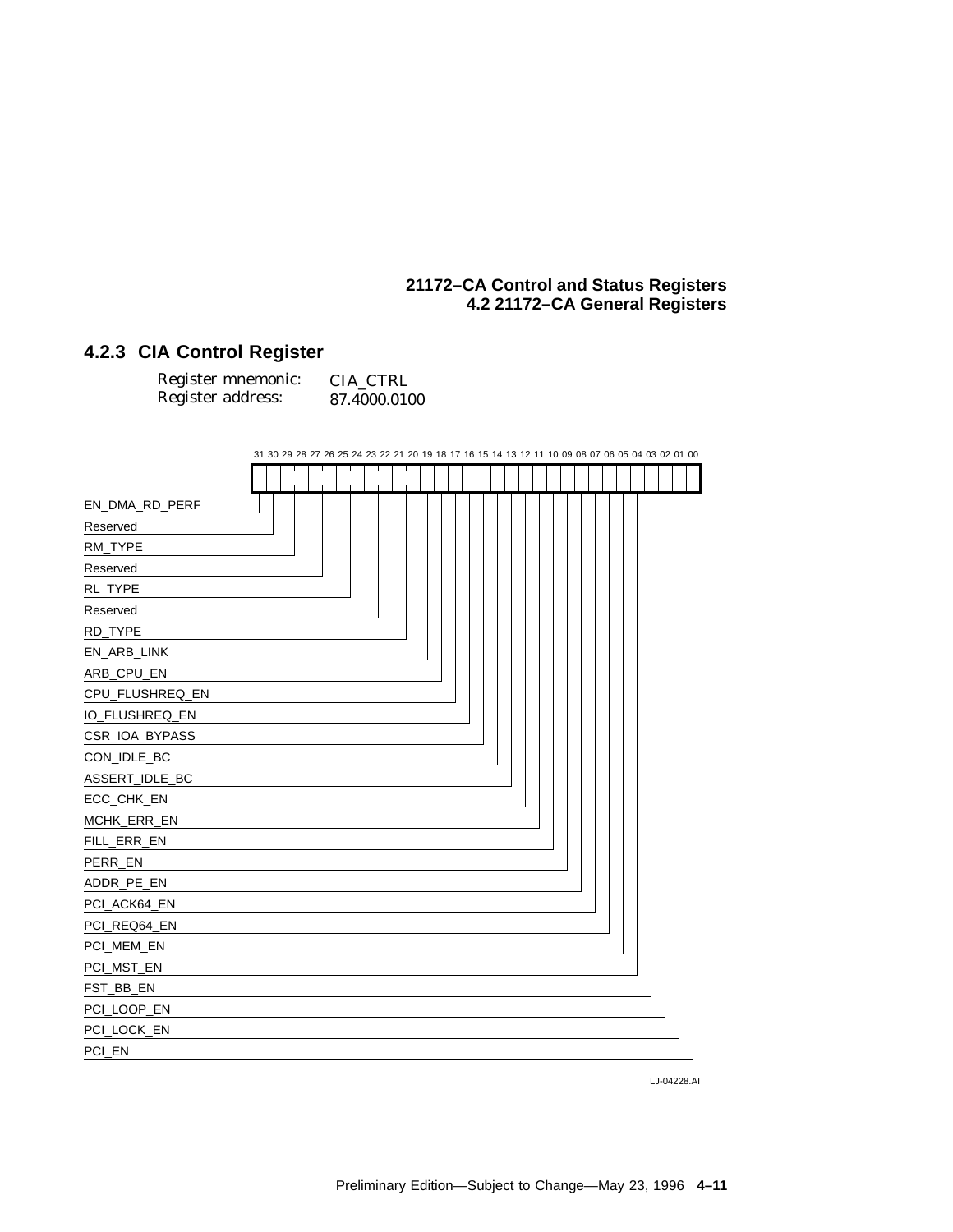| <b>Field</b> | <b>Name</b>        | <b>Type</b>     | <b>Description</b>                                                                                                                                     |
|--------------|--------------------|-----------------|--------------------------------------------------------------------------------------------------------------------------------------------------------|
| <00          | PCI EN             | RW <sub>0</sub> | 0—CIA asserts reset to the PCI.<br>1—CIA does not assert reset to the PCI.                                                                             |
| <01          | PCI_LOCK_EN        | RW,0            | 0—CIA will not lock when the PCI tries to lock it.<br>1—CIA will lock when the PCI tries to lock it.                                                   |
| <02>         | PCI_LOOP_EN        | RW <sub>0</sub> | 0-CIA will not respond as a target when it is the<br>master.<br>1-CIA will respond as a target when it is the<br>master.                               |
| < 03         | FST_BB_EN          | RW,0            | 0-CIA will not initiate fast back-to-back PCI<br>transactions.<br>1—CIA will initiate fast back-to-back PCI<br>transactions.                           |
| $<$ 04 $>$   | <b>PCI_MST_EN</b>  | RW <sub>0</sub> | 0—CIA will not initiate PCI transactions.<br>1—CIA will initiate PCI transactions.                                                                     |
| $<$ 05 $>$   | PCI_MEM_EN         | RW,0            | 0-CIA will not respond to PCI transactions.<br>1-CIA will respond to PCI transactions.                                                                 |
| <06>         | PCI_REQ64_EN       | RW,0            | 0—CIA will not request 64-bit PCI data transactions.<br>1-CIA will request 64-bit PCI data transactions.                                               |
| $<$ 07>      | PCI_ACK64_EN       | RW,0            | 0—CIA will not accept 64-bit PCI data transactions.<br>1-CIA will accept 64-bit PCI data transactions.                                                 |
| $<$ 08>      | ADDR PE EN         | RW,0            | 0-CIA will not check PCI address parity errors.<br>1-CIA will check PCI address parity errors.                                                         |
| $<$ 09>      | PERR_EN            | RW <sub>0</sub> | 0-CIA will not check PCI data parity errors.<br>1-CIA will check PCI data parity errors.                                                               |
| <10          | FILL_ERR_EN        | RW,0            | 0—CIA will not assert <b>fill_error</b> on the system bus.<br>1-CIA will assert fill_error if an error occurs<br>during a 21164 read miss transaction. |
| <11>         | <b>MCHK ERR EN</b> | RW,0            | 0–CIA will not assert <b>error</b> on the system bus.<br>1-CIA will assert error to report system machine<br>check conditions.                         |
| <12>         | ECC_CHK_EN         | RW,0            | 0— CIA will not check IOD data for ECC errors.<br>1-CIA will check IOD data for ECC errors.                                                            |
| <13>         | ASSERT IDLE BC     | RW,0            | 0—CIA will not assert <b>idle_bc</b> on the system bus<br>when asserting addr_bus_req.<br>1-CIA will assert idle_bc when asserting<br>addr_bus_req.    |
| <14>         | CON IDLE BC        | RW <sub>0</sub> | 0-CIA may generate a noncontiguous idle_bc<br>signal.<br>$1$ —CIA will guarantee that the <b>idle_bc</b> signal is<br>contiguous.                      |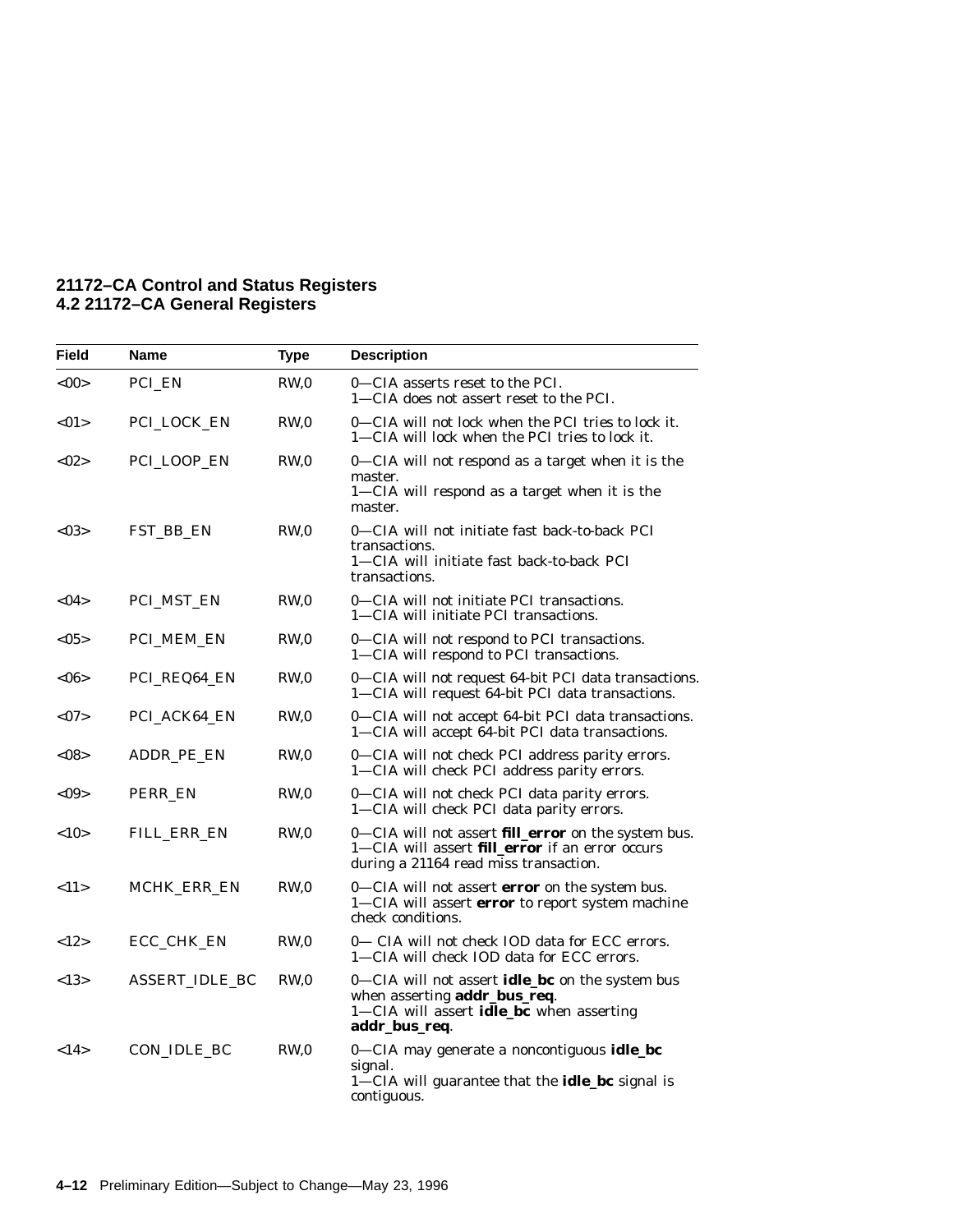| <b>Field</b> | <b>Name</b>               | <b>Type</b>     | <b>Description</b>                                                                                                                                                                      |
|--------------|---------------------------|-----------------|-----------------------------------------------------------------------------------------------------------------------------------------------------------------------------------------|
| <15>         | <b>CSR IOA BYPASS</b>     | RW <sub>0</sub> | 0-CIA will not bypass the I/O address queue.<br>1-CIA will bypass the I/O address queue. See<br>Table $4-8$ .                                                                           |
| <16>         | <b>IO_FLUSHREQ_</b><br>EN | RW <sub>0</sub> | Used in combination with CPU_FLUSHREQ_EN.<br>The 2 bits control the CIA's response to a PCI<br>master, causing a flush request to the 21164.                                            |
| <17>         | CPU_FLUSHREQ_<br>EN       | RW <sub>0</sub> | See IO_FLUSHREQ_EN and Table 4-8.                                                                                                                                                       |
| <18>         | ARB CPU EN                | RW <sub>0</sub> | 0-Disable the bypass path from the 21164 into the<br>memory and IOA queue (for a cache less than 2MB).<br>1-Enable the bypass path from the 21164 into the<br>memory and IOA queue.     |
| <19>         | EN ARB LINK               | RW <sub>0</sub> | 0-Disable CPU memory read transactions from<br>creating an arbitration link (sharing a common ras<br>cycle).<br>1-Enable CPU memory read transactions to create<br>an arbitration link. |
| <21:20>      | RD_TYPE                   | RW <sub>0</sub> | This field controls the prefetch algorithm used for<br>PCI memory read commands. See Table 4-9.                                                                                         |
| < 23:22>     | Reserved                  | RO.0            |                                                                                                                                                                                         |
| <25:24>      | <b>RL TYPE</b>            | RW <sub>0</sub> | This field controls the prefetch algorithm used for<br>PCI memory read line commands. See Table 4-9.                                                                                    |
| < 27:26>     | <b>Reserved</b>           | RO.0            |                                                                                                                                                                                         |
| < 29:28>     | <b>RM TYPE</b>            | RW <sub>0</sub> | This field controls the prefetch algorithm used<br>for PCI memory read multiple commands. See<br>Table 4-9.                                                                             |
| <30>         | Reserved                  | RO.0            |                                                                                                                                                                                         |
| <31>         | EN_DMA_RD_<br><b>PERF</b> | RW <sub>1</sub> | 0-Disable the DMA read performance logic.<br>1—Enable the DMA read performance logic.                                                                                                   |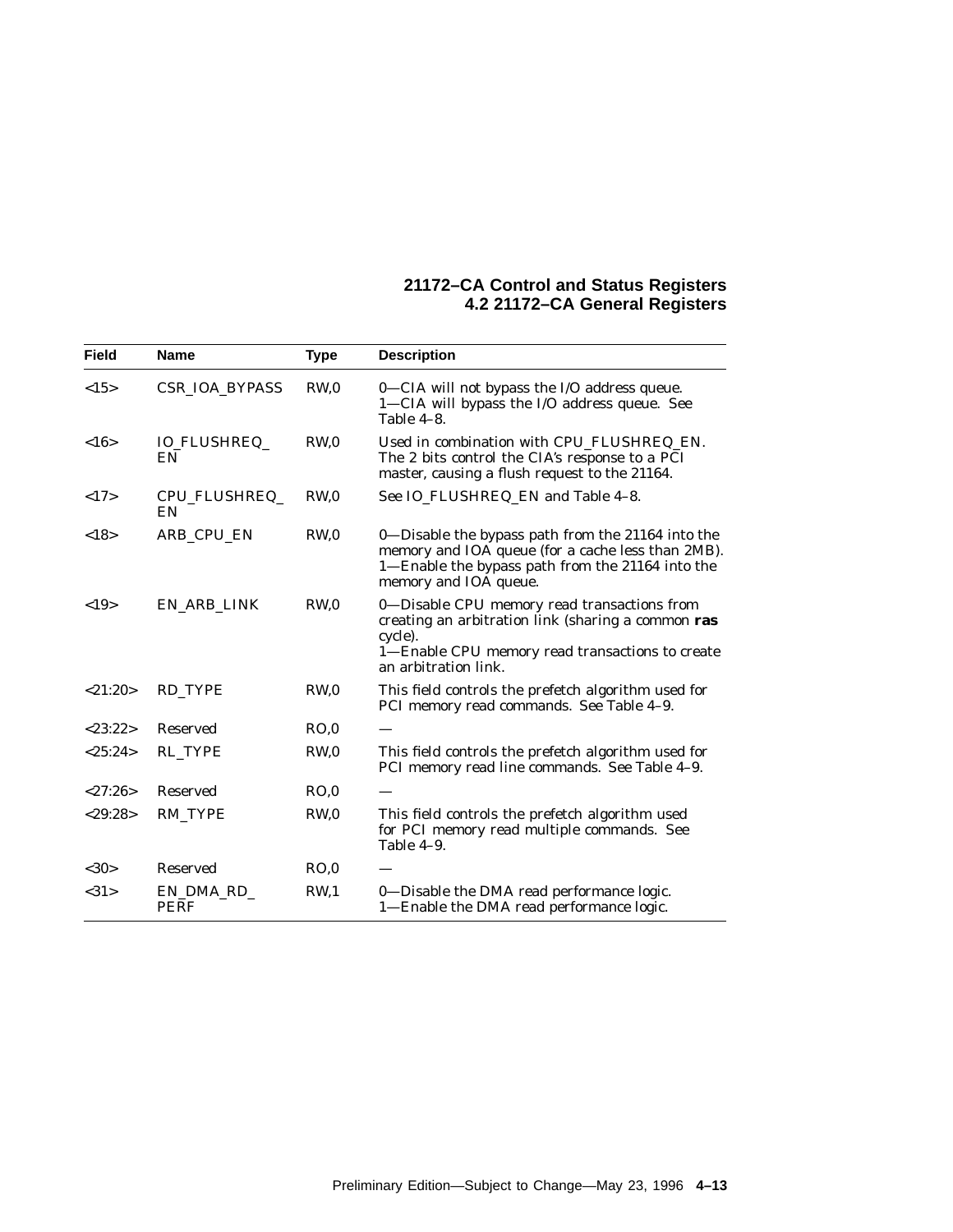| Table 4-8 CPU and I/O Flush Request |  |  |  |  |  |
|-------------------------------------|--|--|--|--|--|
|-------------------------------------|--|--|--|--|--|

| <b>IO_FLUSH_REQ_EN</b> | CPU_FLUSH_REQ_EN | <b>Response</b>                                                                                          |
|------------------------|------------------|----------------------------------------------------------------------------------------------------------|
| 0                      | 0                | Assert mem_ack_l immediately.                                                                            |
| 0                      |                  | Assert mem_ack_l immediately and do not<br>allow new CPU commands to proceed.                            |
|                        | 0                | Illegal.                                                                                                 |
|                        |                  | Wait until IOA queue is empty, then assert<br>mem_ack_l but do not allow new CPU<br>commands to proceed. |

# **Table 4–9 PCI READ Prefetch Algorithm**

| <b>RL TYPE</b> | Type         | <b>Description</b>                                                            |
|----------------|--------------|-------------------------------------------------------------------------------|
| 0 <sub>0</sub> | <b>Short</b> | Fetch requested longword or quadword and the remainder of<br>the cache block. |
| 0 <sub>1</sub> | Medium       | Prefetch next block and no more. Will not cross 8KB page<br>boundary.         |
| $1\,0$         | Long         | Keep prefetching until PCI transaction completes. Will not<br>cross 8KB page. |
| $1\quad1$      | Reserved     |                                                                               |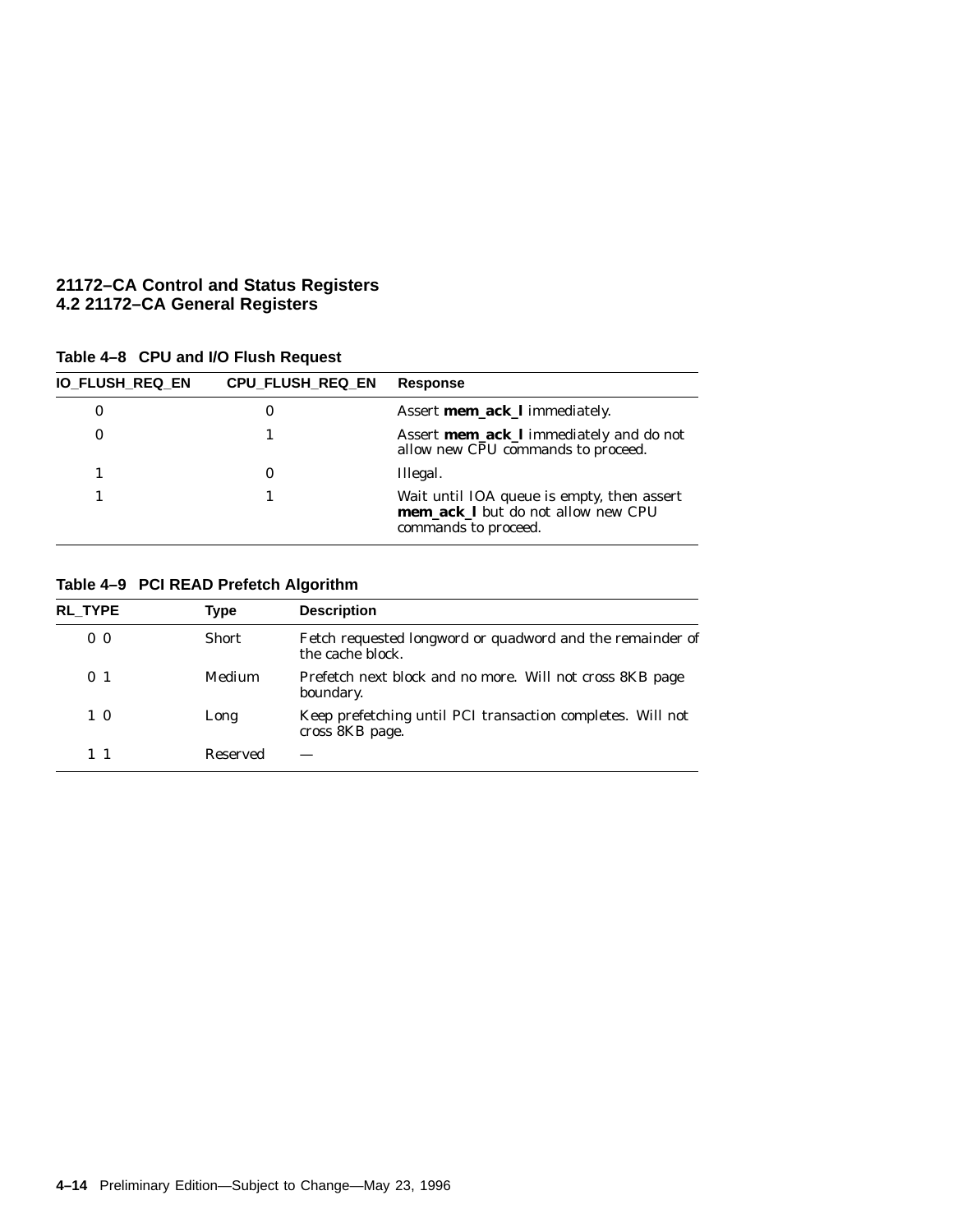# **4.2.4 CIA Configuration Register**

| Register mnemonic: | CIA CNFG     |
|--------------------|--------------|
| Register address:  | 87.4000.0140 |



LJ-04867.AI5

| <b>Field</b>  | <b>Name</b>     | Type            | <b>Description</b>                                                                                                                                                   |
|---------------|-----------------|-----------------|----------------------------------------------------------------------------------------------------------------------------------------------------------------------|
| <00           | <b>IOA BWEN</b> | RW <sub>0</sub> | Byte/word enable.<br>0-21164 byte/word support disabled.<br>1-21164 byte/word support enabled.                                                                       |
| < 0.3:01 >    | Reserved        | RO.0            |                                                                                                                                                                      |
| < 04          | <b>PCI MWEN</b> | RW <sub>0</sub> | Monster window enable.<br>0-PCI target monster window disabled.<br>1—PCI target monster window enabled.                                                              |
| < 0.5         | <b>PCI_DWEN</b> | RW.0            | 0—Second PCI target DMA write buffer<br>disabled.<br>1—Second PCI target DMA write buffer<br>enabled.                                                                |
| < 07:06>      | <b>Reserved</b> | RO.0            |                                                                                                                                                                      |
| $<$ 08 $>$    | <b>PCI WLEN</b> | RW <sub>0</sub> | 0—CIA will not link consecutive write<br>operations into a single PCI transaction.<br>1—CIA will link consecutive write operations<br>into a single PCI transaction. |
| $<$ 31:09 $>$ | Reserved        | RO.0            |                                                                                                                                                                      |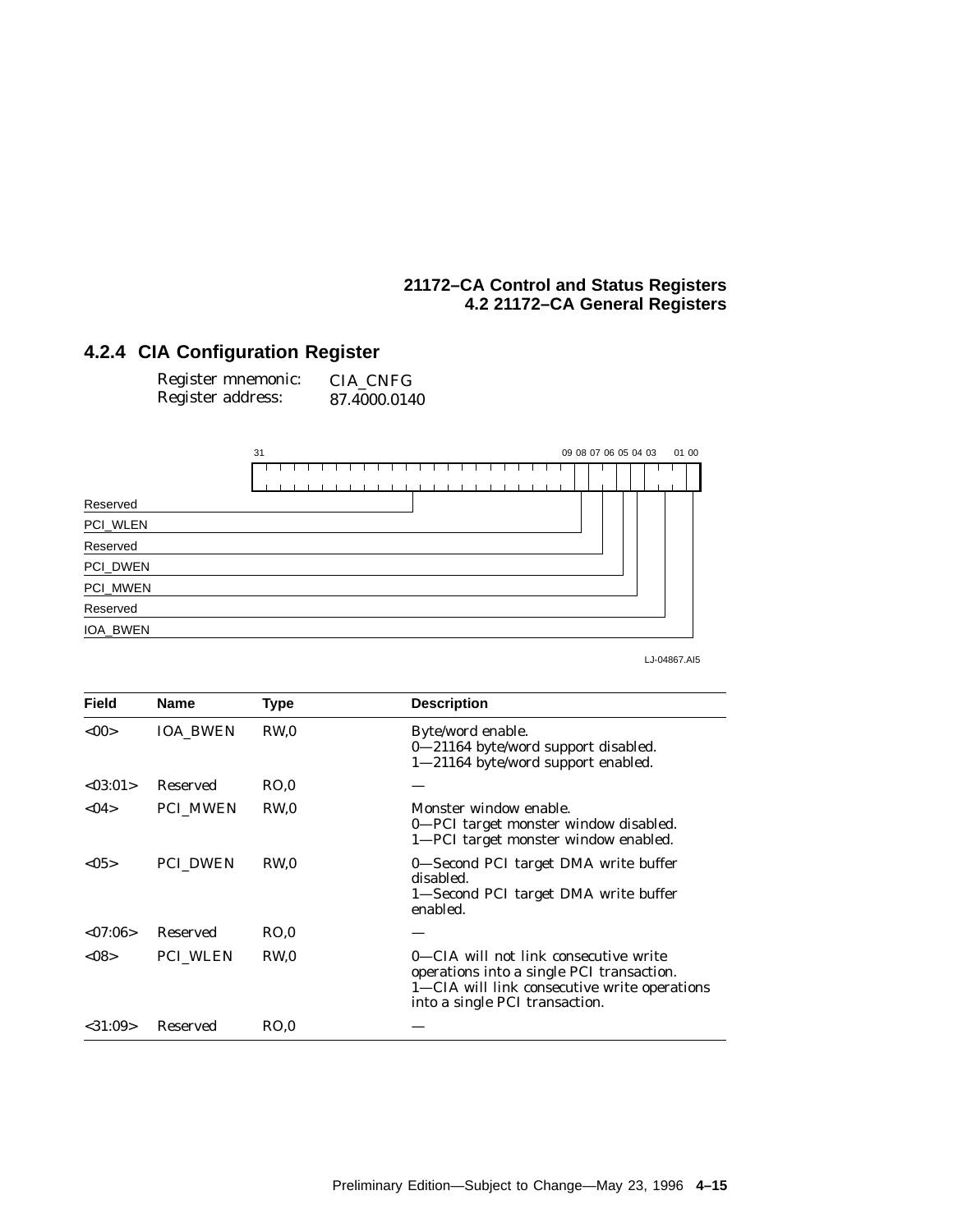#### **4.2.5 Hardware Address Extension Register**

| Register mnemonic: | <b>HAE MEM</b> |
|--------------------|----------------|
| Register address:  | 87.4000.0400   |

This hardware address extension register is used to extend a PCI sparse-space memory address up to the full 32-bit PCI address.

In sparse-addressing mode, the 21164 address provides the low-order PCI address bits. The high-order PCI address bits <31:26> are obtained from either the hardware address extension register or the 21164 address, depending on sparse regions, as shown in Table 4–10.



LJ-04229.AI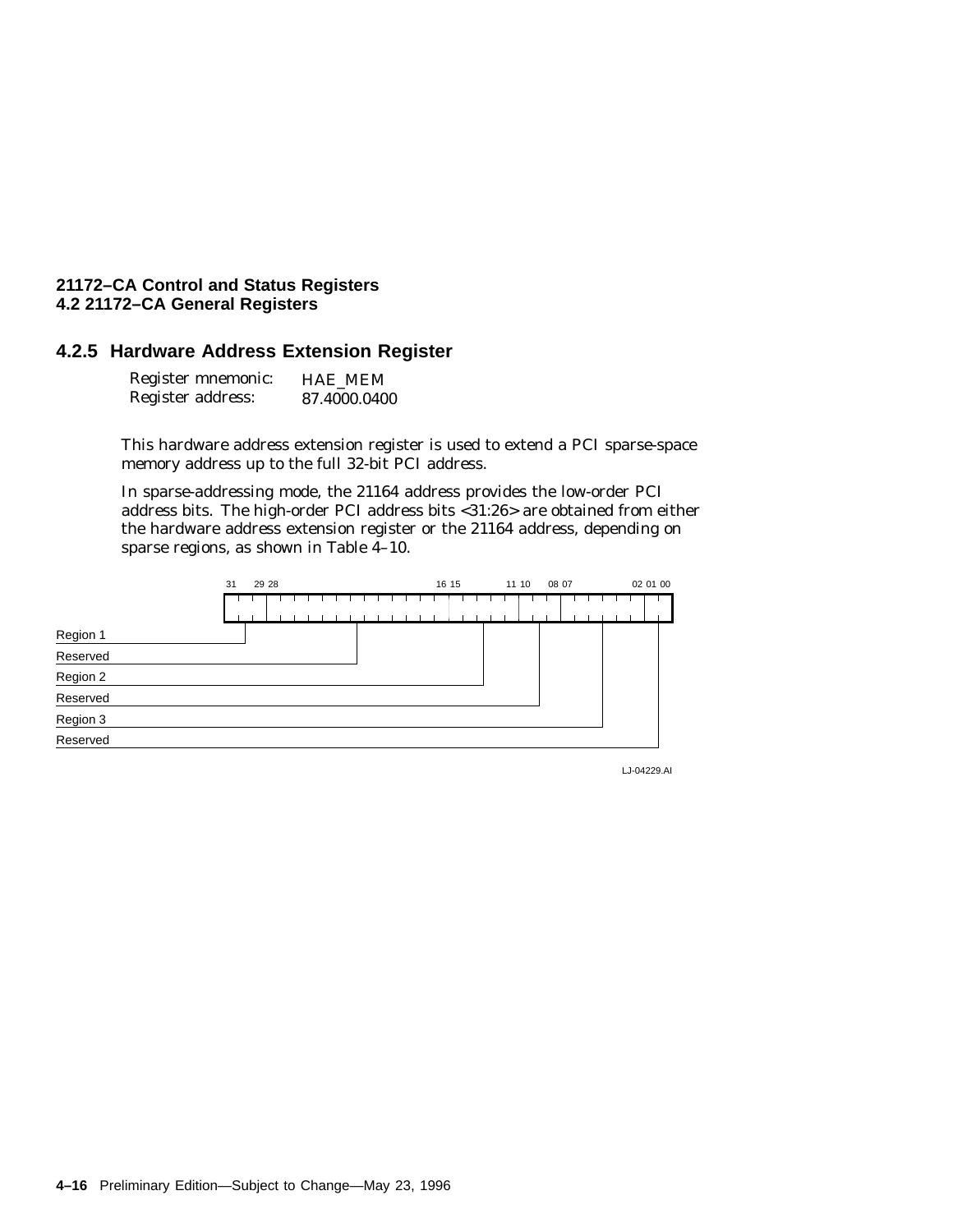| Region <sup>1</sup> | <b>PCI Address</b> |                |                |                |                |                |
|---------------------|--------------------|----------------|----------------|----------------|----------------|----------------|
|                     | $31$               | $30$           | < 29           | $28$           | 27             | <26            |
| 1                   | <b>HAE MEM</b>     | <b>HAE MEM</b> | <b>HAE MEM</b> | 21164          | 21164          | 21164          |
|                     | <31>               | <30>           | <29>           | <33>           | <32>           | <31>           |
| $\boldsymbol{2}$    | <b>HAE MEM</b>     | <b>HAE MEM</b> | <b>HAE MEM</b> | <b>HAE MEM</b> | <b>HAE MEM</b> | 21164          |
|                     | <15>               | <14>           | <13>           | <12>           | <11>           | <31>           |
| 3                   | <b>HAE MEM</b>     | HAE_MEM        | <b>HAE MEM</b> | <b>HAE MEM</b> | <b>HAE MEM</b> | <b>HAE MEM</b> |
|                     | <7>                | <6>            | $5>$           | <4>            | <3>            | <2>            |

**Table 4–10 HAE\_MEM High-Order Sparse-Space Bits**

Region 2 is 84.0000.0000 to 84.FFFF.FFFF. Region 3 is 85.0000.0000 to 85.7FFF.FFFF.

Table 4–11 lists the address range of each of the three regions.

| <b>Field</b> | <b>Name</b>     | <b>Type</b>     | 21164 Address Range       |  |
|--------------|-----------------|-----------------|---------------------------|--|
| $<$ 31:29>   | Region 1        | RW <sub>0</sub> | 80.0000.0000-83.FFFF.FFFF |  |
| < 28:16>     | <b>Reserved</b> | RW <sub>0</sub> |                           |  |
| <15:11>      | Region 2        | RW <sub>0</sub> | 84.0000.0000-84.FFFF.FFFF |  |
| <10:8>       | <b>Reserved</b> | RW <sub>0</sub> |                           |  |
| <7:2>        | Region 3        | RW <sub>0</sub> | 85.0000.0000-85.7FFF.FFFF |  |
| <1:0>        | <b>Reserved</b> | RW <sub>0</sub> |                           |  |
|              |                 |                 |                           |  |

**Table 4–11 Hardware Address Extension Memory Register**

Initializing this register to  $0000.2028_{16}$  will make all three regions contiguous starting at PCI address 0.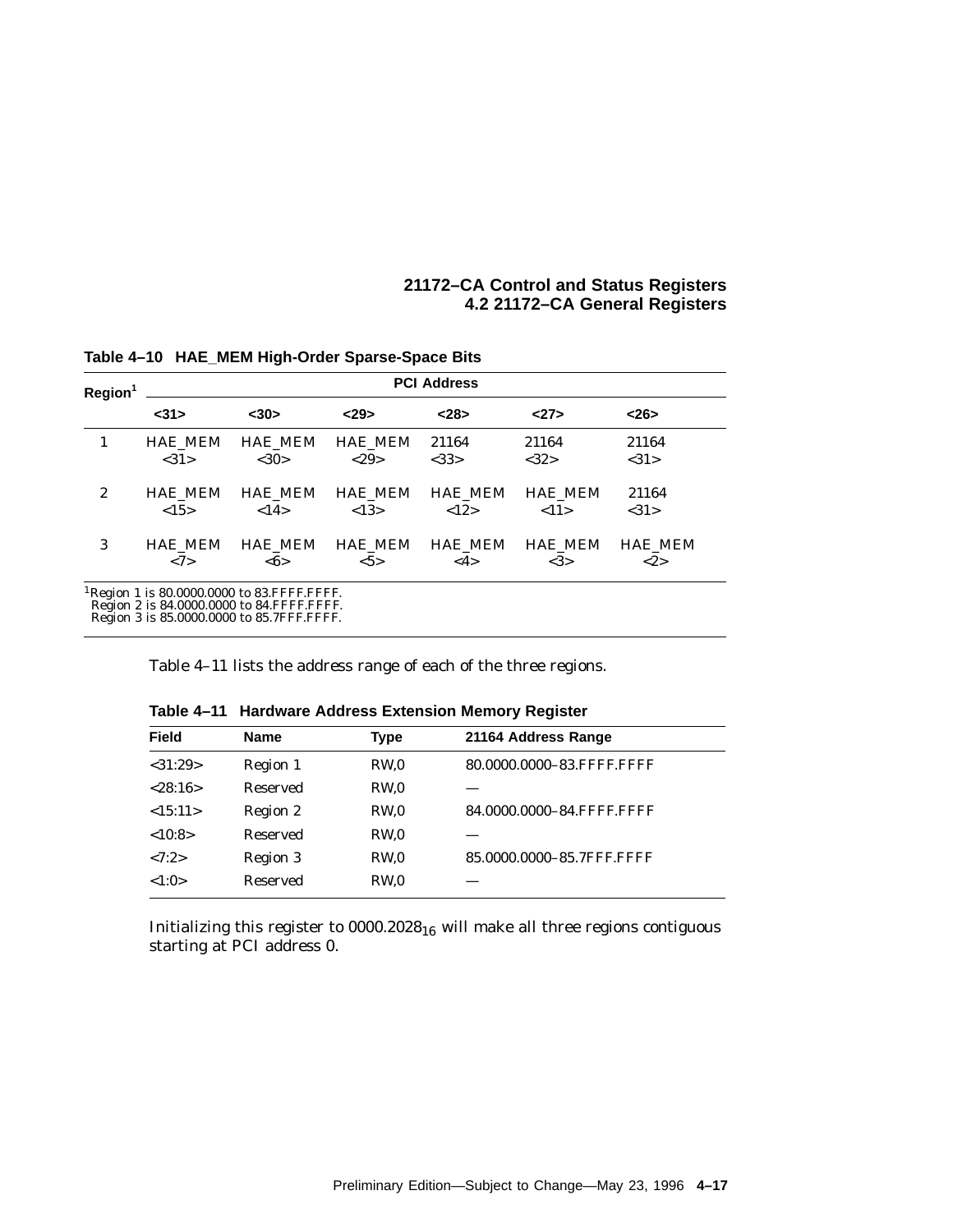#### **4.2.6 Hardware Address Extension I/O Register**

| Register mnemonic: | HAE IO       |
|--------------------|--------------|
| Register address:  | 87.4000.0440 |

This hardware address extension register is used to extend a PCI sparse-space I/O address up to the full 32-bit PCI address. In sparse-addressing mode, the 21164 address provides the PCI address <24:00> and HAE\_IO provides <31:25>.

At power-up this register is set to zero. In this case, sparse I/O region A and region B both map to the lower 32MB of sparse I/O space. Setting HAE\_IO to 0200 0000 will make regions A and B consecutive in the lower 64MB of PCI I/O space.



LJ-04230.AI

| Field         | <b>Name</b>      | Tvpe | <b>Description</b>                                                     |
|---------------|------------------|------|------------------------------------------------------------------------|
| $<$ 24:00 $>$ | Reserved         | RO.0 |                                                                        |
|               | $< 31:25$ HAE IO | RW.0 | In sparse-address mode, this field provides<br>address bits $<31:25$ . |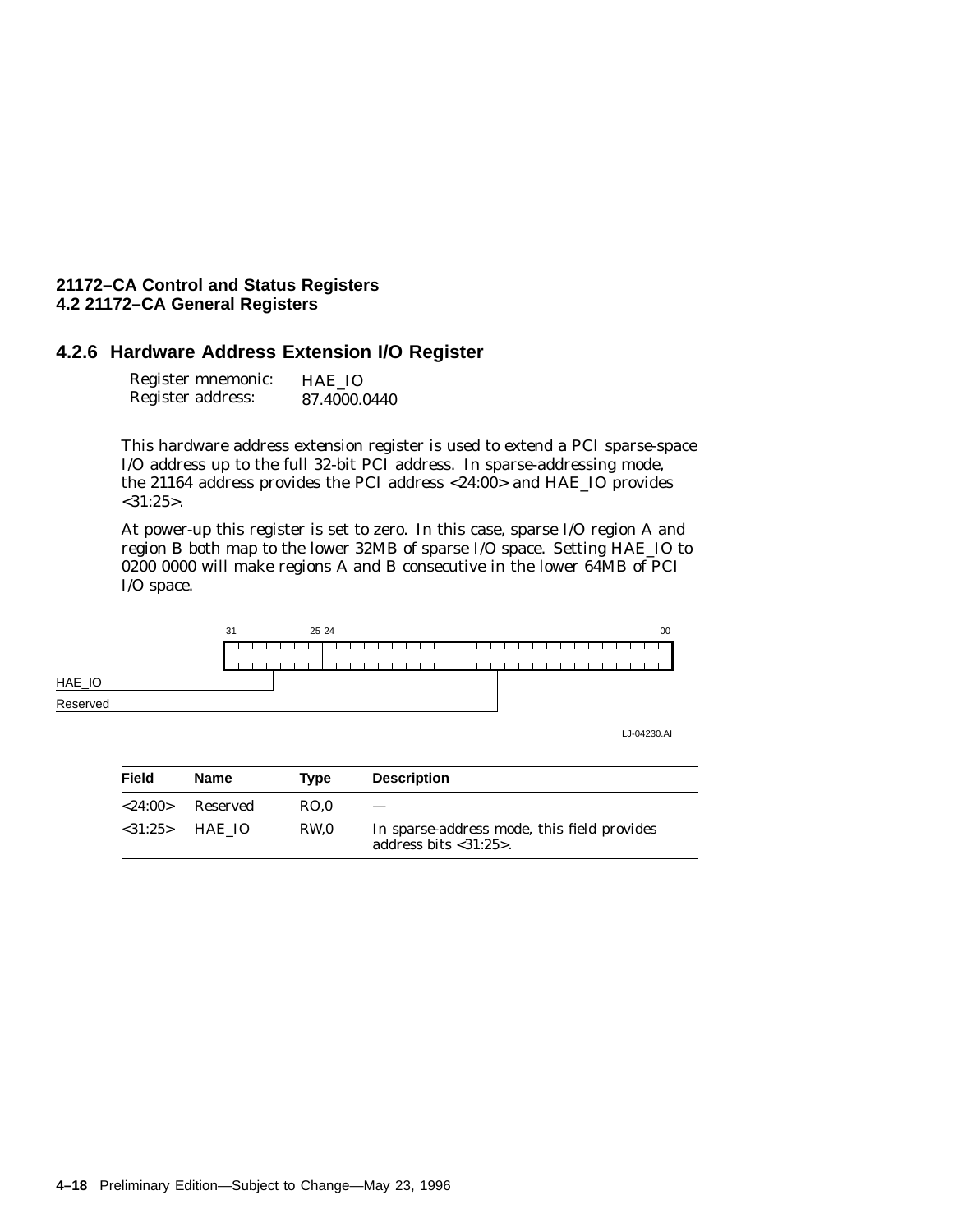# **4.2.7 Configuration Register**

| Register mnemonic: | CFG          |
|--------------------|--------------|
| Register address:  | 87.4000.0480 |

The CFG field bits are used as the low 2 address bits during an access to PCI configuration space.



LJ-04231.AI

| <b>Field</b>  | <b>Name</b> | <b>Type</b>     | <b>Description</b>                   |                            |  |
|---------------|-------------|-----------------|--------------------------------------|----------------------------|--|
| < 01:00>      | CFG.        | RW <sub>0</sub> | PCI configuration space access type: |                            |  |
|               |             |                 | CFG<1:0>                             | <b>Meaning</b>             |  |
|               |             |                 | 0 <sub>0</sub>                       | Type 0 configuration cycle |  |
|               |             |                 | 0 <sub>1</sub>                       | Type 1 configuration cycle |  |
|               |             |                 | $1 \times$                           | Reserved                   |  |
| $<$ 31:02 $>$ | Reserved    | RO.0            |                                      |                            |  |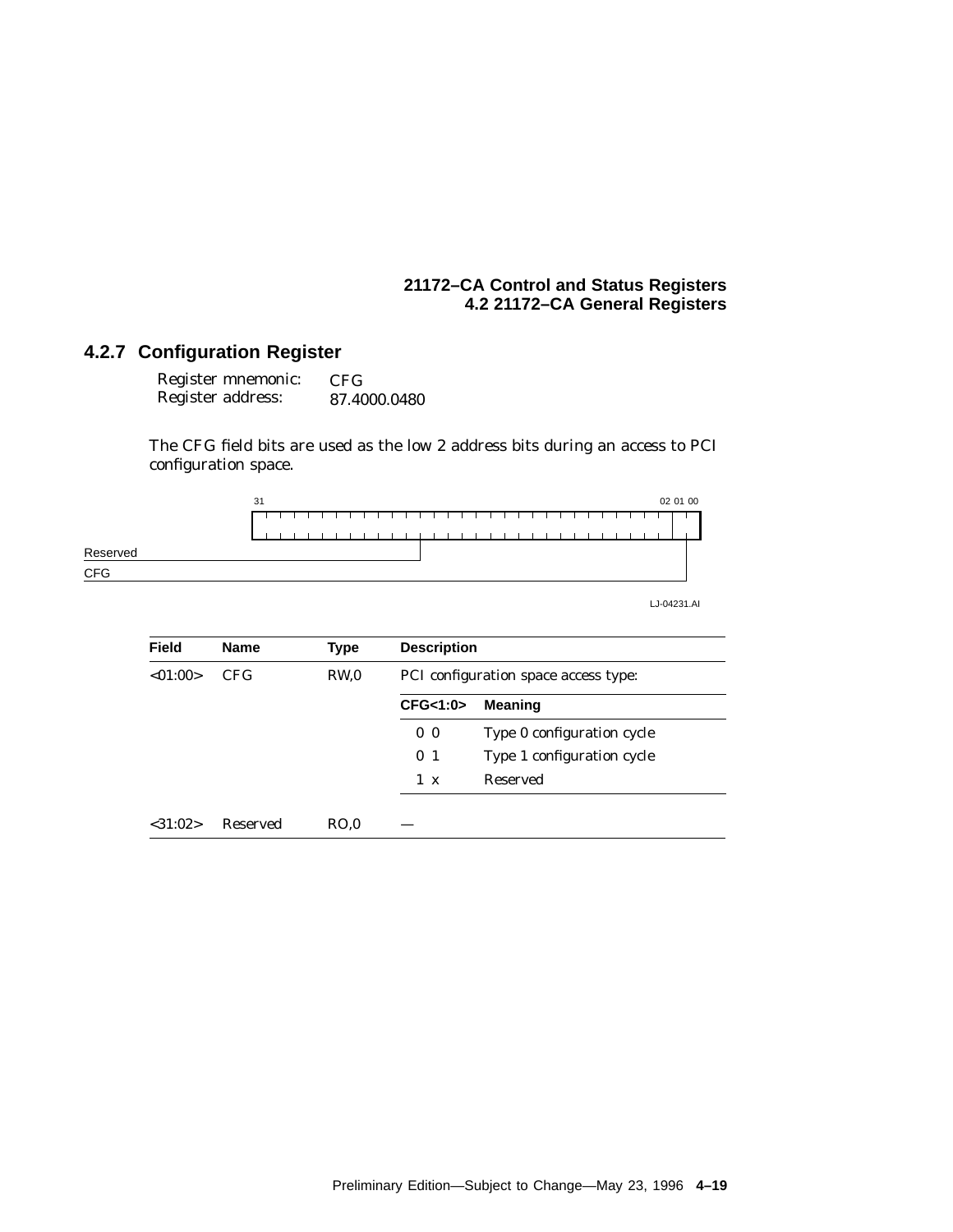# **4.2.8 CIA Acknowledgment Enable Register**

| Register mnemonic: | <b>CACK EN</b> |
|--------------------|----------------|
| Register address:  | 87.4000.0600   |

The CIA acknowledgment register (CACK\_EN) allows software to decide if the CIA will acknowledge receipt any of four particular commands from the 21164 or to ignore any of these commands (NOP response).



LJ-04232.AI

| <b>Field</b> | <b>Name</b>         | Type            | <b>Description</b>                                                             |
|--------------|---------------------|-----------------|--------------------------------------------------------------------------------|
| <00          | LOCK EN             | RW <sub>1</sub> | 1-Enables CIA to acknowledge receipt of a<br>LOCK command from the 21164.      |
| < 01         | MB EN               | RW <sub>1</sub> | 1—Enables CIA to acknowledge receipt of an MB<br>command from 21164.           |
| < 02         | <b>SET DIRTY EN</b> | <b>RW.1</b>     | 1—Enables CIA to acknowledge receipt of a SET<br>DIRTY command from the 21164. |
| < 0.3        | <b>BC VICTIM EN</b> | <b>RW.1</b>     | 1—Enables CIA to acknowledge receipt of<br>a BC_VICTIM command from the 21164. |
| < 31:04>     | <b>Reserved</b>     | RO.0            |                                                                                |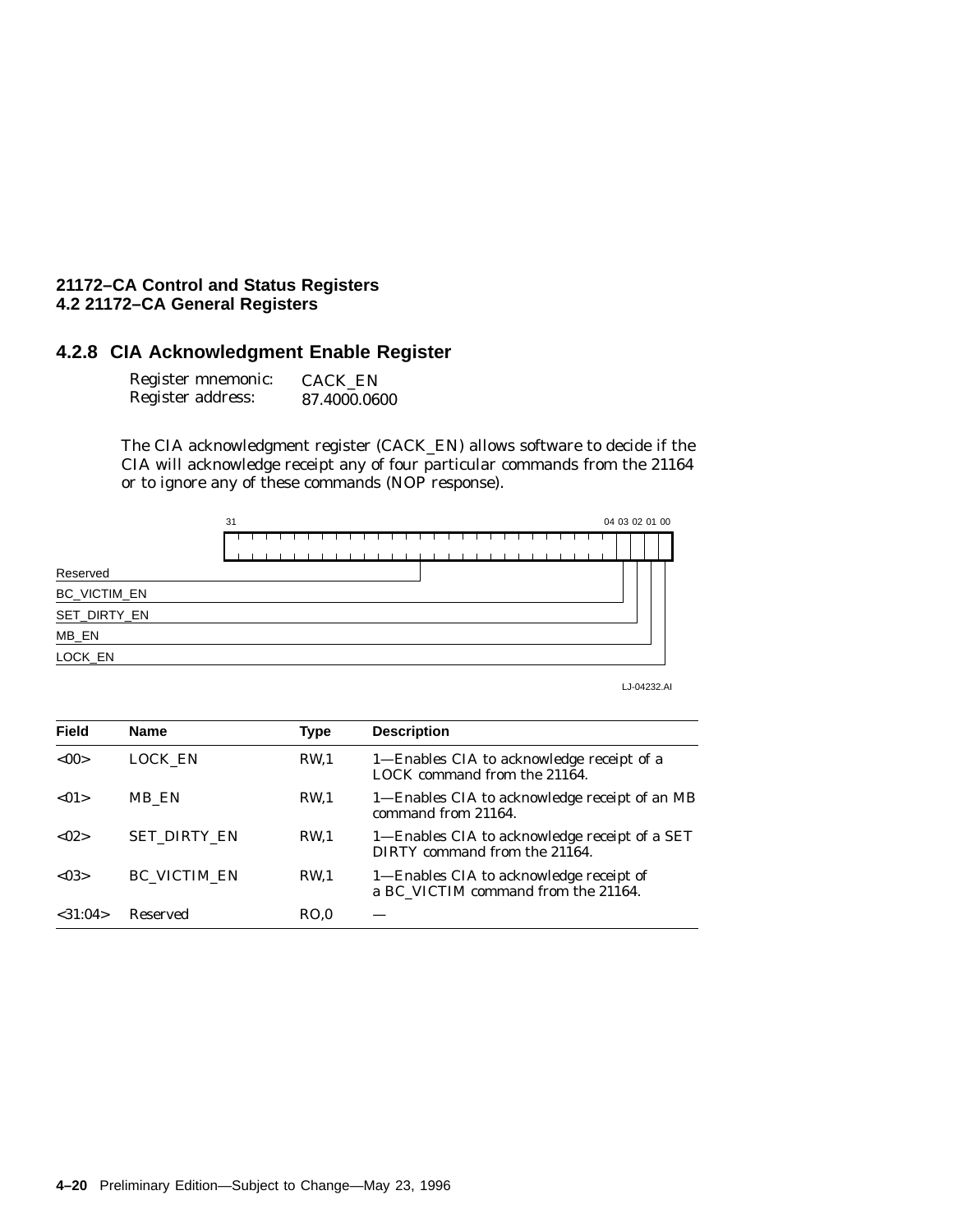## **21172–CA Control and Status Registers 4.3 21172–CA Diagnostic Registers**

# **4.3 21172–CA Diagnostic Registers**

Sections 4.3.1 and 4.3.2 define and describe the 21172–CA diagnostic registers.

## **4.3.1 CIA Diagnostic Control Register**

| Register mnemonic: | CIA DIAG     |
|--------------------|--------------|
| Register address:  | 87.4000.2000 |

The CIA\_DIAG is used as a diagnostic/debug tool, allowing various errors to be tested.



LJ-04233.AI

| <b>Field</b>  | <b>Name</b>        | <b>Type</b>     | <b>Description</b>                                                                                                                                |
|---------------|--------------------|-----------------|---------------------------------------------------------------------------------------------------------------------------------------------------|
| < 00          | <b>FROM WRT EN</b> | RW <sub>0</sub> | 0-Flash ROM cannot be programmed. A write<br>transaction to flash ROM results in a system<br>machine check.<br>1—The flash ROM can be programmed. |
| < 01          | USE CHECK          | RW <sub>0</sub> | 1-Use DIAG_CHECK<7:0> for DMA write cycle<br>ECC sent on the IOD bus.                                                                             |
| $<$ 27:02 $>$ | Reserved           | RO.0            |                                                                                                                                                   |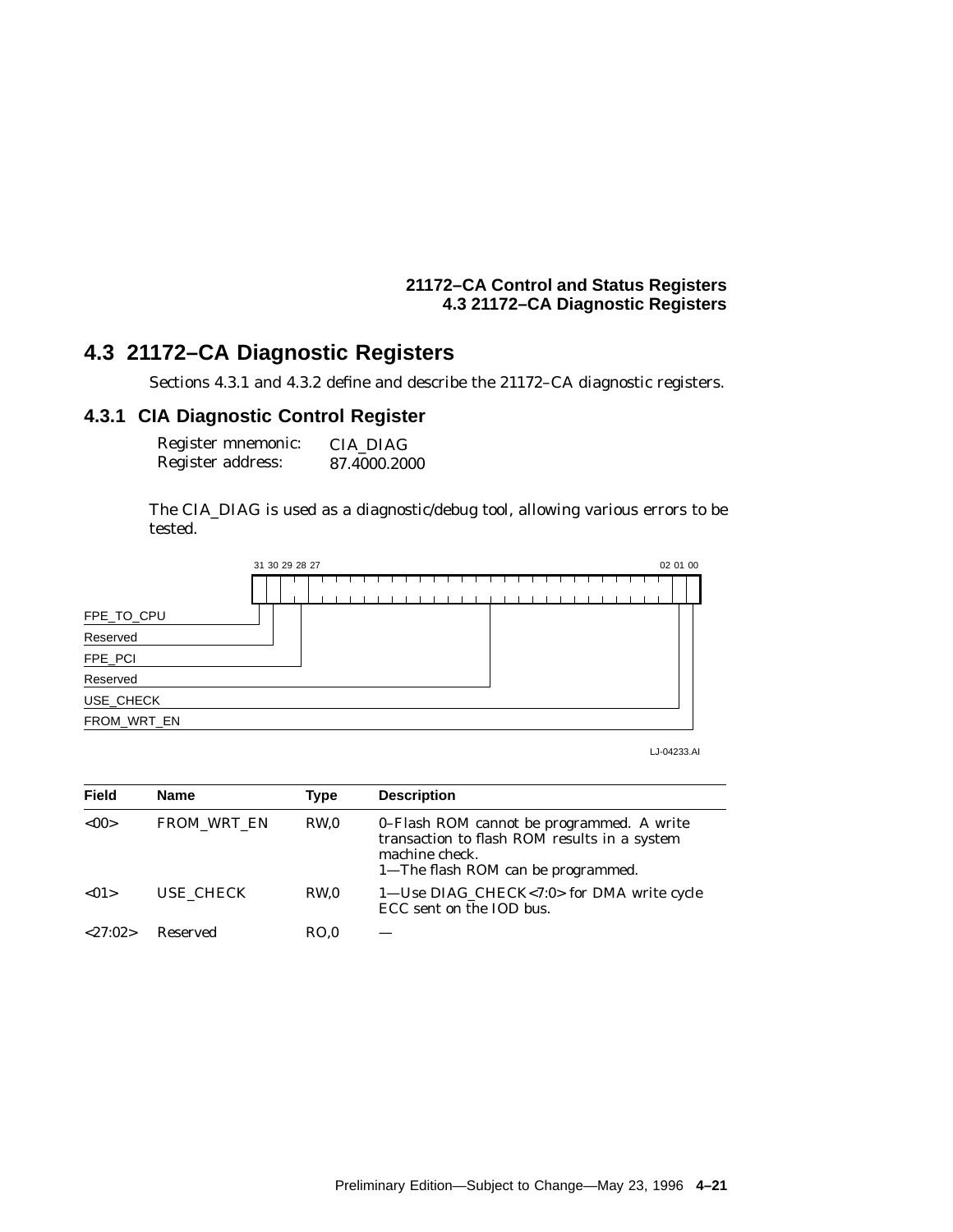| <b>Field</b> | Name            | <b>Type</b>     | <b>Description</b>       |                                                                                               |
|--------------|-----------------|-----------------|--------------------------|-----------------------------------------------------------------------------------------------|
| < 29:28>     | FPE PCI         | RW <sub>0</sub> | for diagnostic purposes: | This field allows bad parity to be forced on the PCI                                          |
|              |                 |                 | FPE PCI<br><1:0>         | <b>Meaning</b>                                                                                |
|              |                 |                 | $\bf{0}$<br>$\bf{0}$     | Normal parity asserted on PCI.                                                                |
|              |                 |                 | 0 <sub>1</sub>           | Bad parity is forced onto<br>$ad<31:00>$ during data cycles.                                  |
|              |                 |                 | $1\,0$                   | Bad parity is forced onto<br>$ad63:32 >$ during data cycles.                                  |
|              |                 |                 | $1\quad1$                | Bad parity is forced onto<br>$ad < 31:00$ and $ad < 63:32$ during<br>address and data cycles. |
|              |                 |                 |                          |                                                                                               |
| <30>         | <b>Reserved</b> | RO,0            |                          |                                                                                               |
| <31>         | FPE TO CPU      | RW <sub>0</sub> | master.                  | 1—A parity error is forced on the 21164<br>address/command bus when the CIA is the bus        |

## **21172–CA Control and Status Registers 4.3 21172–CA Diagnostic Registers**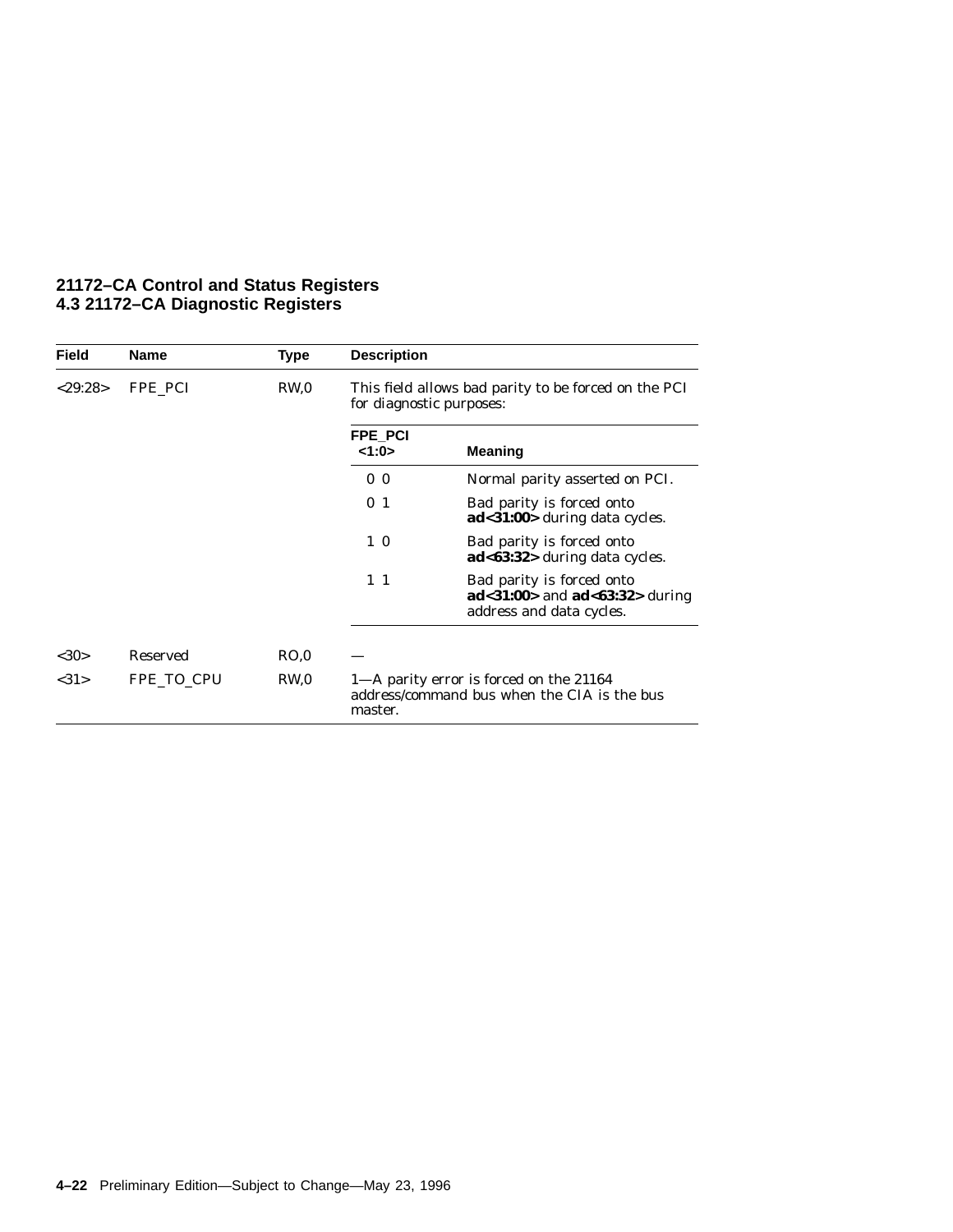## **21172–CA Control and Status Registers 4.3 21172–CA Diagnostic Registers**

## **4.3.2 Diagnostic Check Register**

| Register mnemonic: | DIAG CHECK   |
|--------------------|--------------|
| Register address:  | 87.4000.3000 |

The DIAG\_CHECK causes diagnostic DMA write transactions to force a known ECC pattern into memory. This register provides the ECC value that is written to memory if CIA\_DIAG[USE\_CHECK] is set.



| <b>Field</b>  | <b>Name</b>          | Tvpe | <b>Description</b>                                                                             |
|---------------|----------------------|------|------------------------------------------------------------------------------------------------|
|               | $<07:00>$ DIAG CHECK |      | RW, UNDEFINED This register provides the quadword ECC for<br>diagostic DMA write transactions. |
| $<$ 31:08 $>$ | Reserved             | RO.0 |                                                                                                |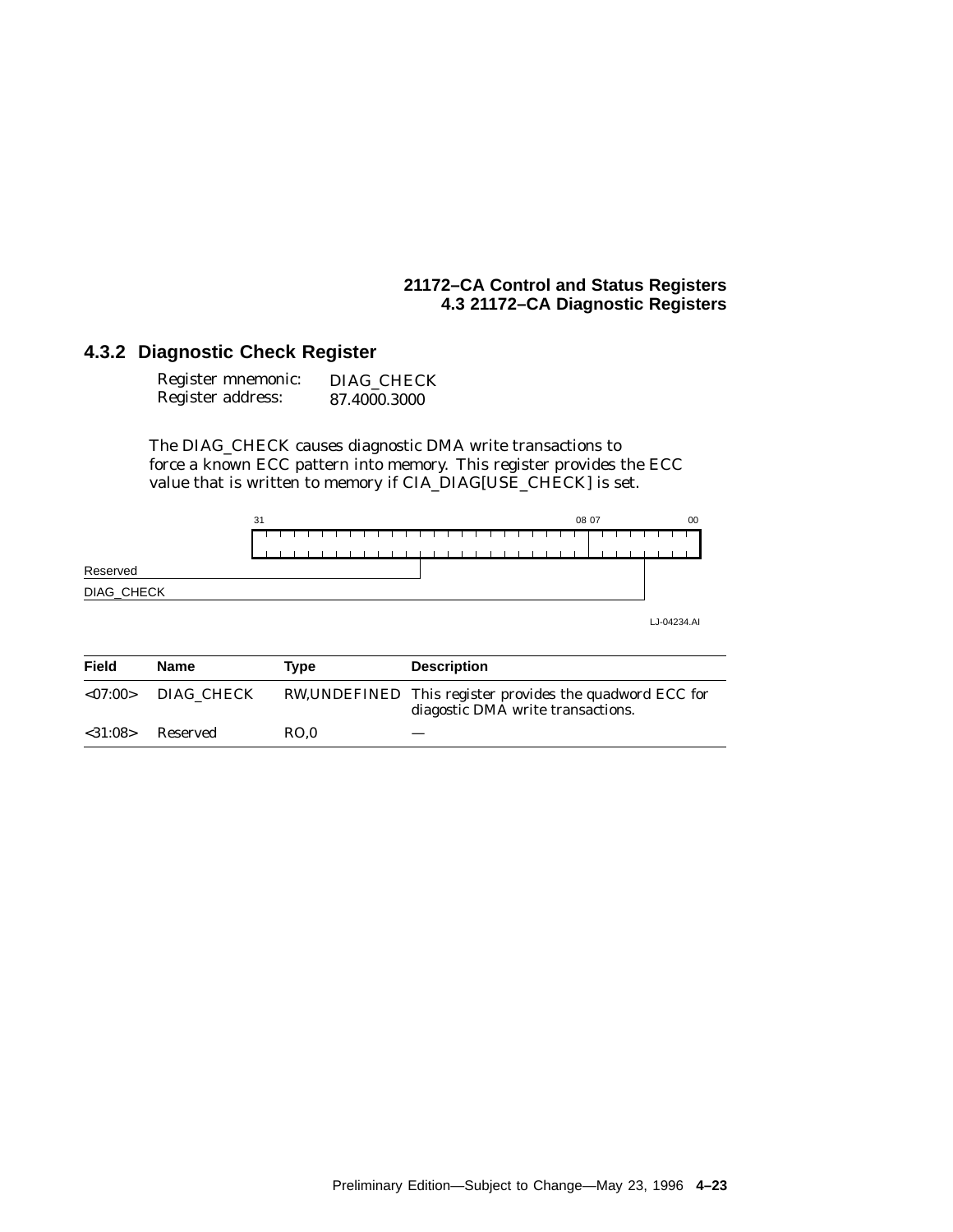# **4.4 21172–CA Performance Monitor Registers**

Sections 4.4.1 and 4.4.2 define and describe the 21172–CA (CIA) performance monitor registers.

## **4.4.1 Performance Monitor Register**

| Register mnemonic: | PERF MONITOR |
|--------------------|--------------|
| Register address:  | 87.4000.4000 |

The performance monitor register is two 16-bit counters that can be programmed to count a variety of events. The performance control register is used to set up the counters. Each counter can be programmed to count events such as 21164 read miss transactions received by the CIA or DMA write transactions. This register can also be set up as a single 32-bit counter by directing the high counter to count the low counter overflow.



LJ-04235.AI

| Field   | Name              | Tvpe | <b>Description</b>         |  |
|---------|-------------------|------|----------------------------|--|
|         | <15:00> LOW COUNT | RO.0 | Value of the low counter.  |  |
| <31:16> | HIGH COUNT        | RO.0 | Value of the high counter. |  |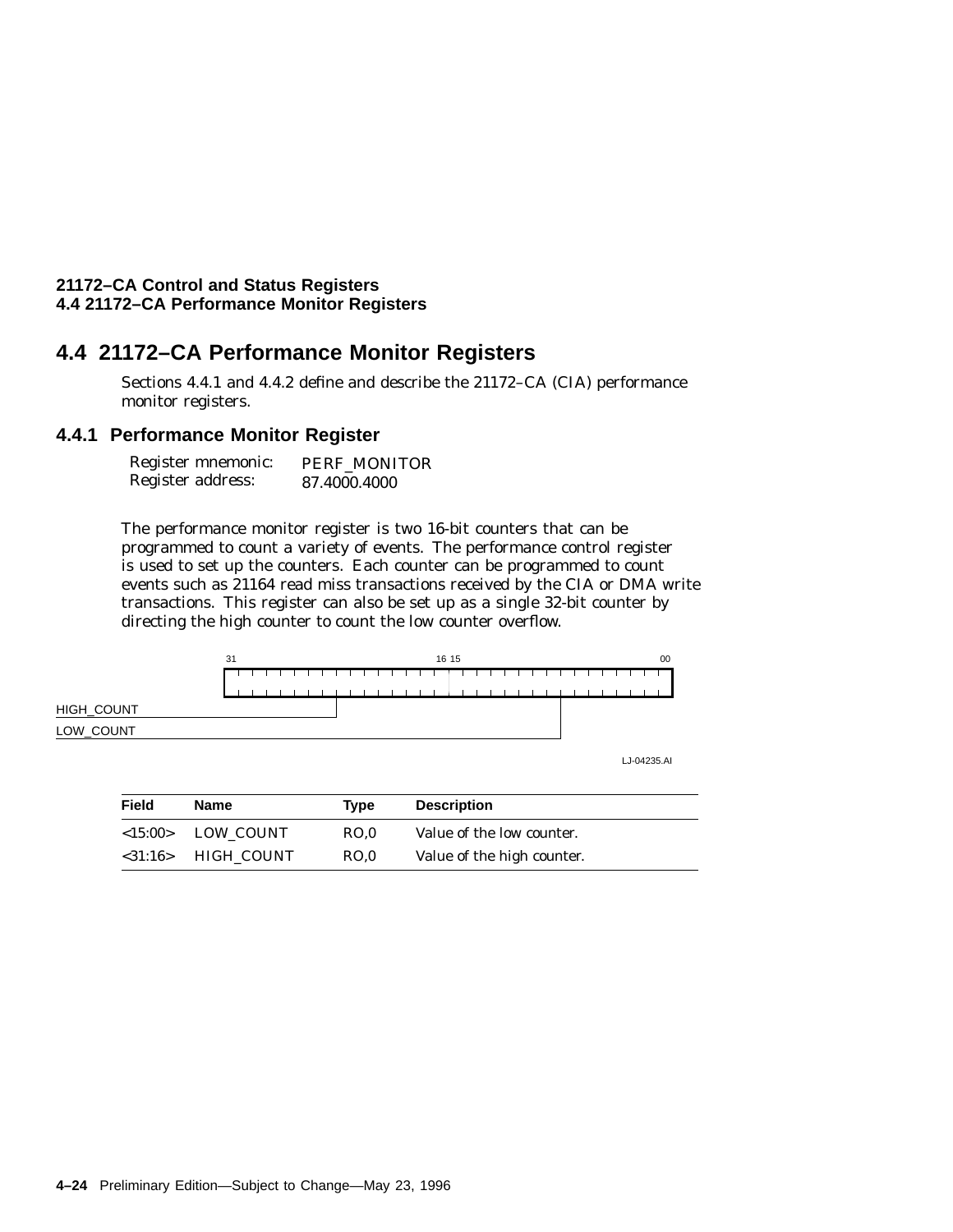## **4.4.2 Performance Control Register**

| Register mnemonic: | PERF CONTROL |
|--------------------|--------------|
| Register address:  | 87.4000.4040 |



LJ-04236.AI

| <b>Field</b> | <b>Name</b>          | <b>Type</b>     | <b>Description</b>                                                                       |
|--------------|----------------------|-----------------|------------------------------------------------------------------------------------------|
| <07:00>      | <b>LOW_SELECT</b>    | RW.0            | See Table 4–12.                                                                          |
| <12:08>      | Reserved             | RO.0            |                                                                                          |
| <13>         | LOW COUNT CLR        | WO <sub>0</sub> | Write a one to clear the low counter.                                                    |
| <14>         | LOW ERR STOP         | RW.0            | If the CIA encounters an error and this bit is<br>set, then stop the low error counter.  |
| <15>         | LOW_COUNT_START      | RW.0            | 0—Do not count. Keep current values.<br>1—Start counting.                                |
| < 23:16>     | <b>HIGH SELECT</b>   | RW.0            | See Table 4-12.                                                                          |
| < 28:24>     | Reserved             | RO.0            |                                                                                          |
| <29          | HIGH COUNT CLR       | WO <sub>0</sub> | Write a one to clear the high counter.                                                   |
| <30>         | <b>HIGH ERR STOP</b> | RW <sub>0</sub> | If the CIA encounters an error and this bit is<br>set, then stop the high error counter. |
| <31>         | HIGH_COUNT_START     | RW.0            | 0—Do not count. Keep current values.<br>1—Start counting.                                |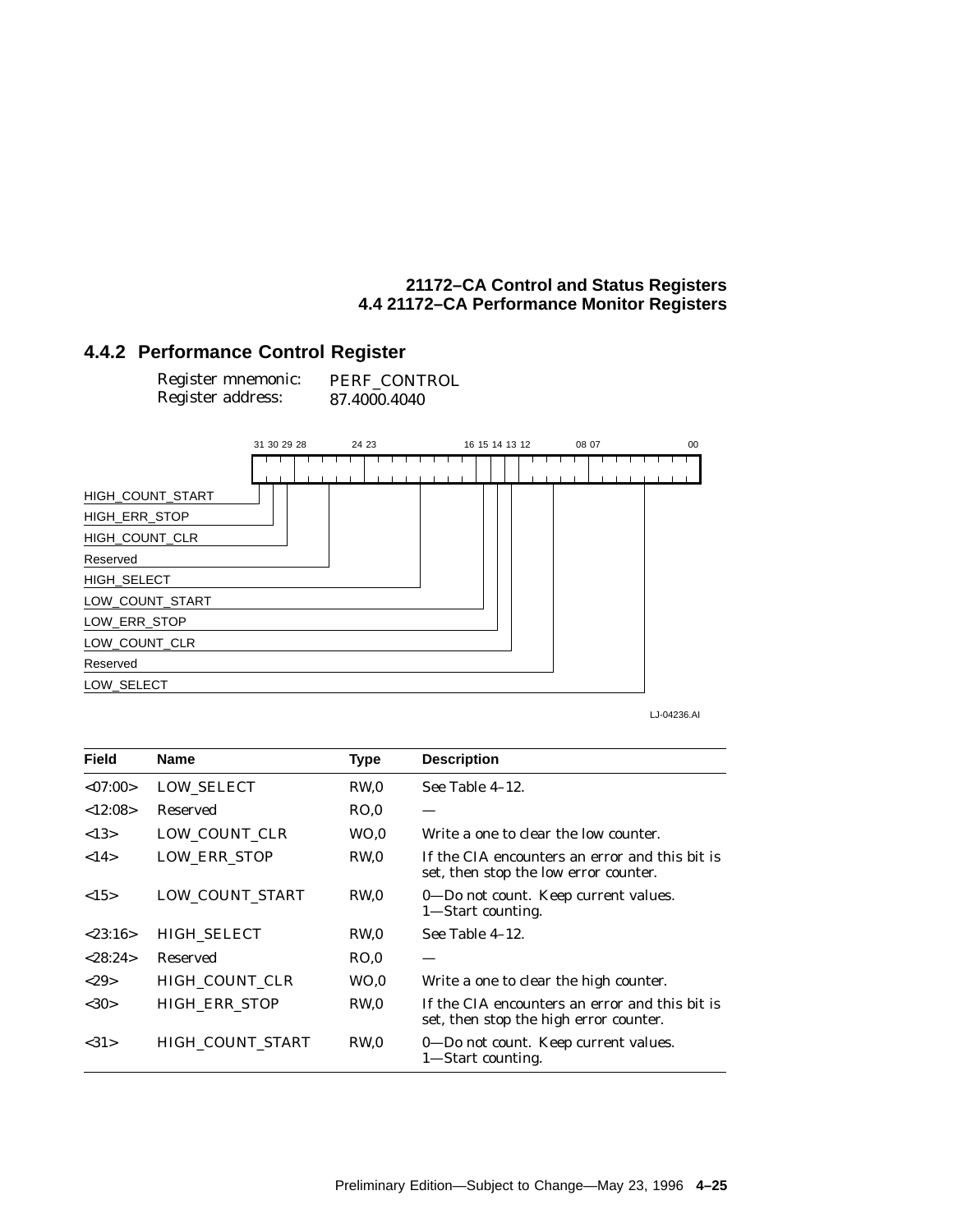| Select <sup>1</sup> | <b>Description</b>                                                                    |
|---------------------|---------------------------------------------------------------------------------------|
| 0000 0000           | LOW SELECT—The value is reserved.<br>HIGH_SELECT-Make 32-bit counter.                 |
| 0000 0001           | Counting clock cycles-always increment.                                               |
| 0000 0010           | Counting refresh cycles.                                                              |
| 0001 0000           | Counting number of 21164 commands acknowledged.                                       |
| 0001 0001           | Counting number of 21164 read commands (modify or not).                               |
| 0001 0010           | Counting number of 21164 read miss commands (not modify).                             |
| 0001 0011           | Counting number of 21164 read miss modify commands.                                   |
| 0001 0100           | Counting number of 21164 Bcache victim commands that are<br>acknowledged by the CIA.  |
| 0001 0101           | Counting number of 21164 lock commands that are<br>acknowledged by the CIA.           |
| 0001 0110           | Counting number of 21164 memory barrier commands that are<br>acknowledged by the CIA. |
| 0001 0111           | Counting number of 21164 FETCH or FETCH_M commands.                                   |
| 0001 1000           | Counting number of 21164 write block commands (lock or not).                          |
| 0010 0000           | Counting number of 21164 memory commands.                                             |
| 0010 0001           | Counting number of 21164 I/O commands.                                                |
| 0010 0010           | Counting number of 21164 I/O read commands.                                           |
| 0010 0011           | Counting number of 21164 I/O write commands.                                          |
| 0010 0100           | Counting number of CIA system commands issued (read/flush).                           |
| 0010 0101           | Counting number of 21164 system read commands issued.                                 |
| 0010 0110           | Counting number of 21164 system flush commands issued.                                |
| 0010 0111           | Counting number of times CIA received NOACK as a response.                            |
| 0010 1000           | Counting number of times CIA received Scache/ACK as a<br>response.                    |
| 0010 1001           | Counting number of times CIA received Bcache/ACK as a<br>response.                    |
| 0011 0000           | Counting number of DMA read commands (total).                                         |
| 0011 0001           | Counting number of DMA read commands.                                                 |

#### **Table 4–12 PERF\_CONTROL Low/High Select Encodings**  $\overline{\phantom{0}}$

 $^{1}$  Select = HIGH\_SELECT <23:16> and LOW\_SELECT <07:00>.

(continued on next page)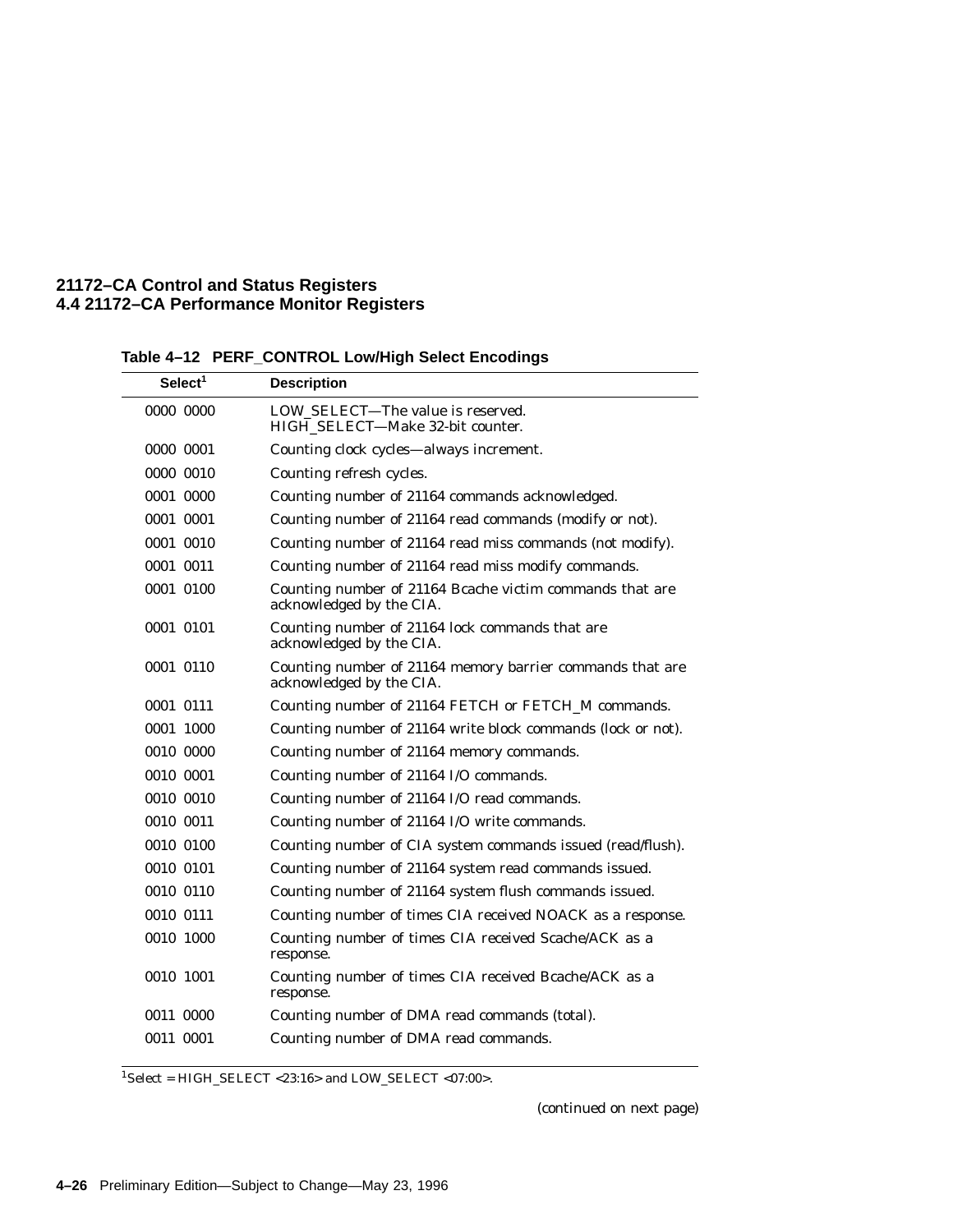| Select <sup>1</sup> | <b>Description</b>                                                                        |
|---------------------|-------------------------------------------------------------------------------------------|
| 0011 0010           | Counting number of DMA read commands (read line).                                         |
| 0011 0011           | Counting number of DMA read commands (read multiple).                                     |
| 0011 0100           | Counting number of DMA write commands (total).                                            |
| 0011 0101           | Counting number of DMA write commands.                                                    |
| 0011 0110           | Counting number of DMA write commands (write and<br>invalidate).                          |
| 0011 0111           | Counting number of DMA dual address cycles.                                               |
| 0011 1000           | Counting number of DMA cycles that CIA responded to by<br>issuing a retry.                |
| 0011 1001           | Counting number of I/O cycles on which CIA received a retry<br>response.                  |
| 0100 0000           | Counting number of times PCI bus lock was established.                                    |
| 0100 0001           | Counting number of times 21164 tried to access block that was<br>locked.                  |
| 0100 0010           | Counting number of times DMA commands (that caused a flush)<br>hit on the victim address. |
| 0101 0000           | Counting number of times CIA had to refill the translation<br>lookaside buffer (TLB).     |
| 0110 0000           | Counting number of single-bit ECC errors detected.                                        |
| All others          | Reserved, unused, not counting.                                                           |
|                     | $^{1}$ Select = HIGH SELECT <23:16> and LOW SELECT <07:00>.                               |

**Table 4–12 (Cont.) PERF\_CONTROL Low/High Select Encodings**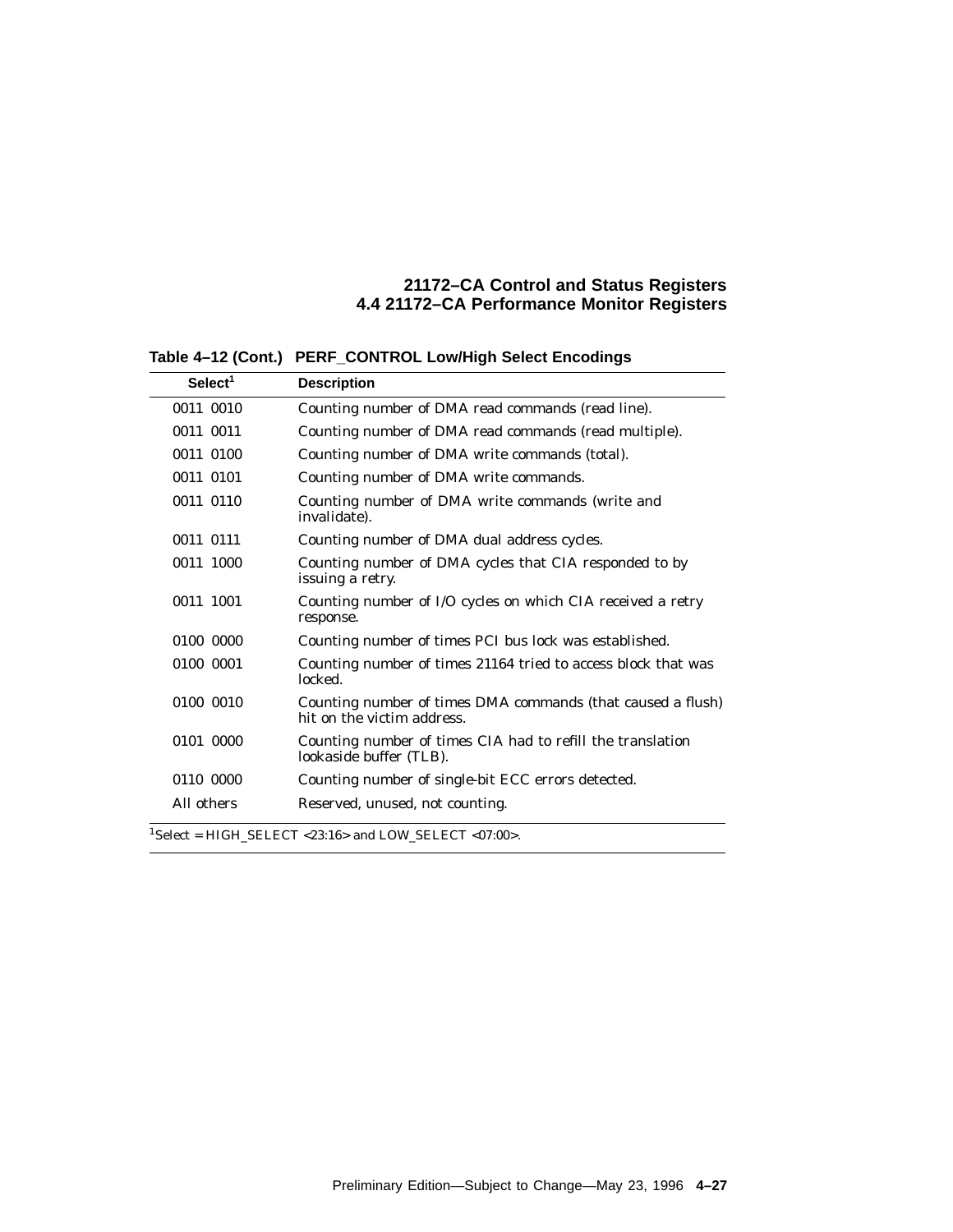# **4.5 21172–CA Error Registers**

Sections 4.5.1 through 4.5.11 define and describe the 21172–CA (CIA) error registers.

## **4.5.1 CPU Error Information Register 0**

Register mnemonic: Register address: CPU\_ERR0 87.4000.8000

The low-order address bits of the system bus are locked into this register when the CIA detects an error event. Clearing all the error bits in CIA\_ERR unlocks this register. When CPU\_ERR0 is not locked, its contents are UNDEFINED.

The information in CPU\_ERR0 and CPU\_ERR1 is only related to system bus parity errors detected by the CIA.



| <b>Field</b> | <b>Name</b>      | Tvpe        | <b>Description</b>                                                                                                        |
|--------------|------------------|-------------|---------------------------------------------------------------------------------------------------------------------------|
| < 03:00      | Reserved         | <b>RO.O</b> |                                                                                                                           |
| < 31:04>     | addr $h < 31:4>$ |             | RO, UNDEFINED Contains address bits <31:4> of the current<br>address on the system bus when a system<br>bus error occurs. |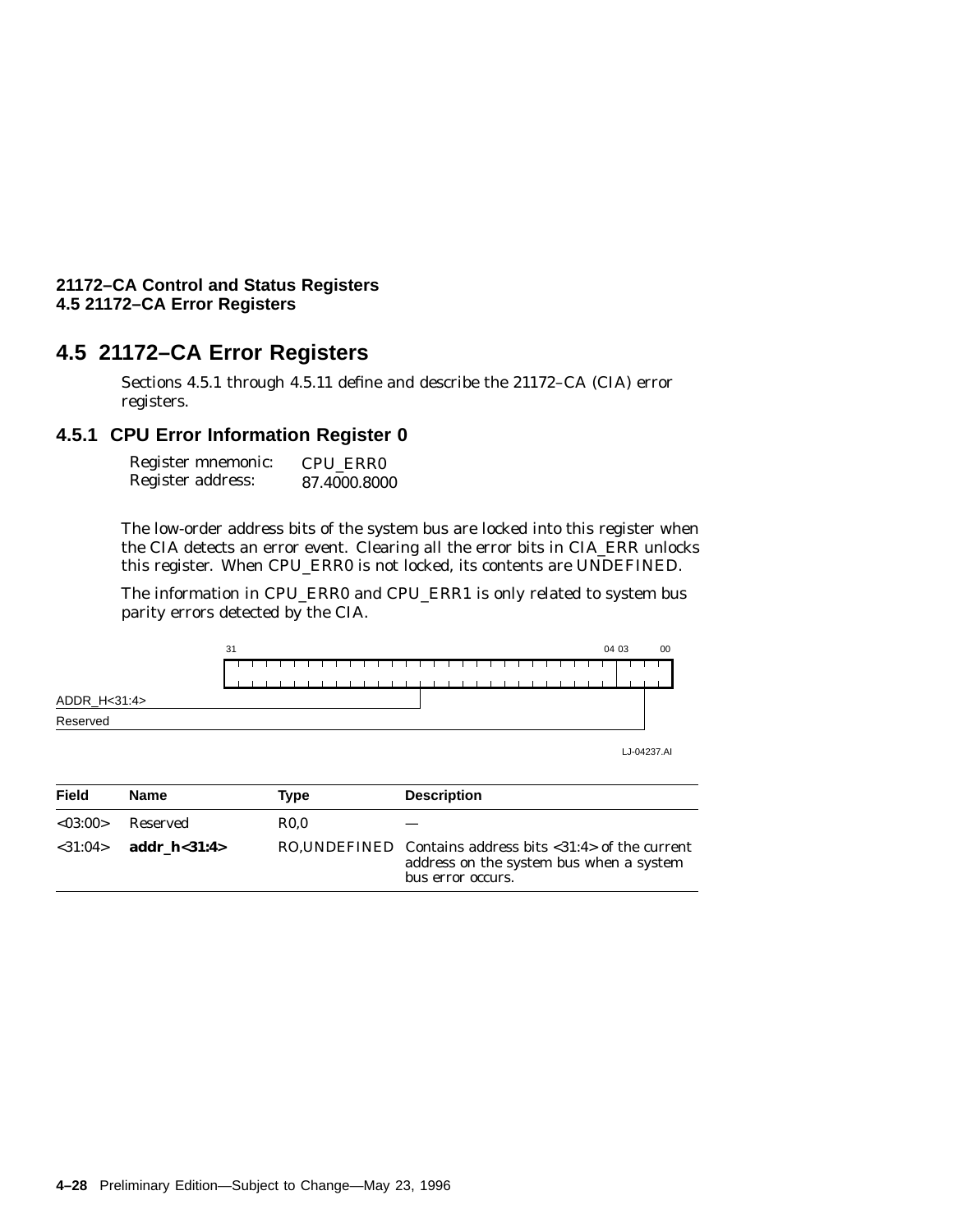## **4.5.2 CPU Error Information Register 1**

| Register mnemonic: | CPU ERR1     |
|--------------------|--------------|
| Register address:  | 87.4000.8040 |

The mask and command field and the remaining address field on the system bus are locked into CPU\_ERR1 when the CIA detects a event error. Clearing all the error bits in CIA\_ERR unlocks CPU\_ERR1. When CPU\_ERR1 is not locked, its contents are UNDEFINED.

The information in CPU\_ERR0 and CPU\_ERR1 is only related to system bus parity errors detected by the CIA (CPU\_ERR<02 =  $1$ ).

|              | 31 30 29 |  |  |  | 22 21 20<br>16 15 |  |  |  |  |  |  |  | 12 11 |  |  | 08 07 06 |  |  |  |  | 00<br>03 02 |  |  |  |  |  |
|--------------|----------|--|--|--|-------------------|--|--|--|--|--|--|--|-------|--|--|----------|--|--|--|--|-------------|--|--|--|--|--|
|              |          |  |  |  |                   |  |  |  |  |  |  |  |       |  |  |          |  |  |  |  |             |  |  |  |  |  |
| CPU_PE       |          |  |  |  |                   |  |  |  |  |  |  |  |       |  |  |          |  |  |  |  |             |  |  |  |  |  |
| FPE_2_CPU    |          |  |  |  |                   |  |  |  |  |  |  |  |       |  |  |          |  |  |  |  |             |  |  |  |  |  |
| Reserved     |          |  |  |  |                   |  |  |  |  |  |  |  |       |  |  |          |  |  |  |  |             |  |  |  |  |  |
| ADDR_CMD_PAR |          |  |  |  |                   |  |  |  |  |  |  |  |       |  |  |          |  |  |  |  |             |  |  |  |  |  |
| Reserved     |          |  |  |  |                   |  |  |  |  |  |  |  |       |  |  |          |  |  |  |  |             |  |  |  |  |  |
| INT_4_VALID  |          |  |  |  |                   |  |  |  |  |  |  |  |       |  |  |          |  |  |  |  |             |  |  |  |  |  |
| <b>CMD</b>   |          |  |  |  |                   |  |  |  |  |  |  |  |       |  |  |          |  |  |  |  |             |  |  |  |  |  |
| ADDR < 39    |          |  |  |  |                   |  |  |  |  |  |  |  |       |  |  |          |  |  |  |  |             |  |  |  |  |  |
| Reserved     |          |  |  |  |                   |  |  |  |  |  |  |  |       |  |  |          |  |  |  |  |             |  |  |  |  |  |
| ADDR<34:32>  |          |  |  |  |                   |  |  |  |  |  |  |  |       |  |  |          |  |  |  |  |             |  |  |  |  |  |

LJ-04238.AI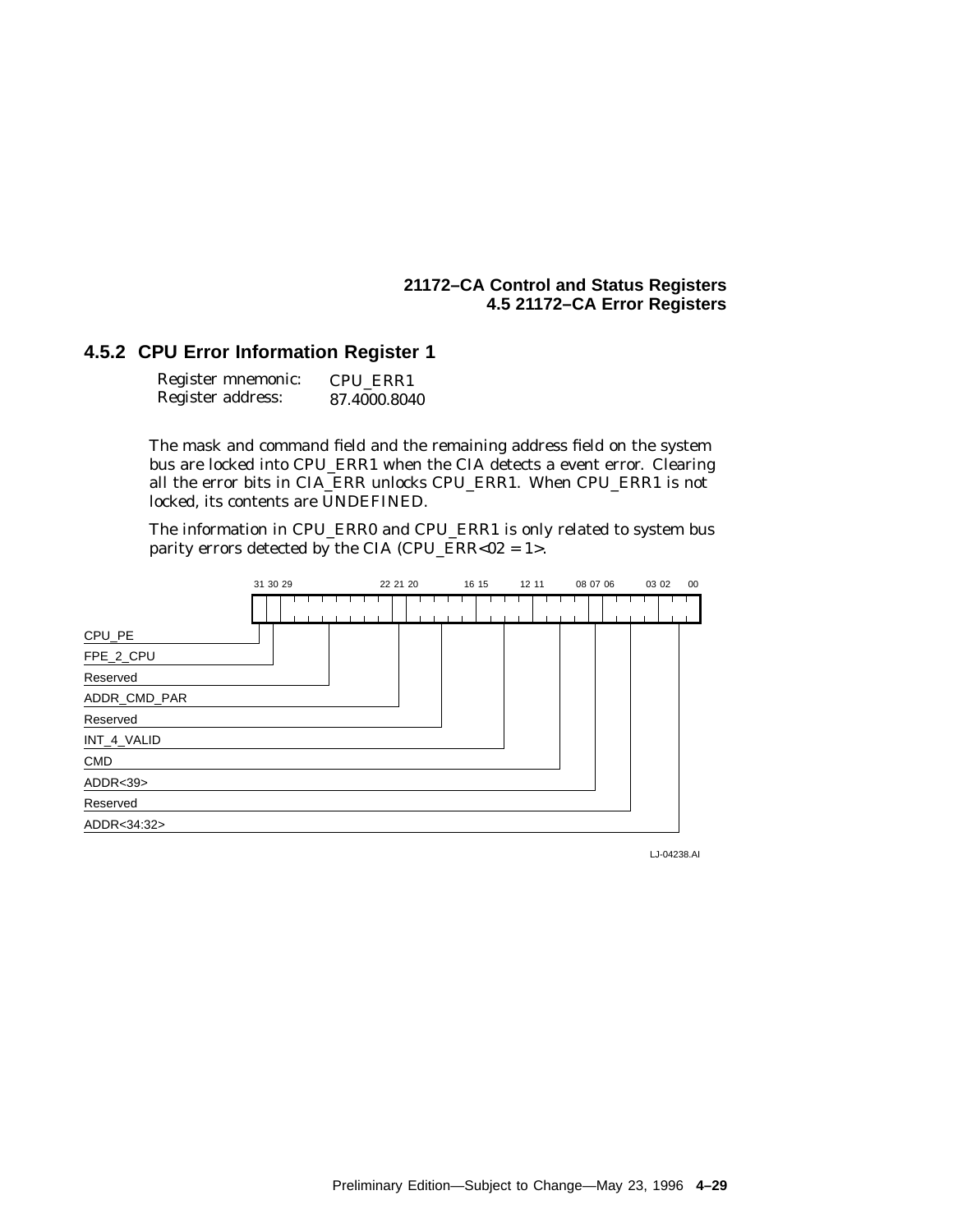| <b>Field</b> | <b>Name</b>       | Type                    | <b>Description</b>                                                       |
|--------------|-------------------|-------------------------|--------------------------------------------------------------------------|
| <02:00>      | ADDR<34:32>       | RO.<br><b>UNDEFINED</b> | Contains addr<34:32> from the system<br>bus.                             |
| <06:03>      | Reserved          | RO.0                    |                                                                          |
| < 07         | ADDR < 39         | RO.<br><b>UNDEFINED</b> | Contains addr<39> from the system bus.                                   |
| < 11:08>     | <b>CMD</b>        | RO.<br>UNDEFINED        | Contains the command from the system<br>bus.                             |
| <15:12>      | <b>INT4 VALID</b> | RO.<br><b>UNDEFINED</b> | Contains <b>int4_valid</b> <3:0> from the<br>system bus.                 |
| <20:16>      | <b>Reserved</b>   | RO.0                    |                                                                          |
| <21>         | ADDR CMD PAR      | RO.<br><b>UNDEFINED</b> | Contains the parity bit from the system<br>bus.                          |
| < 29:22>     | <b>Reserved</b>   | RO.0                    |                                                                          |
| <30>         | FPE 2 CPU         | RO.<br><b>UNDEFINED</b> | Contains a copy of the CSR bit to force<br>bad parity on the system bus. |
| <31>         | CPU PE            | RO.<br>UNDEFINED        | 1-Indicates that the CIA has logged a<br>system bus error.               |
|              |                   |                         |                                                                          |

#### **Table 4–13 CPU Error Information Register 1**

## **4.5.3 CIA Error Register**

| Register mnemonic: | CIA ERR      |
|--------------------|--------------|
| Register address:  | 87.4000.8200 |

The CIA error register is used by the CIA to log information about an error condition detected in the CIA. All bits of CIA\_ERR, except the LOST bit, will be locked until the CIA\_ERR register is cleared by a write transaction. The LOST bit will be set whenever an error is detected and CIA\_ERR is already locked.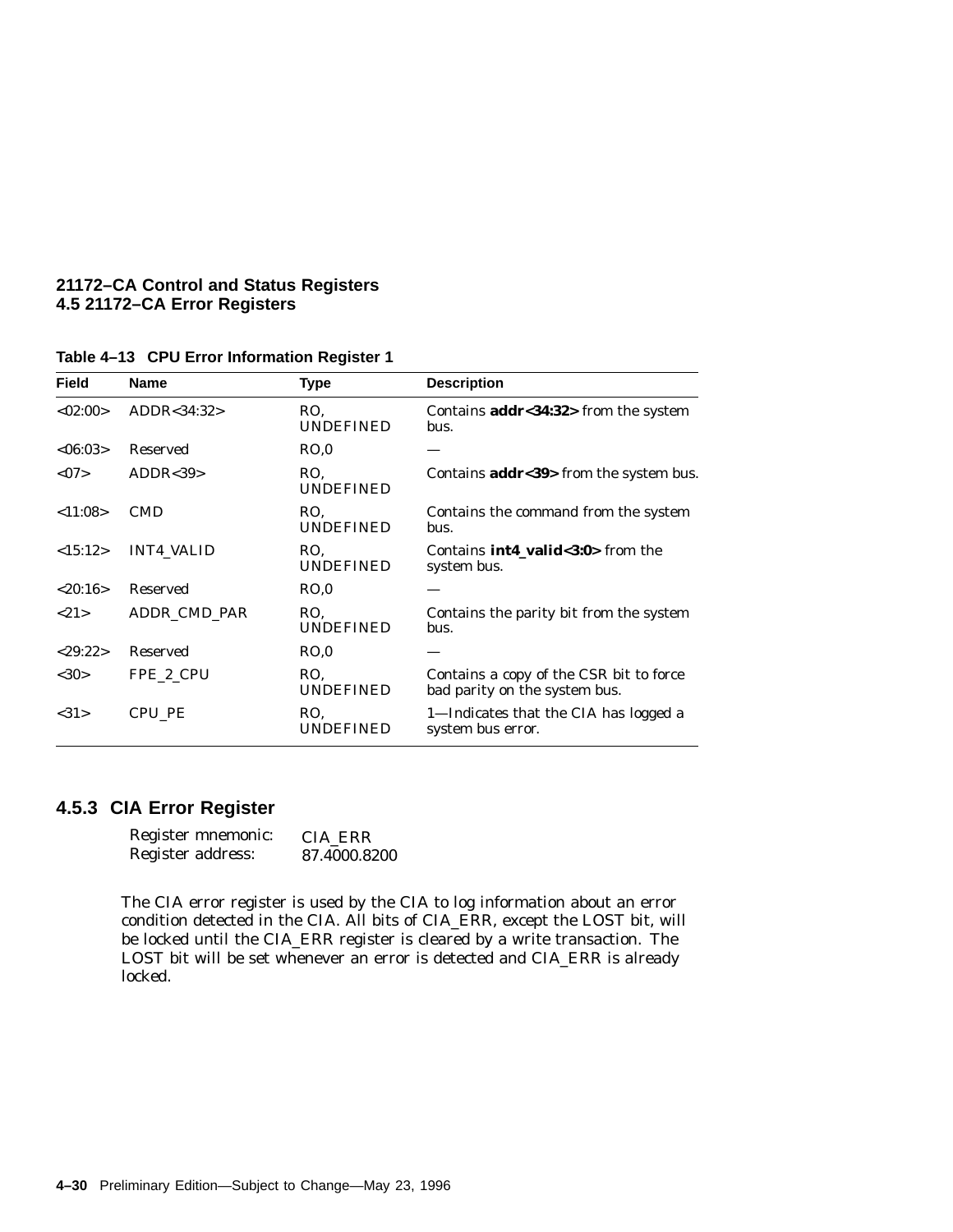|                   | 31 30 |  | 28 27 26 25 24 23 22 21 20 19 18 17 16 15 |  |  |  |  |  |  |  | 12 11 10 09 08 07 06 05 04 03 02 01 00 |  |  |
|-------------------|-------|--|-------------------------------------------|--|--|--|--|--|--|--|----------------------------------------|--|--|
|                   |       |  |                                           |  |  |  |  |  |  |  |                                        |  |  |
| ERR_VALID         |       |  |                                           |  |  |  |  |  |  |  |                                        |  |  |
| Reserved          |       |  |                                           |  |  |  |  |  |  |  |                                        |  |  |
| LOST_IOA_TIMEOUT  |       |  |                                           |  |  |  |  |  |  |  |                                        |  |  |
| LOST_FROM_WRT_ERR |       |  |                                           |  |  |  |  |  |  |  |                                        |  |  |
| LOST_PA_PTE_INV   |       |  |                                           |  |  |  |  |  |  |  |                                        |  |  |
| LOST_RCVD_TAR_ABT |       |  |                                           |  |  |  |  |  |  |  |                                        |  |  |
| LOST_RCVD_MAS_ABT |       |  |                                           |  |  |  |  |  |  |  |                                        |  |  |
| LOST_PCI_ADDR_PE  |       |  |                                           |  |  |  |  |  |  |  |                                        |  |  |
| LOST_PERR         |       |  |                                           |  |  |  |  |  |  |  |                                        |  |  |
| Reserved          |       |  |                                           |  |  |  |  |  |  |  |                                        |  |  |
| LOST_MEM_NEM      |       |  |                                           |  |  |  |  |  |  |  |                                        |  |  |
| LOST_CPU_PE       |       |  |                                           |  |  |  |  |  |  |  |                                        |  |  |
| LOST_UN_COR_ERR   |       |  |                                           |  |  |  |  |  |  |  |                                        |  |  |
| LOST_COR_ERR      |       |  |                                           |  |  |  |  |  |  |  |                                        |  |  |
| Reserved          |       |  |                                           |  |  |  |  |  |  |  |                                        |  |  |
| IOA_TIMEOUT       |       |  |                                           |  |  |  |  |  |  |  |                                        |  |  |
| FROM_WRT_ERR      |       |  |                                           |  |  |  |  |  |  |  |                                        |  |  |
| PA_PTE_INV        |       |  |                                           |  |  |  |  |  |  |  |                                        |  |  |
| RCVD_TAR_ABT      |       |  |                                           |  |  |  |  |  |  |  |                                        |  |  |
| RCVD_MAS_ABT      |       |  |                                           |  |  |  |  |  |  |  |                                        |  |  |
| PCI_ADDR_PE       |       |  |                                           |  |  |  |  |  |  |  |                                        |  |  |
| <b>PERR</b>       |       |  |                                           |  |  |  |  |  |  |  |                                        |  |  |
| PCI_SERR          |       |  |                                           |  |  |  |  |  |  |  |                                        |  |  |
| MEM_NEM           |       |  |                                           |  |  |  |  |  |  |  |                                        |  |  |
| CPU_PE            |       |  |                                           |  |  |  |  |  |  |  |                                        |  |  |
| UN_COR_ERR        |       |  |                                           |  |  |  |  |  |  |  |                                        |  |  |
| COR_ERR           |       |  |                                           |  |  |  |  |  |  |  |                                        |  |  |

LJ-04239.AI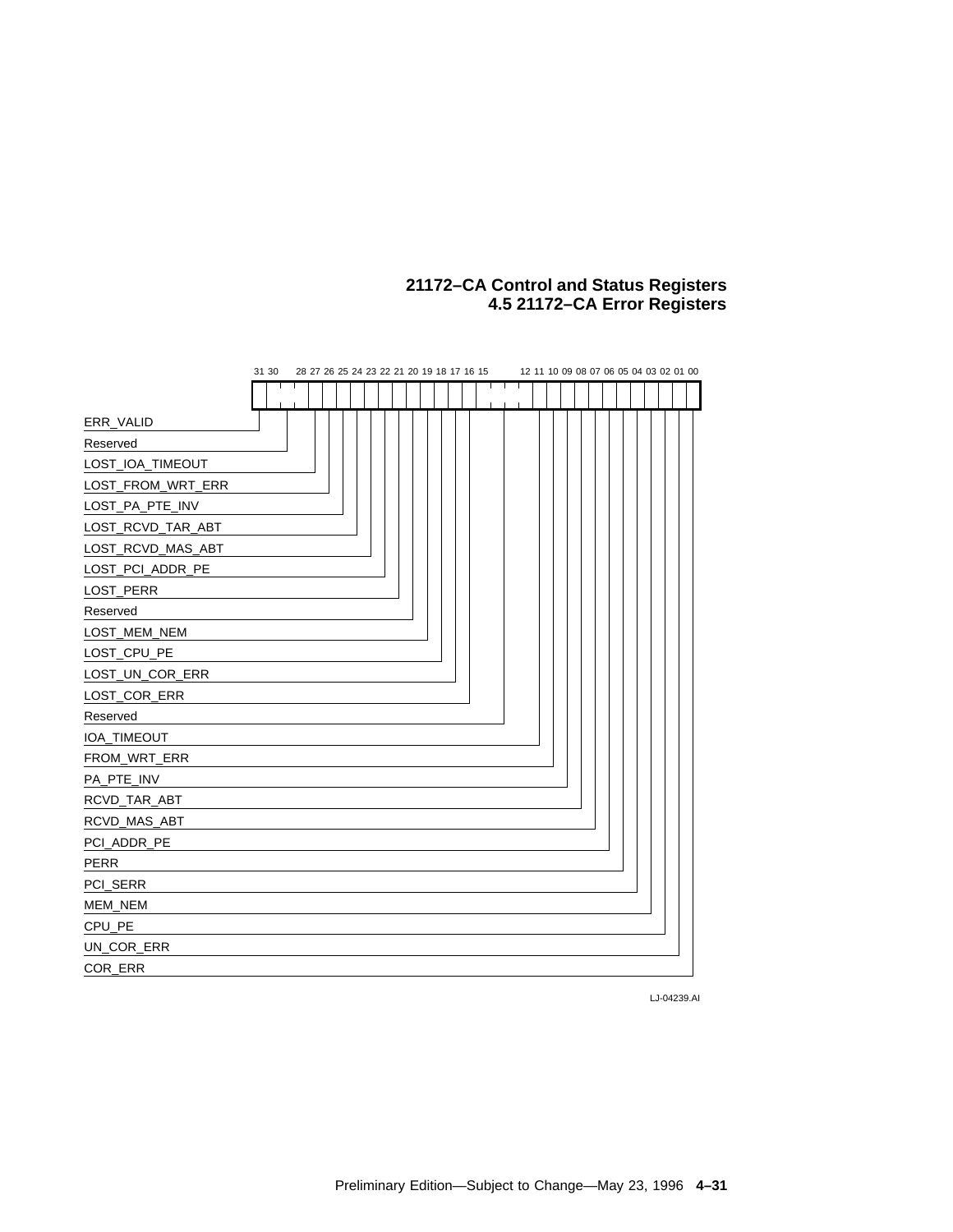| 21172-CA Control and Status Registers |  |  |
|---------------------------------------|--|--|
| 4.5 21172–CA Error Registers          |  |  |

| Field        | <b>Name</b>         | <b>Type</b> | <b>Description</b>                                                                                                                                                                     |
|--------------|---------------------|-------------|----------------------------------------------------------------------------------------------------------------------------------------------------------------------------------------|
| <b>Field</b> | Name                | <b>Type</b> | <b>Description</b>                                                                                                                                                                     |
| $<$ 00>      | COR_ERR             | RW1C,0      | Corrected single-bit ECC error detected.<br>This error cannot occur for a 21164 to memory<br>read/write:                                                                               |
|              |                     |             | 21164/memory read ECC errors are detected by<br>$\bullet$<br>the 21164.                                                                                                                |
|              |                     |             | 21164/memory write transactions are not<br>$\bullet$<br>checked.                                                                                                                       |
|              |                     |             | This error is applicable to a DMA transaction, a<br>scatter-gather TLB miss, or an I/O write transaction<br>from the 21164.                                                            |
| <01          | UN_COR_ERR          | RW1C,0      | Uncorrectable ECC error detected (double-bit error<br>or single-bit error if correction disabled).<br>This error cannot occur for a 21164-to-memory<br>read/write transaction because: |
|              |                     |             | 21164/memory read transaction ECC errors are<br>$\bullet$<br>detected by the 21164.                                                                                                    |
|              |                     |             | $\bullet$<br>21164/memory write transactions are not<br>checked.                                                                                                                       |
|              |                     |             | This error is applicable to a DMA transaction, a<br>scatter-gather TLB miss, or an I/O write transaction<br>from the 21164.                                                            |
| <02>         | CPU_PE              | RW1C,0      | system bus parity error detected.                                                                                                                                                      |
| <03>         | <b>MEM_NEM</b>      | RW1C,0      | Access to nonexistent memory detected.                                                                                                                                                 |
| $<$ 04 $>$   | <b>PCI_SERR</b>     | RW1C,0      | PCI bus system error (SERR) detected.                                                                                                                                                  |
| $<$ 05>      | <b>PERR</b>         | RW1C,0      | PCI bus data parity error (PERR) detected.                                                                                                                                             |
| $<$ 06>      | PCI_ADDR_PE         | RW1C,0      | PCI bus address parity error detected.                                                                                                                                                 |
| <07          | <b>RCVD_MAS_ABT</b> | RW1C,0      | PCI master state machine generated master abort.                                                                                                                                       |
| <08          | RCVD_TAR_ABT        | RW1C,0      | PCI master state machine received target abort.                                                                                                                                        |
| $<$ 09>      | PA_PTE_INV          | RW1C,0      | Invalid page table entry (PTE) on scatter-gather<br>access.                                                                                                                            |
| <10          | FROM_WRT_ERR        | RW1C,0      | Write to flash ROM attempted without setting<br>CIA_DIAG[FROM_WRT_EN].                                                                                                                 |
| <11>         | <b>IOA_TIMEOUT</b>  | RW1C,0      | I/O timeout occurred. I/O read/write transaction<br>failed to complete in 1 second.                                                                                                    |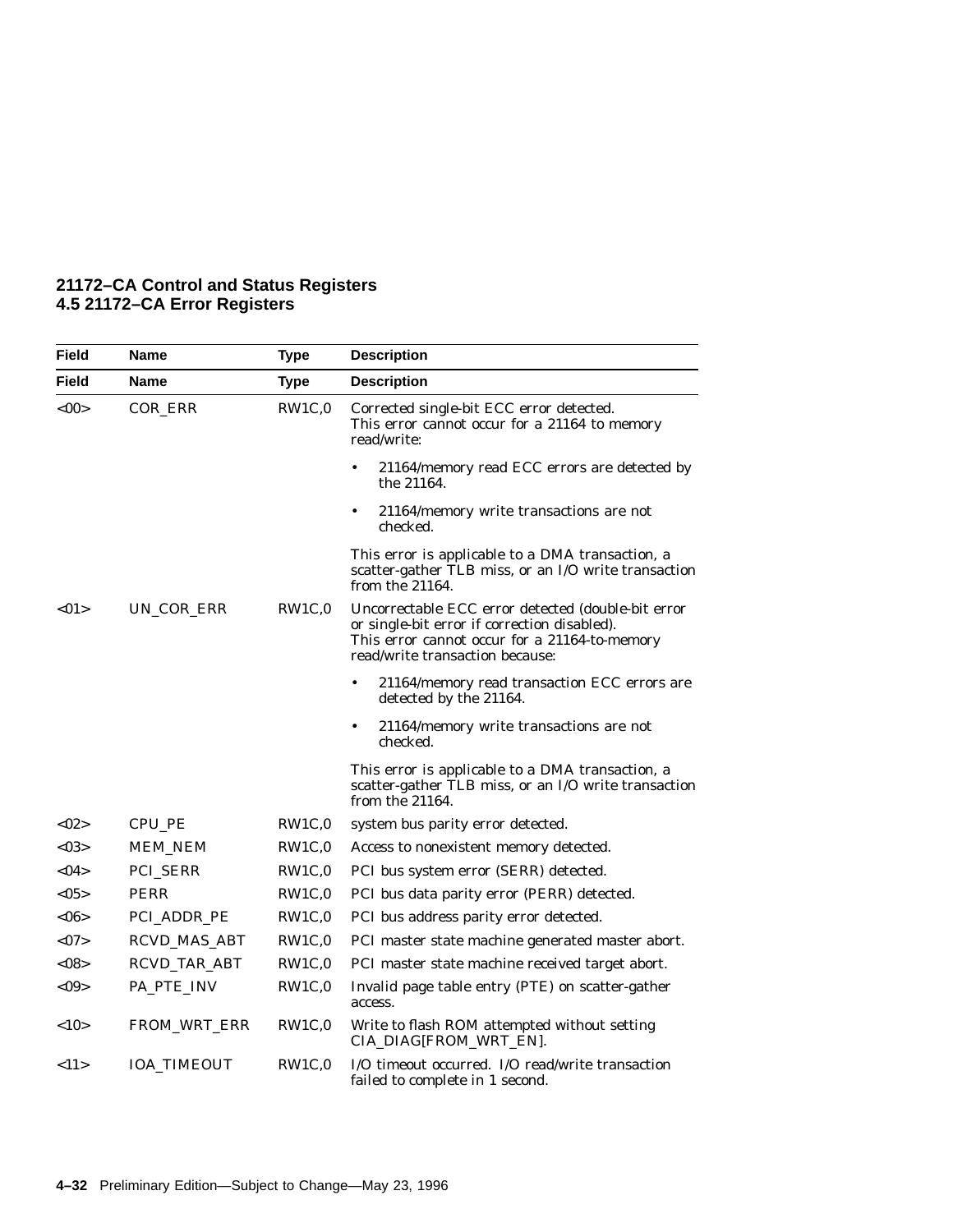| <b>Field</b> | <b>Name</b>                  | <b>Type</b> | <b>Description</b>                                                                                                    |
|--------------|------------------------------|-------------|-----------------------------------------------------------------------------------------------------------------------|
| <15:12>      | <b>Reserved</b>              | RO.0        |                                                                                                                       |
| <16>         | LOST_COR_ERR                 | RO.0        | A correctable error was detected while CIA ERR was<br>locked.                                                         |
| <17>         | LOST_UN_COR_<br>ERR          | RO,0        | An uncorrectable error was detected while CIA ERR<br>was locked.                                                      |
| <18>         | LOST_CPU_PE                  | RO.0        | A system bus parity error was detected while<br>CIA ERR was locked.                                                   |
| <19>         | <b>LOST_MEM_NEM</b>          | RO.0        | An access to nonexistent memory was detected while<br>CIA ERR was locked.                                             |
| <20          | <b>Reserved</b>              | RO.0        |                                                                                                                       |
| <21>         | <b>LOST_PERR</b>             | RO.0        | A PCI data parity error was detected while CIA_ERR<br>was locked.                                                     |
| <22>         | LOST_PCI_ADDR_<br>PE         | RO.0        | A PCI address parity error was detected while<br>CIA ERR was locked.                                                  |
| <23>         | LOST_RCVD_<br><b>MAS_ABT</b> | RO.0        | The PCI master state machine generated a master<br>abort while CIA_ERR was locked.                                    |
| <24>         | LOST_RCVD_TAR_<br>ABT        | RO.0        | The PCI master state machine received a target<br>abort while CIA ERR was locked.                                     |
| <25>         | LOST_PA_PTE_<br><b>INV</b>   | RO,0        | An invalid page table entry on scatter-gather access<br>occurred while CIA_ERR was locked.                            |
| <26          | LOST_FROM_<br>WRT_ERR        | RO.0        | A write transaction to flash ROM was attempted,<br>with<br>CIA_DIAG[FROM_WRT_EN] clear, while CIA_ERR<br>was locked.  |
| <27>         | LOST_IOA_<br><b>TIMEOUT</b>  | RO,0        | An I/O timeout occurred while CIA_ERR was locked.<br>An I/O read/write transaction failed to complete in<br>1 second. |
| < 30:28>     | <b>Reserved</b>              | RO.0        |                                                                                                                       |
| <31>         | ERR_VALID                    | RO,0        | An error has been detected and the CIA error<br>registers are all locked.                                             |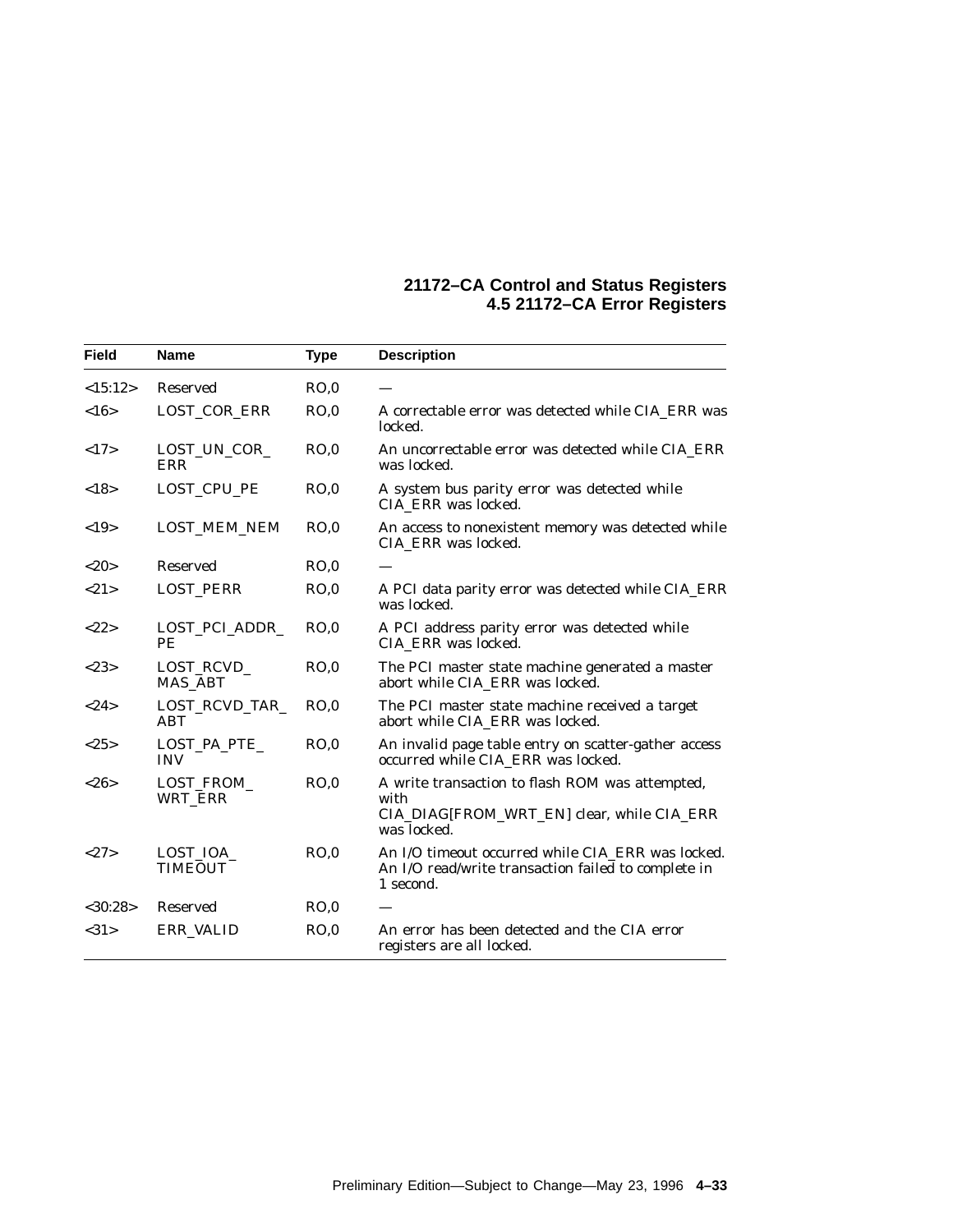## **4.5.4 CIA Status Register**

| Register mnemonic: | <b>CIA STAT</b> |
|--------------------|-----------------|
| Register address:  | 87.4000.8240    |

This register contains status information about the error stored in CIA\_ERR. The register provides the state of the CIA when the error was detected.



LJ-04240.AI

| <b>Field</b> | <b>Name</b>                | Type | <b>Description</b>                                                                     |
|--------------|----------------------------|------|----------------------------------------------------------------------------------------|
| < 00         | <b>PCI STATUS&lt;0&gt;</b> | RO.0 | 1—The PCI target state machine is active.                                              |
| < 01         | <b>PCI STATUS&lt;1&gt;</b> | RO.0 | 1—The PCI master state machine is active.                                              |
| < 02         | Reserved                   | RO.0 |                                                                                        |
| < 0.3        | <b>MEM SOURCE</b>          | RO.0 | 0-21164 is the source of the memory cycle.<br>1—PCI is the source of the memory cycle. |
| < 07:04>     | IOA VALID $<$ 3:0 $>$      | RO.0 | Valid bits for the I/O command/address queue.                                          |
| <10:08>      | CPU QUEUE<2:0>             | RO.0 | Valid bits for the 21164 command/address<br>queue.                                     |
| <11>         | TLB MISS                   | RO.0 | 1—A TLB miss refill was in progress when the<br>error occurred.                        |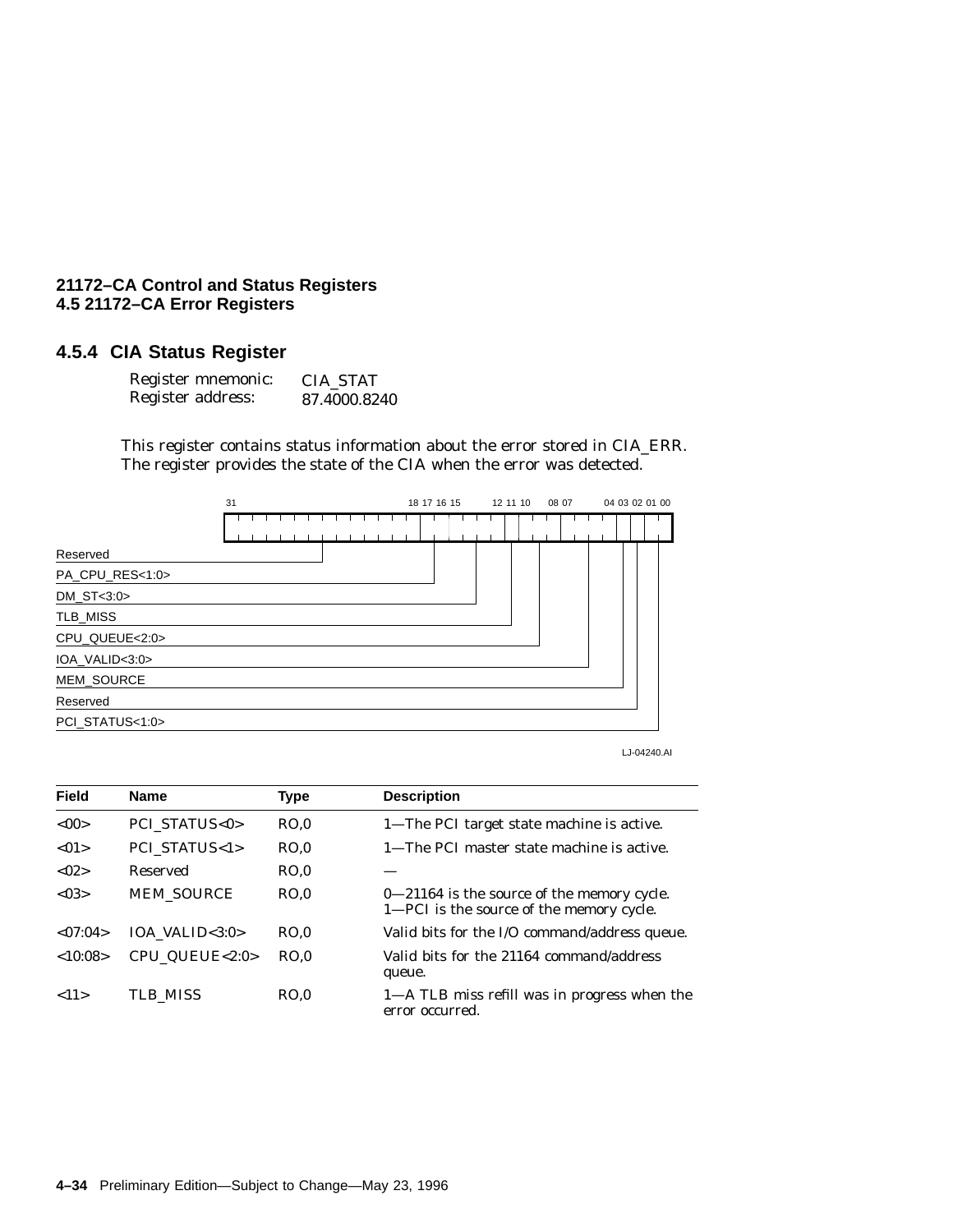| <b>Field</b>                      | <b>Name</b>     | <b>Type</b>      | <b>Description</b>                                                           |                                                                                              |  |  |  |  |
|-----------------------------------|-----------------|------------------|------------------------------------------------------------------------------|----------------------------------------------------------------------------------------------|--|--|--|--|
| <15:12><br>$DM\_ST < 3:0>$<br>RO. |                 | <b>UNDEFINED</b> |                                                                              | This field represents the state of the logic that<br>moves data between the CIA and the DSW: |  |  |  |  |
|                                   |                 |                  | $DM$ ST $<$ 3:0 $>$                                                          | <b>Definition</b>                                                                            |  |  |  |  |
|                                   |                 |                  | 0000                                                                         | Idle                                                                                         |  |  |  |  |
|                                   |                 |                  | 0001                                                                         | <b>Restarting DSW IOW buffers</b>                                                            |  |  |  |  |
|                                   |                 |                  | 0010                                                                         | I/O write transaction to the<br>64-bit PCI bus                                               |  |  |  |  |
|                                   |                 |                  | 0110                                                                         | DMA read transaction or TLB<br>miss                                                          |  |  |  |  |
|                                   |                 |                  | 0111                                                                         | DMA write transaction                                                                        |  |  |  |  |
|                                   |                 |                  | 1010                                                                         | I/O read transaction to an<br>internal CIA CSR                                               |  |  |  |  |
|                                   |                 |                  | 1011                                                                         | I/O read transaction to the PCI<br>bus $(32-bit/64-bit)$ .                                   |  |  |  |  |
|                                   |                 |                  | All others                                                                   | <b>Reserved</b>                                                                              |  |  |  |  |
| <17:16>                           | PA CPU RES<1:0> | RO.0             | $00 = No$ response<br>$01 = NOACK$<br>$10 =$ Scache hit<br>$11 =$ Bcache hit | 21164 response for the DMA:                                                                  |  |  |  |  |
| $<$ 31:18 $>$                     | Reserved        | RO.0             |                                                                              |                                                                                              |  |  |  |  |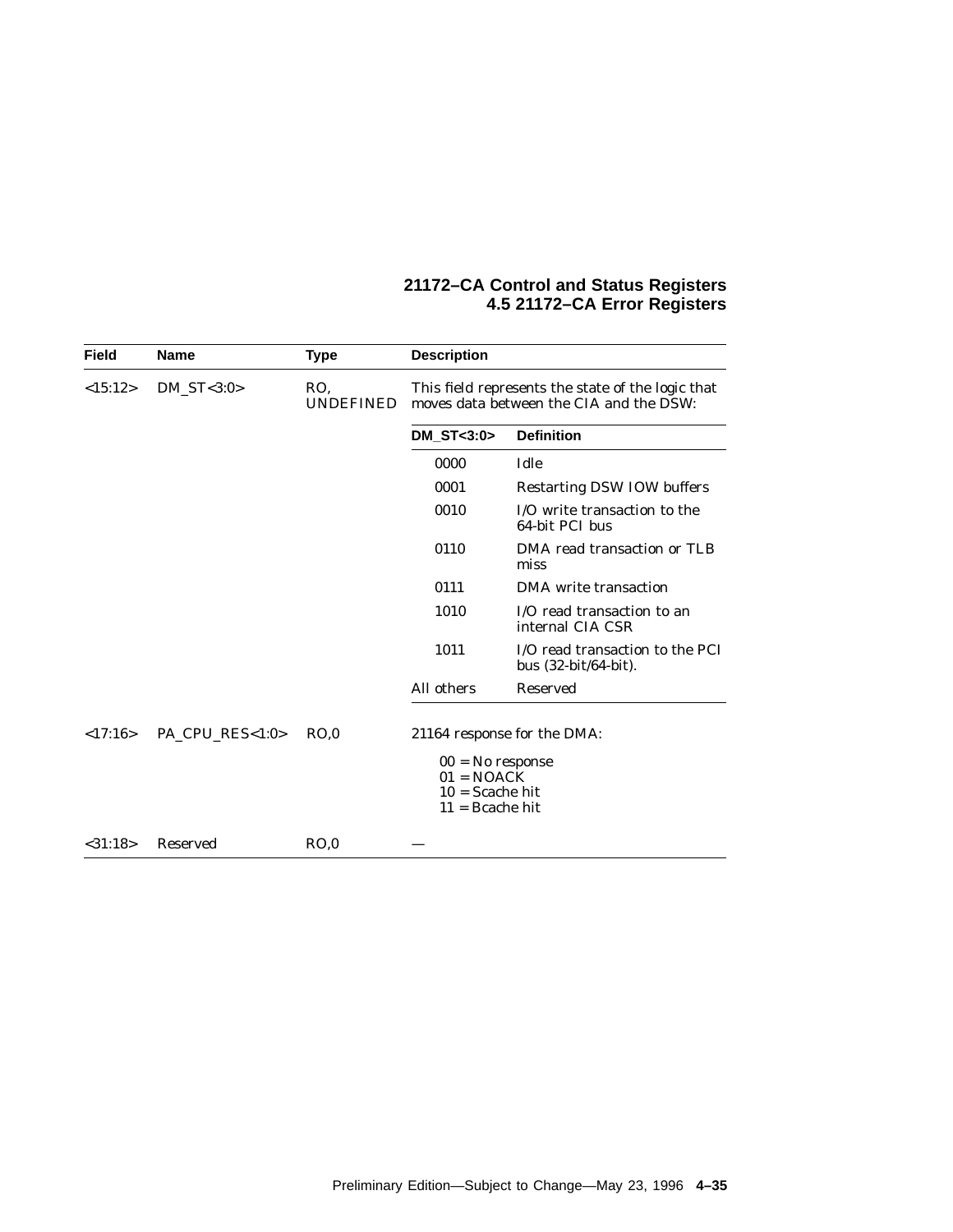## **4.5.5 CIA Error Mask Register**

| Register mnemonic: | <b>ERR MASK</b> |
|--------------------|-----------------|
| Register address:  | 87.4000.8280    |

ERR\_MASK is used to disable the logging and reporting of errors. A zero disables logging/reporting of errors while a one enables logging/reporting of errors.

|              | 31 |  |  |  |  |  |  |  |  |  |  |  |  |  |  |  | 12 11 10 09 08 07 06 05 04 03 02 01 00 |
|--------------|----|--|--|--|--|--|--|--|--|--|--|--|--|--|--|--|----------------------------------------|
|              |    |  |  |  |  |  |  |  |  |  |  |  |  |  |  |  |                                        |
| Reserved     |    |  |  |  |  |  |  |  |  |  |  |  |  |  |  |  |                                        |
| IOA_TIMEOUT  |    |  |  |  |  |  |  |  |  |  |  |  |  |  |  |  |                                        |
| FROM_WRT_ERR |    |  |  |  |  |  |  |  |  |  |  |  |  |  |  |  |                                        |
| PA_PTE_INV   |    |  |  |  |  |  |  |  |  |  |  |  |  |  |  |  |                                        |
| RCVD_TAR_ABT |    |  |  |  |  |  |  |  |  |  |  |  |  |  |  |  |                                        |
| RCVD_MAS_ABT |    |  |  |  |  |  |  |  |  |  |  |  |  |  |  |  |                                        |
| PCI_ADDR_PE  |    |  |  |  |  |  |  |  |  |  |  |  |  |  |  |  |                                        |
| <b>PERR</b>  |    |  |  |  |  |  |  |  |  |  |  |  |  |  |  |  |                                        |
| PCI_SERR     |    |  |  |  |  |  |  |  |  |  |  |  |  |  |  |  |                                        |
| MEM_NEM      |    |  |  |  |  |  |  |  |  |  |  |  |  |  |  |  |                                        |
| CPU_PE       |    |  |  |  |  |  |  |  |  |  |  |  |  |  |  |  |                                        |
| UN_COR_ERR   |    |  |  |  |  |  |  |  |  |  |  |  |  |  |  |  |                                        |
| COR_ERR      |    |  |  |  |  |  |  |  |  |  |  |  |  |  |  |  |                                        |
|              |    |  |  |  |  |  |  |  |  |  |  |  |  |  |  |  |                                        |

LJ-04241.AI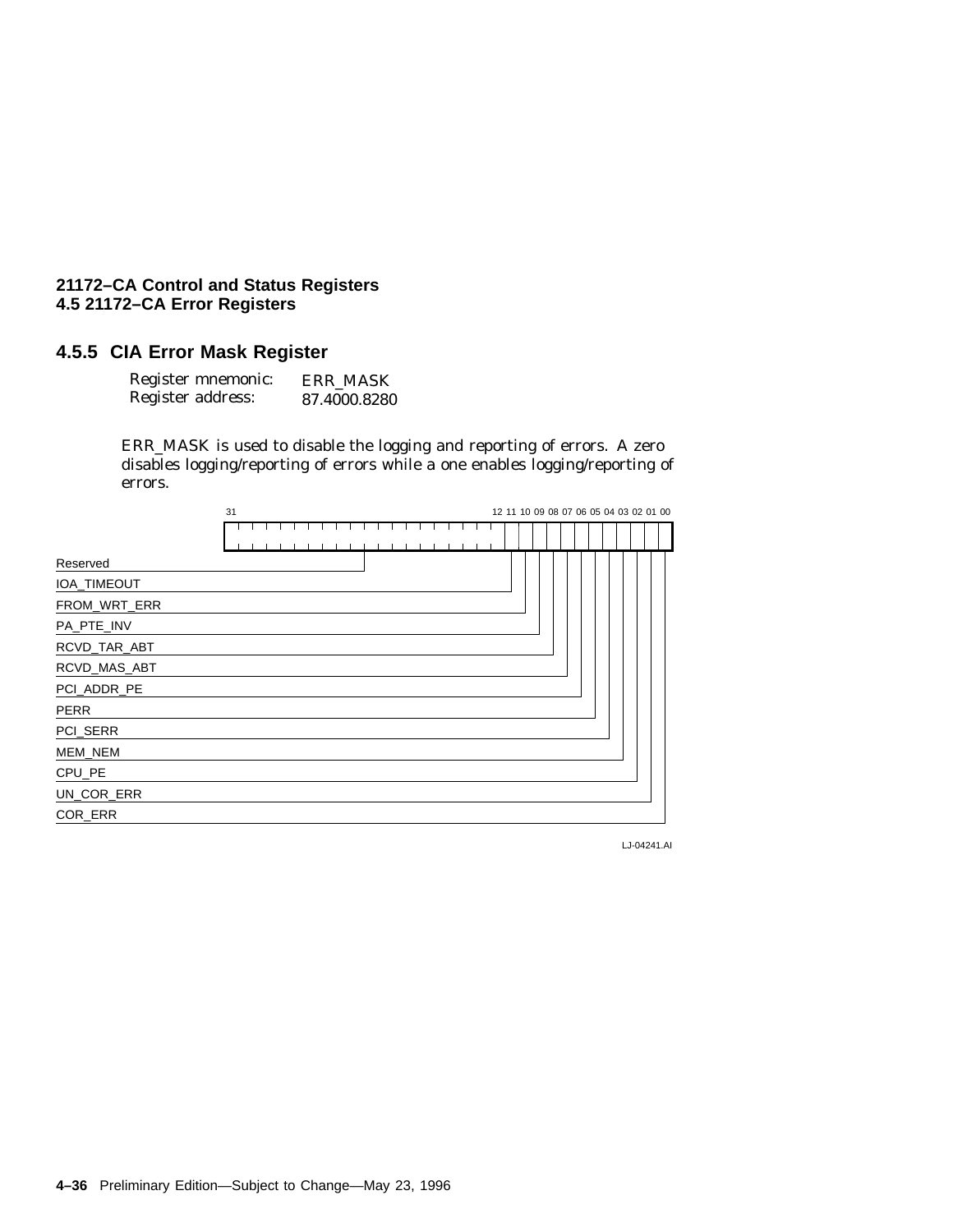| <b>Field</b> | <b>Name</b>         | <b>Type</b>     | <b>Description</b>                                                                |
|--------------|---------------------|-----------------|-----------------------------------------------------------------------------------|
| <00          | <b>CORR ERR</b>     | RW <sub>0</sub> | Disable/enable error logging/reporting for correctable<br>ECC errors.             |
| <01>         | UN COR ERR          | RW <sub>0</sub> | Disable/enable error logging/reporting for uncor-<br>rectable ECC errors.         |
| < 02         | <b>CPU PE</b>       | RW <sub>0</sub> | Disable/enable error logging/reporting for 21164<br>parity errors.                |
| < 03         | <b>MEM_NEM</b>      | RW <sub>0</sub> | Disable/enable error logging/reporting for nonexis-<br>tent memory access errors. |
| < 04         | PCI_SERR            | RW <sub>0</sub> | Disable/enable error logging/reporting for PCI<br>system errors.                  |
| <05>         | <b>PERR</b>         | RW,0            | Disable/enable error logging/reporting for PCI data<br>parity errors.             |
| <06          | PCI ADDR PE         | RW <sub>0</sub> | Disable/enable error logging/reporting for PCI<br>address parity errors.          |
| <07          | <b>RCVD MAS ABT</b> | RW <sub>0</sub> | Disable/enable error logging/reporting for PCI<br>master abort errors.            |
| < 08         | <b>RCVD TAR ABT</b> | RW <sub>0</sub> | Disable/enable error logging/reporting for PCI target<br>abort errors.            |
| < 09         | PA_PTE_INV          | RW,0            | Disable/enable error logging/reporting for invalid<br>PTE errors.                 |
| <10>         | <b>FROM WRT ERR</b> | RW <sub>0</sub> | Disable/enable error logging/reporting for flash ROM<br>write errors.             |
| <11>         | <b>IOA TIMEOUT</b>  | RW <sub>0</sub> | Disable/enable error logging/reporting for I/O<br>timeout errors.                 |
| $<$ 31:12>   | <b>Reserved</b>     | RW <sub>0</sub> |                                                                                   |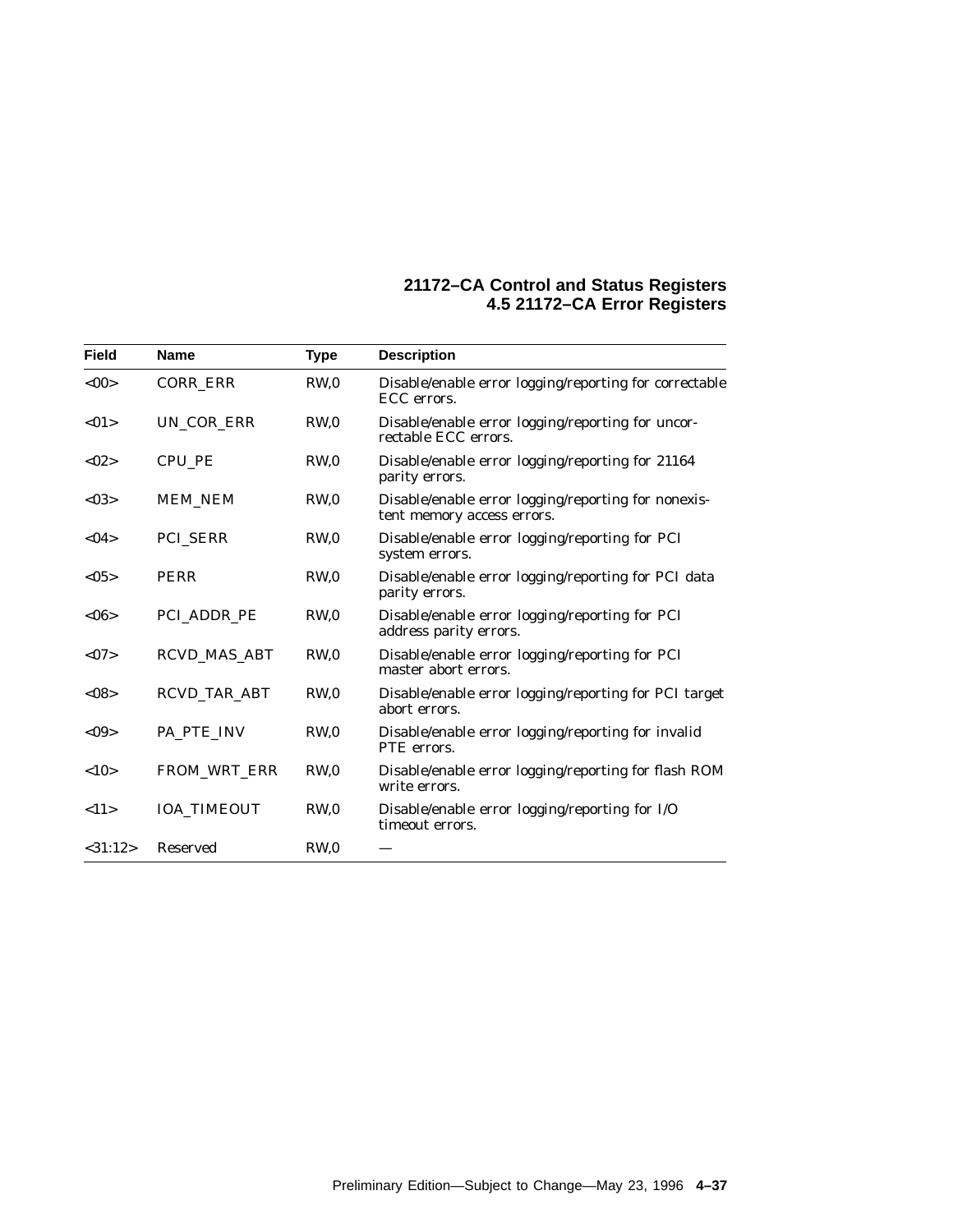### **4.5.6 CIA Syndrome Register**

| Register mnemonic: | <b>CIA SYN</b> |
|--------------------|----------------|
| Register address:  | 87.4000.8300   |

The CIA uses CIA\_SYN to log syndrome information about an error detected by the ECC checkers. The syndrome information is locked into CIA\_SYN when a CIA error occurs. Clearing all the error bits in CIA\_ERR unlocks this register. When CIA\_SYN is not locked its contents are UNDEFINED.



| Field   | Name         | Tvpe                    | <b>Description</b>                                                                        |
|---------|--------------|-------------------------|-------------------------------------------------------------------------------------------|
| < 07:00 | ECC_SYNDROME | RO.<br><b>UNDEFINED</b> | The syndrome is locked in ECC_SYNDROME<br>$<07:00>$ when an error is detected by the CIA. |
| < 31:08 | Reserved     | RO.0                    |                                                                                           |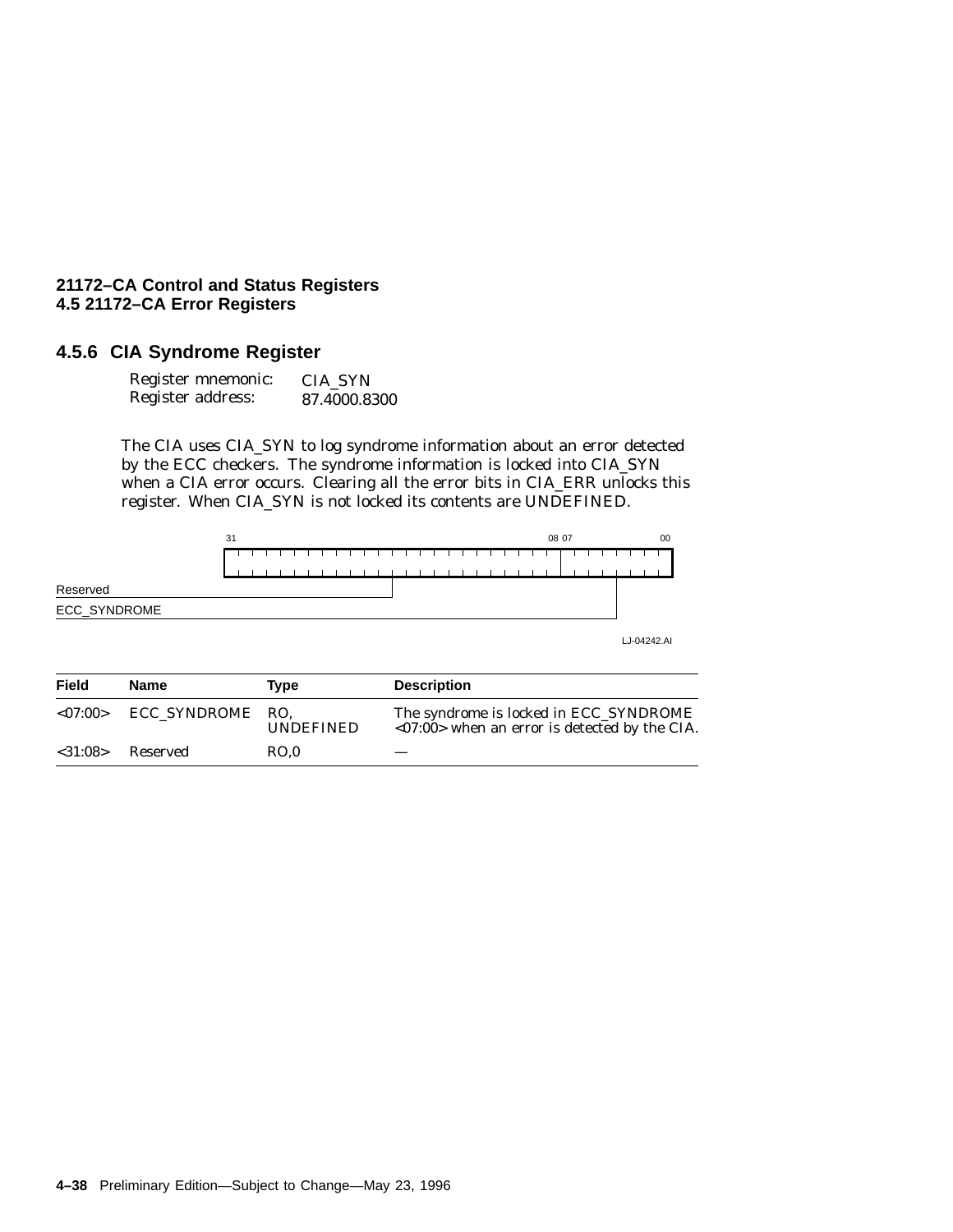Table 4–14 lists the ECC syndromes for single-bit errors.

| Bit <sub>10</sub> | Syndrome <sub>16</sub> Bit <sub>10</sub> |    | $Syndrome_{16}$ Bit <sub>10</sub> |    | Syndrome <sub>16</sub> Bit <sub>10</sub> |    | Syndrome <sub>16</sub> |
|-------------------|------------------------------------------|----|-----------------------------------|----|------------------------------------------|----|------------------------|
|                   |                                          |    | <b>Syndromes for Data Bits</b>    |    |                                          |    |                        |
| $00\,$            | CE                                       | 01 | CB                                | 02 | D <sub>3</sub>                           | 03 | D <sub>5</sub>         |
| 04                | D <sub>6</sub>                           | 05 | D <sub>9</sub>                    | 06 | DA                                       | 07 | DC                     |
| 08                | 23                                       | 09 | 25                                | 10 | 26                                       | 11 | 29                     |
| 12                | 2A                                       | 13 | 2C                                | 14 | 31                                       | 15 | 34                     |
| 16                | 0E                                       | 17 | 0B                                | 18 | 13                                       | 19 | $15\,$                 |
| 20                | ${\bf 16}$                               | 21 | 19                                | 22 | 1A                                       | 23 | 1 <sup>C</sup>         |
| 24                | E <sub>3</sub>                           | 25 | E <sub>5</sub>                    | 26 | E <sub>6</sub>                           | 27 | E9                     |
| 28                | EA                                       | 29 | EC                                | 30 | F1                                       | 31 | F4                     |
| 32                | 4F                                       | 33 | 4A                                | 34 | 52                                       | 35 | 54                     |
| 36                | 57                                       | 37 | 58                                | 38 | 5B                                       | 39 | 5D                     |
| 40                | A2                                       | 41 | A <sub>4</sub>                    | 42 | A7                                       | 43 | A <sub>8</sub>         |
| 44                | AB                                       | 45 | AD                                | 46 | B <sub>0</sub>                           | 47 | B <sub>5</sub>         |
| 48                | 8F                                       | 49 | <b>8A</b>                         | 50 | 92                                       | 51 | 94                     |
| 52                | 97                                       | 53 | 98                                | 54 | 9B                                       | 55 | 9D                     |
| 56                | 62                                       | 57 | 64                                | 58 | 67                                       | 59 | 68                     |
| 60                | 6B                                       | 61 | 6D                                | 62 | 70                                       | 63 | 75                     |
|                   |                                          |    |                                   |    |                                          |    |                        |
|                   |                                          |    | <b>Syndromes for Check Bits</b>   |    |                                          |    |                        |
| $00\,$            | 01                                       | 01 | 02                                | 02 | 04                                       | 03 | 08                     |
| 04                | 10                                       | 05 | 20                                | 06 | 40                                       | 07 | 80                     |

**Table 4–14 ECC Syndromes for Single-Bit Errors**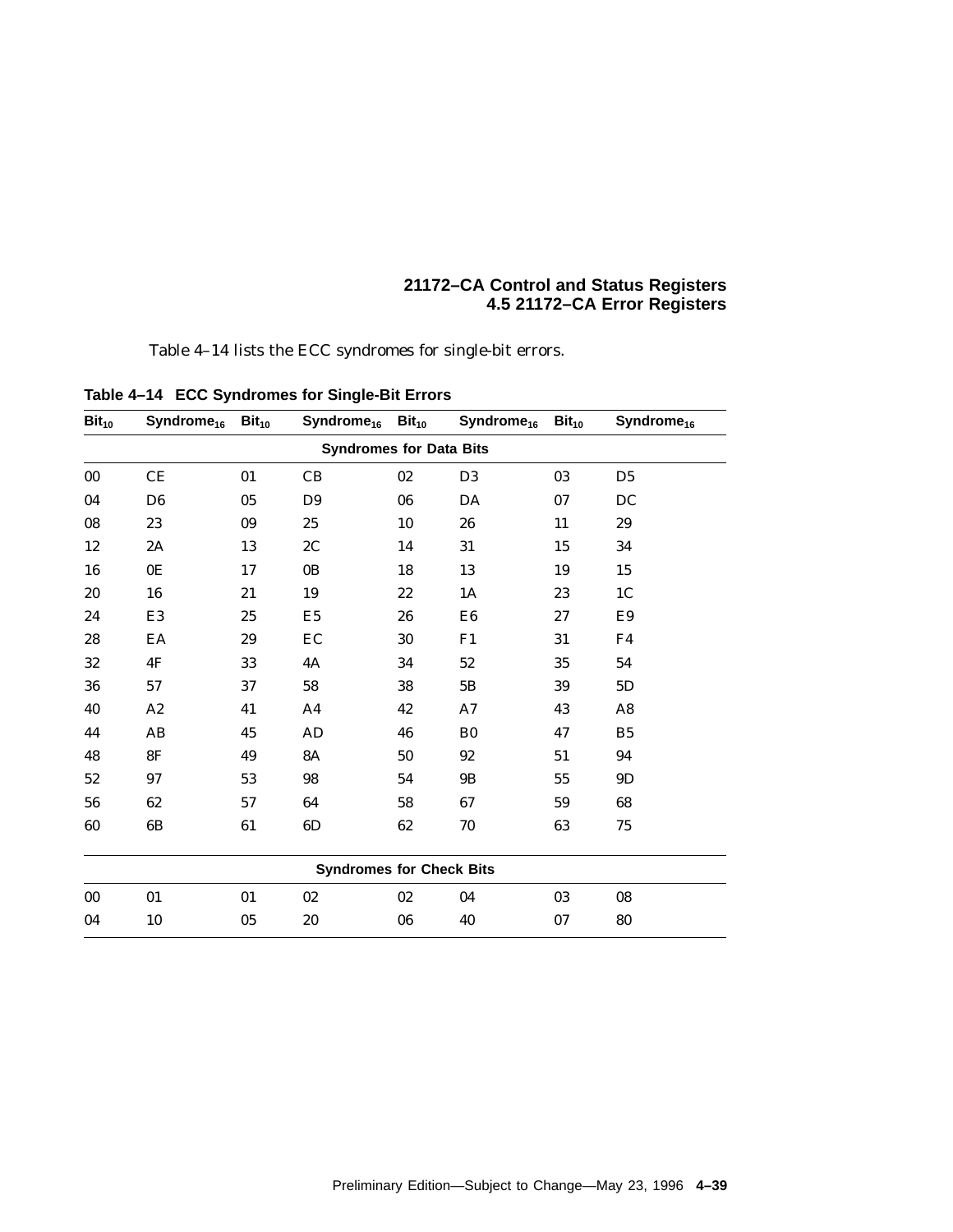## **4.5.7 CIA Memory Port Status Register 0**

| Register mnemonic: | <b>MEM ERRO</b> |
|--------------------|-----------------|
| Register address:  | 87.4000.8400    |

The low-order address bits of the memory port address bus are locked into MEM\_ERR0 upon a CIA-detected error. Clearing all the error bits in CIA\_ERR unlocks this register. If the register is not locked, the contents are UNDEFINED.



| <b>Field</b>  | Name                     | Type                    | <b>Description</b>                                                                                                |
|---------------|--------------------------|-------------------------|-------------------------------------------------------------------------------------------------------------------|
| < 0.3:00      | Reserved                 | RO.<br><b>UNDEFINED</b> |                                                                                                                   |
| $<$ 31:04 $>$ | MEM PORT<br>ADDR < 31:4> | RO.<br><b>UNDEFINED</b> | Contains address bits $<$ 31:4 $>$ of the<br>current address in the memory port<br>when the CIA detects an error. |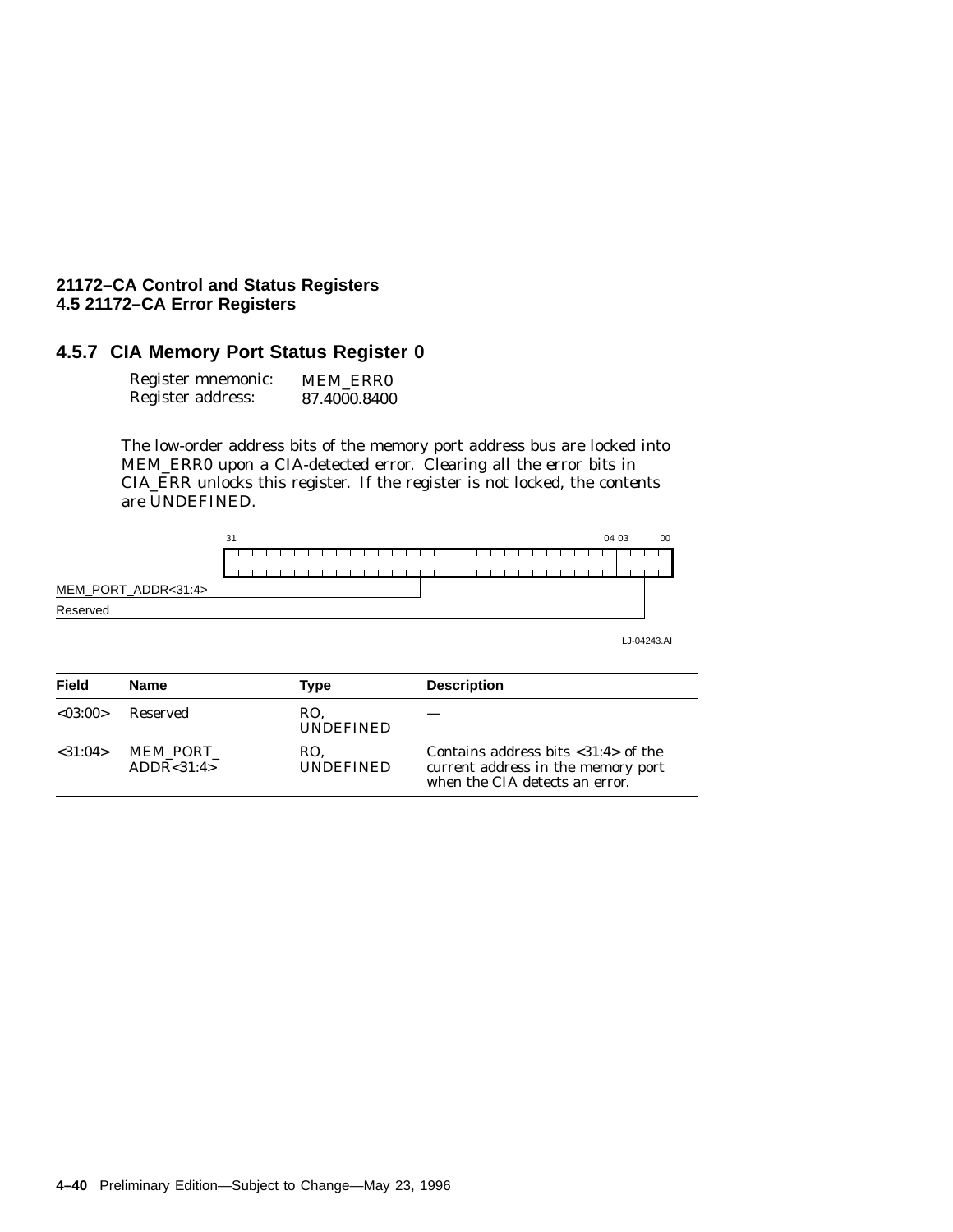## **4.5.8 CIA Memory Port Status Register 1**

| Register mnemonic: | <b>MEM ERR1</b> |
|--------------------|-----------------|
| Register address:  | 87.4000.8440    |

The command memory mask (**int4\_valid<3:0>** from the CPU), memory sequencer state, the source of the command, and encoded set select field, and the remaining address field are locked into MEM\_ERR1 upon a CIA error. Clearing all error bits in CIA\_ERR unlocks this register. If the register is not locked, the contents are UNDEFINED.



LJ-04244.AI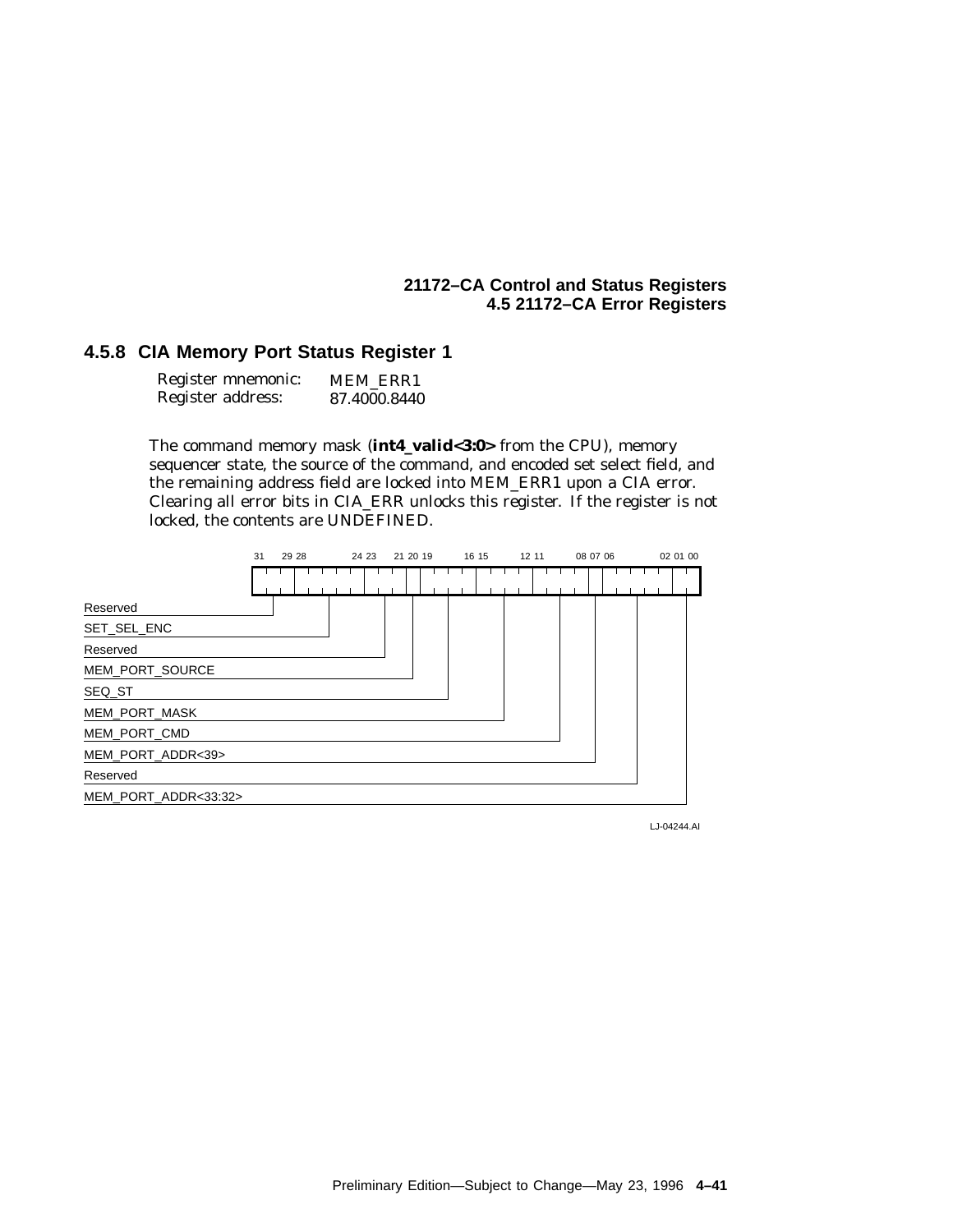| <b>Field</b> | <b>Name</b>             | <b>Type</b>             | <b>Description</b>                                                                                               |
|--------------|-------------------------|-------------------------|------------------------------------------------------------------------------------------------------------------|
| < 01:00>     | MEM PORT<br>ADDR<33:32> | RO.<br><b>UNDEFINED</b> | Captures memory port address bits<br><33:32> when the CIA detects an error.                                      |
| <06:02>      | Reserved                | RO.0                    |                                                                                                                  |
| <07          | MEM_PORT_<br>ADDR < 39  | RW.<br><b>UNDEFINED</b> | Captures memory port address bit <39><br>when the CIA detects an error.                                          |
| < 11:08>     | MEM PORT CMD            | RO.<br><b>UNDEFINED</b> | Contains command field of the memory<br>port when a CIA error is detected, as<br>listed in Table 4-15.           |
| <15:12>      | <b>MEM_PORT_MASK</b>    | RW.<br><b>UNDEFINED</b> | The mask bits when the error occurred.                                                                           |
| < 19:16>     | SEQ_ST                  | RW.<br><b>UNDEFINED</b> | The memory sequencer state when the<br>error occurred, as listed in Table 4-16.                                  |
| <20          | <b>MEM PORT SOURCE</b>  | RW,<br><b>UNDEFINED</b> | Source of the memory command:<br>0-21164 is source of memory command.<br>1-DMA is source of memory command.      |
| < 23:21      | <b>Reserved</b>         | RO.0                    |                                                                                                                  |
| < 28:24>     | SET SEL ENC             | RW.<br><b>UNDEFINED</b> | Encoded set select indicates which<br>memory set was active when the error<br>occurred, as listed in Table 4-17. |
| $<$ 31:29>   | <b>Reserved</b>         | RO,0                    |                                                                                                                  |

| Table 4-15 Memory Port Command Field (MEM_PORT_CMD) |  |  |  |  |  |  |  |  |
|-----------------------------------------------------|--|--|--|--|--|--|--|--|
|-----------------------------------------------------|--|--|--|--|--|--|--|--|

| <b>MEM_PORT</b><br><b>SOURCE</b> | <b>MEM PORT CMD</b> | <b>Description</b>                    |
|----------------------------------|---------------------|---------------------------------------|
| $\bf{0}$                         | 011X                | 21164 WRITE BLOCK or WRITE BLOCK LOCK |
| $\bf{0}$                         | 10XX                | 21164 READ MISS, READ MISS MODIFY     |
| $\bf{0}$                         | 1100                | 21164 BC VICTIM                       |
| $\bf{0}$                         | 111X                | 21164 READ MISS MODIFY                |
|                                  | 10XX                | DMA READ. DMA READ MODIFY             |
|                                  | 001X                | <b>DMA WRITE</b>                      |
|                                  |                     |                                       |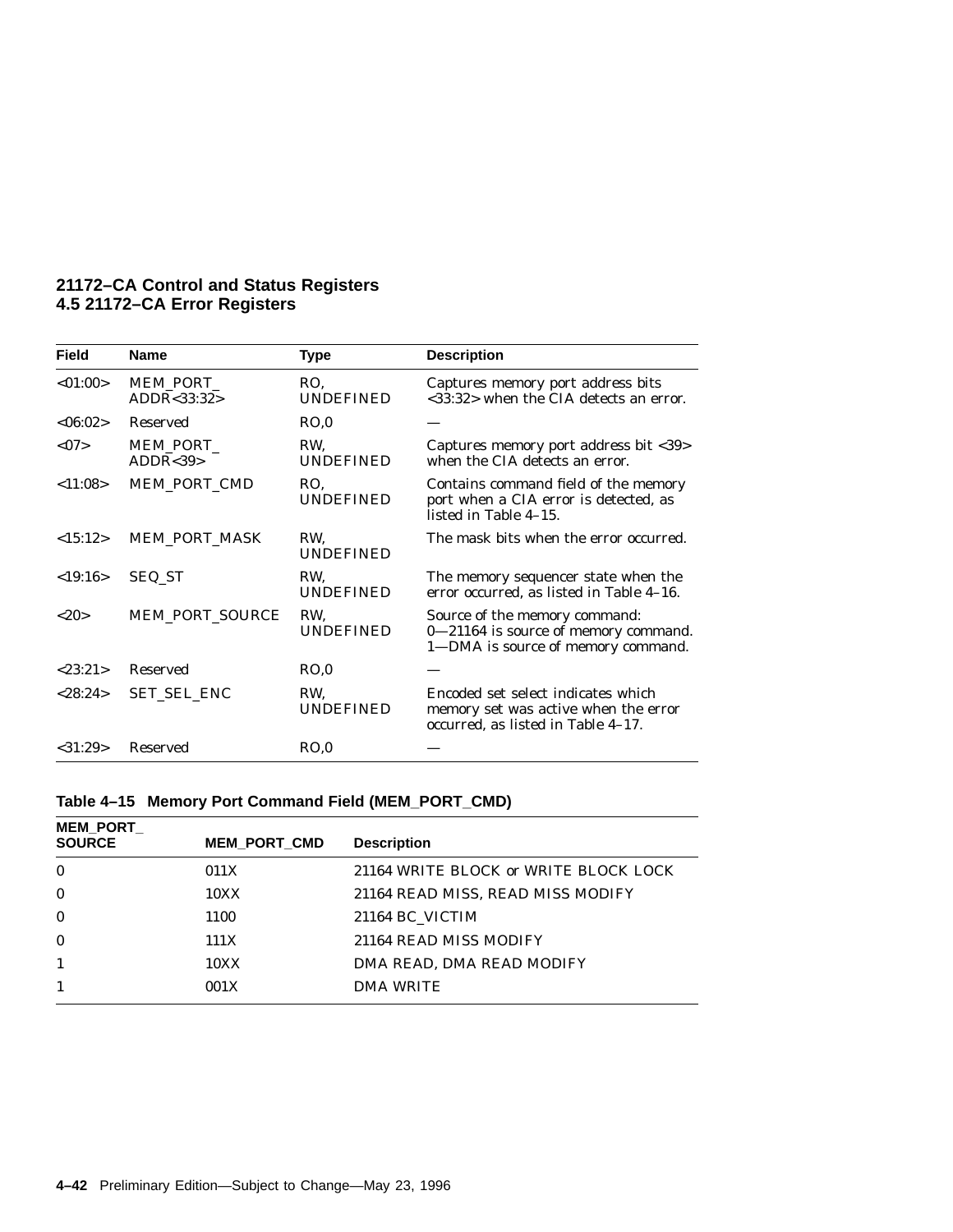| <b>SEQ ST</b>     | <b>Description</b>                                    |  |  |  |
|-------------------|-------------------------------------------------------|--|--|--|
| 0000              | Idle.                                                 |  |  |  |
| 0001              | DMA read or write.                                    |  |  |  |
| 0010, 0011        | 21164 READ MISS (or READ MISS MDOIFY) with victim.    |  |  |  |
| 0100, 0101, 0110  | 21164 READ MISS (or READ MISS MODIFY) with no victim. |  |  |  |
| 01F11, 1000, 1001 | Refresh.                                              |  |  |  |
| 1100              | Idle. Waiting for DMA pending read.                   |  |  |  |
| 1110, 1111        | Idle. ras precharge                                   |  |  |  |
|                   |                                                       |  |  |  |

**Table 4–16 Memory Sequencer State Field (SEQ\_ST)**

## **Table 4–17 Encoded Set Select Field (SET\_SEL\_ENC)**

| SET_SEL_ENC | <b>Description</b>        |
|-------------|---------------------------|
| 00000       | Set 0 selected            |
| 00001       | Set 1 selected            |
| 00010       | Set 2 selected            |
| 00011       | Set 3 selected            |
| 00100       | Set 4 selected            |
| 00101       | Set 5 selected            |
| 00110       | Set 6 selected            |
| 00111       | Set 7 selected            |
| 01000       | Set 8 selected            |
| 01001       | Set 9 selected            |
| 01010       | Set A selected            |
| 01011       | Set B selected            |
| 01100       | Set C selected            |
| 01101       | Set D selected            |
| 01110       | Set E selected            |
| 01111       | <b>Set F selected</b>     |
| 10000       | No set selected           |
| 11111       | Refresh cycle.            |
|             | All other codes reserved. |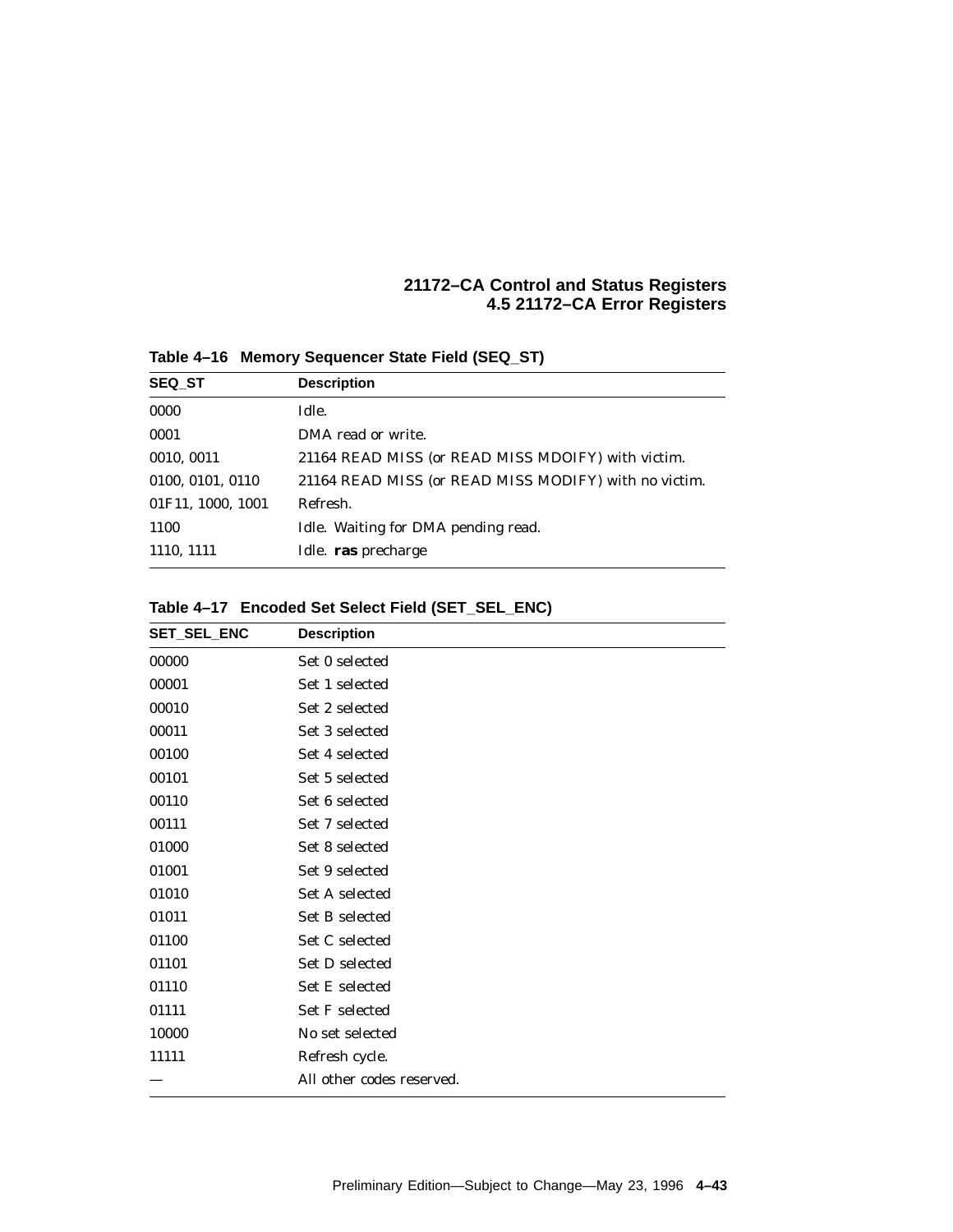## **4.5.9 PCI Error Register 0**

| Register mnemonic: | PCI ERRO     |
|--------------------|--------------|
| Register address:  | 87.4000.8800 |

PCI\_ERR0 is used by the CIA to log information about the state of the PCI interface when an error is detected by the CIA. PCI\_ERR0 is locked, as are all CIA error registers, when the CIA detects an error. PCI\_ERR0 is unlocked when CIA\_ERR is cleared. When the register is not locked, the contents are UNPREDICTABLE.



LJ04245A.AI5

The data in the WINDOW, DMA\_DAC, and DMA\_CMD files is associated with the address stored in PCI\_ERR1. This group and PCI\_ERR1 hold information related to the following memory errors that occur while the CIA is handling a DMA transaction:

- Correctable errors (CIA\_ERR<00>
- Uncorrectable errors (CIA\_ERR<01>)
- Access to nonexistent memory (CIA\_ERR<03>)
- Invalid page table entry (CIA\_ERR<09>)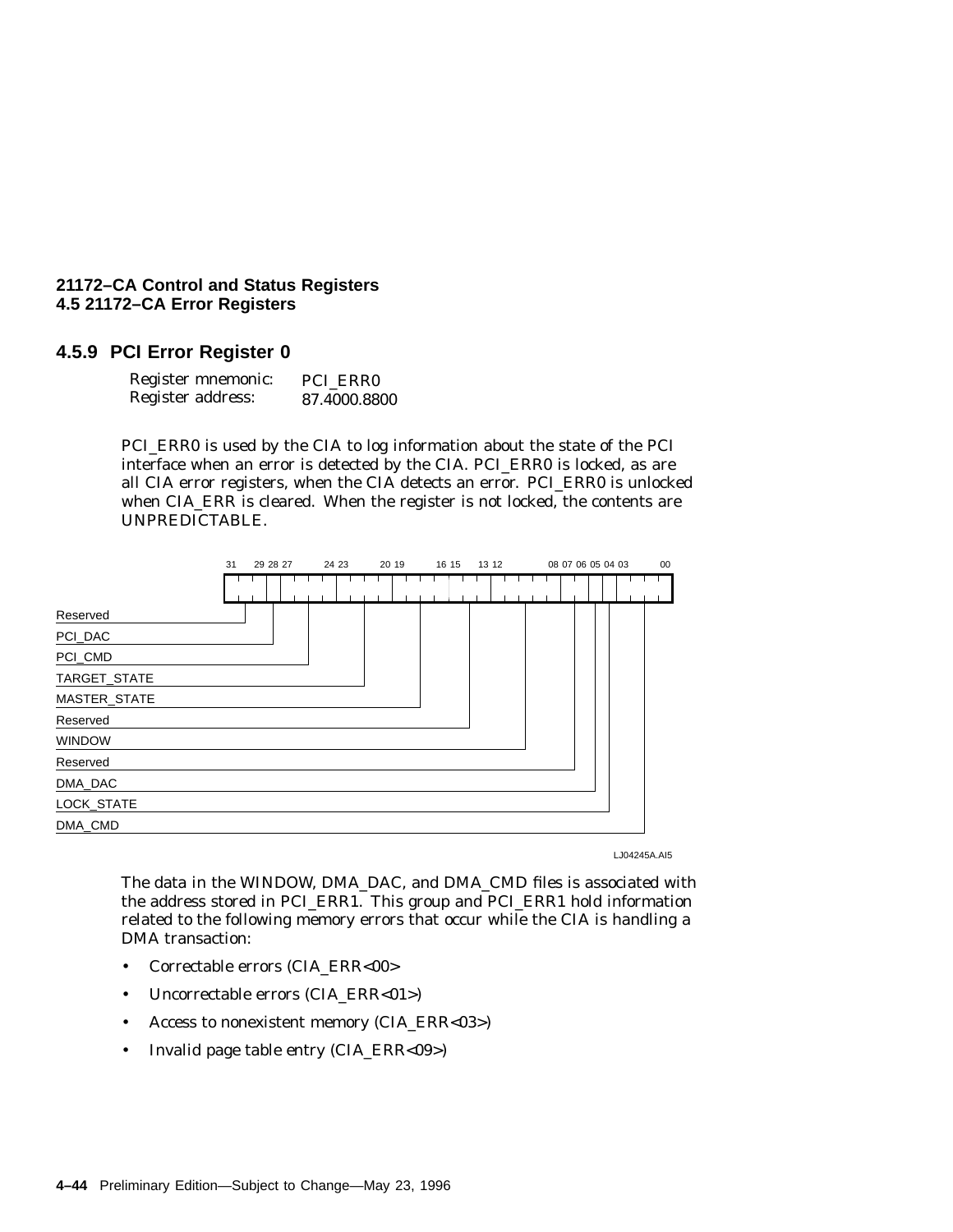The data in the PCI\_DAC, PCI\_CMD, TARGET\_STATE, and MASTER\_STATE fields is associated with the address stored in PCI\_ERR2. This group and PCI\_ERR2 hold information about the following PCI bus errors:

- PCI data parity error (CIA\_ERR<05>)
- PCI address parity error (CIA\_ERR<06>)
- PCI master abort (CIA\_ERR<07>)
- PCI target abort (CIA\_ERR<08>)
- IOA timeout (CIA\_ERR<11>)

The LOCK\_STATE field has general information about the current state of the CIA not specifically associated with either PCI\_ERR1 or PCI\_ERR2.

| <b>Field</b> | <b>Name</b>       | <b>Type</b>             | <b>Description</b>                                                  |                                        |
|--------------|-------------------|-------------------------|---------------------------------------------------------------------|----------------------------------------|
| < 03:00      | DMA_CMD           | RO.<br><b>UNDEFINED</b> | command on the PCI.                                                 | This field holds the current DMA       |
| $04$         | <b>LOCK_STATE</b> | RO.<br><b>UNDEFINED</b> | was detected.                                                       | 1—The CIA was locked when the error    |
| <05>         | DMA_DAC           | RO.<br><b>UNDEFINED</b> | address cycle (DAC).                                                | 1—The error occurred during a PCI dual |
| < 07:06>     | <b>Reserved</b>   | RO.0                    |                                                                     |                                        |
| <12:08>      | WINDOW            | RO.<br><b>UNDEFINED</b> | Indicates which window (if any) was<br>selected by the PCI address. |                                        |
|              |                   |                         | WINDOW<4:0>                                                         | <b>Window Selected</b>                 |
|              |                   |                         | 00000                                                               | No window active                       |
|              |                   |                         | 00001                                                               | Window 0 hit                           |
|              |                   |                         | 00010                                                               | Window 1 hit                           |
|              |                   |                         | 00100                                                               | Window 2 hit                           |
|              |                   |                         | 01000                                                               | Window 3 hit                           |
|              |                   |                         | 10000                                                               | Window 4 hit<br>Monster window         |
| <15:13>      | <b>Reserved</b>   | RO.0                    |                                                                     |                                        |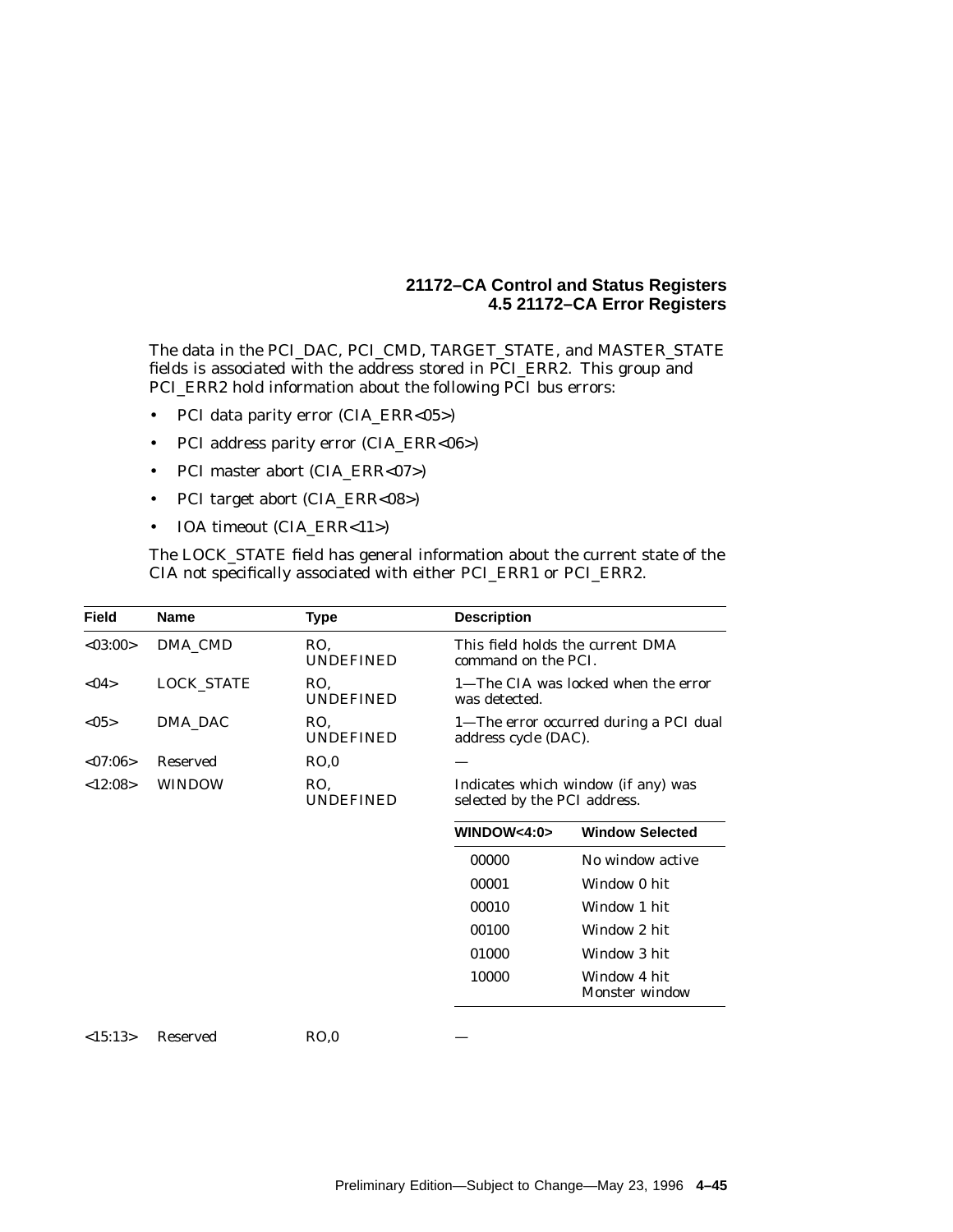| Field         | Name                | <b>Type</b>             | <b>Description</b>                                                                                                                                                                                                                                                                                                                                              |
|---------------|---------------------|-------------------------|-----------------------------------------------------------------------------------------------------------------------------------------------------------------------------------------------------------------------------------------------------------------------------------------------------------------------------------------------------------------|
| $<$ 19:16>    | <b>MASTER_STATE</b> | RO,0                    | Master state indicated here:                                                                                                                                                                                                                                                                                                                                    |
|               |                     |                         | $0 = Idle$<br>$1 =$ Drive bus<br>$2 =$ Address step cycle<br>$3 =$ Address cycle<br>$4 = Data cycle$<br>$5 =$ Last read data cycle<br>$6$ = Last write data cycle<br>$7 = Read stop cycle$<br>$8 = Write stop cycle$<br>$9 = Read$ turnaround cycle<br>$A = Write$ turnaround cycle<br>$B =$ Reserved<br>$C =$ Reserved<br>$D =$ Reserved                       |
|               |                     |                         | $E =$ Reserved<br>$F =$ Unknown state                                                                                                                                                                                                                                                                                                                           |
| $<$ 23:20 $>$ | <b>TARGET_STATE</b> | RO.0                    | Target state indicated here:                                                                                                                                                                                                                                                                                                                                    |
|               |                     |                         | $0 = Idle$<br>$1 = Busy$<br>$2 =$ Read data cycle<br>$3$ = Write data cycle<br>$4 =$ Read stop cycle<br>$5 = Write stop cycle$<br>$6 = Read$ turnaround cycle<br>$7$ = Write turnaround cycle<br>8 = Read wait cycle<br>$9$ = Write wait cycle<br>$A =$ Reserved<br>$B =$ Reserved<br>$C =$ Reserved<br>$D =$ Reserved<br>$E =$ Reserved<br>$F =$ Unknown state |
| <27:24>       | <b>PCI_CMD</b>      | RO.<br><b>UNDEFINED</b> | The current PCI command.                                                                                                                                                                                                                                                                                                                                        |
| <28>          | PCI_DAC             | RO,<br><b>UNDEFINED</b> | 1-The current PCI command is a dual<br>address cycle command.                                                                                                                                                                                                                                                                                                   |
| $<$ 31:29>    | <b>Reserved</b>     | RO,0                    |                                                                                                                                                                                                                                                                                                                                                                 |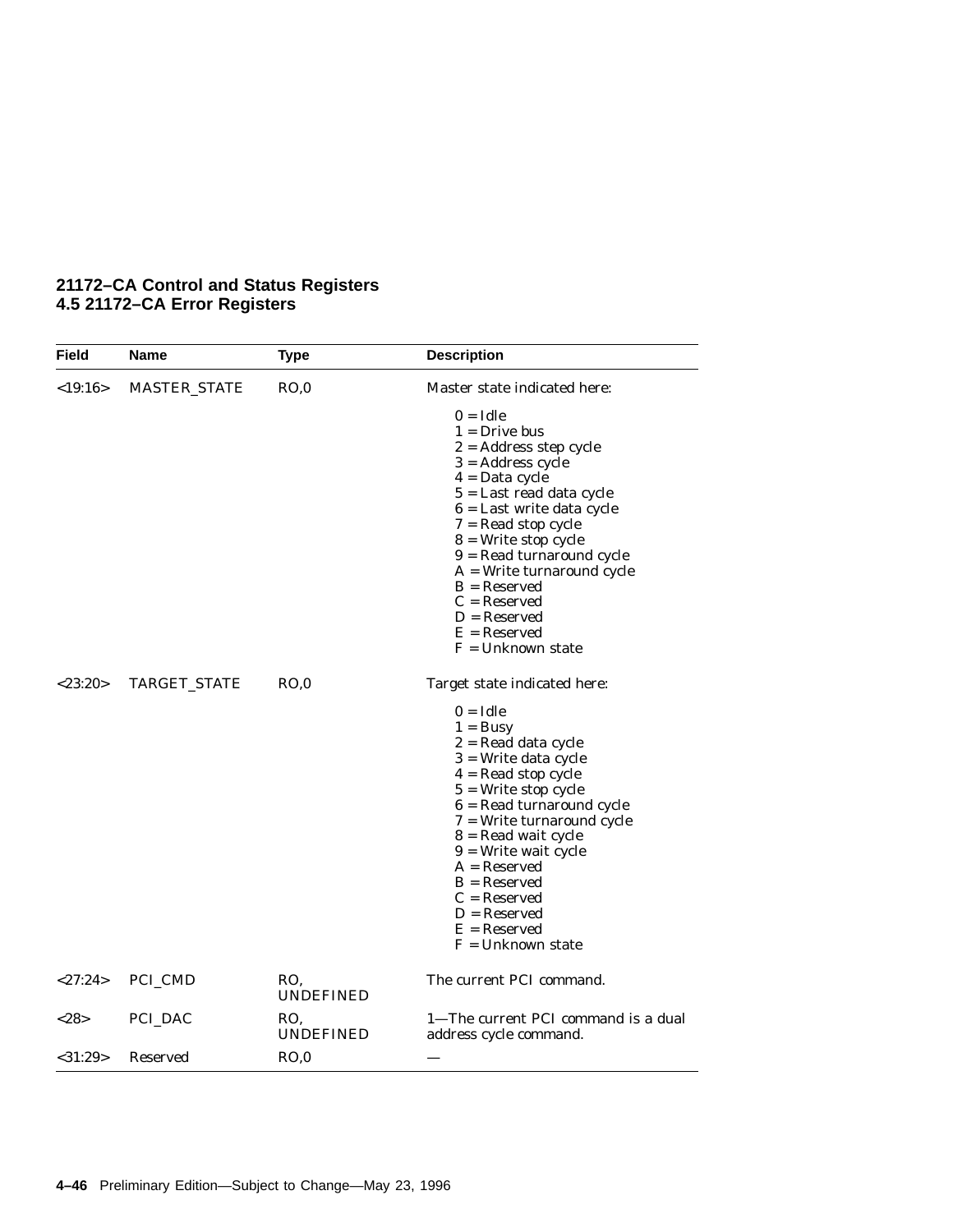## **4.5.10 PCI Error Register 1**

| Register mnemonic: | PCI ERR1     |
|--------------------|--------------|
| Register address:  | 87.4000.8840 |

The CIA uses PCI\_ERR1 to log DMA **ad<31:0>** when an error condition is logged into PCI\_ERR0. This register is locked whenever the CIA detects an error. This register always captures **ad<31:0>**—even for a DMA DAC cycle.



LJ-04246.AI

Signal **ad<39:32>** can be obtained from W\_DAC; **ad<63:40>** must be zero for the CIA to hit on the DAC cycle.

PCI\_ERR1 is unlocked when the error bits in CIA\_ERR have all been cleared. The contents of PCI\_ERR1 are UNPREDICTABLE when it is not locked.

PCI\_ERR1 and some fields in PCI\_ERR0 (WINDOW, DMA\_DAC, DMA\_CMD) hold information related to the following errors, which are associated with the memory while the CIA is handling a DMA transaction:

- Correctable ECC error (CIA\_ERR<00>
- Uncorrectable ECC error (CIA\_ERR<01>
- Access to nonexistent memory (CIA\_ERR<03>)
- Invalid page table entry (CIA\_ERR<09>)

| Field         | Name                     | Type                    | <b>Description</b>     |
|---------------|--------------------------|-------------------------|------------------------|
| $<$ 31:00 $>$ | DMA ADDRESS $<$ 31:0 $>$ | RO.<br><b>UNDEFINED</b> | Contains DMA ad<31:0>. |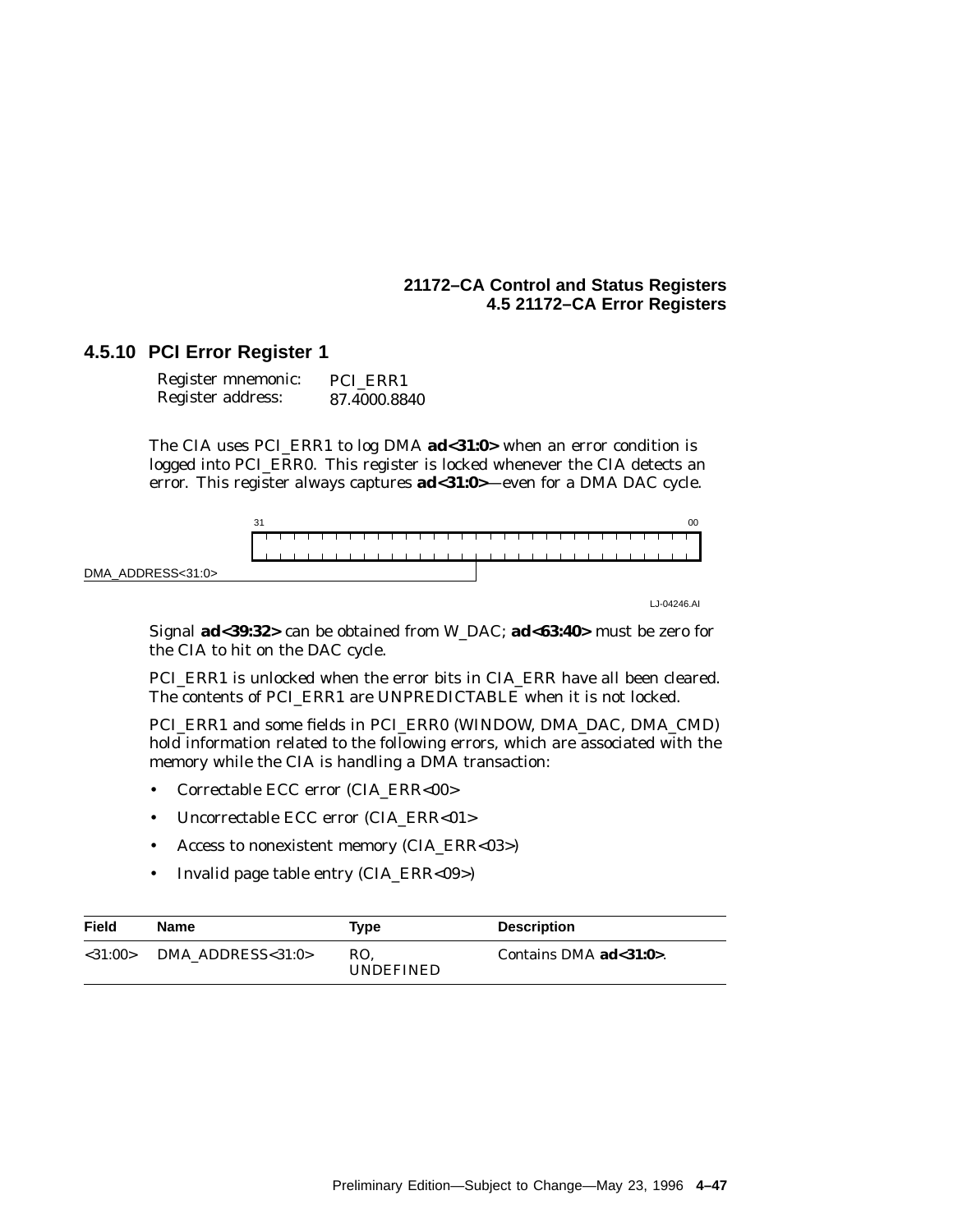## **4.5.11 PCI Error Register 2**

| Register mnemonic: | PCI ERR2     |
|--------------------|--------------|
| Register address:  | 87.4000.8880 |

The CIA uses PCI\_ERR2 to log **ad<31:0>** when an error condition is logged into PCI\_ERR0. This register is locked whenever the CIA detects an error. This register always captures **ad<31:0>** — even for a DMA DAC cycle.



LJ-04247.AI

Signal **ad<39:32>** can be obtained from W\_DAC; **ad<63:40>** must be zero for the CIA to hit on the DAC cycle.

PCI\_ERR2 is unlocked when the error bits in CIA\_ERR have all been cleared. The contents of PCI\_ERR1 are UNPREDICTABLE when it is not locked.

PCI\_ERR2 and some fields in PCI\_ERR0 (PCI\_DAC, PCI\_CMDK, TARGET\_STATE, MASTER\_STATE) hold information related to the following errors, which are associated with the PCI bus:

- PCI data parity error (CIA\_ERR<05>)
- PCI address parity error (CIA\_ERR<06>)
- PCI master abort (CIA\_ERR<07>)
- PCI target abort (CIA\_ERR<08>)
- IOA timeout (CIA\_ERR<11>)

| Field     | <b>Name</b>       | Type                    | <b>Description</b>         |
|-----------|-------------------|-------------------------|----------------------------|
| < 31:00 > | PCI ADDRESS<31:0> | RO.<br><b>UNDEFINED</b> | Contains PCI $ad < 31:0$ . |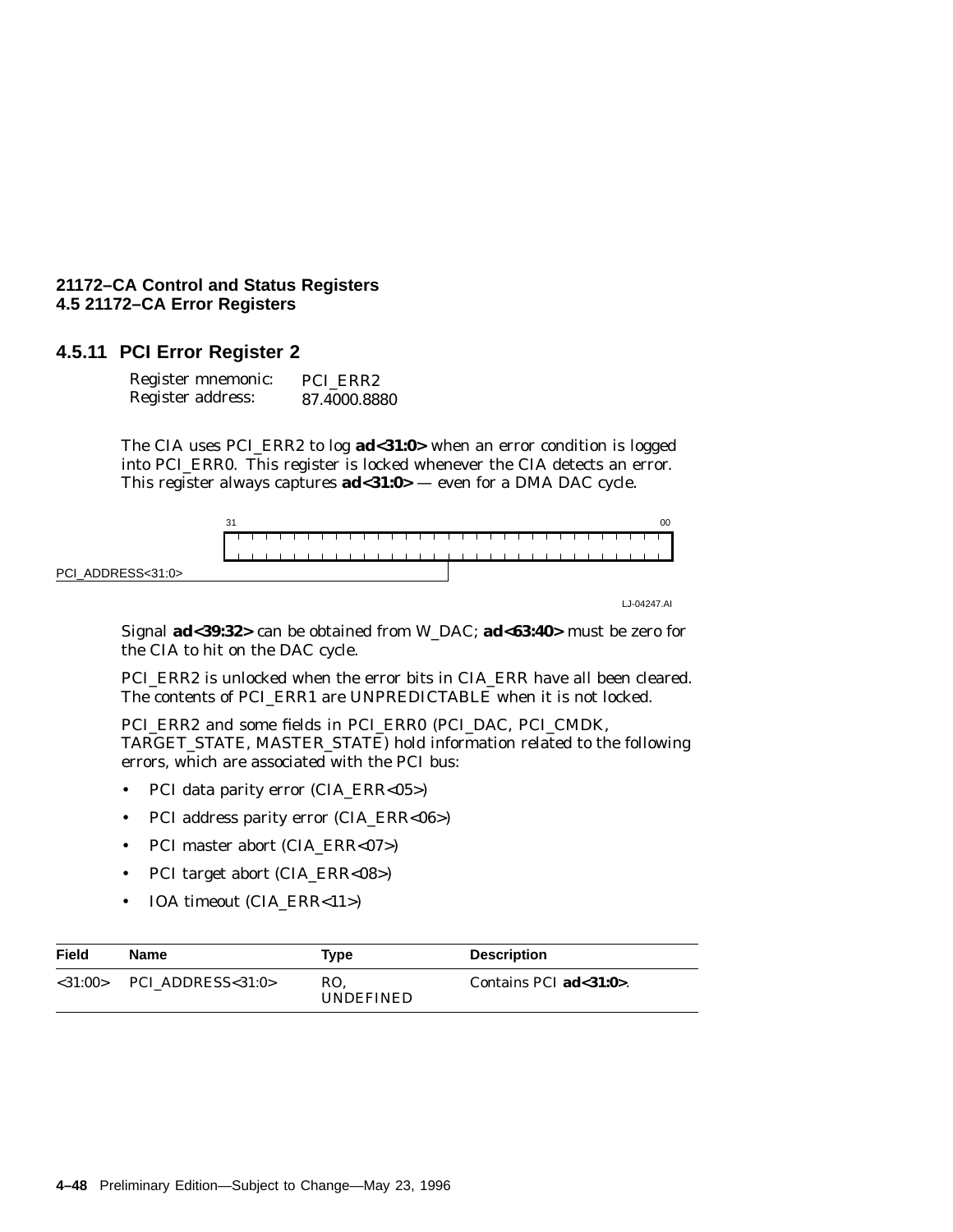# **4.6 21172–CA System Configuration Registers**

Sections 4.6.1 through 4.6.3 define and describe the 21172–CA system configuration registers.

## **4.6.1 Memory Configuration Register**

| Register mnemonic: | <b>MCR</b>   |
|--------------------|--------------|
| Register address:  | 87.5000.0000 |

MCR defines the system Bcache and memory configuration. The register contents are used to configure the CIA memory controller.



LJ-04248.AI

| Field | <b>Name</b>     | Type | <b>Description</b>                                                                                                                                                                                                                                                                           |
|-------|-----------------|------|----------------------------------------------------------------------------------------------------------------------------------------------------------------------------------------------------------------------------------------------------------------------------------------------|
| < 00  | <b>MEM SIZE</b> | RW.0 | This bit must be written by firmware.<br>0—The memory port is configured to a 128-bit data<br>path. See Figure 3–9.<br>1—The memory port is configured to a 256-bit data<br>path. See Figure 3–10. MMB0 and MMB1 must be<br>populated identically or an illegal configuration is<br>flagged. |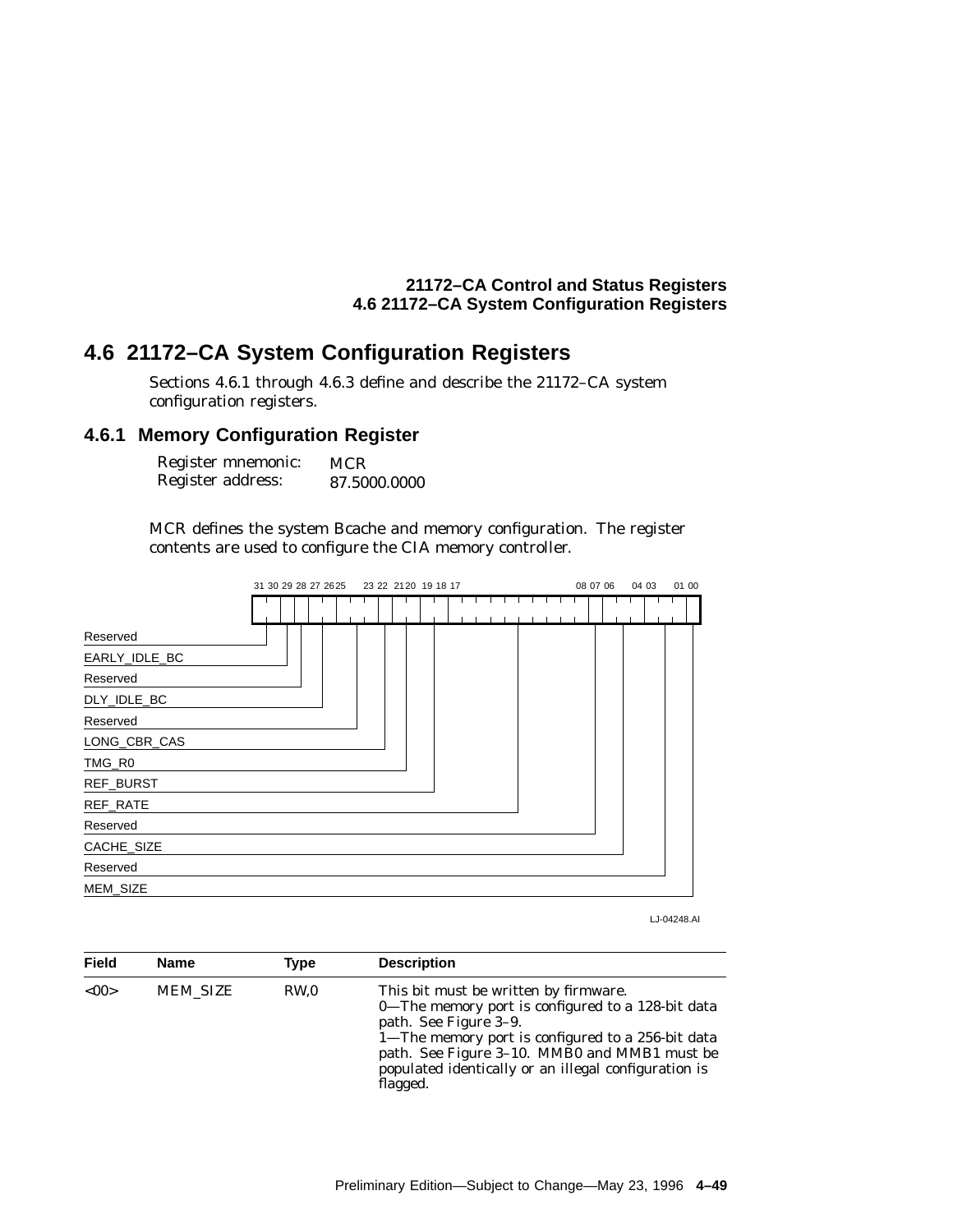| <b>Field</b>               | <b>Name</b>                                     | <b>Type</b>          | <b>Description</b>                                                                                                                                                                                                                                                                                                                                                                                                                                                                     |                                                         |
|----------------------------|-------------------------------------------------|----------------------|----------------------------------------------------------------------------------------------------------------------------------------------------------------------------------------------------------------------------------------------------------------------------------------------------------------------------------------------------------------------------------------------------------------------------------------------------------------------------------------|---------------------------------------------------------|
| <03:01>                    | Reserved                                        | RO,0                 |                                                                                                                                                                                                                                                                                                                                                                                                                                                                                        |                                                         |
| < 06:04>                   | <b>CACHE SIZE</b>                               | RW <sub>0</sub>      | SROM code determines the cache size and writes<br>these bits before any memory cycles are started.                                                                                                                                                                                                                                                                                                                                                                                     |                                                         |
|                            |                                                 |                      | <b>CACHE_SIZE</b><br>2:0>                                                                                                                                                                                                                                                                                                                                                                                                                                                              | <b>Cache RAM Size</b>                                   |
|                            |                                                 |                      | $0\quad 0\quad 0$                                                                                                                                                                                                                                                                                                                                                                                                                                                                      | No cache present                                        |
|                            |                                                 |                      | $0 \t 0 \t 1$                                                                                                                                                                                                                                                                                                                                                                                                                                                                          | <b>Reserved</b>                                         |
|                            |                                                 |                      | 010                                                                                                                                                                                                                                                                                                                                                                                                                                                                                    | 128K * X, 2MB—complete cache                            |
|                            |                                                 |                      | 011                                                                                                                                                                                                                                                                                                                                                                                                                                                                                    | $256K * X$ , 4MB or larger-<br>complete cache           |
|                            |                                                 |                      | $100 - 111$                                                                                                                                                                                                                                                                                                                                                                                                                                                                            | Reserved                                                |
| < 07<br><17:08><br><19:18> | Reserved<br><b>REF_RATE</b><br><b>REF_BURST</b> | RO.0<br>RW,0<br>RW,0 | This field controls the memory refresh rate. A 10-bit,<br>free-running counter, starting at zero, counts up<br>to the REF_RATE and resets to zero. Memory<br>is refreshed every time the REF_RATE value is<br>reached. Setting this field to zero will disable refresh<br>cycles.<br>The refresh state machine can be set up to perform<br>all or half the single inline memory modules (SIMM)<br>at once and also to do one or two refreshes when the<br>REF RATE counter rolls over. |                                                         |
|                            |                                                 |                      | REF BURST<1:0>                                                                                                                                                                                                                                                                                                                                                                                                                                                                         | <b>Refresh Burst Size</b>                               |
|                            |                                                 |                      | 0 <sub>0</sub>                                                                                                                                                                                                                                                                                                                                                                                                                                                                         | ras to all SIMMs at once,<br>single refresh             |
|                            |                                                 |                      | 0 <sub>1</sub>                                                                                                                                                                                                                                                                                                                                                                                                                                                                         | ras to all SIMMs at once,<br>double refresh (burst)     |
|                            |                                                 |                      | $1\quad0$                                                                                                                                                                                                                                                                                                                                                                                                                                                                              | ras to half of SIMMs at once,<br>single refresh         |
|                            |                                                 |                      | $1\quad1$                                                                                                                                                                                                                                                                                                                                                                                                                                                                              | ras to half of SIMMs at once,<br>double refresh (burst) |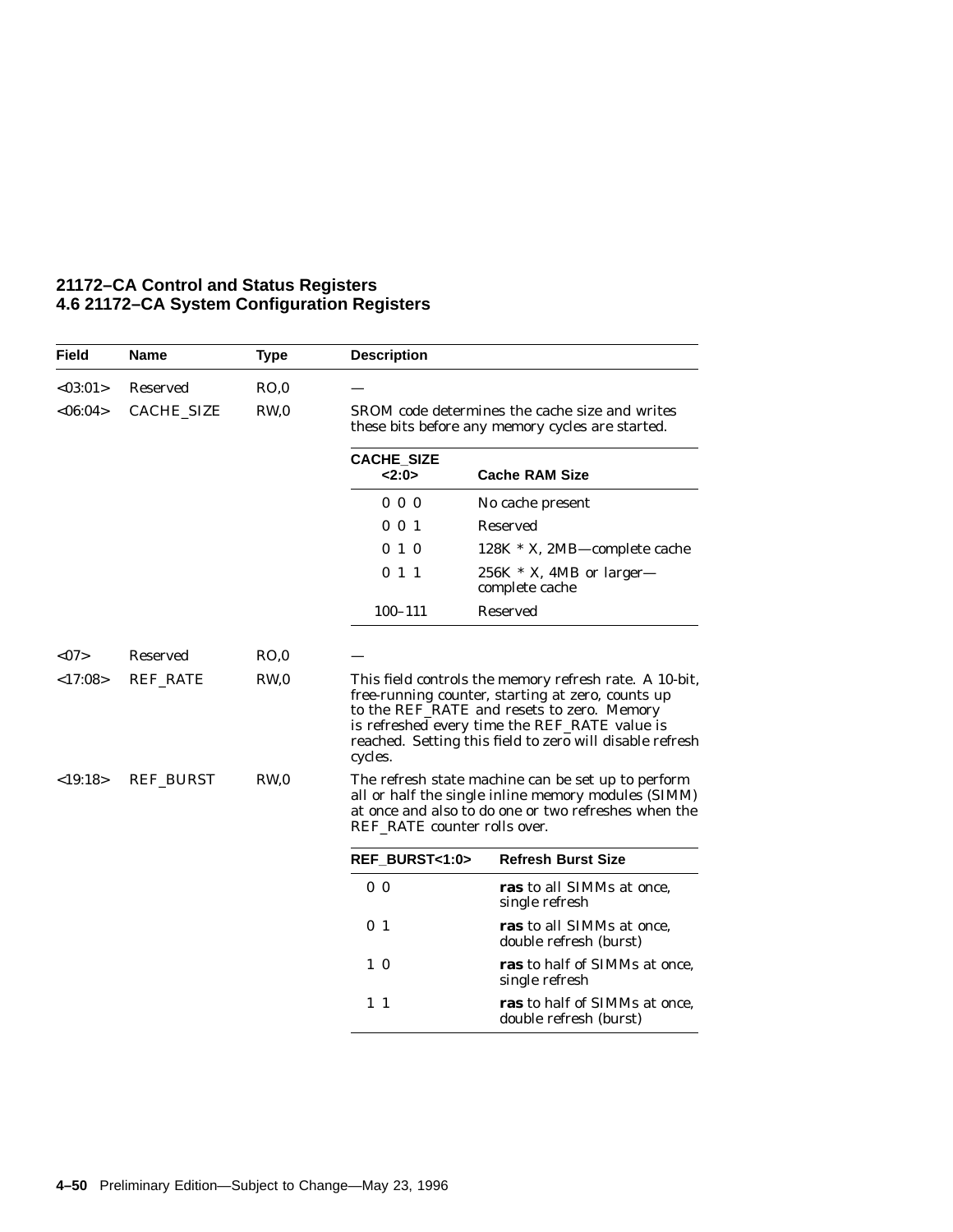| Field             | <b>Name</b>       | <b>Type</b>     | <b>Description</b>                                    |                                                                                                                |
|-------------------|-------------------|-----------------|-------------------------------------------------------|----------------------------------------------------------------------------------------------------------------|
| < 21:20>          | TMG RO            | RW <sub>0</sub> | Controls the row address nominal setup time.          |                                                                                                                |
|                   |                   |                 | TMG_R0<1:0>                                           | <b>Row Address Setup (Nominal)</b>                                                                             |
|                   |                   |                 | 00                                                    | $15$ ns                                                                                                        |
|                   |                   |                 | 01                                                    | $30$ ns                                                                                                        |
|                   |                   |                 | 10                                                    | $45$ ns                                                                                                        |
|                   |                   |                 | 11                                                    | $60$ ns                                                                                                        |
| <22>              | LONG CBR<br>CAS   | RW <sub>1</sub> | 0—Pulse width $= 60$ ns.<br>$1$ —Pulse width = 90 ns. | Refresh (cas before ras) cas pulse width.                                                                      |
| $<\!\!25:23\!\!>$ | <b>Reserved</b>   | RO.0            |                                                       |                                                                                                                |
| < 27:26>          | DLY IDLE BC       | <b>RW.00</b>    |                                                       | <b>Write only <math>002</math> to this field.</b> Writing any other<br>value may cause UNPREDICTABLE behavior. |
| <28>              | <b>Reserved</b>   | RO.0            |                                                       |                                                                                                                |
| <29               | EARLY_IDLE_<br>BC | RW <sub>1</sub> | UNPREDICTABLE behavior.                               | <b>Write only 1<sub>2</sub> to this bit</b> . Writing a $0_2$ may cause                                        |
| $<$ 31:30 $>$     | Reserved          | RO.0            |                                                       |                                                                                                                |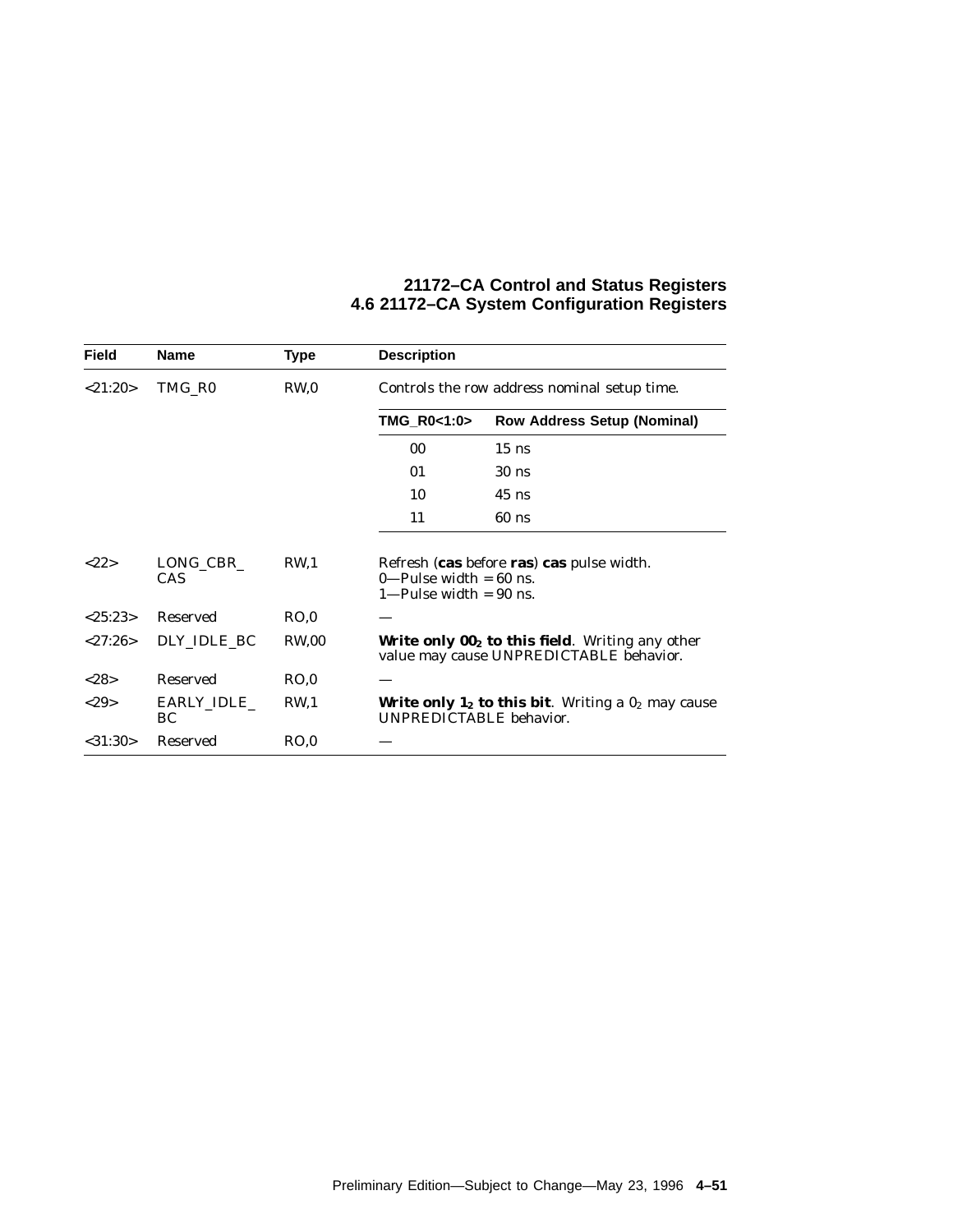## **4.6.2 Memory Base Address Register <sup>n</sup>**

| Register mnemonic: | MBAn      |
|--------------------|-----------|
| Register address:  | See below |

The eight memory base address registers correspond to the 16 possible banks of memory that the CIA can support. The bits within the MBA register provide a pattern that is compared with the incoming address to determine which bank is being accessed. The minimum bank size for an MBA register is 16MB.

The addresses for the eight memory base address registers follow:

| MBA0-87.5000.0600 | MBA2—87.5000.0680 |
|-------------------|-------------------|
| MBA4-87.5000.0700 | MBA6—87.5000.0780 |
| MBA8-87.5000.0800 | MBAA-87.5000.0880 |
| MBAC-87.5000.0900 | MBAE-87.5000.0980 |



LJ04249A.AI5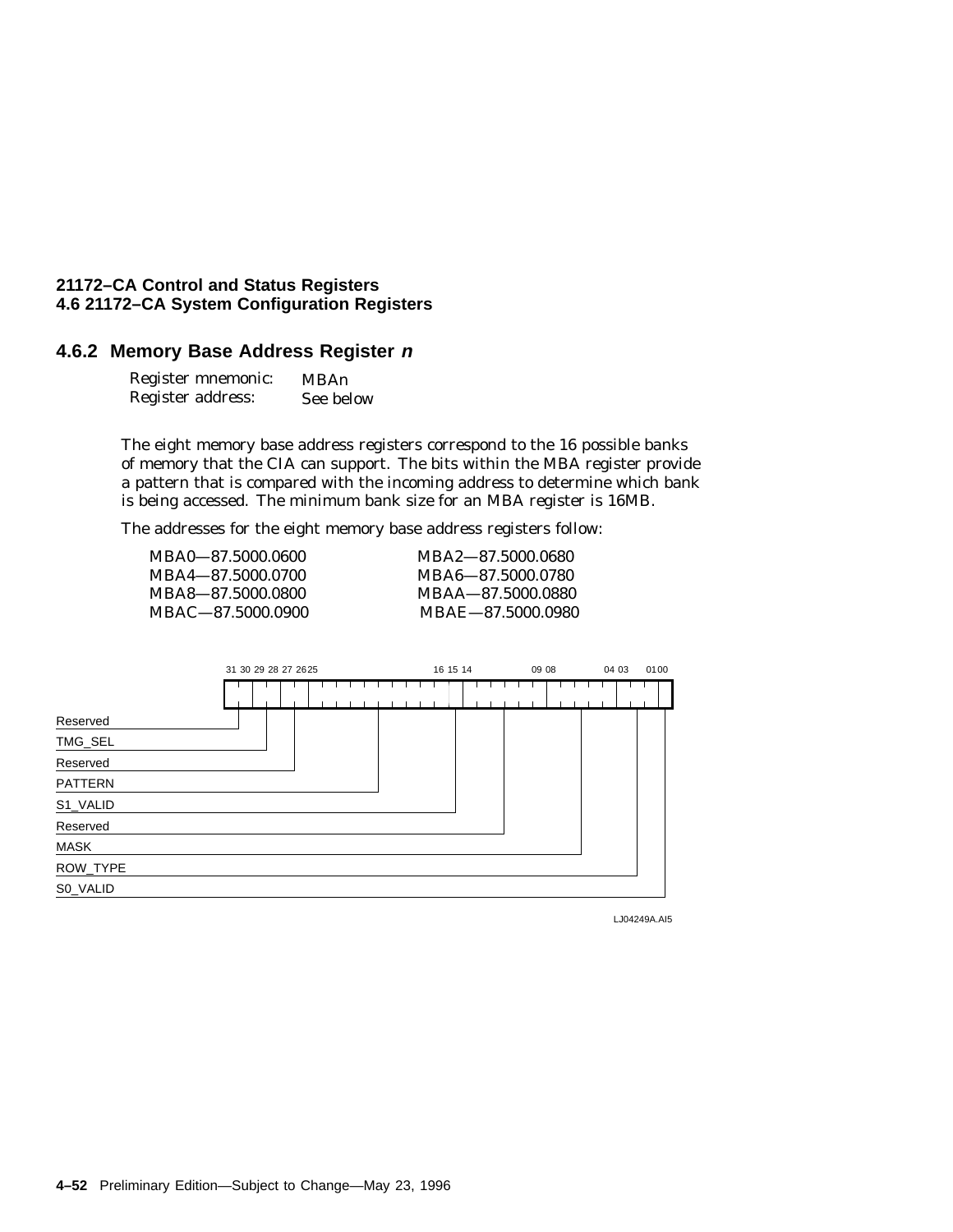| Field      | Name            | Type  | <b>Description</b>                                                                                                                                                        |                |                                                                    |  |
|------------|-----------------|-------|---------------------------------------------------------------------------------------------------------------------------------------------------------------------------|----------------|--------------------------------------------------------------------|--|
| <00        | <b>SO VALID</b> | RW,0  | 1—Indicates that side 0 for the bank is valid.                                                                                                                            |                |                                                                    |  |
| < 03:01 >  | ROW_TYPE        | RW,0  | Specifies the row and column configuration of the physical<br>bank being referenced. ROW_TYPE is used for generating<br>the memory address map. See Figures 3-9 and 3-10. |                |                                                                    |  |
|            |                 |       | <b>ROW_TYPE&lt;2:0&gt;</b>                                                                                                                                                |                | $Row \times$ Column                                                |  |
|            |                 |       | $0\,0\,0$                                                                                                                                                                 | $10 \times 10$ |                                                                    |  |
|            |                 |       | $0 \t0 \t1$                                                                                                                                                               |                | $11 \times 11$ or $12 \times 10$                                   |  |
|            |                 |       | 010                                                                                                                                                                       |                | $12 \times 12$ or $13 \times 11$                                   |  |
|            |                 |       | 011                                                                                                                                                                       |                | $10 \times 10$ , $11 \times 9$ , or $12 \times 8$                  |  |
|            |                 |       | $1\ 0\ 0$                                                                                                                                                                 | $10 \times 9$  |                                                                    |  |
|            |                 |       | 1 0 1                                                                                                                                                                     | $11 \times 10$ |                                                                    |  |
|            |                 |       | $1 \; 1 \; 0$                                                                                                                                                             | $12 \times 11$ |                                                                    |  |
|            |                 |       | 1 1 1                                                                                                                                                                     | $13 \times 12$ |                                                                    |  |
|            |                 |       | data bus the valid MASK fields are:                                                                                                                                       |                | corresponding to the MBAn register. For a 256-bit memory           |  |
|            |                 |       | <b>SIMM Size</b>                                                                                                                                                          | <b>MASK</b>    | <b>Comparison Range</b>                                            |  |
|            |                 |       | 4MB or 8MB                                                                                                                                                                | 00001          | <b>addr&lt;24&gt;</b> is not used in the<br>address comparison.    |  |
|            |                 |       | 8MB or 16MB                                                                                                                                                               | 00011          | addr<25:24> are not used in<br>the address comparison.             |  |
|            |                 |       | 16MB or 32MB                                                                                                                                                              | 00111          | addr<26:24> are not used in<br>the address comparison.             |  |
|            |                 |       | 32MB or 6MB                                                                                                                                                               | 01111          | $\mathbf{addr} < 27.24$ are not used in<br>the address comparison. |  |
|            |                 |       | 64MB or 128MB                                                                                                                                                             | 11111          | addr<28:24> are not used in<br>the address comparison.             |  |
|            |                 |       |                                                                                                                                                                           |                |                                                                    |  |
| <14:09>    | Reserved        | RO, 0 |                                                                                                                                                                           |                |                                                                    |  |
| $<$ 15 $>$ | S1 VALID        | RW.0  | 1-Indicates that side 1 for the bank is valid. Side 1 cannot                                                                                                              |                |                                                                    |  |

Preliminary Edition—Subject to Change—May 23, 1996 **4–53**

be valid unless side 0 is also valid.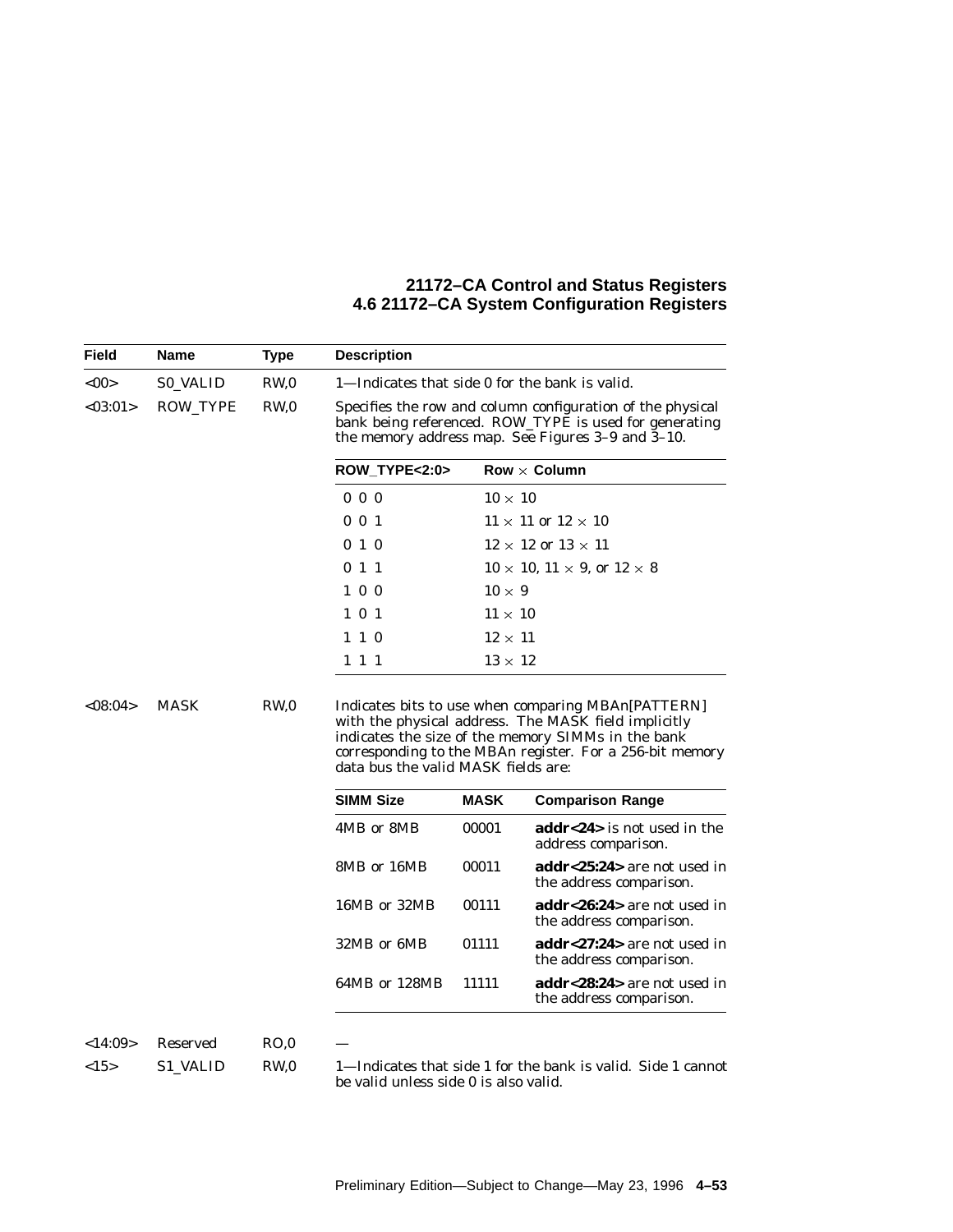| <b>Field</b>  | <b>Name</b>    | Type | <b>Description</b>                                                                                                                                                                                                                                                                                          |                                |                                                    |  |
|---------------|----------------|------|-------------------------------------------------------------------------------------------------------------------------------------------------------------------------------------------------------------------------------------------------------------------------------------------------------------|--------------------------------|----------------------------------------------------|--|
| < 25:16>      | <b>PATTERN</b> | RW,0 | MBAn (PATTERN) is compared with the incoming system<br>bus address <b>addr</b> <33:24> and then ORed with MASK<8:4><br>to determine if the bank corresponding to this MBA is<br>being accessed. PATTERN indicates the base address of the<br>memory bank while MASK<8:4> indicates the size of the<br>bank. |                                |                                                    |  |
| < 27:26       | Reserved       | RO.0 |                                                                                                                                                                                                                                                                                                             |                                |                                                    |  |
| $<$ 29:28 $>$ | TMG_SEL        | RW,0 | Timing register select:                                                                                                                                                                                                                                                                                     |                                |                                                    |  |
|               |                |      | TMG SEL                                                                                                                                                                                                                                                                                                     | <b>TMGn</b><br><b>Selected</b> | <b>Description</b>                                 |  |
|               |                |      | 0 <sub>0</sub>                                                                                                                                                                                                                                                                                              | TMG0                           | Used to control timing of<br>50-ns and 60-ns SIMMs |  |
|               |                |      | 0 <sub>1</sub>                                                                                                                                                                                                                                                                                              | TMG1                           | Used to control timing of<br>70-ns SIMMs           |  |
|               |                |      | $1\quad0$                                                                                                                                                                                                                                                                                                   | TMG2                           | Used to control timing of<br>80-ns SIMMs           |  |
|               |                |      | $1\quad1$                                                                                                                                                                                                                                                                                                   | <b>Reserved</b>                |                                                    |  |
| $<$ 31:30 $>$ | Reserved       | RO.0 |                                                                                                                                                                                                                                                                                                             |                                |                                                    |  |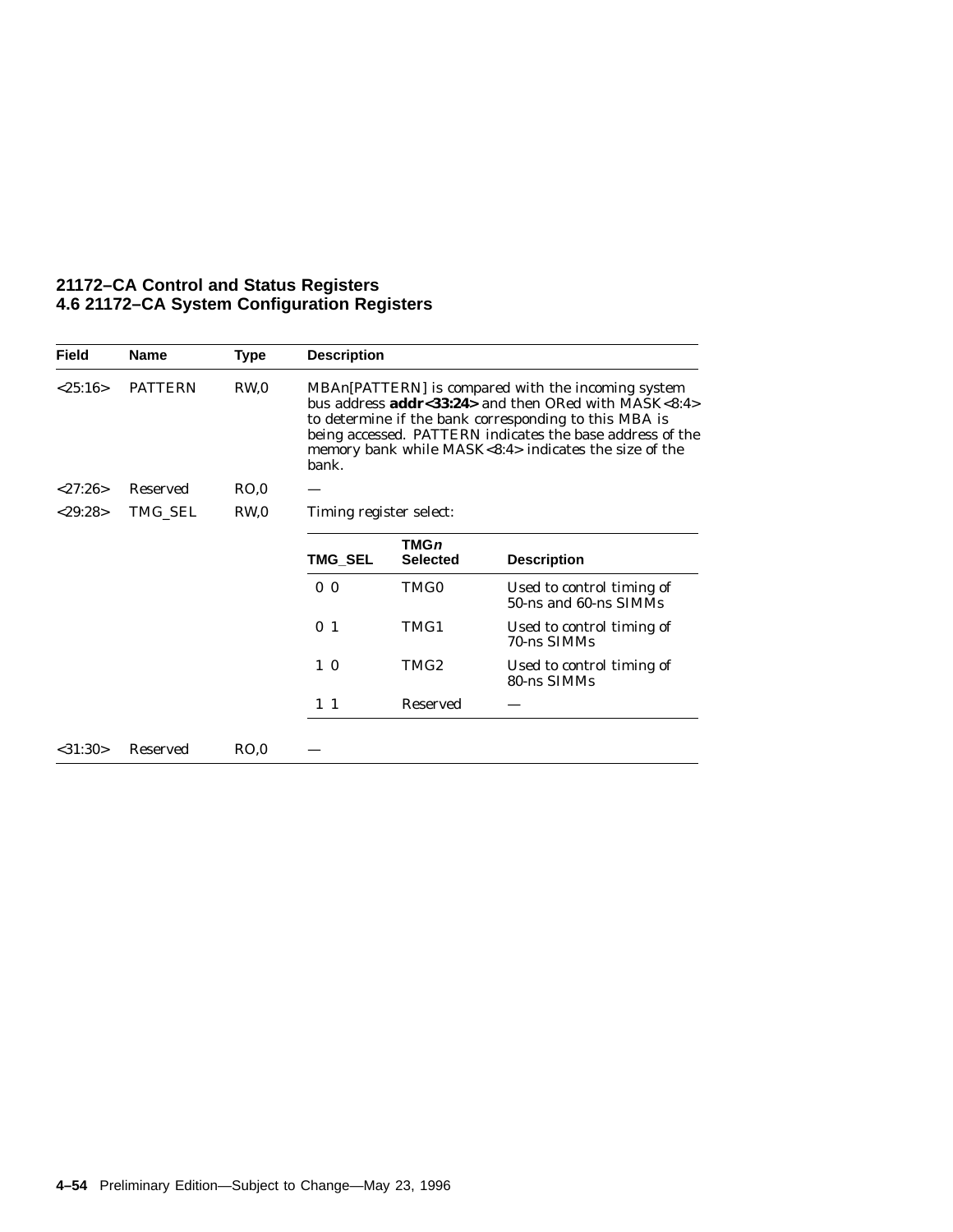#### **4.6.3 Memory Timing Information Register <sup>n</sup>**

| Register mnemonic: | TMGn      |
|--------------------|-----------|
| Register address:  | See below |

The addresses for the three memory timing information registers follow:

TMG0—87.5000.0B00 TMG1—87.5000.0B40 TMG2—87.5000.0B80

The memory timing registers contain the system memory parameters that control operation of the CIA memory sequencer. See MBA*n*<29:28> in Section 4.6.2 for TMG*n* register selection.

|            | 31 30 29 28 27 26 25 24 23 22 |  |  | 20 19 18 17 16<br>14 13 12 11 10 09 08 07 06 05 04 03 02 01 00 |  |  |  |  |  |  |  |  |  |  |  |  |
|------------|-------------------------------|--|--|----------------------------------------------------------------|--|--|--|--|--|--|--|--|--|--|--|--|
|            |                               |  |  |                                                                |  |  |  |  |  |  |  |  |  |  |  |  |
| TMG_RD_DLY |                               |  |  |                                                                |  |  |  |  |  |  |  |  |  |  |  |  |
| TMG_RV     |                               |  |  |                                                                |  |  |  |  |  |  |  |  |  |  |  |  |
| TMG_V6     |                               |  |  |                                                                |  |  |  |  |  |  |  |  |  |  |  |  |
| TMG_V5     |                               |  |  |                                                                |  |  |  |  |  |  |  |  |  |  |  |  |
| Reserved   |                               |  |  |                                                                |  |  |  |  |  |  |  |  |  |  |  |  |
| TMG_V4     |                               |  |  |                                                                |  |  |  |  |  |  |  |  |  |  |  |  |
| TMG_V3     |                               |  |  |                                                                |  |  |  |  |  |  |  |  |  |  |  |  |
| TMG_PRE    |                               |  |  |                                                                |  |  |  |  |  |  |  |  |  |  |  |  |
| TMG_W4     |                               |  |  |                                                                |  |  |  |  |  |  |  |  |  |  |  |  |
| TMG_W1     |                               |  |  |                                                                |  |  |  |  |  |  |  |  |  |  |  |  |
| TMG_R6     |                               |  |  |                                                                |  |  |  |  |  |  |  |  |  |  |  |  |
| TMG_R5     |                               |  |  |                                                                |  |  |  |  |  |  |  |  |  |  |  |  |
| TMG_R4     |                               |  |  |                                                                |  |  |  |  |  |  |  |  |  |  |  |  |
| TMG_R3     |                               |  |  |                                                                |  |  |  |  |  |  |  |  |  |  |  |  |
| TMG_R2     |                               |  |  |                                                                |  |  |  |  |  |  |  |  |  |  |  |  |
| TMG_R1     |                               |  |  |                                                                |  |  |  |  |  |  |  |  |  |  |  |  |

LJ-04250.AI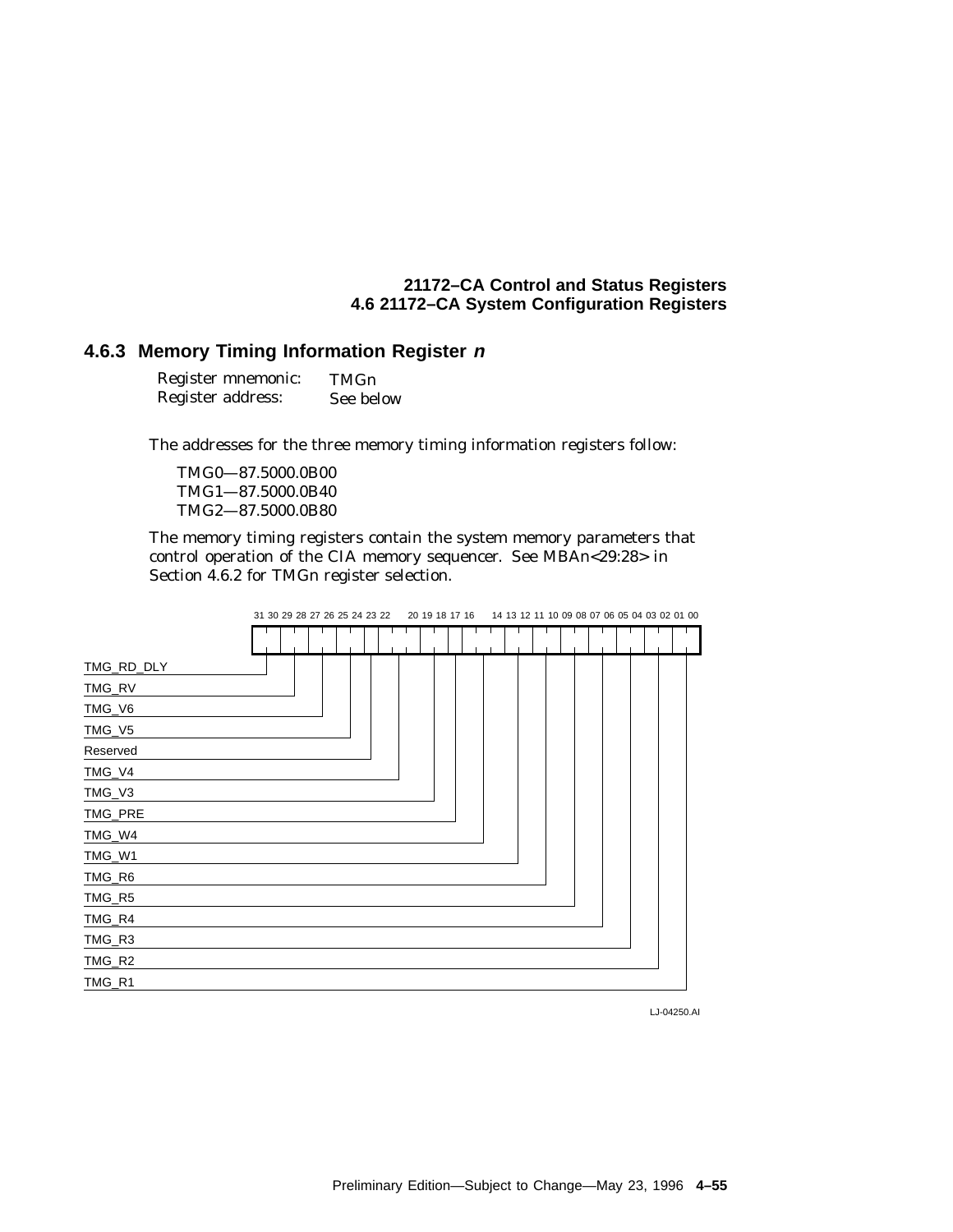| <b>Field</b>  | <b>Name</b> | <b>Type</b>     | <b>Description</b>                    |
|---------------|-------------|-----------------|---------------------------------------|
| <1:0>         | TMG_R1      | RW,0            | Read starting data delay.             |
| <3:2>         | TMG R2      | RW.0            | Row address hold.                     |
| < 5:4>        | TMG_R3      | RW <sub>0</sub> | Read cycle time.                      |
| < 7:6 >       | TMG_R4      | RW,0            | Read cas assertion delay.             |
| < 9:8 >       | TMG_R5      | RW,0            | Read cas pulse width.                 |
| <11:10>       | TMG_R6      | RW <sub>0</sub> | Read column address hold.             |
| <13:12>       | TMG_W1      | RW,0            | Write data delay.                     |
| <16:14>       | TMG_W4      | RW,0            | Write <b>cas</b> assertion delay.     |
| <17>          | TMG_PRE     | RW,0            | ras precharge delay.                  |
| <19:18>       | TMG_V3      | RW <sub>0</sub> | Write cycle time.                     |
| <22:20>       | TMG_V4      | RW,0            | Linked victim, cas assertion delay.   |
| <23>          | Reserved    | RO.0            |                                       |
| <25:24>       | TMG_V5      | RW <sub>0</sub> | Victim/write, <b>cas</b> pulse width. |
| < 27:26>      | TMG_V6      | RW,0            | Victim/write, column address hold.    |
| $<$ 29:28>    | TMG_RV      | RW,0            | Read-to-victim start delay.           |
| $<$ 31:30 $>$ | TMG_RD_DLY  | RW,0            | Read data delay (affects DSW).        |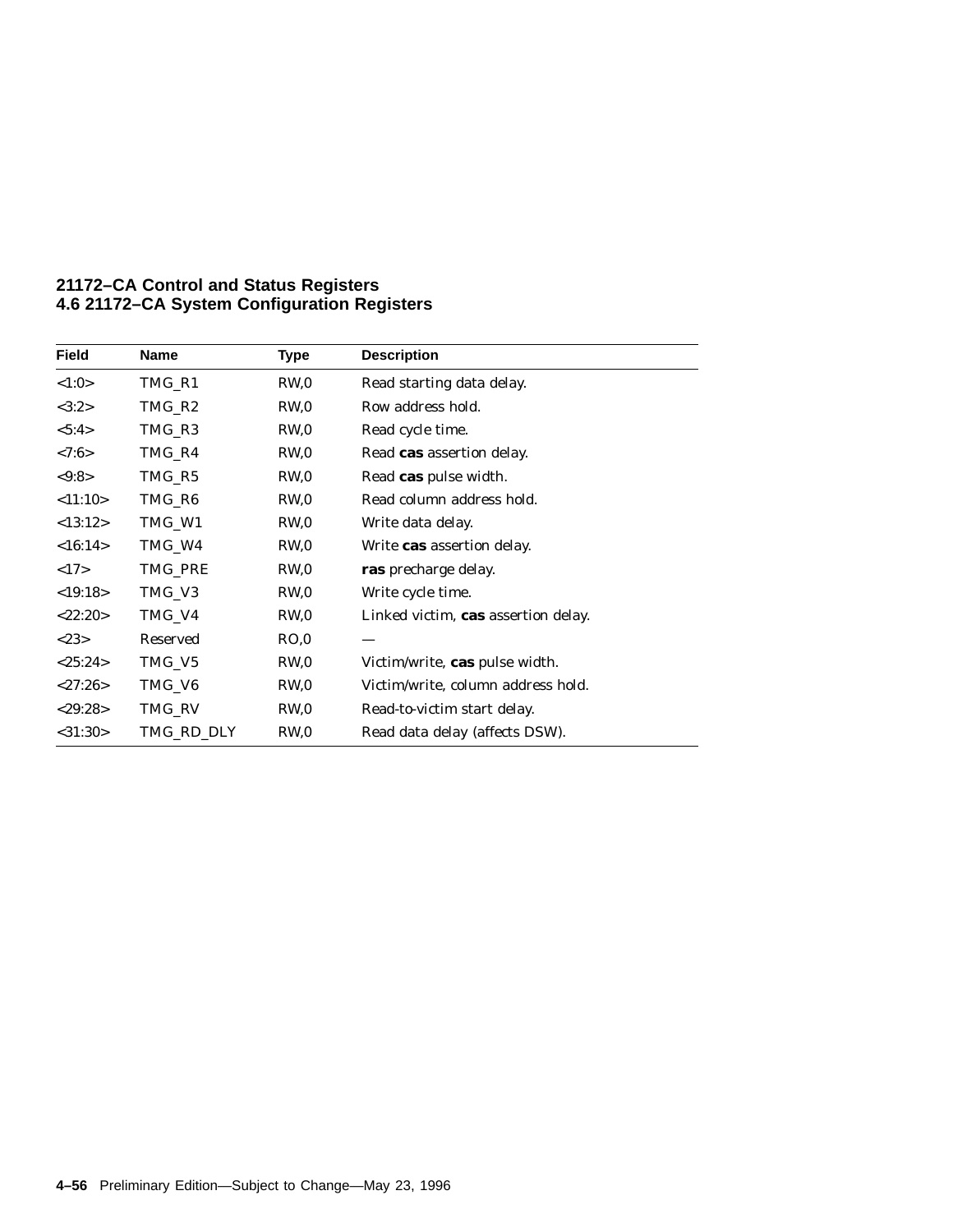Table 4–18 lists the possible values of the encoded memory parameters.

| Parameter  | 000      | 001      | 010 | 011    | 100 | 101 | 110 | 111 |
|------------|----------|----------|-----|--------|-----|-----|-----|-----|
| TMG_R1     | 30       | $-1$     | 60  |        |     |     |     |     |
| TMG_R2     | 30       | 45       | 60  | 75     |     |     |     |     |
| TMG_R3     | 60       |          | 90  |        |     |     |     |     |
| TMG_R4     | 30       | 45       | 60  | $75\,$ |     |     |     |     |
| TMG_R5     | 30       | 45       | 60  | 75     |     |     |     |     |
| TMG_R6     | 30       | 45       | 60  | 75     |     |     |     |     |
| TMG_W1     | 30       |          | 60  |        |     |     |     |     |
| TMG_W4     | 60       | 75       | 90  | 105    | 120 | 135 |     |     |
| TMG_PRE    | $\bf{0}$ | 30       |     |        |     |     |     |     |
| TMG_V3     | 60       |          | 90  |        |     |     |     |     |
| TMG_V4     | 60       | 75       | 90  | 105    | 120 | 135 |     |     |
| TMG_V5     | 30       | 45       | 60  | 75     |     |     |     |     |
| TMG_V6     | 30       | 45       | 60  | $75\,$ |     |     |     |     |
| $TMG_RV^2$ | $\bf{0}$ | $\bf{0}$ | 30  | 30     |     |     |     |     |
| $TMG_RV^3$ | 15       | 30       | 45  | 60     |     |     |     |     |
| TMG_RD_DLY | $\bf{0}$ | 15       | 30  | 45     |     |     |     |     |

**Table 4–18 Memory Timing Parameters, Encoded Values**

<sup>1</sup>Illegal parameters are indicated by  $-$ .

2Delay between a read and a linked victim.

3Delay after the read to assertion of **mem\_en**.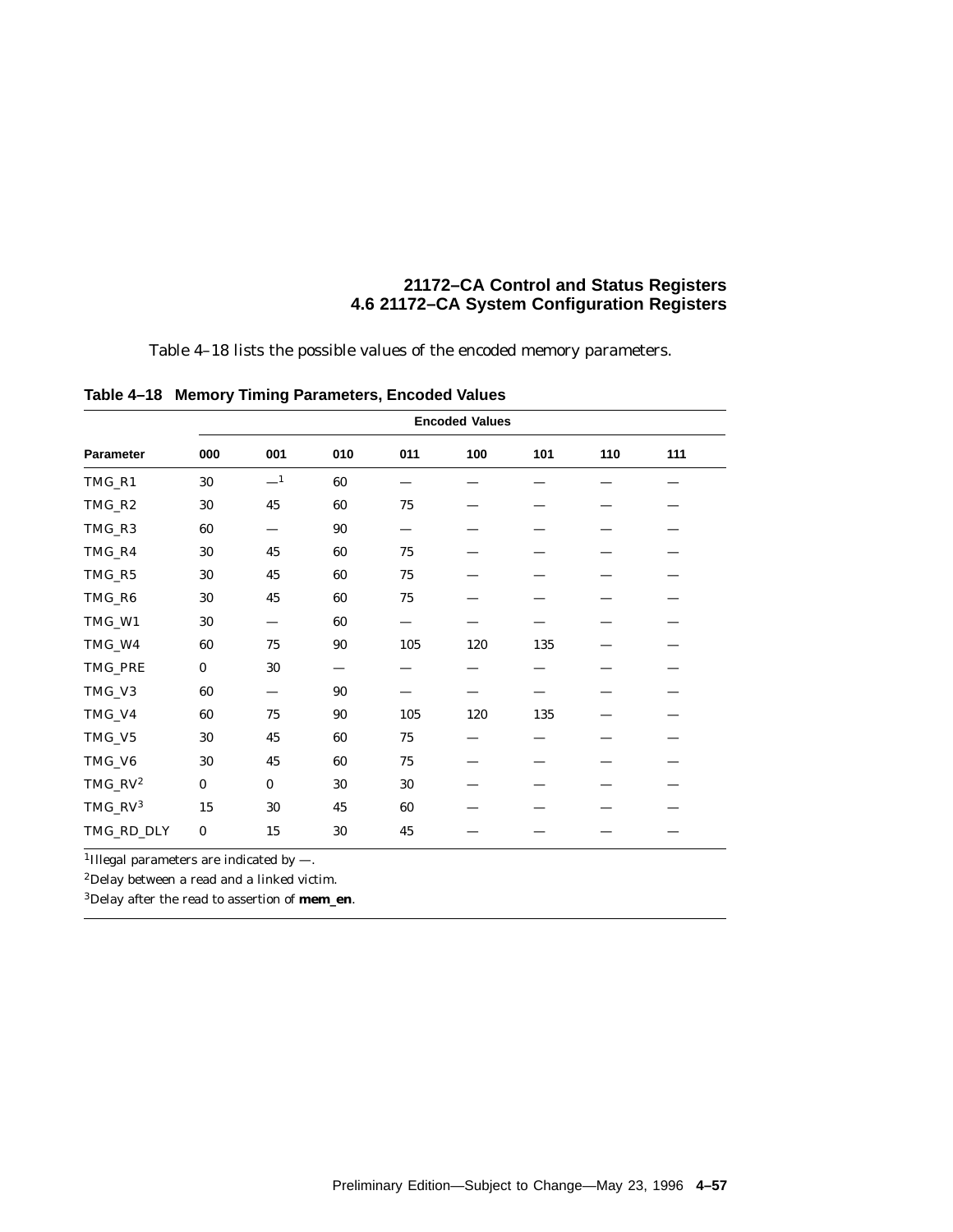Figures 4–1 and 4–2 demonstrate TMG*n* parameters applied to 21172 timing for read and write transactions. In these examples of 21172 timing, the 21172 accepts and uses a 33-MHz clock input. The 21172 doubles that frequency, generating a 66-MHz clock for its internal use.



#### **Figure 4–1 Memory Read Timing Sample**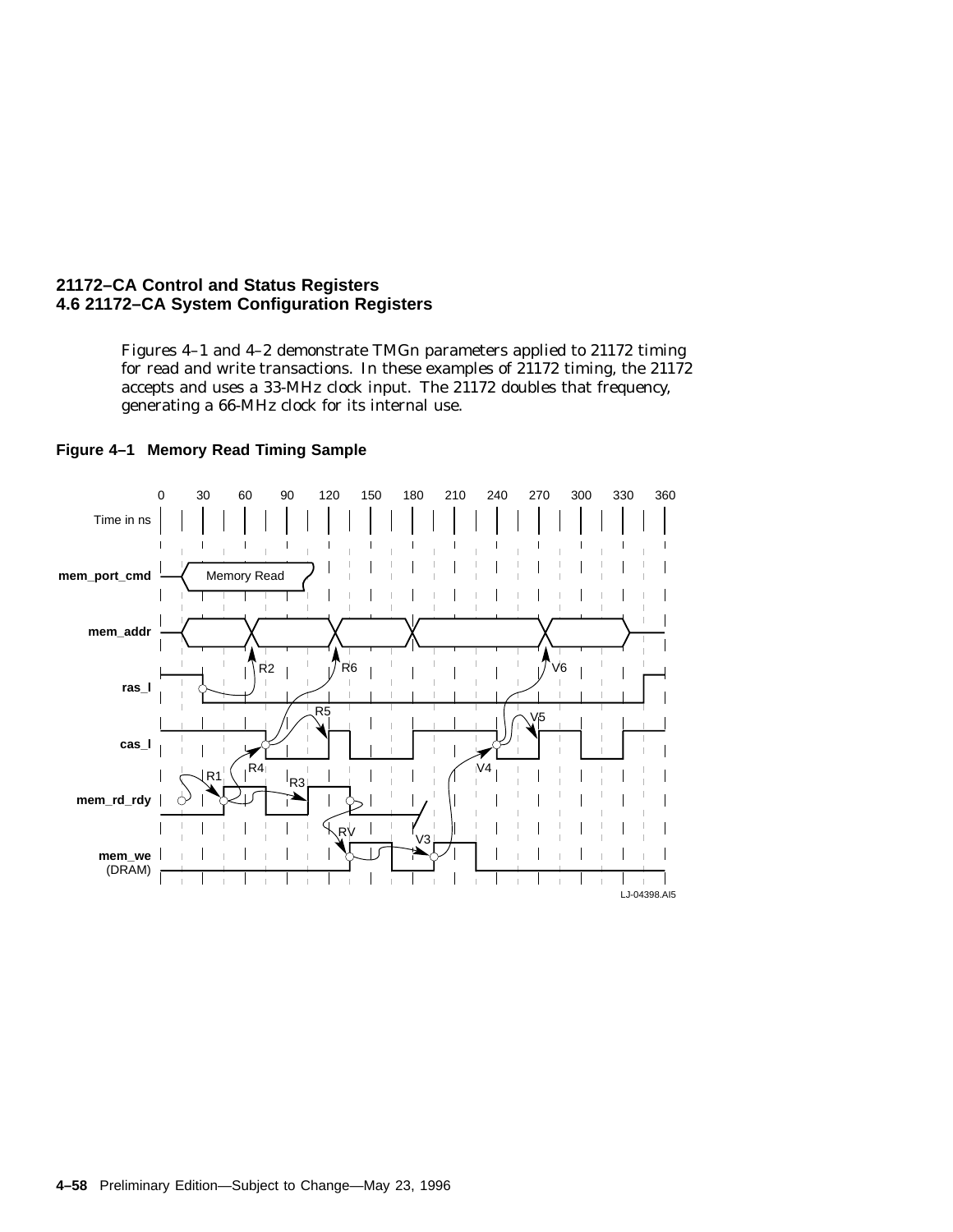

#### **Figure 4–2 Memory Write Timing Sample**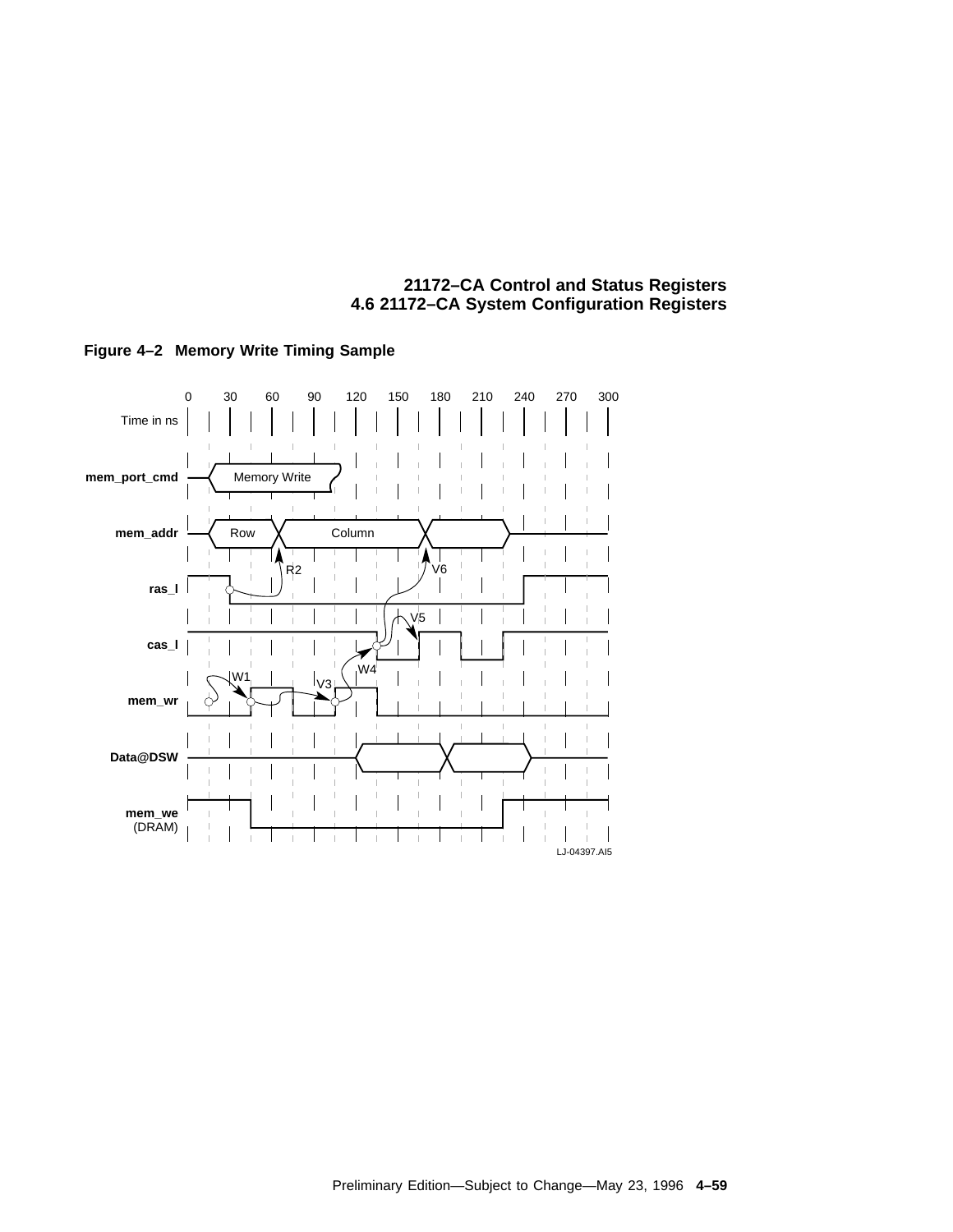Figures 4–3 and 4–4 list the minimum and maximum timing limits for memory and other 21172 chipset signals.

#### **Figure 4–3 CIA Signal Timing Limits**

|                                                     |                         |                          |                          |             |      |             | <b>Output Delay</b> |             |           |             |      |
|-----------------------------------------------------|-------------------------|--------------------------|--------------------------|-------------|------|-------------|---------------------|-------------|-----------|-------------|------|
| <b>Timing</b>                                       |                         |                          |                          | Max 15 pF   |      | Min 15 pF   |                     |             | Max 50 pF | Min 50 pF   |      |
| <b>CIA Signal</b>                                   | Reference               | Setup Hold               |                          | <b>Rise</b> | Fall | <b>Rise</b> | Fall                | <b>Rise</b> | Fall      | <b>Rise</b> | Fall |
| ack64_I                                             | <b>CLK</b>              | 7.0                      | $-0.4$                   | 6.3         | 5.0  | 1.4         | 1.1                 | 7.2         | 5.8       | 1.8         | 1.4  |
| ad                                                  | <b>CLK</b>              | 5.1                      | 0.2                      | 8.0         | 7.1  | 1.5         | 1.4                 | 8.9         | 7.9       | 1.9         | 1.7  |
| addr                                                | CLK2X                   | 5.0                      | 0.7                      | 6.4         | 6.7  | 0.2         | 0.2                 | 8.3         | 8.3       | 1.0         | 0.9  |
| addr<39>                                            | CLK <sub>2</sub> X      | 7.3                      | 0.0                      | 6.4         | 6.7  | 1.0         | 1.0                 | 8.3         | 8.3       | 1.8         | 1.7  |
| mem addr (row)                                      | addr                    |                          |                          | 5.3         | 5.5  | 1.7         | 1.8                 | 6.5         | 6.5       | 2.2         | 2.2  |
| mem_b0 (row)                                        | addr                    |                          |                          | 5.3         | 5.5  | 2.0         | 2.1                 | 6.5         | 6.5       | 2.5         | 2.5  |
| addr_bus_req                                        | CLK <sub>2</sub> X      |                          |                          | 5.5         | 5.3  | 0.5         | 0.5                 | 7.3         | 6.9       | 1.3         | 1.1  |
| addr_cmd_par                                        | CLK <sub>2</sub> X      | 4.4                      | 0.5                      | 6.5         | 6.5  | 0.6         | 0.8                 | 8.3         | 8.1       | 1.4         | 1.5  |
| cack                                                | CLK <sub>2</sub> X      |                          |                          | 5.1         | 5.1  | 0.3         | 0.3                 | 7.0         | 6.7       | 1.1         | 1.0  |
| cas <sup>1</sup>                                    | CLK <sub>2</sub> X      |                          | —                        | 5.1         | 5.1  | 0.3         | 0.3                 | 6.3         | 6.1       | 0.8         | 0.7  |
| $\overline{\text{cas}\,$   <sup>2</sup> (cas & ras) | CLK <sub>2</sub> X      |                          |                          | 5.3         | 5.3  | 0.3         | 0.3                 | 6.5         | 6.3       | 0.8         | 0.7  |
| cbe I                                               | <b>CLK</b>              | 4.5                      | 0.1                      | 6.4         | 5.9  | 1.6         | 1.1                 | 7.3         | 6.7       | 2.0         | 1.4  |
| mem_addr (column)                                   | CLK <sub>2</sub> X      |                          |                          | 6.8         | 7.1  | 0.2         | 0.3                 | 8.0         | 8.0       | 0.7         | 0.7  |
| mem b0 (column)                                     | CLK <sub>2</sub> X      |                          |                          | 6.2         | 6.4  | 0.4         | 0.5                 | 7.4         | 7.3       | 0.9         | 0.9  |
| cmc                                                 | <b>CLK</b>              | $\overline{\phantom{0}}$ |                          | 4.7         | 4.6  | 1.1         | 1.1                 | 6.6         | 6.2       | 1.9         | 1.7  |
| cmd                                                 | CLK <sub>2</sub> X      | 7.1                      | 0.3                      | 5.7         | 6.1  | 0.4         | 0.4                 | 7.6         | 7.6       | 1.2         | 1.1  |
| dack                                                | CLK2X                   |                          |                          | 5.1         | 5.1  | 0.3         | 0.3                 | 6.9         | 6.6       | 1.1         | 1.0  |
| devsel_l                                            | <b>CLK</b>              | 3.5                      | 0.0                      | 6.3         | 4.6  | 1.3         | 1.1                 | 7.3         | 5.3       | 1.7         | 1.4  |
| error                                               | CLK                     |                          | $\overline{\phantom{0}}$ | 8.5         | 8.8  | 2.2         | 2.1                 | 10.4        | 10.6      | 3.0         | 2.9  |
| fill                                                | CLK <sub>2</sub> X      |                          |                          | 5.6         | 5.4  | 0.5         | 0.5                 | 7.5         | 7.0       | 1.3         | 1.2  |
| fill_error                                          | CLK2X                   |                          |                          | 5.5         | 5.3  | 0.5         | 0.5                 | 7.4         | 6.9       | 1.3         | 1.1  |
| fill_id                                             | CLK <sub>2</sub> X      |                          |                          | 5.4         | 5.3  | 0.5         | 0.4                 | 7.3         | 6.9       | 1.3         | 1.1  |
| frame I                                             | $\overline{\text{CLK}}$ | 6.4                      | $-0.4$                   | 6.5         | 5.0  | 1.6         | 1.2                 | 7.5         | 5.8       | 2.0         | 1.5  |
| gnt                                                 | <b>CLK</b>              | 6.4                      | $-0.5$                   |             |      |             | —                   |             |           |             | —    |
| idle_bc                                             | CLK2X                   |                          |                          | 7.4         | 7.8  | 0.9         | 0.8                 | 9.3         | 9.4       | 1.7         | 1.5  |
| int                                                 | <b>CLK</b>              |                          |                          | 6.2         | 6.1  | 2.0         | 2.0                 | 8.1         | 7.9       | 2.8         | 2.7  |
| int4 valid                                          | CLK <sub>2</sub> X      | 5.5                      | 0.8                      |             |      |             |                     |             |           |             |      |

Notes:

Set select memory mode 1

Alternate memory mode 2

MK1455−25

(continued on next page)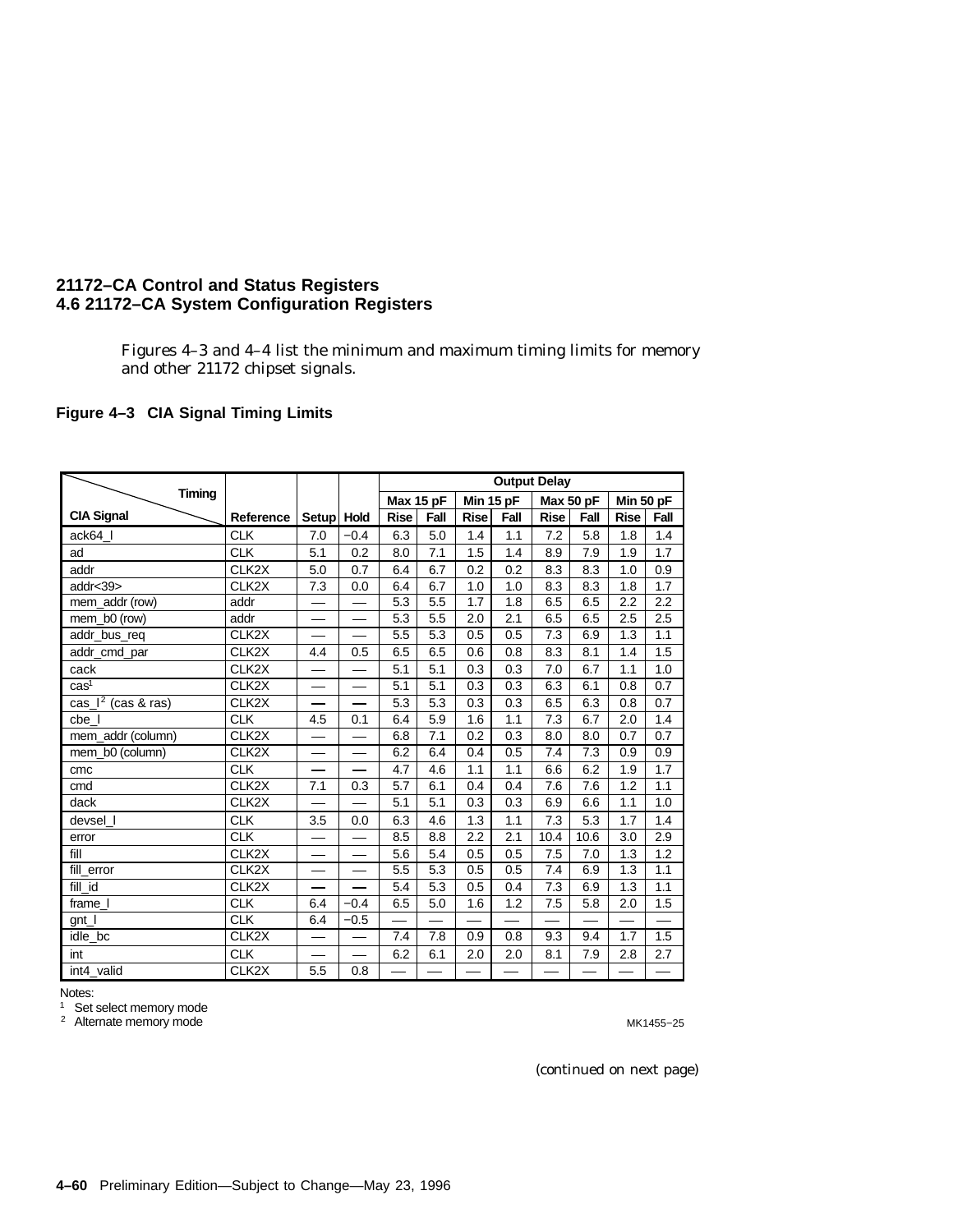#### **Figure 4–3 (Cont.) CIA Signal Timing Limits**

|                               |                    |            |                          |             |      |             | <b>Output Delay</b>      |             |           |                          |      |
|-------------------------------|--------------------|------------|--------------------------|-------------|------|-------------|--------------------------|-------------|-----------|--------------------------|------|
| <b>Timing</b>                 |                    |            |                          | Max 15 pF   |      | Min 15 pF   |                          |             | Max 50 pF | Min 50 pF                |      |
| <b>CIA Signal</b>             | Reference          | Setup Hold |                          | <b>Rise</b> | Fall | <b>Rise</b> | Fall                     | <b>Rise</b> | Fall      | <b>Rise</b>              | Fall |
| ioc                           | <b>CLK</b>         |            |                          | 5.3         | 5.1  | 1.2         | 1.2                      | 7.2         | 6.6       | 2.0                      | 1.8  |
| iod                           | <b>CLK</b>         | 4.1        | 0.3                      | 8.8         | 8.8  | 1.5         | 1.5                      | 10.7        | 10.6      | 2.3                      | 2.3  |
| iod_e                         | <b>CLK</b>         | 3.0        | 0.1                      | 9.1         | 9.2  | 1.6         | 1.6                      | 11.0        | 11.0      | 2.4                      | 2.4  |
| irdy_l                        | <b>CLK</b>         | 6.0        | $-0.2$                   | 6.4         | 4.7  | 1.4         | 1.1                      | 7.3         | 5.5       | 1.8                      | 1.4  |
| lock_l                        | <b>CLK</b>         | 3.7        | $-0.2$                   |             |      |             |                          |             |           |                          |      |
| mem_ack_l                     | <b>CLK</b>         |            |                          | 5.7         | 6.0  | 1.6         | 1.8                      | 7.6         | 7.8       | 2.5                      | 2.6  |
| mem_cs_l                      | <b>CLK</b>         | 4.5        | $-0.8$                   |             |      |             |                          |             |           |                          |      |
| mem en                        | CLK2X              |            |                          | 4.7         | 4.8  | 0.1         | 0.2                      | 5.9         | 5.8       | 0.7                      | 0.6  |
| mem_req_l                     | <b>CLK</b>         | 4.0        | $-0.2$                   |             |      |             | —                        |             |           | —                        |      |
| mem we I                      | CLK <sub>2</sub> X |            |                          | 4.7         | 4.9  | 0.1         | 0.2                      | 5.9         | 5.8       | 0.6                      | 0.6  |
| par                           | <b>CLK</b>         | 5.1        | $-0.7$                   | 6.9         | 5.1  | 1.8         | 1.3                      | 7.8         | 5.9       | 2.2                      | 1.6  |
| par <sub>64</sub>             | <b>CLK</b>         | 5.1        | $-0.6$                   | 7.5         | 5.5  | 1.7         | 1.0                      | 8.4         | 6.3       | 2.1                      | 1.3  |
| perr_l                        | <b>CLK</b>         | 7.2        | 0.0                      | 7.7         | 5.7  | 1.7         | 1.1                      | 8.7         | 6.5       | 2.1                      | 1.5  |
| $\text{ras}^1$                | CLK <sub>2</sub> X |            |                          | 5.3         | 5.3  | 0.3         | 0.3                      | 6.5         | 6.3       | 0.8                      | 0.7  |
| rasx_l <sup>2</sup> (set_sel) | CLK <sub>2</sub> X |            |                          | 5.3         | 5.5  | 0.0         | 0.0                      | 6.5         | 6.5       | 0.4                      | 0.4  |
| $req_l$                       | <b>CLK</b>         |            |                          | 4.9         | 4.6  | 1.3         | 1.2                      | 5.9         | 5.3       | 1.7                      | 1.5  |
| req64_l                       | <b>CLK</b>         | 3.8        | 0.0                      | 6.2         | 4.7  | 1.4         | 1.0                      | 7.2         | 5.5       | 1.8                      | 1.3  |
| res                           | CLK <sub>2</sub> X | 4.5        | 0.7                      |             |      |             |                          |             |           |                          |      |
| rst_l                         | <b>CLK</b>         |            |                          | 6.7         | 5.8  | 2.3         | 2.0                      | 7.6         | 6.5       | 2.7                      | 2.3  |
| serr I                        | CLK                | 3.4        | $-0.2$                   |             |      |             | $\overline{\phantom{0}}$ |             |           | $\overline{\phantom{0}}$ |      |
| $set\_sel^T$                  | CLK <sub>2</sub> X |            | $\overline{\phantom{0}}$ | 10.8        | 9.7  | 1.9         | 1.6                      | 12.0        | 10.6      | 2.4                      | 2.0  |
| stop_l                        | <b>CLK</b>         | 5.6        | $-0.4$                   | 6.3         | 4.7  | 1.3         | 1.1                      | 7.3         | 5.4       | 1.7                      | 1.4  |
| tag_ctl_par                   | CLK                |            |                          | 6.9         | 7.6  | 1.8         | 1.9                      | 8.3         | 8.9       | 2.4                      | 2.5  |
| tag_dirty                     | <b>CLK</b>         |            |                          | 6.9         | 7.6  | 1.8         | 1.9                      | 8.3         | 8.9       | 2.4                      | 2.5  |
| $trdy_l$                      | <b>CLK</b>         | 6.2        | $-0.4$                   | 6.3         | 4.6  | 1.3         | 1.1                      | 7.3         | 5.4       | 1.7                      | 1.4  |
| victim_pending                | CLK2X              | 6.1        | 0.5                      |             |      |             |                          |             |           |                          |      |

Notes:

Set select memory mode 1

Alternate memory mode 2

MK1455−26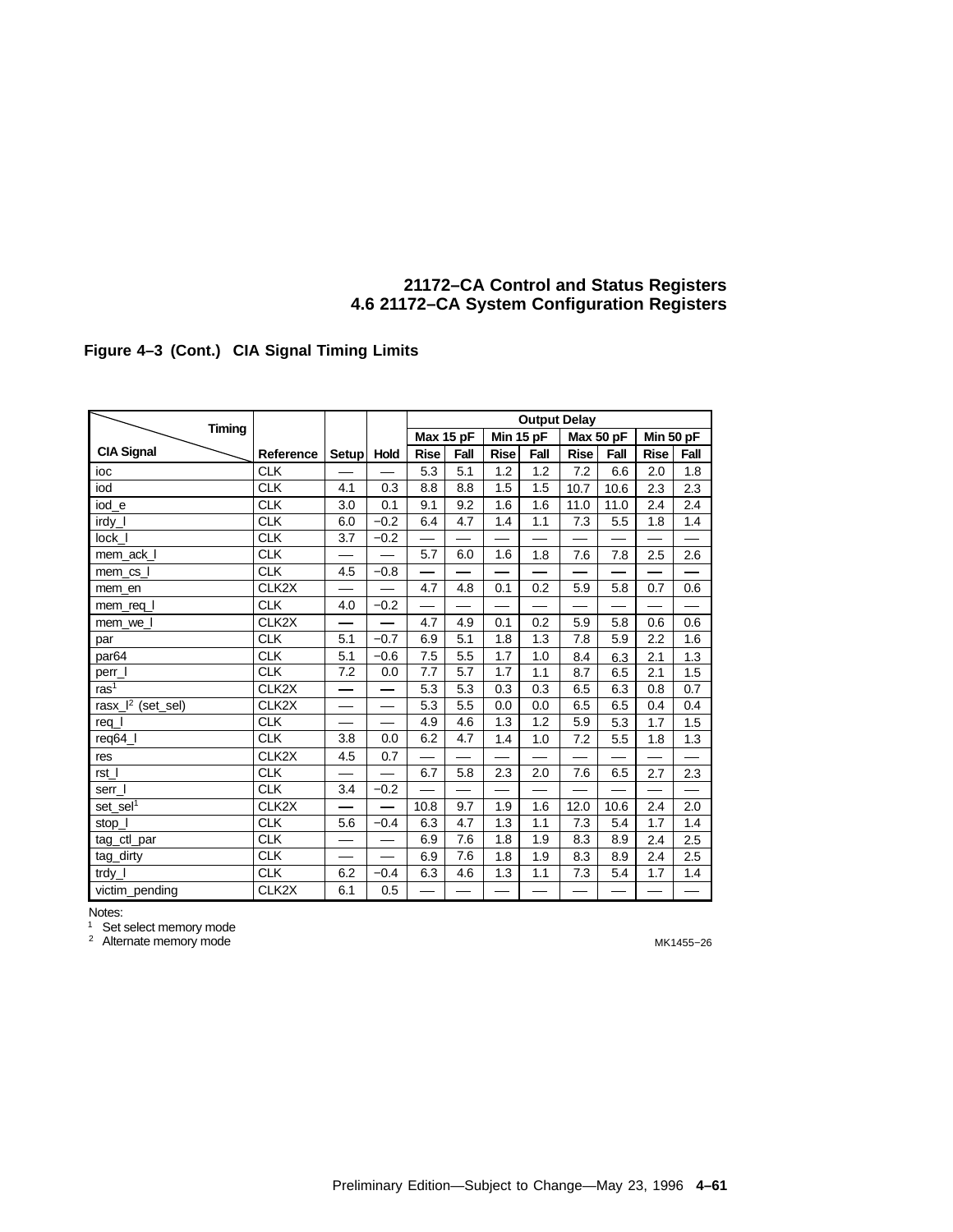**Figure 4–4 DSW Signal Timing Limits**

|                   |                  |       |             |             |          |             |          | <b>Output Delay</b> |          |             |          |
|-------------------|------------------|-------|-------------|-------------|----------|-------------|----------|---------------------|----------|-------------|----------|
| Timing            |                  |       |             |             | Max 15pF |             | Min 15pF |                     | Max 30pF |             | Min 30pF |
| <b>DSW Signal</b> | Reference        | Setup | <b>Hold</b> | <b>Rise</b> | Fall     | <b>Rise</b> | Fall     | <b>Rise</b>         | Fall     | <b>Rise</b> | Fall     |
| iod               | clk              | 4.7   | 0.0         | 13.0        | 12.9     | 2.3         | 2.5      | 14.9                | 14.7     | 3.1         | 3.2      |
| mem dat           | clk              | 3.8   | 0.2         | 6.1         | 6.9      | 1.5         | 1.9      | 7.5                 | 8.2      | 2.1         | 2.4      |
| mem dat (delayed) | clk              |       |             | 15.2        | 16.6     | 4.1         | 4.4      | 16.5                | 17.9     | 4.7         | 4.9      |
| cmc               |                  | 4.6   | 0.2         |             |          |             |          |                     |          |             |          |
| cpu_dat           |                  | 3.5   | 0.1         | 6.3         | 5.6      | 0.9         | 1.0      | 8.2                 | 7.1      | 1.7         | 1.6      |
| ioc               |                  | 6.6   | $-0.2$      | --          |          |             |          |                     |          |             |          |
| iod               | $i$ oc $<$ 6 $>$ |       |             | 6.9         | 7.6      | 2.5         | 2.7      | 8.8                 | 9.4      | 3.3         | 3.5      |
| mem dat           | mem en           |       |             | 6.9         | 7.9      | 2.5         | 2.9      | 8.3                 | 9.2      | 3.1         | 3.4      |

MK1455−27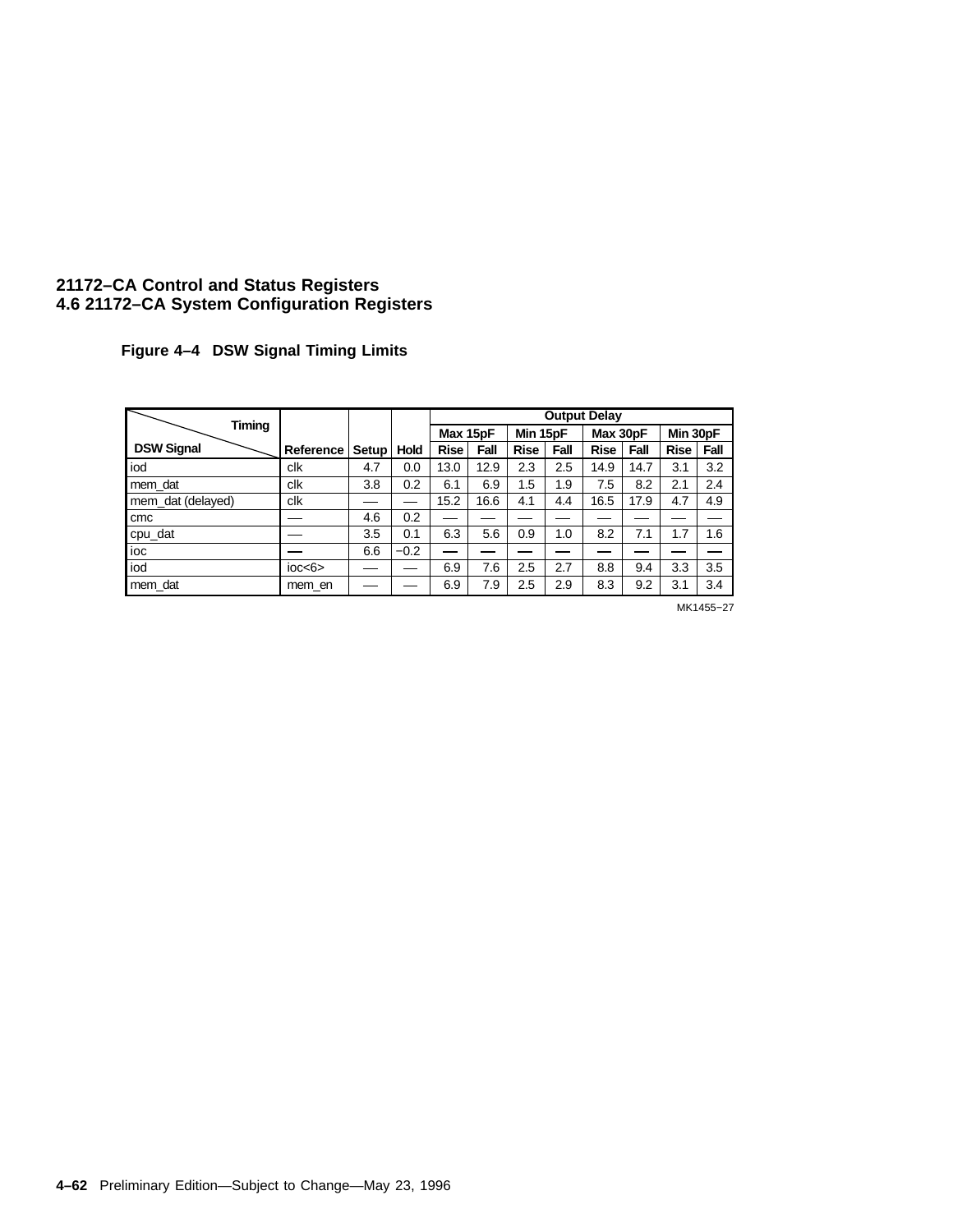## **4.7 21172–CA PCI Address and Scatter-Gather Registers**

Sections 4.7.1 through 4.7.5 define and describe the 21172–CA system configuration registers.

## **4.7.1 Scatter-Gather Translation Buffer Invalidate Register**

| Register mnemonic: | <b>TBIA</b>  |
|--------------------|--------------|
| Register address:  | 87.6000.0100 |

Writing to the TBIA causes the specified group of scatter-gather TLB tags to be unlocked and marked invalid.



| <b>Field</b>  | <b>Name</b> | <b>Type</b>     | <b>Description</b> |                                                                                                           |
|---------------|-------------|-----------------|--------------------|-----------------------------------------------------------------------------------------------------------|
| < 01:00>      | TBIA < 1:0> | WO <sub>0</sub> |                    | A write transaction to this register will invalidate the<br>specified scatter-gather translation buffers. |
|               |             |                 | TBIA<1:0>          | <b>Operation</b>                                                                                          |
|               |             |                 | 0 <sub>0</sub>     | No operation.                                                                                             |
|               |             |                 | 0 <sub>1</sub>     | Invalidate and unlock the TLB tags<br>that are currently locked.                                          |
|               |             |                 | $1\ 0$             | Invalidate the TLB tags that currently<br>unlocked.                                                       |
|               |             |                 | $1\quad1$          | Invalidate and unlock all TLB tags.                                                                       |
| $<$ 31:02 $>$ | Reserved    | RO.0            |                    |                                                                                                           |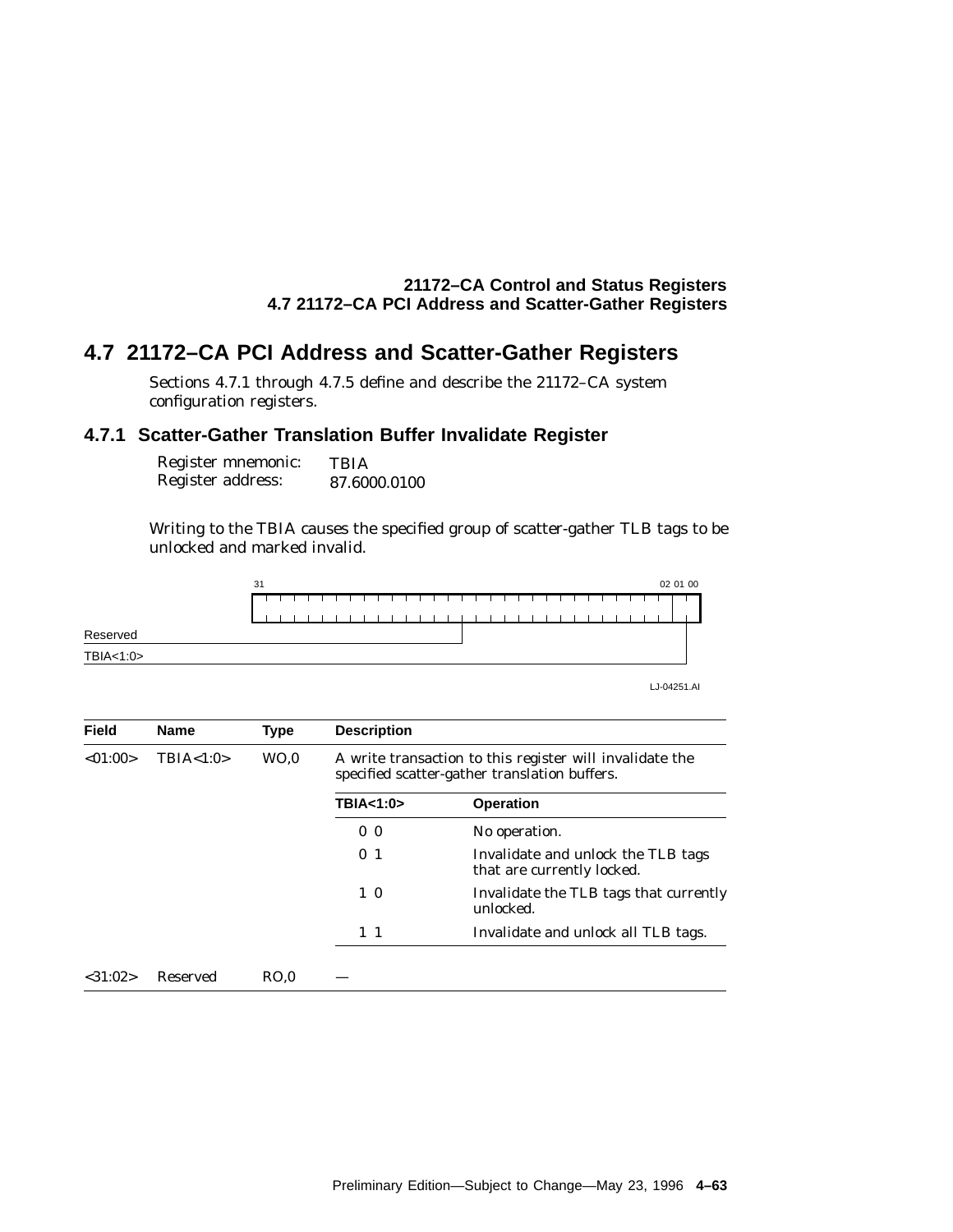#### **4.7.2 Window Base Register**

| Register mnemonic: | Wn BASE   |
|--------------------|-----------|
| Register address:  | See below |

There are four window base registers, each providing the base address for a particular target window. The window base registers should not be modified unless software ensures that no PCI traffic is targeted for the window being modified.

The incoming PCI address bits <31:20> are compared with each of the four window base registers to determine if a hit occurs in the target window. The window mask register contents determine which bits are involved in the comparison (see Sections 6.4.4.1 and 6.4.4.2).

The target window is hit when the masked addresses match a valid window base register. If MEMCS\_ENABLE is set, the hit is further qualified by the MEMCS input signal—this is used if PC compatibility holes are required in the CIA.

When W3\_BASE[DAC\_ENABLE] is set, W\_DAC is used to compare PCI address bits <39:32> during a DAC cycle.

The addresses for the four window base address registers follow:

| WO BASE-87.6000.0400             | W1 BASE-87.6000.0500 |
|----------------------------------|----------------------|
| W <sub>2</sub> BASE-87.6000.0600 | W3 BASE-87.6000.0700 |

|                         | 31 |  |  | 20 19 |  |  |
|-------------------------|----|--|--|-------|--|--|
|                         |    |  |  |       |  |  |
| W_BASE                  |    |  |  |       |  |  |
| Reserved                |    |  |  |       |  |  |
| DAC_ENABLE <sup>2</sup> |    |  |  |       |  |  |
| MEMCS_ENABLE 1          |    |  |  |       |  |  |
| Wn_BASE_SG              |    |  |  |       |  |  |
| W_EN                    |    |  |  |       |  |  |

1 - W0 BASE only.

2 - W3\_BASE only.

LJ-04252.AI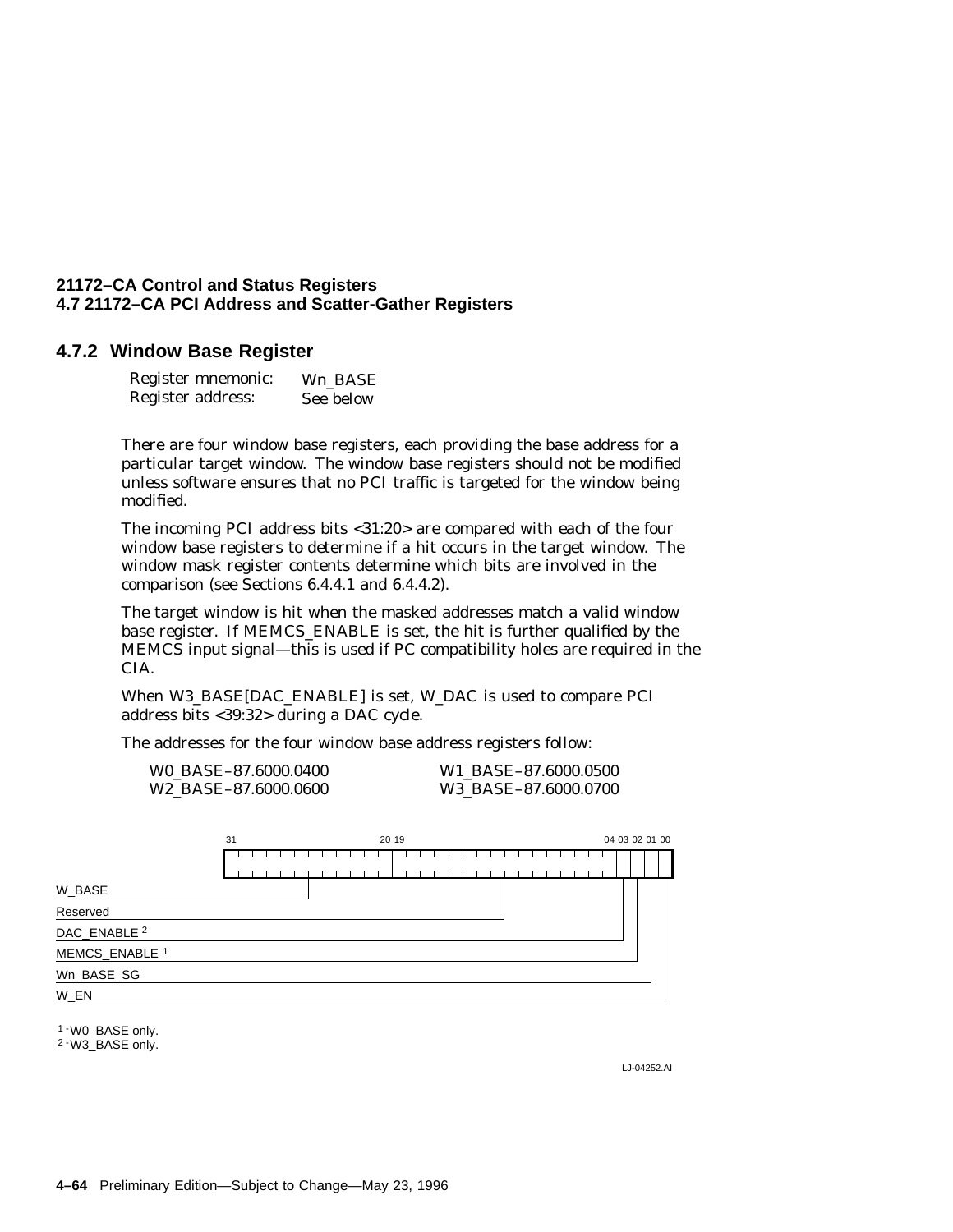| <b>Field</b>                                                   | <b>Name</b>                | <b>Type</b>             | <b>Description</b>                                                                                                                                                                                                                                      |
|----------------------------------------------------------------|----------------------------|-------------------------|---------------------------------------------------------------------------------------------------------------------------------------------------------------------------------------------------------------------------------------------------------|
| <00                                                            | W EN                       | RW.<br><b>UNDEFINED</b> | 0-The PCI target window is disabled and<br>will not be used to respond to PCI-initiated<br>transfers.<br>1-The PCI target window is enabled and is<br>used to respond to PCI-initiated transfers that<br>hit in the address range of the target window. |
| <01                                                            | Wn_BASE_SG                 | RW,<br><b>UNDEFINED</b> | 0-The PCI target window uses direct mapping<br>to translate a PCI address to a 21164 address.<br>See Table 4-20.<br>1-The PCI target window uses scatter-gather<br>mapping to translate a PCI address to a<br>physical memory address. See Table 4-19.  |
| <02>                                                           | MEMCS_ENABLE <sup>1</sup>  | RW,<br><b>UNDEFINED</b> | 1—The MEMCS signal from the PCI-to-EISA<br>bridge is ANDed with the normal window hit.                                                                                                                                                                  |
| < 03>                                                          | $DAC$ _ENABLE <sup>2</sup> | RW,<br><b>UNDEFINED</b> | 1-W_DAC is compared with PCI address bits<br><39:32> for a PCI DAC cycle. If the compare is<br>a hit, and the 32-bit portion of the PCI address<br>is also hit, then a DAC cycle hit occurs.                                                            |
| <19:04>                                                        | <b>Reserved</b>            | RO.0                    |                                                                                                                                                                                                                                                         |
| < 31:20>                                                       | <b>W BASE</b>              | RW,<br><b>UNDEFINED</b> | Specifies the PCI base address of the PCI target<br>window and is used to determine a hit in the<br>target window. See MEMCS_ENABLE and<br>DAC_ENABLE.                                                                                                  |
| <sup>1</sup> Only in W0_BASE.<br><sup>2</sup> Only in W3_BASE. |                            |                         |                                                                                                                                                                                                                                                         |
|                                                                |                            |                         |                                                                                                                                                                                                                                                         |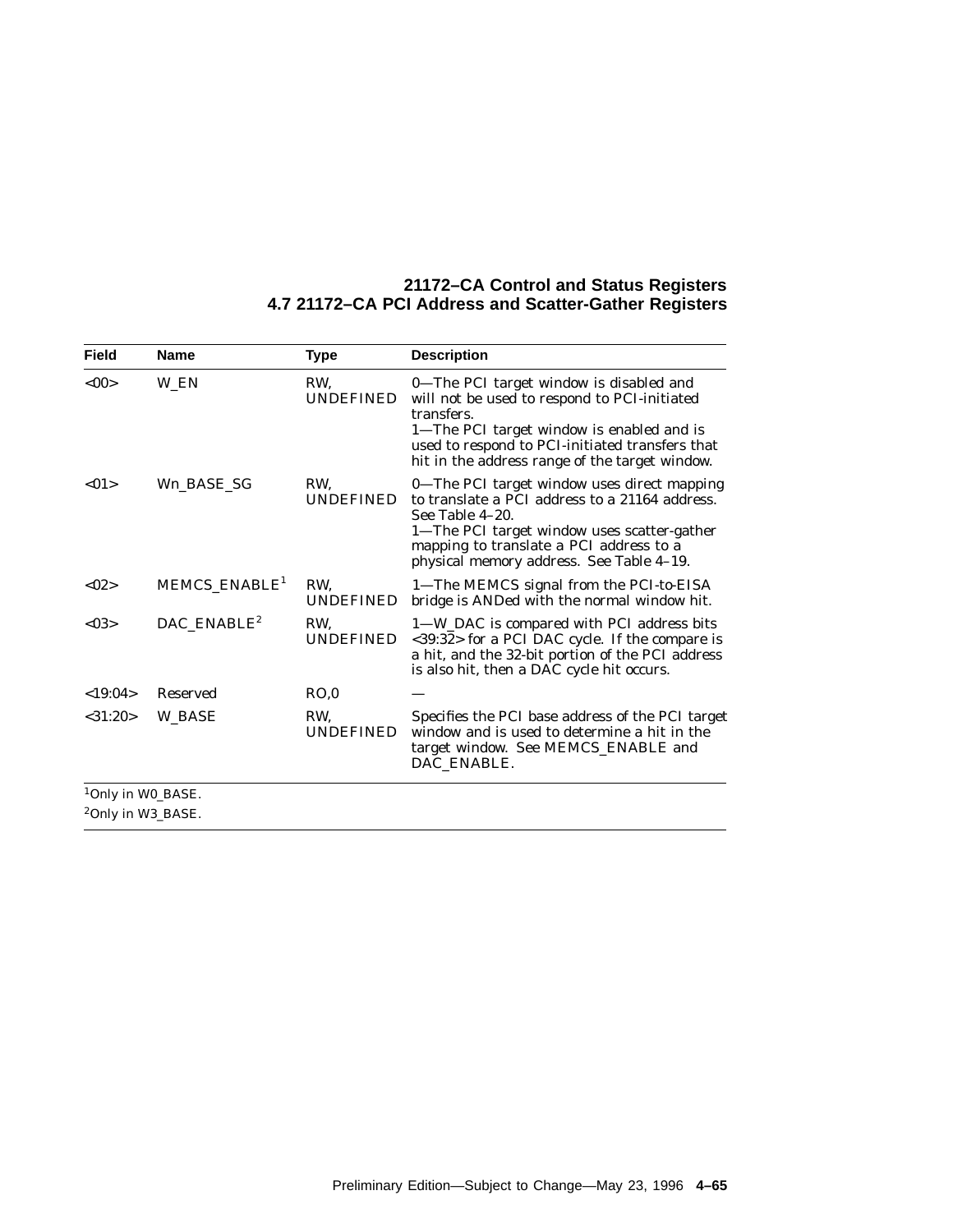#### **4.7.3 Window Mask Register <sup>n</sup>**

| Register mnemonic: | Wn MASK   |
|--------------------|-----------|
| Register address:  | See below |

The window mask registers (W*n*\_MASK) provide a mask corresponding to **ad<31:20>** of an incoming PCI address. The size of each window can be programmed to be from 1MB to 4GB in powers of 2 by masking bits of an incoming PCI address with the window mask register bits <31:20>.

There are four window mask registers. The window mask registers should not be modified unless software ensures that no PCI traffic is targeted for the window being modified.

The incoming PCI address bits <31:20> are compared with each of the four window base registers to determine a hit in the target window. The window mask register contents determine which bits are involved in the comparison. The target window is hit when the masked addresses match a valid window base register.

The addresses of the window mask registers follow:

| W0 MASK-87.6000.0440             | W1 MASK-87.6000.0540 |
|----------------------------------|----------------------|
| W <sub>2</sub> MASK-87.6000.0640 | W3 MASK-87.6000.0740 |



LJ-04253.AI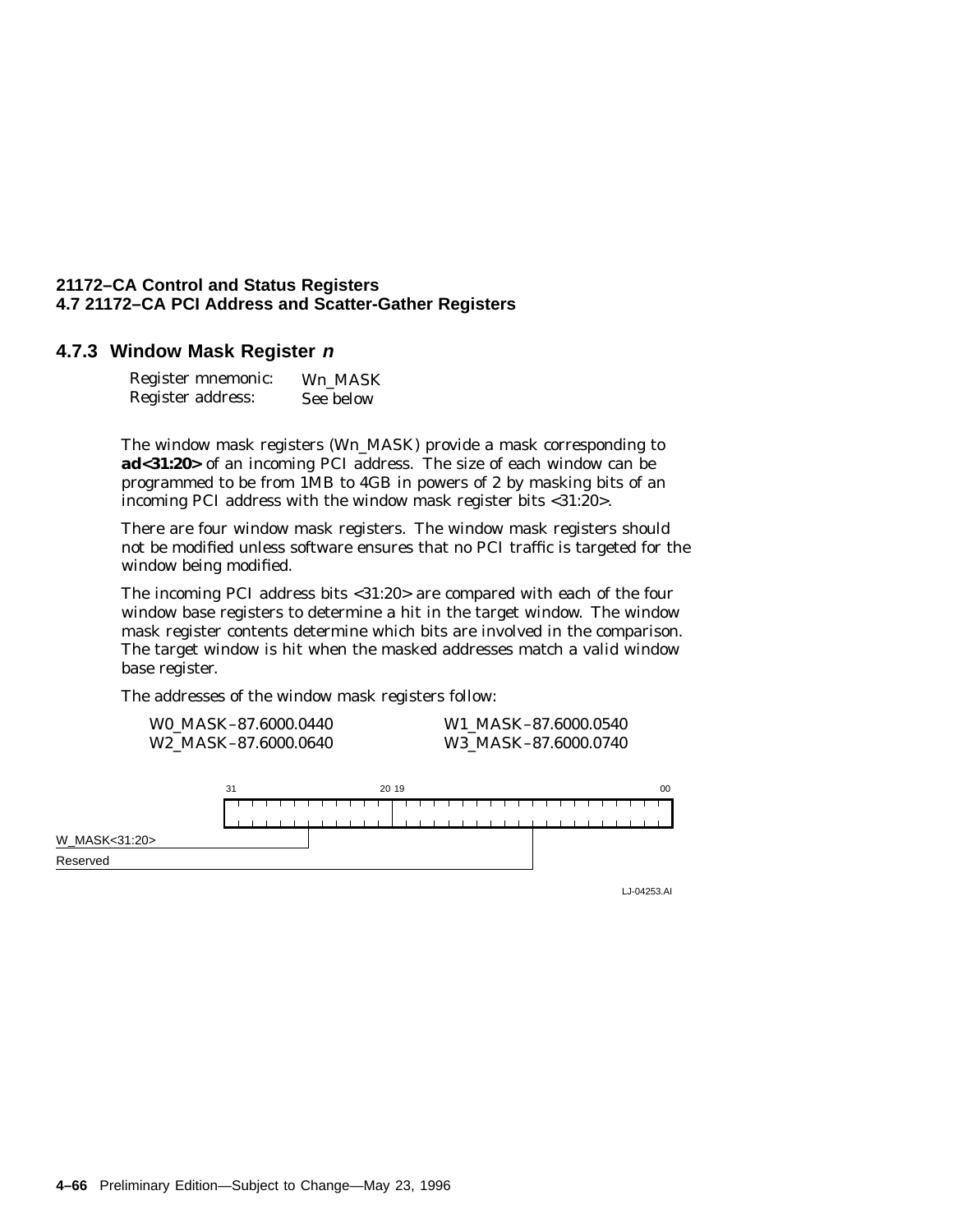| <b>Field</b>  | <b>Name</b> | <b>Type</b>             | <b>Description</b>                                                                                                                                        |                       |  |
|---------------|-------------|-------------------------|-----------------------------------------------------------------------------------------------------------------------------------------------------------|-----------------------|--|
| <19:00>       | Reserved    | RO.0                    |                                                                                                                                                           |                       |  |
| $<$ 31:20 $>$ | W MASK      | RW,<br><b>UNDEFINED</b> | This field specifies the size of the PCI target window.<br>It is also used to mask out address bits not used when<br>determining a PCI target window hit. |                       |  |
|               |             |                         | W_MASK<31:20>                                                                                                                                             | <b>Size of Window</b> |  |
|               |             |                         | 0000 0000 0000                                                                                                                                            | 1MB                   |  |
|               |             |                         | 0000 0000 0001                                                                                                                                            | 2MB                   |  |
|               |             |                         | 0000 0000 0011                                                                                                                                            | 4MB                   |  |
|               |             |                         | 0000 0000 0111                                                                                                                                            | 8MB                   |  |
|               |             |                         | 0000 0000 1111                                                                                                                                            | 16MB                  |  |
|               |             |                         | 0000 0001 1111                                                                                                                                            | 32MB                  |  |
|               |             |                         | 0000 0011 1111                                                                                                                                            | 64MB                  |  |
|               |             |                         | 0000 0111 1111                                                                                                                                            | 128MB                 |  |
|               |             |                         | 0000 1111 1111                                                                                                                                            | 256MB                 |  |
|               |             |                         | 0001 1111 1111                                                                                                                                            | 512MB                 |  |
|               |             |                         | 0011 1111 1111                                                                                                                                            | 1 <sub>GB</sub>       |  |
|               |             |                         | 0111 1111 1111                                                                                                                                            | 2GB                   |  |
|               |             |                         | 1111 1111 1111                                                                                                                                            | 4GB                   |  |
|               |             |                         | Other combinations                                                                                                                                        | Not supported         |  |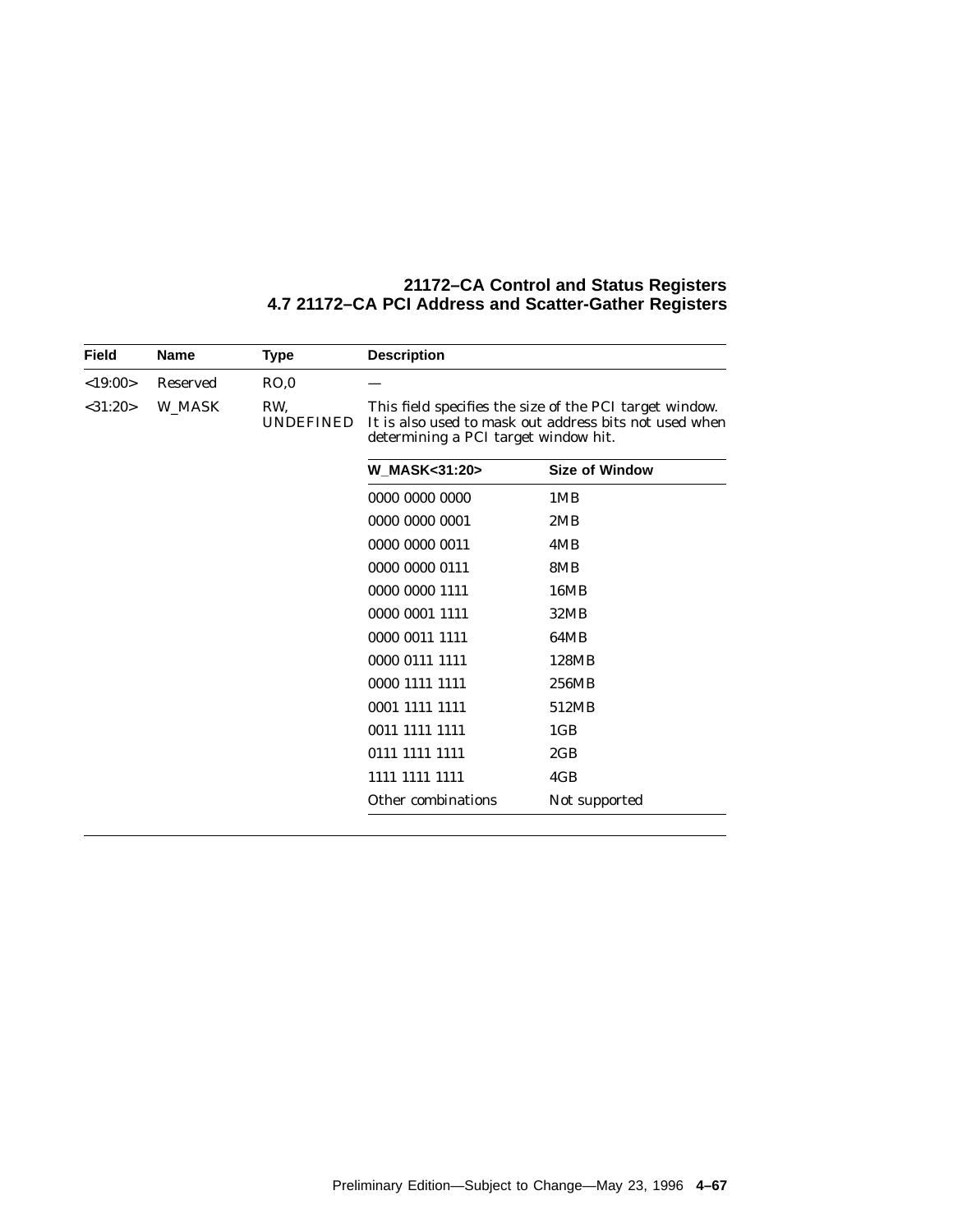#### **4.7.4 Translated Base Register <sup>n</sup>**

| Register mnemonic: | Tn BASE   |
|--------------------|-----------|
| Register address:  | See below |

There are four translated base registers (T*n*\_BASE), one for each window. They are used to map PCI addresses into memory addresses. The addresses of the four translated base registers follow:

T0\_BASE–87.6000.0480 T1\_BASE–87.6000.0580 T2\_BASE–87.6000.0680 T3\_BASE–87.6000.0780

If the scatter-gather bit of the window base register is set, the T*n*\_BASE provides the base address of the scatter-gather map for this window. If the scatter-gather bit is clear, the T*n*\_BASE provides the base physical address of this window.

The T*n*\_BASE register should not be modified unless software can ensure that no PCI traffic is targeted for the window being modified.



LJ-04254.AI

| <b>Field</b>  | <b>Name</b>   | Type                    | <b>Description</b>                                                                                                                                                                                                                                                                                                                             |
|---------------|---------------|-------------------------|------------------------------------------------------------------------------------------------------------------------------------------------------------------------------------------------------------------------------------------------------------------------------------------------------------------------------------------------|
| <07:00>       | Reserved      | RO.0                    |                                                                                                                                                                                                                                                                                                                                                |
| $<$ 31:08 $>$ | T BASE<33:10> | RW.<br><b>UNDEFINED</b> | If scatter-gather mapping is enabled, this field<br>specifies the base 21164 address of the scatter-<br>gather map table for the PCI target window. See<br>Table 4-19.<br>If scatter-gather mapping is disabled, this field<br>specifies the base 21164 address of the translated<br>PCI address for the PCI target window. See<br>Table 4-20. |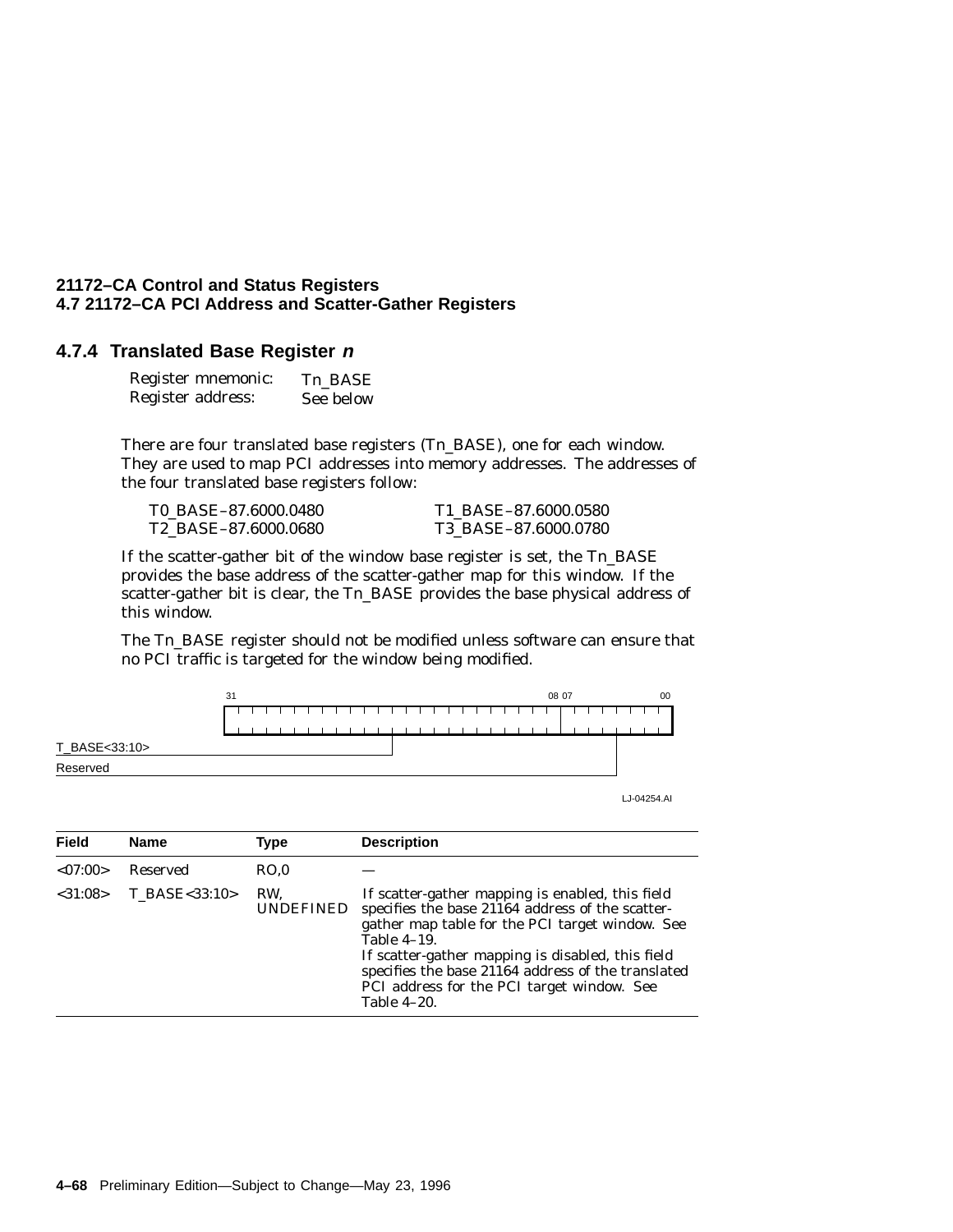W\_MASK<31:20> sets the size of the PCI target window and the number of 8KB pages that fall into the window. Every 8KB page requires one 8-byte scatter-gather map entry. Table 4–19 shows the relationship of the W\_MASK field to the size of the scatter-gather map in memory.

 $\frac{Size\ of\ the\ Window\ in\ Bytes}{8KB} = Number\ of\ Entries\ Required$ 

Number of Entries  $* 8 \text{ bytes} = Size \text{ of the } Scatter - Gather \text{ Table}$ 

| <b>W_MASK&lt;31:20&gt;</b> | S-G Map<br><b>Table Size</b> | Scatter-Gather Map Address addr h<33:0><br>(Used to Index S-G Table in Memory) |
|----------------------------|------------------------------|--------------------------------------------------------------------------------|
| 0000 0000 0000             | 1KB                          | T BASE<33:10> : ad h<19:13> : 000                                              |
| 0000 0000 0001             | 2KB                          | T BASE<33:11> : ad h<20:13> : 000                                              |
| 0000 0000 0011             | 4KB                          | T BASE<33:12> : ad h<21:13> : 000                                              |
| 0000 0000 0111             | 8KB                          | T BASE<33:13> : ad h<22:13> : 000                                              |
| 0000 0000 1111             | 16KB                         | T BASE<33:14> : ad h<23:13> : 000                                              |
| 0000 0001 1111             | 32KB                         | T BASE<33:15> : ad h<24:13> : 000                                              |
| 0000 0011 1111             | 64KB                         | T BASE<33:16> : ad $h < 25:13>$ : 000                                          |
| 0000 0111 1111             | 128KB                        | T BASE<33:17> : ad $h < 26:13$ > : 000                                         |
| 0000 1111 1111             | 256KB                        | T BASE<33:18> : ad $h < 27:13$ > : 000                                         |
| 0001 1111 1111             | 512KB                        | T BASE<33:19> : ad $h < 28:13$ > : 000                                         |
| 0011 1111 1111             | 1MB                          | T BASE<33:20> : ad h<29:13> : 000                                              |
| 0111 1111 1111             | 2MB                          | T BASE<33:21> : ad $h<30:13>$ : 000                                            |
| 1111 1111 1111             | 4MB                          | T BASE<33:22> : ad h<31:13> : 000                                              |

**Table 4–19 PCI Address Translation—Scatter-Gather Mapping Enabled**

**Note** \_

Unused translated base must be zero for correct operation.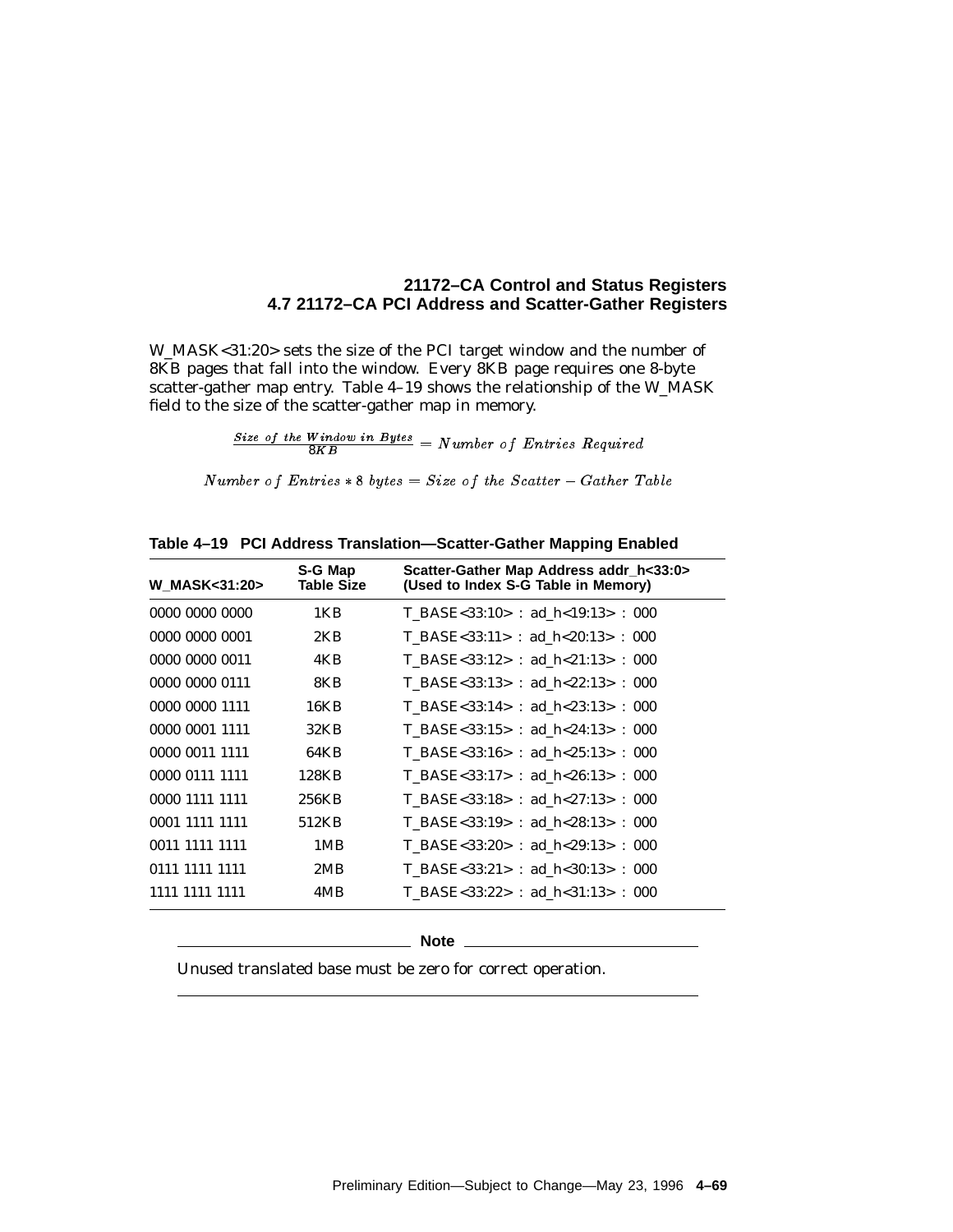The quadword address used to index into the table is formed from concatenating the appropriate T\_BASE and PCI address bits based on the size of the scatter-gather map. The PCI address forms the index into the table, while T\_BASE forms the NATURALLY ALIGNED base of the table.

For example, there are 128 entries in the scatter-gather table, with a table size of 1KB, for a mask of 0000 0000 0000. Entries are quadwords, so the lower 3 bits, <2:0>, of the address are always zero. Now, mask off **ad<31:20>** because of W\_MASK. Then use **ad**<19:13> (7 bits,  $2^7 = 128$  entries in the table) as the table index. Use T\_BASE <31:08> to get the other bits of the 34-bit address.

| <b>W MASK&lt;31:20&gt;</b> | Translated Address addr h<33:0> | <b>Unused Translated</b><br><b>Base Register Bits</b> |
|----------------------------|---------------------------------|-------------------------------------------------------|
| 0000 0000 0000             | T BASE<33:20> : ad $h$ <19:0>   | T BASE<19:10>                                         |
| 0000 0000 0001             | T BASE<33:21> : ad $h<20:0>$    | T BASE<20:10>                                         |
| 0000 0000 0011             | $T_BASE<33:22>$ : ad_h<21:0>    | $T$ BASE<21:10>                                       |
| 0000 0000 0111             | T BASE<33:23> : ad $h<22:0>$    | T BASE<22:10>                                         |
| 0000 0000 1111             | T BASE<33:24> : ad h<23:0>      | T BASE<23:10>                                         |
| 0000 0001 1111             | T BASE<33:25> : ad h<24:0>      | $T$ BASE<24:10>                                       |
| 0000 0011 1111             | T BASE<33:26> : ad $h < 25:0>$  | $T$ BASE<25:10>                                       |
| 0000 0111 1111             | T BASE<33:27> : ad $h < 26:0>$  | T BASE<26:10>                                         |
| 0000 1111 1111             | T BASE<33:28> : ad $h < 27:0>$  | T BASE<27:10>                                         |
| 0001 1111 1111             | T BASE<33:29> : ad h<28:0>      | T BASE<28:10>                                         |
| 0011 1111 1111             | T BASE<33:30> : ad h<29:0>      | T BASE<29:10>                                         |
| 0111 1111 1111             | T BASE<33:31> : ad $h<30:0>$    | T BASE<30:10>                                         |
| 1111 1111 1111             | T BASE<33:32> : ad $h<31:0>$    | T BASE<31:10>                                         |

**Table 4–20 PCI Address Translation—Scatter-Gather Mapping Disabled**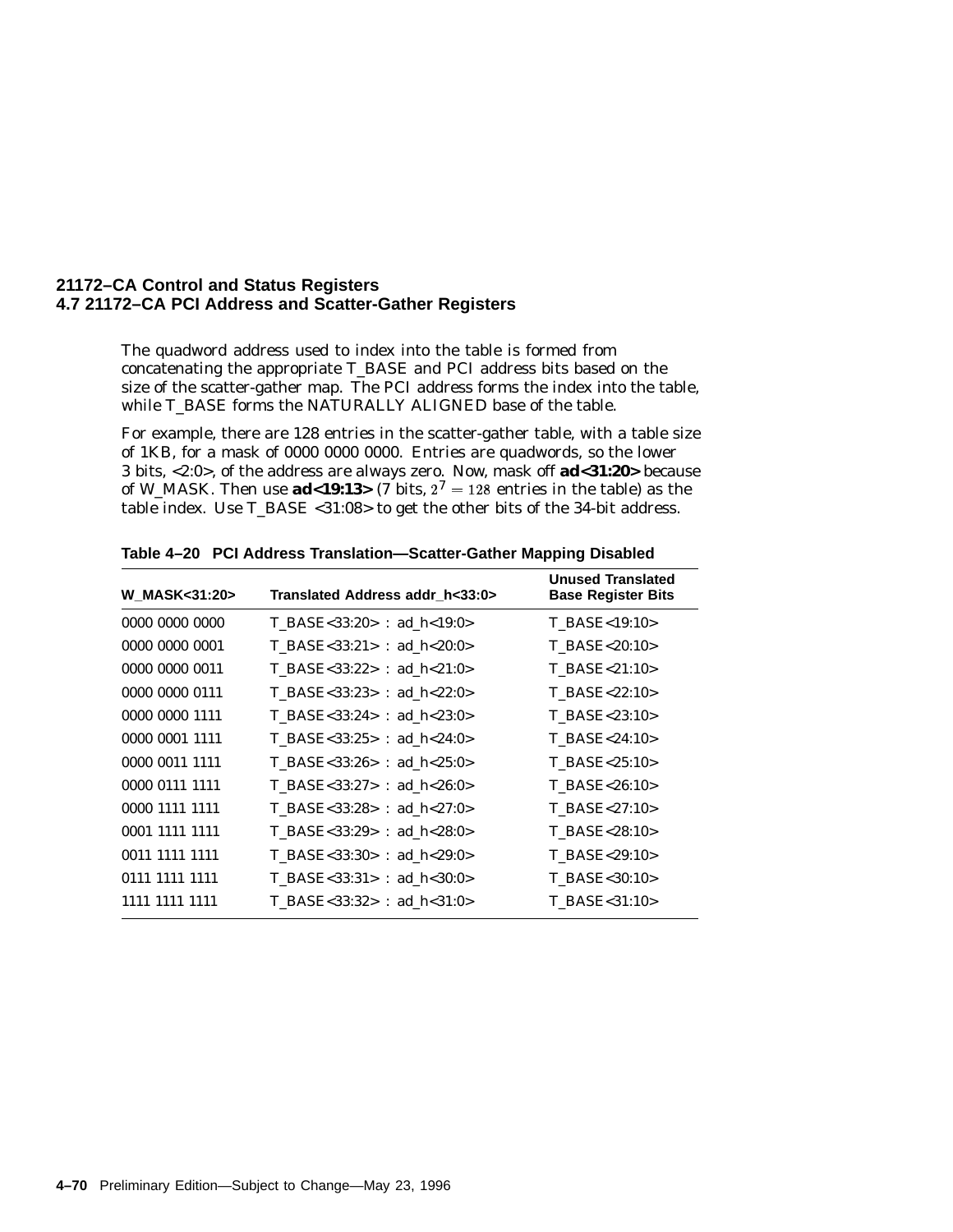#### **4.7.5 Window Base DAC Register**

| Register mnemonic: | W DAC        |
|--------------------|--------------|
| Register address:  | 87.6000.07C0 |

W\_DAC provides DAC\_BASE<7:0> for comparison against PCI address bits <39:32> during a DAC cycle. PCI address bits <63:40> must be zero for a PCI window hit. This register is used with W3\_BASE.

W\_DAC is only applicable to window 3 and only if enabled by W3\_BASE[DAC\_ENABLE].

#### **Determining a Hit in the Target Window**

The target window is hit when the following is satisfied:

- The incoming PCI address bits <31:20> match one of the four window base registers. W*n*\_MASK[W\_MASK]<31:20> determines which bits are involved in the comparison.
- PCI address bits <63:40> are zero.
- PCI address bits <39:32> match DAC\_BASE<7:0>.



| Field       | <b>Name</b>   | Type             | <b>Description</b>                                                                                                 |
|-------------|---------------|------------------|--------------------------------------------------------------------------------------------------------------------|
| ${<}07:00>$ | DAC BASE<7:0> | RW.<br>UNDEFINED | Specifies bits <39:32> of the PCI base address<br>used to determine a hit in the target window<br>for a DAC cycle. |
| < 31:08>    | Reserved      | RO.0             |                                                                                                                    |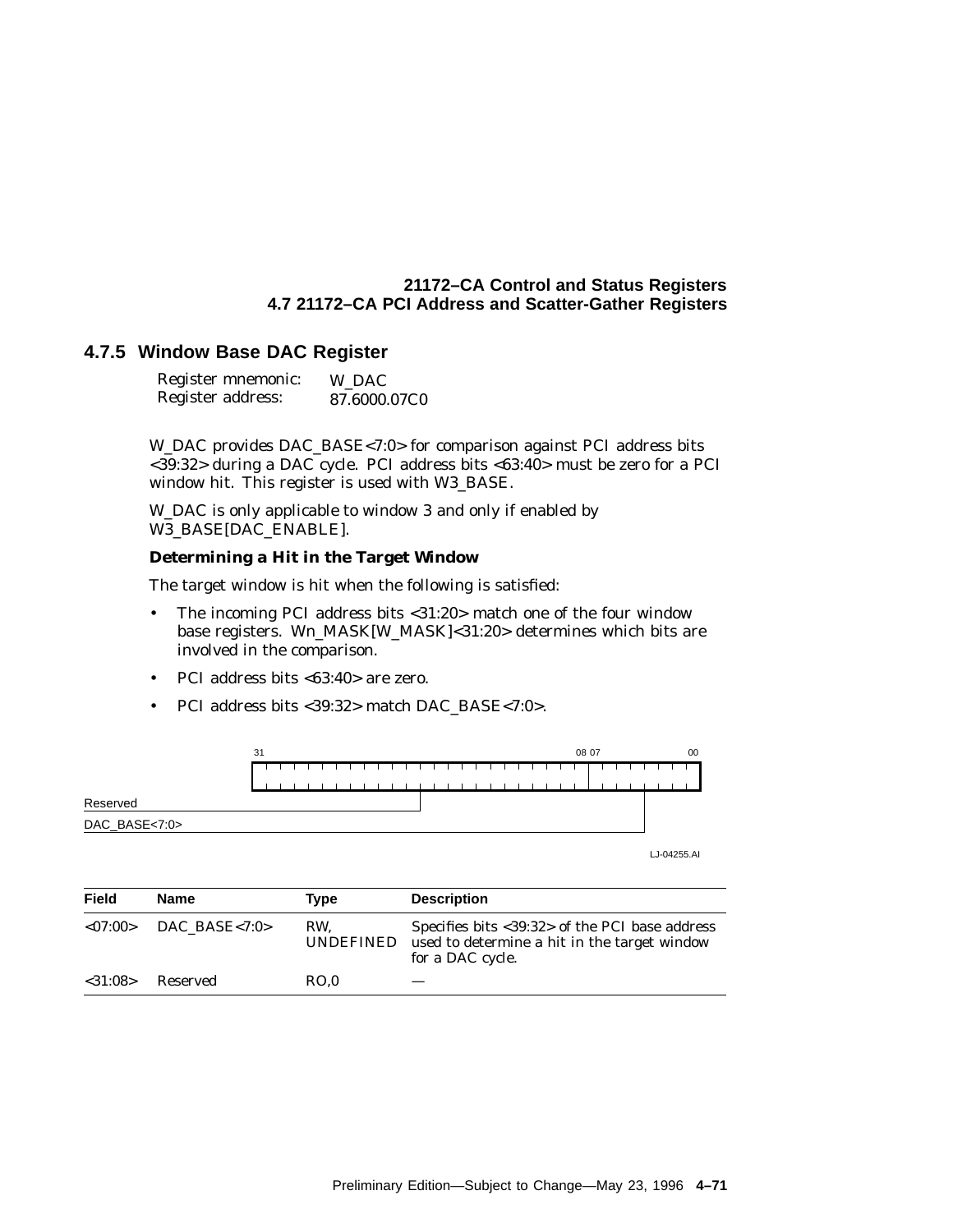## **4.8 21172–CA Address Translation Registers**

Sections 4.8.1 through 4.8.3 define and describe the 21172–CA address translation registers.

#### **4.8.1 Lockable Translation Buffer Tag <sup>n</sup> Registers**

| Register mnemonic: | LTB TAGn  |
|--------------------|-----------|
| Register address:  | See below |

Software can write to these four lockable translation buffer tag *n* registers. Hardware cannot evict the register contents when a scatter-gather TLB miss occurs if the LOCKED bit is set. The addresses of the LTB\_TAG*n* registers follow:

| LTB TAG0-87.6000.0800 | LTB TAG1-87.6000.0840 |
|-----------------------|-----------------------|
| LTB TAG2-87.6000.0880 | LTB TAG3-87.6000.08C0 |

#### **Determining a Hit in the Translation Buffer**

If Wn BASE[Wn BASE\_SG] is true when a PCI address hits one of the Wn BASE registers, the incoming PCI address bits <31:15> are compared with each of the eight translation buffer tag registers. If there is a match, the corresponding translation buffer page register group is indexed by PCI address bits <14:13> and if it is valid, there is a translation buffer hit.

#### **Operation on an Scatter-Gather TLB Miss**

Hardware uses a round-robin algorithm to handle a scatter-gather TLB miss. A scatter-gather TLB entry is overwritten if it is not locked, but will not be evicted if it is locked. The hardware will write all four PTEs on a miss.



LJ-04256.AI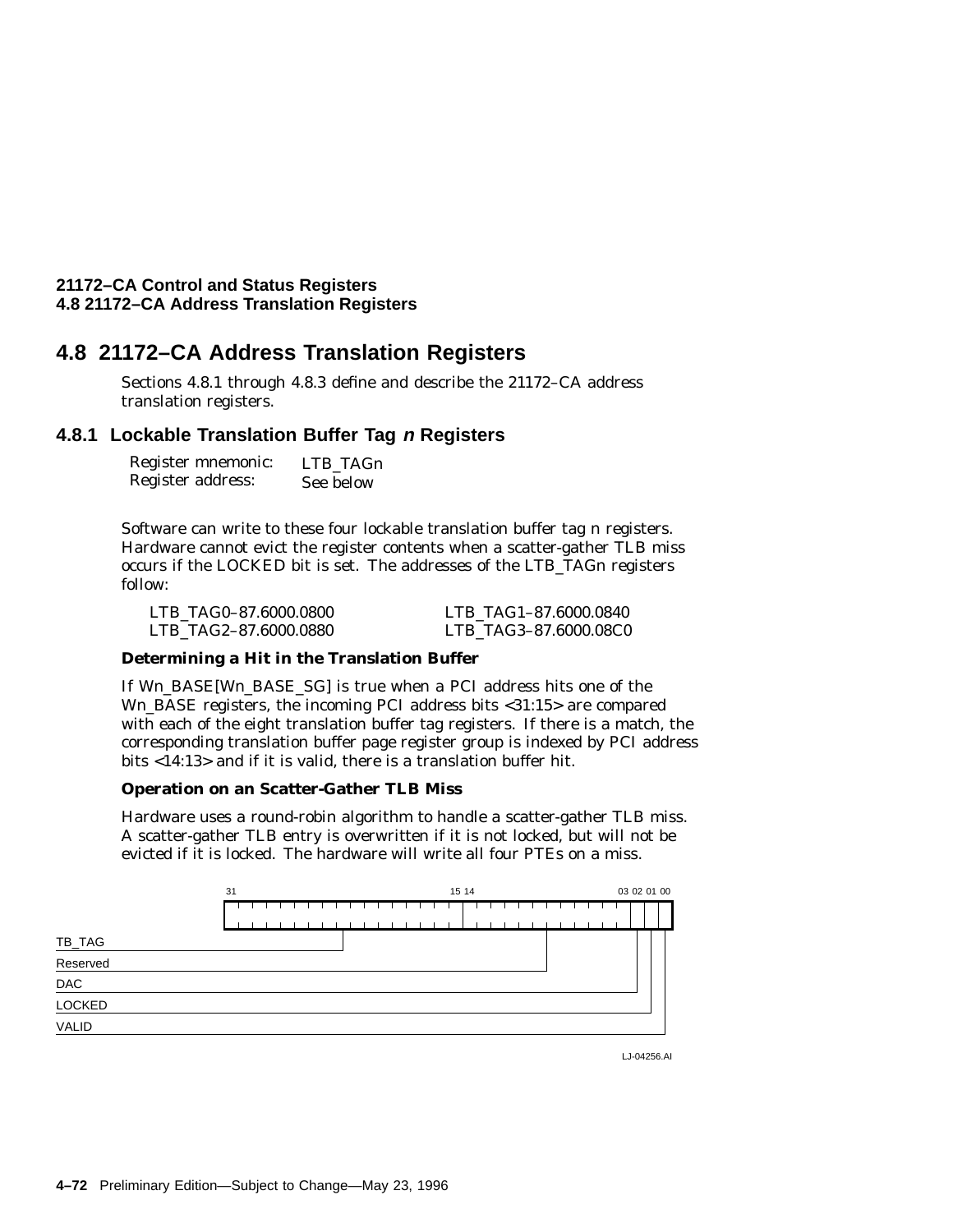| <b>Field</b> | <b>Name</b> | Type             | <b>Description</b>                                                                                                       |
|--------------|-------------|------------------|--------------------------------------------------------------------------------------------------------------------------|
| < 00         | VALID       | RW.0             | If both VALID and the corresponding Wn_BASE[Wn_<br>BASE_SG] are set, this entry will be used for address<br>translation. |
| < 01         | LOCKED      | RW <sub>0</sub>  | 1—The hardware will not evict this entry.                                                                                |
| < 02         | <b>DAC</b>  | RW <sub>0</sub>  | 0—This TAG entry belongs to a 32-bit PCI address.<br>1-This tag entry corresponds to a 64-bit PCI address.               |
| <14:03>      | Reserved    | RO.0             |                                                                                                                          |
| < 31:15>     | TB TAG      | RW.<br>UNDEFINED | The TAG for each translation buffer entry.                                                                               |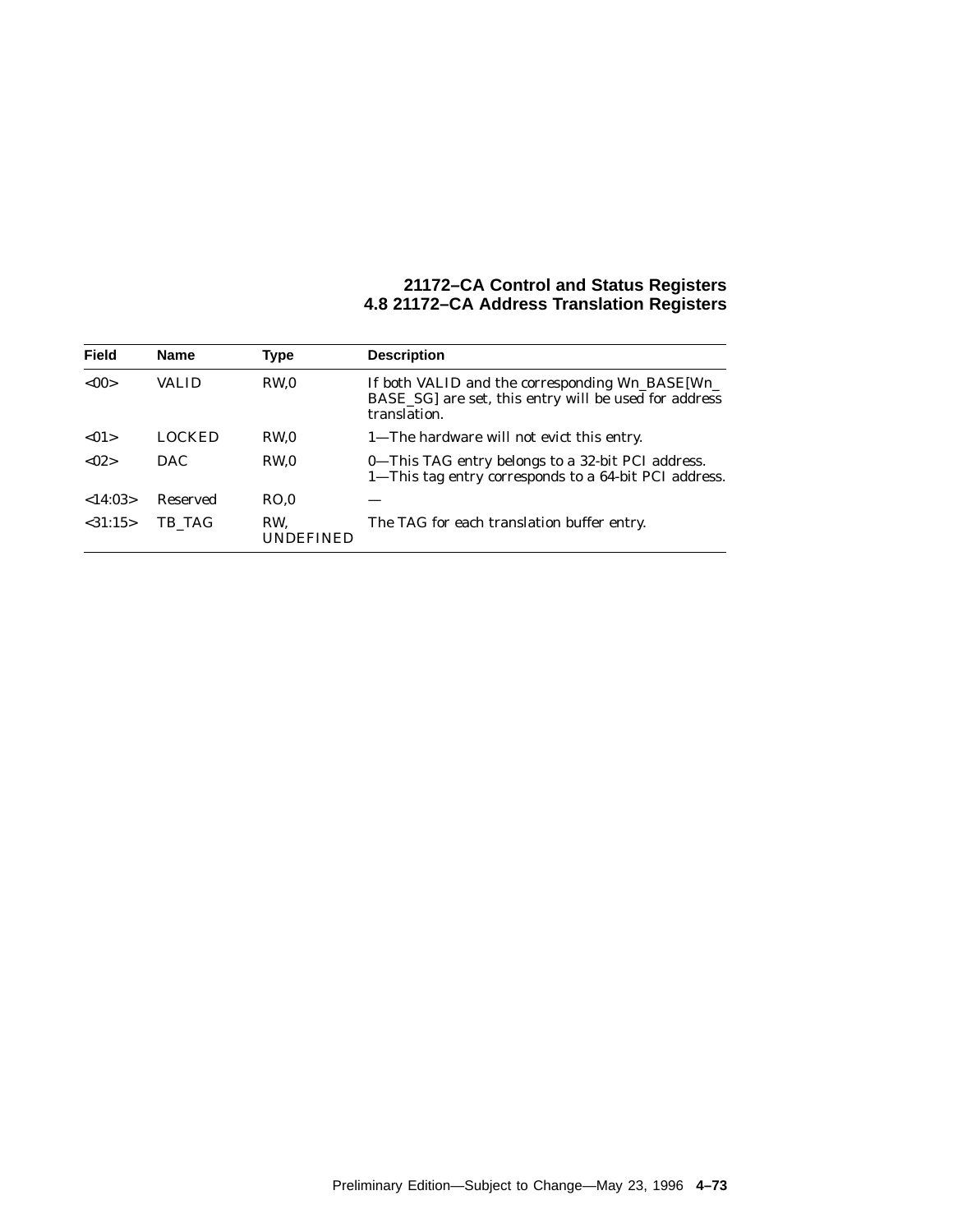#### **4.8.2 Translation Buffer Tag <sup>n</sup> Register**

| Register mnemonic: | TB TAGn   |
|--------------------|-----------|
| Register address:  | See below |

The addresses for the four TB\_TAGn registers follow:

| TB TAG0-87.6000.0900 | TB TAG1-87.6000.0940 |
|----------------------|----------------------|
| TB TAG2-87.6000.0980 | TB TAG3-87.6000.09C0 |

Software can write to these TLB tag entries, but the entries cannot be locked and so may be evicted by the hardware on a scatter-gather TLB miss.

The incoming PCI address bits <31:15> are compared with each of the eight translation buffer tag registers. If there is a match, the corresponding translation buffer page register group is indexed by PCI address bits <14:13>, and if it is valid, then there is a translation buffer hit.

A scatter-gather TLB miss is handled by hardware using a round-robin algorithm. An entry is overwritten if it is not locked. The hardware will write all four PTEs in the event of a scatter-gather TLB miss.



| LJ-04257.AI |  |
|-------------|--|
|-------------|--|

| <b>Field</b> | <b>Name</b> | <b>Type</b> | <b>Description</b>                                                                                                 |
|--------------|-------------|-------------|--------------------------------------------------------------------------------------------------------------------|
| <00          | VALID       | RW.0        | If both VALID and the corresponding<br>Wn_BASE[Wn_BASE_SG] are set, this entry is used<br>for address translation. |
| < 01         | Reserved    | RO.0        |                                                                                                                    |
| < 02         | <b>DAC</b>  | RW.0        | 0-This TAG entry belongs to a 32-bit PCI address.<br>1-This TAG entry corresponds to a 64-bit PCI<br>address.      |
| <14:03>      | Reserved    | RO.0        |                                                                                                                    |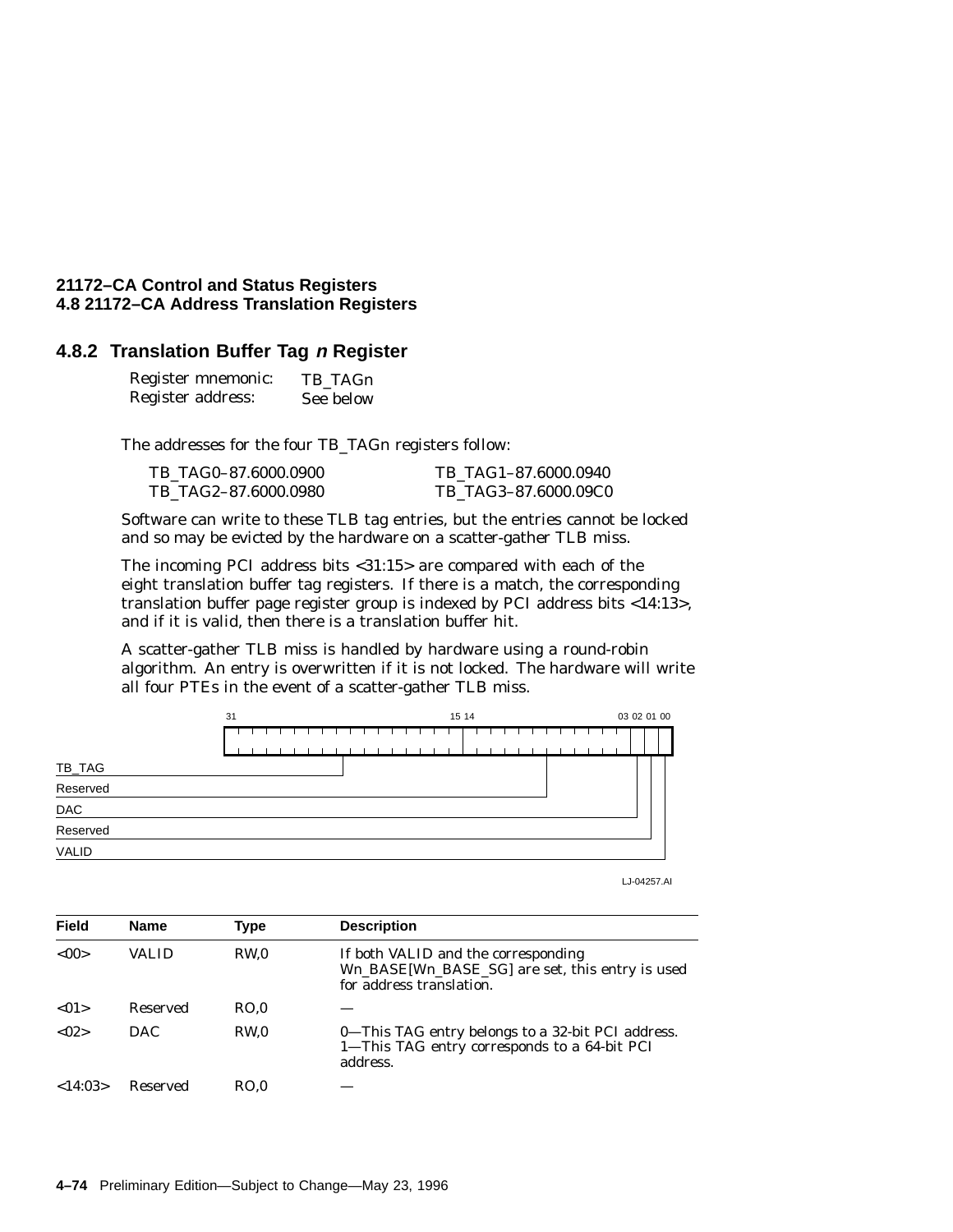| <b>Field</b>  | Name   | Tvpe                    | <b>Description</b>                         |
|---------------|--------|-------------------------|--------------------------------------------|
| $<$ 31:15 $>$ | TB TAG | RW.<br><b>UNDEFINED</b> | The TAG for each translation buffer entry. |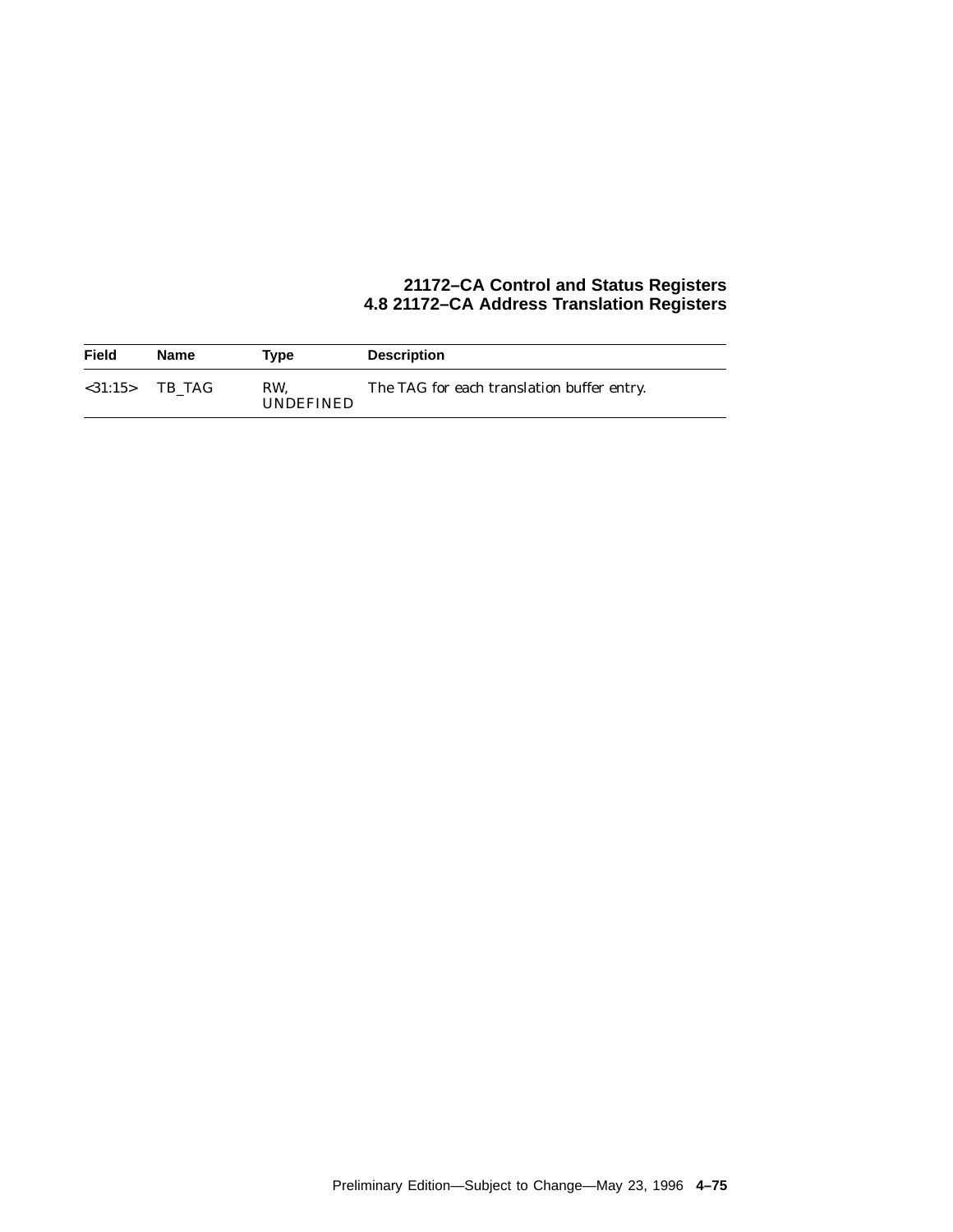## **4.8.3 Translation Buffer <sup>m</sup> Page <sup>n</sup> Registers**

| Register mnemonic: | TBm PAGEn |
|--------------------|-----------|
| Register address:  | See below |

There are 32 translation buffer data registers: a group of four for each of the eight translation buffer entries. The TB*m*\_PAGE*n* registers are automatically updated on a TLB miss (a group of four at a time) by the CIA hardware.

The addresses for the 32 TB*m*\_PAGE*n* registers follow:

| TB0_PAGE0-87.6000.1000 | TB0_PAGE1-87.6000.1040 |
|------------------------|------------------------|
| TB0_PAGE2-87.6000.1080 | TB0_PAGE3-87.6000.10C0 |
|                        |                        |
| TB1_PAGE0-87.6000.1100 | TB1 PAGE1-87.6000.1140 |
| TB1_PAGE2-87.6000.1180 | TB1_PAGE3-87.6000.11C0 |
|                        |                        |
| TB2 PAGE0-87.6000.1200 | TB2 PAGE1-87.6000.1240 |
| TB2 PAGE2-87.6000.1280 | TB2_PAGE3-87.6000.12C0 |
|                        |                        |
| TB3 PAGE0-87.6000.1300 | TB3 PAGE1-87.6000.1340 |
| TB3_PAGE2-87.6000.1380 | TB3_PAGE3-87.6000.13C0 |
|                        |                        |
| TB4 PAGE0-87.6000.1400 | TB4 PAGE1-87.6000.1440 |
| TB4 PAGE2-87.6000.1480 | TB4 PAGE3-87.6000.14C0 |
|                        |                        |
| TB5 PAGE0-87.6000.1500 | TB5 PAGE1-87.6000.1540 |
| TB5_PAGE2-87.6000.1580 | TB5_PAGE3-87.6000.15C0 |
|                        |                        |
| TB6 PAGE0-87.6000.1600 | TB6 PAGE1-87.6000.1640 |
| TB6 PAGE2-87.6000.1680 | TB6_PAGE3-87.6000.16C0 |
|                        |                        |
| TB7_PAGE0-87.6000.1700 | TB7_PAGE1-87.6000.1740 |
| TB7_PAGE2-87.6000.1780 | TB7_PAGE3-87.6000.17C0 |
|                        |                        |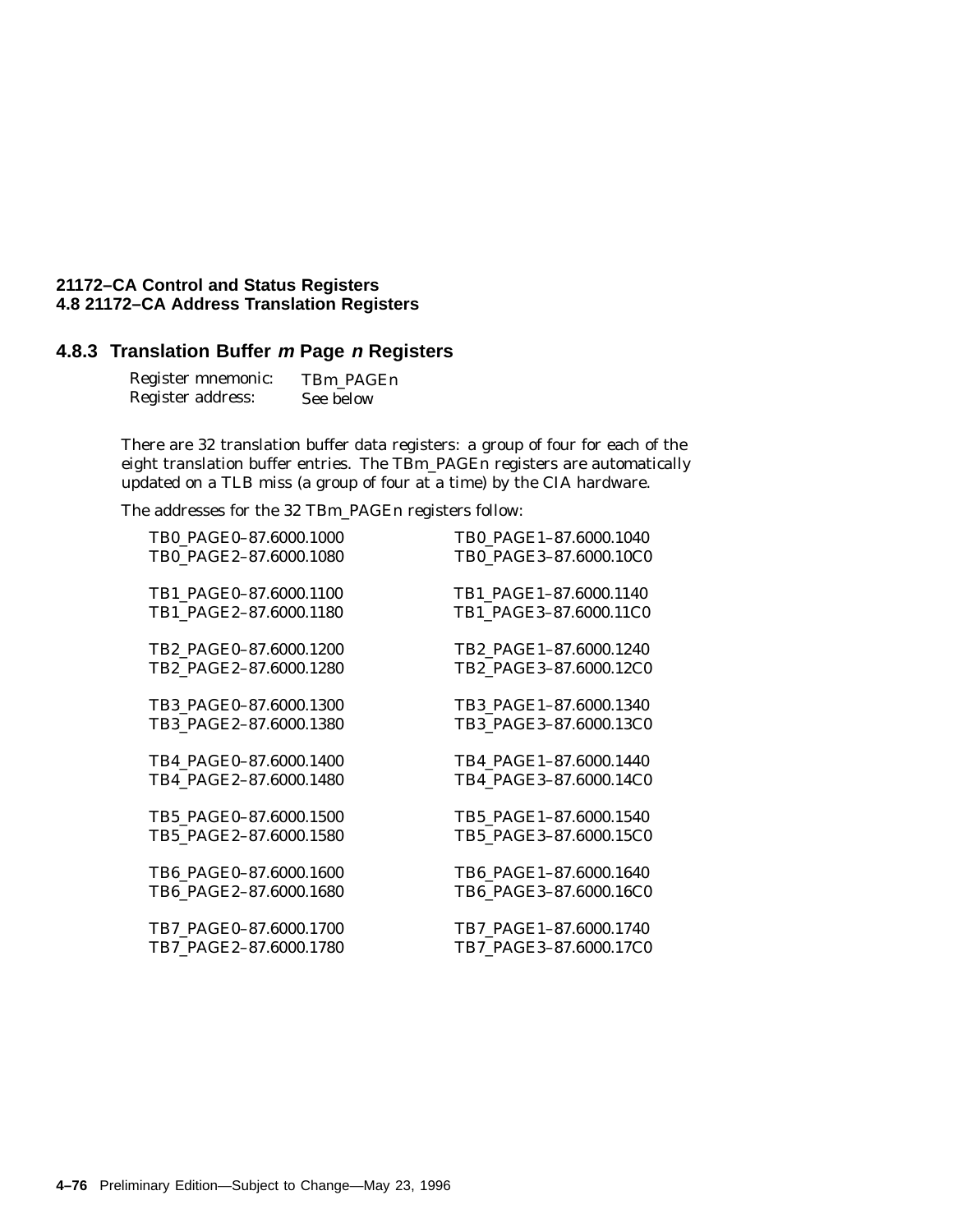

LJ-04258.AI

| <b>Field</b> | <b>Name</b>  | Type                    | <b>Description</b>                                                                                      |
|--------------|--------------|-------------------------|---------------------------------------------------------------------------------------------------------|
| < 00         | <b>VALID</b> | RW.<br><b>UNDEFINED</b> | 1—This entry can be used for address<br>translation.                                                    |
| < 21:01 >    | PAGE ADDRESS | RW.                     | This field forms physical address<33:13>. PCI<br>UNDEFINED $ad < 12:0$ forms physical address < 12:0 >. |
| <31:22>      | Reserved     | RO.0                    |                                                                                                         |

Incoming PCI address bits <31:15> are compared with each of the eight translation buffer tag registers. If there is a match, the corresponding translation buffer page register group is indexed using PCI address bits <14:13>, and if it is valid, there is a translation buffer hit.

If the address bits do not match the tag, or the page entry is invalid, a TLB miss occurs. If the PTE, fetched by the hardware TLB-miss handler, is still invalid, the CIA\_ERROR interrupt is asserted for a DMA write transaction.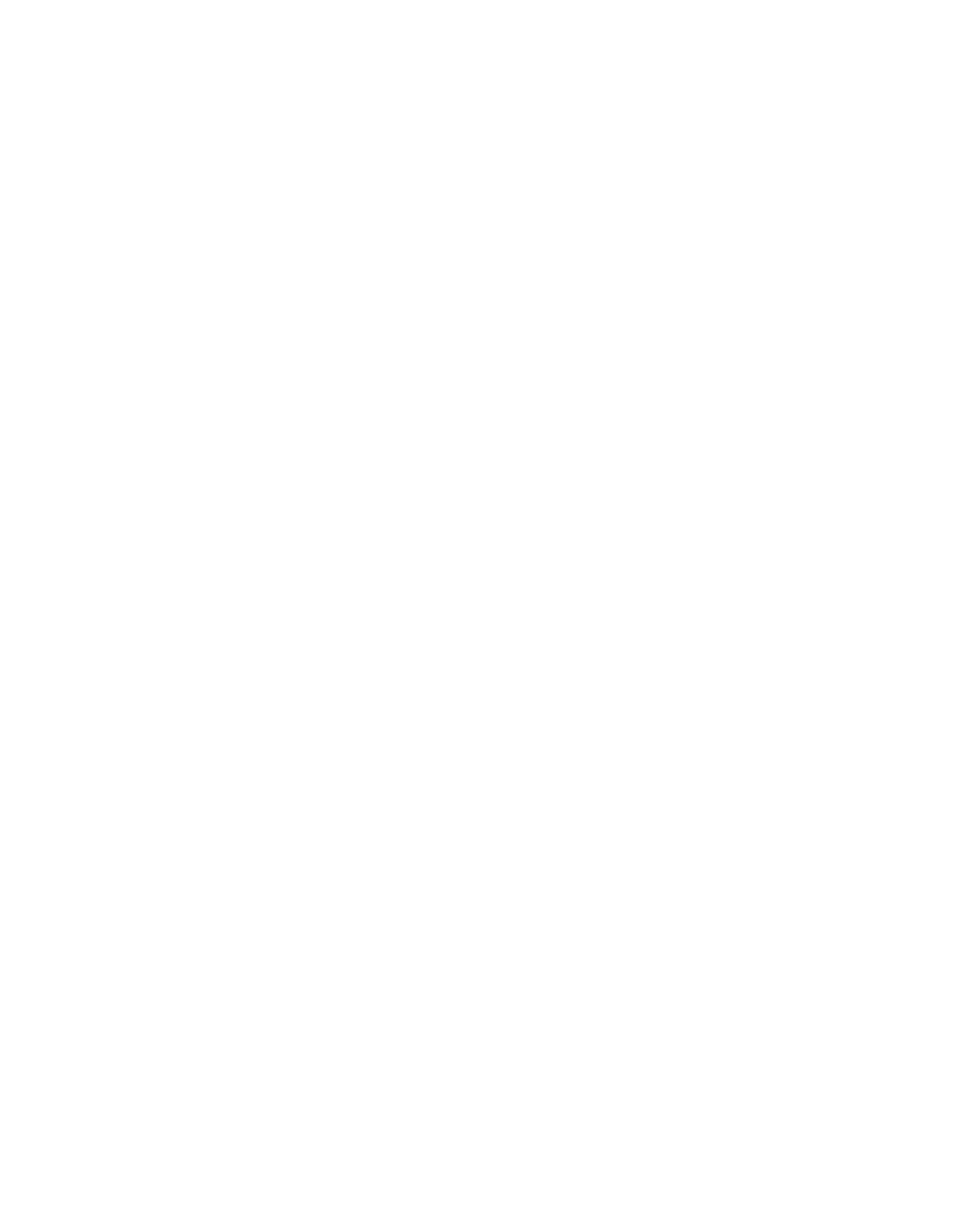## **21172–CA Power-Up and Initialization**

**5**

This chapter describes the behavior of the 21172–CA (CIA) chip on power-up and assertion of **sys\_rst\_l**. It also describes the system level requirements and the various registers that must be initialized after **sys\_rst\_l** is deasserted.

#### **5.1 Power-Up**

On power-up, the **sys\_rst\_l** input of the CIA should be asserted. It should be kept asserted until the system clocks are up and running for eight cycles.

#### **5.2 Internal Reset**

The assertion and deassertion of the **sys\_rst\_l** pin on the module is asynchronous to the CIA. The CIA generates an internal reset signal from **sys\_rst\_l**. The internal reset signal is asserted asynchronously, as soon as **sys\_rst\_l** is asserted, but is deasserted synchronously. Because of the synchronous deassertion of the internal reset, the CIA requires that no external transaction start until eight system clock cycles after the deassertion of **sys\_rst\_l**.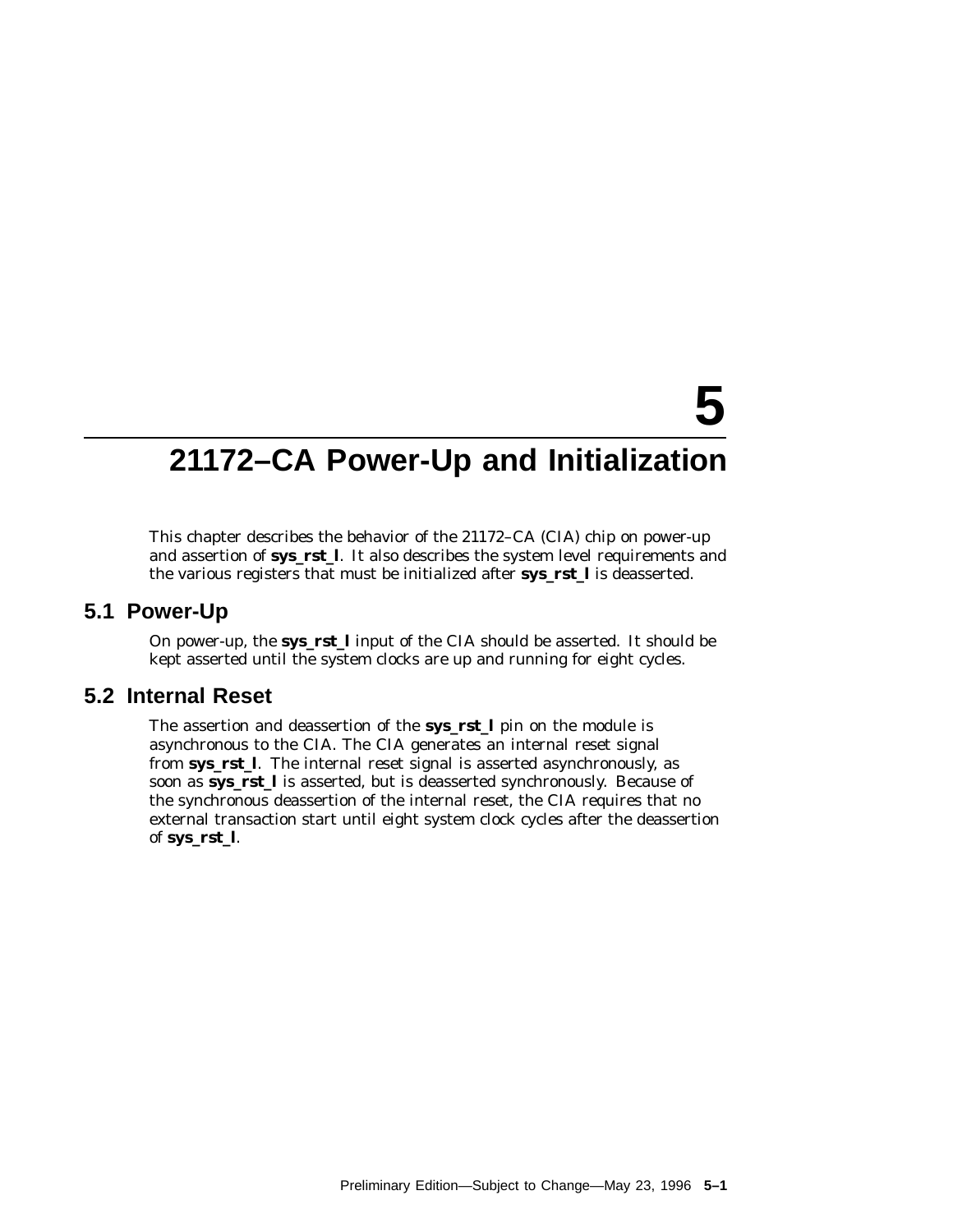#### **21172–CA Power-Up and Initialization 5.3 State of Pins on Reset Assertion**

## **5.3 State of Pins on Reset Assertion**

The following are general rules and requirements for the behavior of the CIA pins during reset:

- All input control signals (except the clocks and **sys\_rst\_l**) must be in the deasserted state as long as **sys\_rst\_l** is asserted.
- All output and bidirectional signals are in the states listed in Table 5–1.

Table 5–1 lists the state of CIA pins while **sys\_rst\_l** is asserted.

| <b>Signal</b>  | <b>Reset State</b> | <b>Signal</b>     | <b>Reset State</b> |
|----------------|--------------------|-------------------|--------------------|
| ack64_l        | Z                  | ad < 63:0>        | Z                  |
| addr<39:4>     | Z                  | addr_bus_req      | Z                  |
| addr_cmd_par   | Z                  | cack              | Z                  |
| cas < 3:0>     | $\mathbf{0}$       | cbe_l<7:0>        | Z                  |
| cmc<8:0>       | $\bf{0}$           | cmd<3:0>          | Z                  |
| dack           | Z                  | devsel_l          | Z                  |
| error          | $\bf{0}$           | fill              | Z                  |
| fill_error     | Z                  | fill_id           | Z                  |
| frame_l        | Z                  | idle_bc           | Z                  |
| int            | $\mathbf{0}$       | ioc<6:0>          | 52                 |
| iod<63:0>      | Z                  | iod_e<7:0>        | Z                  |
| irdy_l         | Z                  | mem_ack_l         | ${\bf x}^1$        |
| mem_addr<12:0> | $\mathbf{x}$       | mem_b0            | $\mathbf x$        |
| mem_en         | $\mathbf{1}$       | mem_we_l<1:0>     | 11 <sub>2</sub>    |
| par            | Z                  | par <sub>64</sub> | Z                  |
| perr_l         | Z                  | ras $<$ 3:0 $>$   | $\bf{0}$           |
| req_l          | $\mathbf{1}$       | req64_l           | Z                  |
| rst_l          | $\bf{0}$           | serr_l            | Z                  |
| set_sel<15:0>  | $\bf{0}$           | stop_l            | Z                  |
| tag_ctl_par    | Z                  | tag_dirty         | Z                  |
| test_out       | $\bf{0}$           | trdy_l            | Z                  |
|                |                    |                   |                    |

**Table 5–1 CIA Pin State During Reset**

1Dependent upon the state of input pin **mem\_req\_l**. During reset **mem\_ack\_l** <sup>=</sup> **mem\_req\_l**.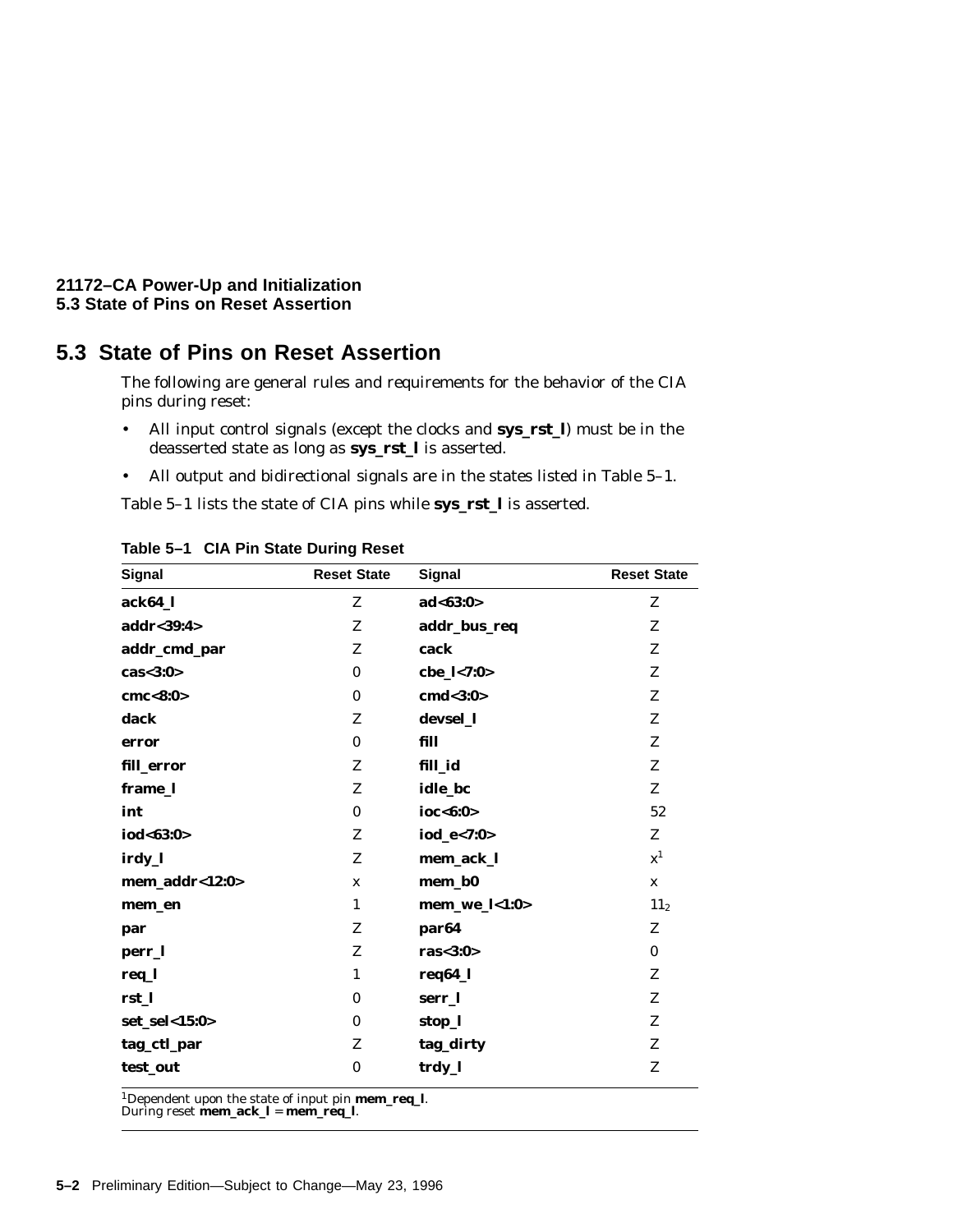#### **21172–CA Power-Up and Initialization 5.4 Configuration After Reset Deassertion**

## **5.4 Configuration After Reset Deassertion**

Table 5–2 lists the state of CIA pins after **sys\_rst\_l** has been deasserted.

| Signal         | <b>Reset State</b> | Signal            | <b>Reset State</b> |
|----------------|--------------------|-------------------|--------------------|
| ack64_l        | Z                  | ad < 63:32>       | Z                  |
| ad < 31:0>     | x or $Z^1$         | addr<39:4>        | Z                  |
| addr_bus_req   | $\bf{0}$           | addr_cmd_par      | Z                  |
| cack           | $\mathbf{0}$       | cas < 3:0>        | $\bf{0}$           |
| cbe_l<7:4>     | Z                  | cbe_l<3:0>        | $x$ or $Z^1$       |
| cmc < 8:0>     | $\bf{0}$           | $cmd 3:0>$        | Z                  |
| dack           | $\mathbf{0}$       | devsel_1          | Z                  |
| error          | $\bf{0}$           | fill              | $\bf{0}$           |
| fill_error     | $\bf{0}$           | fill_id           | $\bf{0}$           |
| frame_l        | Z                  | idle_bc           | $\bf{0}$           |
| int            | $\bf{0}$           | ioc $<$ 6:0 $>$   | 52                 |
| iod<63:0>      | Z                  | iod_e<7:0>        | Z                  |
| irdy_l         | Z                  | mem_ack_l         | $\mathbf{x}^2$     |
| mem_addr<12:0> | $\mathbf{x}$       | mem_b0            | $\mathbf{x}$       |
| mem_en         | $\mathbf{1}$       | $mem_we_l<1:0>$   | 11 <sub>2</sub>    |
| par            | $x$ or $Z^1$       | par <sub>64</sub> | $\, >$             |
| perr_l         | Z                  | ras $<$ 3:0 $>$   | $\mathbf{0}$       |
| req_l          | $\mathbf{1}$       | req64_l           | $\mathbf{0}$       |
| rst_l          | $\bf{0}$           | serr_l            | Z                  |
| set_sel<15:0>  | $\bf{0}$           | stop_l            | Z                  |
| tag_ctl_par    | Z                  | tag_dirty         | Z                  |
| test_out       | $\bf{0}$           | trdy_l            | Z                  |

| Table 5-2 CIA Pin State After Reset |  |  |  |  |  |
|-------------------------------------|--|--|--|--|--|
|-------------------------------------|--|--|--|--|--|

<sup>1</sup>Dependent upon the state of PCI **gnt\_l**.<br>If **gnt\_l** is low, (CIA granted use of the PCI) the state of these signal lines is x.<br>If **gnt\_l** is high, (CIA not granted use of the PCI) the state of these signal lines is Z.

2Dependent upon the state of input pin **mem\_req\_l**. After reset **mem\_ack\_l** <sup>=</sup> **mem\_req\_l**.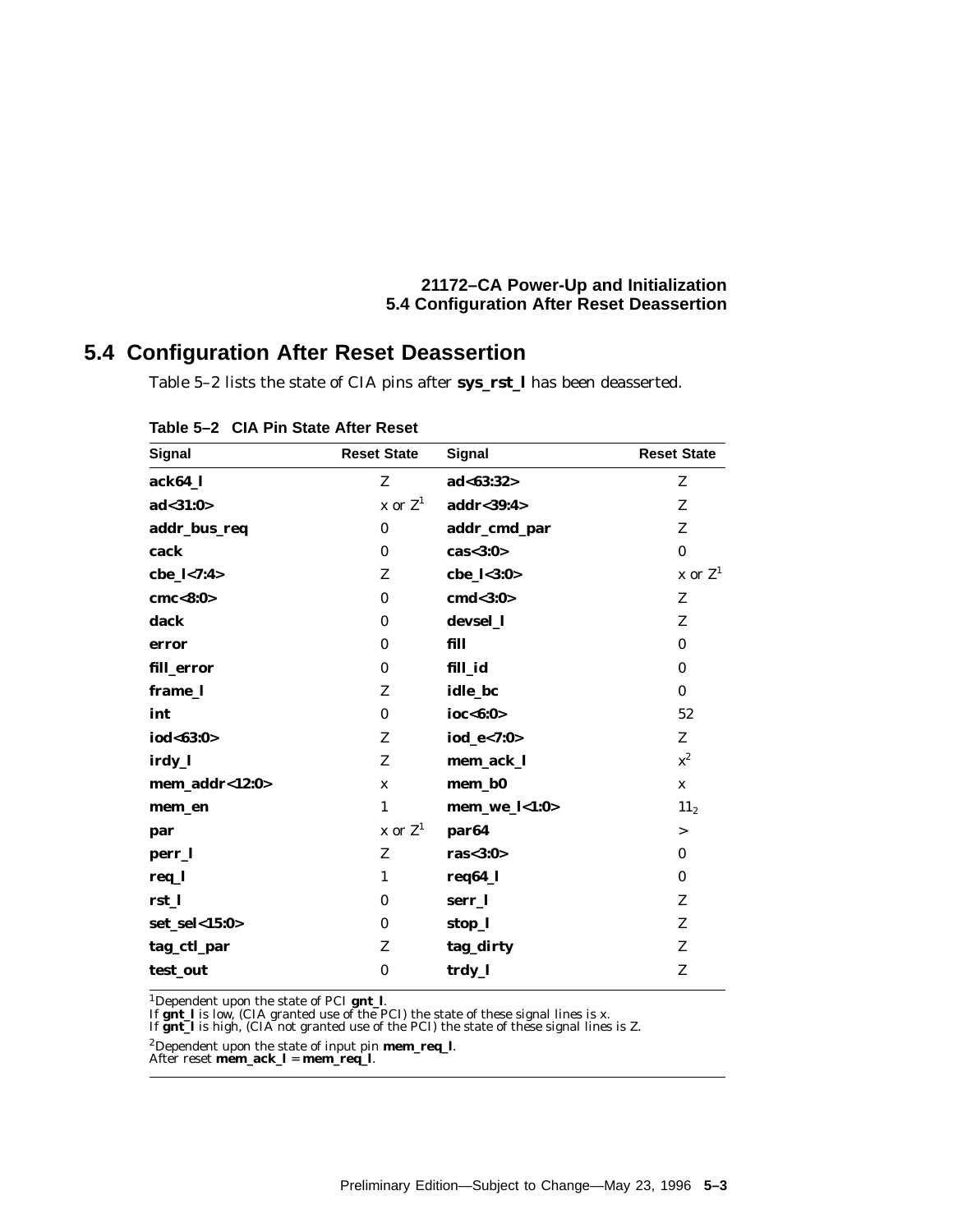#### **21172–CA Power-Up and Initialization 5.4 Configuration After Reset Deassertion**

After **sys\_rst\_l** has been deasserted, the 21164 reads instructions from the serial ROM (SROM) into its internal Icache and then executes those instructions. The instructions from the SROM initialize the registers listed in Table 5–3 to the values shown.

| Table 5-3 Registers Initialized by SROM Code |  |
|----------------------------------------------|--|
|                                              |  |

| <b>Register</b>                                    | Acronym             | Initialized Value (Hex)            |
|----------------------------------------------------|---------------------|------------------------------------|
| Memory configuration<br>register                   | <b>MCR</b>          | Depends upon memory configuration. |
| Memory base address<br>registers $0,2,4,6,8,A,C,E$ | MBAn                | Depends upon memory configuration. |
| Memory timing<br>registers $0-2$                   | TMG0, TMG1,<br>TMG2 | Depends upon memory configuration. |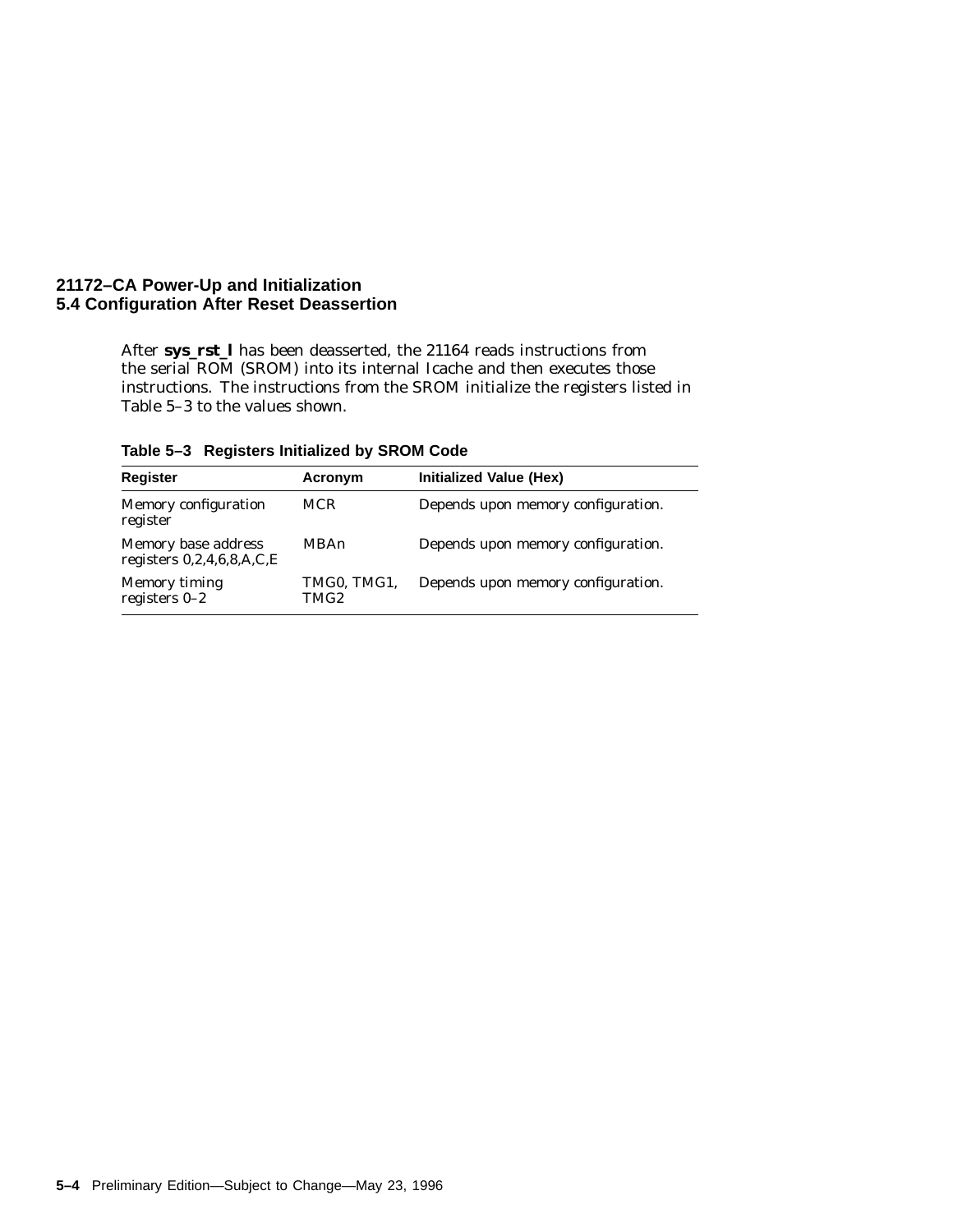# **6 21172–CA Address Mapping**

This chapter describes 21172–CA (CIA) mapping of 40-bit 21164 physical addresses to memory addresses and I/O space addresses. It also describes translation of a 21164-initiated address into a PCI address and translation of a PCI-initiated address into a physical memory address.

Topics include dense and sparse address space<sup>1</sup>, PCI addressing, scatter-gather address translation for DMA operations, and Extended Industry Standard Architecture (EISA) requirements.

## **6.1 Address Mapping Overview**

The 21164 address space is divided into two regions, as shown in Figure 6–1, using physical address bit **addr<39>**. When clear, the 21164 access is to cacheable memory space (partly reserved). When set, the 21164 access is to noncacheable address space. The noncached address space is used for the CSRs, uncached diagnostic memory access, and to access the memory-mapped PCI I/O address space.

The PCI defines three physical address spaces:

- A 64-bit PCI memory space
- A 4GB PCI I/O space
- A 256-byte-per-device PCI configuration space

In addition to these three PCI address spaces, the 21164's noncached space is also used to generate PCI interrupt acknowledge and special cycles.

<sup>1</sup> Dense and sparse address spaces are defined in Section 6.3.1 and Section 6.3.2, respectively.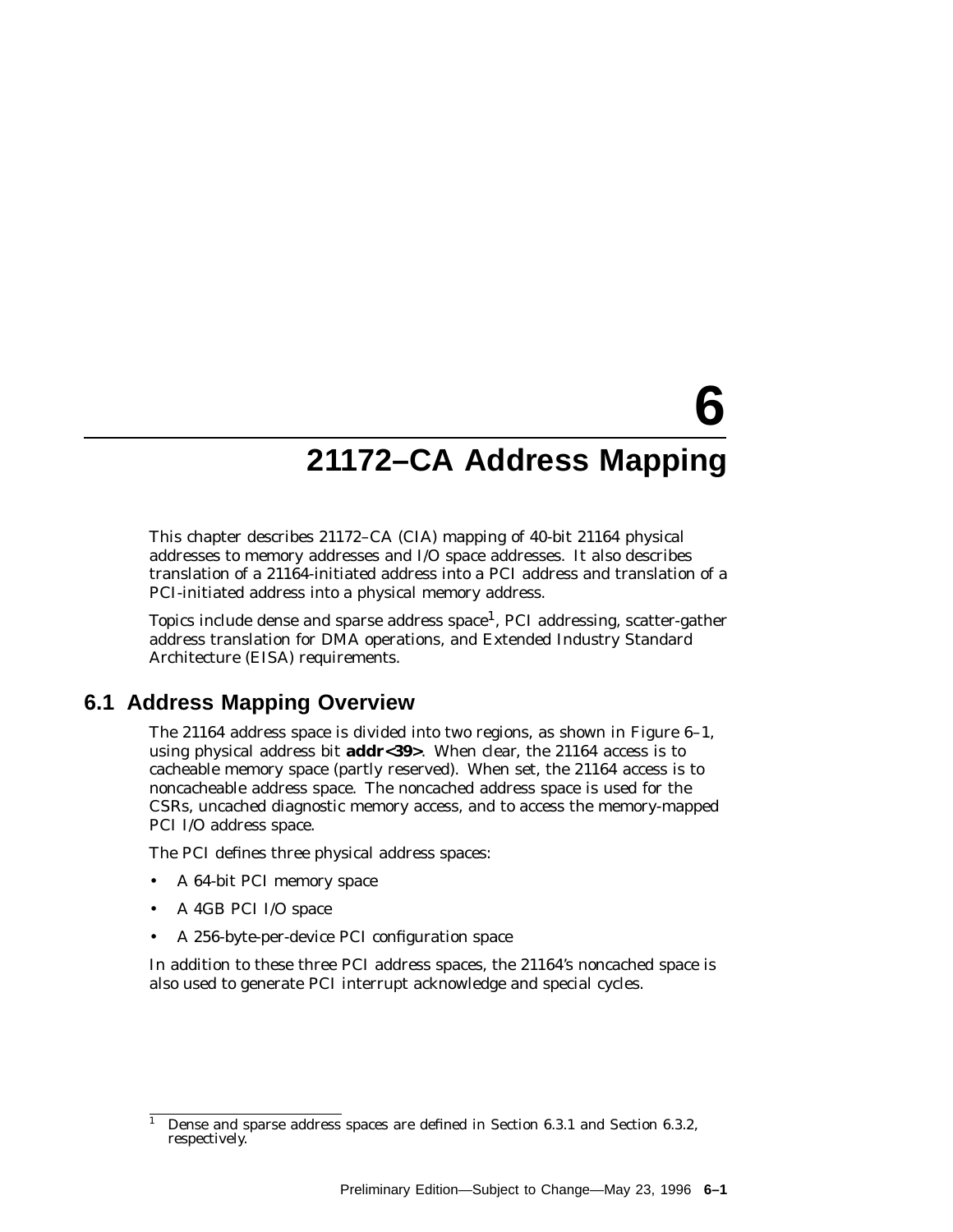#### **21172–CA Address Mapping 6.1 Address Mapping Overview**

#### **Figure 6–1 21164 Address Space**



LJ04259A.AI5

## **6.2 21164 Address Space Configuration Supported by the CIA**

As shown in Figure 6–2, the CIA supports only the first 8GB of cacheable memory space; the remainder is reserved. The cacheable memory space block size is fixed at 64 bytes. The CIA will send READ and FLUSH commands to the 21164 caches for DMA traffic to the 8GB memory address area.

The CIA supports 21164 access to memory-mapped I/O devices in noncacheable address space. The CIA defines five address spaces within the noncacheable space.

- 22GB PCI memory sparse space
- 2GB PCI I/O space
- 4GB PCI memory dense space
- 4GB that includes address space for:
	- PCI configuration  $\frac{1}{2}$
	- Special/interrupt acknowledge cycles  $\frac{1}{2}$
	- CIA control and status registers (CSR)  $\frac{1}{2}$
	- $\frac{1}{2}$ Flash ROM and support logic registers
- 16GB PCI byte/word I/O space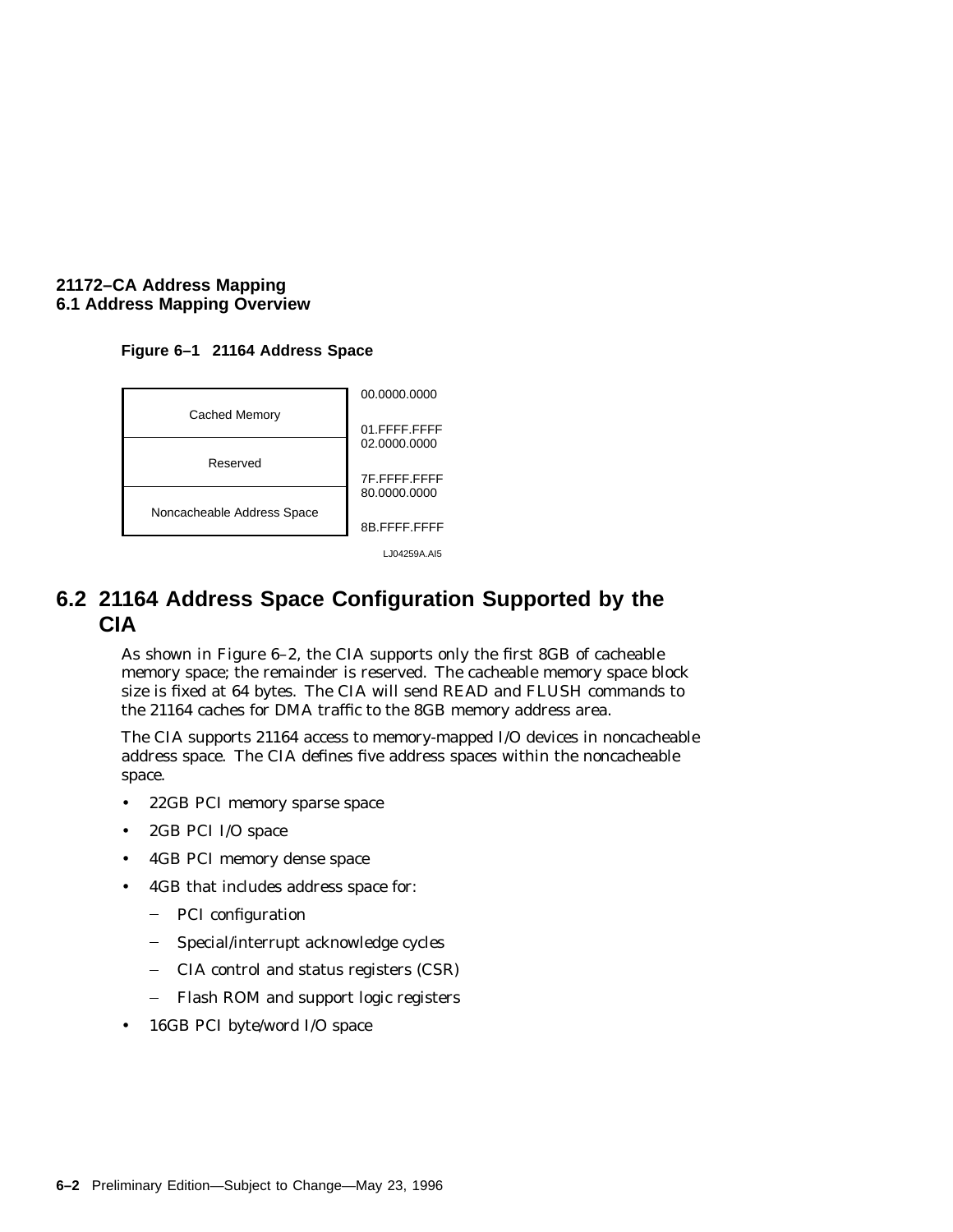



**Figure 6–2 21164 Address Space Configuration**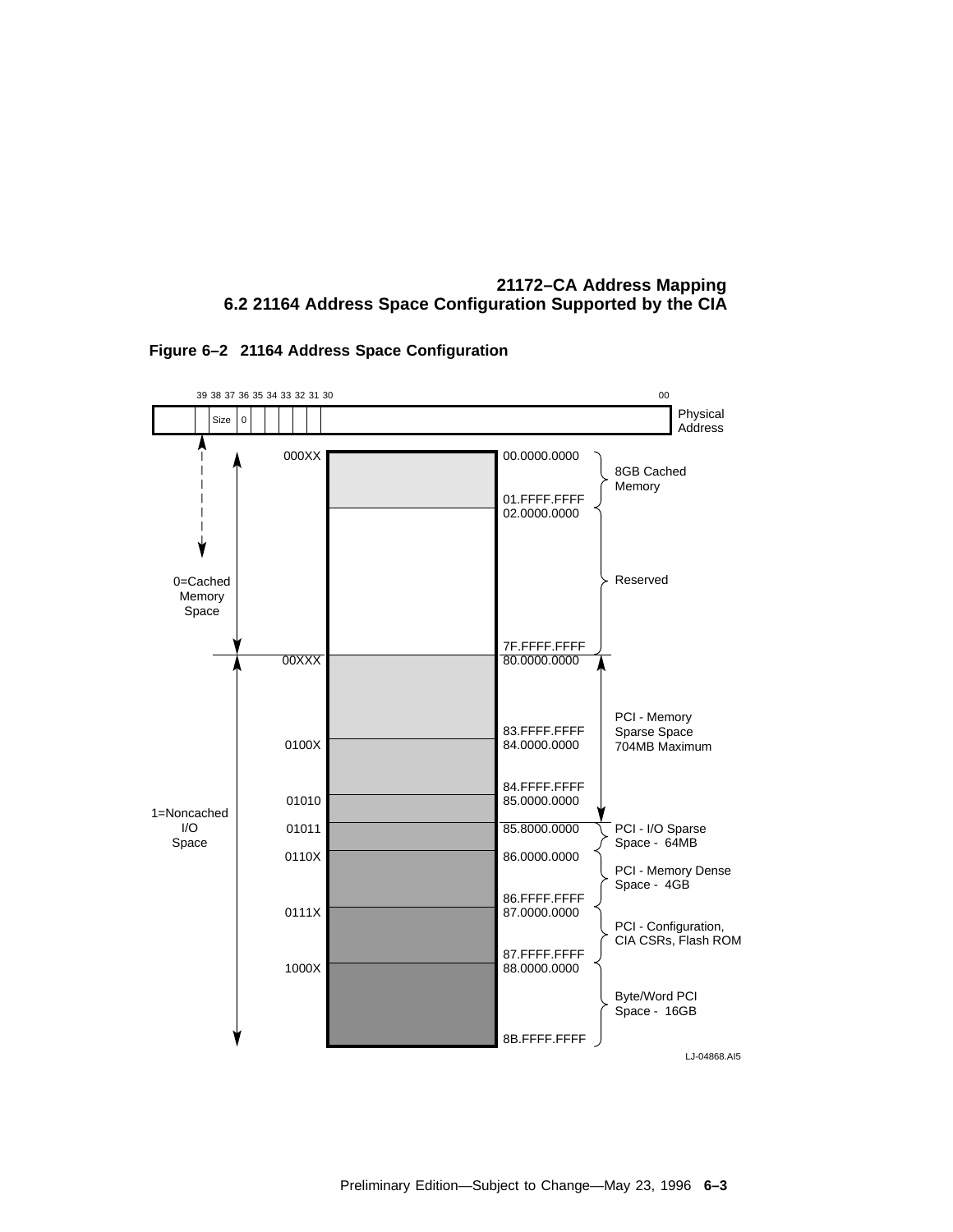#### **6.2.1 21164 Access to Address Space**

The 21164 has access to the complete address space: it can access cached memory and CSRs, as well as all the PCI memory, I/O, and configuration regions, as shown in Figure 6–3.





LJ-04261.AI

#### **6.2.2 PCI Access to Address Space**

PCI devices have a restricted view of the address space. They can access any PCI device through the PCI memory or PCI I/O space, but they have no access to PCI configuration space.

Furthermore, the CIA restricts PCI access to the system memory (for DMA operations) through five programmable address windows in PCI memory space, as shown in Figure 6–3.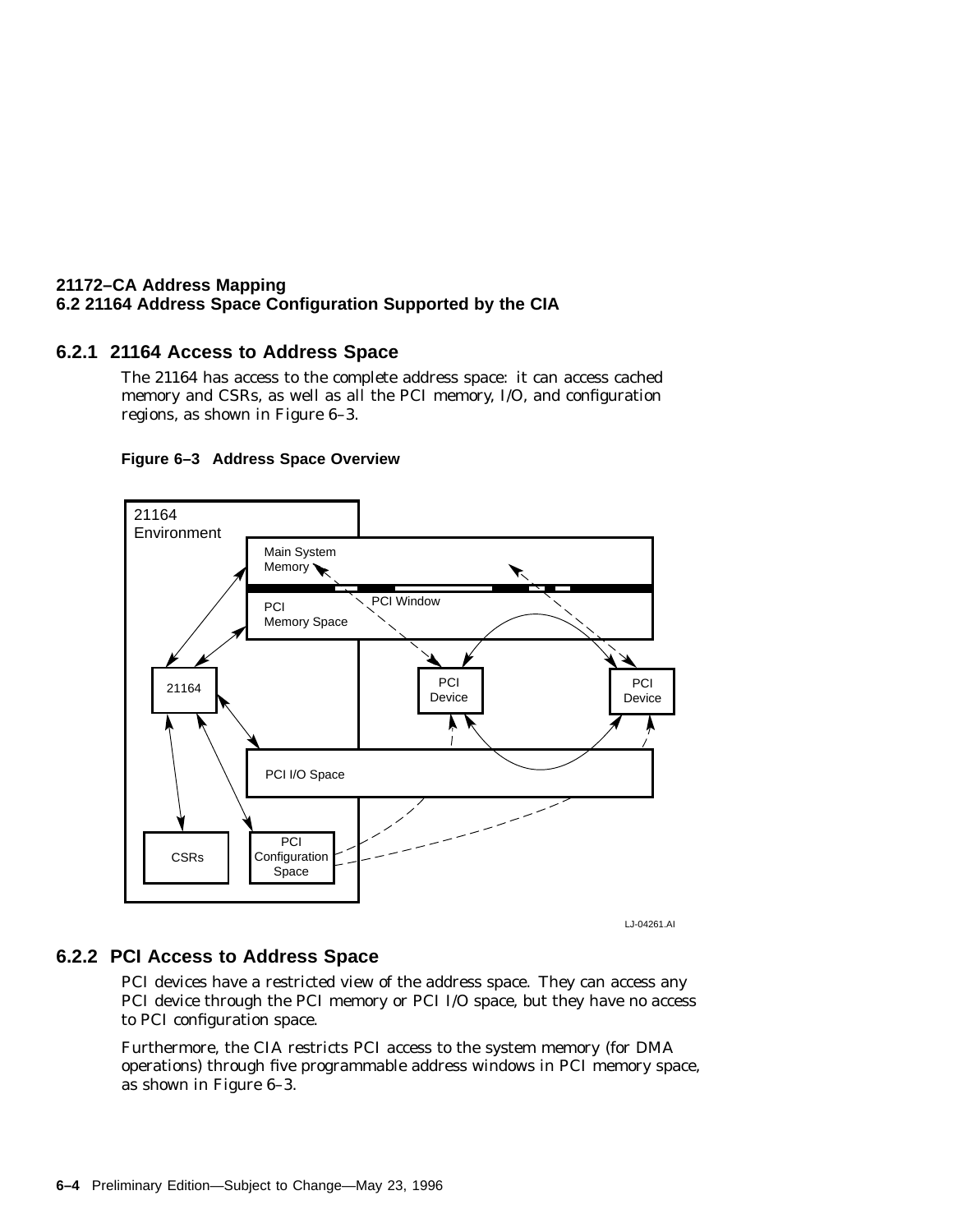DMA access to system memory is achieved by means of windows through one of three access methods:

- The direct method uses the ''Monster Window'' with dual address cycles where PCI address <33:0> equals memory address <33:0>.
- The directly mapped method concatenates an offset to a portion of the PCI address.
- The virtually mapped method uses a scatter-gather translation map. The scatter-gather map allows any 8KB page of PCI memory address region (page) to be redirected to any 8KB cached memory page, as shown in Figure 6–4.



#### **Figure 6–4 Address Mapping Overview**

LJ04220A.AI5

The CIA generates 32-bit PCI addresses but accepts both 64-bit address cycles ( $\overline{DAC}^2$ ) and 32-bit PCI address cycles ( $\overline{SAC}^3$ ). The following window restrictions apply to PCI main memory accesses:

<sup>2</sup> Dual address cycle (PCI 64-bit address transfer)–used only if address bits **ad<63:32>** are nonzero.

<sup>3</sup> Single address cycle (PCI 32-bit address transfer).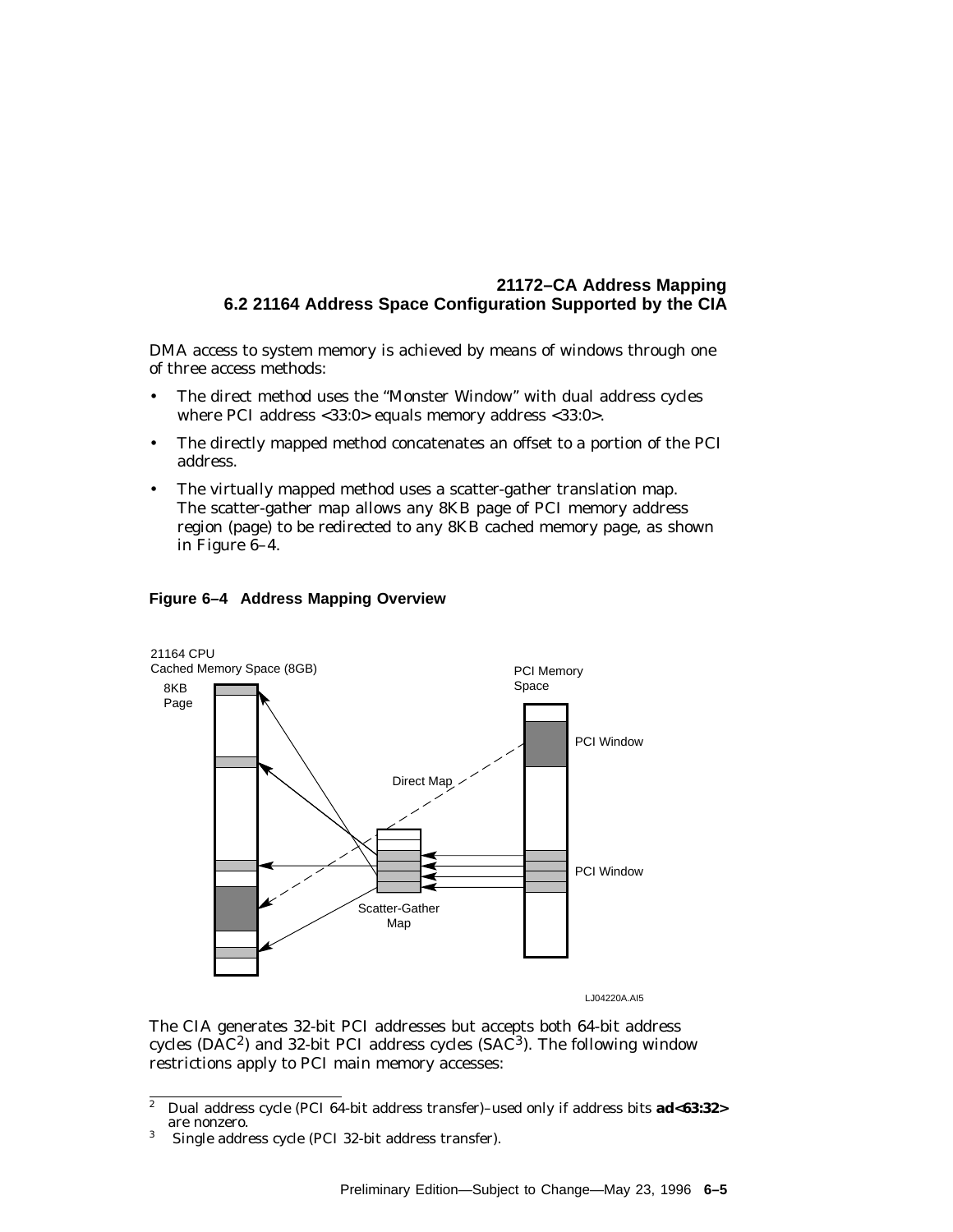- Window 4, the ''Monster Window,'' provides full access to main memory. It is accessed by DAC cycles only with PCI address bit  $<40>=1$ . Memory address bits <33:0> equal PCI address bits <33:0>.
- Window 3 can be accessed either by DAC or SAC cycles, but not both. If using DAC cycles, the following three restrictions apply:
	- 1. PCI address bits <63:40> must be zero
	- 2. PCI address bits <39:32> must match the DAC register
	- 3. PCI address bits <31:0> must hit in window 3.
- Windows 0, 1, and 2 accept only SAC cycles.

Figure 6–5 shows how the 21164 address map translates to the PCI address space. It also shows how PCI devices access 21164 memory space via DMAs. Notice that the PCI memory space is double mapped using dense and sparse space.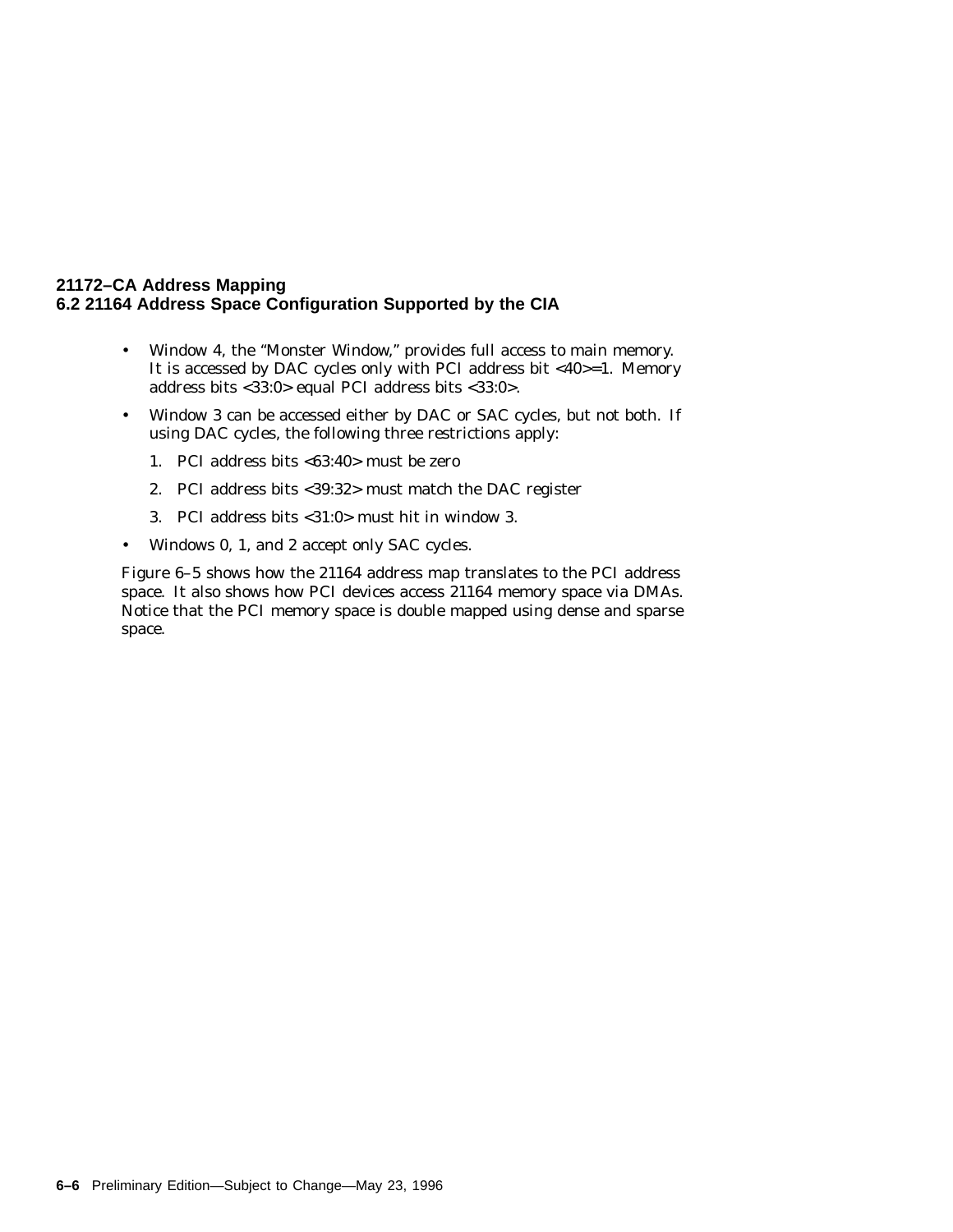

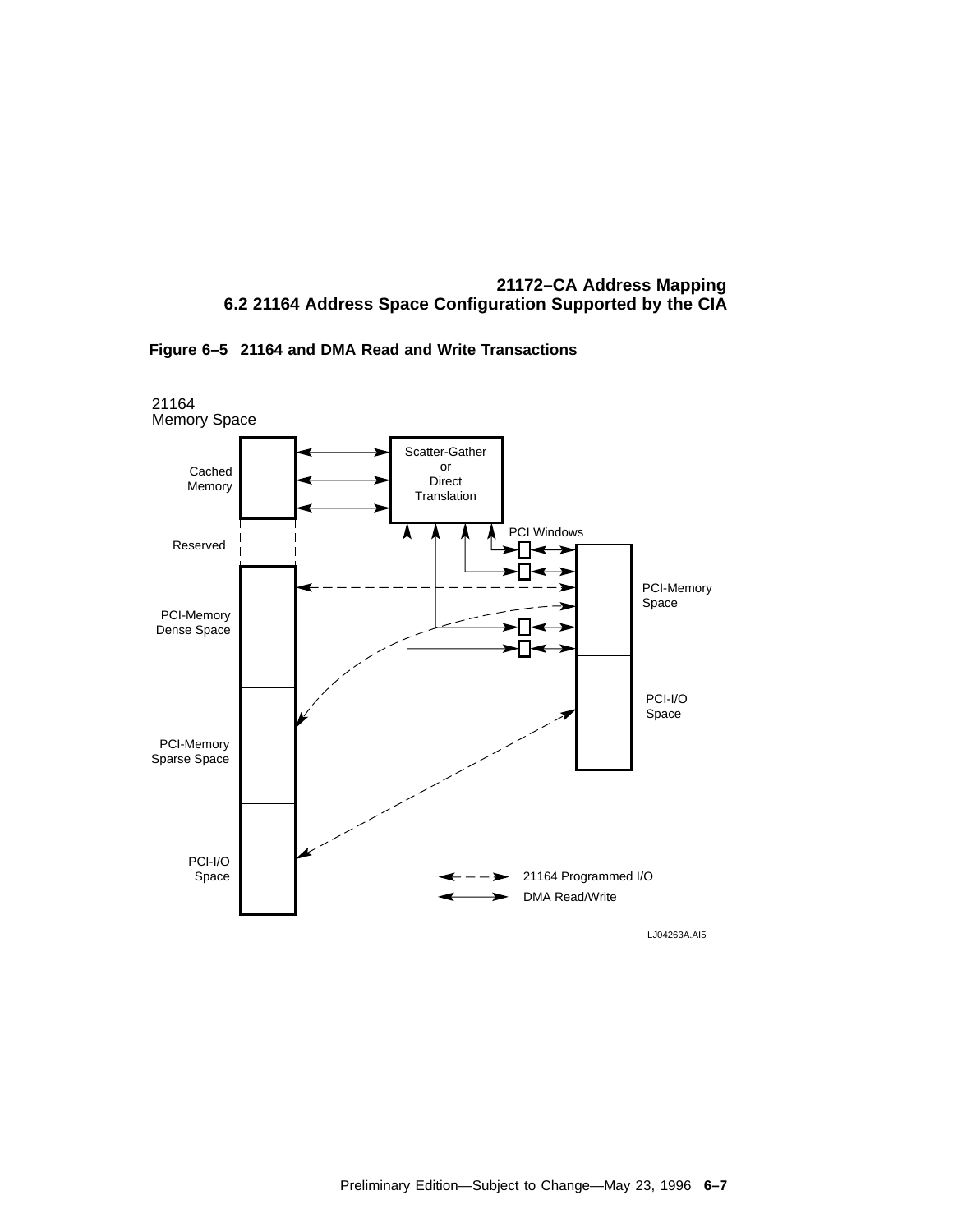#### **21172–CA Address Mapping 6.3 21164 Address Space**

## **6.3 21164 Address Space**

This section lists and describes the 21164 address space regions. The requirements for using the address regions are also shown and described. Table 6–1 lists the 21164 address regions.

**Table 6–1 21164 Physical Address Space**

| 21164 Address             | Size (GB) | <b>Selection</b>                                                |  |
|---------------------------|-----------|-----------------------------------------------------------------|--|
| 00.0000.0000-01.FFFF.FFFF | 8         | Main memory                                                     |  |
| 80.0000.0000-83.FFFF.FFFF | 16        | PCI memory-512MB<br>Sparse Space-Region 0                       |  |
| 84.0000.0000-84.FFFF.FFFF | 4         | PCI memory-128MB<br>Sparse Space-Region 1                       |  |
| 85.0000.0000-85.7FFF.FFFF | 2         | PCI memory-64MB<br>Sparse Space-Region 2                        |  |
| 85.8000.0000-85.BFFF.FFFF | 1         | PCI I/O space-32MB<br>Sparse Space-Region A                     |  |
| 85.C000.0000-85.FFFF.FFFF | 1         | PCI I/O space-32MB<br><b>Sparse Space-Region B</b>              |  |
| 86.0000.0000-86.FFFF.FFFF | 4         | PCI memory, 4GB-Dense space                                     |  |
| 87.0000.0000-87.1FFF.FFFF | 0.5       | PCI configuration<br>Sparse space                               |  |
| 87.2000.0000-87.3FFF.FFFF | 0.5       | PCI special/interrupt acknowledge<br>Sparse space               |  |
| 87.4000.0000-87.4FFF.FFFF | 0.25      | CIA main CSRs<br>Pseudosparse <sup>1</sup>                      |  |
| 87.5000.0000-87.5FFF.FFFF | 0.25      | CIA PCI memory control CSRs<br>Pseudosparse <sup>1</sup>        |  |
| 87.6000.0000-87.6FFF.FFFF | 0.25      | <b>CIA PCI address translation</b><br>Pseudosparse <sup>1</sup> |  |
| 87.7000.0000-87.7FFF.FFFF | 0.25      | <b>Reserved</b>                                                 |  |
| 88.0000.0000-88.FFFF.FFFF | 4         | 21164 byte/word PCI memory space                                |  |
| 89.0000.0000-89.FFFF.FFFF | 4         | 21164 byte/word PCI I/O space                                   |  |
| 8A.0000.0000-8A.FFFF.FFFF | 4         | 21164 byte/word PCI configuration space-type 0                  |  |
| 8B.0000.0000-8B.FFFF.FFFF | 4         | 21164 byte/word PCI configuration space-type 1                  |  |

1Pseudosparse space is a hardware-specific restricted version of sparse space.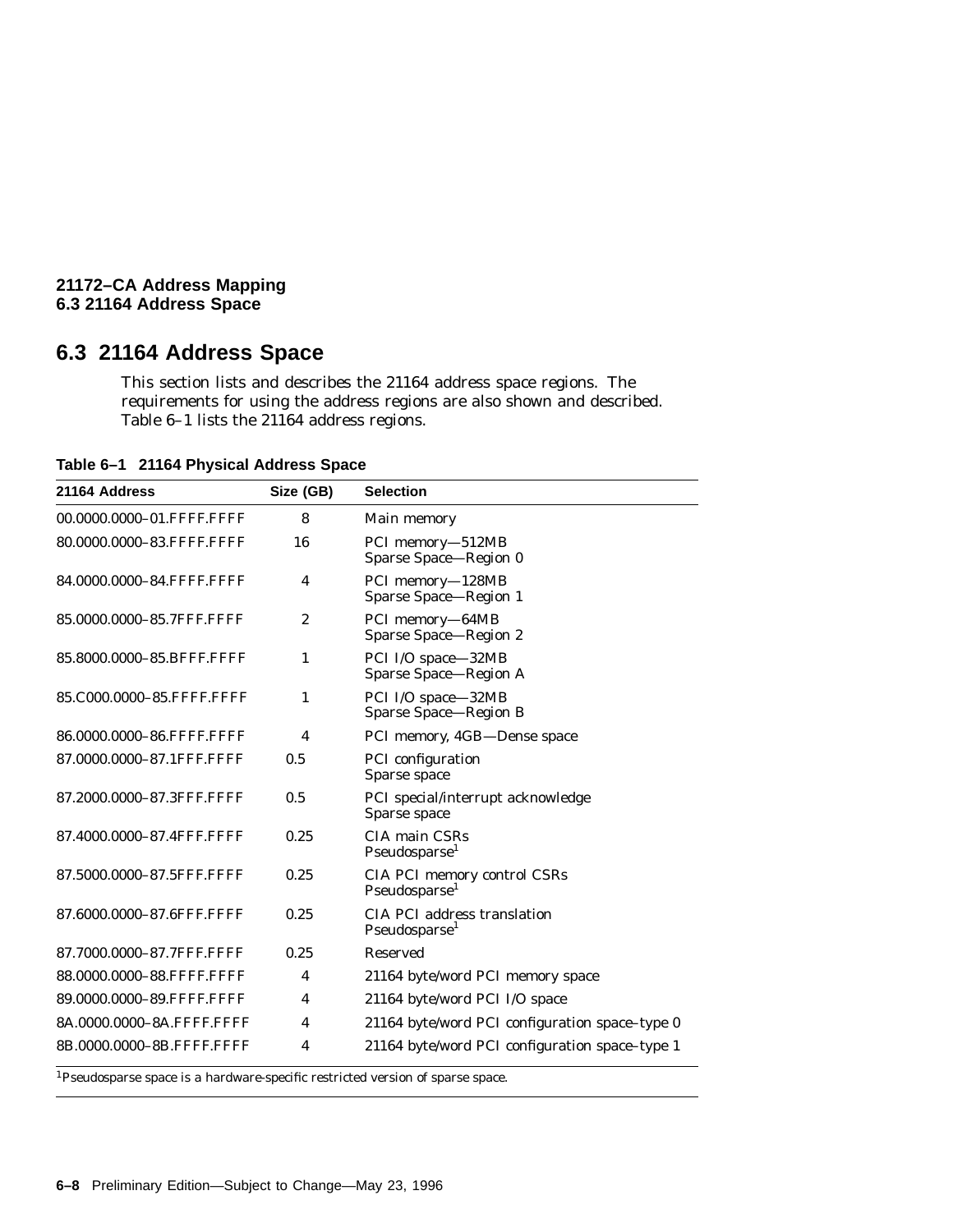The reasons for using the 21164 I/O space address map are as follows:

- Provides 4GB of dense space to completely map the 32-bit PCI memory space.
- Provides abundant PCI sparse memory space because sparse memory space has byte granularity and is the safest memory space to use (no prefetching). Furthermore, the larger the space, the less likely software will need to dynamically relocate the sparse space segments. The main problem with sparse space is that it is wasteful of 21164 address space. For instance, 16GB of 21164 address space maps to only 512MB of PCI sparse space.

The CIA supports three PCI sparse space memory regions, allowing 704MB of total sparse memory space. The three regions can be relocated using the HAE\_MEM CSR, and the simplest configuration allows for 704MB of contiguous memory space:

- 512MB region, which may be located in any NATURALLY ALIGNED 512MB segment of the PCI memory space. Software developers may find this region sufficient for their needs and can ignore the remaining two regions.
- 128MB region, which may be located on any NATURALLY ALIGNED 128MB segment of the PCI memory space.
- 64MB region, which may be located on any NATURALLY ALIGNED 64MB segment of the PCI memory space.
- Limits the PCI I/O space to sparse space. Although the PCI I/O space can handle 4GB, some chips can access only 64KB. So most, if not all, PCI devices will not exceed 64KB for the foreseeable future. Therefore, the CIA supports 64MB of sparse I/O space.
- Supports two CIA PCI sparse space I/O regions. Region A contains 32MB and is fixed in PCI segment 0–32 MB. Region B also contains 32MB, but can be relocated using the HAE\_IO register.

# **6.3.1 PCI Dense Memory Space**

PCI dense memory space is located in the range 86.0000.0000 to 86.FFFF.FFFF. It is typically used for memory-like data buffers such as video frame buffers or nonvolatile RAM (NVRAM). Dense space does not allow byte or word access but has the following advantages over sparse space:

• Contiguous memory locations—Some software, like the default graphics routines of Windows NT, require memory-like access. These routines cannot use sparse space addresses, because sparse space addresses require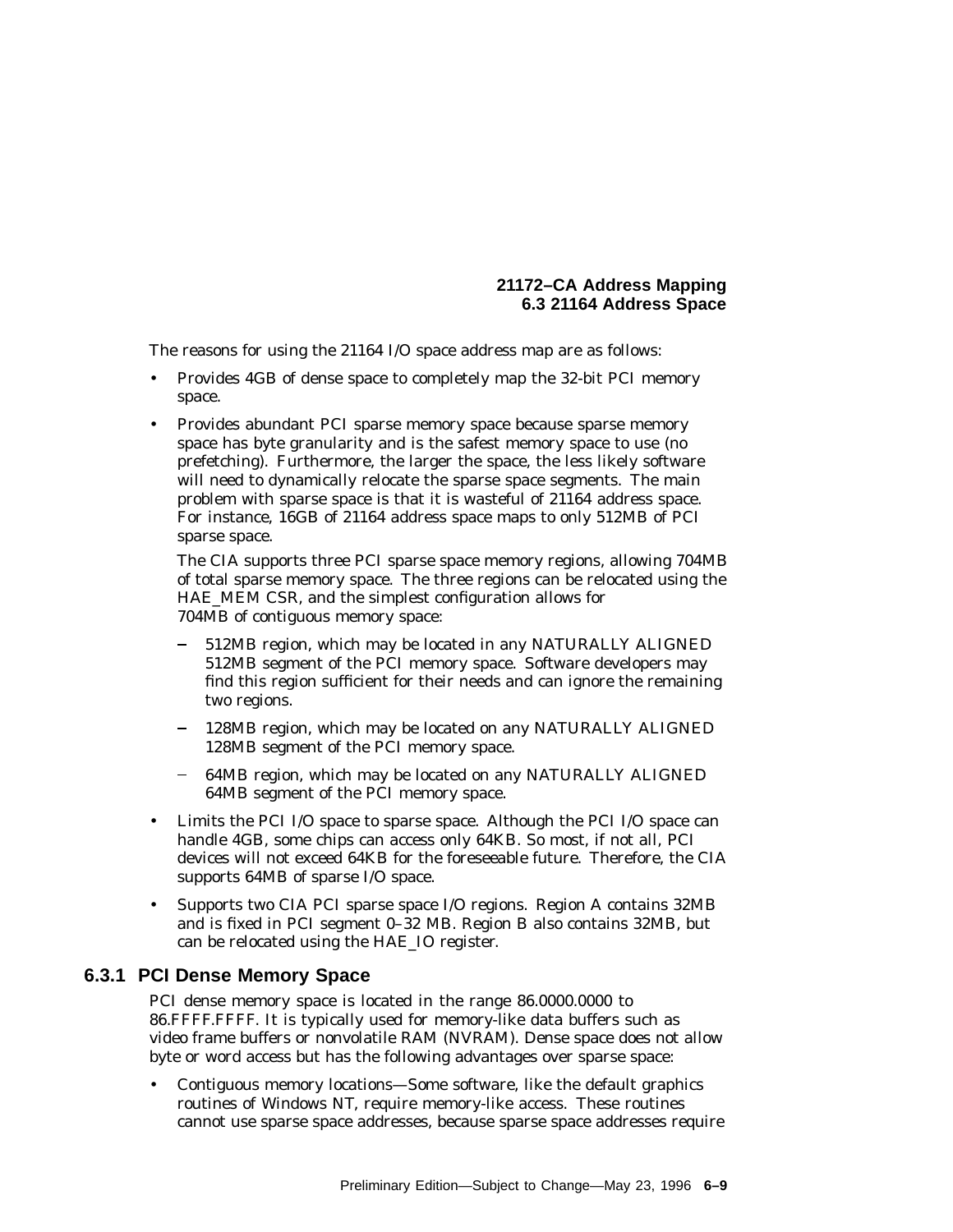PCI transactions to be at adjacent Alpha addresses, instead of being widely separated as in sparse space. As as result, if the user-mode driver uses sparse space for its frame-buffer manipulation, it cannot ''hand over'' the buffer to the common Windows NT graphics code.

- Higher bus bandwidth—PCI bus burst transfers are not usable in sparse space except for a 2-longword burst for quadword write transactions. Dense space is defined to allow both burst read and write transactions.
- Efficient read/write buffering—In sparse space, separate accesses use separate read or write buffer entries. Dense space allows separate accesses to be collapsed in read and write buffers (this is exactly what the 21164 does).
- Few memory barriers–In general, sparse space accesses are separated by memory barriers to avoid read/write buffer collapsing. Dense space accesses only require barriers when explicit ordering is required by the software.

Dense space is provided for the 21164 to access PCI memory space, but not for accessing PCI I/O space. Dense space has the following characteristics:

- There is a one-to-one mapping between 21164 addresses and PCI addresses. A longword address from the 21164 will map to a longword on the PCI with no shifting of the address field.
- The concept of dense space (and sparse space) is applicable only to 21164-generated addresses. There is no such thing as dense space (or sparse space) for PCI-generated address.
- Byte or word accesses are *not* possible in this space. The minimum access granularity is a longword on write transactions and a quadword on read transactions. The maximum transfer length is 32 bytes (performed as a burst of 8 longwords on the PCI). Any combination of longwords may be valid on write transactions. Valid longwords surrounding invalid longwords (called a ''hole'') are required to be handled correctly by all PCI devices. The CIA will allow such ''holes'' to be issued.
- Read transactions will always be performed as a burst of two or more longwords on the PCI because the minimum granularity is a quadword. The processor can request a longword but the CIA will always fetch a quadword, thus prefetching a second longword. Therefore, this space cannot be used for devices that have read side effects. Although a longword may be prefetched, the prefetch buffer is not treated as a cache and thus coherency is not an issue. A quadword read transaction is not atomic on the PCI, that is, the target device is at liberty to force a retry after the first longword of data is sent, and then allow another device to take control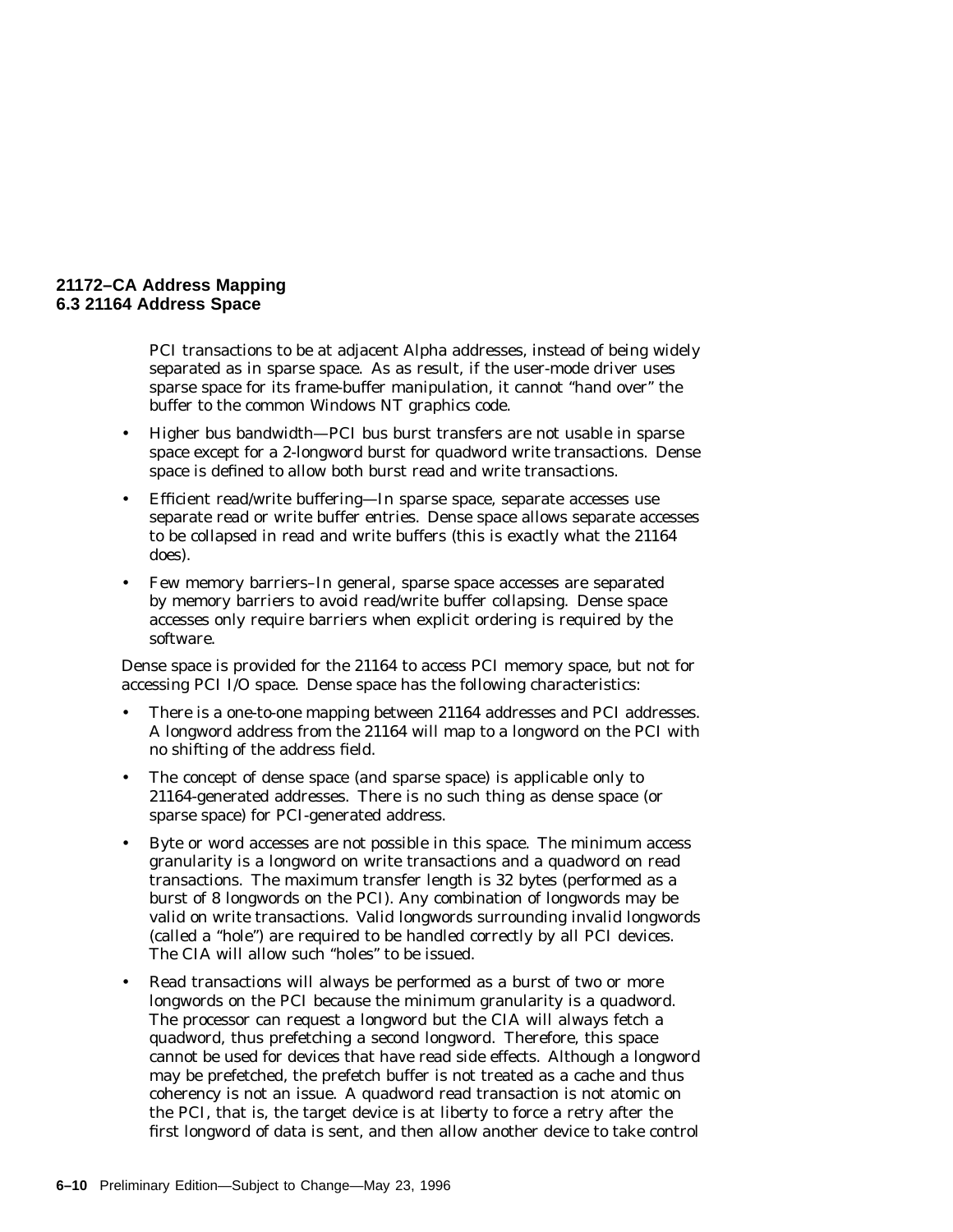of the PCI bus. The CIA does not drive the PCI LOCK signal and thus the PCI cannot ensure atomicity. This is true of all current Alpha systems using the PCI.

- The 21164 merges noncached read transactions up to a 32-byte maximum. The largest dense space read transaction is thus 32 bytes from the PCI bus.
- Write transactions to this space are buffered in the 21164. The CIA supports a burst length of 8 on the PCI, corresponding to 32 bytes of data. In addition, the CIA provides four 32-byte write buffers to maximize I/O write performance. These four buffers are strictly ordered.

Address generation in dense space is shown in Figure 6–6.



## **Figure 6–6 Dense Space Address Generation**

Address generation in dense space is described in the following list:

- **addr<31:5>** is directly sent out on the PCI as **ad<31:5>**.
- **addr<4:2>** is not sent from the 21164, but is inferred from **int4\_valid\_h<3:0>**.
- **ad<4:3>** is a copy of **addr<4:3>**.
- **ad<2>** differs for read and write transactions as follows:
	- For a read transaction, **ad<2>** is zero (minimum read resolution in noncached space is a quadword).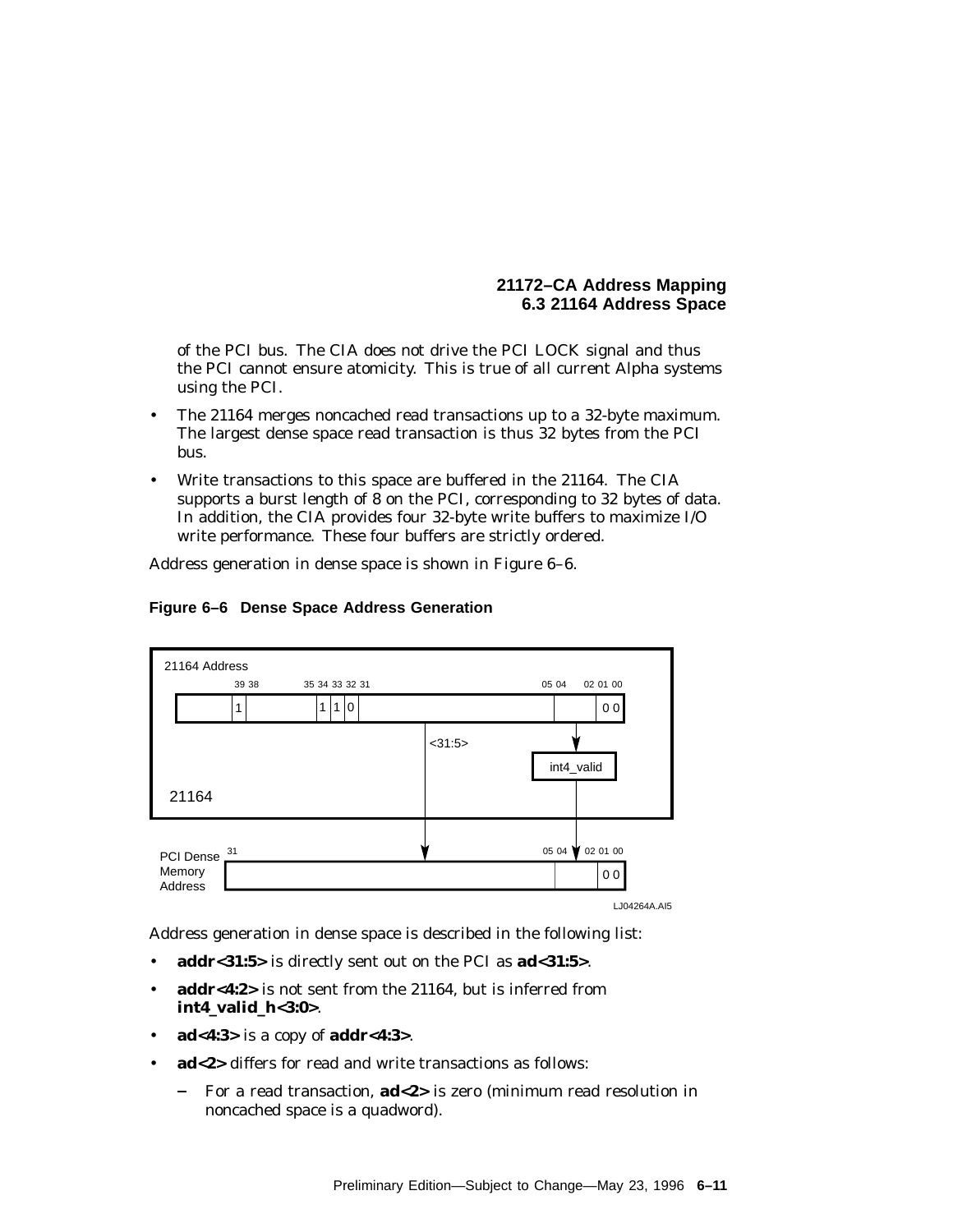For a write transaction, **ad<2>** equals **addr<2>**.

## **6.3.2 PCI Sparse Memory Space**

The CIA supports three regions of contiguous 21164 address space that maps to PCI sparse memory space. The total 21164 range is from 80.0000.0000 to 85.7FFF.FFFF. Sparse address space maps a large piece of 21164 memory address space to a small PCI address space. For example, a 32-byte memory address might map to a single-byte PCI address.

A problem arises because the Alpha instruction set can express only aligned longword and quadword data references. The PCI bus requires the ability to express byte, word, tribyte, longword, and quadword references. The CIA must also be able to emulate PCI transactions for PCI devices designed for systems that are capable of generating the UNALIGNED references.

The CIA accomplishes UNALIGNED PCI references by encoding the size of the data transfer (byte, word, and so on) and the byte enable information in the 21164 address. Address bits **addr<6:3>** are used for this purpose. The PCI longword address **ad<26:3>** is generated using remaining address bits **addr<31:7>**.

Quadword address encoding is provided by **addr<6:3>** with **addr<7>** assumed to be zero by the CIA hardware. See Table 6–3.

The loss of address bits **addr<6:3>** has resulted in a 22GB ''sparse'' address space that maps to only 704MB of address space on the PCI.

The rules for accessing sparse space follow:

- Sparse space supports all the byte encodings that are expected to be generated in a system to ensure compatibility with existing and expected PCI devices/drivers. The results of some references are not explicitly defined (these are the missing entries in Table 6–3, such as word size with address **addr<6:5>** = 11). The hardware will complete the reference, but the reference is not required to produce any particular result nor will the CIA report an error.
- Software must use longword load or store instructions (LDL/STL) to perform a reference that is of longword length or less on the PCI bus.
	- The bytes to be transferred must be positioned within the longword in the correct byte lanes as indicated by the PCI byte enable.
	- The hardware will do no byte shifting within the longword.
- Quadword load and store instructions must be used only to perform quadword transfers. Use of STQ/LDQ instructions for any other references will produce UNPREDICTABLE results.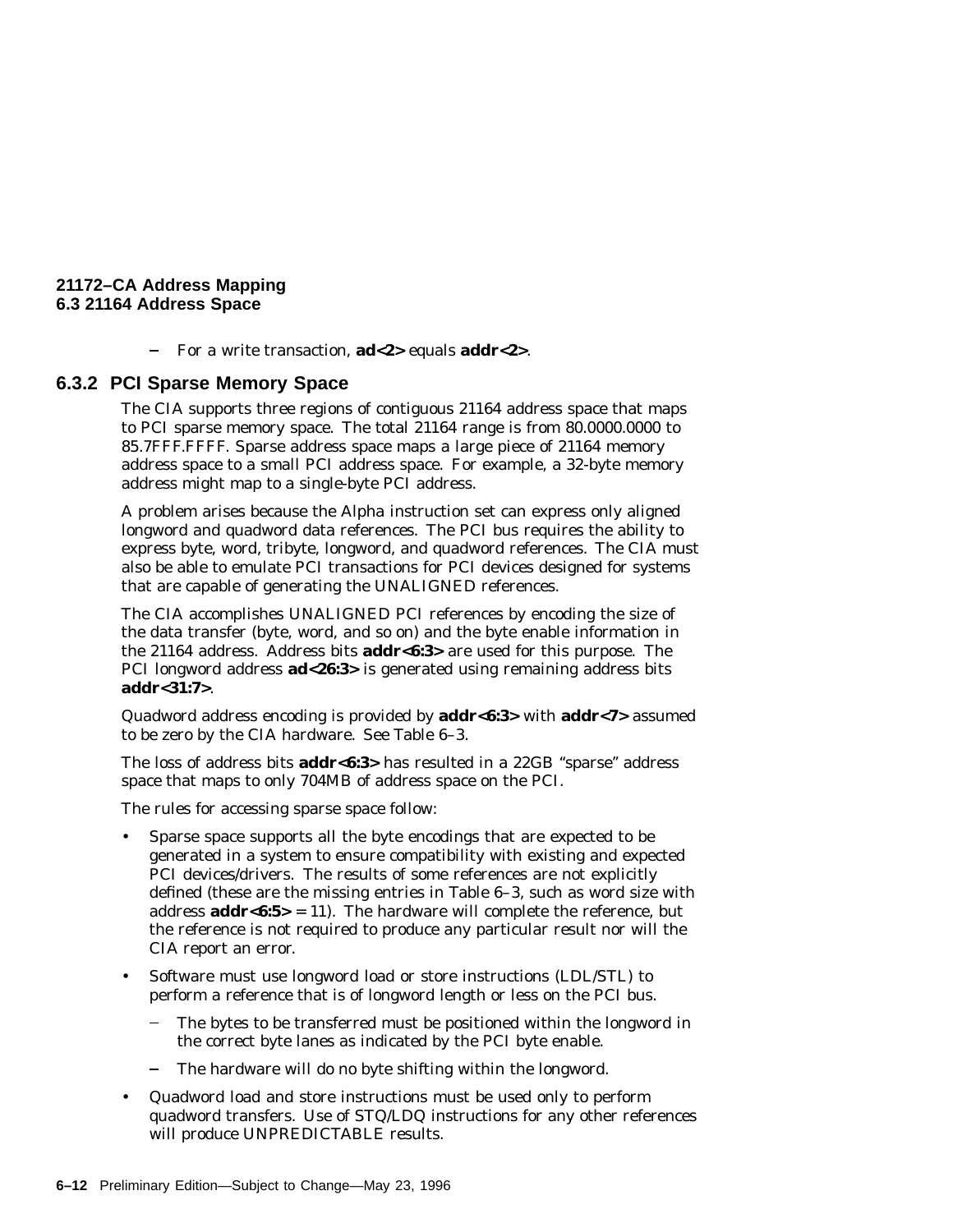- Read-ahead (prefetch) is not performed in sparse space by the CIA hardware because the read-ahead might have unwanted side effects.
- Programmers are required to insert memory barrier (MB) instructions between sparse space accesses to prevent collapsing in the 21164 write buffer. However, this is not always necessary. For instance, consecutive sparse space addresses will be separated by 32 bytes (and will not be collapsed by the 21164).
- Programmers are required to insert MB instructions if the sparse space address ordering/coherencey to a dense space address is to be maintained.
- On read transactions, the 21164 sends out **addr<4:3>** indirectly on the **int4\_valid\_h<3:0>**.
- Accesses with **addr<2:0>** nonzero will produce UNPREDICTABLE results.
- The relationship between **int4\_valid\_h<3:0>** and 21164 **addr<4:3>** for a sparse space write transaction is shown in Table 6–2. The important point is that all other **int4\_valid\_h<3:0>** patterns will produce UNPREDICTABLE results such as the result of collapsing in the 21164 write buffer or issuing an STQ instruction when an STL instruction was required.

| 21164 Data Cycle | int4_valid_h<3:0> $1$ | addr $h < 4:3>$ |  |
|------------------|-----------------------|-----------------|--|
| First            | 0001                  | 0 <sub>0</sub>  |  |
|                  | 0010                  | 0 <sub>0</sub>  |  |
|                  | 0100                  | 0 <sub>1</sub>  |  |
|                  | 1000                  | 0 <sub>1</sub>  |  |
| Second           | 0001                  | $1\,0$          |  |
|                  | $0 \t0 \t1 \t0$       | 10              |  |
|                  | 0100                  | $1\quad1$       |  |
|                  | 1000                  | $1\quad1$       |  |
|                  | 1 1 0 0 $(STQ)^2$     | $1 \; 1$        |  |

**Table 6–2 int4\_valid\_h<3:0> and addr<4:3> for Sparse Space Write Transactions**

1All other **int4\_valid\_h<3:0>** patterns cause UNPREDICTABLE results.

2Only one STQ case is allowed.

Table 6–3 defines the low-order PCI sparse memory address bits. Address bits **addr<7:3>** are used to generate the length of the PCI transaction in bytes, the byte enables, and **ad<2:0>**. Address bits **addr<30:8>** correspond to the quadword PCI address and are sent out on the PCI as **ad<25:3>**.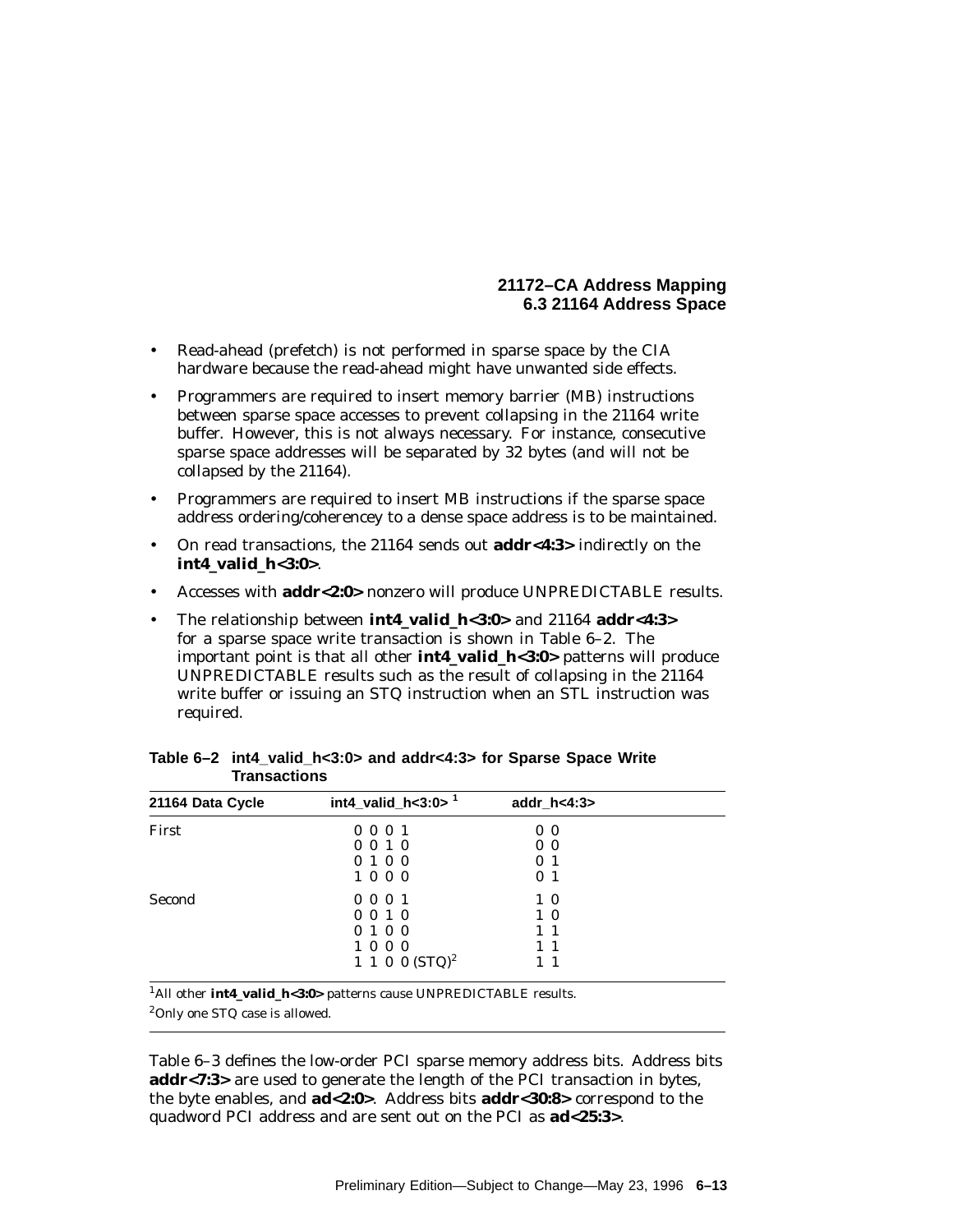| <b>Size</b>    | <b>Byte Offset</b>   | 21164              | PCI            |                                    | Data-In<br>Register                |
|----------------|----------------------|--------------------|----------------|------------------------------------|------------------------------------|
| addr<4:3 $>$   | addr<6:5 $5^1$       | <b>Instruction</b> | ad<2:0 $>^2$   | Byte <sup>3</sup><br><b>Enable</b> | <b>Byte Lanes</b><br>[7:0]         |
| <b>Byte</b>    |                      |                    |                |                                    |                                    |
| 00             | 00<br>01<br>10<br>11 | LDL, STL           | addr < 7 > 00  | 1110<br>1101<br>1011<br>0111       | $<\!\!0\!\!>$<br><1><br><2><br><3> |
| Word           |                      |                    |                |                                    |                                    |
| 01             | 00<br>01<br>10       | LDL, STL           | addr<7 $>$ ,00 | 1100<br>1001<br>0011               | <1:0><br><2:1><br><3:2>            |
| <b>Tribyte</b> |                      |                    |                |                                    |                                    |
| 10             | 00<br>01             | LDL, STL           | addr < 7 > 00  | 1000<br>0001                       | <2:0><br><3:1>                     |
| Longword       |                      |                    |                |                                    |                                    |
| 11             | 00                   | LDL, STL           | addr < 7 > 00  | 0000                               | <3:0>                              |
| Quadword       |                      |                    |                |                                    |                                    |
| 11             | 11                   | LDQ, STQ           | 000            | 0000                               | <7:0>                              |
|                |                      |                    |                |                                    |                                    |

#### **Table 6–3 PCI Memory Sparse Space Read/Write Encodings**

<sup>1</sup>Missing entries (such as word size with  $addr<6:5>$  = 11<sub>2</sub>) cause UNPREDICTABLE results. 2In PCI sparse memory space, **ad<1:0>** is always equal to zero.

 $3B$ yte enable set to zero indicates that byte lane carries meaningful data.

The high-order PCI address bits **ad<31:26>** are obtained from either the hardware address extension register (HAE\_MEM) or the 21164 address, depending on sparse space regions, as shown in Table 6–4.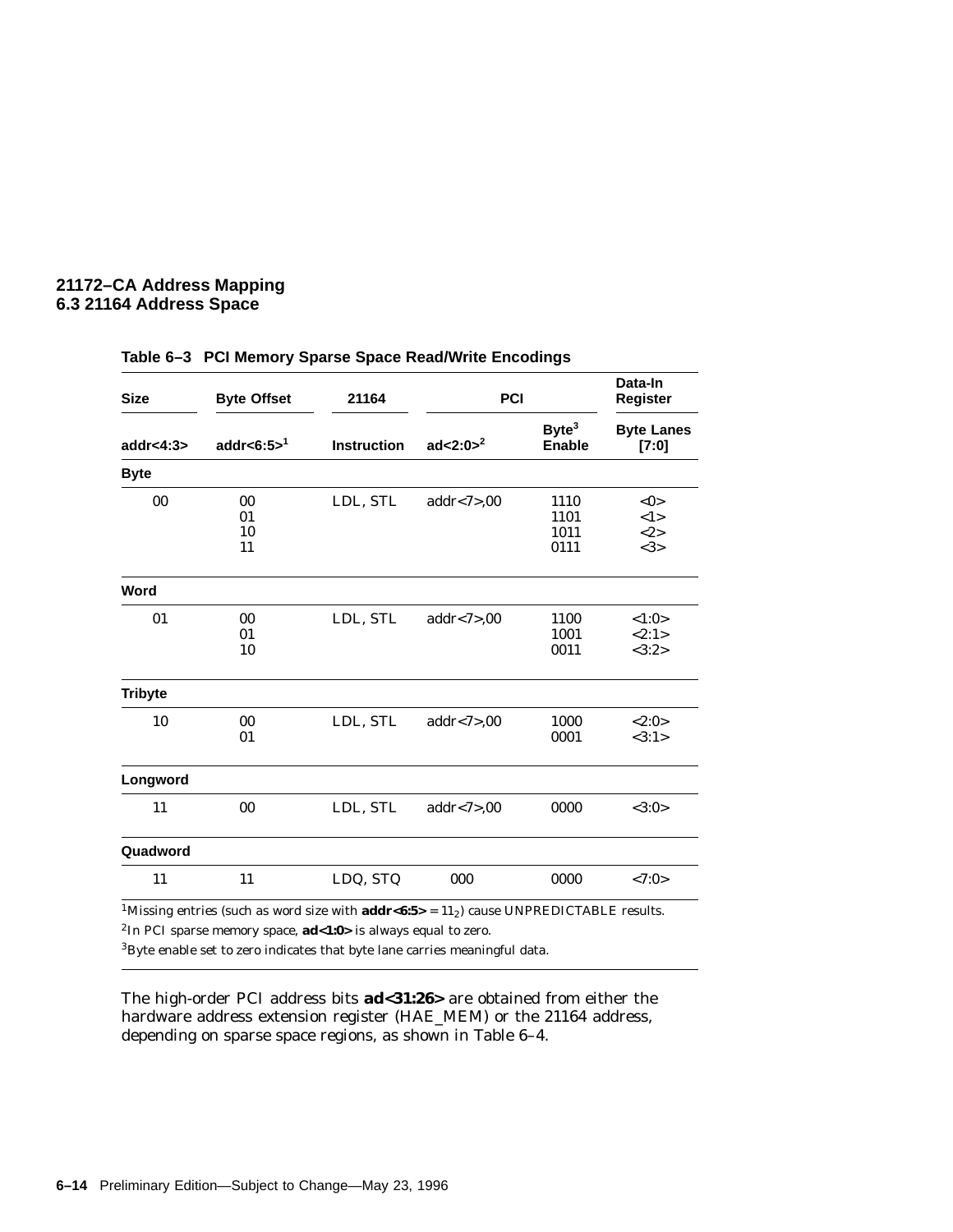| Region <sup>1</sup> | <b>PCI Address</b> |                                                                                                                                                      |                |                |                |                |  |  |  |  |  |  |  |
|---------------------|--------------------|------------------------------------------------------------------------------------------------------------------------------------------------------|----------------|----------------|----------------|----------------|--|--|--|--|--|--|--|
|                     | $31$               | $30$                                                                                                                                                 | < 29           | < 28           | <27>           | $<$ 26>        |  |  |  |  |  |  |  |
| 1                   | <b>HAE MEM</b>     | <b>HAE MEM</b>                                                                                                                                       | <b>HAE MEM</b> | 21164          | 21164          | 21164          |  |  |  |  |  |  |  |
|                     | <31>               | <30>                                                                                                                                                 | <29>           | <33>           | <32>           | <31>           |  |  |  |  |  |  |  |
| $\boldsymbol{2}$    | <b>HAE MEM</b>     | <b>HAE MEM</b>                                                                                                                                       | <b>HAE MEM</b> | <b>HAE MEM</b> | <b>HAE MEM</b> | 21164          |  |  |  |  |  |  |  |
|                     | <15>               | <14>                                                                                                                                                 | < 13>          | <12>           | <11>           | <31>           |  |  |  |  |  |  |  |
| 3                   | <b>HAE MEM</b>     | <b>HAE MEM</b>                                                                                                                                       | <b>HAE MEM</b> | <b>HAE MEM</b> | <b>HAE MEM</b> | <b>HAE MEM</b> |  |  |  |  |  |  |  |
|                     | <7>                | $<\!\!6\!\!>$                                                                                                                                        | $5>$           | <4>            | <3>            | <2>            |  |  |  |  |  |  |  |
|                     |                    | <sup>1</sup> Region 1 is 80.0000.0000 to 83. FFFF. FFFF.<br>Region 2 is 84.0000.0000 to 84. FFFF. FFFF.<br>Region 3 is 85,0000,0000 to 85.7FFF.FFFF. |                |                |                |                |  |  |  |  |  |  |  |

**Table 6–4 HAE\_MEM High Order Sparse Space Bits**

HAE\_MEM is located in the CIA and is described in Section 4.2.5. Figures 6–7 through 6–9 show mapping for the three regions.

**Figure 6–7 PCI Memory Sparse Space Address Generation (Region 1)**

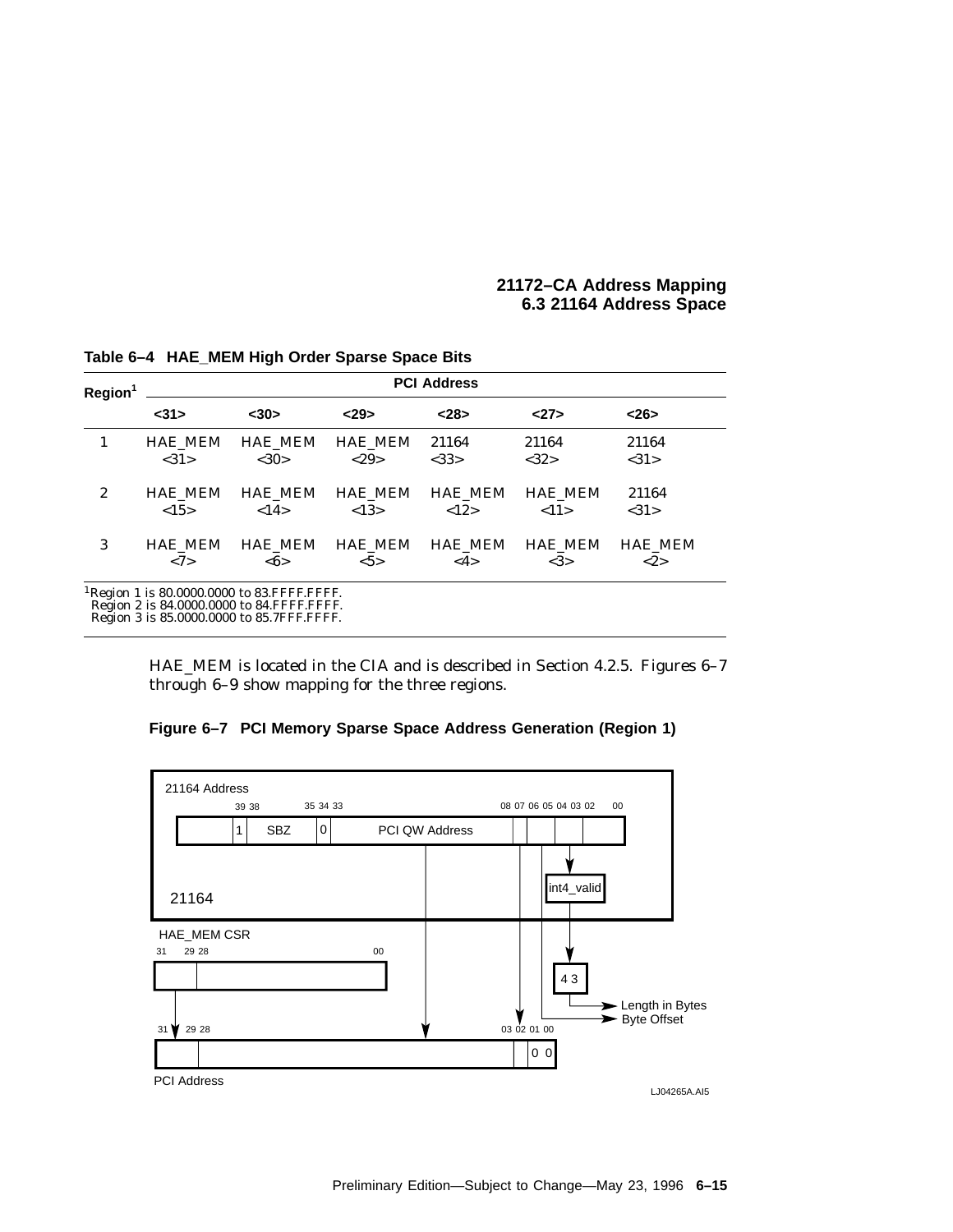

# **Figure 6–8 PCI Memory Sparse Space Address Generation (Region 2)**

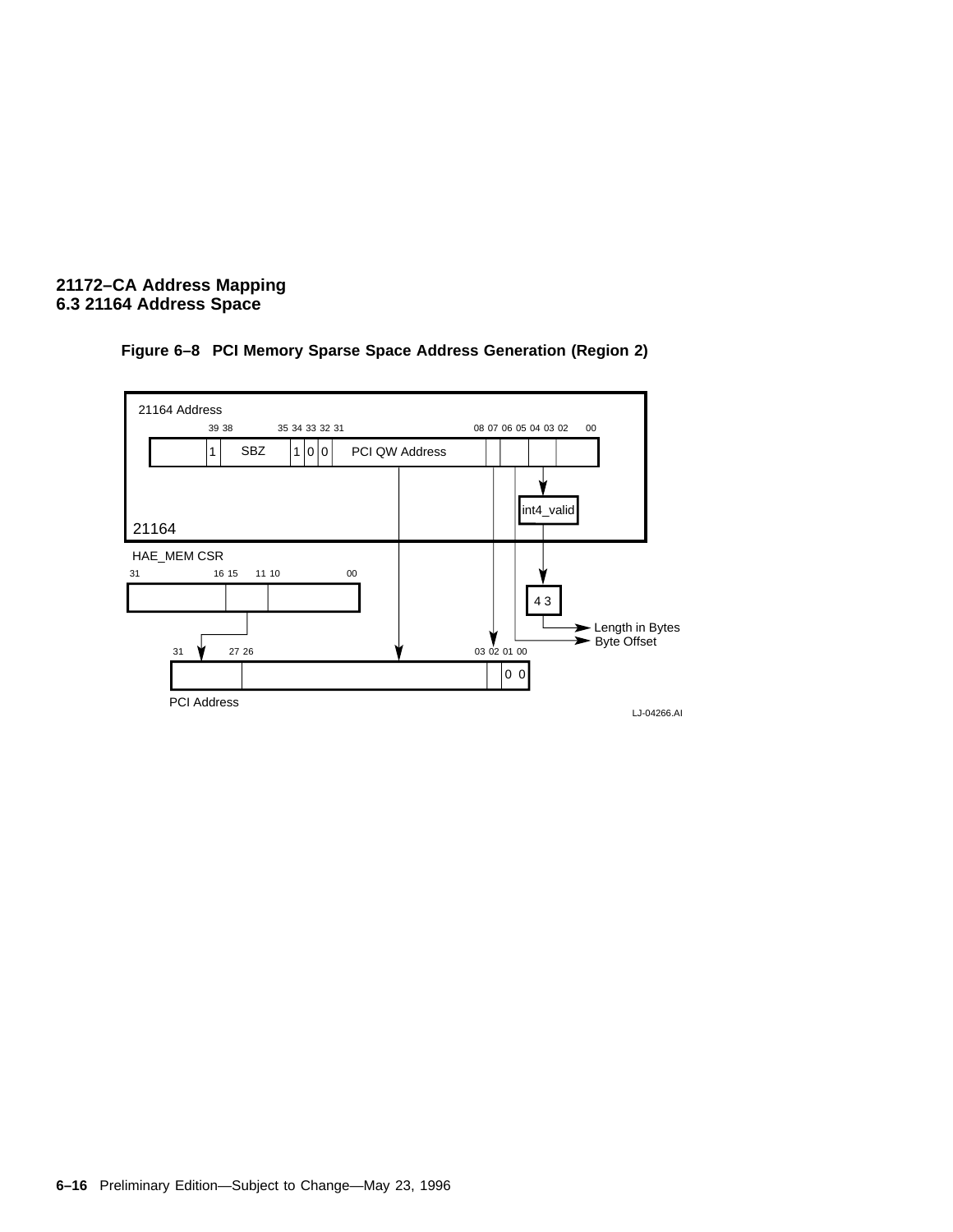

#### **Figure 6–9 PCI Memory Sparse Space Address Generation (Region 3)**

The 21164 provides six physical address bits <39:34> that can be used to backfill the ''lost'' sparse space bits. However, other 21164 platforms use these high-order bits in different ways, encoding multiple PCI ports for instance, and so for easier software portability, these bits are not used.

# **6.3.3 PCI Sparse I/O Space**

PCI sparse I/O space has characteristics similar to the PCI sparse memory space. PCI sparse I/O space is located in the address range 85.8000.0000 to 85.FFFF.FFFF. This 2GB 21164 address segment maps to two 32MB regions of PCI I/O address space. A read or write transaction to this space causes a PCI I/O read or write transaction.

The high-order PCI address bits for region A are handled as follows:

- This region has  $\mathbf{addr} < 34:30$  equal to  $10110_2$ , and addresses the lower 32MB of PCI sparse I/O space; thus, **ad<31:25>** are set to zero by the hardware. See Figure 6–10.
- **ad<24:3>** are derived from **addr<29:8>**.
- This region is used for (E)ISA addressing (the EISA 64KB I/O space cannot be relocated).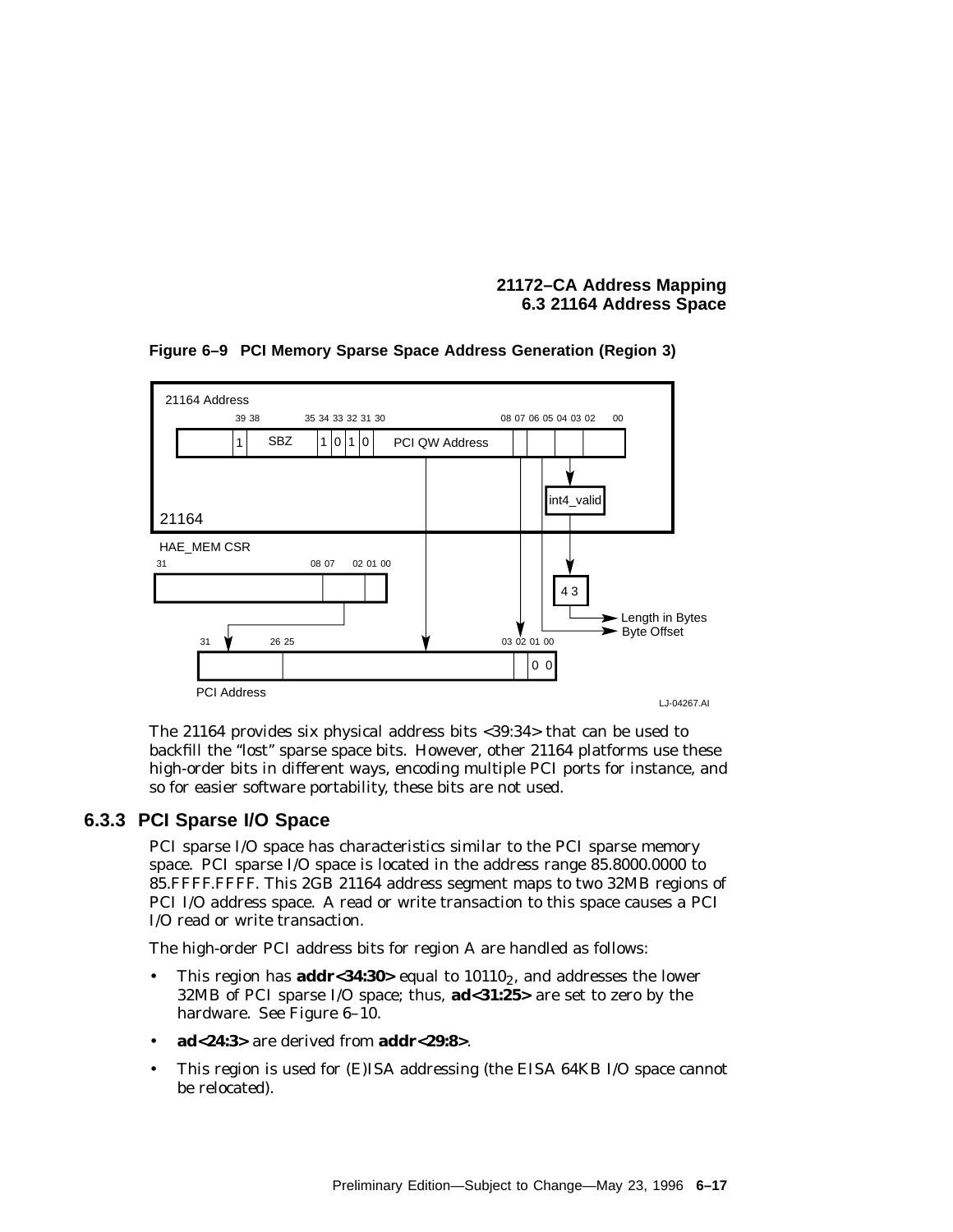• **ad<2:0>** are defined in Table 6–5.



# **Figure 6–10 PCI Sparse I/O Space Address Translation (Region A)**

The high-order PCI address bits for region B are handled as follows:

- This region has **addr<34:30**> equal to  $10111_2$ , and addresses 32MB of PCI sparse  $\overline{I}/O$  space that can be relocated.
- This 32MB segment is relocated by assigning **ad<31:25>** equal to HAE\_IO<31:25>, as shown in Figure 6–11.

HAE\_IO is defined in Section 4.2.6. The power-on self-test (POST), running POST11 software, should initialize the contents of this register and the register should then remain unchanged.

- **ad<24:3>** are derived from **addr<29:8>**.
- **ad<2:0>** are defined in Table 6–5.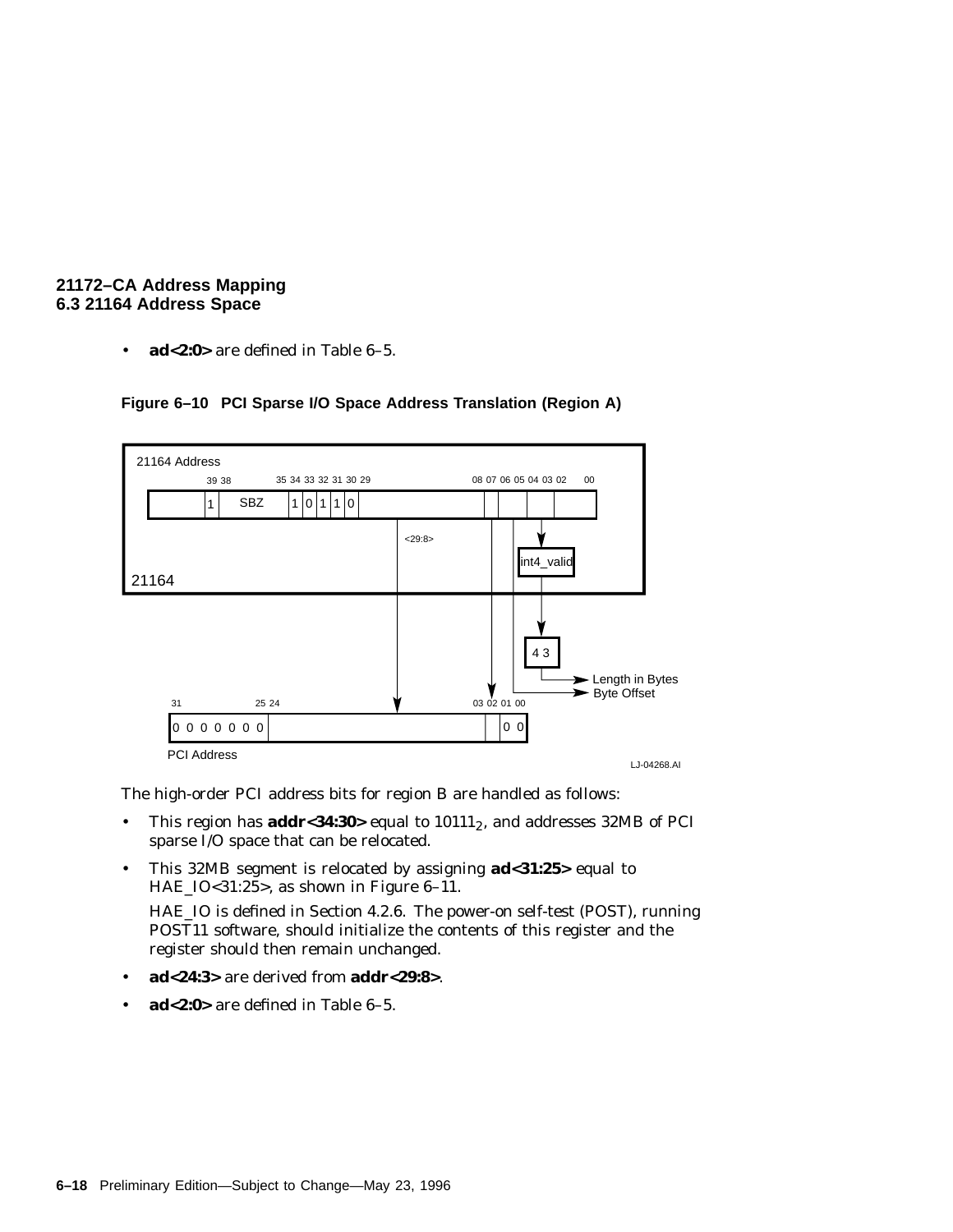

**Figure 6–11 PCI Sparse I/O Space Address Translation (Region B)**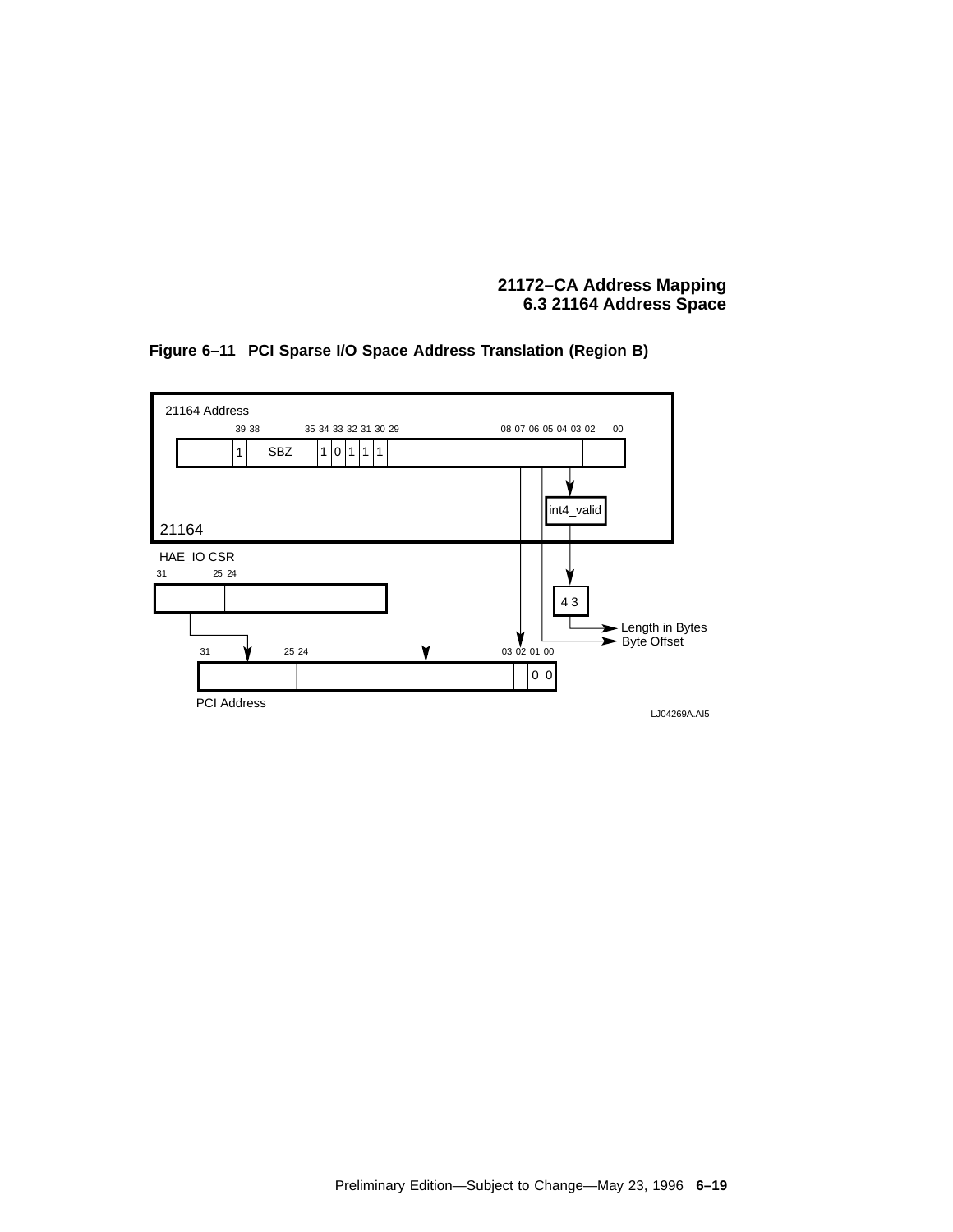| <b>Size</b>    | <b>Byte Offset</b>       | 21164              | PCI                                                              |                                    | Data-In<br><b>Register</b> |
|----------------|--------------------------|--------------------|------------------------------------------------------------------|------------------------------------|----------------------------|
| addr < 4:3>    | addr<6:5 $>1$            | <b>Instruction</b> | ad<2:0 $>1$ <sup>1</sup>                                         | Byte <sup>2</sup><br><b>Enable</b> | <b>Byte Lanes</b><br>[7:0] |
| <b>Byte</b>    |                          |                    |                                                                  |                                    |                            |
| 00             | $00\,$<br>01<br>10<br>11 | LDL, STL           | addr < 7 > 00<br>addr < 7 > 01<br>addr < 7 > 10<br>addr < 7 > 11 | 1110<br>1101<br>1011<br>0111       | <0><br><1><br><2><br><3>   |
| Word           |                          |                    |                                                                  |                                    |                            |
| 01             | 00<br>01<br>10           | LDL, STL           | addr<7 $>$ ,00<br>addr < 7 > 01<br>addr < 7 > 10                 | 1100<br>1001<br>0011               | <1:0><br><2:1><br><3:2>    |
| <b>Tribyte</b> |                          |                    |                                                                  |                                    |                            |
| 10             | 00<br>01                 | LDL, STL           | addr < 7 > 00<br>addr < 7 > 01                                   | 1000<br>0001                       | <2:0><br><3:1>             |
| Longword       |                          |                    |                                                                  |                                    |                            |
| 11             | 00                       | LDL, STL           | addr < 7 > 00                                                    | 0000                               | <3:0>                      |
| Quadword       |                          |                    |                                                                  |                                    |                            |
| 11             | 11                       | LDQ, STQ           | 000                                                              | 0000                               | <7:0>                      |

#### **Table 6–5 PCI I/O Sparse Space Read/Write Encodings**

 $^{1}\rm{Missing}$  entries (such as word size with  $\bf{addr{<}6:5>}$  =  $11_2)$  cause UNPREDICTABLE results.  ${}^{2}$ Byte enable set to zero indicates that byte lane carries meaningful data.

The (E)ISA devices have reserved the lower 64KB of PCI I/O space (85.8000.0000 to 85.801F.FFFF). Hence, all PCI devices should be relocated above this region. Table 6–6 shows the PCI and (E)ISA I/O map for a 21164 system. Four (E)ISA slots are hardwired, allocating 4KB per slot (as per EISA standard). The first slot is reserved for the EISA system board (X-bus addressing, interrupt controller, and so forth).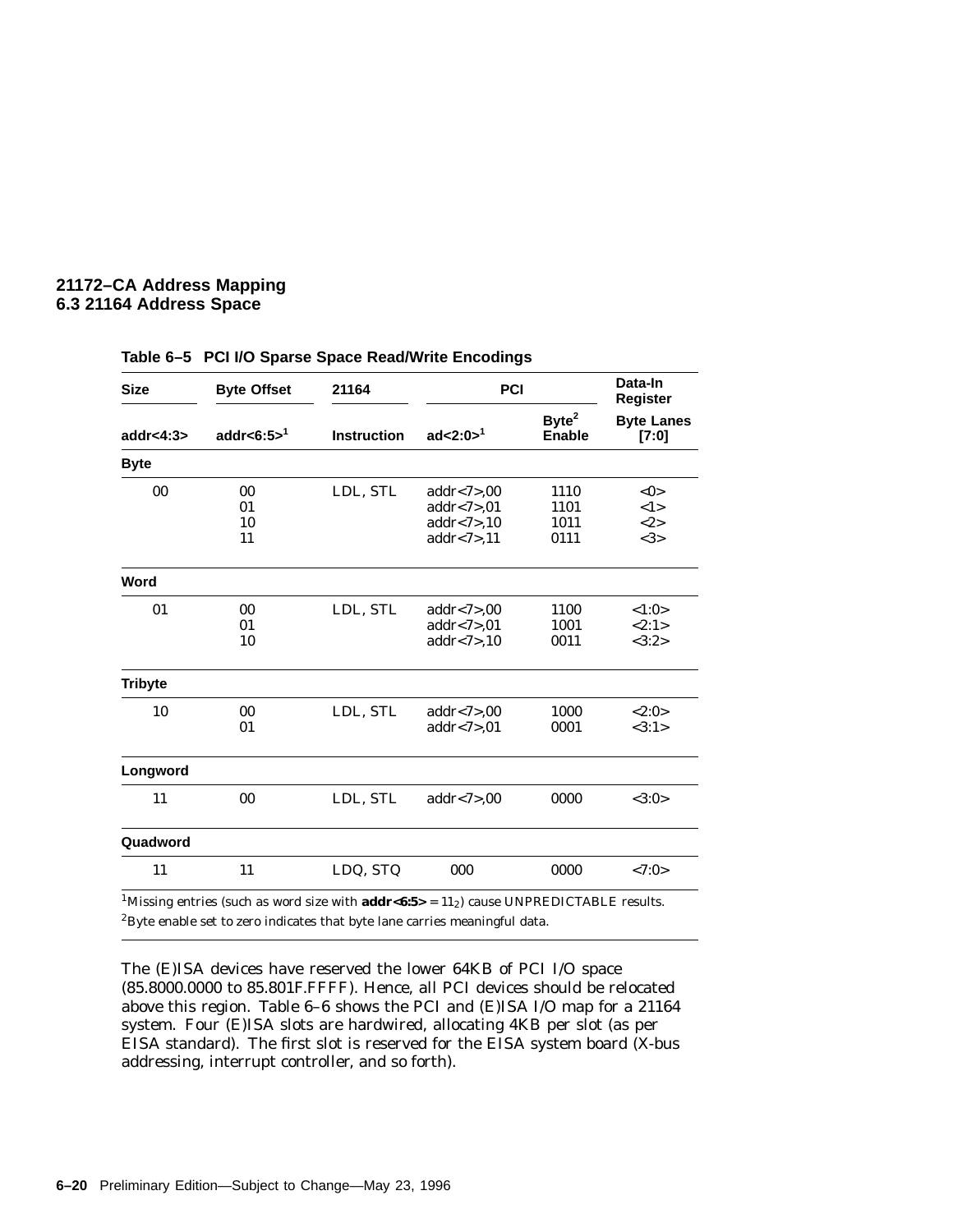| 21164 Address                 | <b>PCI Address</b>             | Range (KB)    | <b>Selection</b>                 |
|-------------------------------|--------------------------------|---------------|----------------------------------|
| 85.8000.0000                  | 0000.0000                      | $0 - 4$       | EISA system board                |
| 85.8002.0000                  | 0000.1000                      | $4 - 8$       | EISA slot 1                      |
| 85.8004.0000                  | 0000.2000                      | $8 - 12$      | EISA slot 2                      |
| 85.8006.0000                  | 0000.3000                      | $12 - 16$     | EISA slot 3                      |
| 85.8008.0000                  | 0000.4000                      | $16 - 20$     | EISA slot 4                      |
| 85.800A.0000                  | 0000.5000                      | $20 - 24$     | <b>Reserved</b>                  |
| 85.800C.0000                  | 0000.6000                      | $24 - 28$     | Reserved                         |
| 85.800E.0000                  | 0000.7000                      | $28 - 32$     | Reserved                         |
| 85.8010.0000                  | 0000.8000                      | $32 - 36$     | Reserved                         |
| 85.8012.0000-<br>85.801F.FFFF | 0000.9000-<br><b>0000.FFFF</b> | $36 - 64$     | Reserved                         |
| 85.8020.0000-<br>85.BFFF.FFFF | 0001.0000-<br>01FF.FFFF        | 64KB-<br>32MB | PCI I/O area-fixed               |
| 85.C000.0000-<br>85.FFFF.FFFF | 0200.0000-<br>03FF.FFFF        | 32MB          | PCI I/O area—can be<br>relocated |

#### **Table 6–6 CIA PCI and (E)ISA I/O Map**

**Note**

A quadword access to the PCI sparse I/O space will result in a 2-longword burst on the PCI. However, PCI devices might not support bursting in I/O space.

# **6.3.4 PCI Configuration Space**

PCI configuration space is located in the address range: 87.0000.0000 to 87.1FFF.FFFF. Software designers are advised to clear CIA\_CTRL [FILL\_ERR\_ EN] when probing for PCI devices using configuration space read transactions. This will prevent the CIA from generating an ECC error if no device responds to the configuration cycle and UNPREDICTABLE data is read from the PCI bus.

A 21164 read or write access to this address space causes a configuration read or write cycle on the PCI. The two types of targets selected, depending upon the value of the configuration register (CFG), are listed here and are shown in Figure 6–12.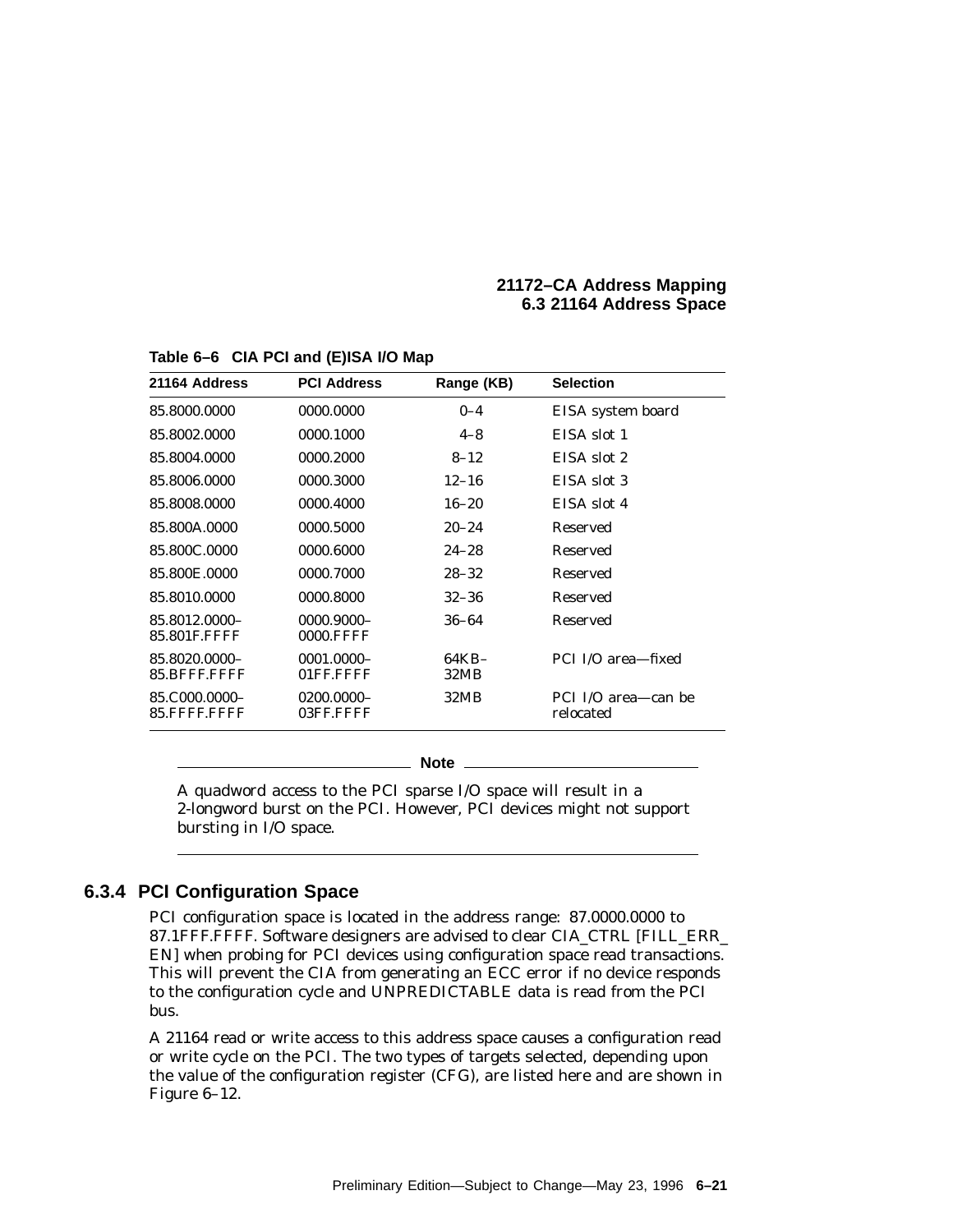- Type 0—These are targets on the primary 64-bit 21164 system PCI bus. These are selected by making  $CFG<1:0>$  equal to  $00<sub>2</sub>$ .
- Type 1—These are targets on the secondary 32-bit 21164 system PCI bus (that is, behind a PCI–PCI bridge). These are selected by making CFG<1:0> equal to  $01_2$ .

**Note**  $CFG < 1:0>$  equal to  $10<sub>2</sub>$  and  $11<sub>2</sub>$  are reserved by the PCI specification.



# **Figure 6–12 PCI Configuration Space Definition**

LJ04270A.AI5

Software must program CFG before running a configuration cycle. Sparse address decoding is used.

**Note**

The CIA uses CFG<1:0> instead of unused **addr<38:35>** to be compatible with the Digital Semiconductor 21071 core logic chipset. The Digital Semiconductor 21071 core logic chipset is used with Alpha 21064 series microprocessors.

• The high-order PCI address bits **ad<31:24>** are always zero.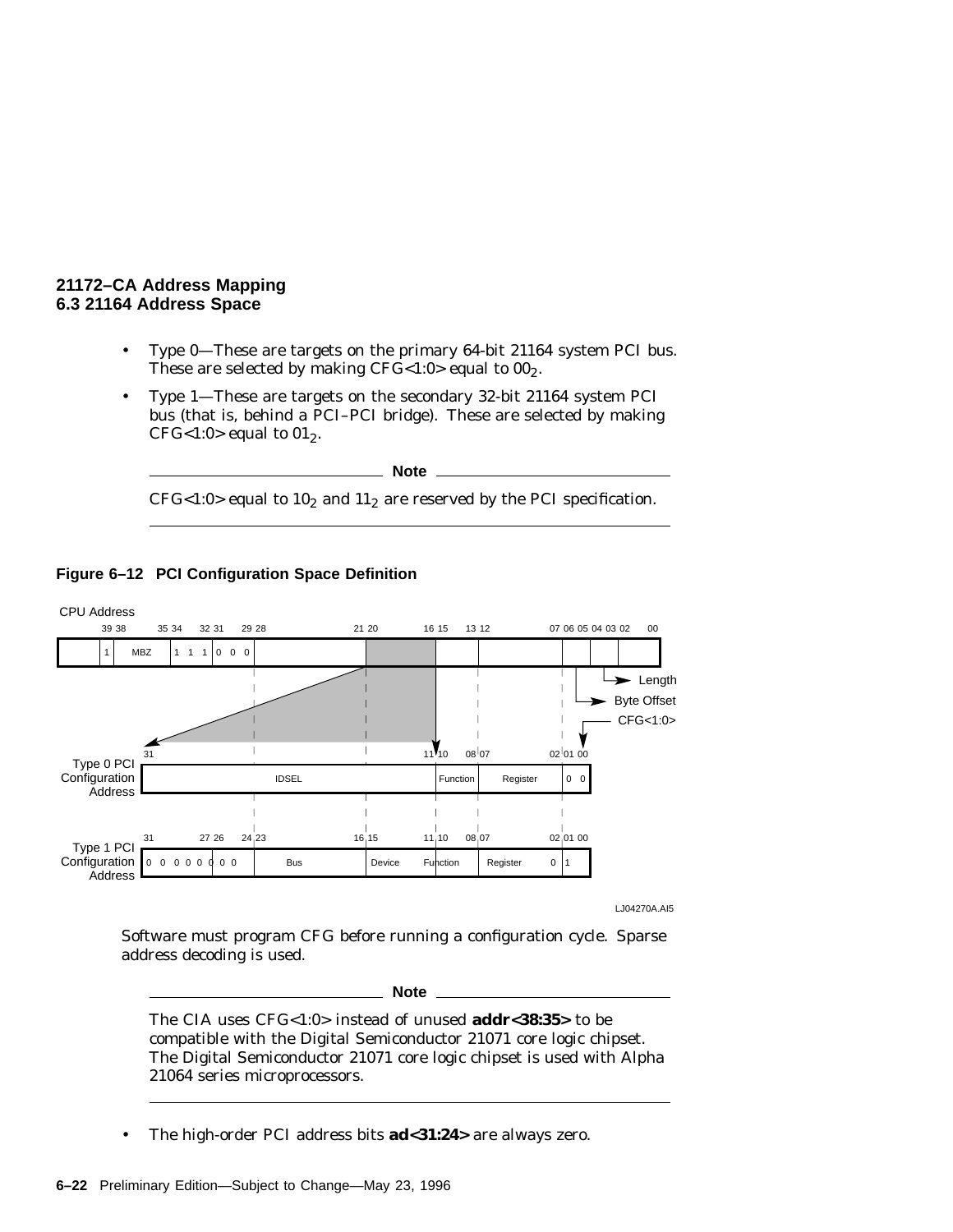- Address bits **addr<28:7>** correspond to PCI **ad<23:2>** and provide the configuration command information (which device to select).
- Address bits **addr<6:3>** are used to generate both the length of the PCI transaction in bytes and the byte enables, as shown in Table 6–7.
- Address bits **ad<1:0>** are obtained from CFG<1:0>.

| <b>Size</b>    | <b>Byte Offset</b>   | 21164              | <b>PCI</b>                                   | Data-In<br><b>Register</b>         |                                |  |
|----------------|----------------------|--------------------|----------------------------------------------|------------------------------------|--------------------------------|--|
| addr<4:3>      | addr<6:5 $>1$        | <b>Instruction</b> | ad<1:0 $>1$ <sup>1</sup>                     | Byte <sup>2</sup><br><b>Enable</b> | <b>Byte Lanes</b><br>[7:0]     |  |
| <b>Byte</b>    |                      |                    |                                              |                                    |                                |  |
| 00             | 00<br>01<br>10<br>11 | LDL, STL           | CFG<1:0><br>CFG<1:0><br>CFG<1:0><br>CFG<1:0> | 1110<br>1101<br>1011<br>0111       | $<$ 0 $>$<br><1><br><2><br><3> |  |
| Word           |                      |                    |                                              |                                    |                                |  |
| 01             | $00\,$<br>01<br>10   | LDL, STL           | CFG<1:0><br>CFG<1:0><br>CFG<1:0>             | 1100<br>1001<br>0011               | < 1:0><br><2:1><br><3:2>       |  |
| <b>Tribyte</b> |                      |                    |                                              |                                    |                                |  |
| 10             | 00<br>01             | LDL, STL           | CFG<1:0><br>CFG<1:0>                         | 1000<br>0001                       | <2:0><br><3:1>                 |  |
| Longword       |                      |                    |                                              |                                    |                                |  |
| 11             | 00                   | LDL, STL           | CFG<1:0>                                     | 0000                               | <3:0>                          |  |
| Quadword       |                      |                    |                                              |                                    |                                |  |
| 11             | 11                   | LDQ, STQ           | CFG<1:0>                                     | 0000                               | < 7:0>                         |  |

**Table 6–7 PCI Configuration Space Read/Write Encodings**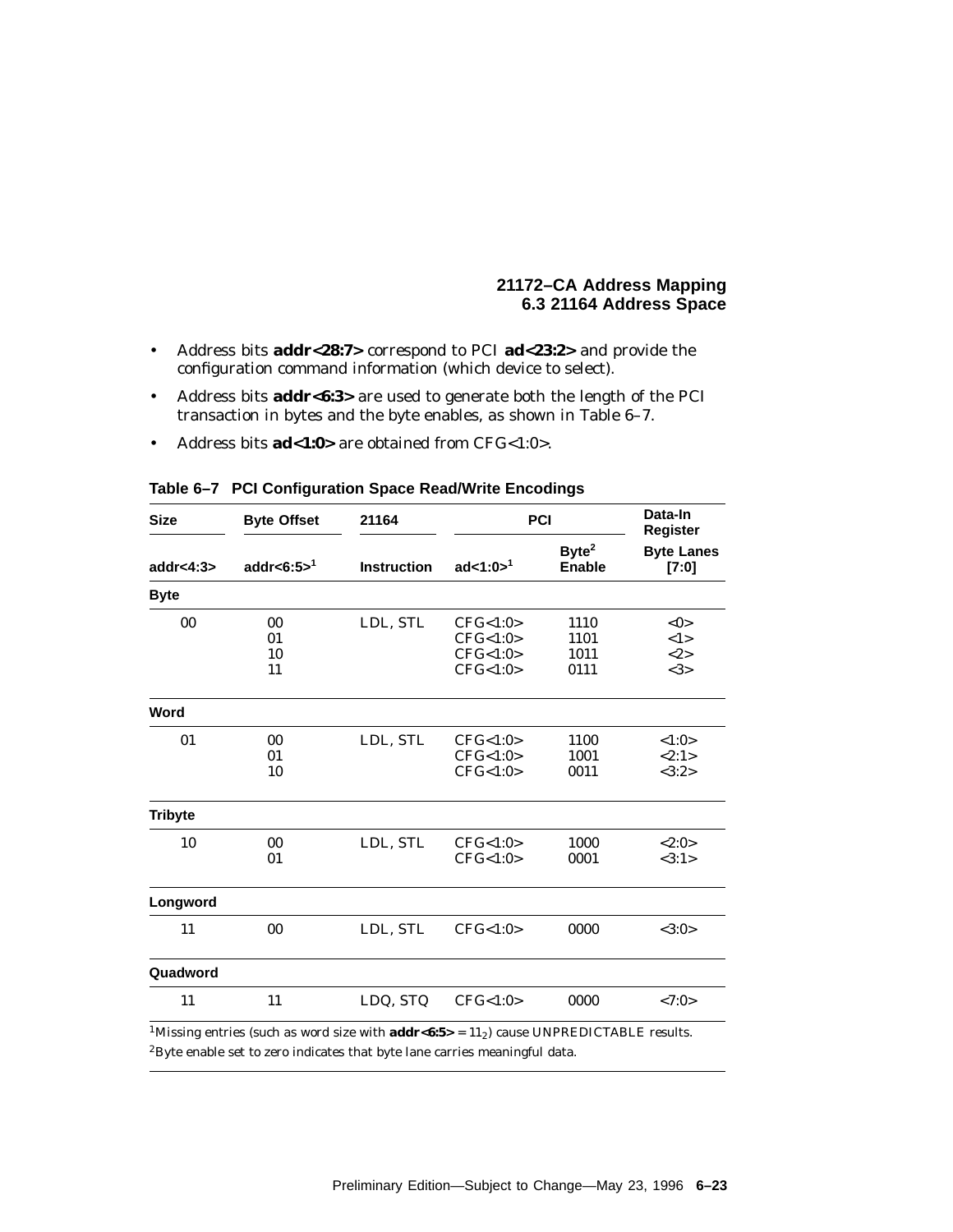#### **6.3.4.1 Device Select (IDSEL)**

Peripherals are selected during a PCI configuration cycle if these three statements are true:

- Their IDSEL pin is asserted.
- The PCI bus command indicates a configuration read or write transaction.
- Address bits  $<1:0>$  are 00.

Address bits <7:2> select a longword register in the peripheral's 256-byte configuration address space. Transactions can use byte masks.

Peripherals that integrate multiple functional units (like SCSI and Ethernet) can provide configuration space for each function. Address bits **ad<10:8>** can be decoded by the peripheral to select one of eight functional units. Address bits **ad<31:11>** are available to generate the IDSELs. (Note that IDSELs behind a PCI–PCI bridge are determined from the device field encoding of a type 1 access.)

The IDSEL pin of each device corresponds to a unique PCI address bit from **ad<31:11>**. The binary value of **addr<20:16>** is used to select an address that is asserted on **ad<31:11>**, as listed in Table 6–8.

| addr< $20:16>$                   | ad<31:11>-IDSEL            |  |
|----------------------------------|----------------------------|--|
| 00000                            | 0000 0000 0000 0000 0000 1 |  |
| 00001                            | 0000 0000 0000 0000 0001 0 |  |
| 00010                            | 0000 0000 0000 0000 0010 0 |  |
| 00011                            | 0000 0000 0000 0000 0100 0 |  |
|                                  |                            |  |
| 10011                            | 0100 0000 0000 0000 0000 0 |  |
| 10100                            | 1000 0000 0000 0000 0000 0 |  |
| 10101                            | 000000000000000000000001   |  |
|                                  |                            |  |
| 11111                            | 000000000000000000000001   |  |
| <sup>1</sup> No device selected. |                            |  |

**Table 6–8 Generating IDSEL Pin Signals**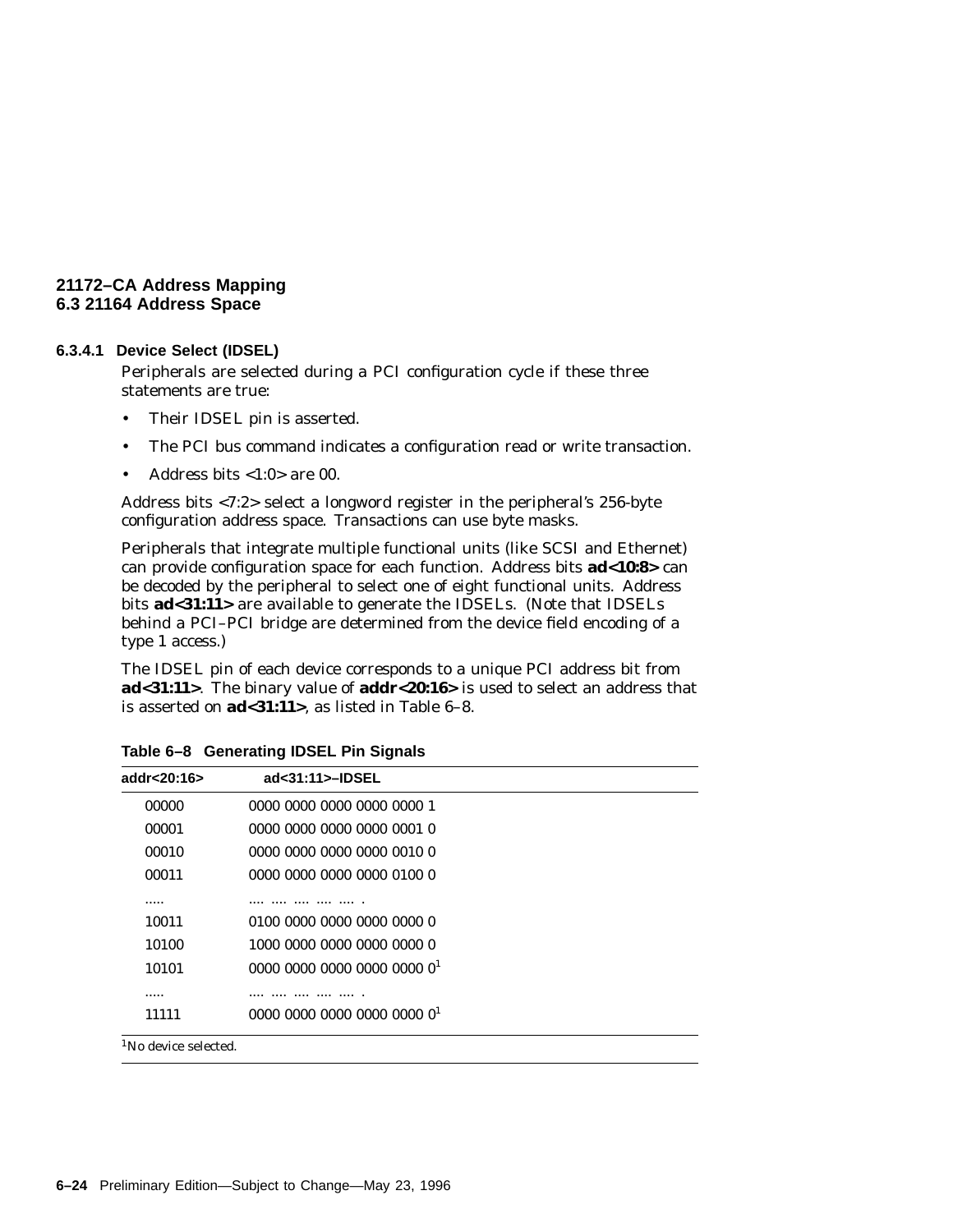**Note**

If a quadword access is specified for the configuration cycle, then the least significant bit (LSB) of the register number field, **ad<2>**, must be zero. A quadword read/write transaction must access quadword-aligned registers.

If the PCI cycle is a configuration read or write cycle, but **ad<1:0>** equals 012 (like a type 1 transfer), then a device on a hierarchical bus is being selected using a PCI–PCI bridge. This cycle is accepted by the PCI–PCI bridge for propagation to its secondary PCI bus. During this cycle, **ad<23:16>** selects a unique bus number; **ad<15:8>** selects a device on that bus (typically decoded by the PCI–PCI bridge to generate the secondary PCI address pattern for IDSEL); and **ad<7:2>** selects a longword in the device's configuration space.

Each PCI–PCI bridge can be configured by PCI configuration cycles on its primary PCI interface. Configuration parameters in the PCI–PCI bridge will identify the bus number for its secondary PCI interface, and a range of bus numbers that can exist hierarchically behind it.

If the bus number of the configuration cycle matches the bus number of the PCI–PCI bridge secondary PCI interface, it will accept the configuration cycle, decode it, and generate a PCI configuration cycle with address bits  $\langle 1:0 \rangle = 00$ on its secondary PCI interface.

If the bus number is within the range of bus numbers that may exist hierarchically behind its secondary PCI interface, the PCI–PCI bridge passes the PCI configuration cycle on unmodified (address bits  $\langle 1:0 \rangle = 0$ ). It will be accepted by a bridge further downstream.

Figure 6–13 shows the PCI hierarchy for systems using the CIA. The IDSEL lines are significant in type 0 configuration cycles.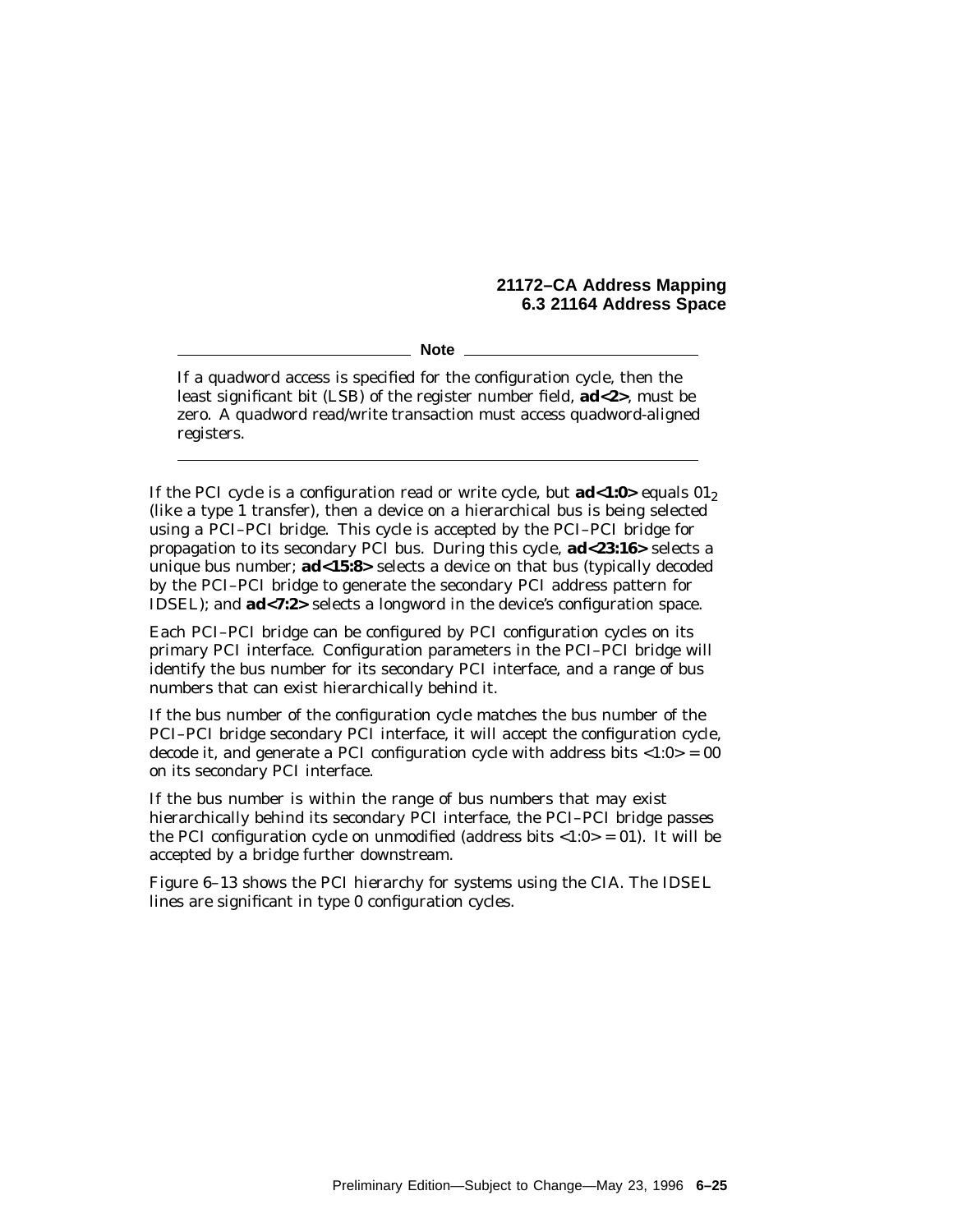



# **6.3.4.2 PCI Special/Interrupt Acknowledge Cycles**

PCI special/interrupt acknowledge cycle addresses are located in the range 87.2000.0000 to 87.3FFF.FFFF.

The special cycle command provides a simple message broadcasting mechanism on the PCI.

The special cycle contains no explicit destination address, but is broadcast to all devices. The CIA will drive all zeros as the special cycle address. Each receiving device must determine if the message contained in the data field is applicable to it.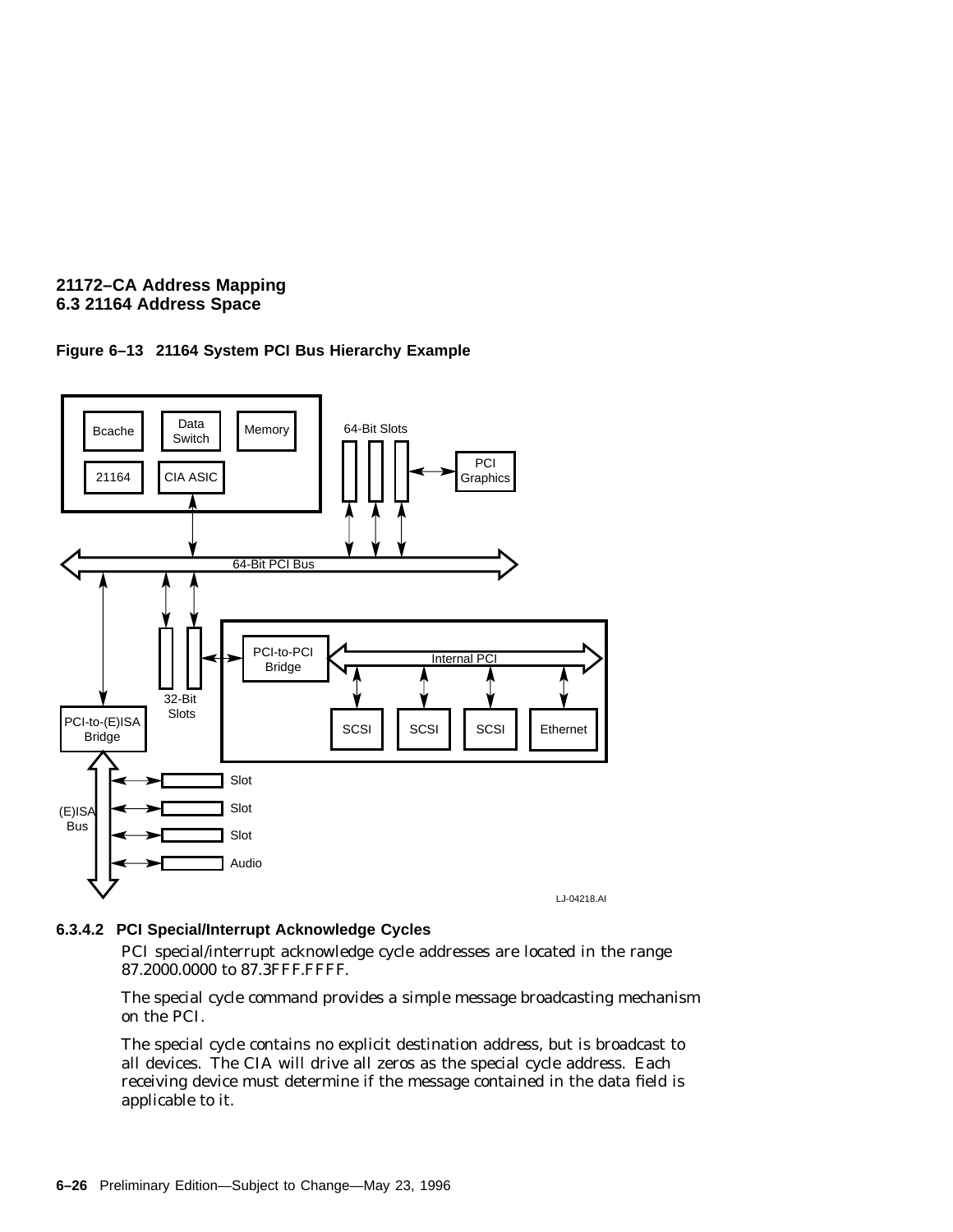A write transaction to address range 87.2000.0000 to 87.3FFF.FFFF causes a special cycle write transaction on the PCI. The 21164 write data will be passed unmodified to the PCI. Software must write the data in longword 0 of the hexword within the following fields:

- Bytes 0 and 1 contain the encoded message.
- Bytes 2 and 3 contain a message-dependent (optional) data field.

A read to address range 87.2000.0000 to 87.3FFF.FFFF will result in an interrupt acknowledge cycle on the PCI returning the vector data, which is provided by the PCI-to-EISA bridge, to the 21164.

#### **6.3.4.3 Hardware-Specific and Miscellaneous Register Space**

Hardware-specific and miscellaneous register space is located in the range 87.4000.0000 to 87.FFFF.FFFF. Table 6–9 lists the regions, with hardware registers, within this space.

| addr<39:28>                         | <b>Selected Region</b>                                    | addr<27:6 $>$ | addr< $5:0>$ |
|-------------------------------------|-----------------------------------------------------------|---------------|--------------|
| 1000.0111.0100 <sup>1</sup>         | CIA control, diagnostic, error<br>registers               | LW address    | 000000       |
| 1000.0111.0101 <sup>1</sup>         | CIA memory control registers                              | LW address    | 000000       |
| 1000.0111.0110 <sup>1</sup>         | CIA PCI adddress translation<br>(S/G, windows, and so on) | LW address    | 000000       |
| 1000.0111.0111 to<br>1000.0111.1111 | <b>Reserved</b>                                           |               |              |

**Table 6–9 Hardware-Specific Register Address Space**

<sup>1</sup>This address space is a hardware-specific variant of sparse space encoding. For the CSRs,<br>**addr<27:6>** specify a longword address where  $\mathbf{addr}{<}5:0>$  must be zero. All CIA registers are<br>accessed with LW granularity. F

# **6.3.5 Byte/Word PCI Space**

The 21164 supports byte/word instructions that allow software to access I/O space with byte granularity without using sparse space. Byte/word space is divided into four regions as shown in Figure 6–14.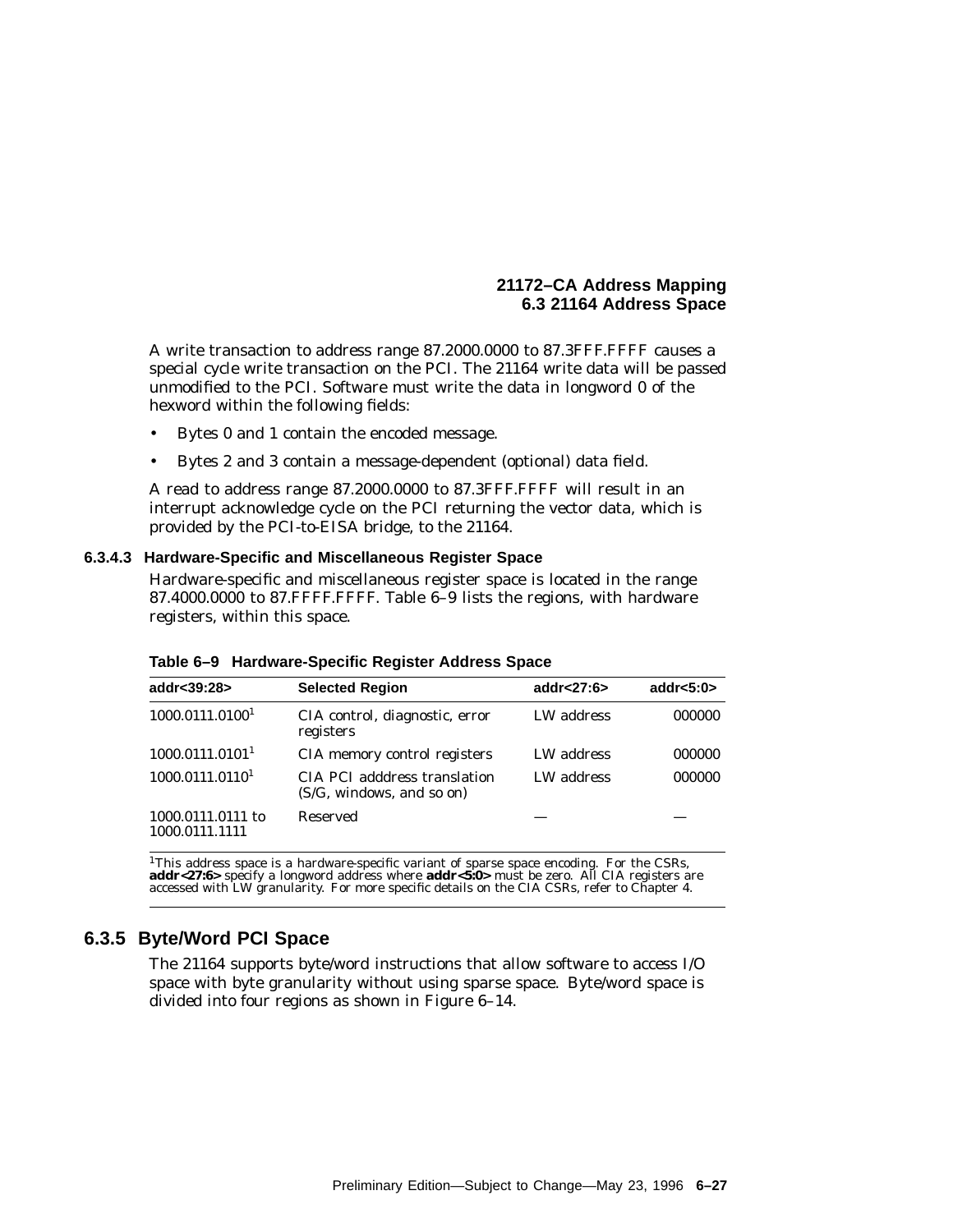## **Figure 6–14 Byte/Word PCI Space**

#### **PCI Memory Space − 4GB**

| 39 38 37 36 35 34 33 32 31 |  |  |                           |  |  |
|----------------------------|--|--|---------------------------|--|--|
| Size 0 1 0 0 0             |  |  | PCI Memory Address <31:2> |  |  |

#### **PCI I/O Space − 4GB**

|  | 39 38 37 36 35 34 33 32 31 |   |  |  |                 |  |
|--|----------------------------|---|--|--|-----------------|--|
|  | Sizel                      | ັ |  |  | PCI I/O Address |  |

## **PCI Type 0 Configuration Space − 4GB**

|  | 39 38 37 36 35 34 33 32 31   |  |  |                                  |  |  |
|--|------------------------------|--|--|----------------------------------|--|--|
|  | $1$ Size   0   1   0   1   0 |  |  | PCI Configuration Address <31:2> |  |  |

## **PCI Type 1 Configuration Space − 4GB**

| 39 38 37 36 35 34 33 32 31 |  |  |                                  |           |  |
|----------------------------|--|--|----------------------------------|-----------|--|
| Sizel                      |  |  | PCI Configuration Address <31:2> |           |  |
|                            |  |  |                                  | MK1455-24 |  |

Each of these regions operates identically as follows:

- Byte and word instructions issue a single byte/word read or write PCI transaction.
- Longword instructions issue a single longword read transaction, and up to eight longword write transactions.
- Quadword instructions issue up to four quadword read or write transactions.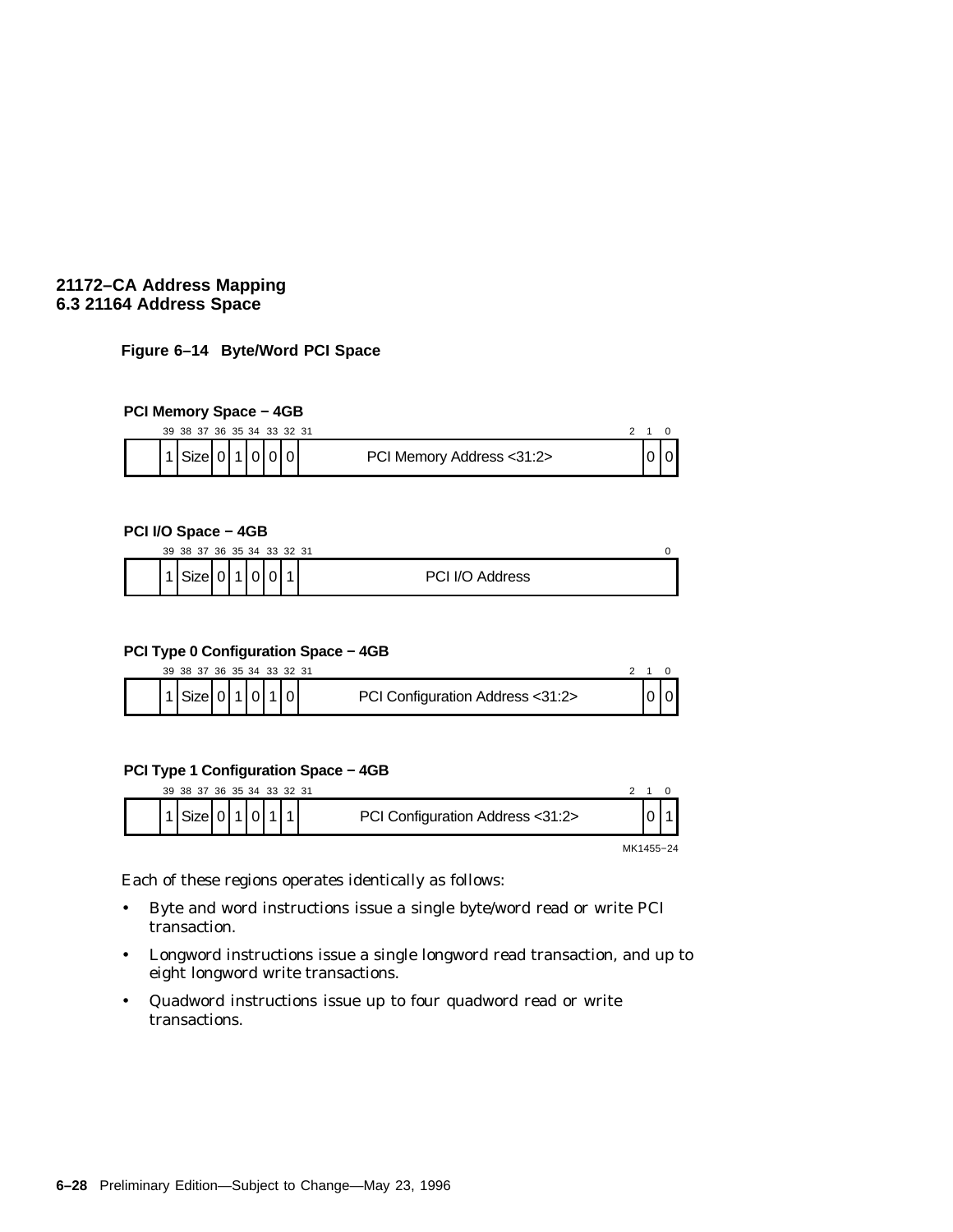The size field (address bits <38:37>) is added by the 21164 hardware as shown in the following list. The software value is zero.

| Size | Data size        |
|------|------------------|
| 00   | <b>INT8</b>      |
| 01   | <b>INT4</b>      |
| 10   | INT <sub>2</sub> |
| 11   | INT <sub>1</sub> |

The following operations have single data transfers on the PCI:

- INT1 read/write operations
- INT2 read/write operations
- INT4 read operations

The following operations may have multiple data transfers on the PCI:

- INT4 write operations
- INT8 read/write operations

Byte/word suport is enabled when 21164 CSR ICSR<17>=1 and when CIA CSR CIA\_CNFG<IOA\_BWEN>=1. Table 6–10 shows noncached 21164 addresses when byte/word support is enabled.

| <b>Instruction</b> | addr<38:37> | int4_valid<3:0>                           |  |
|--------------------|-------------|-------------------------------------------|--|
| LDQ                | 00          | <b>INT8</b> mask                          |  |
| <b>LDL</b>         | 01          | addr<3:2><1:0>undefined                   |  |
| LDWU               | 10          | $\mathbf{addr} < 3:1$ >, $< 0$ >undefined |  |
| <b>LDBU</b>        | 11          | addr< $3:0>$                              |  |
| <b>STQ</b>         | $00\,$      | <b>INT4</b> mask                          |  |
| <b>STL</b>         | 01          | INT4 mask                                 |  |
| <b>STW</b>         | 10          | addr<3:1><0>undefined                     |  |
| <b>STB</b>         | 11          | addr<3:0>                                 |  |

**Table 6–10 21164 Byte/Word Addressing**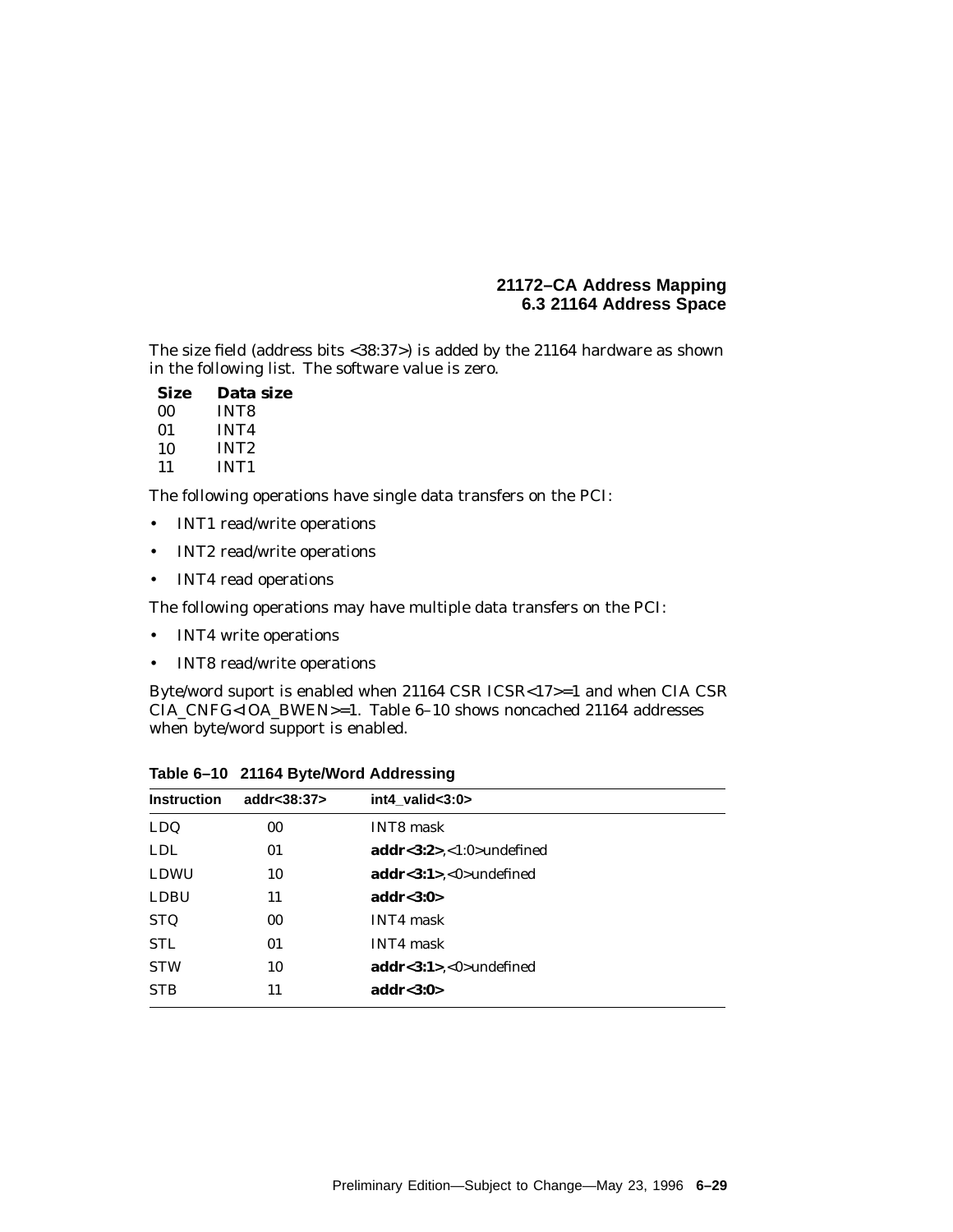# **6.4 PCI to Physical Memory Addressing**

This section describes direct and scatter-gather mapping through the use of windows.

# **6.4.1 Address Mapping Windows**

PCI addresses coming into the CIA (32-bit or 64-bit) are mapped to the 21164 cached memory space (8GB). The CIA provides five programmable address windows that control access of PCI peripherals to system memory. Each window location is defined by its base register (W*n*\_BASE) and its size is defined by its mask register (W*n*\_MASK). The five PCI address windows are also referred to as the PCI target windows.

Mapping from the PCI address to a physical memory address can be direct (physical mapping with an address offset) or scatter-gather (virtual mapping).

# **Windows [3:0]**

Windows [3:0] have three registers associated with them. They are:

- PCI base register (W*n*\_BASE)
- PCI mask register (W*n*\_MASK)
- Translation base register (T*n*\_BASE)

In addition, there is an another register that is associated with window 3 only. It is the PCI window DAC base register (W\_DAC). It is used for PCI 64-bit addresses (DAC).

W*n*\_MASK provides a mask corresponding to bits <31:20> of an incoming PCI address. The size of each window can be programmed to be from 1MB to 4GB in powers of two, by masking bits of the incoming PCI address using W*n*\_MASK as shown in Table 6–11.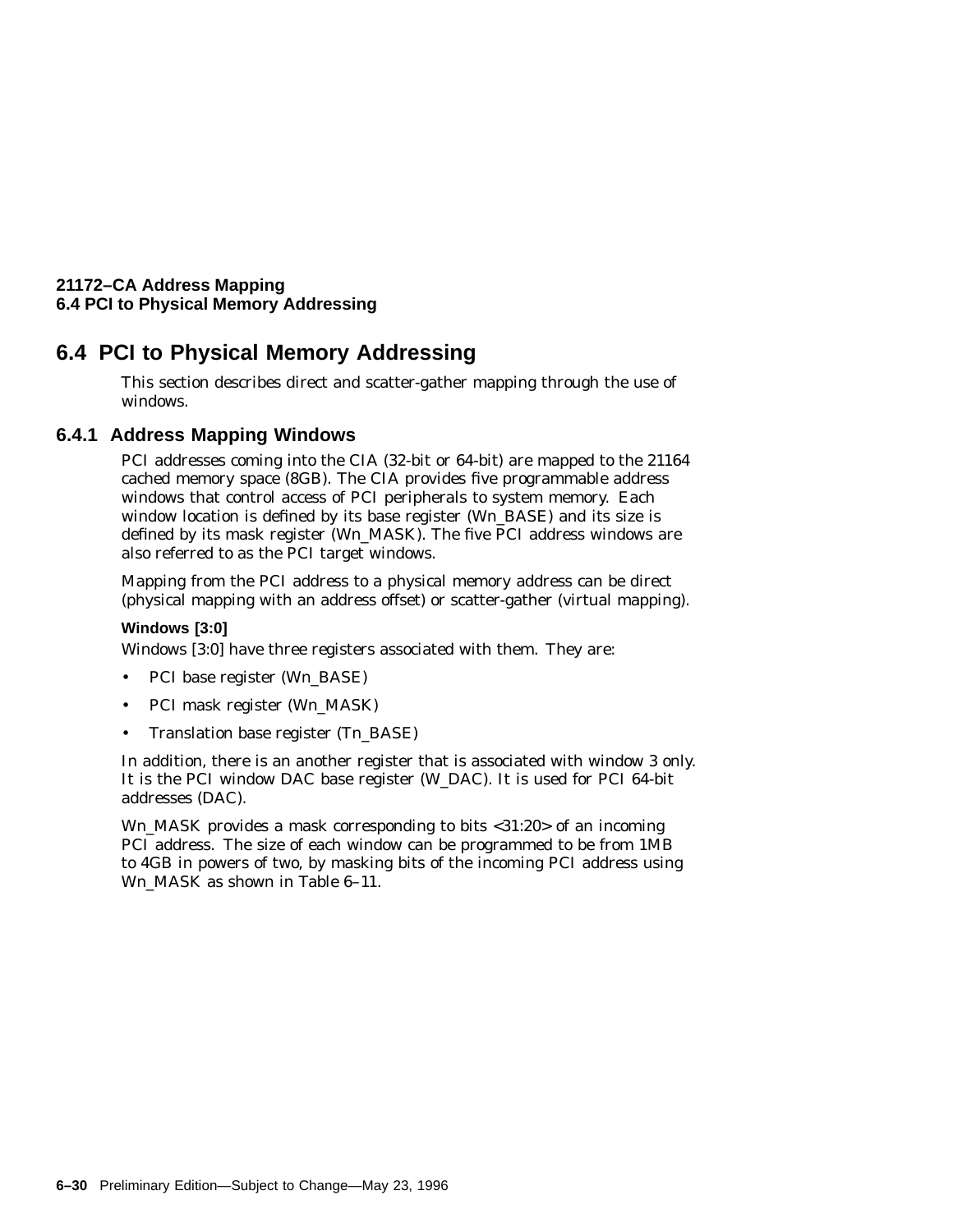| <b>W MASK&lt;31:20&gt;</b> | <b>Size of Window</b> | Value of $n1$ |  |
|----------------------------|-----------------------|---------------|--|
| 0000 0000 0000             | 1MB                   | 20            |  |
| 0000 0000 0001             | 2MB                   | 21            |  |
| 0000 0000 0011             | 4MB                   | 22            |  |
| 0000 0000 0111             | 8MB                   | 23            |  |
| 0000 0000 1111             | 16MB                  | 24            |  |
| 0000 0001 1111             | 32MB                  | 25            |  |
| 0000 0011 1111             | 64MB                  | 26            |  |
| 0000 0111 1111             | 128MB                 | 27            |  |
| 0000 1111 1111             | 256MB                 | 28            |  |
| 0001 1111 1111             | 512MB                 | 29            |  |
| 0011 1111 1111             | 1 <sub>GB</sub>       | 30            |  |
| 0111 1111 1111             | 2GB                   | 31            |  |
| 1111 1111 1111             | 4GB                   | 32            |  |
| All others                 | <b>UNPREDICTABLE</b>  |               |  |

**Table 6–11 PCI Target Window MASK Register (Wn\_MASK)** .

1Only incoming **ad<31:***n***>** are compared with PCI base register <31:*n*> as shown in Figure 6–16. If *n*=32, no comparison is performed. Windows are not allowed to overlap.

Based on the value of the window mask register, the unmasked bits of the incoming PCI address are compared with the corresponding bits of each window's W*n*\_BASE. If the address in one of the W*n*\_BASE registers and the incoming PCI address match, then the PCI address has hit that PCI target window. Otherwise, it has missed the window.

A window enable bit, W*n*\_BASE [W\_EN], lets windows be independently enabled ([W\_EN]=1) or disabled ([W\_EN]=0). If a hit occurs in any of the windows that are enabled, then the CIA will respond to the PCI cycle by asserting **devsel\_l**. The PCI target windows must be programmed so that their address ranges do not overlap. If they overlap, the compare results are UNDEFINED.

The window base address must be on a NATURALLY ALIGNED address boundary corresponding to the size of the window. For example, a 4MB window cannot start at address 1MB; it must start at address 4MB, or 8MB, or 12MB, and so on.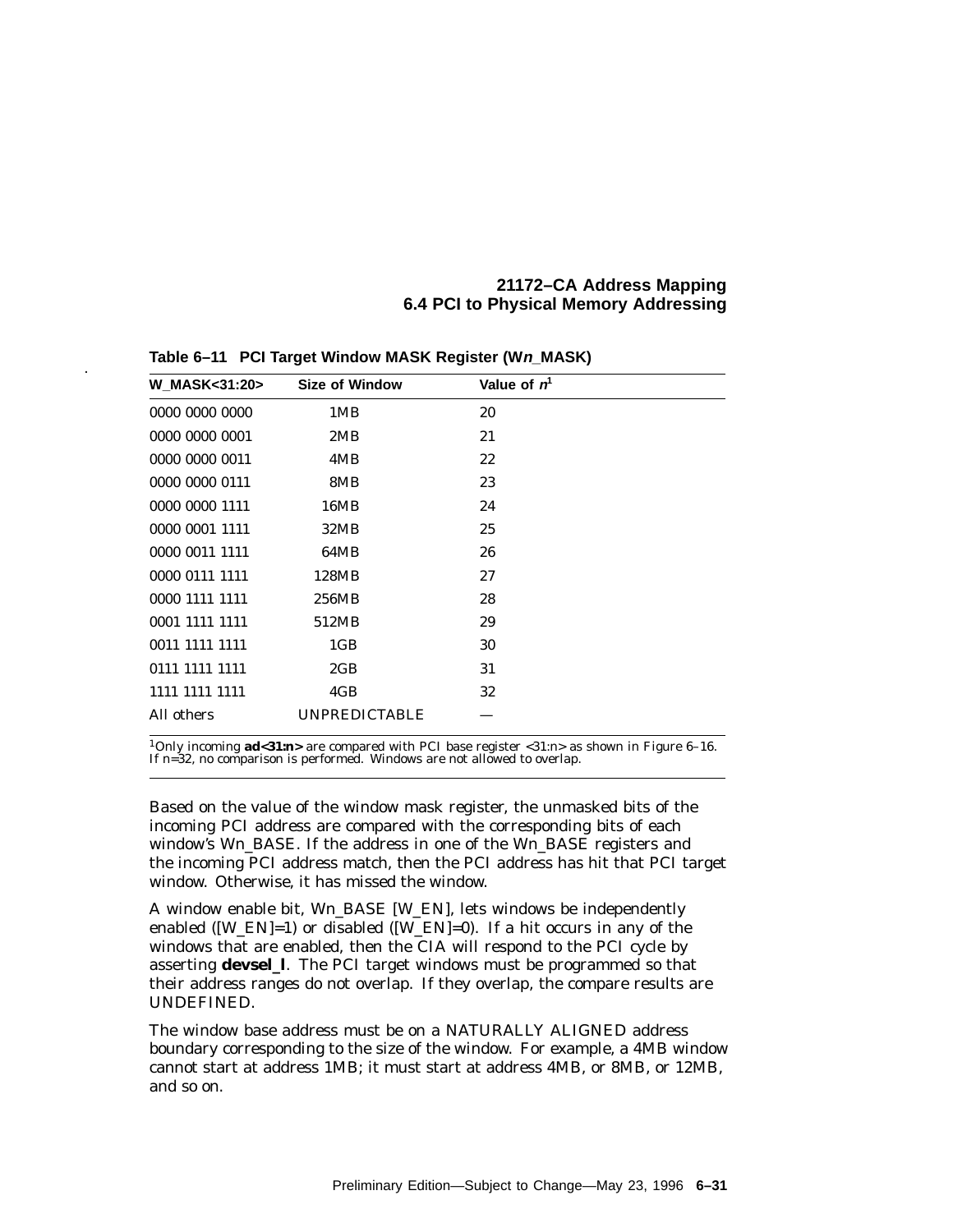#### **6.4.1.1 PCI Device Address Space**

A PCI device specifies the amount of memory space it requires by using base registers in its configuration space. The registers are implemented such that the address space consumed by the device is a power of two in size, and is NATURALLY ALIGNED on the size of the space consumed.

A PCI device need not use all of the address range it consumes, that is, the size of the PCI address window defined by the base address. Also, a PCI device need not respond to unused portions of the address space. The one exception to this is a PCI bridge that requires two additional registers (the base and limit address registers). These registers specify the address space that the PCI bridge will respond to in transactions.

A PCI bridge responds to all addresses in the range: base  $\leq$  address  $\lt$  limit.

These base and limit address registers are initialized by POST code at powerup. The CIA, as a PCI host–bridge device, does not have base and limit registers. Host bridges, because they are under system control, do not have to operate within the rules for other PCI devices. The CIA does respond to all the addresses within the four windows.

#### **6.4.1.2 Address Mapping Example**

Figure 6–15 shows how the DMA address ranges of a number of PCI devices are within the PCI window ranges. PCI devices are allowed to have multiple DMA address ranges, like device 2.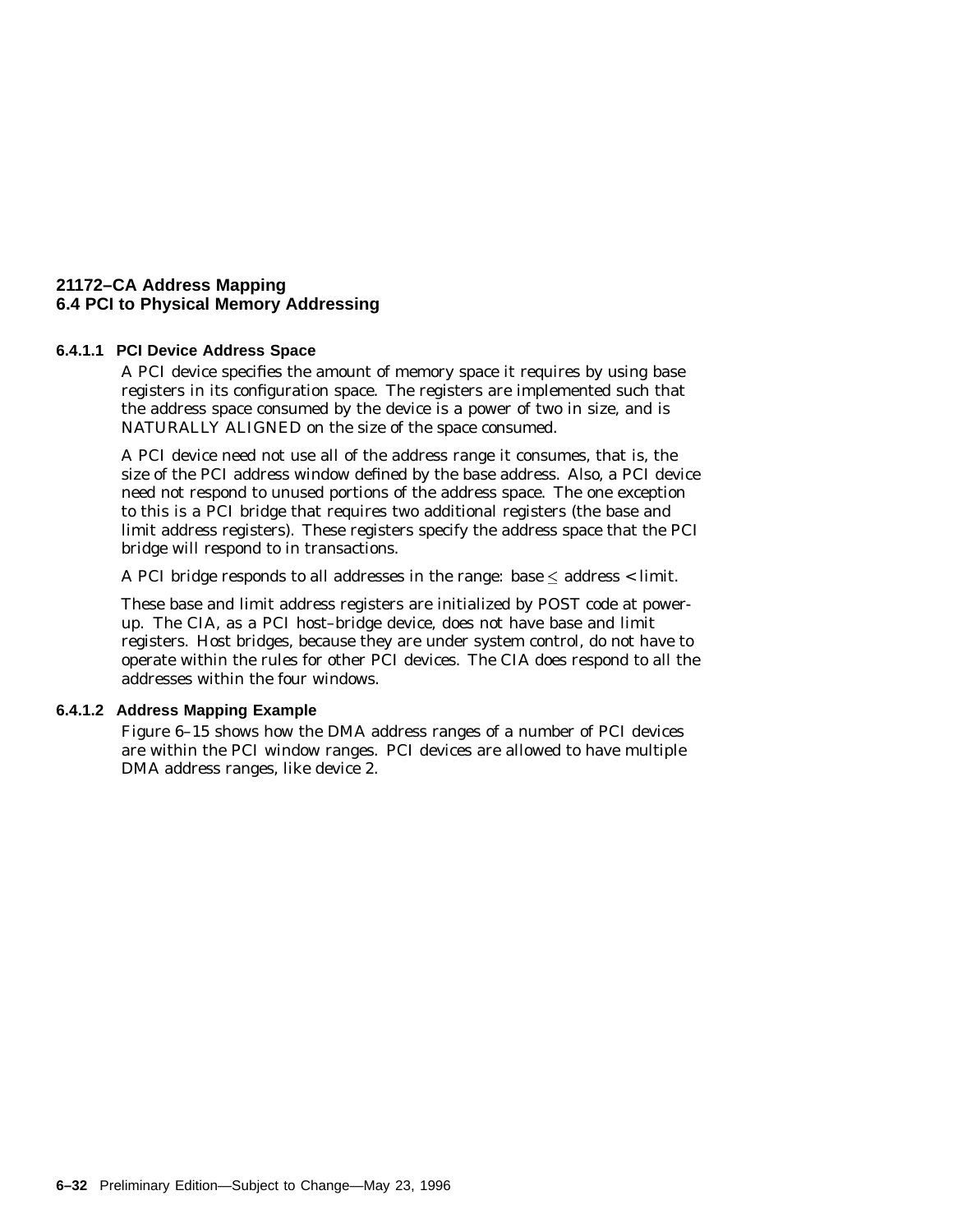LJ-04272.AI 21164 Memory Space (8GB) Scatter-Gather Map Direct Map PCI Device's DMA Memory Space PCI Memory Space (4GB) 8KB Page **PCI** Device 0 **PCI** Device 1 **PCI** Device 2 21164 System

**Figure 6–15 PCI DMA Addressing Example**

Figure 6–15 also shows that the CIA window can be larger than the corresponding device's DMA address range, as with device 0. Devices 1 and 2 have address ranges that are accepted by one CIA window. W*n*\_BASE [W*n*\_BASE\_SG] for each window determines whether direct mapping or scatter-gather mapping is used to access physical memory.

PCI single and dual address cycles have the following characteristics:

- Dual address cycle (DAC)—issued only if <63:32> are nonzero in 64-bit PCI address mode, and only if enabled by W3\_BASE[DAC\_ENABLE].
- Single address cycle (SAC)—all 32-bit addresses. A PCI device must use SAC if bits <63:32> of a 64-bit address equal zero.

Figure 6–16 shows the PCI window comparison logic.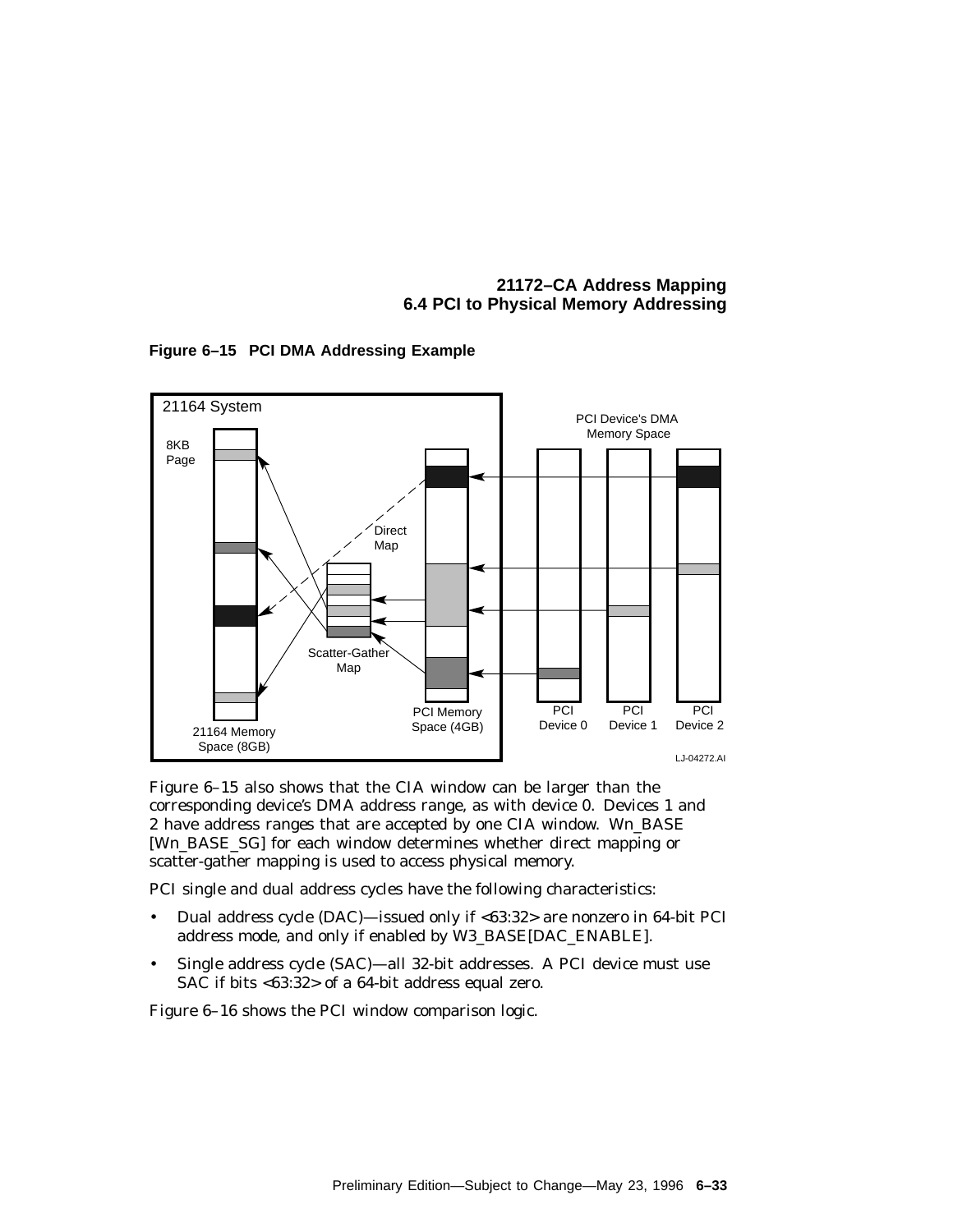



The comparison logic associated with **ad<63:32>** is used only for DAC with window 3. The other windows recognize only 32-bit PCI addresses (SAC).

For a hit to occur on a DAC address, address bits <63:40> must be zero and **ad<39:32>** must match the W\_DAC[DAC\_BASE<7:0>]. The low-order address bits **ad<31:20>** must also hit. This scheme allows a NATURALLY ALIGNED 1MB to 4GB PCI window to be placed anywhere in the first 1TB of a 64-bit PCI address space.

When an address match occurs with a PCI target window, the CIA translates the 32-bit PCI address **ad<31:0>** to a memory address <33:0>. The translated address is generated in one of two ways as determined by W*n*\_BASE[W*n*\_BASE\_SG].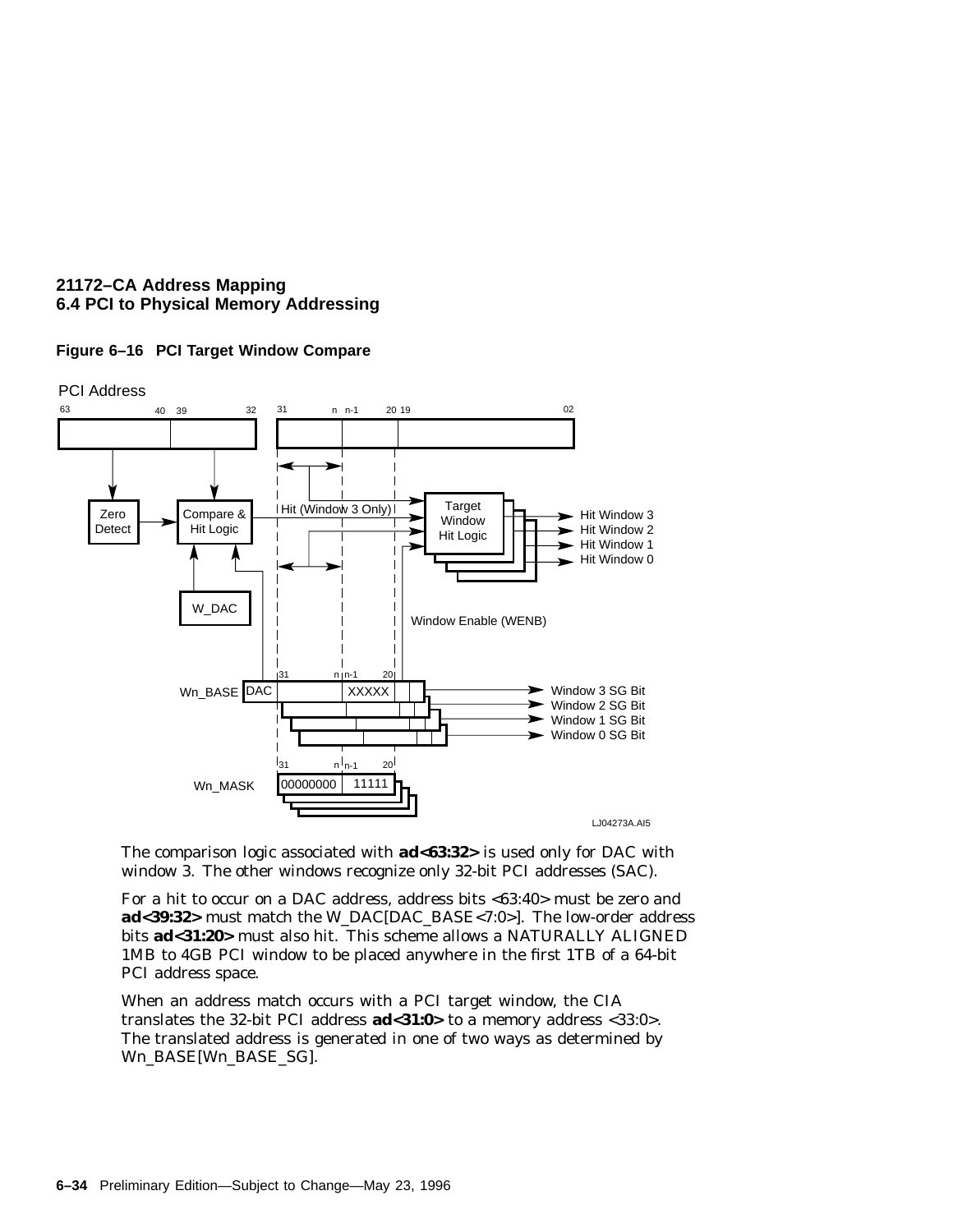# **6.4.2 Direct Mapped Addressing**

If W*n*\_BASE [W*n*\_BASE\_SG] is clear, the DMA address is direct mapped. The translated address is generated by concatenating bits from the matching window's T*n*\_BASE with bits from the incoming PCI address (**ad<31:0>**). This process is shown in Figure 6–17 with *n* being the LSB from the T*n*\_BASE column of Table 6–12.



#### **Figure 6–17 Direct Mapped Translation**

The bits involved in the concatenation are defined by the window's W*n*\_MASK, as shown in Table 6–12. Because memory is located in the lower 8GB of the 21164 address space, the CIA implicitly ensures that **addr<39:33>** are always zero. Because T*n*\_BASE is simply concatenated to the PCI address, direct mapping is to a NATURALLY ALIGNED memory region. For example, a 4MB direct-mapped window will map to any 4MB region in main memory that falls on a 4MB boundary.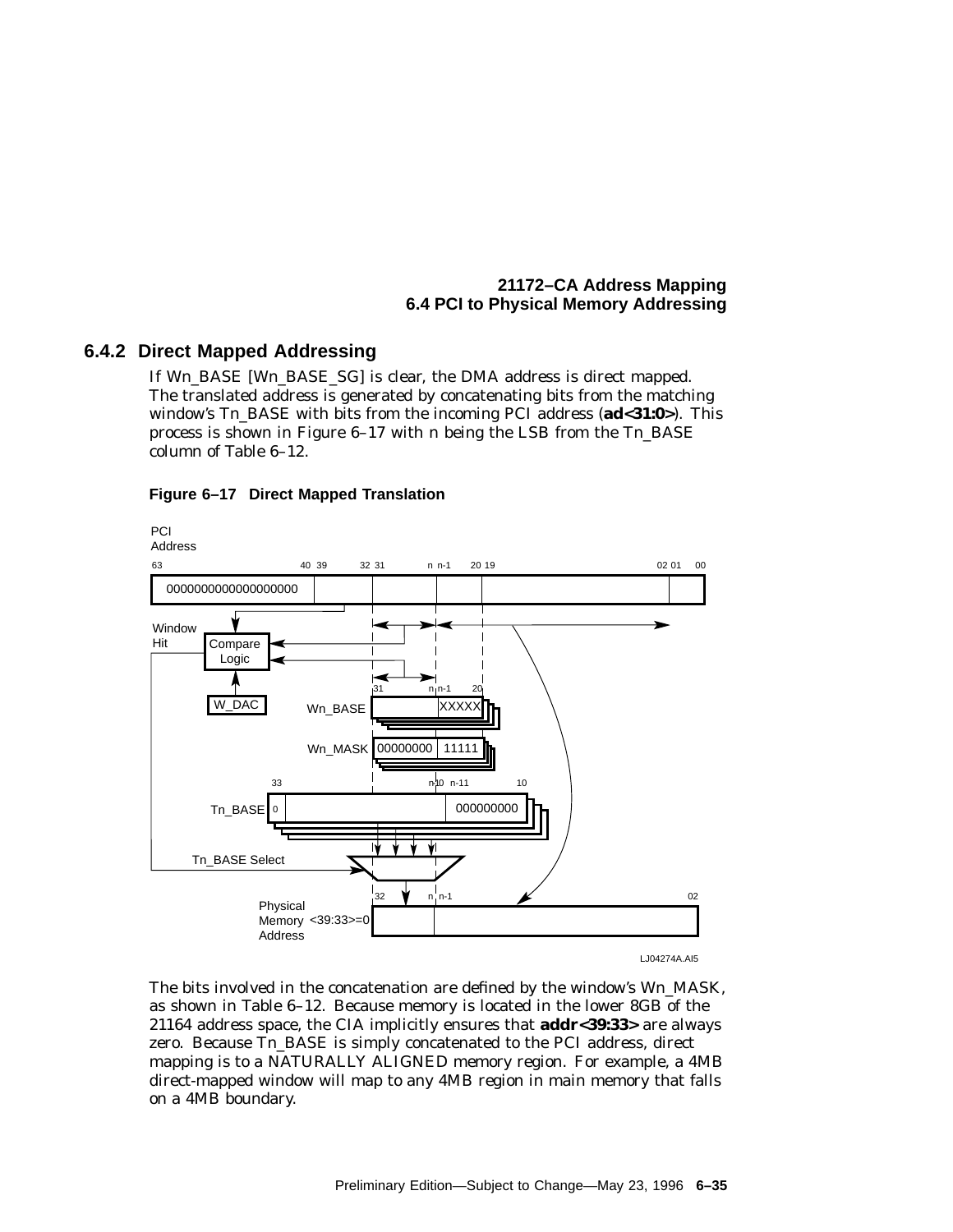| <b>W_MASK</b>  | Size of       |                      | <b>Translated Address Source</b> |  |  |
|----------------|---------------|----------------------|----------------------------------|--|--|
| $<$ 31:20 $>$  | <b>Window</b> | Tn BASE <sup>1</sup> | <b>PCI Address</b>               |  |  |
| 0000 0000 0000 | 1MB           | addr < 32:20         | addr< $19:2>$                    |  |  |
| 0000 0000 0001 | 2MB           | addr < 32:21         | addr< $20:2>$                    |  |  |
| 0000 0000 0011 | 4MB           | addr < 32:22         | addr $<21:2>$                    |  |  |
| 0000 0000 0111 | 8MB           | addr< $32:23>$       | addr< $22:2>$                    |  |  |
| 0000 0000 1111 | 16MB          | addr< $32:24>$       | addr<23:2 $>$                    |  |  |
| 0000 0001 1111 | 32MB          | addr < 32:25         | addr<24:2 $>$                    |  |  |
| 0000 0011 1111 | 64MB          | addr $<32:26>$       | addr< $25:2>$                    |  |  |
| 0000 0111 1111 | 128MB         | addr < 32:27         | addr< $26:2>$                    |  |  |
| 0000 1111 1111 | 256MB         | addr < 32:28         | addr< $27:2>$                    |  |  |
| 0001 1111 1111 | 512MB         | addr<32:29>          | addr<28:2 $>$                    |  |  |
| 0011 1111 1111 | 1GB           | addr<32:30>          | addr< $29:2>$                    |  |  |
| 0111 1111 1111 | 2GB           | addr< $32:31>$       | addr $<30:2>$                    |  |  |
| 1111 1111 1111 | 4GB           | addr $<$ 32 $>$      | addr $<$ 31:2>                   |  |  |
|                |               |                      |                                  |  |  |

**Table 6–12 Direct-Mapped PCI Target Address Translation**

<sup>1</sup>Unused bits of Tn\_BASE must be cleared because the hardware performs an OR operation for the concatenation.

### **6.4.3 Scatter-Gather Addressing**

When W*n*\_BASE[W*n*\_BASE\_SG] is set, the translated address is generated using a table lookup. The table is referred to as a scatter-gather map.

The incoming PCI address is compared to the PCI window addresses for a hit. The  $T_n$  BASE of the window that was hit is used to specify the starting address of the scatter-gather map table in memory.

Part of the incoming PCI address is used as an offset from this starting address to access the scatter-gather page table entry (PTE). This PTE, together with the remaining least-significant PCI address bits, forms the 21164 memory address.

Each scatter-gather map entry maps an 8KB page of PCI address space into an 8KB page of 21164 address space. This offers a number of advantages to software:

• Performance—ISA devices map to the lower 16MB of memory. The Windows NT operating system currently copies data from here to user space. The scatter-gather map avoids this copy operation.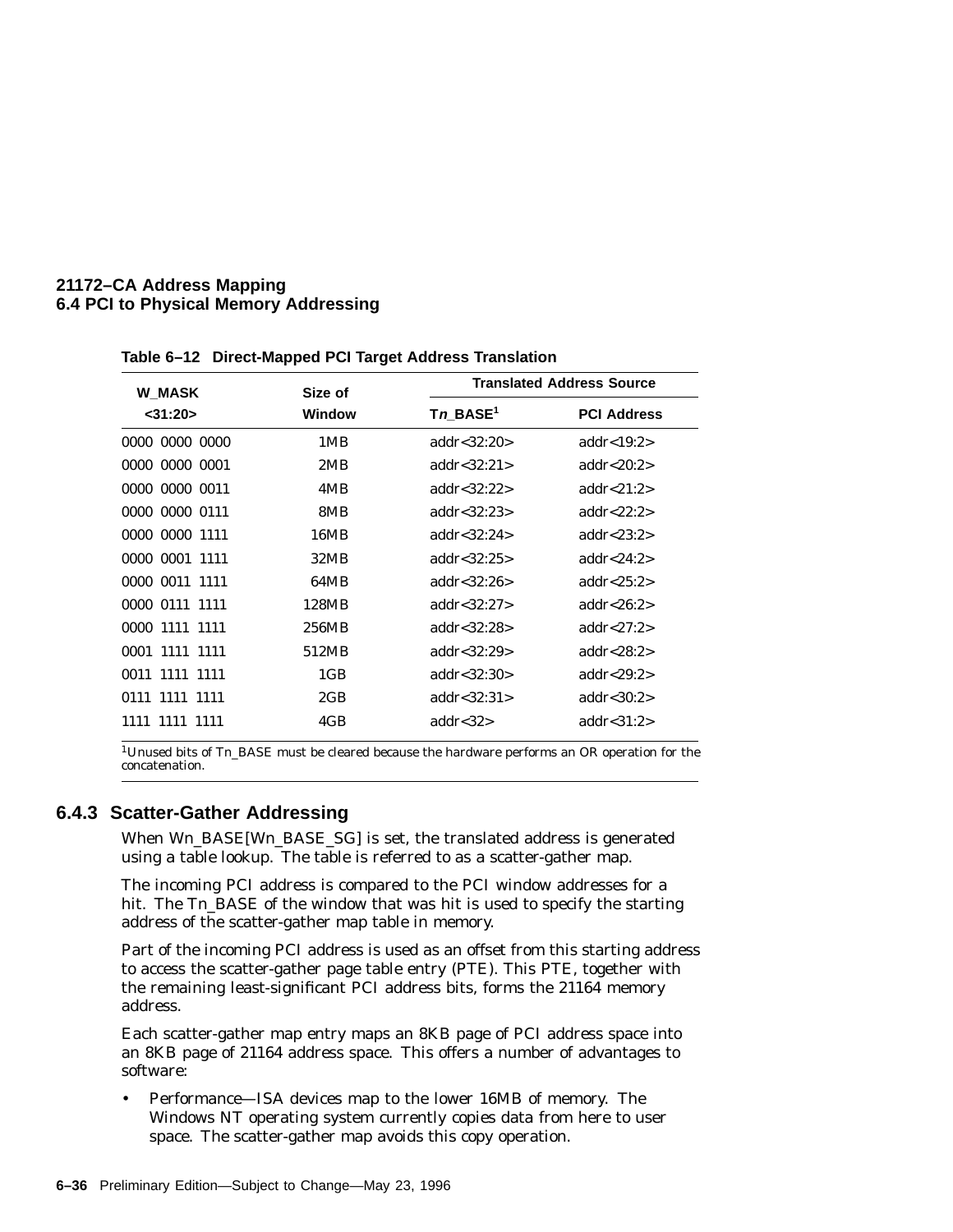• Address management—User I/O buffers might not be physically contiguous or contained within a page. Without scatter-gather maps, software has to manage the scattered nature of the user buffer.

In peripheral components architecture, the term scatter-gather is not an address translation scheme but instead is used to signify a DMA transfer list. An element of this transfer list contains the DMA address and the number of data items to transfer. The DMA device fetches each item of the list until the list is empty. Many of the PCI devices, such as the PCI-to-EISA bridge, support this form of scatter-gather process.

Each scatter-gather PTE is a quadword and has a valid bit in PTE<0 $>$  as shown in Figure 6–18. Page address bit <13> is at PTE<1>.



#### **Figure 6–18 Scatter-Gather PTE Format**

LJ-04275.AI

Because the CIA implements only valid memory addresses up to 8GB, scattergather PTE bits <63:21> must be set to zero. PTE bits <20:1> are used to generate the physical page address. This address is appended to **ad<12:5>** of the incoming PCI address to generate the memory address.

The size of the scatter-gather map table is determined by the size of the PCI target window defined by W*n*\_MASK, as shown in Table 6–13. The number of entries is the window size divided by the page size (8KB). The size of the table is simply the number of entries multiplied by 8 bytes.

The scatter-gather map table address is obtained from T*n*\_BASE and the PCI address, as shown in Table 6–13.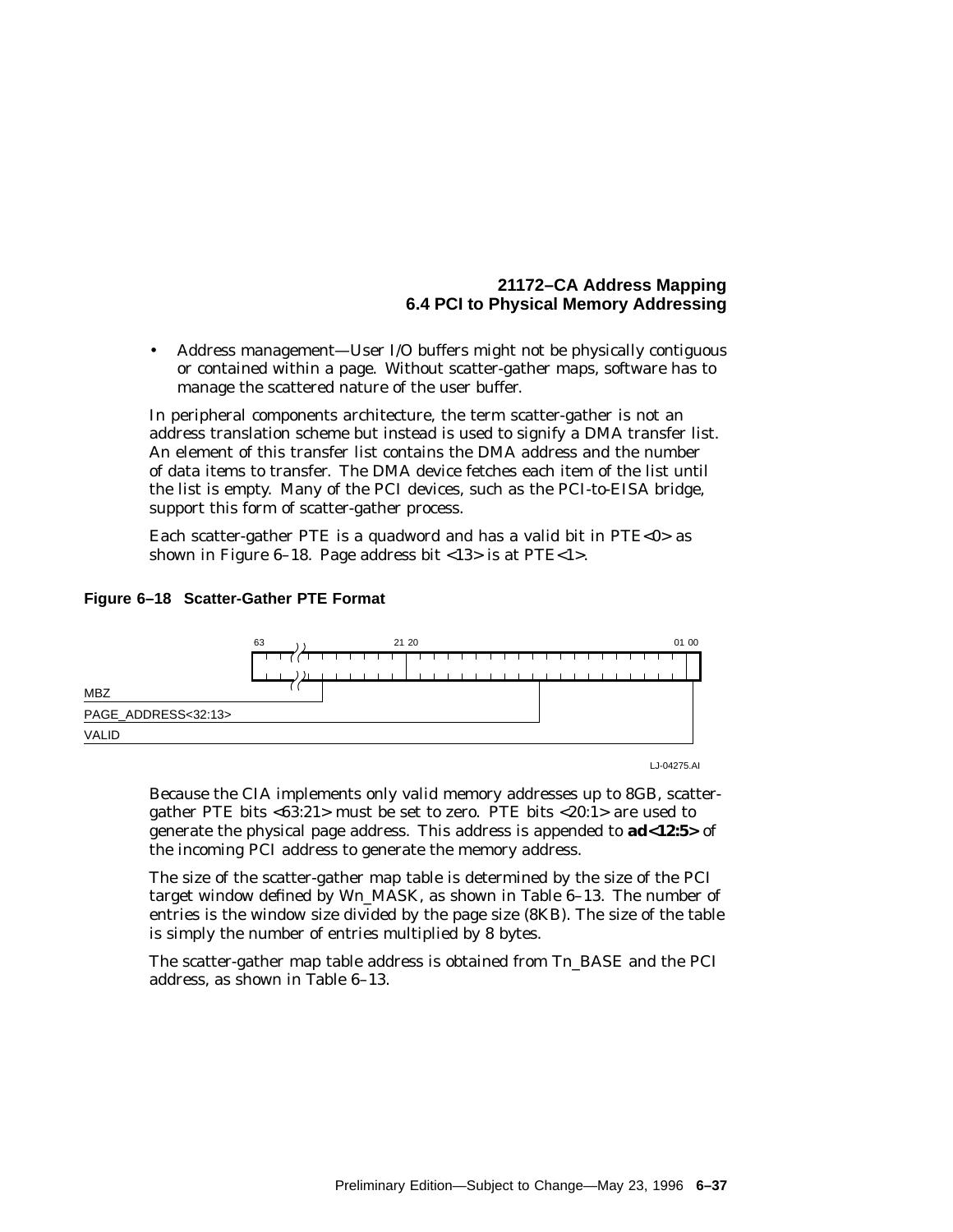| <b>W MASK</b>  | Size of<br><b>Window</b> | S-G Map           | Scatter-Gather Map Address <33:3> |                    |
|----------------|--------------------------|-------------------|-----------------------------------|--------------------|
| $<$ 31:20 $>$  |                          | <b>Table Size</b> | Tn Base <sup>1</sup>              | <b>PCI Address</b> |
| 0000 0000 0000 | 1MB                      | 1KB               | < 32:10 >                         | <19:13>            |
| 0000 0000 0001 | 2MB                      | 2KB               | <32:11>                           | < 20:13>           |
| 0000 0000 0011 | 4MB                      | 4KB               | <32:12>                           | < 21:13>           |
| 0000 0000 0111 | 8MB                      | 8KB               | < 32:13>                          | < 22:13>           |
| 0000 0000 1111 | 16MB                     | 16KB              | <32:14>                           | < 23:13>           |
| 0000 0001 1111 | 32MB                     | 32KB              | < 32:15>                          | < 24:13>           |
| 0000 0011 1111 | 64MB                     | 64KB              | <32:16>                           | < 25:13>           |
| 0000 0111 1111 | 128MB                    | 128KB             | <32:17>                           | < 26:13>           |
| 0000 1111 1111 | 256MB                    | 256KB             | <32:18>                           | < 27:13>           |
| 0001 1111 1111 | 512MB                    | 512KB             | <32:19>                           | < 28:13>           |
| 0011 1111 1111 | 1 <sub>GB</sub>          | 1MB               | <32:20>                           | < 29:13>           |
| 0111 1111 1111 | 2GB                      | 2MB               | <32:21>                           | $<$ 30:13>         |
| 1111 1111 1111 | 4GB                      | 4MB               | <32:22>                           | $<$ 31:13>         |

**Table 6–13 Scatter-Gather Mapped PCI Target Address Translation**

1Unused bits of T*n*\_BASE must be zero for correct operation.

#### **6.4.3.1 Scatter-Gather Translation Lookaside Buffer (TLB)**

An 8-entry translation lookaside buffer (TLB) is provided in the CIA for scatter-gather PTEs. The TLB is a fully associative cache and holds the eight most recent scatter-gather map lookups. Four of these entries can be ''locked,'' preventing their displacement by the hardware TLB-miss handler. Each of the eight TLB entries holds a PCI address for the tag, and four consecutive 8KB page addresses as the TLB data, as shown in Figure 6–19.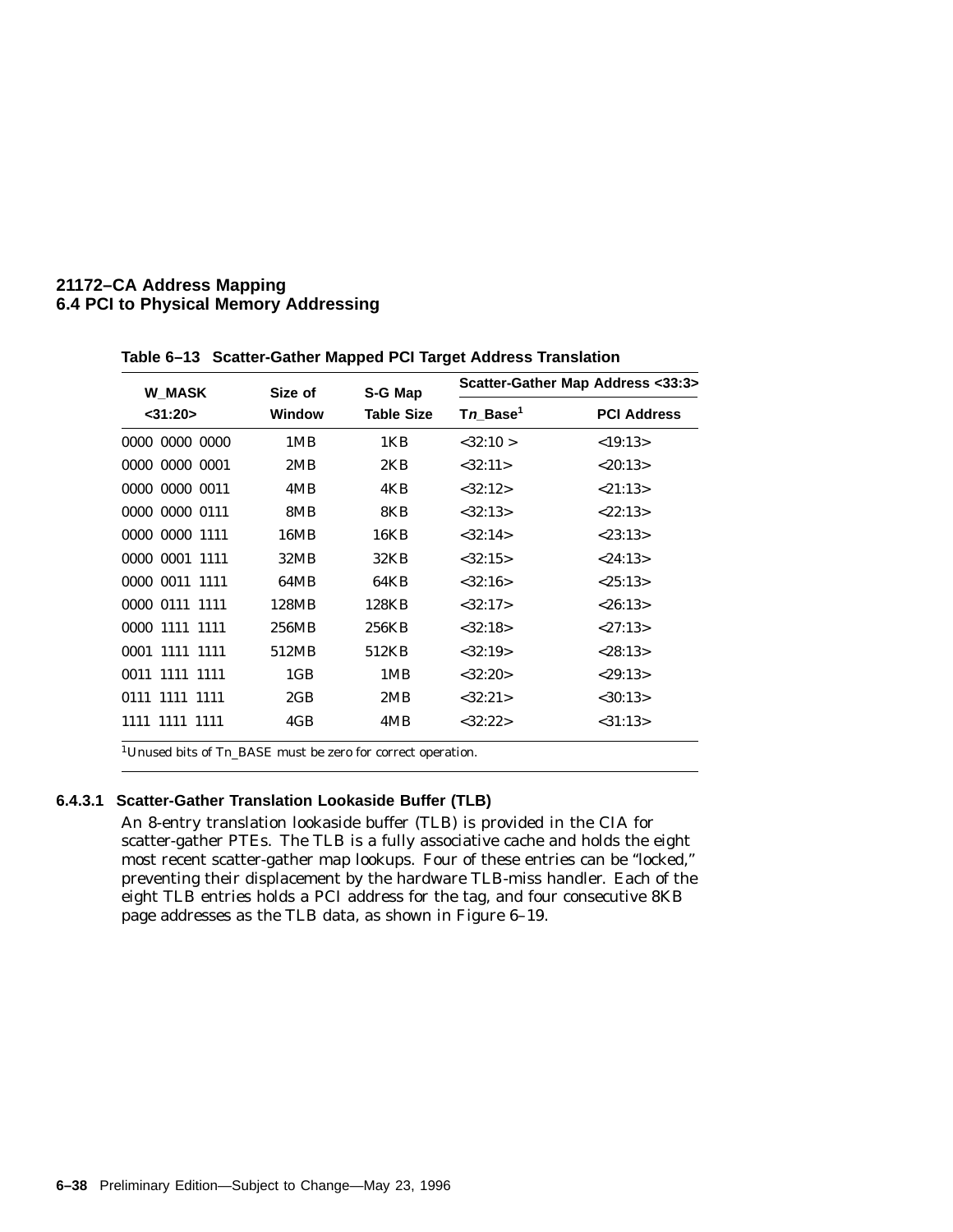

#### **Figure 6–19 Scatter-Gather Associative TLB**

Each time an incoming PCI address hits in a PCI target window that has scatter-gather enabled, **ad<31:15>** are compared with the 32KB PCI page address in the TLB tag. If a match is found, the required 21164 page address is one of the four items provided by the data in the matching TLB entry. Address bits **ad<14:13>** select the correct 8KB page address from the four addresses fetched.

With a TLB hit, the scatter-gather map table lookup in memory is avoided, resulting in enhanced performance. If no match is found in the TLB, the scatter-gather map lookup is performed and four PTE entries are fetched and written over an existing entry in the TLB. The TLB entry to be replaced is determined by a round-robin algorithm on the ''unlocked'' entries. Coherency of the TLB is maintained by software write transactions (invalidates) to the TBIA. See Section 4.7.1.

The TAG portion of the TLB entry contains a DAC flag to indicate that PCI tag address bits <31:15> correspond to a 64-bit DAC address. Only 1 bit is required instead of the high-order PCI address bits **ad<39:32>** because only window 3 is assigned to a DAC cycle, and the window hit logic has already performed a comparison of the high-order address bits against W\_DAC.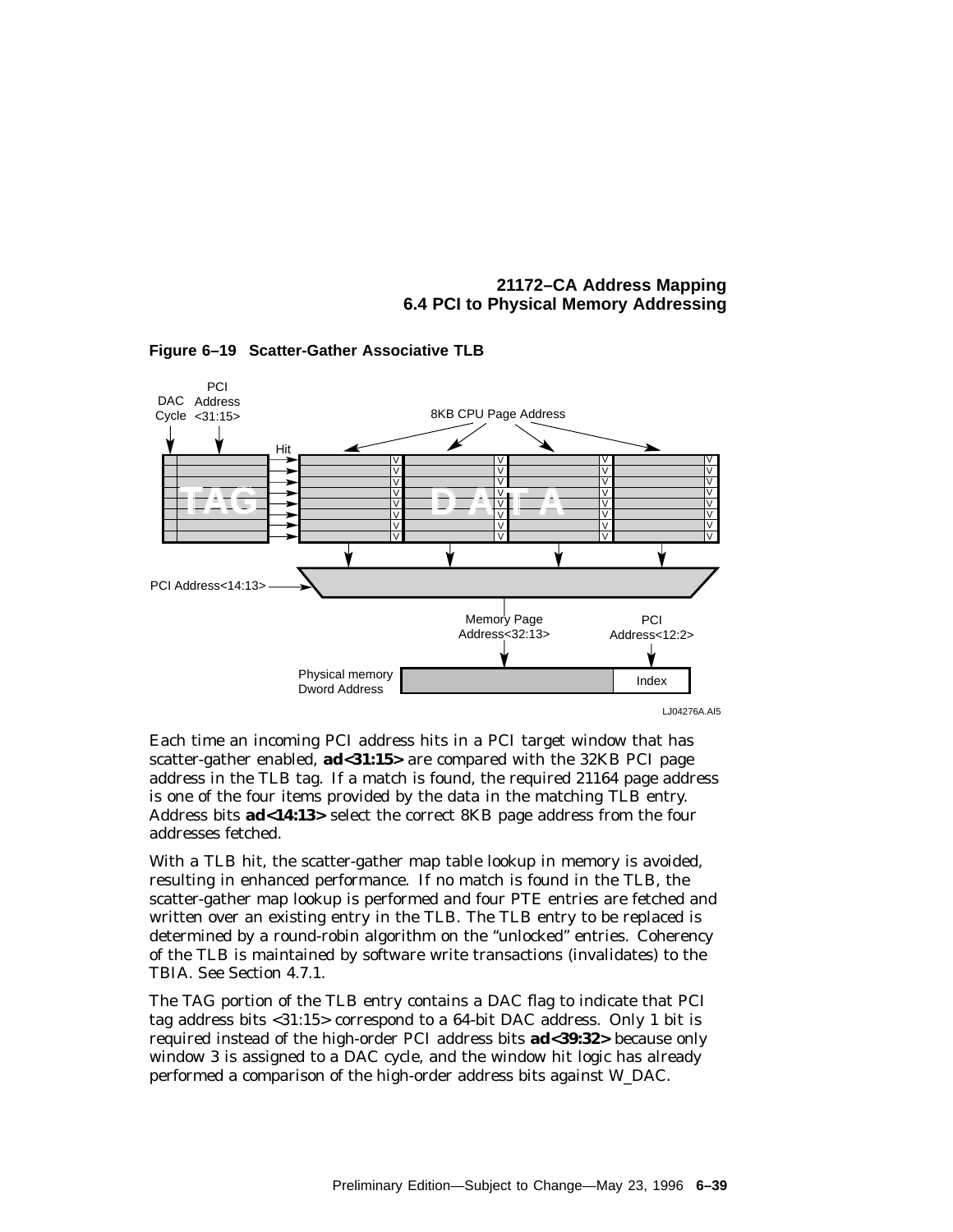Figure 6–20 shows the entire translation process, from PCI address to physical address, on a window that implements scatter-gather. The MSB from the PCI address column of Table 6–13 equals *n*–1. Both paths are indicated: the path for a TLB hit is to the right, and the path for a TLB miss is to the left. The scatter-gather TLB is shown in a slightly simplified but functionally equivalent form.

**6.4.3.1.1 Scatter-Gather TLB Hit Process** The process for a scatter-gather TLB hit is as follows:

- The window compare logic determines if the PCI address has hit in one of the four windows and W*n*\_BASE[W*n*\_BASE\_SG] determines if the scatter-gather path should be taken. If window 3 has DAC mode enabled, and the PCI cycle is a DAC cycle, then a further comparison is made between the high-order PCI bits and W\_DAC.
- Address bits **ad<31:13>** are sent to the TLB associative tag together with the DAC hit indication. If the address and DAC bits match in the TLB, the corresponding 8KB page, 21164 memory address is read out of the TLB. If this entry is valid, then a TLB hit has occurred and this page address is concatenated with **ad<12:2>** to form the physical memory address. If the data entry is invalid or if the TAG compare failed, a TLB miss occurs.

**6.4.3.1.2 Scatter-Gather TLB Miss Process** The process for a scatter-gather TLB miss is as follows:

- The relevant bits of the PCI address (as determined by W*n*\_MASK) are concatenated with the relevant T*n*\_BASE bits to form the address used to access the scatter-gather PTE from a table located in main memory.
- Scatter-gather PTE<20:1> are used to generate the page address that is appended to the page offset to generate the physical memory address.

At this point, the TLB is also updated (round-robin algorithm) with the four PTE entries that correspond to the 32KB PCI page 21164 memory address that first missed the TLB. The tag portion of the TLB is loaded with this PCI page address, and the DAC bit is set if this PCI cycle is a DAC cycle.

• If the requested PTE is marked invalid (bit 0 clear), then a TLB invalid entry exception is taken.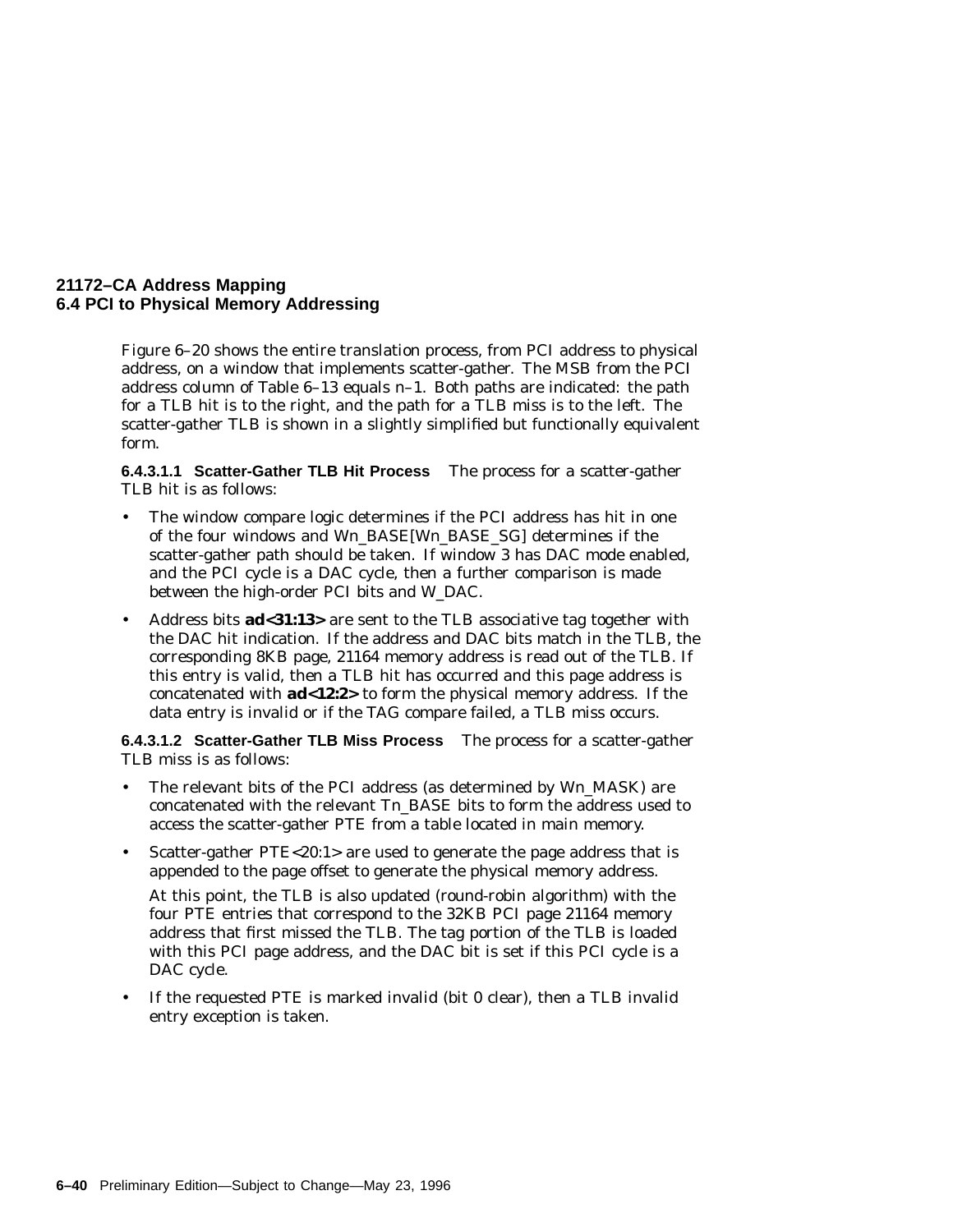

#### **Figure 6–20 Scatter-Gather Map Translation**

Preliminary Edition—Subject to Change—May 23, 1996 **6–41**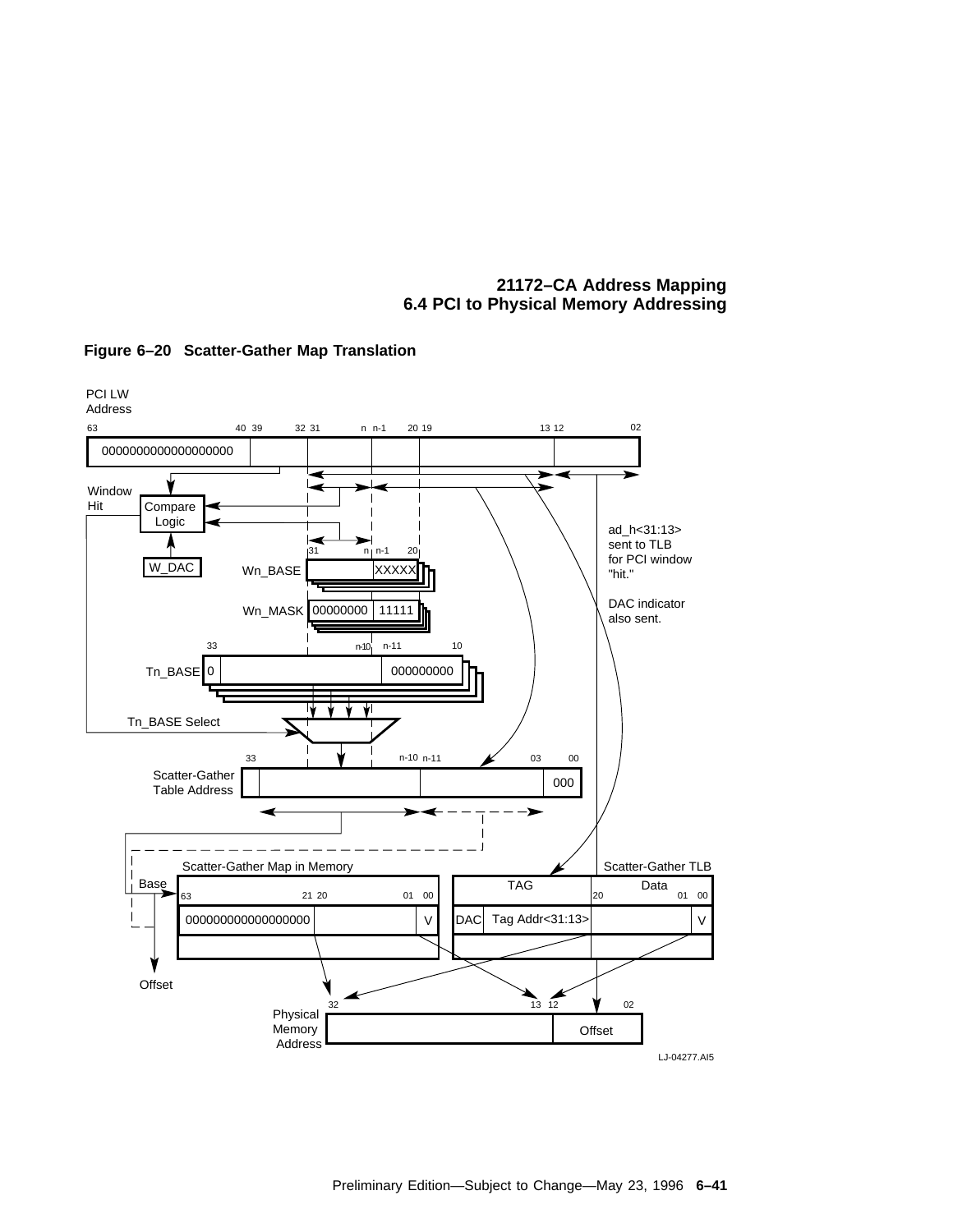# **6.4.4 Suggested Use of a PCI Window**

Figure 6–21 shows a power-up PCI window assignment (as configured by firmware) and Table  $6-14$  lists the details. PCI window 0 was chosen for the 8MB to 16MB EISA region because this window incorporates the **mem\_cs\_l** logic. PCI window 3 was not used as it incorporates the DAC cycle logic. PCI window 1 was chosen arbitrarily for the 1GB, direct-mapped region, and PCI window 2 is not assigned.



#### **Figure 6–21 Default PCI Window Allocation**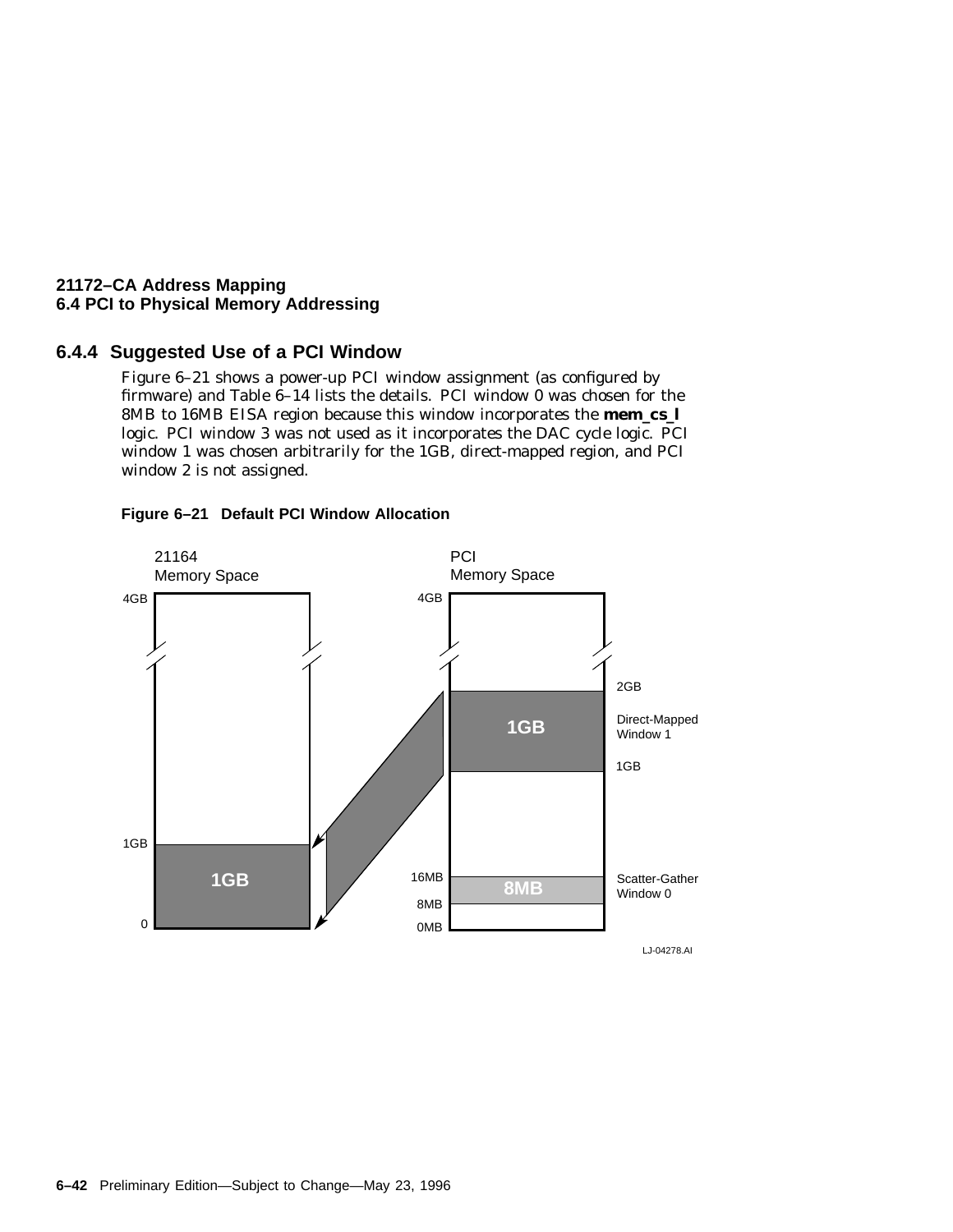| <b>PCI Window</b> | <b>Assignment</b> | <b>Size</b> | Comments                                    |
|-------------------|-------------------|-------------|---------------------------------------------|
| 0                 | Scatter-Gather    | 8MB         | Not used by firmware.<br>mem cs I disabled. |
|                   | Direct Mapped     | 1GB         | Mapped to OGB to 1GB of main<br>memory.     |
| 2                 | <b>Disabled</b>   |             |                                             |
| 3                 | <b>Disabled</b>   |             |                                             |

**Table 6–14 PCI Window Power-Up Configuration**

#### **6.4.4.1 Peripheral Component Architecture Compatibility Addressing and Holes**

The peripheral component architecture allows certain (E)ISA devices to respond to hardwired memory addresses. An example is a VGA graphics device that has its frame buffer located in memory address region A0000–BFFFF. Such devices ''pepper'' memory space with holes that are collectively known as peripheral component architecture compatibility holes.

The PCI-to-EISA bridge decodes PCI addresses and generates a signal, **mem\_cs\_l**, that takes into account the various compatibility holes.

#### **6.4.4.2 Memory Chip Select Signal mem\_cs\_l**

The PCI-to-EISA bridge set can be made using these two chips:

- Intel 82374EB EISA System Component (ESC)
- Intel 82375EB PCI-to-EISA Bridge (PCEB)

The PCI-to-EISA bridge provides address decode logic with attributes (such as read only, write only, VGA frame buffer, memory holes, and BIOS shadowing) to help manage the EISA memory map and peripheral component architecture compatibility holes.

This is known as main memory decoding in the PCEB chip, and results in the generation of the memory chip select (**mem\_cs\_l**) signal. One exception is the VGA memory hole region that never asserts **mem\_cs\_l**. If enabled, the CIA uses **mem\_cs\_l** with W0\_BASE.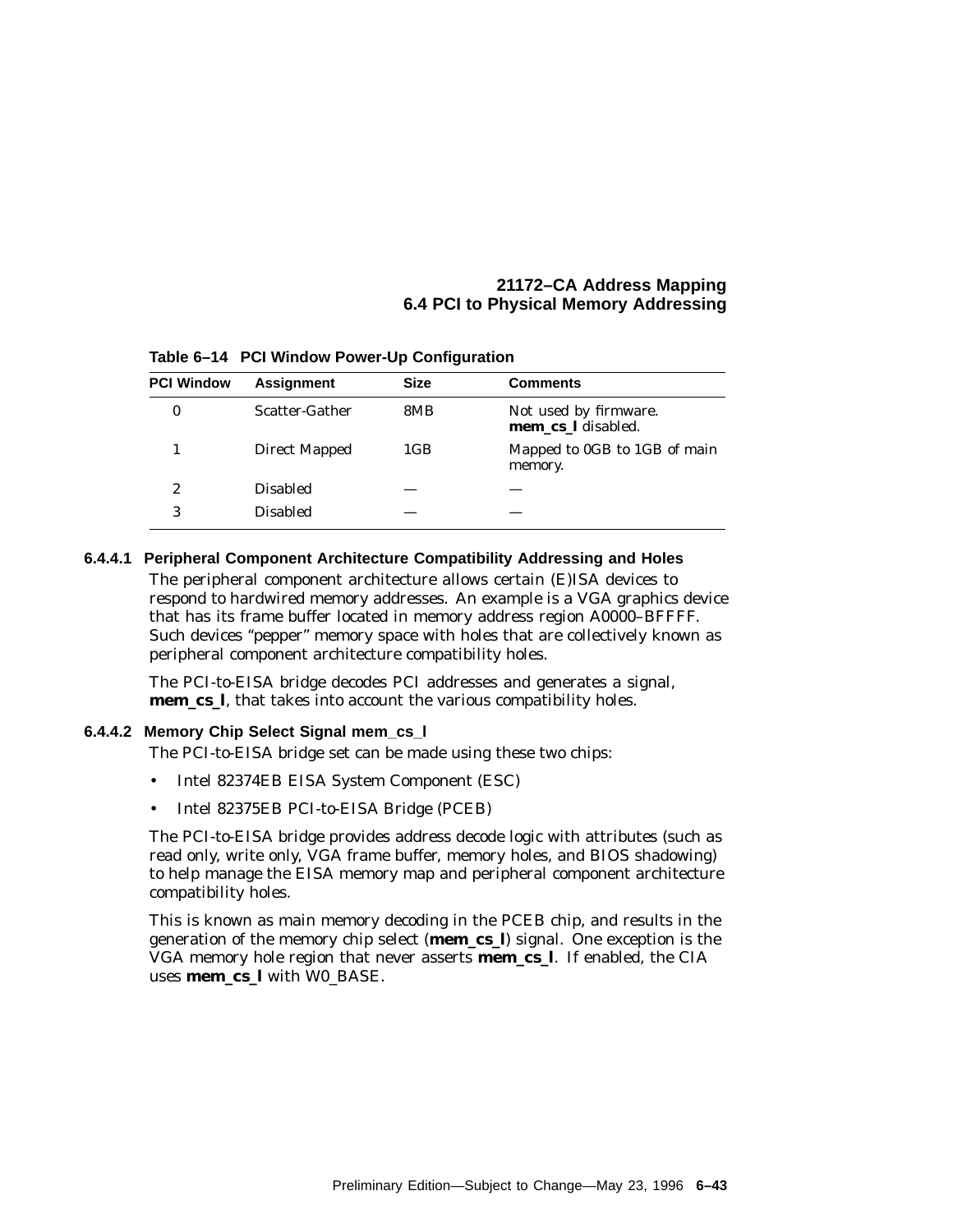In Figure 6–22, the two main holes are lightly shaded, while the **mem\_cs\_l** range is darkly shaded.

The **mem\_cs\_l** range of Figure 6–22 is subdivided into several portions (such as the BIOS area) that are individually enabled/disabled using CSRs as listed here:

- The MCSTOM (top of memory) register has 2MB granularity and can be programmed to select the regions from 1MB up to 512MB.
- The MCSTOH (top of hole) and MCSBOH (bottom of hole) registers define a memory hole region where **mem\_cs\_l** is not selected. The granularity of the hole is 64KB.
- The MAR1, 2, and 3 registers enable various BIOS regions.
- The MCSCON (control) register enables the **mem\_cs\_l** decode logic, and in addition selects a number of regions (0KB to 512KB).

**Note** \_\_\_

For more detail, please refer to the Intel 82375EB specification.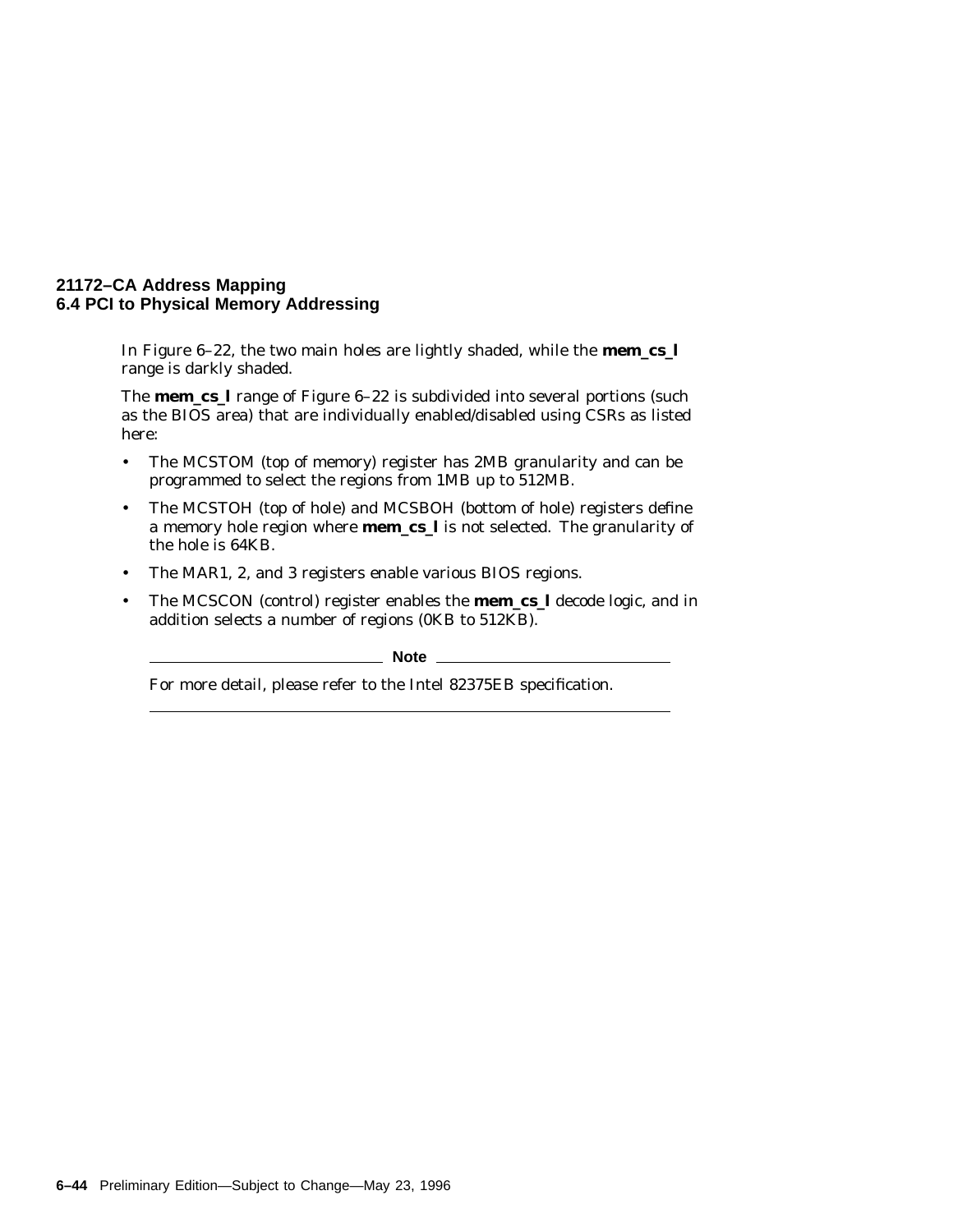#### **21172–CA Address Mapping 6.4 PCI to Physical Memory Addressing**



**Figure 6–22 Memory Chip Select Signal (mem\_cs\_l) Decode Area**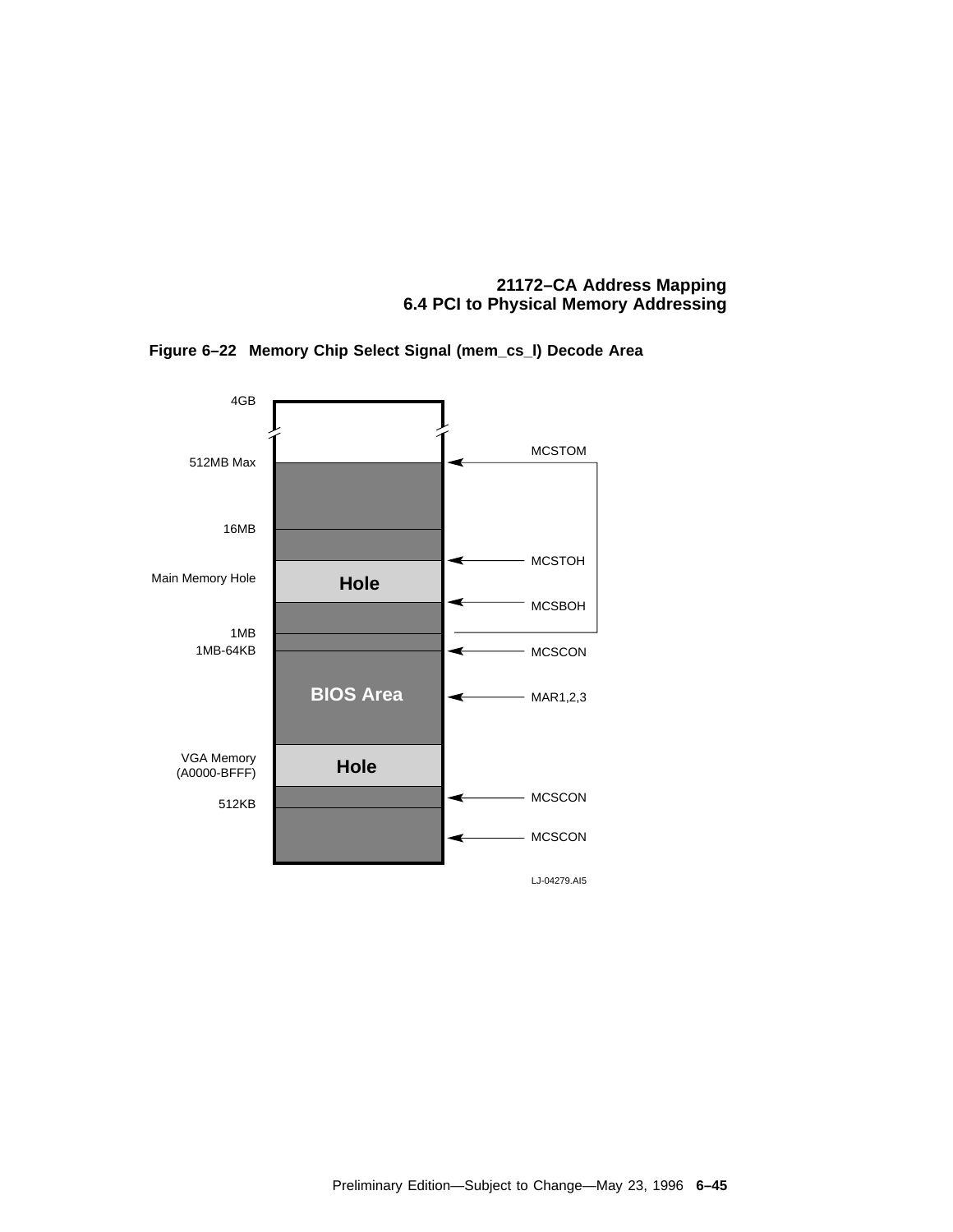#### **21172–CA Address Mapping 6.4 PCI to Physical Memory Addressing**

As shown in Figure 6–23, PCI window 0 in the CIA can be enabled to accept the **mem\_cs\_l** signal as the PCI memory decode signal. With this path enabled, the PCI window hit logic simply uses the **mem\_cs\_l** signal. For example, if **mem\_cs\_l** is asserted, then a PCI window 0 hit occurs and the **dev\_sel\_l** signal is asserted on the PCI.



**Figure 6–23 Memory Chip Select Signal (mem\_cs\_l) Logic**

Consequently, the window address area must be large enough to encompass the **mem\_cs\_l** region programmed into the PCI-to-EISA bridge. The remaining window attributes are still applicable and/or required.

- W0\_BASE [W*n*\_BASE\_SG] determines if scatter-gather or direct mapping is applicable.
- W0\_MASK size information must match the **mem\_cs\_l** size for the scattergather and direct-mapping algorithms to correctly use the translated base register.
- The **mem\_cs\_l** enable bit, W0\_BASE [MEMCS\_ENABLE], takes precedence over W0\_BASE [W\_EN].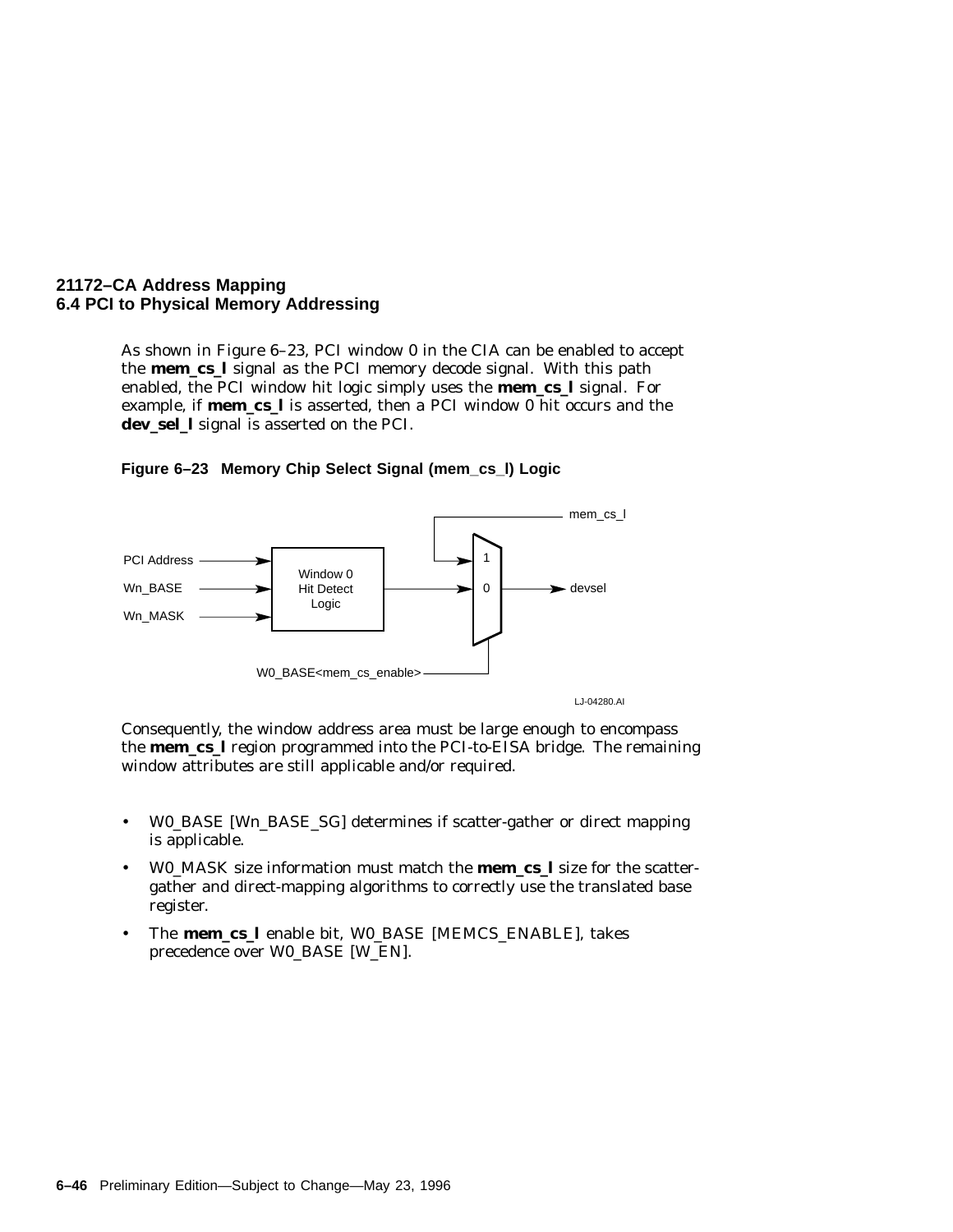# **Part II 21172–BA (DSW) Information**

Part II contains two chapters that provide information about the 21172–BA (DSW) chip. The following table lists the topics described in each chapter:

| <b>Chapter</b> | <b>Description</b> |
|----------------|--------------------|
| $\mathbf{r}$   | Pin signals        |
| 8              | Architecture       |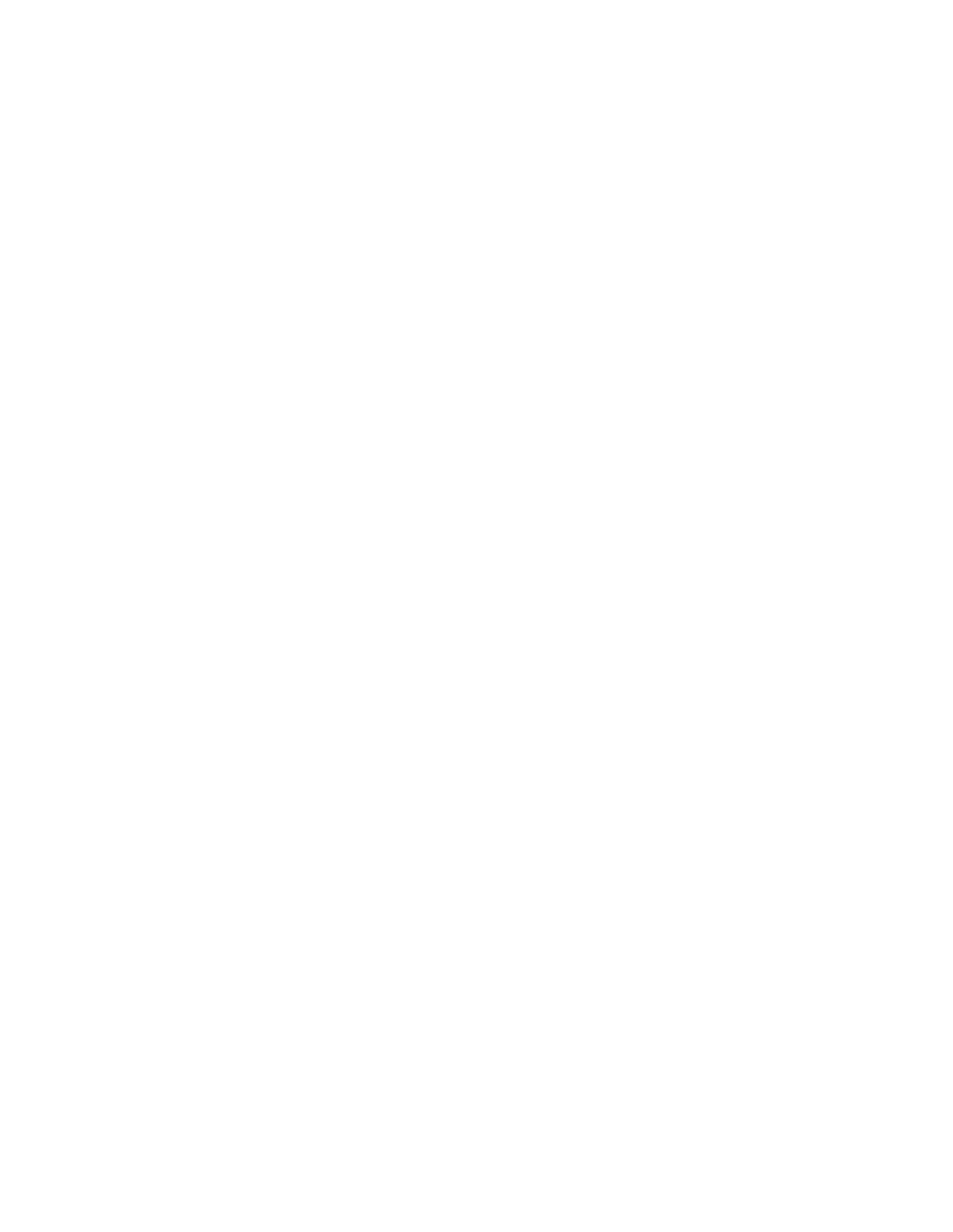# **7 21172–BA Pin Descriptions**

This chapter provides a description of the 21172–BA (DSW) pin signals.

# **7.1 21172–BA Pin List**

Table 7–1 lists the 21172–BA (DSW) pins grouped by function. The following abbreviations are used in the Type column of the table:

- $\bullet$  I = Input
- $\bullet$  O = Output
- B = Bidirectional
- $A =$  Analog
- $P = Power$

#### **Table 7–1 21172–BA Pin List**

| <b>Signal Name</b>   | Quantity | <b>Type</b> | <b>Signal Name</b>                    | Quantity                 | <b>Type</b> |
|----------------------|----------|-------------|---------------------------------------|--------------------------|-------------|
|                      |          |             | System Bus Signals (36 Total)         |                          |             |
| cpu_dat $<$ 35:0 $>$ | 36       | в           |                                       |                          |             |
|                      |          |             | IOD Bus Signals (34 Total)            |                          |             |
| cmc < 8:0>           | 9        |             | ioc<6:0>                              |                          | Ω           |
| iod<17:0>            | 18       | B           |                                       |                          |             |
|                      |          |             | <b>MEMDATA Bus Signals (73 Total)</b> |                          |             |
| mem dat< $71:0>$     | 72       | B           | mem en                                |                          | I           |
|                      |          |             |                                       | (continued on next page) |             |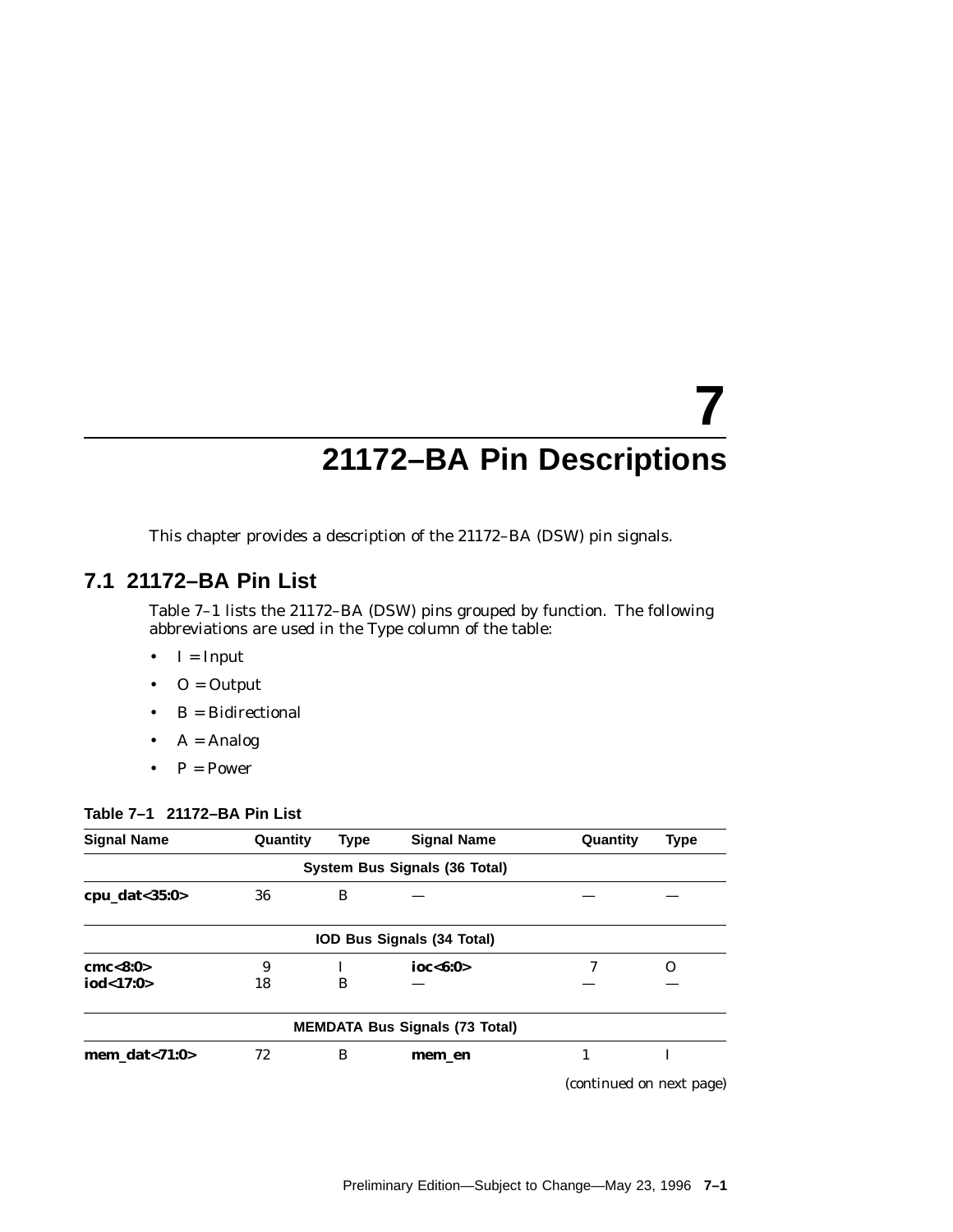#### **21172–BA Pin Descriptions 7.1 21172–BA Pin List**

| <b>Signal Name</b>   | Quantity                        | <b>Type</b>  | <b>Signal Name</b>                     | Quantity         | <b>Type</b>  |
|----------------------|---------------------------------|--------------|----------------------------------------|------------------|--------------|
|                      |                                 |              | <b>Miscellaneous Signals (6 Total)</b> |                  |              |
| config<1:0>          | $\boldsymbol{2}$                | $\mathbf{I}$ | reset_l                                | $\mathbf{1}$     | $\mathbf I$  |
| scan_out             | $\mathbf{1}$                    | $\Omega$     | test_mode<1:0>                         | $\boldsymbol{2}$ | $\mathbf I$  |
|                      |                                 |              | Phase-Locked Loop Signals (3 Total)    |                  |              |
| pll_agnd             | $\mathbf{1}$                    | A            | pll_clk                                | $\mathbf{1}$     | $\mathbf I$  |
| pll_lp2              | $\mathbf{1}$                    | $\mathsf{A}$ |                                        |                  |              |
|                      |                                 |              | Miscellaneous Power Signals (4 Total)  |                  |              |
| aux_vdd              | $\mathbf{1}$                    | $\mathbf{P}$ | aux_vss                                | $\mathbf{1}$     | $\mathbf{P}$ |
| pll_vdd              | $\mathbf{1}$                    | P            | pll_vss                                | $\mathbf{1}$     | P            |
|                      |                                 |              | <b>Reserved Signals (6 Total)</b>      |                  |              |
| iddt                 | $\mathbf{1}$                    | $\bf{I}$     | procmon_out                            | $\mathbf{1}$     | 0            |
| <b>Miscellaneous</b> | $\overline{\mathbf{4}}$         | $\mathbf I$  |                                        |                  |              |
| <b>Pin Totals</b>    |                                 |              |                                        |                  |              |
|                      | Total input pins:               |              | 21                                     |                  |              |
|                      | Total output pins:              |              | 9                                      |                  |              |
|                      | Total bidirectional pins:       |              | 126                                    |                  |              |
|                      | Total analog pins:              |              | $\overline{2}$                         |                  |              |
|                      |                                 |              |                                        |                  |              |
|                      | Total signal pins:              |              | 158                                    |                  |              |
|                      | Total signal pins:              |              | 158                                    |                  |              |
| Total Vdd pins:      |                                 |              | 22                                     |                  |              |
|                      | Total Ground pins:              |              | 24                                     |                  |              |
|                      | Total miscellaneous power pins: |              | $\overline{\mathbf{4}}$                |                  |              |
| Total pins:          |                                 |              | 208                                    |                  |              |
|                      |                                 |              |                                        |                  |              |

# **Table 7–1 (Cont.) 21172–BA Pin List**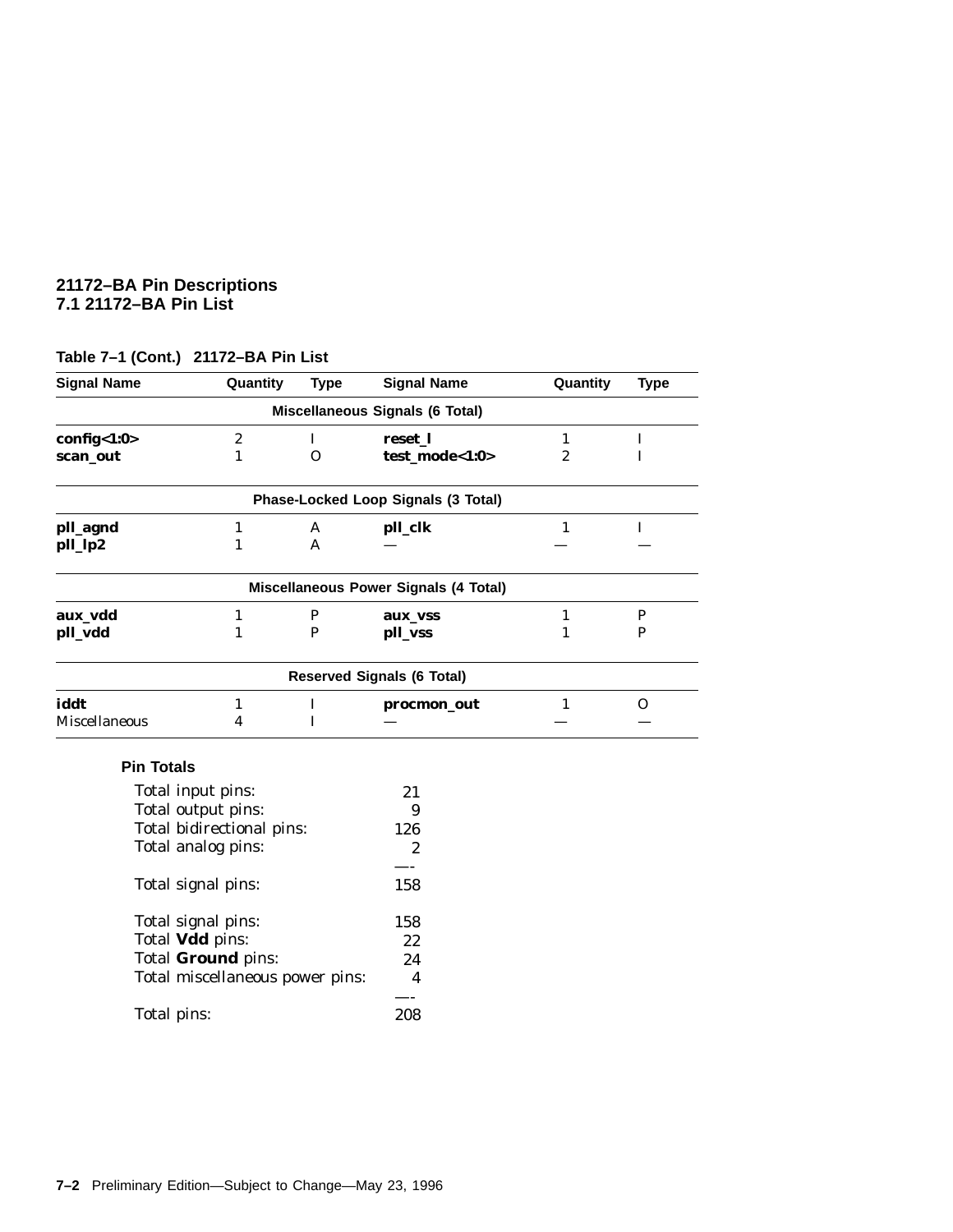# **7.2 21172–BA Signal Descriptions**

This section provides pin signal information, including a description of the signal; the clock edge on which the signal changes; and rules about signal usage during various system bus transactions.

For simplicity, the rising edge of **sys\_clk\_out1\_h** will be indicated by the name clk1R and the falling edge of **sys\_clk\_out1\_h** will be indicated by the name clk1F. See Section 7.2.5 for more information about clock use on the DSW.

Signal descriptions are grouped by function and correspond to the pin list (see Table 7–1).

\_\_\_\_\_ Note \_\_\_\_

In all cases, the term **Vdd** refers to 3.3-V DSW chip power rather than other board power levels such as 5.0 V.

#### **7.2.1 System Bus Signals**

This section describes the system bus data signal lines.

#### **cpu\_dat<35:0>**

The **cpu\_dat<35:0>** signals carry data between the 21164, Bcache, and the DSW. Using four DSW chips in parallel results in 144 signal lines that carry 128 data bits and 16 ECC bits. There are no specific data and ECC bits. All bits are treated the same in the DSW. ECC generation and checking is performed in the 21164 and CIA.

By default, **cpu\_dat<35:0>** are in the tristate condition as a DSW internal signal; Drive\_CPU\_L, is in the high state. This allows data to be read into the DSW from the 21164 or Bcache. The data source is controlled by the 21164. Data is clocked into the DSW every CLKx cycle.

When Drive\_CPU\_L is in the low state, the DSW drives data onto **cpu\_dat<35:0>** during each CLKx cycle.

#### **7.2.2 IOD Bus Signals**

This section describes the IOD bus signals.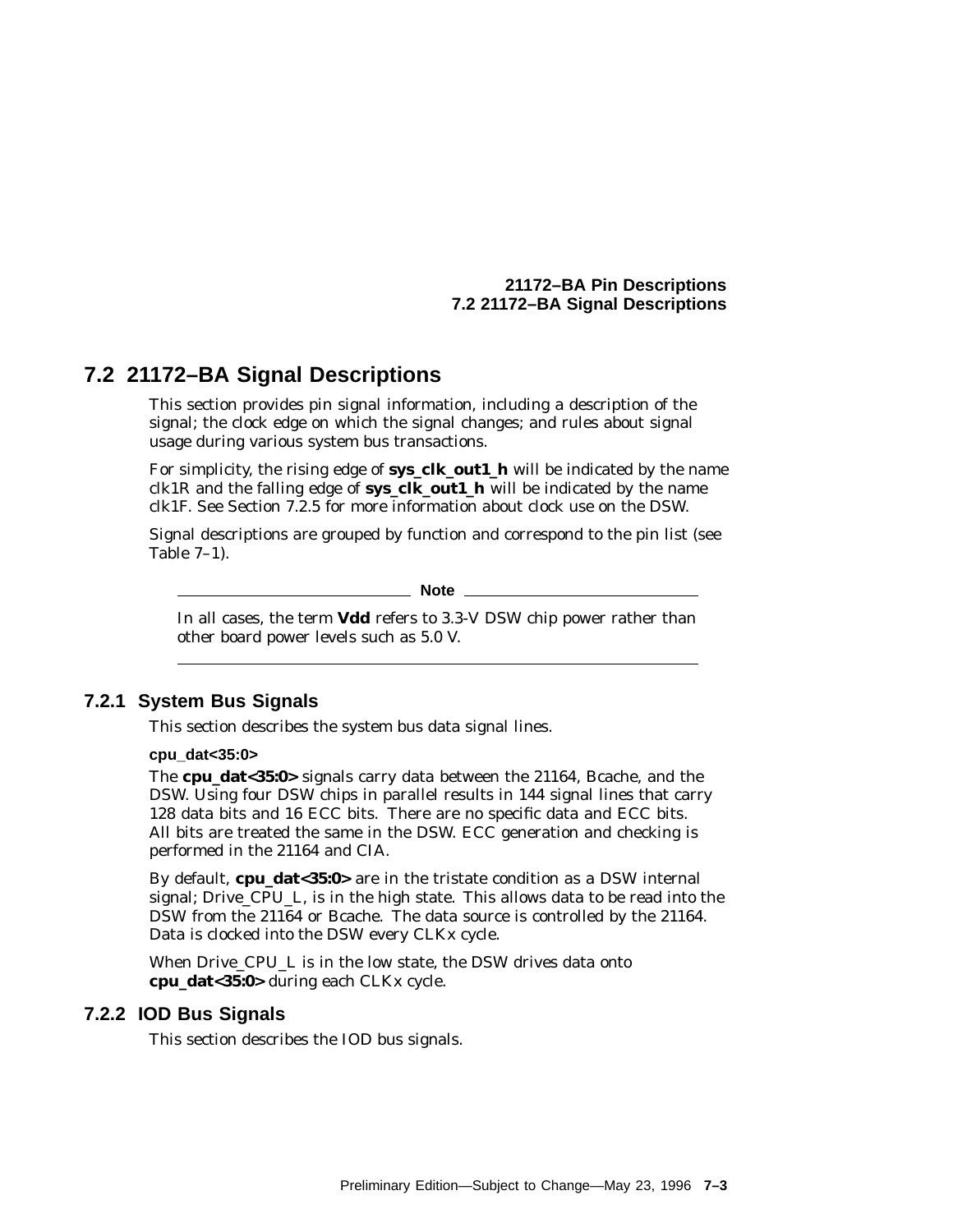#### **iod<17:0>**

The **iod<17:0>** signals carry data and ECC between the CIA and DSW on the IOD bus. Four DSW slices together drive and receive 72 data/ECC signal lines on the IOD bus between the DSW and the CIA.

The DSW slices treat all bits in the same manner and are unaware of the concept of ECC. No specific bits are dedicated to ECC nor data. All ECC generation and detection is performed in the 21164 and CIA.

The DSW puts these signal lines in tristate mode by default by deasserting an internal DSW signal, Drive\_IOD\_L. The DSW asserts Drive\_IOD\_L and so drives data to the CIA every CLKx cycle.

#### **ioc<6:0>**

The **ioc<6:0>** signals allow the CIA to control data flow on the IOD bus. The data transfers are between memory and the PCI bus. CIA control is encoded as shown in Table 7–2.

| ioc < 6:4> | $\text{loc}$ < $3$           | $\overline{10C}$ <2> | $\frac{1}{2}$ coc $\frac{1}{2}$ | $\text{loc}$ <0 $\text{>}$ | <b>Function</b>                           |
|------------|------------------------------|----------------------|---------------------------------|----------------------------|-------------------------------------------|
| 000        | Buffer n                     | X                    | X                               | $\mathbf{x}$               | Clear valid bits in PCI buffer $n$ .      |
| 001        | X                            | X                    | X                               | $\mathbf x$                | Load the LW register (Reserved).          |
| 010        | Buffer n                     | Adr m <sub>2</sub>   | Adr m1                          | Adr m0                     | Write PCI buffer <i>n</i> . adr m.        |
| 011        | Mask3                        | Mask2                | Mask1                           | Mask0                      | Write IOR (QW mask).                      |
| 100        | Buffer <i>n</i>              | Adr m <sub>2</sub>   | Adr m1                          | Adr m0                     | Read DMA buffer <i>n</i> . adr m.         |
| 101        | Buffer n1                    | Buffer n0            | Adr m1                          | Adr m0                     | Read IOW buffer <i>n</i> . adr m.         |
| 110        | Buffer n1<br>Buffer <i>n</i> | Buffer n0<br>Adr m2  | Adr m1                          | Adr m0                     | Read buffer (IOW or DMA) low<br>longword. |
| 111        | Mask3                        | Mask2                | Mask1                           | Mask0                      | Start IOW (buffer mask).                  |

**Table 7–2 ioc<6:0> Control Functions**

#### **cmc<8:0>**

The **cmc<8:0>** signal lines control flow of data between the 21164 and the memory arrays. They also start and stop loading of the free-running buffers (victim, flush, IOW buffers) in the DSW. In Table 7–3, A5 and A4 are address bits. The Var field encodes the transaction being performed as shown in Table 7–4, Table 7–5, and Table 7–6.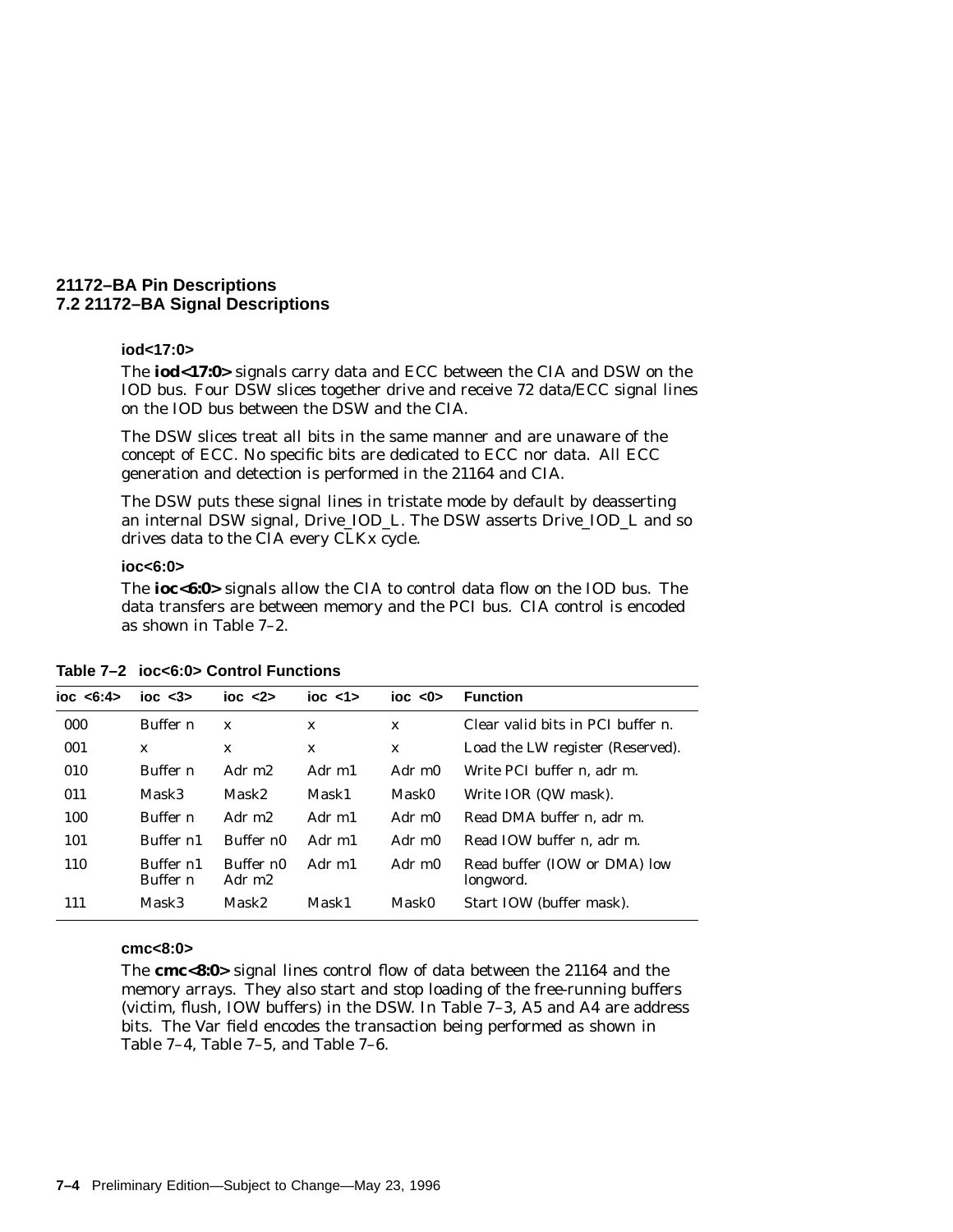| cmc $<8:5>$ | cmc <sub>4</sub> | cm <3>         | cm < 2       | cm < 1               | cm < 0               | <b>Function</b>                                                       |
|-------------|------------------|----------------|--------------|----------------------|----------------------|-----------------------------------------------------------------------|
|             |                  |                |              |                      |                      |                                                                       |
| 0000        | Var $41$         | Var 3          | Var 2        | Var 1                | Var 0                | Start/stop the buffer.                                                |
| 0010        | $\mathbf x$      | $A4^2$         | Delay        | Var 1                | Var 0                | Move fill data from<br>memory to 21164.                               |
| 0011        | $\mathbf{x}$     | A4             | $\mathbf{x}$ | Var 1                | Var 0                | Move IOR buffer data to<br>21164.                                     |
| 0100        | $A5^2$           | A <sub>4</sub> | Delay        | Var 1                | Var 0                | Move memory data to<br>memory buffer 0.                               |
| 0101        | A5               | A4             | Delay        | Var 1                | Var 0                | Move memory data to<br>memory buffer 1.                               |
| 0110        | A <sub>5</sub>   | A <sub>4</sub> | Delay        | <b>Stop</b><br>IOWn1 | <b>Stop</b><br>IOWn0 | Move memory data to<br>memory buffer 0, stop<br>IOW buffer $n$ .      |
| 0111        | A5               | A4             | Delay        | <b>Stop</b><br>IOWn1 | <b>Stop</b><br>IOWn0 | Move memory data to<br>memory buffer 1, stop<br>IOW buffer <i>n</i> . |
| 1000        | A5               | A <sub>4</sub> | Var 2        | Var 1                | Var 0                | Write victim buffer to<br>memory.                                     |
| 1010        | A5               | A4             | Var 2        | Var 1                | Var 0                | Write DMA0 buffer to<br>memory.                                       |
| 1011        | A5               | A <sub>4</sub> | Var 2        | Var 1                | Var 0                | Write DMA1 buffer to<br>memory.                                       |

**Table 7–3 cmc<8:0> Control Functions**

1The variable field encodes the transaction being performed. See Table 7–4, Table 2–5, and Table 2–6. 2A5 and A4 are address bits.

| Var<4:3> | <b>Function</b>                                  |
|----------|--------------------------------------------------|
| 00       | None.                                            |
| 01       | Start victim.                                    |
| 10       | Start flush buffer 0 and clear PCI 0 valid bits. |
|          | Start flush buffer 1 and clear PCI 0 valid bits. |

| Table 7–5 Var Encodings for CMC Commands 0, 8, A, and B |  |  |
|---------------------------------------------------------|--|--|
|---------------------------------------------------------|--|--|

| Var < 2:0 | <b>Function</b> |
|-----------|-----------------|
| 000       | None.           |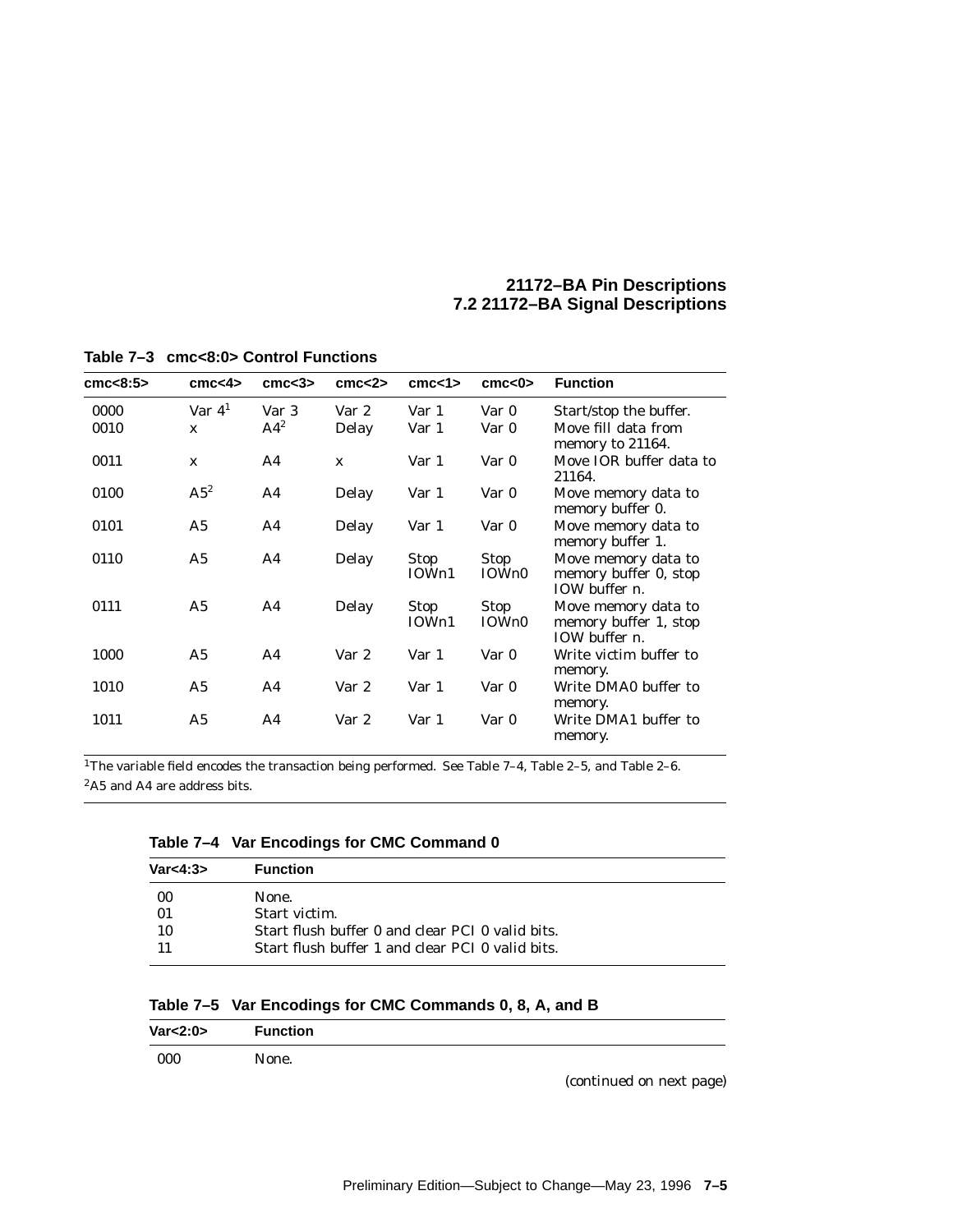| Var < 2:0 | <b>Function</b>      |
|-----------|----------------------|
| 001       | Stop victim.         |
| 010       | Stop flush buffer 0. |
| 011       | Stop flush buffer 1. |
| 100       | Stop IOW 0.          |
| 101       | Stop IOW 1.          |
| 110       | Stop IOW 2.          |
| 111       | Stop IOW 3.          |

**Table 7–5 (Cont.) Var Encodings for CMC Commands 0, 8, A, and B**

**Table 7–6 Var Encodings for CMC Commands 2, 3, 4, 5, 6, and 7**

| Var<1:0> | <b>Function</b>      |
|----------|----------------------|
| 00       | None.                |
| 01       | Stop victim.         |
| 10       | Stop flush buffer 0. |
|          | Stop flush buffer 1. |

#### **7.2.3 MEMDATA Bus Signals**

This section describes the MEMDATA bus signals.

#### **mem\_dat<71:0>**

The **mem\_dat<71:0>** signals carry data and ECC. Four DSW slices in parallel drive and receive 288 data/ECC signal lines on the MEMDATA bus between the DSW and memory arrays.

The DSW slices treat all bits in the same manner and are unaware of the concept of ECC. No specific bits are dedicated to ECC nor data. All ECC generation and detection is performed in the 21164 and CIA. By default, **mem\_dat<35:0>** are in the active condition as a DSW internal signal; Drive\_MEM\_L is in the low state. This allows data to be driven onto the MEMDATA bus every CLKx cycle.

When Drive\_MEM\_L is in the high state, the DSW is in the tristate mode and data is read into the DSW from the memory arrays on the edge of each CLK2x cycle.

#### **mem\_en**

When the CIA drives **mem\_en** high, the DSW asserts Drive\_MEM\_L, enabling the DSW to drive the MEMDATA bus. When the CIA does not assert **mem\_en**, the DSW deasserts Drive\_MEM\_L, enabling the memory arrays to drive the MEMDATA bus.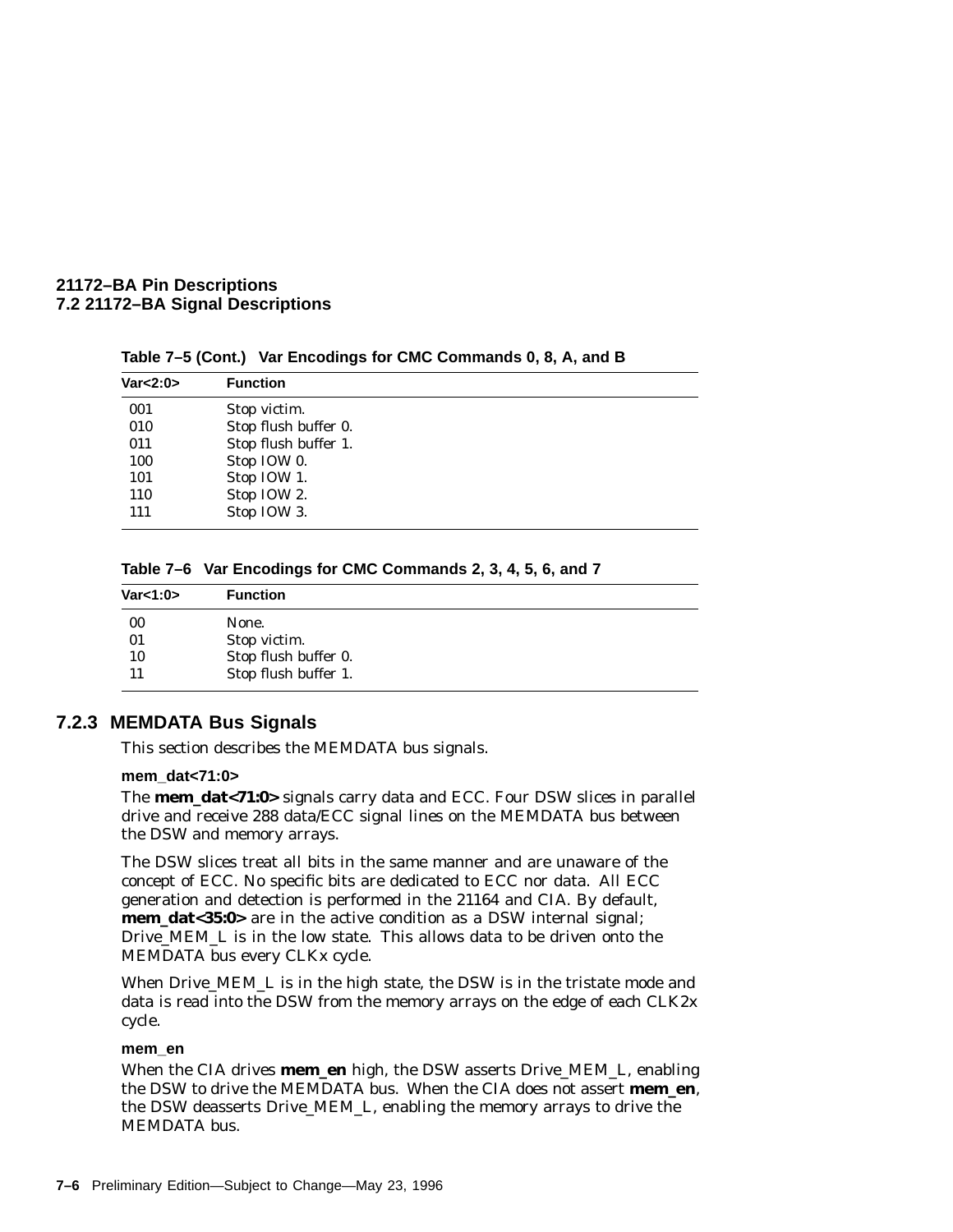#### **7.2.4 Miscellaneous Signals**

This section describes the miscellaneous DSW signals.

#### **config<1:0>**

Signals **config<1:0>** configure the data width of the IOD and MEMDATA buses as listed in Table 7–7.

| config<1:0>     | <b>IOD Bus Data Width</b> | <b>MEMDATA Bus Data Width</b> |
|-----------------|---------------------------|-------------------------------|
| 00 <sup>1</sup> | 32 bits                   | $128 \text{ bits}$            |
| 01 <sup>1</sup> | 32 bits                   | 256 bits                      |
| 10              | 64 bits                   | 128 bits                      |
| 11              | 64 bits                   | $256$ bits                    |

<sup>1</sup>Not implemented.

#### **reset\_l**

Signal **reset\_l** is the system reset input signal to the DSW. When **reset\_l** is asserted, the DSW resets its internal state.

#### **scan\_out**

Signal **scan\_out** is the end output of the parametric NAND tree.

#### **test\_mode<1:0>**

Signals **test\_mode<1:0>** define the four operating modes of the DSW as listed in Table 7–8.

| Table 7-8 DSW Operating Modes |  |  |  |  |  |
|-------------------------------|--|--|--|--|--|
|-------------------------------|--|--|--|--|--|

| test mode<1:0> | <b>DSW Operating Mode</b> |
|----------------|---------------------------|
| 00             | Tristate mode             |
| 01             | Normal mode               |
| 10             | Scan mode                 |
| 11             | PLL test mode             |
|                |                           |

#### **7.2.5 Phase-Locked Loop Signals**

This section describes the DSW phase-locked loop signals. See Figure 2–1 for required external filter components.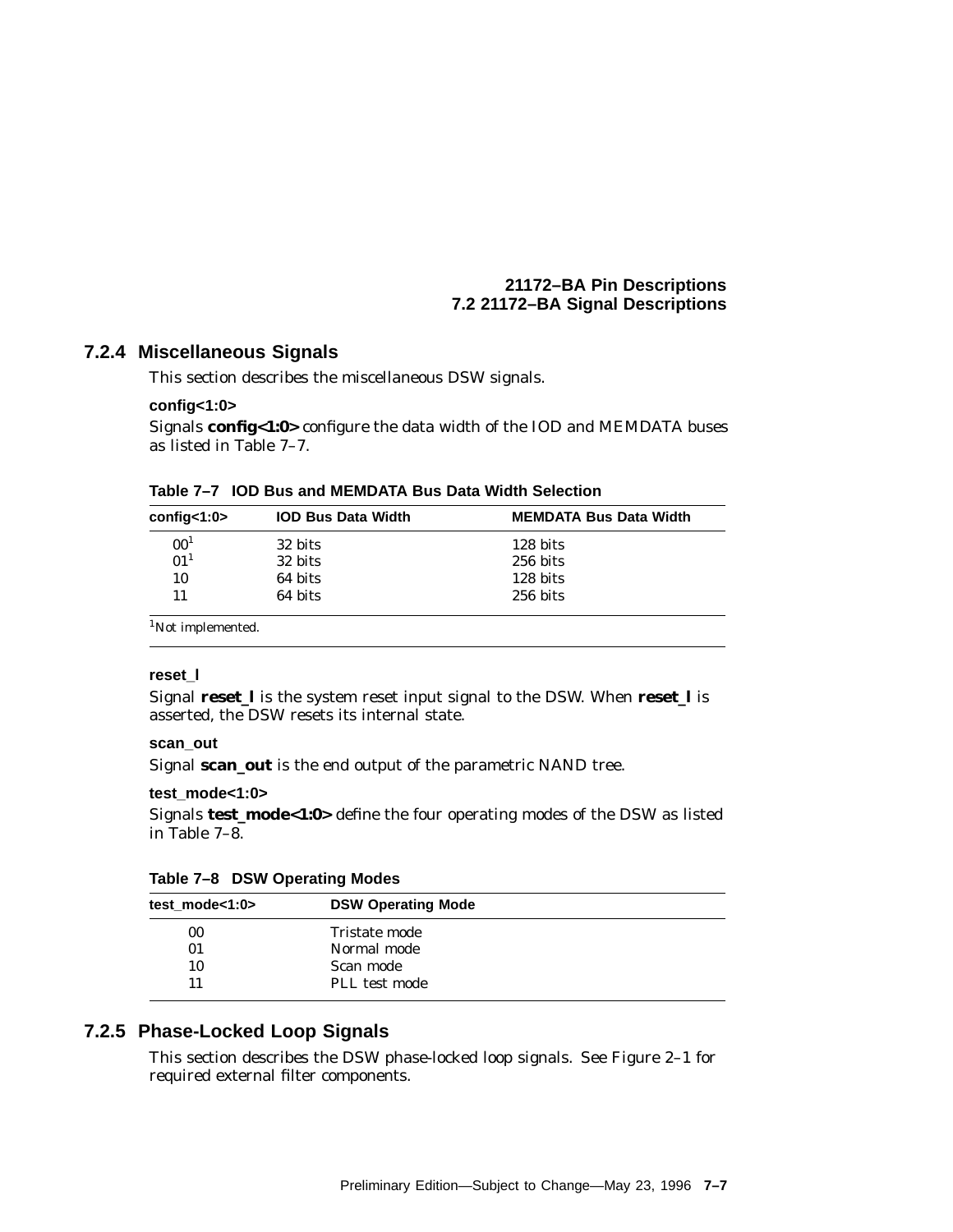#### **pll\_agnd**

Signal **pll\_agnd** is an analog ground output from the PLL used for the lowpass filter connected to **pll\_lp2**. It *must not* be connected to system ground (**Vss**).

#### **pll\_clk**

The **pll\_clk** signal is the system clock (or reference signal) input to the phaselocked loop (PLL) circuit. It supplies a clock with the same frequency as that supplied to the PCI.

#### **pll\_lp2**

Signal **pll\_lp2** is the PLL VCO loop filter input.

#### **7.2.6 Miscellaneous Power Signals**

This section describes the DSW miscellaneous power signals. See Figure 2–1 for required external filter components.

#### **aux\_vdd**

Signal **aux\_vdd** is an input to the PLL. It is connected to the system board power.

#### **aux\_vss**

Signal **aux\_vss** is an input to the PLL. It is connected to the system board ground.

#### **pll\_vdd**

Signal **pll\_vdd** is an input to the PLL. It is connected to the system board power.

#### **pll\_vss**

Signal **pll\_vss** is an input to the PLL. It is connected to the system board ground.

#### **7.2.7 Reserved Signals**

This section describes the DSW reserved signals.

#### **iddt**

Signal **iddt** is a test pin reserved for use by Digital. It should be tied to ground.

#### **procmon\_out**

Signal **procmon\_out** is a test pin reserved for use by Digital.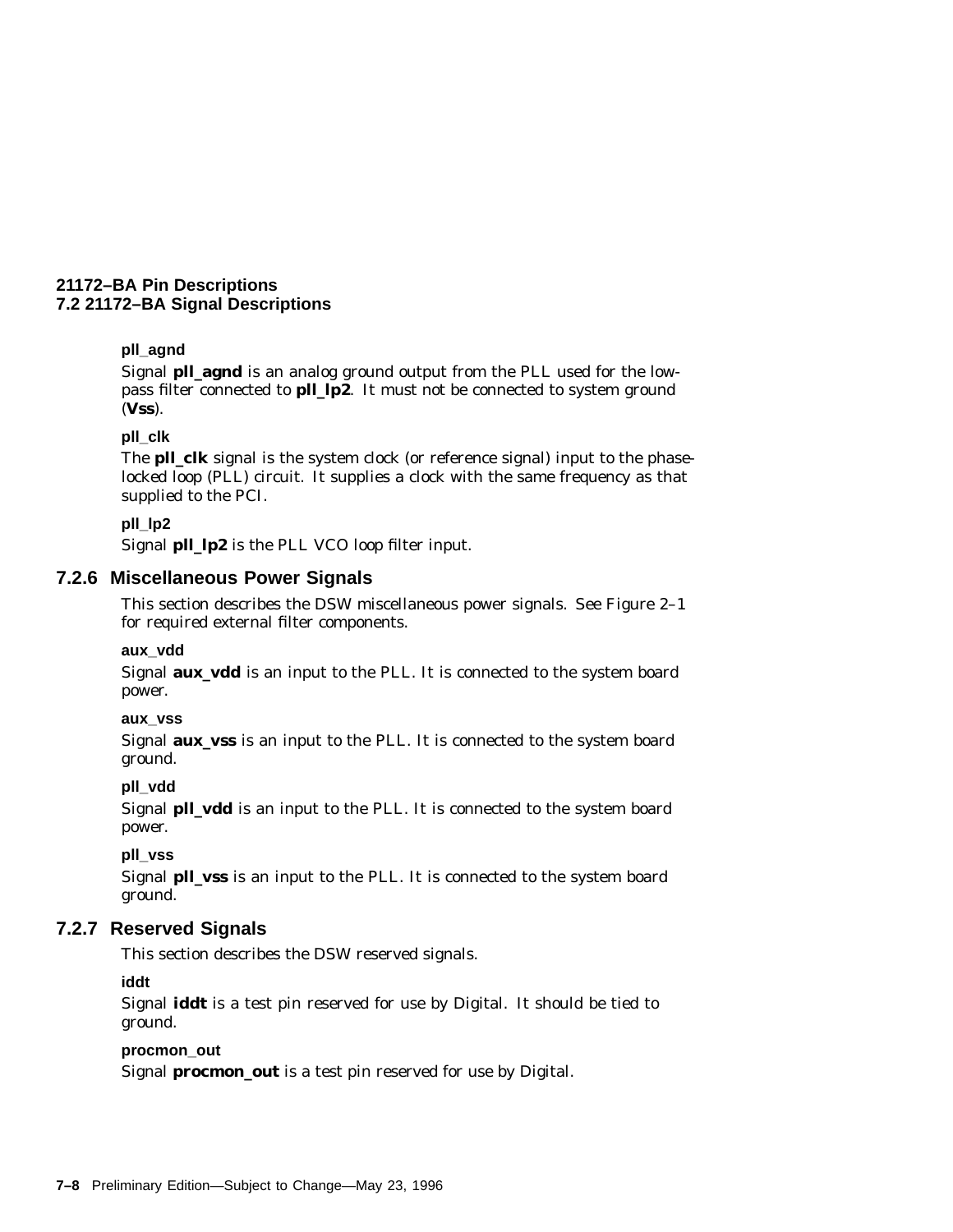#### **Test pins 1 through 4**

The four test pins (Pins 204 through 207) are reserved for manufacturing test purposes. These pins must be pulled up to **Vss** on the module.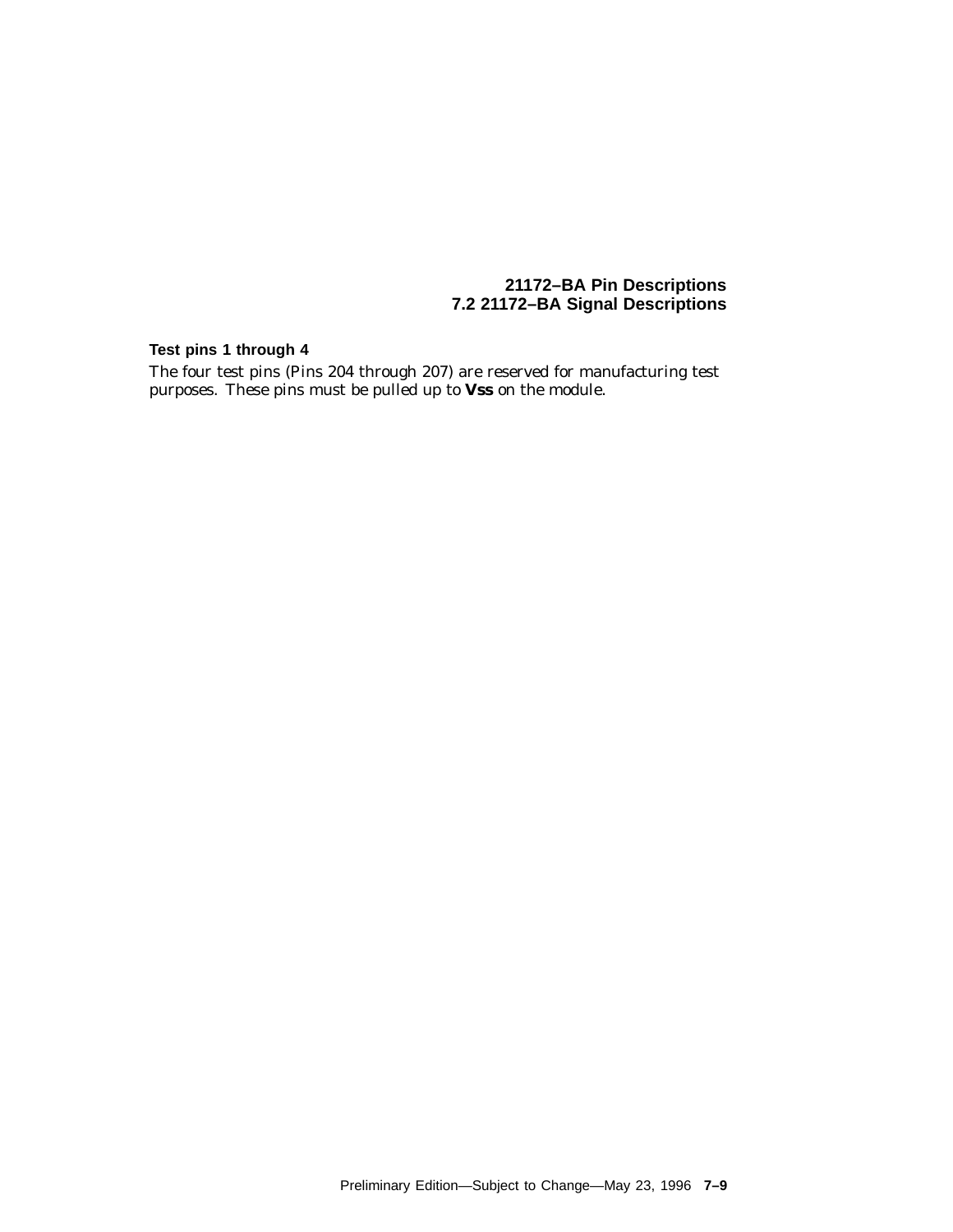## **7.2.8 21172–BA Pin Name List (Alphabetic)**

Table 7–9 lists the 21172–BA (DSW) pins in alphabetical order. The following abbreviations are used in the Type column of the table:

- $\bullet$  I = Input
- $\bullet$  O = Output
- $B = Bidirectional$
- $A = Analog$
- $P = Power$

#### **Table 7–9 21172–BA Pin Assignment List (Alphabetic)**

|                  | Pin                     |             |                |                   | Pin           |             |                        |
|------------------|-------------------------|-------------|----------------|-------------------|---------------|-------------|------------------------|
| <b>Pin Name</b>  | <b>Number</b>           | <b>Type</b> | 5-V Tolerant   | <b>Pin Name</b>   | <b>Number</b> | <b>Type</b> | 5-V Tolerant           |
| aux vdd          | 105                     | P           | No             | aux_vss           | 106           | P           | No                     |
| cmc < 0          | 102                     | I           | No             | cmc < 1>          | 101           | I           | No                     |
| cmc < 2>         | 100                     | Ι.          | No             | cmc <sub>3</sub>  | 99            | $\mathbf I$ | No                     |
| cmc < 4          | 98                      | $\mathbf I$ | No             | cmc < 5           | 116           | $\mathbf I$ | No                     |
| cmc <sub>6</sub> | 117                     | $\mathbf I$ | No             | cmc < 7           | 118           | $\mathbf I$ | No                     |
| cmc < 8          | 119                     | I           | No             | config<0>         | 49            | I           | <b>Yes</b>             |
| config<1>        | 50                      | $\bf{I}$    | <b>Yes</b>     | $cpu_data < 0$    | 3             | B           | No                     |
| $cpu_data < 1>$  | $\overline{\mathbf{4}}$ | B           | No             | $cpu_data < 2>$   | 12            | B           | No                     |
| cpu_dat<3>       | 13                      | B           | N <sub>0</sub> | cpu_dat<4>        | 21            | B           | $\mathbf{N}\mathbf{o}$ |
| cpu_dat<5>       | 22                      | B           | No             | $cpu_data < 6$    | 30            | B           | No                     |
| cpu_dat<7>       | 31                      | B           | N <sub>0</sub> | cpu_dat<8>        | 55            | B           | $\mathbf{N}\mathbf{o}$ |
| cpu_dat<9>       | 56                      | B           | No             | $cpu_data < 10 >$ | 64            | B           | No                     |
| $cpu_data < 11>$ | 65                      | B           | No             | $cpu_data < 12>$  | 73            | B           | No                     |
| $cpu_data < 13>$ | 74                      | B           | No             | $cpu_data < 14$   | 82            | B           | $\mathbf{N}\mathbf{o}$ |
| $cpu\_dat<15$    | 83                      | B           | No             | cpu_dat<16>       | 91            | B           | No                     |
| $cpu_data < 17$  | 92                      | B           | No             | $cpu_data < 18$   | 127           | B           | No                     |
| $cpu_data < 19$  | 126                     | B           | No             | cpu_dat<20>       | 136           | B           | No                     |
| cpu_dat<21>      | 135                     | B           | No             | $cpu_data < 22$   | 145           | B           | No                     |
| $cpu_data < 23$  | 144                     | B           | No             | cpu_dat<24>       | 154           | B           | No                     |
| $cpu\_dat < 25$  | 153                     | B           | No             | $cpu_data < 26$   | 159           | B           | No                     |
| cpu_dat<27>      | 160                     | B           | No             | cpu_dat<28>       | 168           | B           | No                     |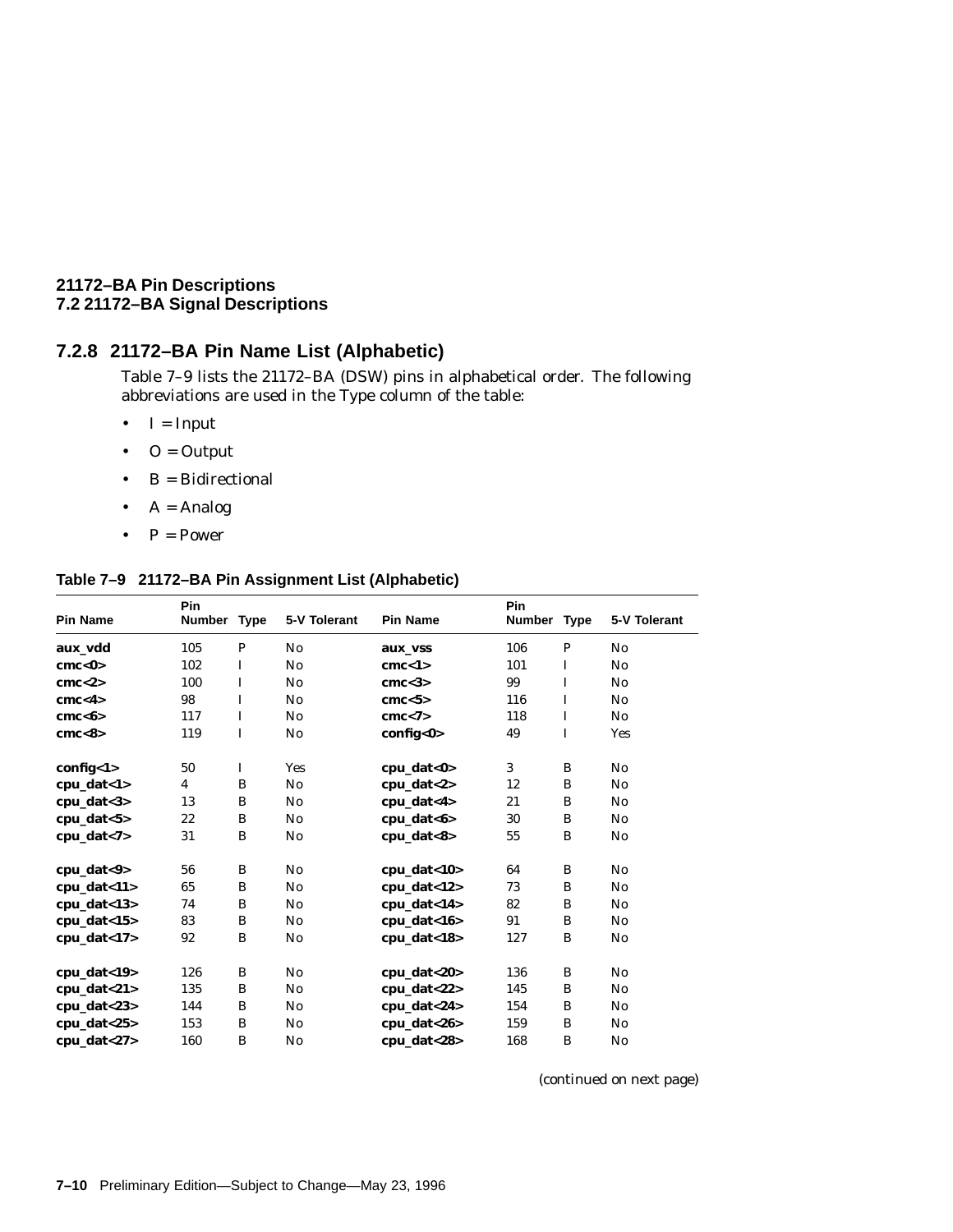| <b>Pin Name</b> | Pin<br>Number Type |             | 5-V Tolerant   | <b>Pin Name</b> | Pin<br><b>Number</b> | <b>Type</b>  | 5-V Tolerant           |
|-----------------|--------------------|-------------|----------------|-----------------|----------------------|--------------|------------------------|
| cpu_dat<29>     | 169                | B           | No             | cpu_dat<30>     | 177                  | B            | No                     |
| cpu_dat<31>     | 178                | B           | N <sub>0</sub> | cpu_dat<32>     | 186                  | B            | No                     |
| cpu_dat<33>     | 187                | B           | $\mathbf{No}$  | cpu_dat<34>     | 195                  | B            | $\mathbf{No}$          |
| cpu_dat<35>     | 196                | B           | No             | iddt            | 113                  | $\mathbf I$  | No                     |
| ioc<0>          | 45                 | I           | No             | ioc<1>          | 43                   | $\mathbf I$  | No                     |
| ioc $<$ 2>      | 42                 | I           | No             | ioc $<$ 3>      | 41                   | I            | No                     |
| ioc<4>          | 40                 | $\mathbf I$ | No             | ioc < 5         | 39                   | $\mathbf I$  | $\mathbf{N}\mathbf{o}$ |
| ioc<6>          | 38                 | $\mathbf I$ | No             | iod<0>          | $\boldsymbol{2}$     | B            | No                     |
| iod<1>          | 11                 | B           | Yes            | iod<2>          | 20                   | B            | <b>Yes</b>             |
| iod<3>          | 29                 | B           | <b>Yes</b>     | iod<4>          | 54                   | B            | <b>Yes</b>             |
| iod<5>          | 63                 | $\bf{B}$    | <b>Yes</b>     | iod<6>          | 72                   | B            | <b>Yes</b>             |
| iod<7>          | 81                 | B           | Yes            | iod<8>          | 90                   | $\, {\bf B}$ | <b>Yes</b>             |
| iod<9>          | 128                | B           | Yes            | iod<10>         | 137                  | B            | <b>Yes</b>             |
| iod<11>         | 146                | B           | <b>Yes</b>     | iod<12>         | 155                  | B            | <b>Yes</b>             |
| iod<13>         | 158                | B           | <b>Yes</b>     | iod<14>         | 167                  | B            | <b>Yes</b>             |
| iod $<$ 15 $>$  | 176                | B           | <b>Yes</b>     | iod<16>         | 184                  | B            | <b>Yes</b>             |
| iod<17>         | 194                | $\bf{B}$    | <b>Yes</b>     | mem_dat<0>      | 6                    | B            | <b>Yes</b>             |
| mem_dat<1>      | 7                  | B           | <b>Yes</b>     | mem dat $<$ 2>  | 8                    | B            | <b>Yes</b>             |
| mem_dat<3>      | 9                  | B           | <b>Yes</b>     | mem_dat<4>      | 15                   | B            | Yes                    |
| mem_dat<5>      | 16                 | B           | <b>Yes</b>     | mem_dat<6>      | 17                   | B            | <b>Yes</b>             |
| mem_dat<7>      | 18                 | B           | <b>Yes</b>     | mem_dat<8>      | 24                   | B            | <b>Yes</b>             |
| mem dat<9>      | 25                 | $\bf{B}$    | Yes            | mem dat<10>     | 26                   | B            | <b>Yes</b>             |
| mem_dat<11>     | 27                 | B           | <b>Yes</b>     | mem_dat<12>     | 33                   | B            | <b>Yes</b>             |
| mem_dat<13>     | 34                 | B           | <b>Yes</b>     | mem_dat<14>     | 35                   | B            | <b>Yes</b>             |
| mem dat< $15$ > | 36                 | B           | Yes            | mem_dat<16>     | 58                   | B            | Yes                    |
| mem_dat<17>     | 59                 | B           | Yes            | mem_dat<18>     | 60                   | B            | <b>Yes</b>             |
| mem_dat<19>     | 61                 | B           | <b>Yes</b>     | mem_dat<20>     | 67                   | B            | <b>Yes</b>             |
| mem_dat<21>     | 68                 | B           | <b>Yes</b>     | mem_dat<22>     | 69                   | B            | <b>Yes</b>             |
| mem dat< $23$   | 70                 | $\bf{B}$    | <b>Yes</b>     | mem dat<24>     | 76                   | B            | Yes                    |
| mem_dat<25>     | 77                 | B           | Yes            | mem_dat<26>     | 78                   | B            | <b>Yes</b>             |
|                 |                    |             |                |                 |                      |              |                        |
| mem_dat<27>     | 79                 | B           | Yes            | mem_dat<28>     | 85                   | B            | <b>Yes</b>             |

# **Table 7–9 (Cont.) 21172–BA Pin Assignment List (Alphabetic)**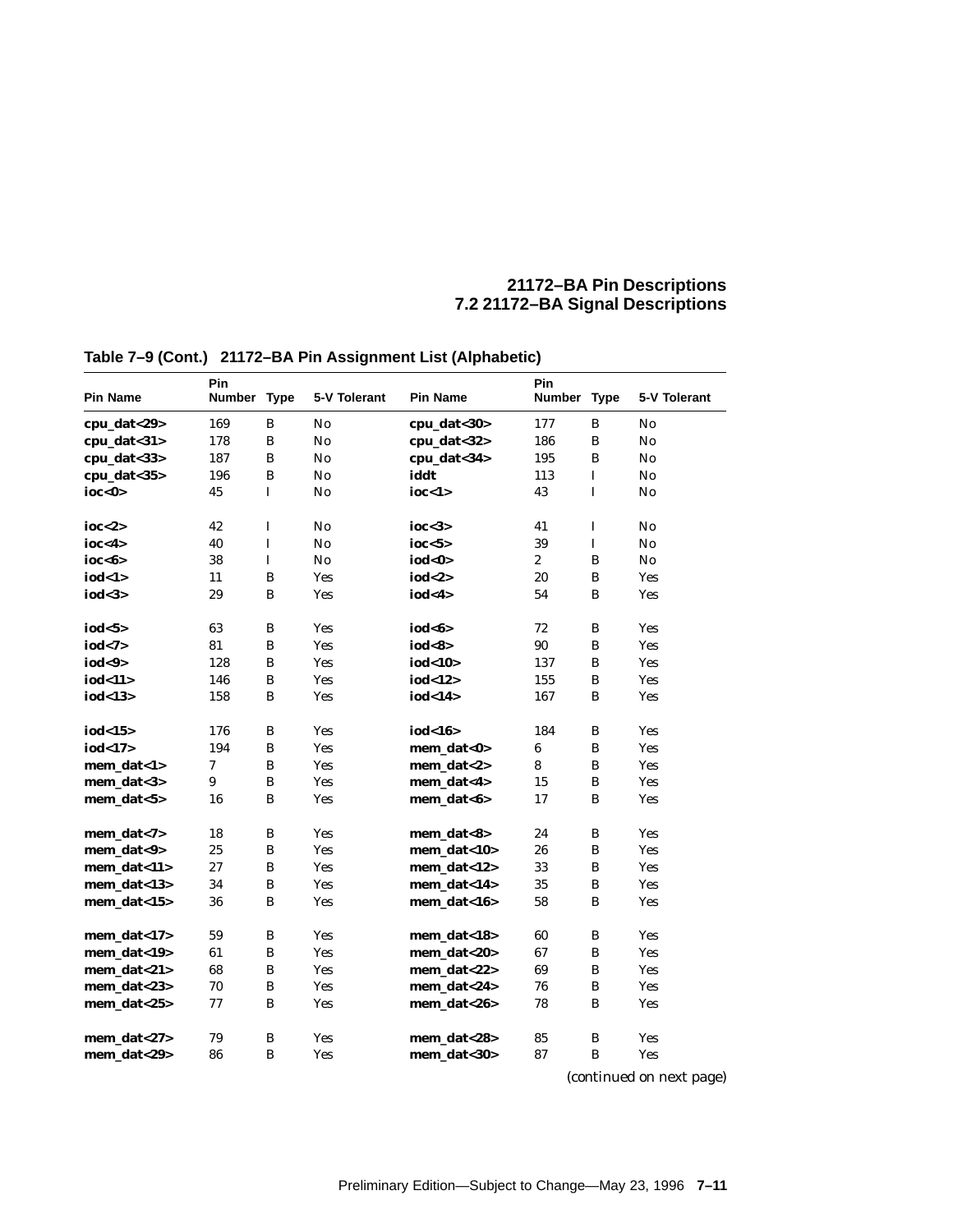| <b>Pin Name</b>    | Pin<br>Number Type |             | 5-V Tolerant | <b>Pin Name</b>  | Pin<br>Number Type |              | 5-V Tolerant           |
|--------------------|--------------------|-------------|--------------|------------------|--------------------|--------------|------------------------|
| mem dat $<$ 31 $>$ | 88                 | B           | <b>Yes</b>   | $mem\_data < 32$ | 94                 | B            | <b>Yes</b>             |
| mem_dat<33>        | 95                 | B           | Yes          | mem dat<34>      | 96                 | B            | <b>Yes</b>             |
| mem_dat<35>        | 97                 | B           | Yes          | mem_dat<36>      | 124                | B            | <b>Yes</b>             |
| mem dat< $37$      | 123                | B           | Yes          | mem dat<38>      | 122                | B            | <b>Yes</b>             |
| mem dat<39>        | 121                | B           | <b>Yes</b>   | mem dat<40>      | 133                | B            | <b>Yes</b>             |
| mem_dat<41>        | 132                | B           | <b>Yes</b>   | mem_dat<42>      | 131                | B            | <b>Yes</b>             |
| mem_dat<43>        | 130                | B           | <b>Yes</b>   | mem_dat<44>      | 142                | B            | <b>Yes</b>             |
| $mem\_data < 45$   | 141                | B           | Yes          | mem dat $<$ 46>  | 140                | B            | <b>Yes</b>             |
| mem dat $<$ 47>    | 139                | B           | Yes          | mem_dat<48>      | 151                | B            | <b>Yes</b>             |
| mem_dat<49>        | 150                | B           | <b>Yes</b>   | mem_dat<50>      | 149                | B            | Yes                    |
| mem_dat<51>        | 148                | B           | <b>Yes</b>   | mem_dat<52>      | 162                | B            | <b>Yes</b>             |
| mem_dat<53>        | 163                | B           | Yes          | mem_dat<54>      | 164                | B            | <b>Yes</b>             |
| mem dat $<55$      | 165                | B           | <b>Yes</b>   | mem dat<56>      | 171                | B            | <b>Yes</b>             |
| mem dat $<57$      | 172                | B           | Yes          | mem dat $<58$    | 173                | B            | <b>Yes</b>             |
| mem_dat<59>        | 174                | B           | Yes          | mem_dat<60>      | 180                | B            | <b>Yes</b>             |
| mem dat< $61$ >    | 181                | B           | Yes          | mem dat<62>      | 182                | B            | <b>Yes</b>             |
| mem dat<63>        | 183                | B           | Yes          | mem dat<64>      | 189                | B            | <b>Yes</b>             |
| mem_dat<65>        | 190                | B           | <b>Yes</b>   | mem_dat<66>      | 191                | B            | <b>Yes</b>             |
| $mem\_data<67$     | 192                | B           | Yes          | mem_dat<68>      | 198                | B            | <b>Yes</b>             |
| mem_dat<69>        | 199                | B           | Yes          | mem_dat<70>      | 200                | B            | <b>Yes</b>             |
| mem_dat<71>        | 201                | B           | Yes          | mem_en           | 46                 | I            | No                     |
| pll_agnd           | 108                | A           | No           | pll_clk          | 114                | I            | $\mathbf{N}\mathbf{0}$ |
| pll_lp2            | 107                | A           | No           | pll_vdd          | 110                | $\mathbf{P}$ | No                     |
| pll_vss            | 109                | $\mathbf P$ | No           | procmon_out      | 51                 | $\mathbf{O}$ | No                     |
| reset 1            | 115                | $\bf{I}$    | <b>Yes</b>   | scan_out         | 203                | 0            | No                     |
| test_mode<0>       | 47                 | $\mathbf I$ | Yes          | test_mode<1>     | 48                 | I            | <b>Yes</b>             |
| Test pin 1         | 204                | $\bf{I}$    | Yes          | Test pin 2       | 205                | I            | Yes                    |
| Test pin 3         | 206                | $\mathbf I$ | Yes          | Test pin 4       | 207                | I            | <b>Yes</b>             |

# **Table 7–9 (Cont.) 21172–BA Pin Assignment List (Alphabetic)**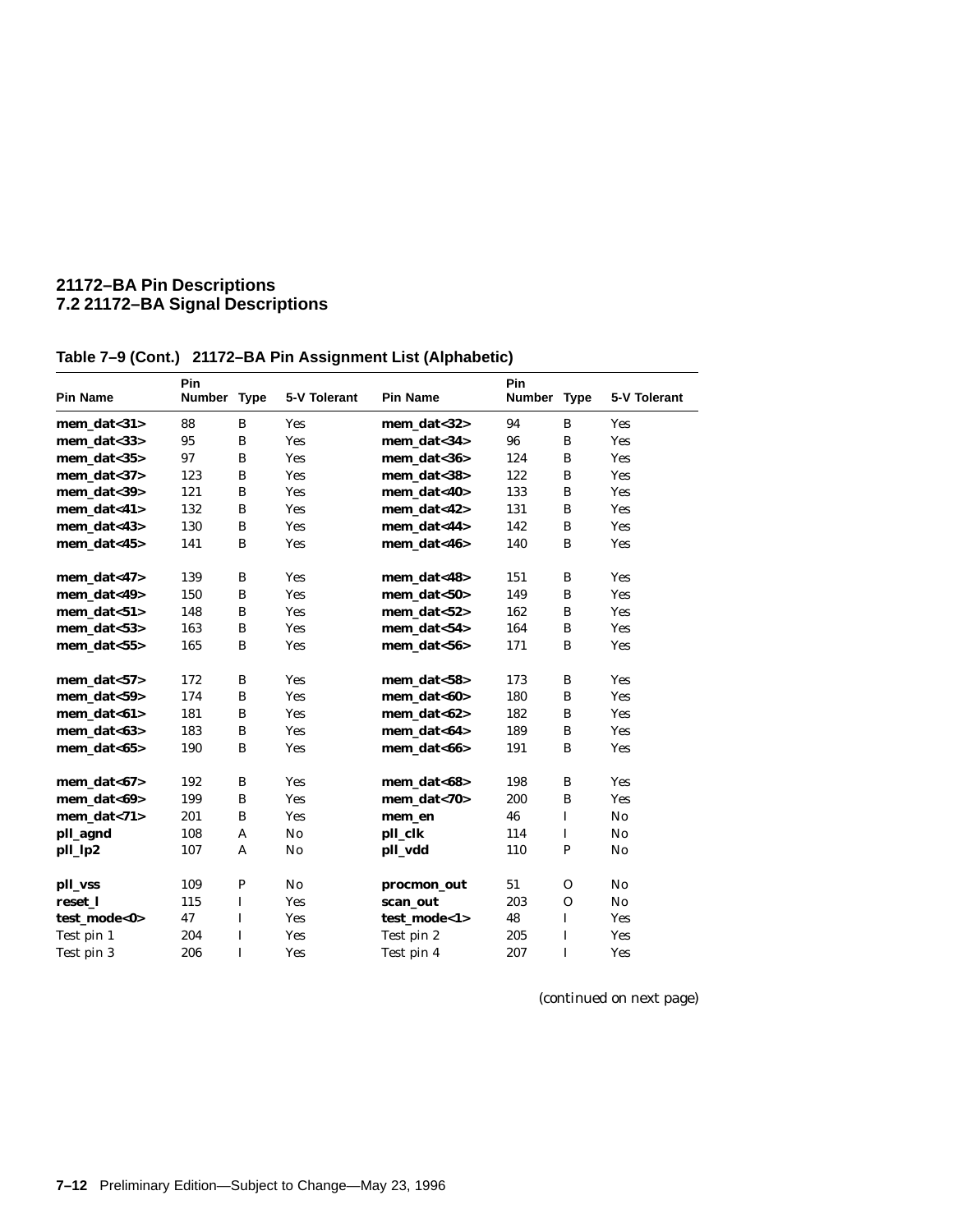#### **Table 7–9 (Cont.) 21172–BA Pin Assignment List (Alphabetic)**

| <b>Pin Name</b> | <b>Pin Number</b>                                                                                               | Tvpe | 5-V Tolerant |
|-----------------|-----------------------------------------------------------------------------------------------------------------|------|--------------|
| Vdd             | 1, 10, 19, 28, 37, 52, 57, 71, 80, 84, 104, 112, 125, 134, 143,<br>156, 157, 166, 175, 179, 193, 202            | P    |              |
| Ground          | 5, 14, 23, 32, 44, 53, 62, 66, 75, 89, 93, 103, 111, 120, 129, 138, P<br>147, 152, 161, 170, 185, 188, 197, 208 |      |              |

#### **7.2.9 21172–BA Pin Assignment List (Numeric)**

Table 7–10 lists the 21172–BA (DSW) pins in numeric order. The following abbreviations are used in the Type column of the table:

- $\bullet$  I = Input
- $\bullet$  O = Output
- $\bullet$  B = Bidirectional
- $A =$  Analog
- $P = Power$

#### **Table 7–10 21172–BA Pin Assignment (Numeric)**

| <b>Pin</b>   | Number Pin Name | <b>Type</b>  | 5-V Tolerant | <b>Pin</b>       | Number Pin Name | <b>Type</b> | 5-V Tolerant             |
|--------------|-----------------|--------------|--------------|------------------|-----------------|-------------|--------------------------|
| $\mathbf{1}$ | Vdd             | $\mathbf{P}$ |              | $\boldsymbol{2}$ | iod<0>          | B           | Yes                      |
| 3            | $cpu_data < 0$  | B            | No.          | 4                | $cpu_data < 1>$ | B           | N0                       |
| 5            | Ground          | P            |              | 6                | mem_dat<0>      | B           | Yes                      |
| 7            | mem dat $<1>$   | B            | <b>Yes</b>   | 8                | mem dat $<$ 2>  | B           | <b>Yes</b>               |
| 9            | mem dat $<$ 3>  | B            | Yes          | 10               | Vdd             | P           |                          |
| 11           | iod<1>          | B            | Yes          | 12               | $cpu_data < 2>$ | B           | No                       |
| 13           | $cpu_data 3$    | B            | No.          | 14               | Ground          | P           |                          |
| 15           | mem_dat<4>      | B            | Yes          | 16               | mem_dat<5>      | B           | Yes                      |
| 17           | mem dat<6>      | B            | Yes          | 18               | mem_dat<7>      | B           | Yes                      |
| 19           | Vdd             | $\mathbf{P}$ |              | 20               | iod<2>          | B           | Yes                      |
| 21           | $cpu_data < 4>$ | B            | No           | 22               | $cpu_data < 5>$ | B           | No                       |
|              |                 |              |              |                  |                 |             | (continued on nort noge) |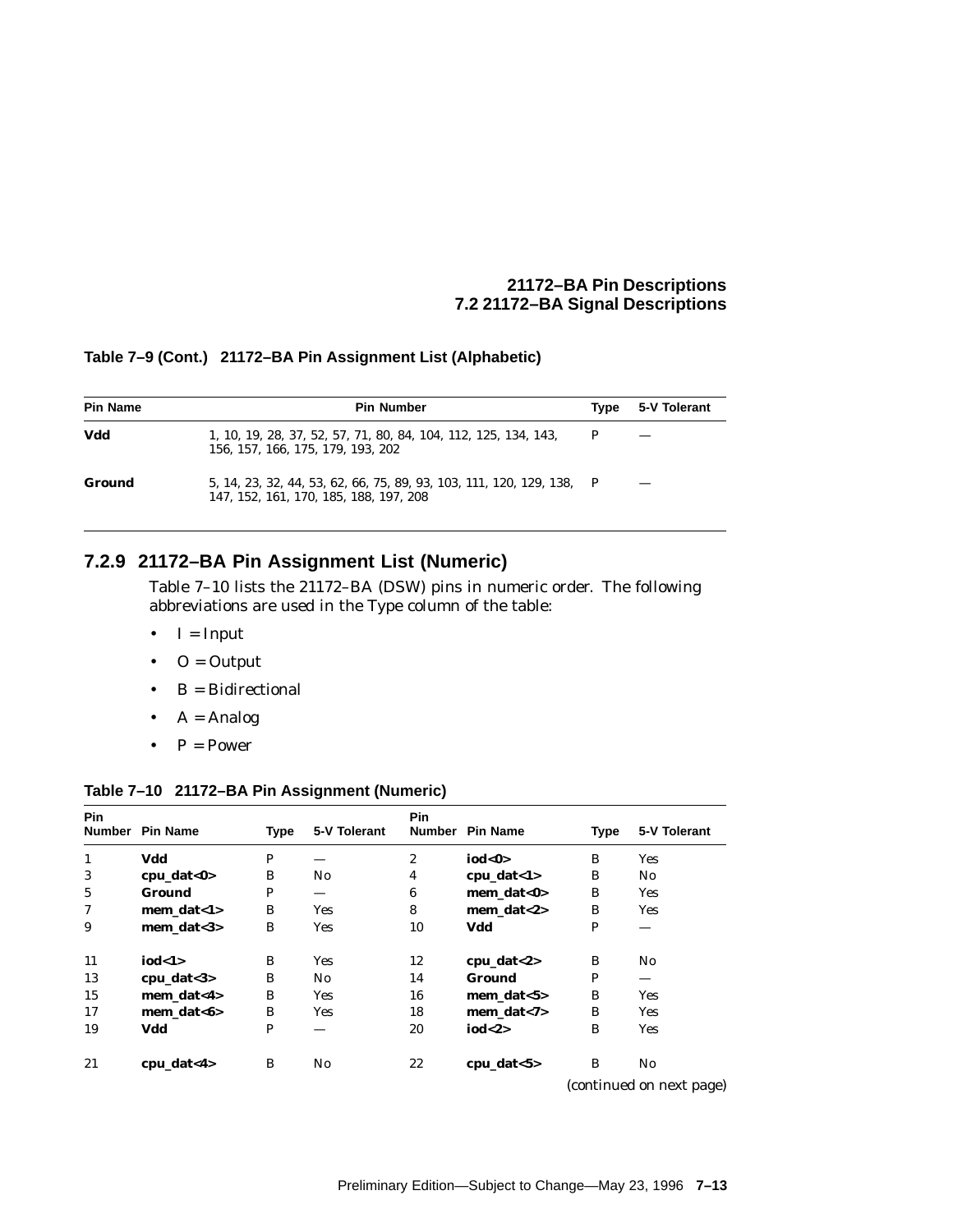| Pin | Number Pin Name  | <b>Type</b>  | 5-V Tolerant             | Pin | Number Pin Name | <b>Type</b>  | 5-V Tolerant              |
|-----|------------------|--------------|--------------------------|-----|-----------------|--------------|---------------------------|
| 23  | Ground           | P            | $\qquad \qquad$          | 24  | mem_dat<8>      | $\, {\bf B}$ | <b>Yes</b>                |
| 25  | mem_dat<9>       | B            | <b>Yes</b>               | 26  | mem dat< $10$   | B            | <b>Yes</b>                |
| 27  | mem dat<11>      | B            | <b>Yes</b>               | 28  | Vdd             | P            | $\equiv$                  |
| 29  | iod <sub>3</sub> | B            | <b>Yes</b>               | 30  | cpu_dat<6>      | B            | No                        |
| 31  | cpu_dat<7>       | B            | No                       | 32  | <b>Ground</b>   | P            |                           |
| 33  | mem_dat<12>      | B            | <b>Yes</b>               | 34  | mem_dat<13>     | B            | <b>Yes</b>                |
| 35  | mem_dat<14>      | B            | <b>Yes</b>               | 36  | mem_dat<15>     | $\bf{B}$     | Yes                       |
| 37  | Vdd              | $\mathbf{P}$ |                          | 38  | ioc $<$ 6>      | $\mathbf I$  | No                        |
| 39  | ioc < 5>         | L            | No                       | 40  | ioc < 4>        | I            | $\mathbf{N}$ <sub>0</sub> |
| 41  | ioc $<$ 3>       | $\mathbf I$  | No                       | 42  | ioc $<$ 2>      | $\mathbf I$  | No                        |
| 43  | ioc < 1>         | $\mathbf I$  | No.                      | 44  | Ground          | $\mathbf{P}$ | $\overline{\phantom{0}}$  |
| 45  | ioc < 0>         | L            | No                       | 46  | mem en          | I            | No                        |
| 47  | test mode<0>     | I            | <b>Yes</b>               | 48  | test mode<1>    | I            | <b>Yes</b>                |
| 49  | config<0>        | I            | <b>Yes</b>               | 50  | config<1>       | I            | <b>Yes</b>                |
| 51  | procmon_out      | $\mathbf{O}$ |                          | 52  | Vdd             | P            |                           |
| 53  | <b>Ground</b>    | P            | $\equiv$                 | 54  | iod < 4>        | B            | <b>Yes</b>                |
| 55  | cpu_dat<8>       | B            | No                       | 56  | cpu_dat<9>      | $\, {\bf B}$ | No                        |
| 57  | Vdd              | P            |                          | 58  | mem_dat<16>     | $\, {\bf B}$ | Yes                       |
| 59  | mem_dat<17>      | B            | <b>Yes</b>               | 60  | mem dat<18>     | B            | <b>Yes</b>                |
| 61  | mem_dat<19>      | B            | <b>Yes</b>               | 62  | Ground          | $\mathbf{P}$ |                           |
| 63  | iod $5$          | B            | <b>Yes</b>               | 64  | cpu_dat<10>     | B            | $\mathbf{N}$ <sub>0</sub> |
| 65  | cpu_dat<11>      | B            | No                       | 66  | <b>Ground</b>   | P            |                           |
| 67  | mem dat<20>      | B            | <b>Yes</b>               | 68  | mem dat<21>     | B            | <b>Yes</b>                |
| 69  | mem_dat<22>      | B            | <b>Yes</b>               | 70  | mem_dat<23>     | B            | <b>Yes</b>                |
| 71  | Vdd              | P            |                          | 72  | iod<6>          | $\, {\bf B}$ | <b>Yes</b>                |
| 73  | cpu_dat<12>      | B            | No                       | 74  | cpu_dat<13>     | B            | No                        |
| 75  | <b>Ground</b>    | P            | $\overline{\phantom{0}}$ | 76  | mem_dat<24>     | B            | <b>Yes</b>                |
| 77  | mem_dat<25>      | В            | <b>Yes</b>               | 78  | mem_dat<26>     | B            | <b>Yes</b>                |
| 79  | mem_dat<27>      | B            | <b>Yes</b>               | 80  | Vdd             | P            |                           |
| 81  | iod < 7          | B            | <b>Yes</b>               | 82  | cpu_dat<14>     | B            | No                        |
| 83  | cpu_dat<15>      | В            | No                       | 84  | Vdd             | P            |                           |
| 85  | mem_dat<28>      | B            | Yes                      | 86  | mem_dat<29>     | B            | <b>Yes</b>                |

**Table 7–10 (Cont.) 21172–BA Pin Assignment (Numeric)**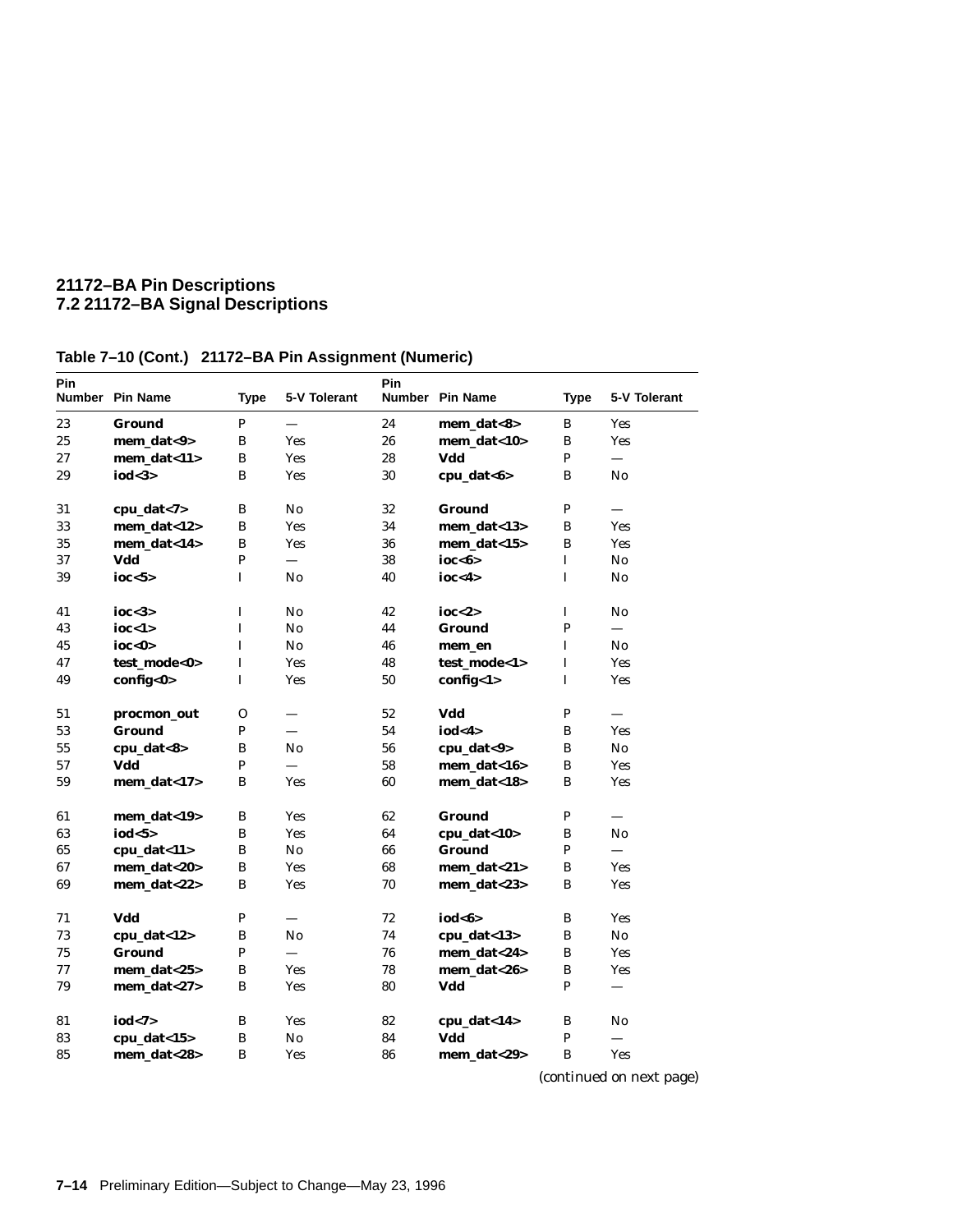| Pin | Number Pin Name  | <b>Type</b>  | 5-V Tolerant             | Pin | Number Pin Name | <b>Type</b>    | 5-V Tolerant             |
|-----|------------------|--------------|--------------------------|-----|-----------------|----------------|--------------------------|
| 87  | mem_dat<30>      | B            | <b>Yes</b>               | 88  | mem_dat<31>     | B              | <b>Yes</b>               |
| 89  | Ground           | P            |                          | 90  | iod<8>          | B              | <b>Yes</b>               |
| 91  | cpu_dat<16>      | B            | No                       | 92  | cpu_dat<17>     | B              | No                       |
| 93  | <b>Ground</b>    | $\, {\bf P}$ |                          | 94  | mem_dat<32>     | B              | Yes                      |
| 95  | mem_dat<33>      | B            | <b>Yes</b>               | 96  | mem_dat<34>     | B              | <b>Yes</b>               |
| 97  | mem_dat<35>      | B            | Yes                      | 98  | cmc < 4>        | I              | No                       |
| 99  | cmc <sub>3</sub> | I            | $\mathbf{N}\mathbf{o}$   | 100 | cmc < 2>        | I              | $\mathbf{No}$            |
| 101 | cm < 1>          | $\bf I$      | No                       | 102 | cmc < 0 >       | $\bf I$        | No                       |
| 103 | Ground           | ${\bf P}$    | $\overline{\phantom{0}}$ | 104 | Vdd             | ${\bf P}$      | $\overline{\phantom{0}}$ |
| 105 | aux_vdd          | $\, {\bf P}$ |                          | 106 | aux_vss         | $\mathbf P$    | $\overline{\phantom{0}}$ |
| 107 | pll_lp2          | A            | $\overline{\phantom{0}}$ | 108 | pll_agnd        | A              | —                        |
| 109 | pll_vss          | $\mathbf{P}$ | $\overline{\phantom{0}}$ | 110 | pll_vdd         | P              | $\overline{\phantom{0}}$ |
| 111 | Ground           | $\, {\bf P}$ | $\qquad \qquad$          | 112 | Vdd             | ${\bf P}$      |                          |
| 113 | iddt             | $\bf I$      | $\mathbf{N}\mathbf{o}$   | 114 | pll_clk         | I              | No                       |
| 115 | reset 1          | $\bf I$      | Yes                      | 116 | cmc < 5         | I              | No                       |
| 117 | cmc <sub>6</sub> | $\bf I$      | No                       | 118 | cmc < 7         | I              | No                       |
| 119 | cmc <sub>8</sub> | $\mathbf I$  | $\mathbf{N}\mathbf{o}$   | 120 | <b>Ground</b>   | $\overline{P}$ | $\overline{\phantom{0}}$ |
| 121 | mem_dat<39>      | $\, {\bf B}$ | <b>Yes</b>               | 122 | mem_dat<38>     | B              | <b>Yes</b>               |
| 123 | mem_dat<37>      | $\, {\bf B}$ | Yes                      | 124 | mem_dat<36>     | B              | <b>Yes</b>               |
| 125 | Vdd              | P            | $\qquad \qquad -$        | 126 | cpu_dat<19>     | $\, {\bf B}$   | $\mathbf{N}\mathbf{o}$   |
| 127 | cpu_dat<18>      | $\, {\bf B}$ | No                       | 128 | iod<9>          | B              | <b>Yes</b>               |
| 129 | <b>Ground</b>    | $\mathbf{P}$ |                          | 130 | mem_dat<43>     | B              | <b>Yes</b>               |
| 131 | mem_dat<42>      | $\, {\bf B}$ | <b>Yes</b>               | 132 | mem_dat<41>     | B              | <b>Yes</b>               |
| 133 | mem dat<40>      | $\, {\bf B}$ | <b>Yes</b>               | 134 | Vdd             | P              |                          |
| 135 | cpu_dat<21>      | $\, {\bf B}$ | $\mathbf{N}\mathbf{o}$   | 136 | cpu_dat<20>     | B              | No                       |
| 137 | iod<10>          | $\, {\bf B}$ | <b>Yes</b>               | 138 | <b>Ground</b>   | $\mathbf{P}$   |                          |
| 139 | mem_dat<47>      | B            | Yes                      | 140 | mem_dat<46>     | B              | Yes                      |
| 141 | mem_dat<45>      | $\, {\bf B}$ | <b>Yes</b>               | 142 | mem_dat<44>     | $\, {\bf B}$   | Yes                      |
| 143 | Vdd              | $\mathbf{P}$ |                          | 144 | cpu_dat<23>     | B              | $\mathbf{N}\mathbf{o}$   |
| 145 | cpu_dat<22>      | B            | No                       | 146 | iod<11>         | B              | <b>Yes</b>               |
| 147 | <b>Ground</b>    | $\mathbf{P}$ |                          | 148 | mem_dat<51>     | B              | <b>Yes</b>               |
| 149 | mem_dat<50>      | $\bf{B}$     | <b>Yes</b>               | 150 | mem_dat<49>     | $\bf{B}$       | Yes                      |

# **Table 7–10 (Cont.) 21172–BA Pin Assignment (Numeric)**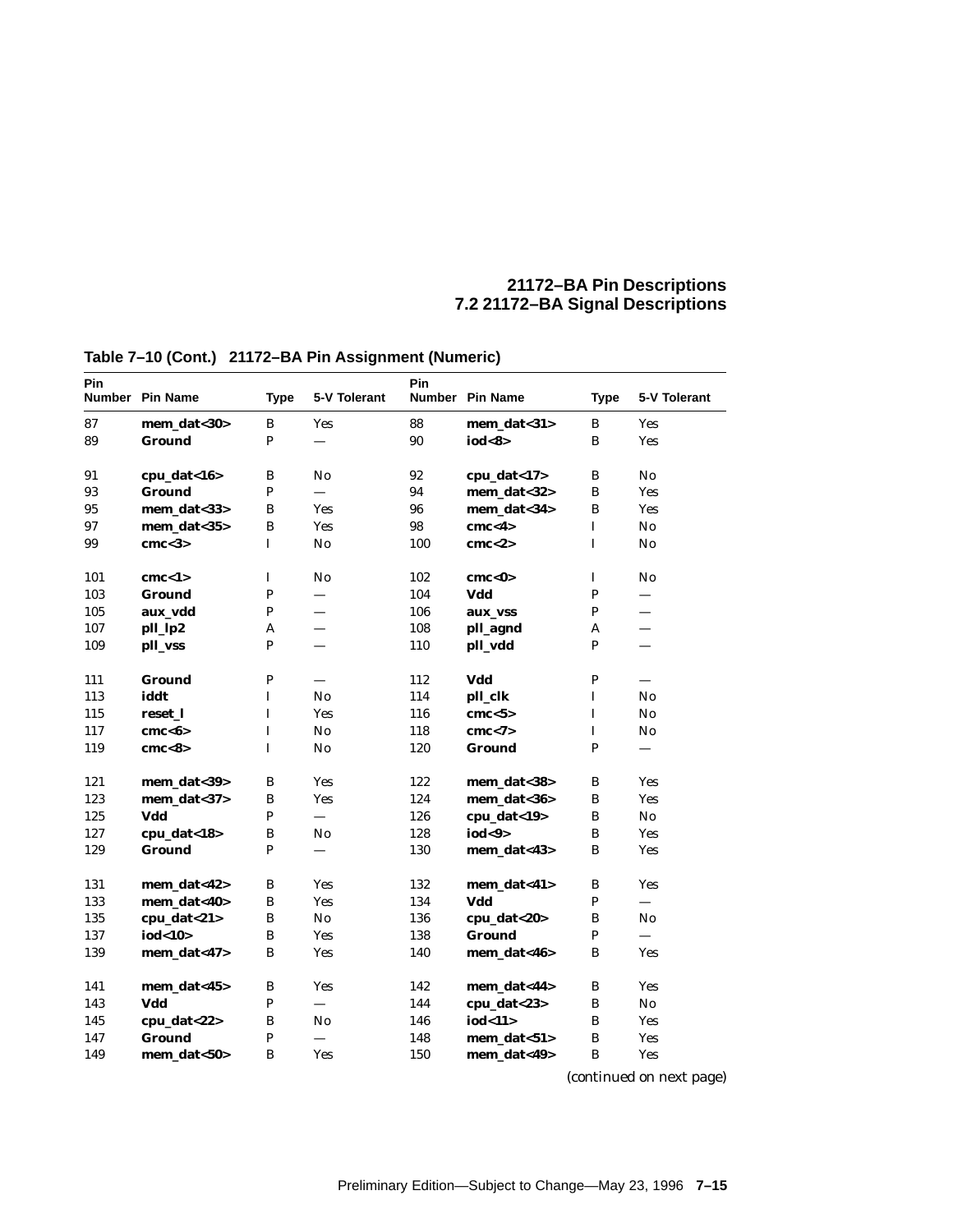| <b>Pin</b> |                 |              |                          | <b>Pin</b> |                  |              |                        |
|------------|-----------------|--------------|--------------------------|------------|------------------|--------------|------------------------|
|            | Number Pin Name | <b>Type</b>  | 5-V Tolerant             |            | Number Pin Name  | <b>Type</b>  | 5-V Tolerant           |
|            |                 |              |                          |            |                  |              |                        |
| 151        | mem_dat<48>     | B            | Yes                      | 152        | <b>Ground</b>    | $\mathbf P$  |                        |
| 153        | cpu_dat $<$ 25> | B            | $\mathbf{N}\mathbf{o}$   | 154        | cpu_dat<24>      | B            | $\mathbf{N}\mathbf{0}$ |
| 155        | iod<12>         | B            | Yes                      | 156        | Vdd              | P            |                        |
| 157        | Vdd             | $\mathbf{P}$ | $\overline{\phantom{0}}$ | 158        | iod<13 $>$       | B            | Yes                    |
| 159        | cpu dat $<26$   | B            | No                       | 160        | cpu_dat<27>      | B            | $\mathbf{N}\mathbf{o}$ |
| 161        | Ground          | ${\bf P}$    |                          | 162        | mem_dat<52>      | B            | <b>Yes</b>             |
| 163        | mem_dat<53>     | B            | Yes                      | 164        | mem_dat<54>      | B            | <b>Yes</b>             |
| 165        | mem_dat<55>     | B            | Yes                      | 166        | Vdd              | $\, {\bf P}$ |                        |
| 167        | iod<14>         | B            | Yes                      | 168        | cpu_dat<28>      | $\, {\bf B}$ | No                     |
| 169        | cpu_dat<29>     | B            | No                       | 170        | <b>Ground</b>    | P            |                        |
| 171        | mem_dat<56>     | B            | Yes                      | 172        | $mem\_data < 57$ | B            | <b>Yes</b>             |
| 173        | mem_dat<58>     | B            | <b>Yes</b>               | 174        | $mem\_dat < 59$  | B            | <b>Yes</b>             |
| 175        | Vdd             | $\mathbf P$  | $\overline{\phantom{0}}$ | 176        | iod $<$ 15 $>$   | B            | <b>Yes</b>             |
| 177        | cpu_dat<30>     | B            | No                       | 178        | $cpu_data < 31$  | B            | $\mathbf{N}\mathbf{o}$ |
| 179        | Vdd             | $\mathbf{P}$ | $\equiv$                 | 180        | mem dat<60>      | B            | <b>Yes</b>             |
| 181        | mem_dat<61>     | В            | <b>Yes</b>               | 182        | mem_dat<62>      | B            | Yes                    |
| 183        | mem_dat<63>     | B            | <b>Yes</b>               | 184        | iod<16>          | B            | <b>Yes</b>             |
| 185        | <b>Ground</b>   | $\mathbf P$  |                          | 186        | cpu_dat<32>      | B            | No                     |
| 187        | cpu_dat<33>     | B            | $\mathbf{N}\mathbf{o}$   | 188        | Ground           | P            | $\equiv$               |
| 189        | mem_dat<64>     | B            | <b>Yes</b>               | 190        | mem_dat<65>      | B            | <b>Yes</b>             |
| 191        | mem_dat<66>     | B            | <b>Yes</b>               | 192        | $mem\_dat<67$    | B            | <b>Yes</b>             |
| 193        | Vdd             | $\mathbf P$  | $\overline{\phantom{0}}$ | 194        | iod $<$ 17 $>$   | B            | Yes                    |
| 195        | cpu_dat<34>     | B            | No                       | 196        | cpu_dat<35>      | $\bf{B}$     | $\mathbf{N}\mathbf{o}$ |
| 197        | <b>Ground</b>   | $\mathbf{P}$ |                          | 198        | mem_dat<68>      | B            | Yes                    |
| 199        | mem_dat<69>     | B            | <b>Yes</b>               | 200        | mem_dat<70>      | B            | Yes                    |
| 201        | mem_dat<71>     | B            | <b>Yes</b>               | 202        | Vdd              | $\mathbf P$  | $\equiv$               |
| 203        | scan_out        | $\mathbf O$  | $\overline{\phantom{0}}$ | 204        | Test pin 1       | $\bf{I}$     | <b>Yes</b>             |
| 205        | Test pin 2      | $\bf I$      | Yes                      | 206        | Test pin 3       | $\bf I$      | <b>Yes</b>             |
| 207        | Test pin 4      | $\mathbf I$  | <b>Yes</b>               | 208        | <b>Ground</b>    | P            |                        |

# **Table 7–10 (Cont.) 21172–BA Pin Assignment (Numeric)**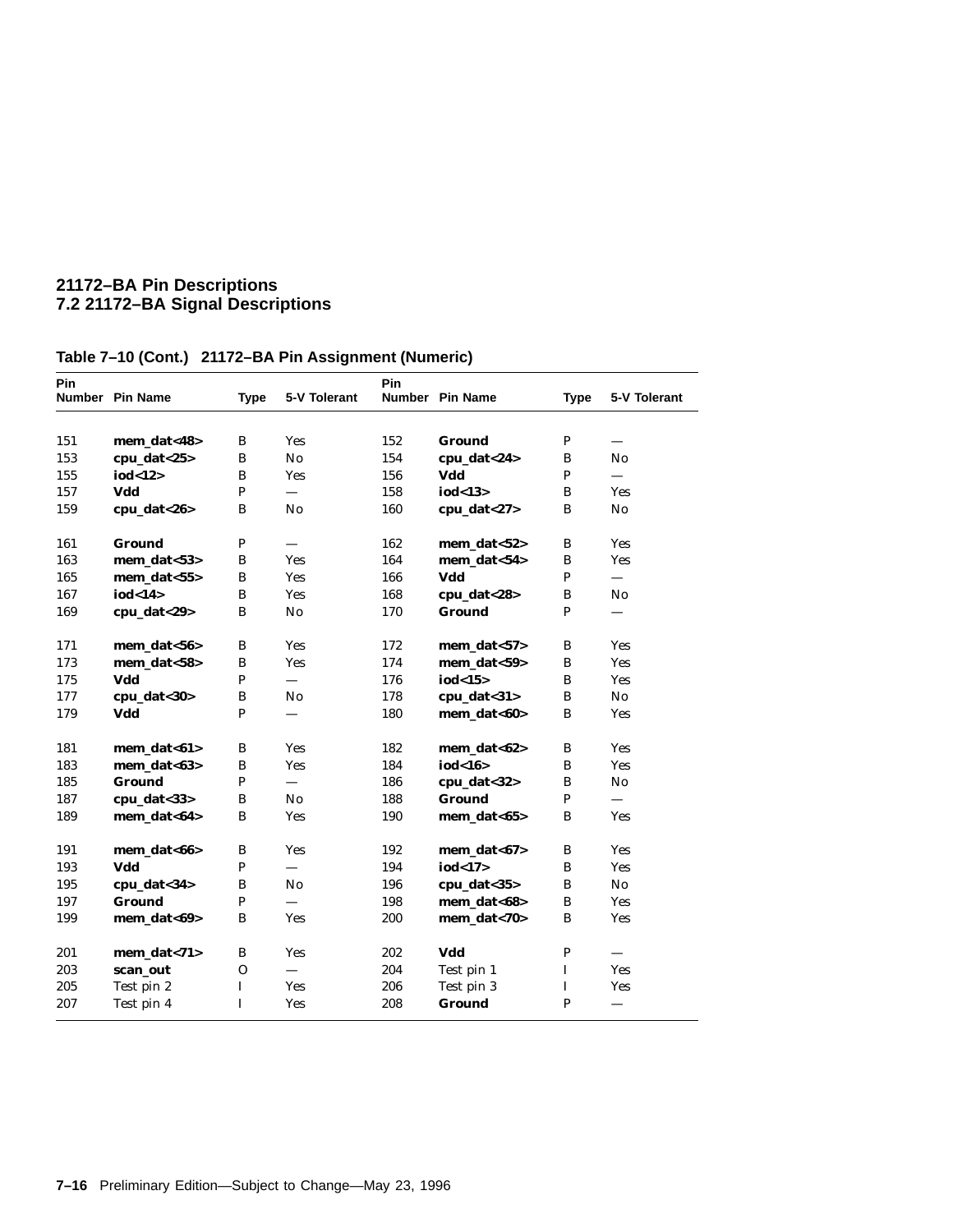#### **21172–BA Pin Descriptions 7.3 21172–BA Mechanical Specifications**

# **7.3 21172–BA Mechanical Specifications**

The 21172–BA is contained in an industry-standard 208-pin plastic quad flat pack (PQFP) package, shown in Figure 7–1.



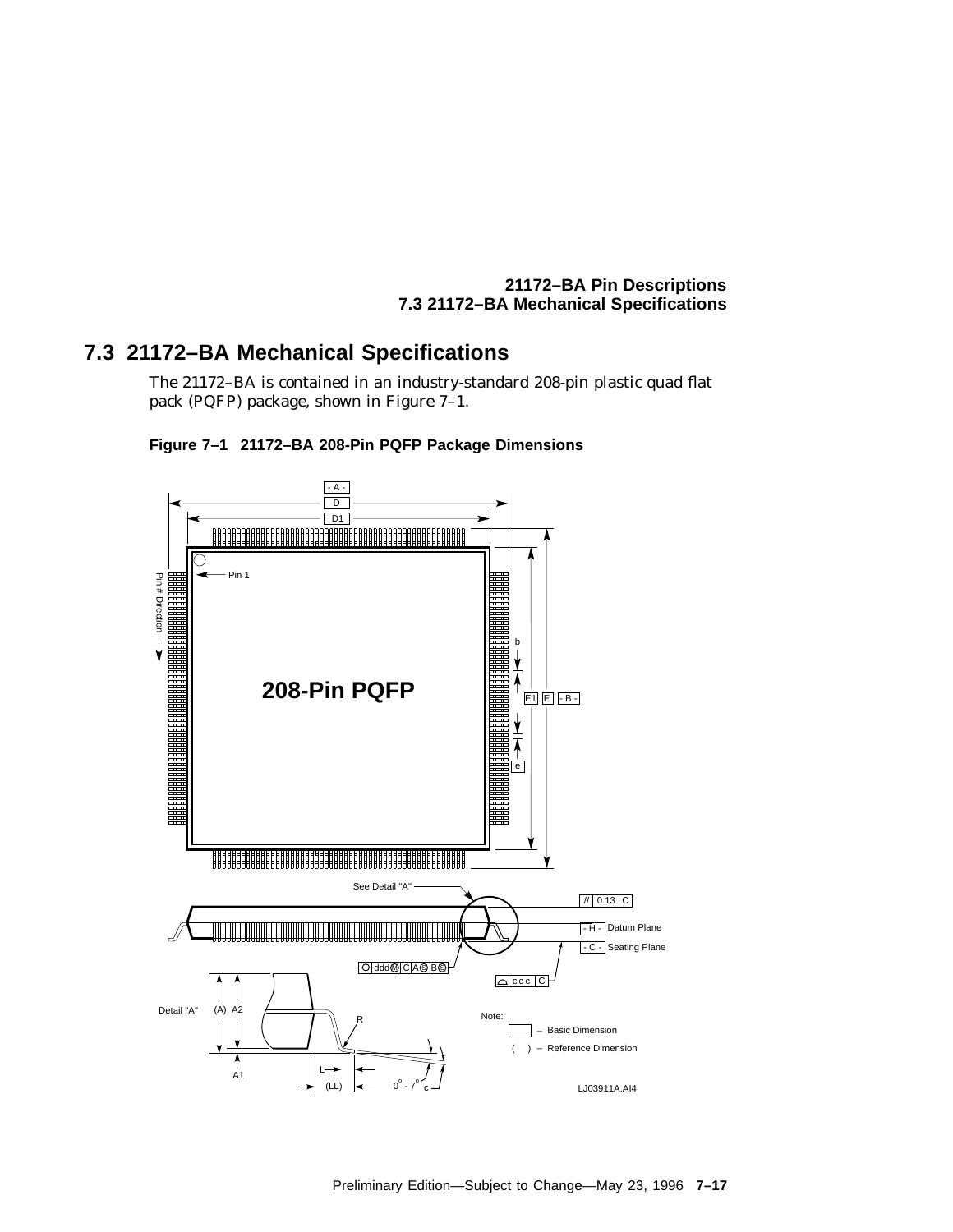#### **21172–BA Pin Descriptions 7.3 21172–BA Mechanical Specifications**

Table 7–11 lists the 208-pin package dimensions in millimeters.

| <b>Symbol</b> | <b>Dimension</b>        | Value (mm)                    |
|---------------|-------------------------|-------------------------------|
| LL            | Lead length             | $1.30$ reference <sup>1</sup> |
| e             | Lead pitch              | $0.50$ BSC <sup>2</sup>       |
| L             | Foot length             | 0.50 minimum to 0.75 maximum  |
| A             | Package overall height  | 4.20 <sup>1</sup>             |
| A1            | Package standoff height | 0.25                          |
| A2            | Package thickness       | 3.17 minimum to 4.25 maximum  |
| b             | Lead width              | 0.17 minimum to 0.27 maximum  |
| $\mathbf{c}$  | Lead thickness          | 0.09 minimum to 0.20 maximum  |
| ccc           | Coplanarity             | 0.08                          |
| ddd           | Lead skew               | 0.08                          |
| D             | Package overall width   | $30.60$ BSC <sup>2</sup>      |
| D1            | Package width           | $28.00$ BSC <sup>2</sup>      |
| Е             | Package overall length  | $30.60$ BSC <sup>2</sup>      |
| E1            | Package length          | $28.00$ BSC <sup>2</sup>      |
| R             | Ankle radius            | 0.08 minimum to 0.25 maximum  |

**Table 7–11 208-Pin PQFP Package Dimensions**

<sup>1</sup>The value for this measurement is for reference only.

 ${}^{2}$ ANSI Y14.5M-1982 American National Standard Dimensioning and Tolerancing, Section 1.3.2, defines Basic Dimension (BSC) as: A numerical value used to describe the theoretically exact size, profile, orientation, or lo

#### **Note**

The drawing/dimensions are for reference only. Examples of board layout, including detailed engineering drawings and plot files, are available from Digital Semiconductor.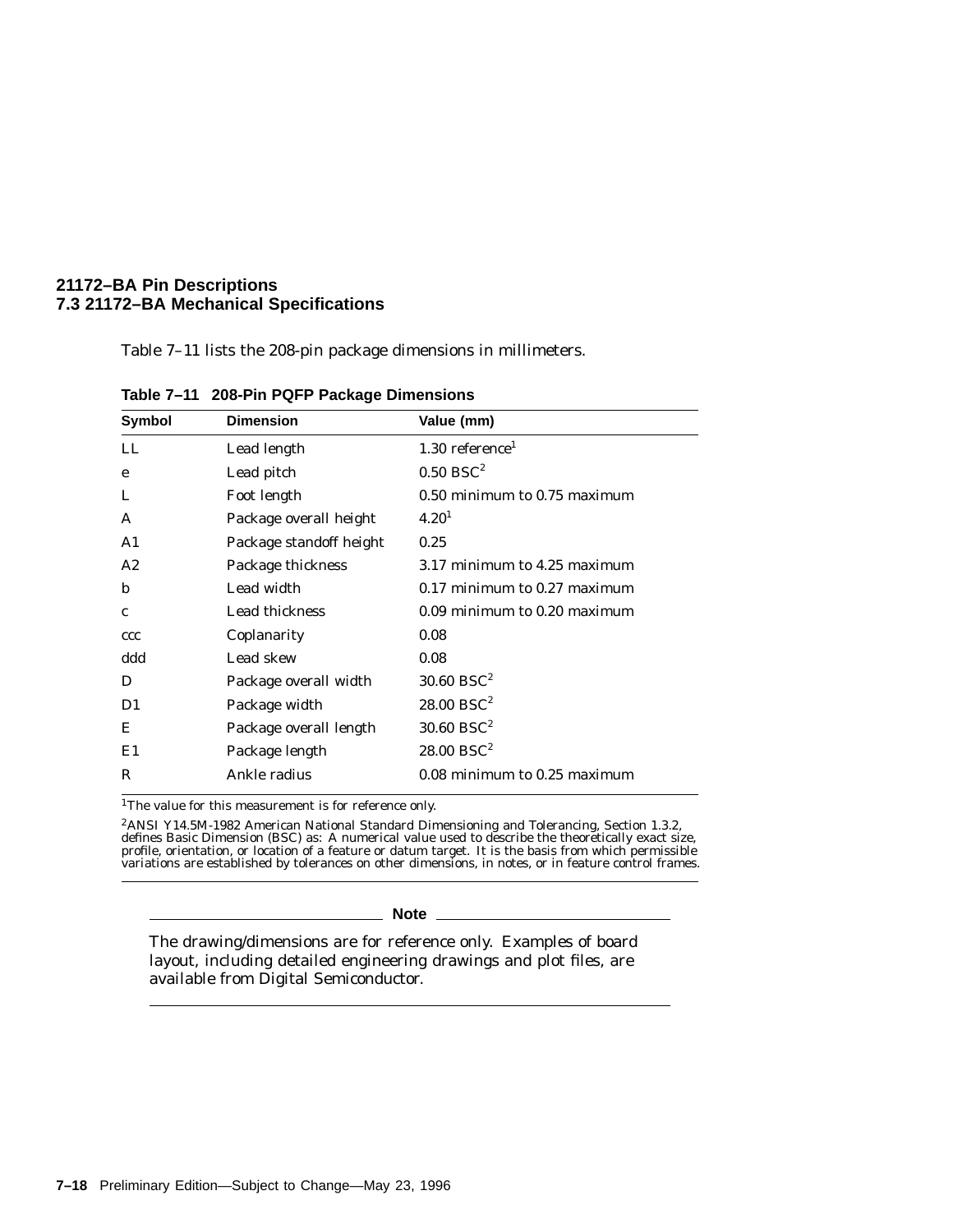# **8**

# **21172–BA Architecture Overview**

This chapter describes the 21172–BA (DSW) architecture.

## **8.1 DSW Functional Units**

The DSW connects the data paths between the memory, the 21164/Bcache, and the CIA (for PCI data).

- The memory data path, on the MEMDATA bus, has 128 bits or 256 bits of data and 16 bits or 32 bits of ECC. The width of the data path, 128 bits or 256 bits, is selected using input pins **config<1:0>**.
- The 21164/Bcache data path, on the system bus, has 128 bits of data and 16 bits of ECC.
- The CIA data path, on the IOD bus, has 64 bits of data and 8 bits of ECC.

The data paths supported by the DSW require four DSW slices to accommodate the data path widths. Each DSW slice is identical and there are no restrictions on how the bits of any bus are assigned.

The DSW is composed of mainly data buffers and multiplexers, as shown in Figure 8–1. All control for the DSW is supplied by the CIA (though some encoding and simple sequencing is performed by the DSW).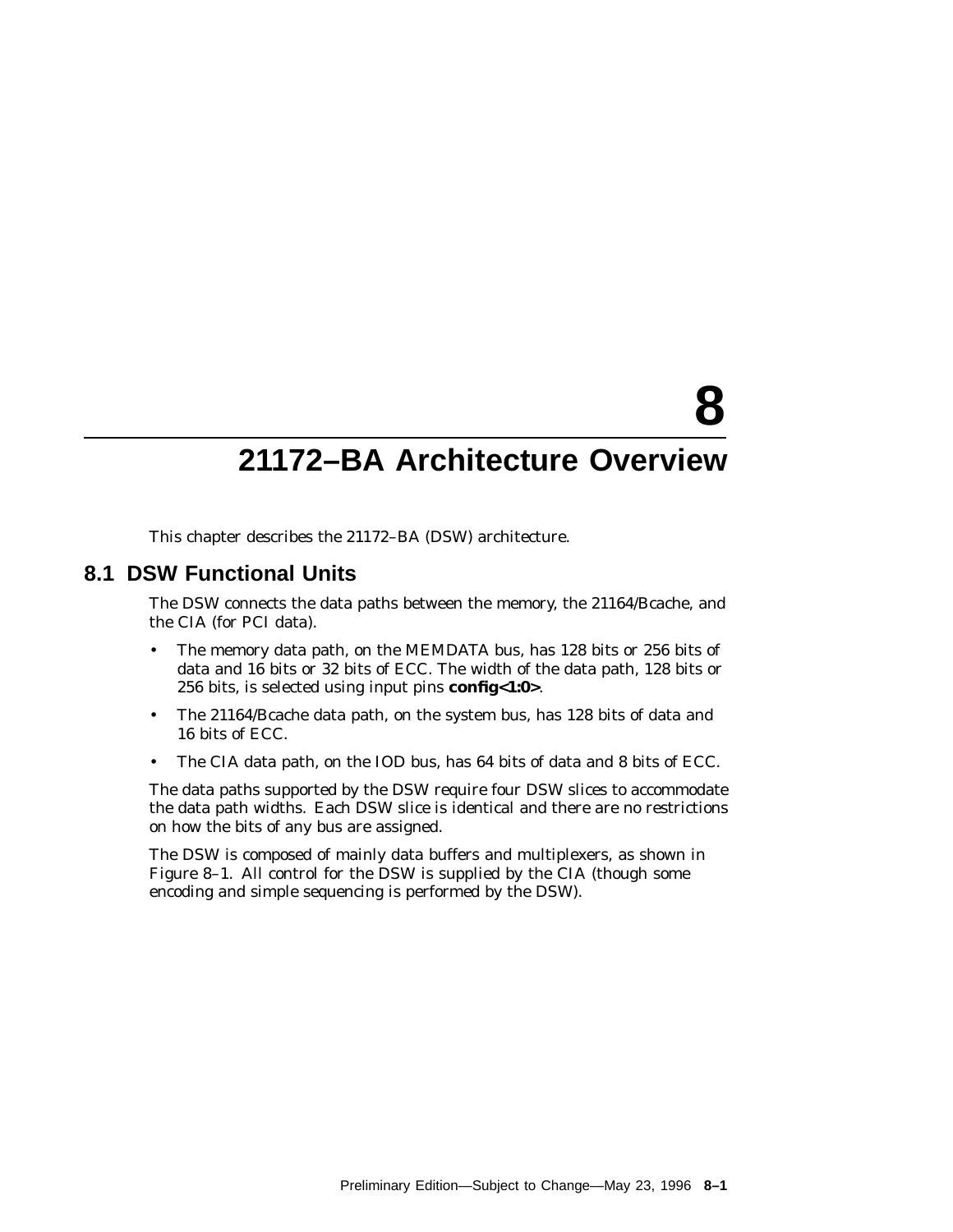

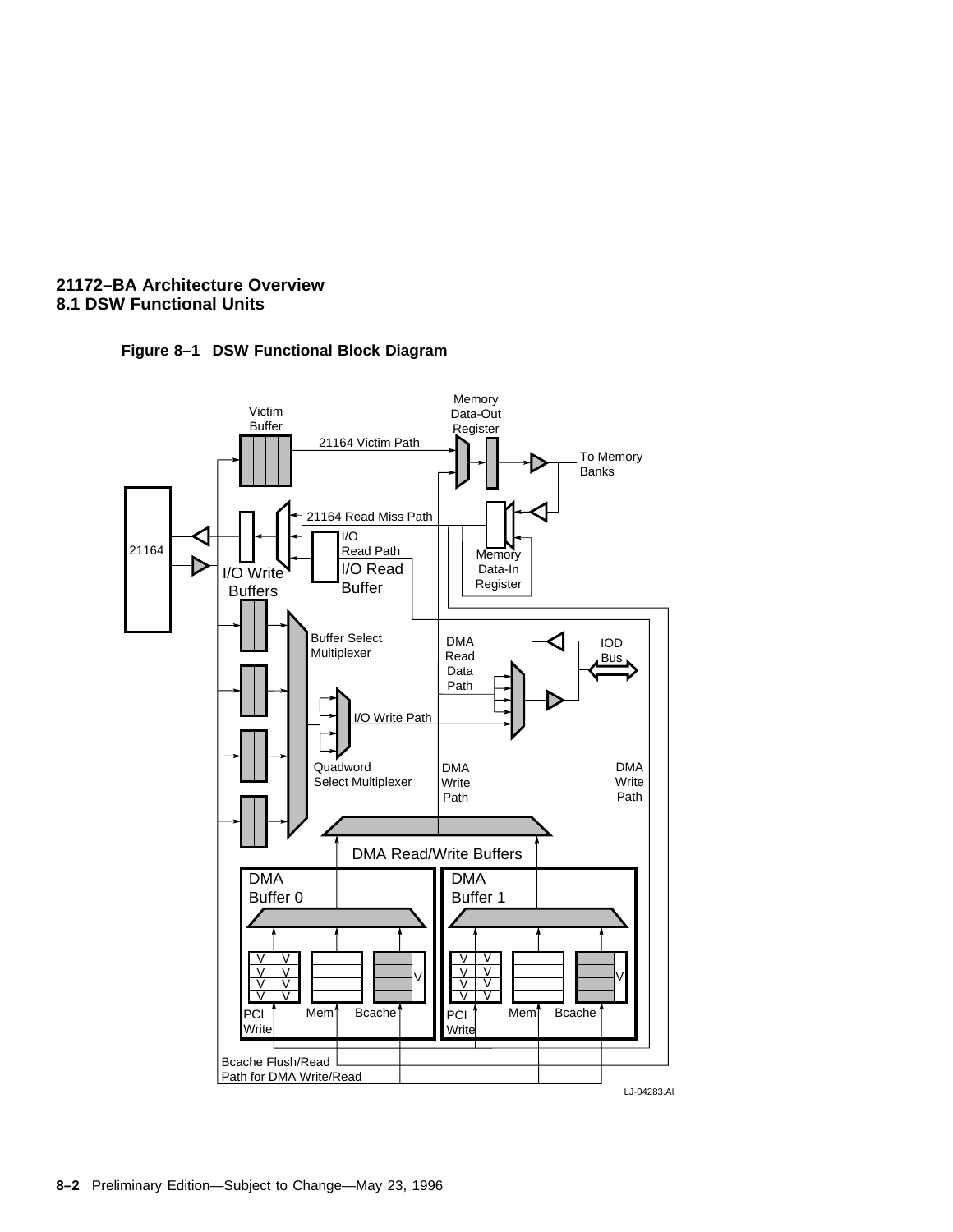The DSW functional units are:

- Victim buffer—64 bytes
- I/O read buffer—32 bytes
- Four I/O write buffers—4 \* 32 bytes
- Two DMA buffer sets are provided for read and write transactions. Each set contains:
	- Memory buffer
	- Flush buffer
	- PCI buffer

#### **8.1.1 Victim Buffer—64 Bytes**

The victim buffer in each DSW slice has four 36-bit entries. Using four DSW slices results in a victim buffer with four 128-bit data entries and four 16-bit ECC entries.

The victim buffer is a free-loading first-in/first-out buffer (FIFO). The values in cmc<8:0> "start" and "stop" loading of the victim buffer. When buffer loading is "started," data is shifted into the buffer during every CLKx cycle. When buffer loading is "stopped," the contents of the buffer are held and loading is inhibited. Normally buffer loading is ''stopped'' before data is read out to the MEMDATA bus.

The MEMDATA bus can be configured, using **config<1:0>**, for 128-bit or 256-bit width. The buffer can be addressed in two ways:

- 128-bit—The victim buffer data has addresses 0, 1, 2, or 3. The data will be sent to memory by using the low-order memory bus bits.
- 256-bit—The victim buffer data has addresses 0 or 2 and two octawords of data plus ECC are sent to the memory in one cycle.

Data is sent to memory from a flip-flop loaded at CLKx.

#### **8.1.2 I/O Read Buffer (IOR)—32 Bytes**

The IOR buffer in each DSW slice has two 36-bit entries. Using four DSW slices results in an IOR buffer with two 128-bit data entries and two associated 16-bit ECC entries.

The IOR buffer is loaded from the IOD bus by using a quadword mask. Any or all of the quadwords can be loaded in one cycle. Only one quadword of data comes from the IOD bus during one cycle so if more than a single quadword is selected, the same data will be written into each IOR buffer quadword.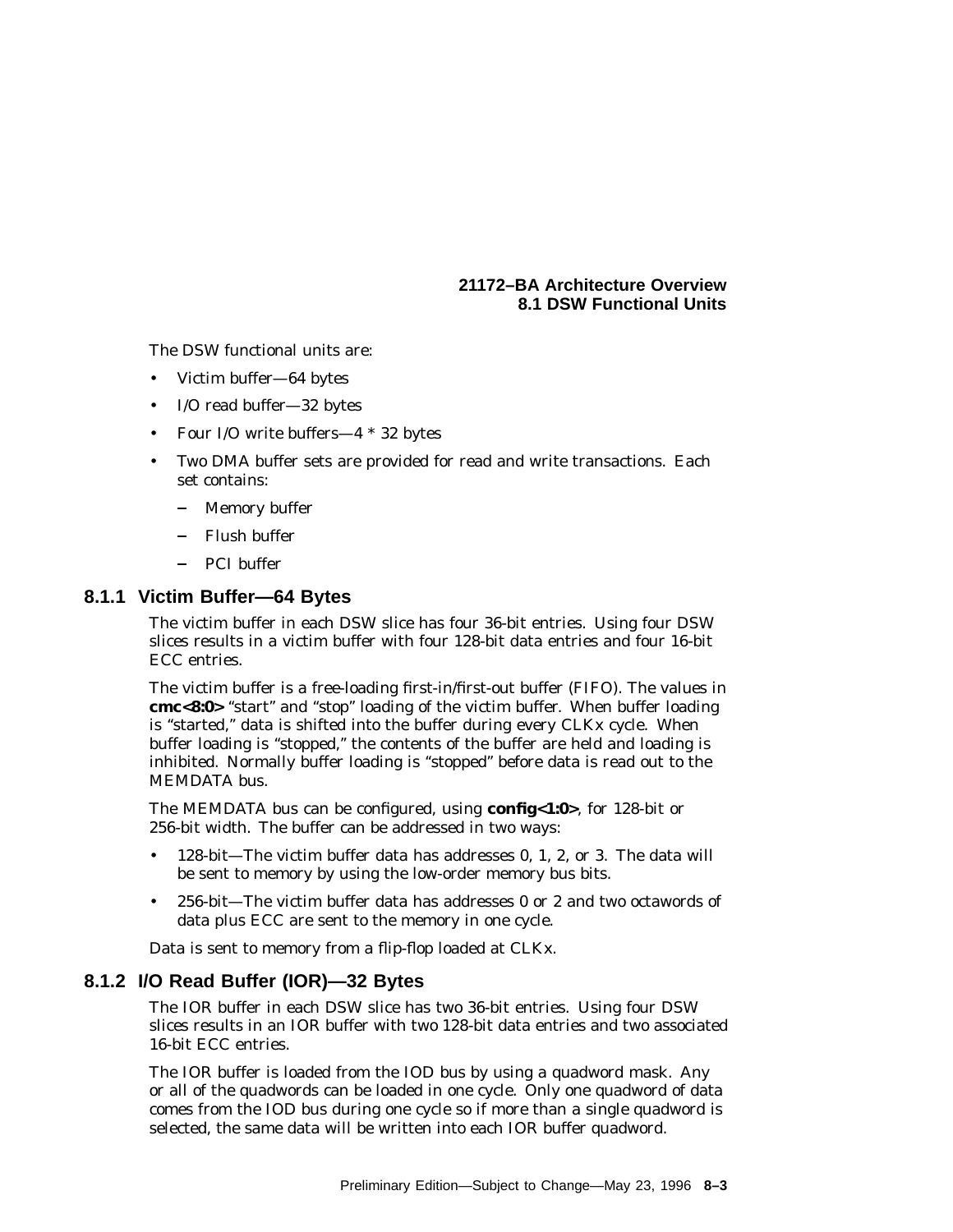One instruction to the DSW controls writing the entire IOR buffer. The instruction specifies which quadword to write first. Data is read from the IOR buffer and is written into the IOR buffer on the edge of CLKx.

#### **8.1.3 I/O Write (IOW) Buffers—4 \* 32 Bytes**

The IOW buffer in each DSW slice has four banks, with each bank containing two 36-bit registers. Using four DSW slices results in an IOW buffer with four banks, with each bank containing two 144-bit registers. The 144 bits contain 128 bits of data and 16 bits of ECC.

The IOW buffer is free-loading. Signals **ioc<6:0>** and **cmc<8:0>** "start" and ''stop'' loading of the IOW buffer.

When the IOW buffer is "started," new data is loaded every CLKx cycle from the system bus data path (the same data is loaded into each bank). When the IOW buffer is "stopped," loading is inhibited and the current buffer contents are held.

Data is read from the IOW buffer to the IOD bus a quadword at each CLKx cycle by the CIA issuing an instruction on **ioc<6:0>**. The instruction specifies the bank number and the bank address of the quadword.

Quadword valid bits are provided for the IOW buffer. These valid bits are used to merge the appropriate IOW buffer quadword with the memory/Bcache data. Finer granularity merging (such as bytes) is performed in the CIA (because of ECC) by looping the appropriate memory/Bcache quadword through the CIA and merging the valid write bytes.

No data is preserved in the IOW buffers across transactions (no I/O read prefetched data or posted I/O write data). Consequently, there are no coherency issues associated with I/O read/write data lingering in the buffers.

#### **8.1.4 DMA Buffer Sets**

Two DMA buffer sets are provided for read and write transactions. Each buffer set consists of three buffers:

- Memory buffer for memory data
- Flush buffer for system bus data
- PCI buffer for PCI DMA write data (not used during DMA read transactions)

The system bus and memory data could have shared one buffer, because only one of these two will provide valid data, but two buffers simplified the control logic.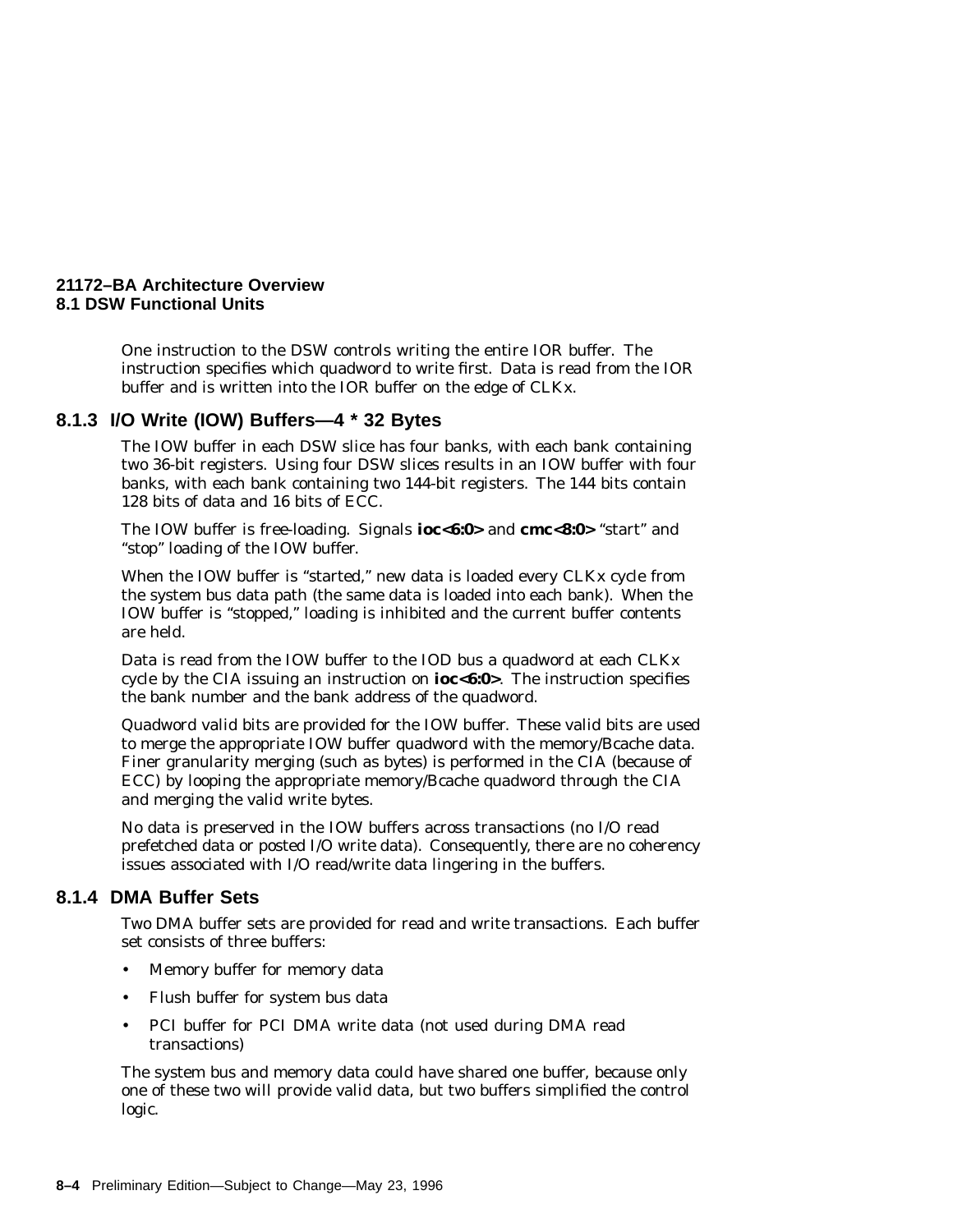The memory buffer (memory buffers 0 and 1) in each DSW slice has four 36-bit entries. Using four DSW slices results in a 4-entry memory buffer with 144 bits per entry (includes 128 data bits and 16 ECC bits).

The memory buffer is loaded from the MEMDATA bus on a CLKx cycle. Only the entry addressed by the instruction on **cmc<8:0>** is loaded.

Data is read from the memory buffer by addressing an octaword or quadword location in the DMA buffer while the flush buffer and PCI buffer are *not* valid. Octawords are addressed for data to the memory arrays, and quadwords are addressed for data to the IOD bus.

#### **8.1.4.1 Flush Buffer**

The flush buffer (both flush 0 and flush 1) in each DSW slice has four 36-bit entries. Using four DSW slices results in a flush buffer with four 144-bit entries (128 bits of data and 16 bits of ECC).

The flush buffer is a free-loading FIFO. Signal **cmc<8:0>** ''starts'' and ''stops'' loading of the flush buffer. While it is "started," it is loaded from the system bus every CLKx cycle. When the flush buffer is ''stopped,'' loading is inhibited and the current contents are held.

"Stopping" the flush buffer makes the buffer contents valid. When the flush buffer is valid, its contents will be selected over the contents of the memory buffer during a DMA read transaction.

Octawords are addressed for data sent to the memory arrays and quadwords are addressed for data sent to the IOD bus.

#### **8.1.4.2 PCI Buffer**

The PCI buffer (both PCI 0 and PCI 1) in each DSW slice has eight 18-bit entries. Using four DSW slices results in a PCI buffer of eight 72-bit entries (64 bits data and 8 bits ECC).

The PCI buffer is loaded from the IOD bus with a quadword address under the control of **ioc<6:0>**. Each quadword has a valid bit that is set when the quadword is written.

A DMA write transaction causes data to be read from the PCI buffer. When the write address points to valid data in the PCI buffer that data will be written to the memory arrays.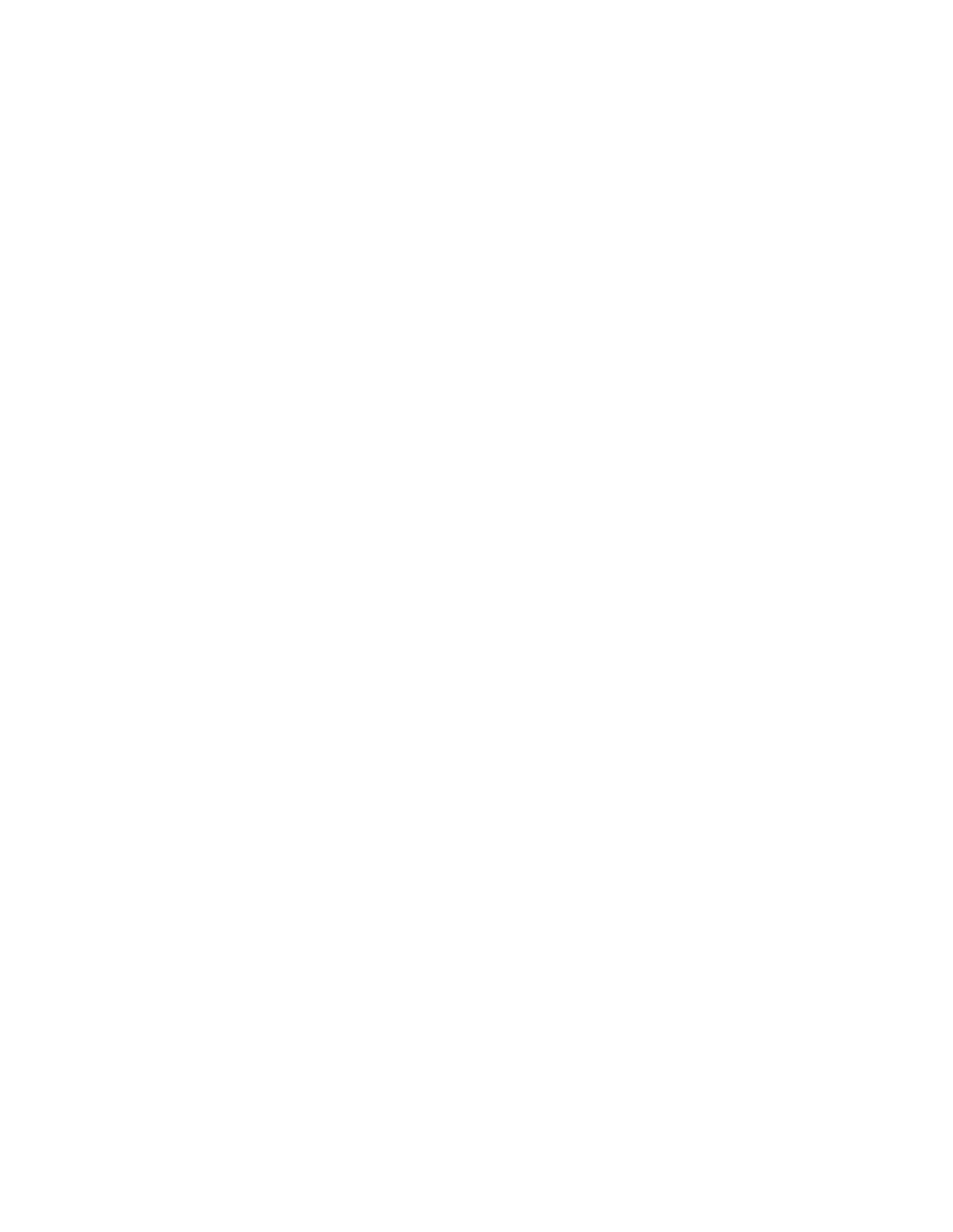# **A Technical Support and Ordering Information**

# **A.1 Obtaining Technical Support**

If you need technical support or help deciding which literature best meets your needs, call the Digital Semiconductor Information Line:

| United States and Canada     | 1-800-332-2717          |
|------------------------------|-------------------------|
| <b>Outside North America</b> | $+1 - 508 - 628 - 4760$ |

# **A.2 Ordering Digital Semiconductor Products**

To order the Digital Semiconductor 21164 Alpha microprocessor, Digital Semiconductor 21172 chipset, and evaluation boards, contact your local distribtor.

To obtain a *Digital Semiconductor Product Catalog*, contact the Digital Semiconductor Information Line. The following table lists some of the semiconductor products available from Digital:

| <b>Product</b>                                                              | <b>Order Number</b> |
|-----------------------------------------------------------------------------|---------------------|
| Digital Semiconductor 21164 366-MHz Alpha Microprocessor                    | 21164-EB            |
| Digital Semiconductor 21164 400-MHz Alpha Microprocessor                    | 21164-FB            |
| Digital Semiconductor 21164 433-MHz Alpha Microprocessor                    | 21164-HB            |
| Digital Semiconductor 21164 300-MHz Alpha Microprocessor<br>for PC Products | 21164-P4            |
| Digital Semiconductor 21164 366-MHz Alpha Microprocessor<br>for PC Products | 21164-P5            |
| Digital Semiconductor 21172-AA Core Logic Chipset                           | $21172 - AA$        |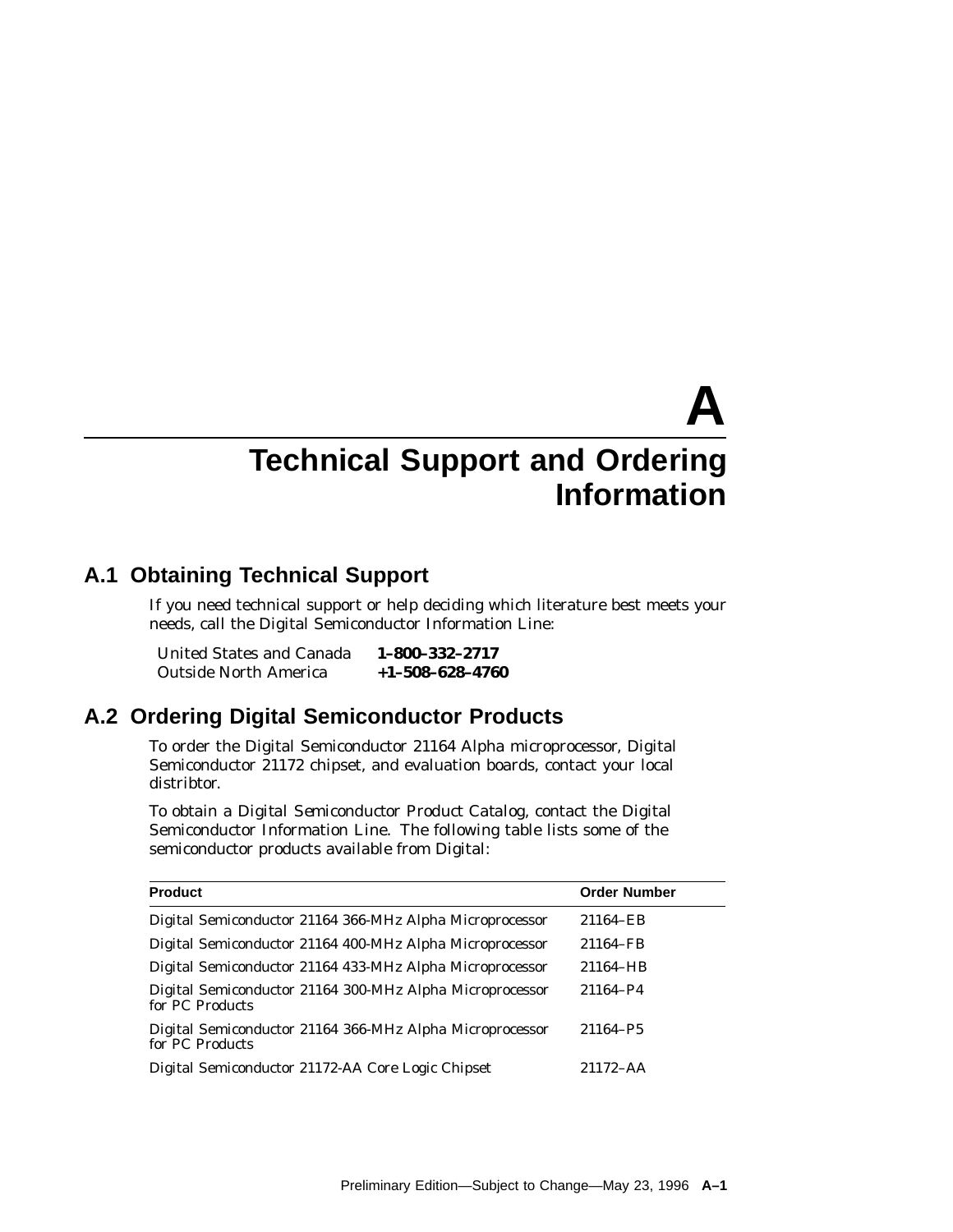#### **Technical Support and Ordering Information A.2 Ordering Digital Semiconductor Products**

| <b>Product</b>                                                                    | <b>Order Number</b> |
|-----------------------------------------------------------------------------------|---------------------|
| Digital Semiconductor 21172-BA Data Switch Chip (four<br>required)                | 21172-BA            |
| Digital Semiconductor 21172-CA Control, I/O Interface, and<br><b>Address Chip</b> | $21172 - AA$        |

# **A.3 Ordering Digital Semiconductor Literature**

The following table lists some of the available Digital Semiconductor literature. For a complete list contact the Digital Semiconductor Information Line.

| <b>Title</b>                                                                                               | <b>Order Number</b> |
|------------------------------------------------------------------------------------------------------------|---------------------|
| Alpha AXP Architecture Reference Manual <sup>1</sup>                                                       | $EY-T132E-DP$       |
| Digital Semiconductor 21172 Core Logic Chipset Product<br><b>Brief</b>                                     | EC-QUQHA-TE         |
| Digital Semiconductor 21164 (366 MHz Through<br>433 MHz) Alpha Microprocessor Product Brief                | EC-QP97B-TE         |
| Digital Semiconductor 21164 (366 MHz Through<br>433 MHz) Alpha Microprocessor Data Sheet                   | EC-QP98A-TE         |
| Digital Semiconductor 21164 (366 MHz Through<br>433 MHz) Alpha Microprocessor Hardware Reference<br>Manual | EC-QP99A-TE         |
| Digital Semiconductor AlphaPC164 Microprocessor<br><b>Evaluation Board Kit Product Brief</b>               | EC-QPFXA-TE         |
| Digital Semiconductor AlphaPC164 Microprocessor<br><b>Evaluation Board User's Guide</b>                    | EC-QPFYA-TE         |
| Digital Semiconductor AlphaPC164 Microprocessor<br><b>Evaluation Board Read Me First</b>                   | EC-QPFZA-TE         |
| Digital Semiconductor AlphaPC164 Motherboard Product<br><b>Brief</b>                                       | EC-QUQKA-TE         |
| Digital Semiconductor AlphaPC164 Motherboard User's<br>Manual                                              | EC-QPG0A-TE         |

<sup>1</sup>To purchase the *Alpha AXP Architecture Reference Manual*, call **1-800-DIGITAL** from the U.S. or<br>Canada, contact your local Digital office, or call Digital Press at 1-800-366-2665.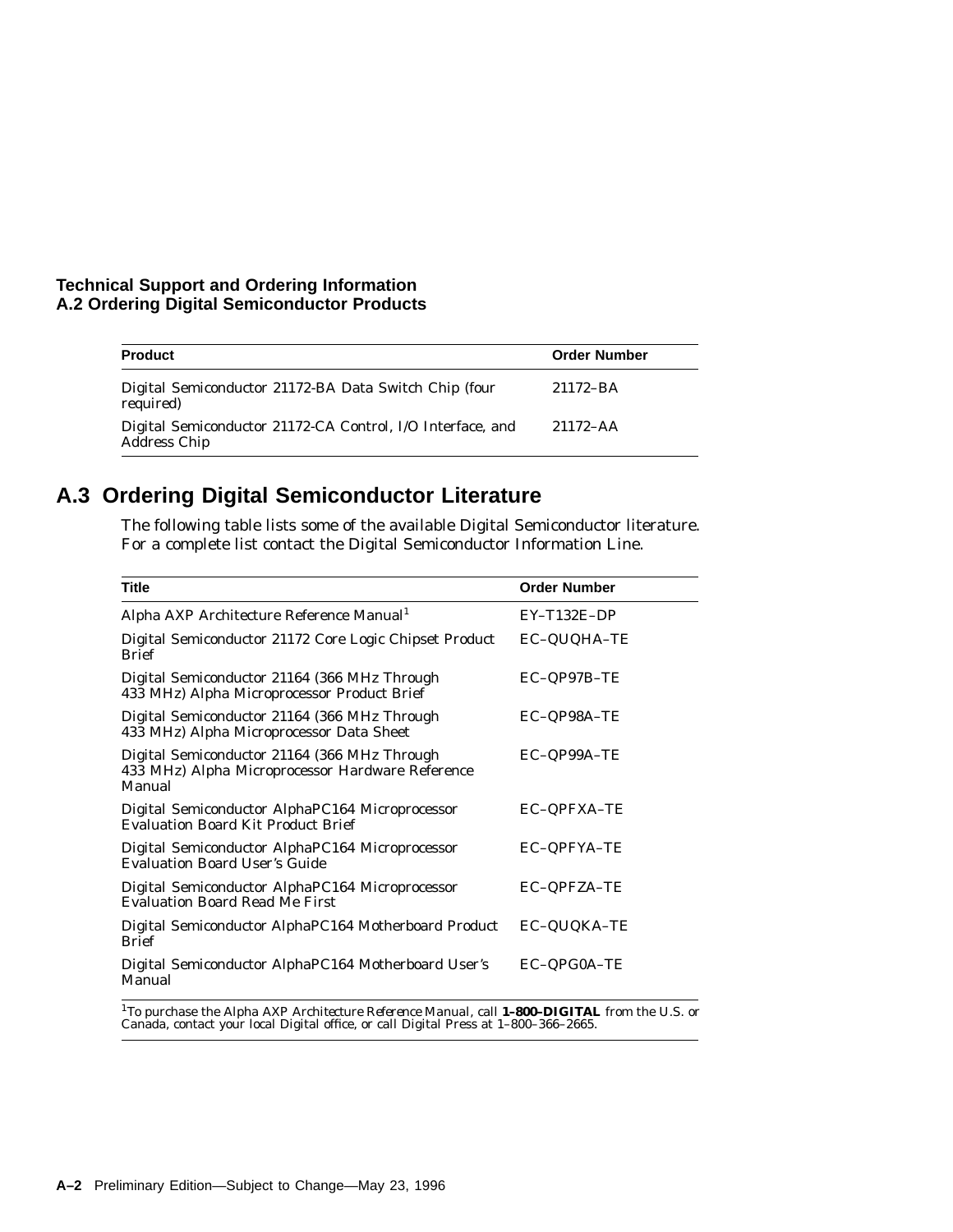#### **Technical Support and Ordering Information A.4 Ordering Associated Third-Party Literature**

# **A.4 Ordering Associated Third-Party Literature**

You can order the following third-party literature directly from the vendor:

| Title                                                         | <b>Vendor</b>                                                                                                          |
|---------------------------------------------------------------|------------------------------------------------------------------------------------------------------------------------|
| <b>PCI Local Bus Specification</b><br>PCI System Design Guide | <b>PCI</b> Special Interest Group<br>$1-800-433-5177$ (US)<br>1-503-797-4207 (International)<br>$1-503-234-6762$ (FAX) |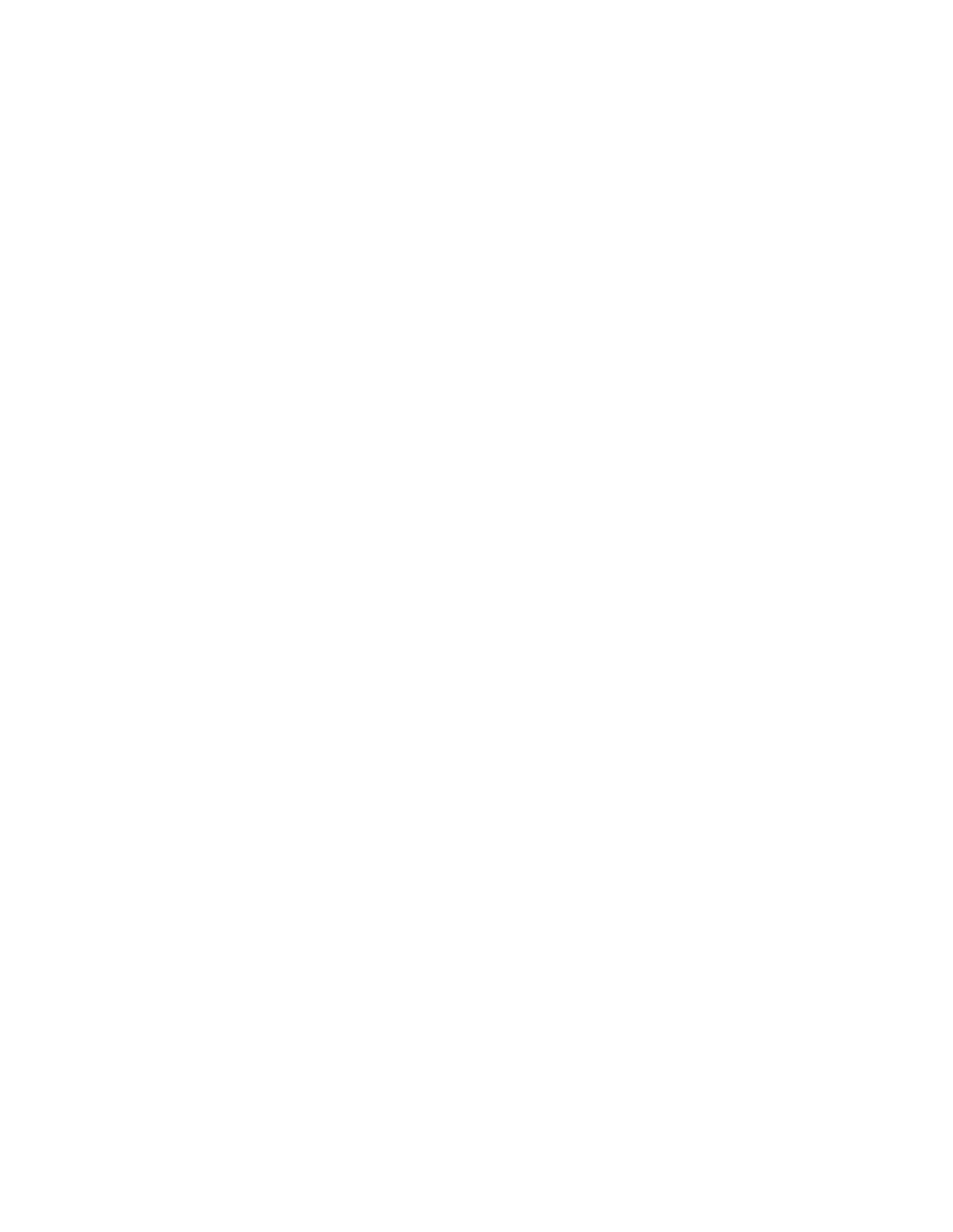# **Index**

21164 Alpha microprocessor control and status registers, 4–2 instruction and address logic, 3–4 21172–BA *See* DSW 21172–BA architecture *See* DSW architecture 21172–CA *See* CIA 21172–CA architecture *See* CIA architecture 21172 definition, 1–1

# **A**

Absolute maximum ratings, 1–8 **ack64\_l**, 2–2, 2–4, 5–2, 5–3 **ad<63:00>**, 4–22 **ad<63:0>**, 2–2, 2–4, 2–6, 2–7, 4–47, 4–48, 4–66, 4–70, 4–77, 5–2, 5–3, 6–5 to 6–40 **addr<39:4>**, 2–1, 4–30, 4–53, 4–54, 5–2, 5–3, 6–1 to 6–35 Address mapping, 6–1 address space configuration, 6–2 overview, 6–1 Address space, 6–2, 6–8 21164 access, 6–4 PCI access, 6–4 PCI configuration space, 6–21 device select, 6–24 hardware-specific register space, 6–27 miscellaneous register space, 6–27 special/interrupt acknowledge cycles, 6–26

Address space (cont'd) PCI dense memory space, 6–9 PCI sparse I/O space, 6–17 PCI sparse memory space, 6–12 **addr\_bus\_req**, 2–1, 4–12, 5–2, 5–3 **addr\_cmd\_par**, 2–1, 5–2, 5–3 **addr\_res** *See* **res<1:0>** Alpha documentation, A–2 Alternate memory mode, 2–11 Associated literature, A–2 **aux\_vdd**, 2–3, 2–15, 7–2, 7–8 **aux\_vss**, 2–3, 2–15, 7–2, 7–8

# **B**

Byte/word space, 6–27

# **C**

**cack**, 2–1, 5–2, 5–3 CACK\_EN register, 4–20 **cas<3:0>**, 2–2, 2–12, 3–6, 4–51, 5–2, 5–3 **cas\_l<3:0>**, 2–2 **cas\_l<7:0>**, 2–12, 3–6 **cas\_l<7:4>**, 2–2 **cbe\_l<7:0>**, 2–2, 2–5, 2–6, 3–5, 5–2, 5–3 CFG register, 4–19 Characteristics absolute maximum ratings, 1–8 dc, 1–8 Chipset overview, 1–1 *See also* System overview chipset characteristics, 1–8 CIA microarchitecture, 1–4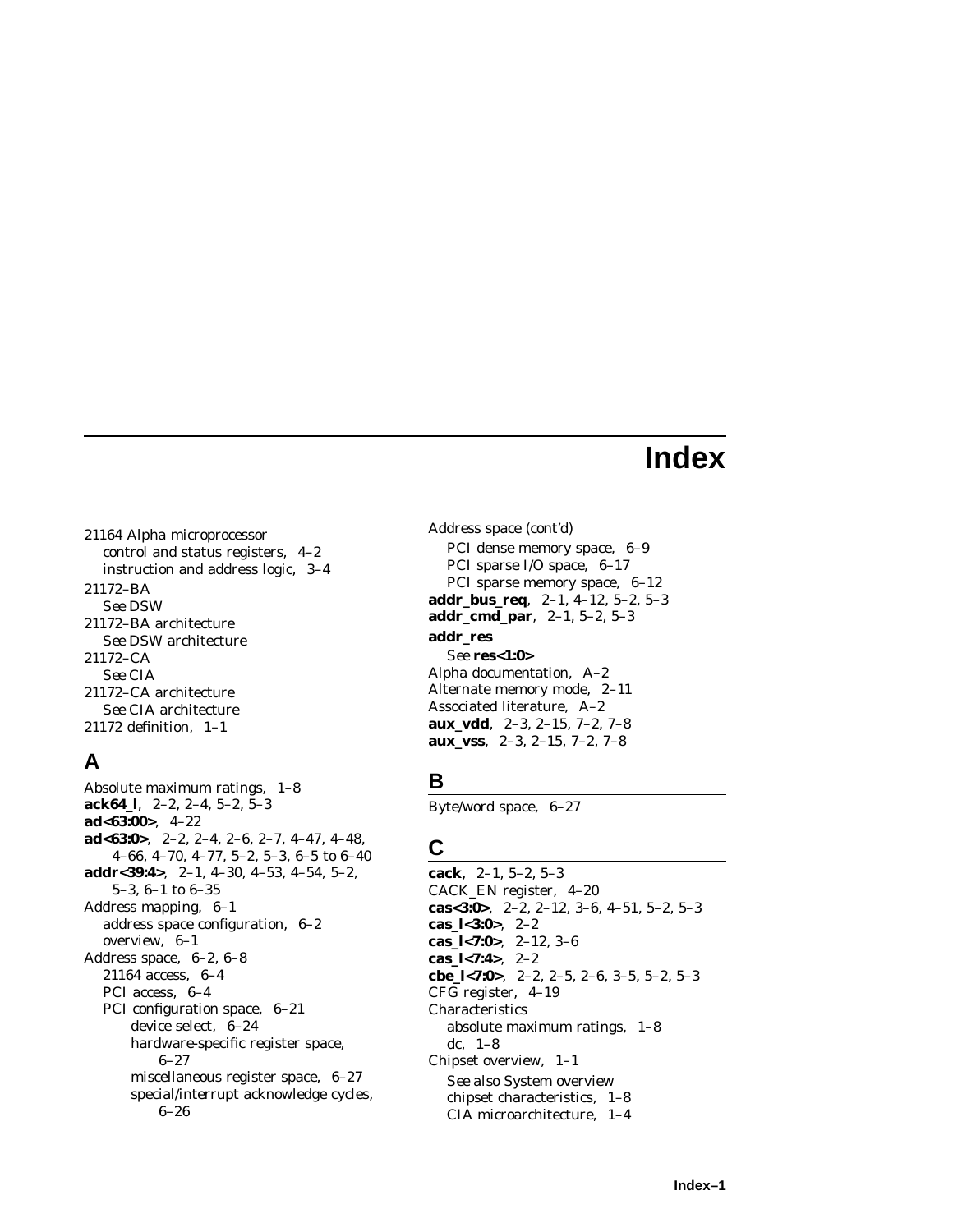Chipset overview (cont'd) DSW microarchitecture, 1–6 features, 1–1 microarchitecture, 1–4 system clocks, 1–7 CIA, 1–1 definition, 1–1 CIA architecture basic properties of system, 3–16 data path functional units, 3–1 functional units, 3–3 DMA address logic, 3–7 I/O address logic, 3–6 memory logic, 3–6 PCI data path logic, 3–4 system data coherency, 3–15 transactions, 3–7 DMA, 3–11 DMA read, 3–13 DMA read (prefetch), 3–14 DMA write, 3–14 read miss, 3–8 read miss to noncacheable space, 3–9 read miss with victim, 3–8 write to noncacheable space, 3–10 CIA control and status registers, 4–1 address translation registers, 4–6, 4–72 diagnostic registers, 4–2, 4–21 error registers, 4–3, 4–28 general registers, 4–2, 4–8 PCI address and scatter-gather registers, 4–5, 4–63 performance monitor registers, 4–3, 4–24 system configuration registers, 4–4, 4–49 CIA memory operation, 3–17 address mapping, 3–20 traditional address mapping, 3–17 CIA package dimensions, 2–30 CIA pin descriptions, 2–1, 2–4 IOD bus signals, 2–8 memory control signals, 2–11 miscellaneous power signals, 2–15 miscellaneous signals, 2–15 PCI local bus signals, 2–4 pin groups, 2–1

CIA pin descriptions pin groups (cont'd) pin totals, 2–3 PLL signals, 2–14 reserved signals, 2–16 system bus signals, 2–4 CIA pin name list (alphabetic), 2–17 CIA pin name list (alphanumeric), 2–23 CIA\_CNFG register, 4–15 CIA\_CTRL register, 4–11 CIA\_DIAG register, 4–21 CIA\_ERR register, 4–30 CIA\_REV register, 4–8 CIA\_STAT register, 4–34 CIA\_SYN register, 4–38 **cmc<8:0>**, 2–2, 2–9, 5–2, 5–3, 7–1, 7–4, 8–3, 8–4, 8–5 **cmd<3:0>**, 2–1, 5–2, 5–3 **config<1:0>**, 7–2, 7–7, 8–1, 8–3 Control, I/O interface, and address chip *See* CIA Control and status registers *See* CSRs **cpu\_dat<35:0>**, 7–1, 7–3 CPU\_ERR0 register, 4–28 CPU\_ERR1 register, 4–29 CSRs, 4–1 *See also* CIA control and status registers

# **D**

**dack**, 2–1, 5–2, 5–3 Data switch chip *See* DSW Data units, xvii DC characteristics, 1–8 **debug**, 2–3, 2–15, 2–16 **devsel\_l**, 2–2, 2–5, 5–2, 5–3, 6–31, 6–46 DIAG\_CHECK register, 4–23 Documentation, A–2 Document conventions, xiv DSW, 1–1 definition, 1–1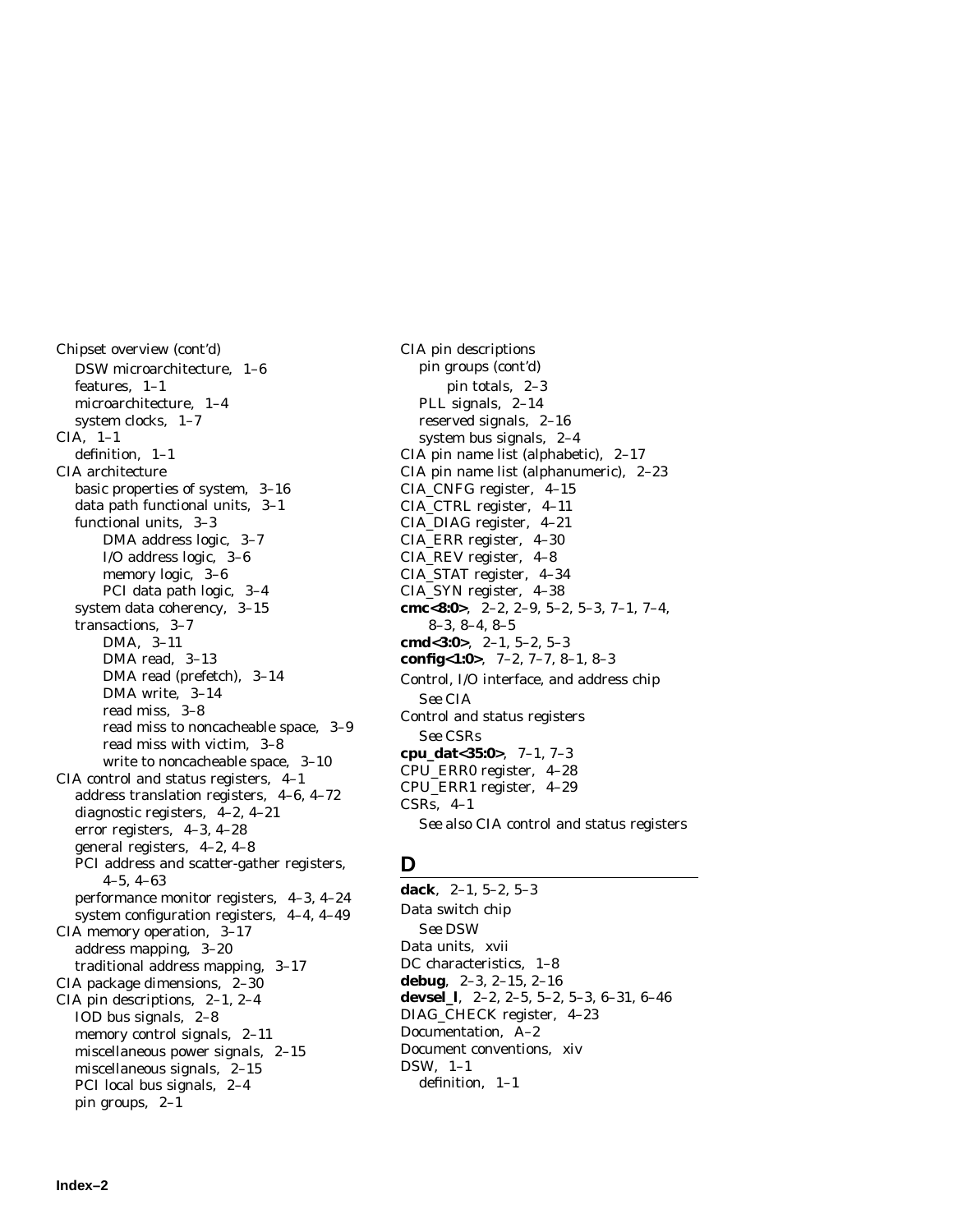DSW architecture, 8–1 functional units, 8–1 DMA buffer sets, 8–4 I/O read buffer, 8–3 I/O write buffer, 8–4 victim buffer, 8–3 DSW package dimensions, 7–17 DSW pin descriptions, 7–1, 7–3 IOD bus signals, 7–3 MEMDATA bus signals, 7–6 miscellaneous power signals, 7–8 miscellaneous signals, 7–7 pin groups, 7–1 pin totals, 7–2 PLL signals, 7–7 reserved signals, 7–8 system bus signals, 7–3 DSW pin name list (alphabetic), 7–10 DSW pin name list (numeric), 7–13

# **E**

ECC cache, 1–2 data paths,  $1-1$ ,  $1-3$ double-bit errors, 4–32, 4–37, 4–47 errors, 4–38 IOD bus, 4–12, 4–21 memory, 1–2, 4–23 single-bit errors, 4–27, 4–31, 4–37, 4–47 syndromes for single-bit errors, 4–38 EISA System Component *See* ESC **error**, 2–1, 2–4, 4–12, 5–2, 5–3 Error correction code *See* ECC ERR\_MASK register, 4–36 ESC, 6–43

# **F**

**fill**, 2–1, 5–2, 5–3 **fill\_error**, 2–1, 4–12, 5–2, 5–3 **fill\_id**, 2–1, 5–2, 5–3 **frame\_l**, 2–2, 2–5, 2–6, 5–2, 5–3

# **G**

**gnt\_l**, 2–2, 2–5 **gru\_ack**, 2–3, 2–16 **gru\_sel**, 2–3, 2–16

# **H**

HAE\_IO register, 4–18 HAE\_MEM register, 4–16

# **I**

**iddt**, 2–3, 2–16, 7–2, 7–8 **idle\_bc**, 2–1, 4–12, 5–2, 5–3 Initialization by SROM code, 5–4 pin state after **sys\_rst\_l** deassertion, 5–3 pin state with **sys\_rst\_l** asserted, 5–2 Input/output data bus *See* IOD bus **int**, 2–1, 2–4, 5–2, 5–3 **int4\_valid<3:0>**, 2–1, 4–30, 4–41 **int4\_valid\_h<3:0>**, 6–11, 6–13 **ioc<6:0>**, 2–2, 2–8, 5–2, 5–3, 7–1, 7–4, 8–4, 8–5 **iod<17:0>**, 7–1, 7–4 **iod<63:0>**, 2–2, 2–8, 5–2, 5–3, 7–4 IOD bus signal description, 2–8 signal group, 2–2 **iod\_e<7:0>**, 2–2, 2–8, 5–2, 5–3 **irdy\_l**, 2–2, 2–5, 2–7, 5–2, 5–3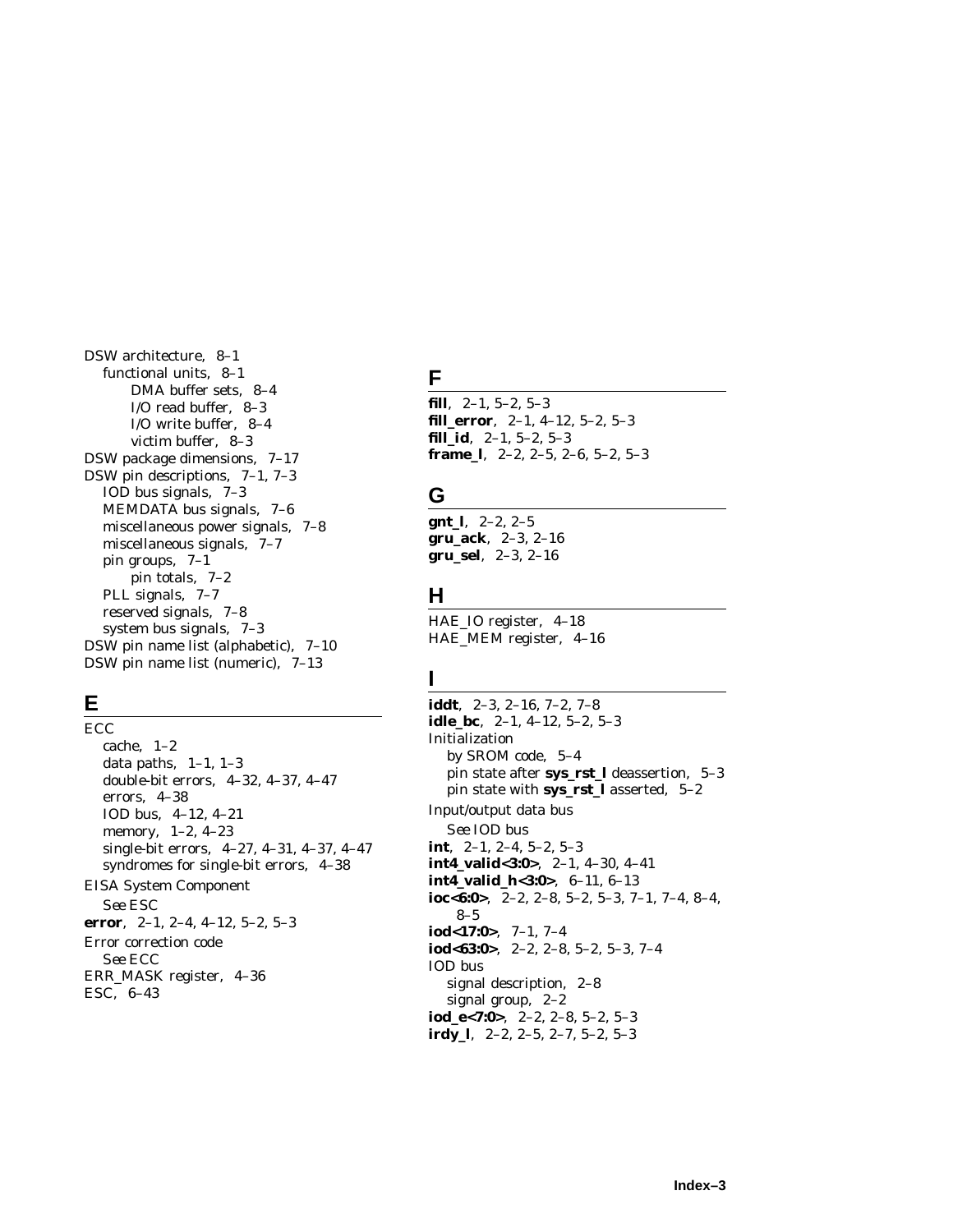# **L**

Literature, A–2 LOCK instruction, 3–26 CIA lock rules, 3–28 locks to uncached space, 3–28 **lock\_l**, 2–2, 2–5 LTB\_TAG*n* register, 4–72

#### **M**

MBA*n* register, 4–52 MB instruction, 3–26 MCR register, 4–49 Mechanical specifications CIA, 2–30 DSW, 7–17 Memory addressing PCI to physical, 6–30 Memory control signals signal description, 2–11 signal group, 2–2 Memory modes, 2–11 Memory timing maximum signal limits, 4–60 memory read timing figure, 4–58 memory timing parameters, 4–57 memory timing register *n*, 4–55 memory write timing figure, 4–59 minimum signal limits, 4–60 **mem\_ack\_l**, 2–2, 2–13, 4–14, 5–2, 5–3 **mem\_addr<12:0>**, 2–2, 2–13, 5–2, 5–3 **mem\_b0**, 2–2, 2–13, 5–2, 5–3 **mem\_cs\_l**, 2–2, 2–5, 6–42, 6–43, 6–44, 6–46 **mem\_dat<71:0>**, 7–1, 7–6 **mem\_en**, 2–2, 2–13, 3–6, 4–57, 5–2, 5–3, 7–1, 7–6 MEM\_ERR0 register, 4–40 MEM\_ERR1 register, 4–41 **mem\_req\_l**, 2–2, 2–13 **mem\_we\_l<1:0>**, 2–2, 2–13, 3–6, 5–2, 5–3

# **N**

NMI, 2–7

## **O**

Operating temperature (CIA), 1–8 Operating temperature (DSW), 1–8 Ordering associated third-party literature, A–3 Ordering products, A–1 Organization of document, xiii

## **P**

**par**, 2–2, 2–6, 5–2, 5–3 **par64**, 2–2, 2–6, 5–2, 5–3 Parts ordering, A–1 PCEB, 6–43 PCI local bus signals signal description, 2–4 signal group, 2–2 PCI-to-EISA bridge, 6–43 *See* PCEB PCI window suggested use, 6–42 PCI\_ERR0 register, 4–44 PCI\_ERR1 register, 4–47 PCI\_ERR2 register, 4–48 PCI\_LAT register, 4–9 PERF\_CONTROL register, 4–25 PERF\_MONITOR register, 4–24 **perr\_l**, 2–2, 2–6, 5–2, 5–3 Phase-locked loop signals signal description, 2–14 signal group, 2–2 Pin descriptions CIA, 2–1 to 2–16 DSW, 7–1 to 7–9 **pll\_agnd**, 2–2, 2–14, 7–2, 7–8 **pll\_clk**, 2–2, 2–14, 7–2, 7–8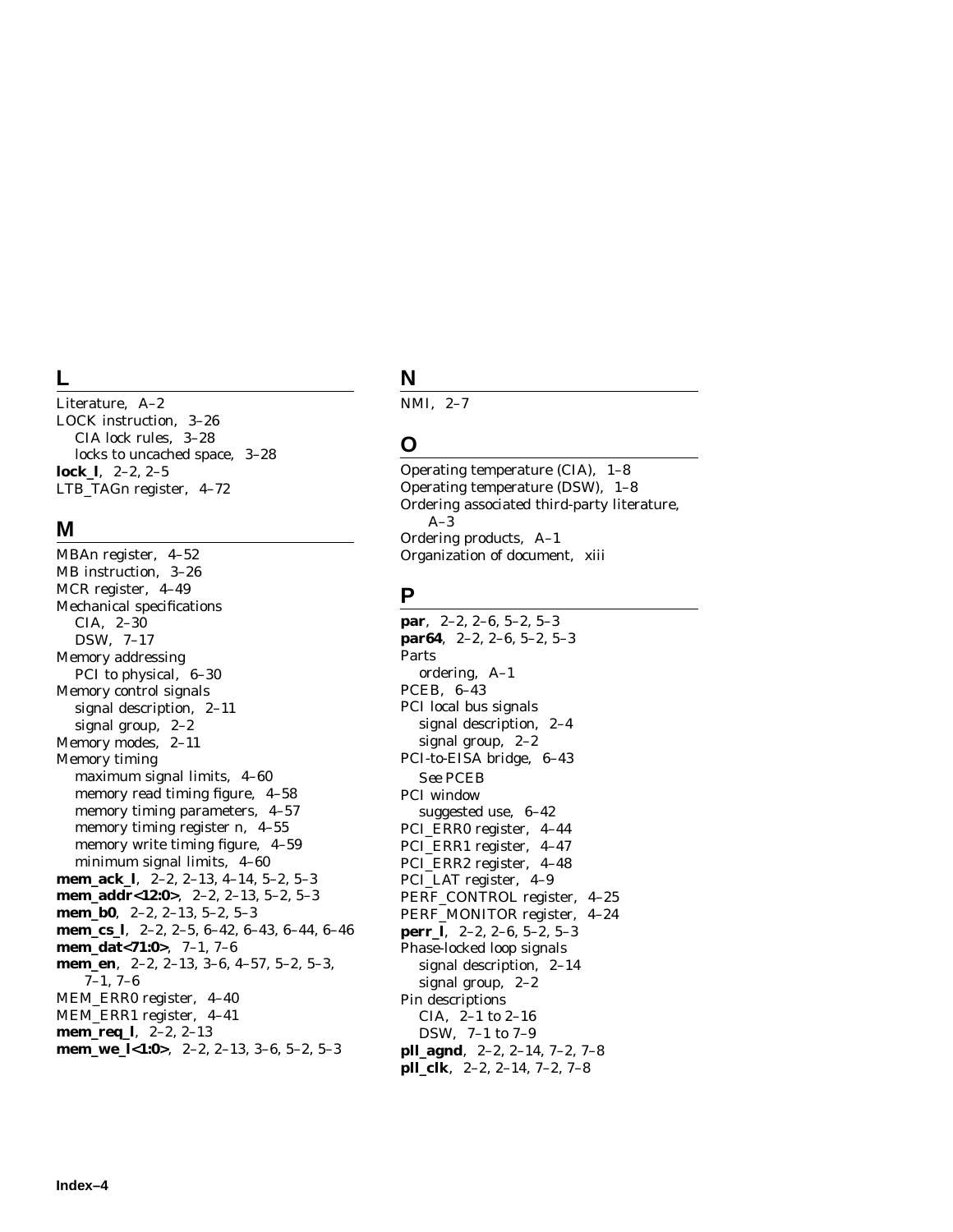**pll\_lp2**, 2–2, 2–14, 7–2, 7–8 **pll\_test\_h<3:0>**, 2–2, 2–15, 2–16 **pll\_vdd**, 2–3, 2–15, 7–2, 7–8 **pll\_vss**, 2–3, 2–15, 7–2, 7–8 Power dc supply, 1–8 dissipation (CIA), 1–8 dissipation (DSW), 1–8 Power-up, 5–1 internal reset, 5–1 **procmon\_out**, 7–2, 7–8

### **R**

**ras<3:0>**, 2–2, 2–13, 3–6, 4–50, 4–51, 5–2, 5–3 **ras***x***\_l<7:0>**, 2–2, 2–13 Registers CACK\_EN, 4–20 CFG, 4–19 CIA\_CNFG, 4–15 CIA\_CTRL, 4–11 CIA\_DIAG, 4–21 CIA\_ERR, 4–30 CIA\_REV, 4–8 CIA\_STAT, 4–34 CIA\_SYN, 4–38 CPU\_ERR0, 4–28 CPU\_ERR1, 4–29 DIAG\_CHECK, 4–23 ERR\_MASK, 4–36 HAE\_IO, 4–18 HAE\_MEM, 4–16 LTB\_TAG*n*, 4–72 MBA*n*, 4–52 MCR, 4–49 MEM\_ERR0, 4–40 MEM\_ERR1, 4–41 PCI\_ERR0, 4–44 PCI\_ERR1, 4–47 PCI\_ERR2, 4–48 PCI\_LAT, 4–9 PERF\_CONTROL, 4–25 PERF\_MONITOR, 4–24 TBIA, 4–63

Registers (cont'd) TB*m*\_PAGE*n*, 4–76 TB\_TAG*n*, 4–74 TMG*n*, 4–55 T*n*\_BASE, 4–68 W*n*\_BASE, 4–64 W*n*\_MASK, 4–66 W\_DAC, 4–71 Related documentation, A–2 **req64\_l**, 2–2, 2–4, 2–5, 2–6, 5–2, 5–3 **req\_l**, 2–2, 2–6, 5–2, 5–3 **res<1:0>**, 2–1 **reset\_l**, 7–2, 7–7 **rst\_l**, 2–2, 2–6, 5–2, 5–3

# **S**

**scan\_out**, 7–2, 7–7 Semiconductor Information Line, A–1 **serr\_l**, 2–2, 2–7, 5–2, 5–3 Set select memory mode, 2–11 **set\_sel<15:0>**, 2–2, 2–13, 5–2, 5–3 **stop\_l**, 2–2, 2–7, 5–2, 5–3 System bus signal descriptions, 2–4 signal group, 2–1 System clocks, 1–7 System data coherency, 3–15 post and run I/O write data, 3–17 system basic properties, 3–16 System functional units, 3–1 System overview, 1–2 *See also* Chipset overview **sys\_clk\_out1\_h**, 1–7, 2–4, 7–3 **sys\_rst\_l**, 2–2, 2–15, 5–1

## **T**

**tag\_ctl\_par**, 2–1, 5–2, 5–3 **tag\_dirty**, 2–1, 5–2, 5–3 TBIA register, 4–63 TB*m*\_PAGE*n* register, 4–76 TB\_TAG*n* register, 4–74